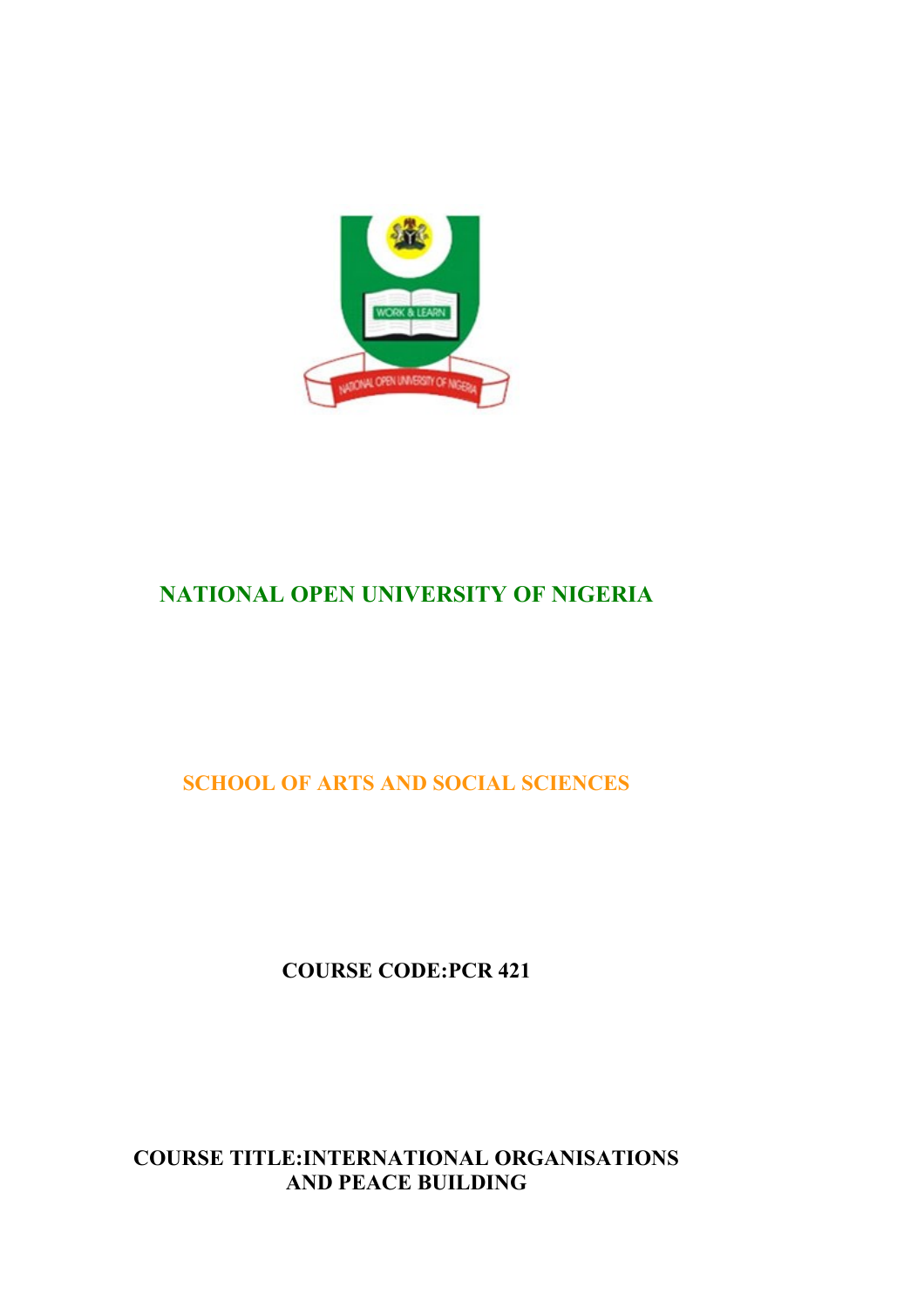

## **PCR 421 INTERNATIONAL ORGANISATIONS AND PEACE BUILDING**

| Course Developer/Writer | Salawu M. L A<br>Institute of African Studies<br>University of Ibadan              |
|-------------------------|------------------------------------------------------------------------------------|
| Course Editor           | Professor Remi Anifowose<br>Department of Political Science<br>University of Lagos |
| Course Coordinator      | Oyedolapo B. Durojaye<br>National Open University of Nigeria                       |

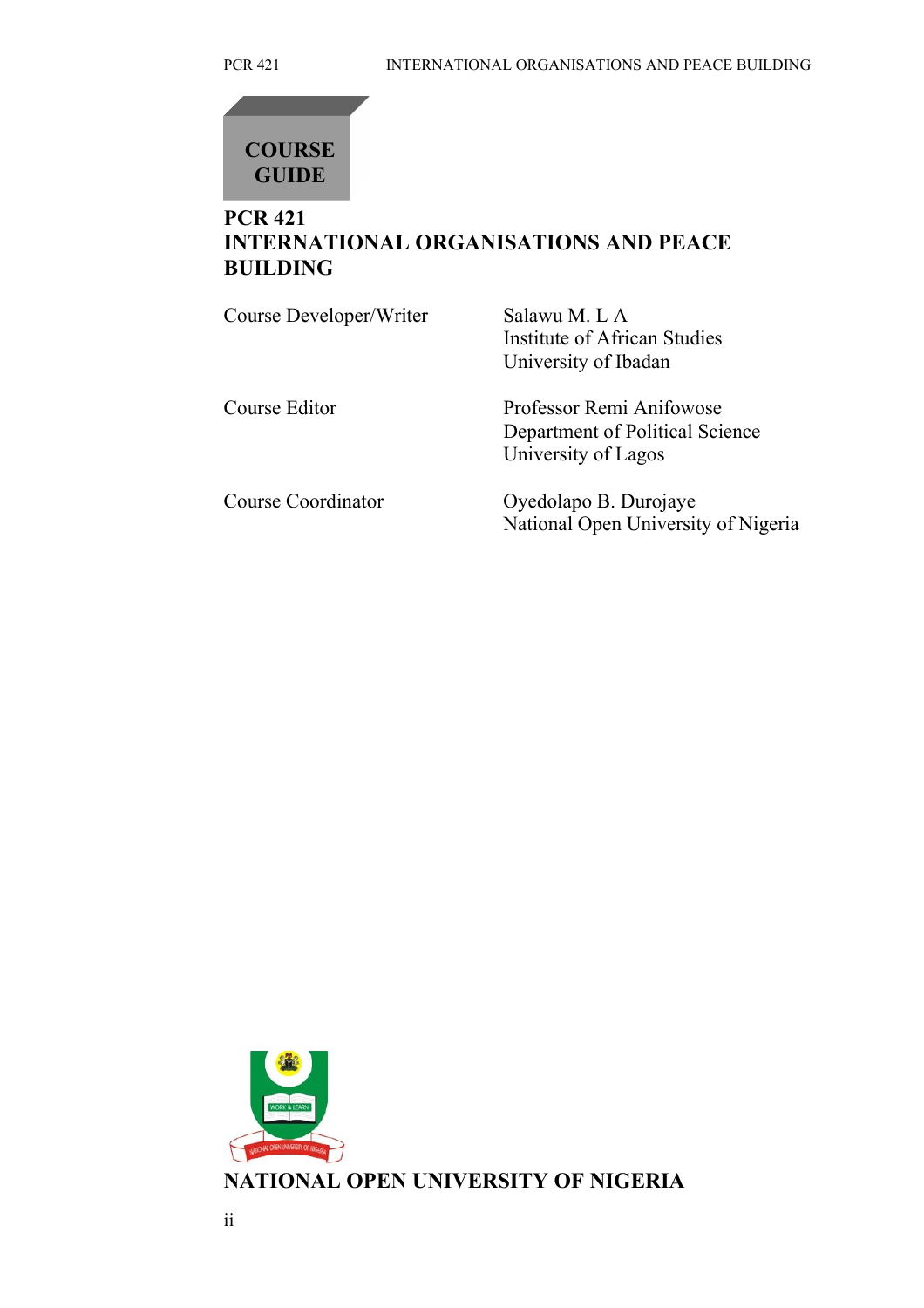National Open University of Nigeria **Headquarters** 14 / 16 Ahmadu Bello Way Victoria Island Lagos

Abuja Office No. 5 Dar es Salaam Street Off Aminu Kanu Crescent Wuse II, Abuja Nigeria

e-mail: centralinfo@nou.edu.ng URL: [www.nou.edu.ng](http://www.nou.edu.ng/)

Published by National Open University of Nigeria

Printed 2009

ISBN: 978-058-559-1

All Rights Reserved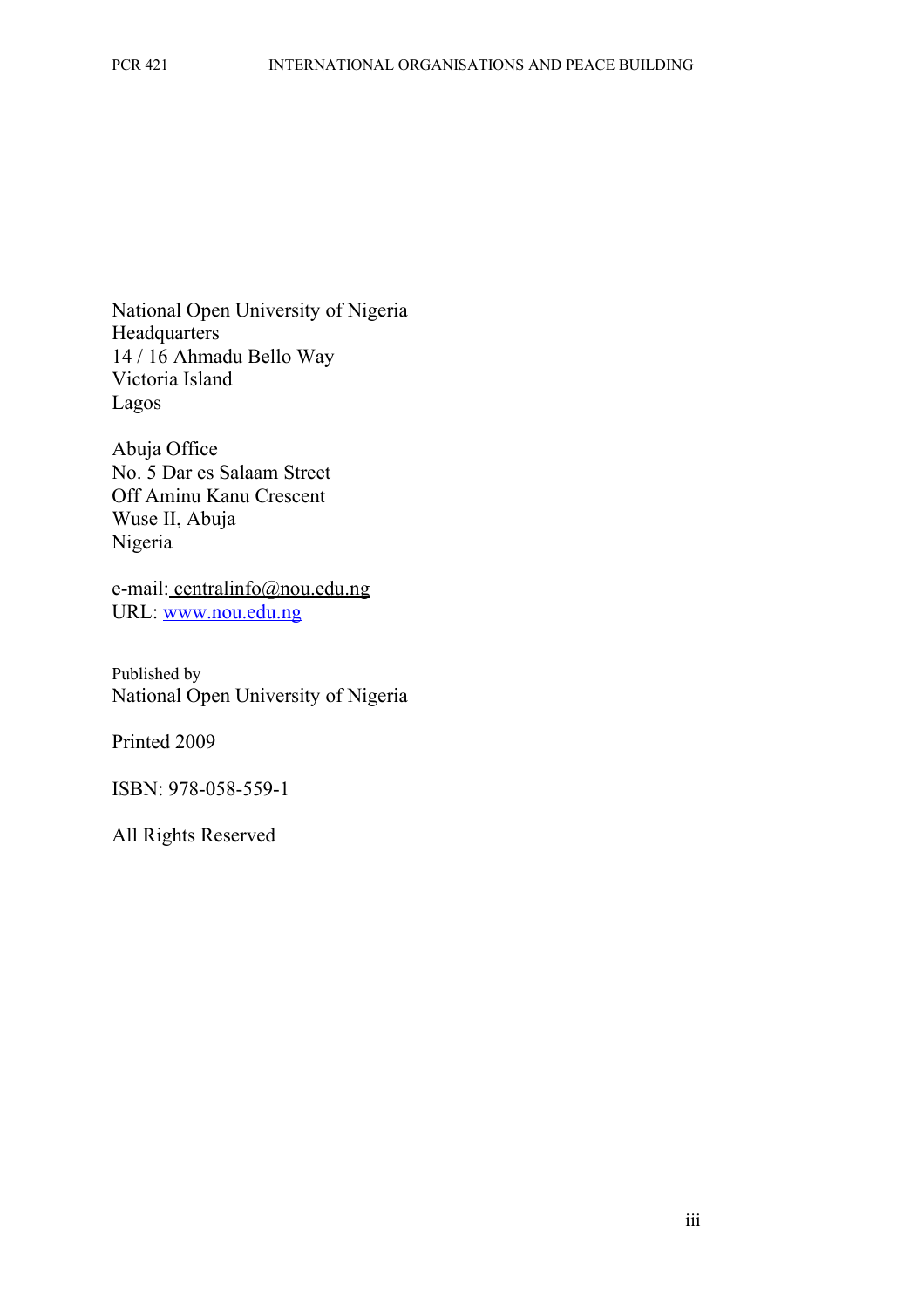#### **CONTENTS PAGE**

| <b>Introduction</b> |  |
|---------------------|--|

Welcome to PCR 421: International Organisations and Peace Building.

PCR 421 is a three – unit course that has a minimum duration of one semester. It is suitable for the students of Peace Studies and Conflict Resolution. The course consists of twenty one units and a Course Guide. The course has been designed to suit the prevailing situation within the various international organisations in their peace-building activities, especially on the African continent and other developing nations of the world.

The Course Guide tells you briefly what the course is all about, course materials to consult and how to get the optimum from them. It suggests some guidelines on the time needed in each study unit of the course. It also tailors your mind on your tutor-marked assignments.

You are advised to attend tutorial classes to discuss the problems with the course facilitators at the study centre.

#### **Course Aims**

The Aims of this course are to:

- 1.0 Introduce you to the evolution of international organisations and reasons behind their establishment;
- 2.0 Enable you understand how they have fared so far, taking into focus their agencies;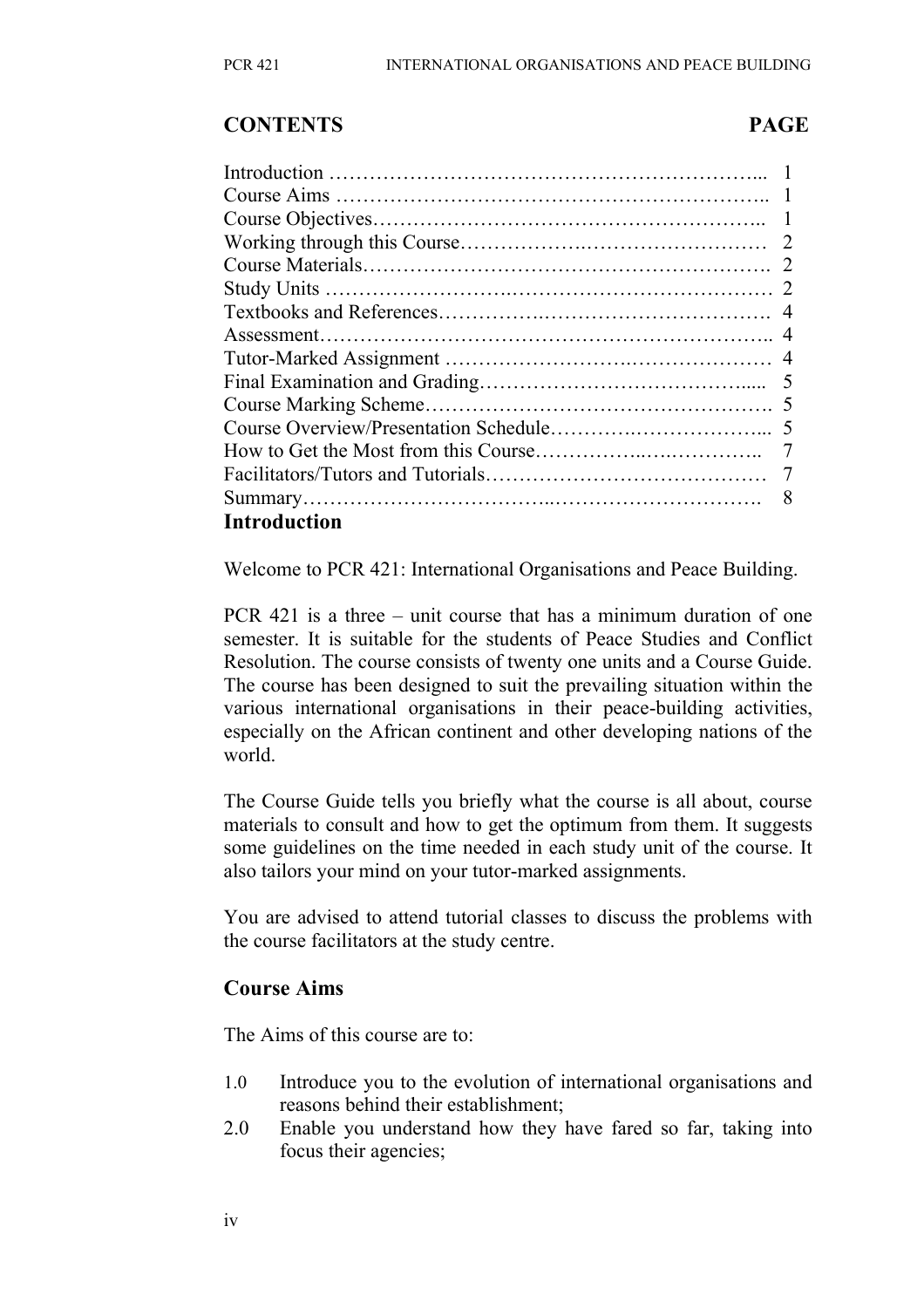PCR 421 INTERNATIONAL ORGANISATIONS AND PEACE BUILDING

3.0 Identify genuine efforts, core constraints and challenges in the field of global peace.

## **Course Objectives**

International Organisations and Peace Building as a course, takes you into an analytical discourse on the role of the various international organisations in pursuance of global peace. Consequently, the main objectives of the course include the following:

- i. Introducing the students to the definition, meaning and workings of international organisation towards global peace pursuance.
- ii. Identifying some constraints militating against the roles of the international organisation and giving recipe for them.
- iii. Explaining the need to nurture global peace through open economic policy for the overall benefit of mankind.
- iv. Emphasising the need for the major powers to focus more on the policy of teaching the under-developed nations how to fish and not just dolling out fish to them.
- v. Emphasising the need to respect international law in the face of any conflict.
- vi. Explaining the need to building sustainable peace through preconflict peace-building mechanisms and encouraging the formation of more regional organisations due to the proximity of regions to the theatres of conflict than international organisations with headquarters several thousands of miles away.

## **Working through This Course**

You are advised to read the study units, recommended books and other materials provided by NOUN to enable you complete this course. Each unit contains self assessment exercises and at some points in the course, you are required to submit assignments for assessment purposes. At the end of the course, there is a final examination. The course should take you about twenty weeks to complete. You need to allocate your time in order to complete the course successfully and on time.

## **Course Materials**

The major components of the course are:

- Course Guide
- Study Units
- Text Books and References
- Assignment File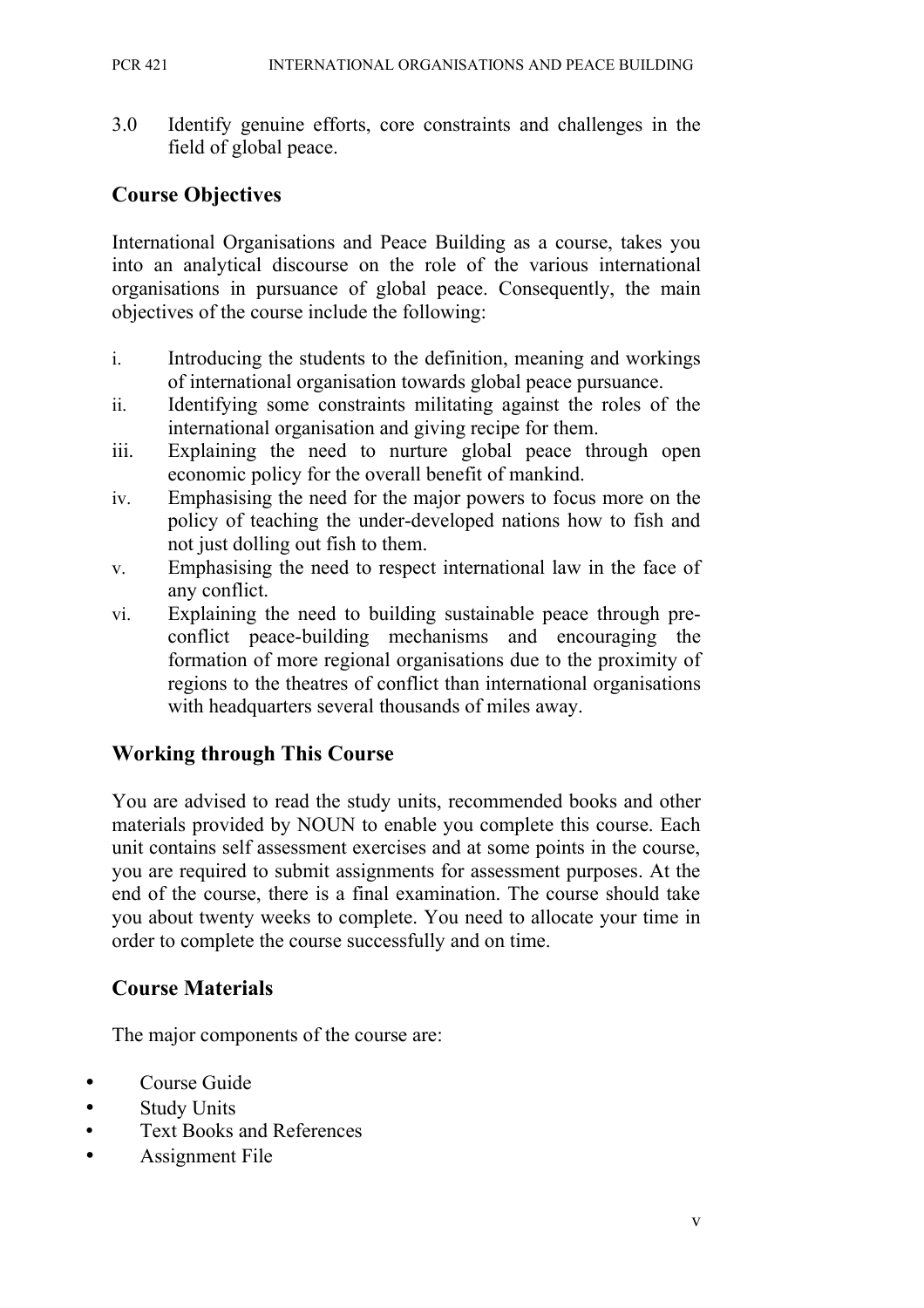## **Study Units**

There are twenty one study units and a study guide in this course, and they are as follows:

#### **Module 1 Conceptualising International Organisation and Peace Building**

- Unit 1 Defining International Organisation and Peace Building
- Unit 2 International Organisations and Peace Building: Evolution
- Unit 3 International Organisations and Peace Building: Brief Analysis of Their Organs and Roles
- Unit 4 International Organisations and Peace Building: **Constraints**

#### **Module 2 The Agents of Transformation in International Organisation and Peace Building**

- Unit 1 State and Non-State Actors in the Promotion of a Just and Peaceful Society
- Unit 2 Concept of Sovereignty in Relation to International Organisation and Peace Building
- Unit 3 Foreign Policies of the Major Powers as Facilitators or Conflict Generators in International Organisations and Peace Building
- Unit 4 The Role of Municipal and International Laws as They Affect International Organisations and Peace-Building
- Unit 5 Causes of International Conflicts

#### **Module 3 Conceptual Framework: Peacemaking, Peace Keeping, Peace Enforcement, Their Problems and Structures in Global Politics**

- Unit 1 Definition of Peace Making, Peace Keeping, Peace Enforcement and Specific Case Studies
- Unit 2 Problems Associated with Peace Making, Peace Keeping, and Peace Enforcement in Africa
- Unit 3 United Nations and Peace Keeping Force
- Unit 4 International Organisations as Structures of Global Politics

#### **Module 4 Roles of International Organisations in International Affairs**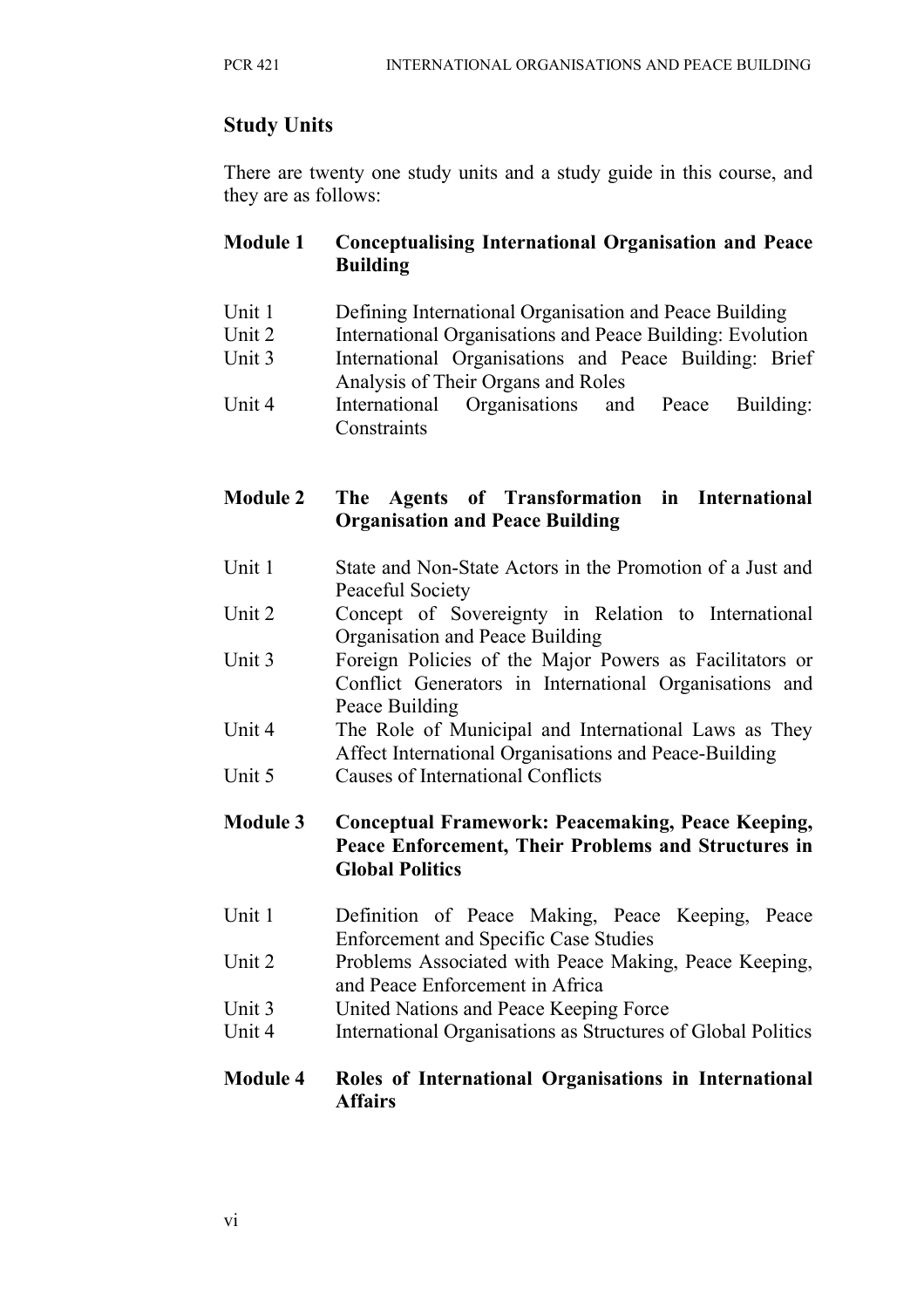| <b>PCR 421</b> |  | INTERNATIONAL ORGANISATIONS AND PEACE BUILDING |
|----------------|--|------------------------------------------------|
|                |  |                                                |

- Unit 1 The Primary Roles of International, Continental and Regional Organisations in International Affairs and Peace Building
- Unit 2 A Critical Review of the Performance of the International, Continental and Regional Organisations in Their Efforts at Maintaining International Peace and Security
- Unit 3 The Role of International Court of Justice and Some Relevant Case Studies in Pursuance of Peace and Security
- Unit 4 Issues and Challenges in the Field of Global Peace

#### **Module 5 Emphasis on Pre-Conflict Peace Building in the International Community**

- Unit 1 Conflict Management and the Roles of Super-Powers in International Affairs
- Unit 2 A Review of The World's Economic Order as a Peace Building Phenomenon
- Unit 3 The World as a Global Village in the Context of International Peace and Security
- Unit 4 The Future of International Organisations in the Pursuance of Peace Building Activities

Module 1 gives a conceptual clarification of various international organisations and their evolution. Module 2 examines the pivotal role of state and non-actors and foreign policy of major powers as they affect the basic tenets for which the International Organisations were set up in their pursuit of global peace while Module 3 examines some specific problems associated with peace-building structures in global politics.

Module 4 goes into a deep discourse on the roles of the various international organisations and agencies, particularly the International Court of Justice, with some relevant case studies. Finally, Module 5 talks about the need to place emphasis on pre-conflict peace-building in the international community.

#### **Text Books and References**

Some books have been recommended in the course. You are advised to consult them for further reading.

#### **Assessment**

There are two aspects of the assessment in this course: Tutor-marked assignments and students self assessment exercises. You are expected to apply knowledge acquired during the course as well as knowledge gained in these recommended books for further reading. The Tutor-Marked Assignments must be submitted to your tutor for formal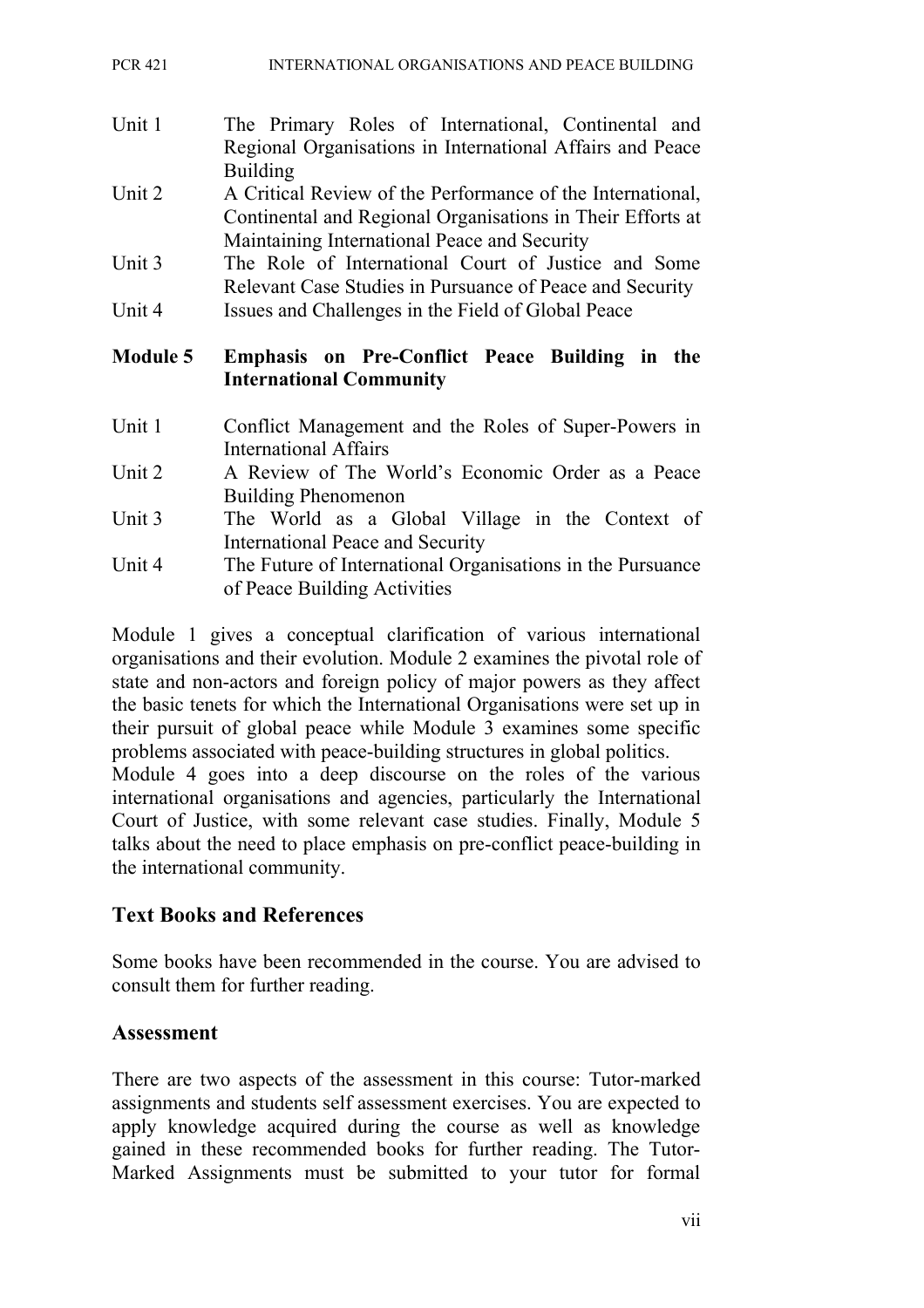assessment in accordance with the deadlines stated in the presentation schedule and the assignment file. The work that you submit to your tutor for assessment will count for 30% of your total score.

#### **Tutor-Marked Assignment**

There is a tutor-marked assignment at the end of every unit. You are required to attempt the assignments. You will be assessed on all of them but the best four performances will be used for assessment. Each of the four selected will come from the five areas covered in the course namely: Conceptualising international organisations and peace-building, the agents of transformation in international organisations and peacebuilding, problems associated with peace-building generally, roles of the international court of Justice towards world peace, and lastly, the need to nurture peace through pre-conflict peace-building mechanisms. The assignments carry 10% each.

When you have completed each assignment, send it together with a (tutor marked assignment) form to your tutor. Make sure that each assignment reaches your tutor on or before the deadline. If, for any reason, you cannot complete your work on time, contact your tutor before the assignment is due to discuss the possibility of an extension. Extension will not be granted after the due date unless under exceptional circumstances.

#### **Final Examination and Grading**

The final examination for PCR 421: International Organisations and Peace building will be for 3 hours duration and will carry 70% of the total course grade. The examination will consist of questions which reflect the kind of the self assessment exercises and the tutor-marked questions you have previously encountered. You should use the time between completing the last unit, and taking the examination to revise the entire course. You may find it useful to review your self assessment exercises and tutor-marked assignments before the examination.

#### **Course Marking Scheme**

The following table lays out how the actual course marking is broken down.

| <b>ASSESSMENT</b> | <b>MARKS</b>                                    |
|-------------------|-------------------------------------------------|
| Assignments 1-4   | Four assignments, best three marks of the four  |
|                   | count as 30% of course marks                    |
|                   | Final Examination   70% of overall course score |
| <b>TOTAL</b>      | $100\%$                                         |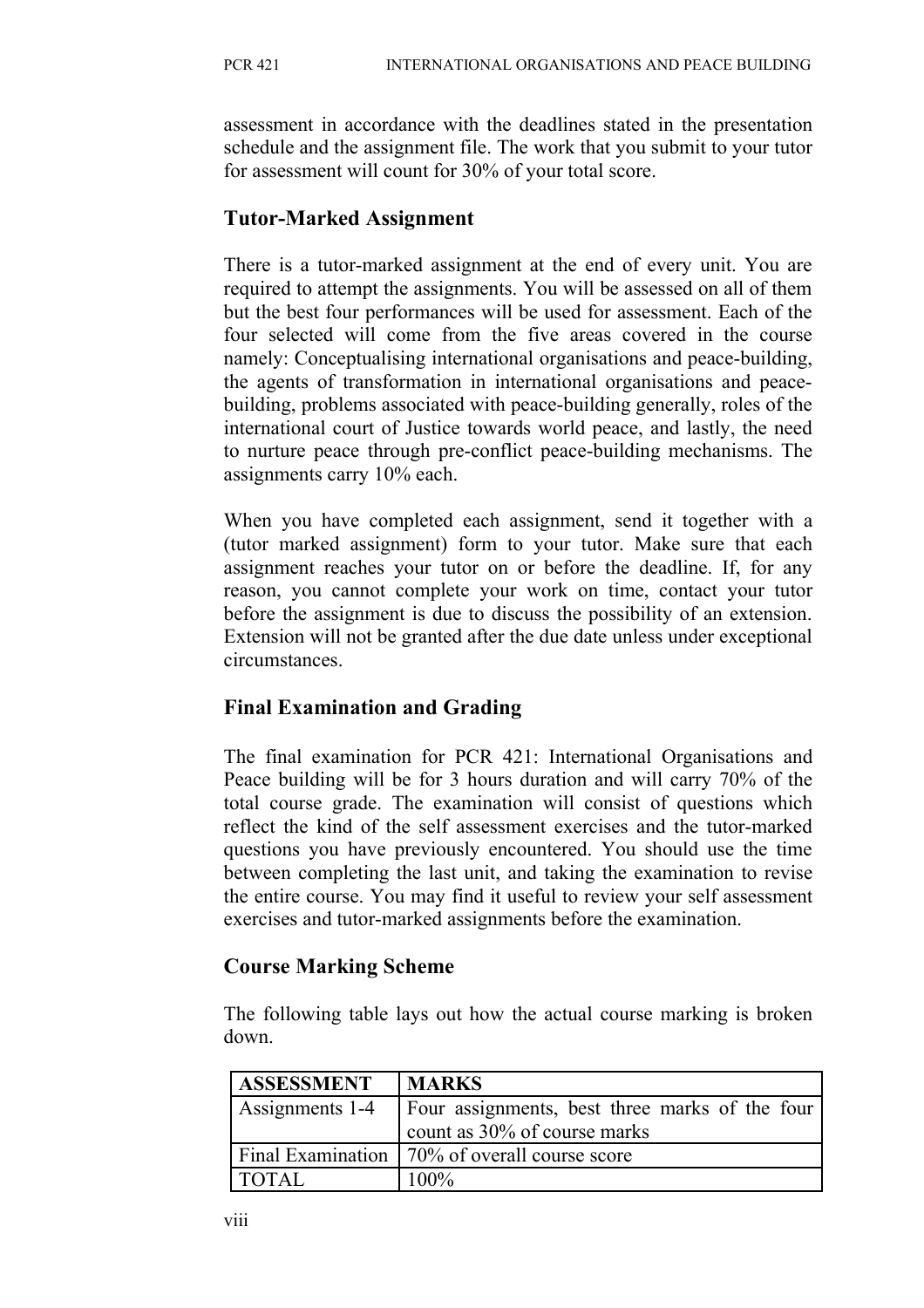| Unit           | <b>Title of Work</b>                                                                | Week's<br><b>Activity</b> | <b>Assessment</b><br>(End of Unit) |
|----------------|-------------------------------------------------------------------------------------|---------------------------|------------------------------------|
|                | Course Guide                                                                        |                           |                                    |
|                | <b>Module 1</b>                                                                     |                           |                                    |
| $\mathbf{1}$   | Defining<br>International<br>Organisations and Peace Building                       | 1                         | Assignment 1                       |
| $\overline{2}$ | International Organisations<br>and                                                  | $\mathbf{1}$              | Assignment 2                       |
|                | Peace Building – Evolution                                                          |                           |                                    |
| 3              | International Organisations<br>and                                                  | $\mathbf{1}$              | Assignment 3                       |
|                | Peace Building – Brief Analysis of                                                  |                           |                                    |
|                | Their Organ and Roles                                                               |                           |                                    |
| $\overline{4}$ | International Organisations<br>and                                                  | $\mathbf{1}$              | Assignment 4                       |
|                | Peace Building – Constraints                                                        |                           |                                    |
|                | <b>Module 2</b>                                                                     |                           |                                    |
| $\mathbf{1}$   | State and Non-State Actors in the                                                   | $\mathbf{1}$              | Assignment 1                       |
|                | Promotion of a Just and Peaceful                                                    |                           |                                    |
|                | Society                                                                             |                           |                                    |
| $\overline{2}$ | Concept of Sovereignty in Relation                                                  | $\mathbf{1}$              | Assignment 2                       |
|                | to International Organisations and                                                  |                           |                                    |
|                | Peace Building                                                                      |                           |                                    |
| 3              | Foreign Policies of the Major<br>Powers as Facilitators of Peace or                 | $\mathbf{1}$              | Assignment 3                       |
|                | <b>Conflict Generators in International</b>                                         |                           |                                    |
|                | Organisations and Peace Building                                                    |                           |                                    |
| $\overline{4}$ | of Municipal<br>and<br>The<br>Role                                                  | 1                         | Assignment 4                       |
|                | International Laws as They Affect                                                   |                           |                                    |
|                | International Organisations<br>and                                                  |                           |                                    |
|                | Peace-Building                                                                      |                           |                                    |
| 5              | <b>Causes of International Conflicts</b>                                            | 1                         | Assignment 5                       |
|                | <b>Module 3</b>                                                                     |                           |                                    |
| $\mathbf{1}$   | Definition of Peace Making, Peace                                                   | 1                         | Assignment 1                       |
|                | Keeping, Peace, Enforcement and                                                     |                           |                                    |
|                | <b>Specific Case Studies</b>                                                        |                           |                                    |
| $\overline{2}$ | Problems Associated with Peace                                                      | $\mathbf{1}$              | Assignment 2                       |
|                | Making, Peace Keeping and Peace                                                     |                           |                                    |
|                | <b>Enforcement</b> in Africa                                                        |                           |                                    |
| $\overline{3}$ | United Nations and Peace Keeping                                                    | $\mathbf{1}$              | Assignment 3                       |
|                | Force                                                                               |                           |                                    |
| 4              | International<br>Organisations<br><b>as</b><br><b>Structures of Global Politics</b> | $\mathbf{1}$              | Assignment 4                       |
|                | <b>Module 4</b>                                                                     |                           |                                    |
| $\mathbf{1}$   | The Primary Roles of International,                                                 | 1                         | Assignment 1                       |

## **Course Overview/Presentation Schedule**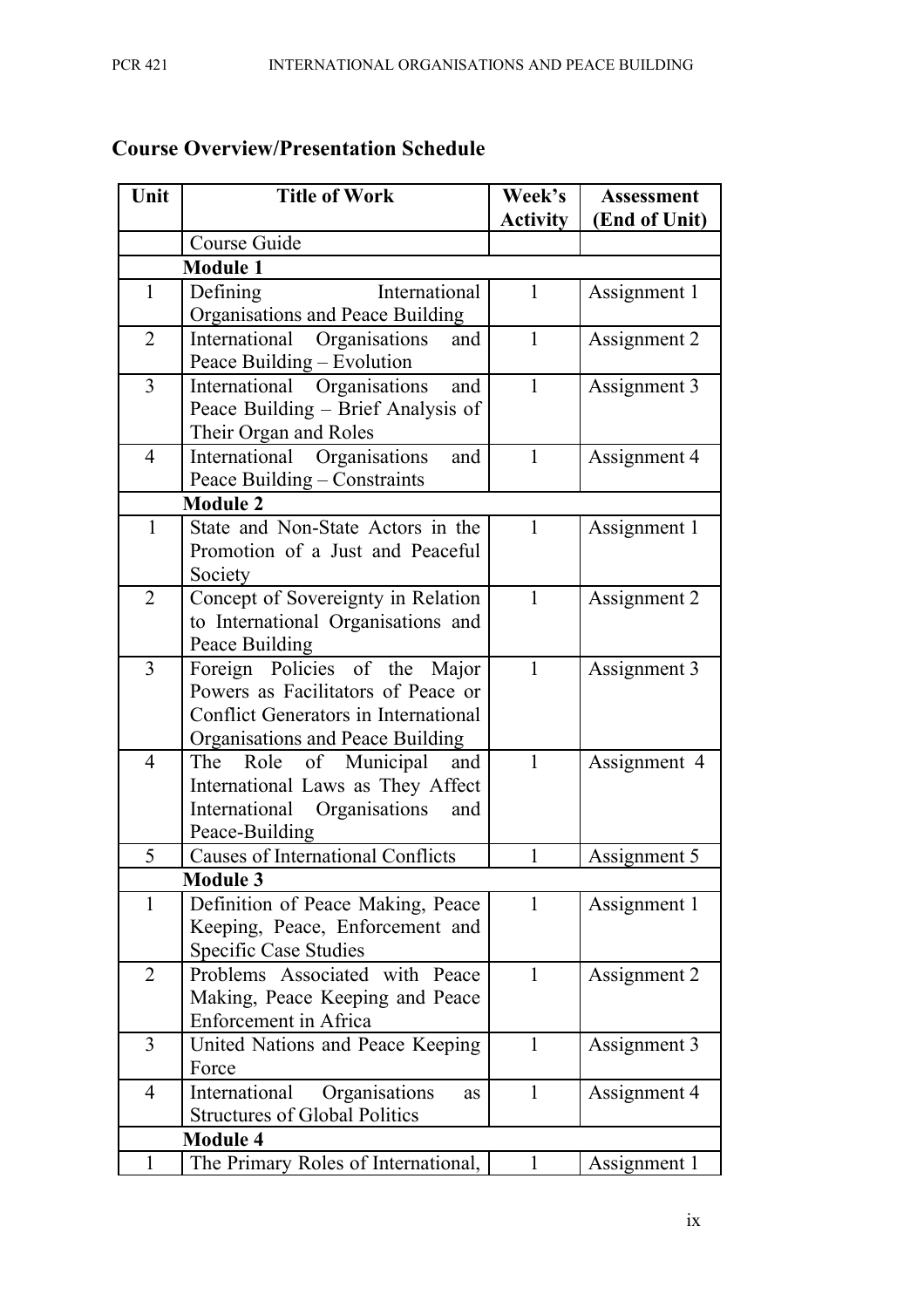|                | Continental<br>Regional<br>and<br>Organisations in<br>International<br><b>Affairs and Peace Building</b>                                                                                    |              |              |
|----------------|---------------------------------------------------------------------------------------------------------------------------------------------------------------------------------------------|--------------|--------------|
| $\overline{2}$ | A Critical Review of<br>the<br>Performance of the International,<br>Continental,<br>Regional<br>and<br>Organisations in Their Efforts at<br>Maintaining International Peace<br>and Security | $\mathbf{1}$ | Assignment 2 |
| 3              | The Role of International Court of<br>Justice and Some Relevant Case<br>Studies in Pursuance of Peace and<br>Security                                                                       | $\mathbf{1}$ | Assignment 3 |
| $\overline{4}$ | Issues and Challenges in the Field<br>of Global Politics                                                                                                                                    | $\mathbf{1}$ | Assignment   |
|                | <b>Module 5</b>                                                                                                                                                                             |              |              |
| $\mathbf{1}$   | Conflict Management Technique<br>and the Roles of Super Powers in<br><b>International Affairs</b>                                                                                           | $\mathbf{1}$ | Assignment 1 |
| $\overline{2}$ | Review of the World's<br>$\mathbf{A}$<br>Economic Order<br>Peace<br>as<br>a<br><b>Building Phenomenon</b>                                                                                   | $\mathbf{1}$ | Assignment 2 |
| 3              | The World as a Global Village in<br>the Context of International Peace<br>and Security                                                                                                      | $\mathbf{1}$ | Assignment 3 |
| 4              | $\sigma$<br>International<br>The<br>Future<br>Organisations in the Pursuance of<br>Peace-Building Activities                                                                                | $\mathbf{1}$ | Assignment 4 |
|                | <b>TOTAL</b>                                                                                                                                                                                | 21           |              |

#### **How to Get the Most from This Course**

In distance learning, the study units replace the lecturer. The advantage is that you can read and work through the study materials at your pace, time, and place that suit you best. Think of it as reading the lecture notes instead of listening to a lecturer. Just as a lecturer might give you inclass exercise, your study units provide exercises for you to do at appropriate times. Each of the study unit follows the same format. The first item is introduction to the subject matter of the unit and how a particular unit is integrated with other units and the course as a whole. Next is a set of learning objectives. These objectives, let you know what you should be able to do, by the time you have completed the unit. You should use these objectives to guide your study. When you have finished the unit, you should go back and check whether you have achieved the objective or not. If you make a habit of doing this, you will significantly improve your chances of passing the course. Self assessment exercises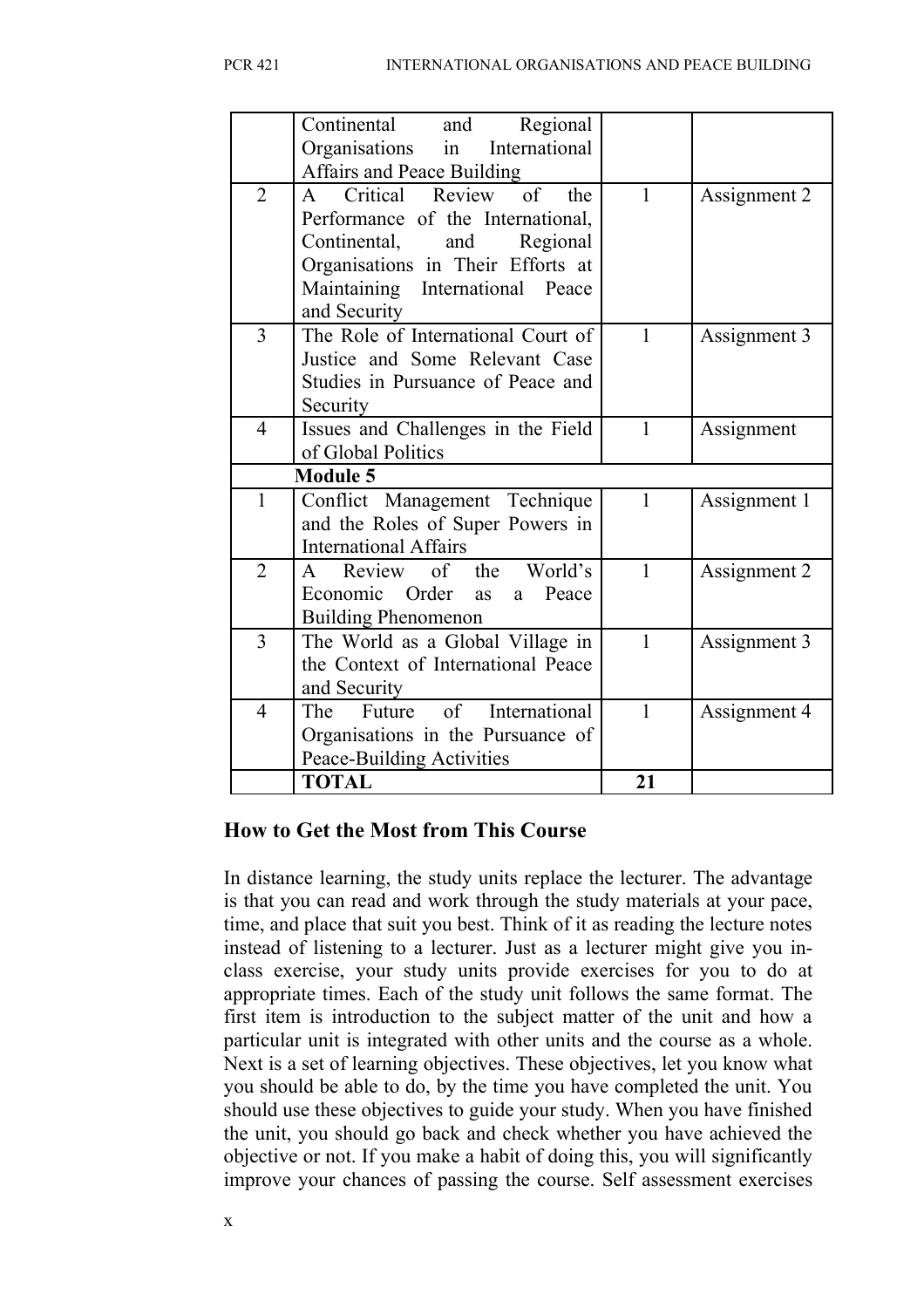are interspersed throughout the units and answers are within the unit contents. Working through these tests will help you to achieve the objectives of the units and prepare you for the assignments and the examination. You should tackle each self assessment exercise as you come across it in the study units.

#### **Facilitators/Tutors and Tutorials**

There are 15 hours of tutorials provided in support of the course. You will be notified of the dates, times, and location of these tutorials, together with the name and phone number of your tutor as soon as you are allocated a tutorial group. Your tutor will mark and comment on your assignment, keep a close watch on your progress, and on difficulties you might encounter to enable him provide assistance to you during the course. You must send your tutor-marked assignments well before the due date. They will be marked by your tutor and returned to you as soon as possible. Do not hesitate to contact your tutor by telephone or e-mail if you need help. Contact your tutor if:

- You do not understand any part of the assigned readings;
- You have difficulty with the self assessment exercise;
- You have a question or a problem with an assignment with your tutor's comment or with the grading of an assignment.

You should try your best to attend tutorials. This is the only way to have face-to-face contact with your tutor and ask questions which are answered instantly. You can raise any problem encountered in the course of your study. To gain the maximum benefit from course materials, prepare a question list before attempting them. You will gain a lot from participating actively.

#### **Summary**

PCR 421 aims to introduce students of Peace Studies and Conflict Resolution programme, to how they can apply the benefits, gained from this course in understanding their immediate environment. In Africa, and in many other third world countries of the global community, activities of several international organisations in areas of pre and post conflict peace-building ventures are visible. The absence of a full scale third world war since 1945 and efforts at turning the heterogeneous international community into a global village, through various initiatives is largely attributable to the activities of these international organisations. Despite pockets of conflicts in some parts of the world, these international organisations often make their services available, at very great risk. Concerted efforts must now be made by various countries to strengthen their support for these international organisations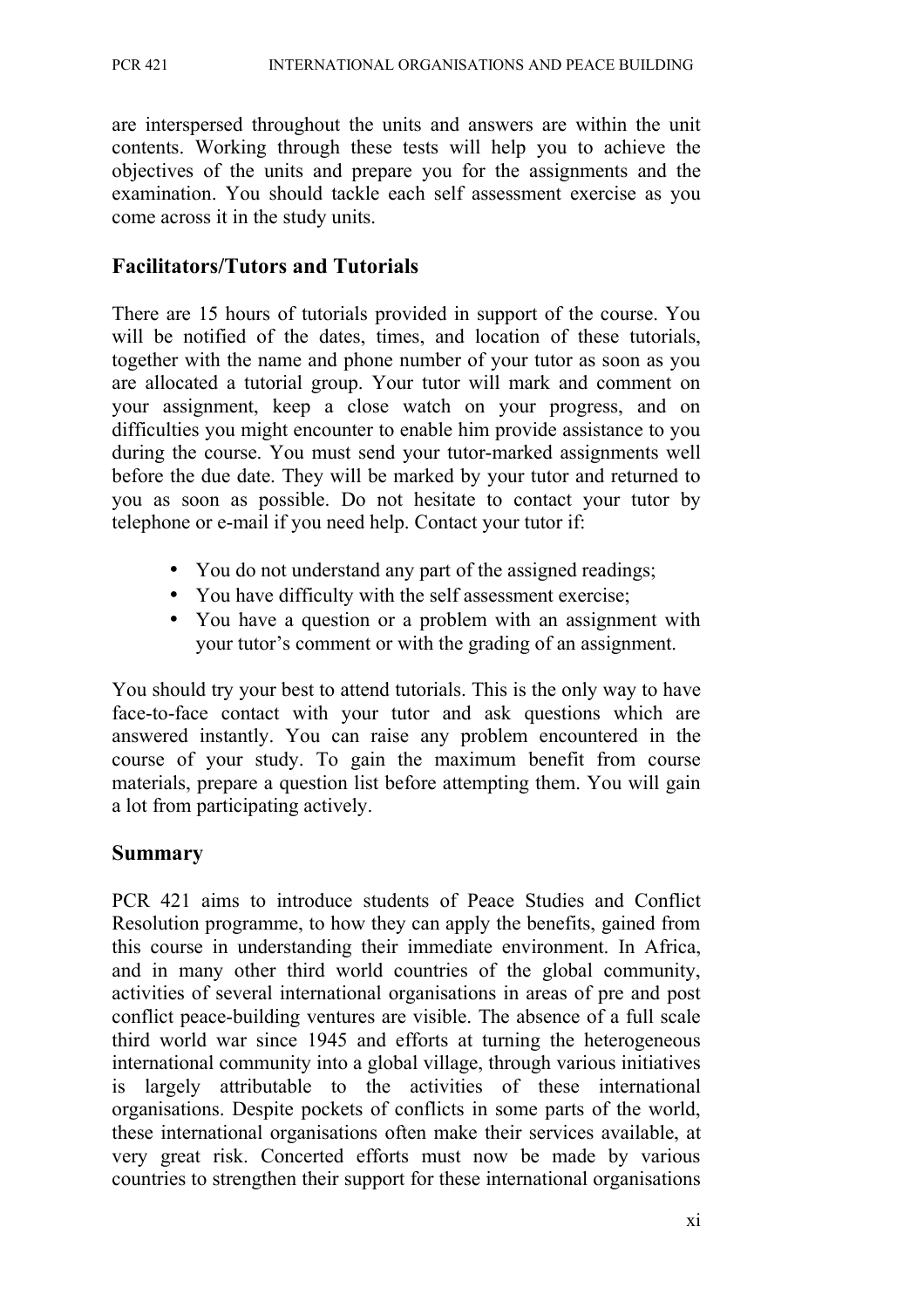through the removal of encumbrances by powerful nations as well as obnoxious governance by many leaders of the third world. Bad governance leads to system collapse and serious economic crises. What follow will be violent conflicts resulting in serious refugee problems thus endangering global peace

From the foregoing, it is clear that this course is essential as it will enable you to understand the dynamics of building and maintaining peace, and resolving conflicts in your community, Nigeria, and by extension, the larger global community.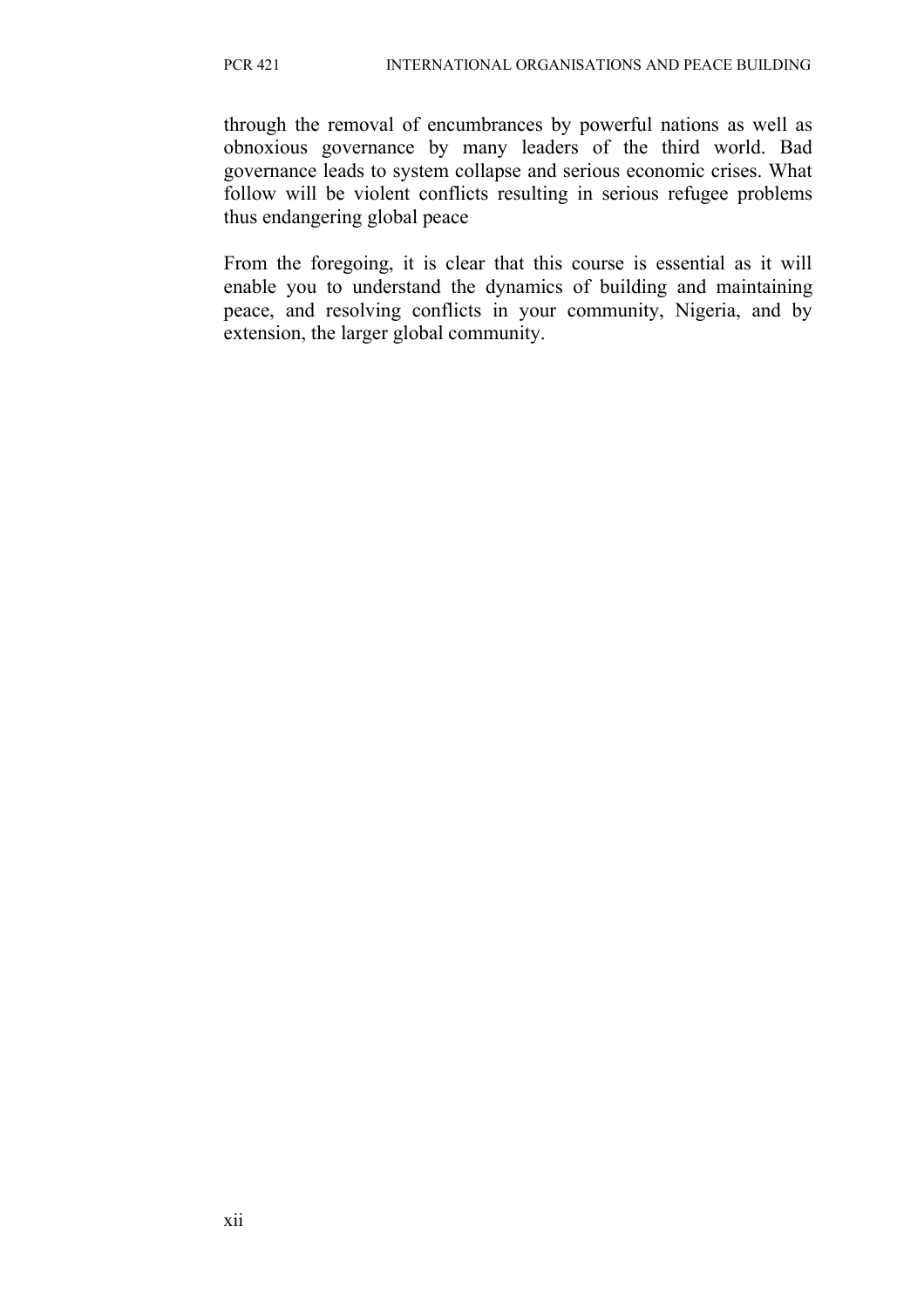#### PCR 421 INTERNATIONAL ORGANISATIONS AND PEACE BUILDING

| Course Code             | <b>PCR 421</b>                                                                     |
|-------------------------|------------------------------------------------------------------------------------|
| Course Title            | International Organisations and Peace<br><b>Building</b>                           |
| Course Developer/Writer | Salawu M. L A<br>Institute of African Studies<br>University of Ibadan              |
| Course Editor           | Professor Remi Anifowose<br>Department of Political Science<br>University of Lagos |
| Course Coordinator      | Oyedolapo B. Durojaye<br>National Open University of Nigeria                       |

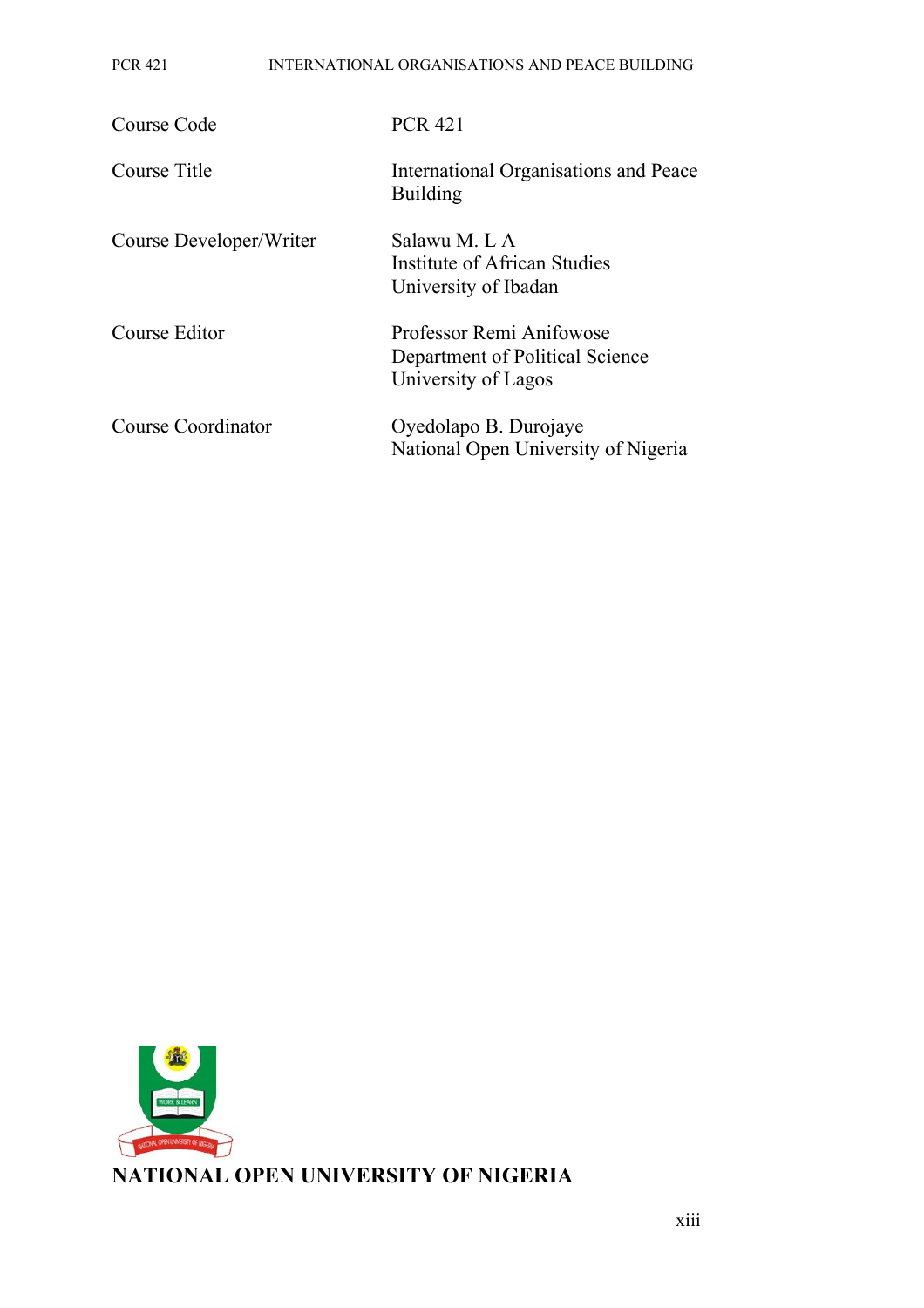National Open University of Nigeria Headquarters 14 / 16 Ahmadu Bello Way Victoria Island Lagos

Abuja Office No. 5 Dar es Salaam Street Off Aminu Kanu Crescent Wuse II, Abuja Nigeria

e-mail: centralinfo@nou.edu.ng URL: [www.nou.edu.ng](http://www.nou.edu.ng/)

Published by National Open University of Nigeria

Printed 2009

ISBN: 978-058-559-1

All Rights Reserved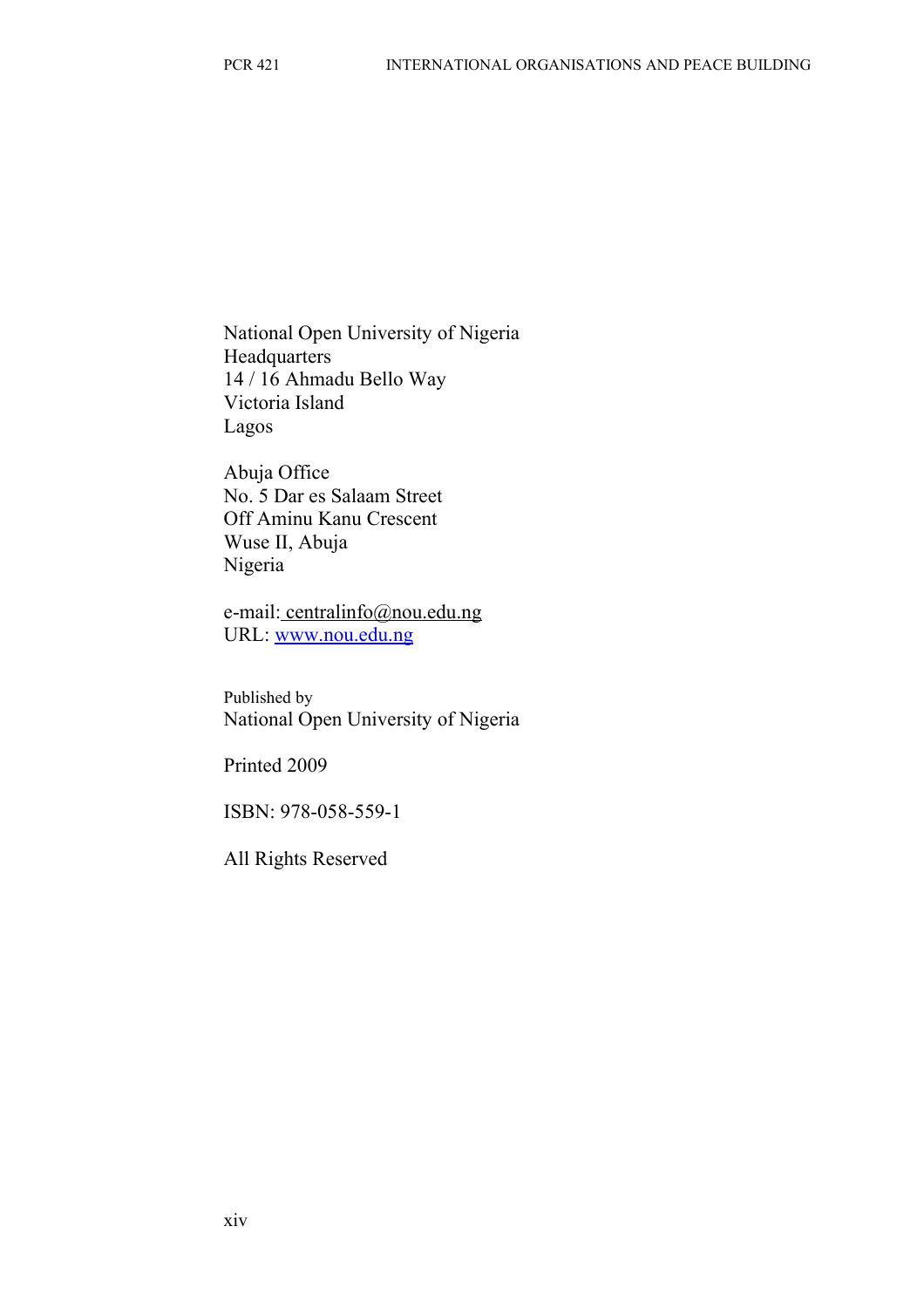## **CONTENTS PAGE**

| <b>Module 1</b> | <b>Conceptualising International Organisation and</b><br>$\mathbf 1$                                                    |
|-----------------|-------------------------------------------------------------------------------------------------------------------------|
| Unit 1          | Defining International Organisation and Peace<br>$\mathbf{1}$                                                           |
| Unit 2          | International Organisations and Peace Building:<br>$\overline{7}$                                                       |
| Unit 3          | International Organisations and Peace Building:                                                                         |
| Unit 4          | International Organisations and Peace Building:                                                                         |
| <b>Module 2</b> | The Agents of Transformation in International<br>Organisation and Peace Building  25                                    |
| Unit 1          | State and Non-State Actors in the Promotion of a<br>25                                                                  |
| Unit 2          | Concept of Sovereignty in Relation to International                                                                     |
| Unit 3          | Foreign Policies of the Major Powers as Facilitators or<br>Conflict Generators in International Organisations and<br>42 |
| Unit 4          | The Role of Municipal and International Laws as They<br>Affect International Organisations and Peace-Building. 67       |
| Unit 5          | 72                                                                                                                      |
| <b>Module 3</b> | <b>Conceptual Framework: Peacemaking, Peace-</b><br><b>Keeping, Peace Enforcement, Their Problems and</b>               |
| Unit 1          | Definition of Peace Making, Peace Keeping, Peace<br>Enforcement and Specific Case Studies<br>79                         |
| Unit 2          | Problems Associated with Peace Making, Peace-<br>Keeping, Peace Enforcement in Africa<br>95                             |
| Unit 3          | United Nations and Peace Keeping Force 101                                                                              |
| Unit 4          | International Organisations as Structures of Global                                                                     |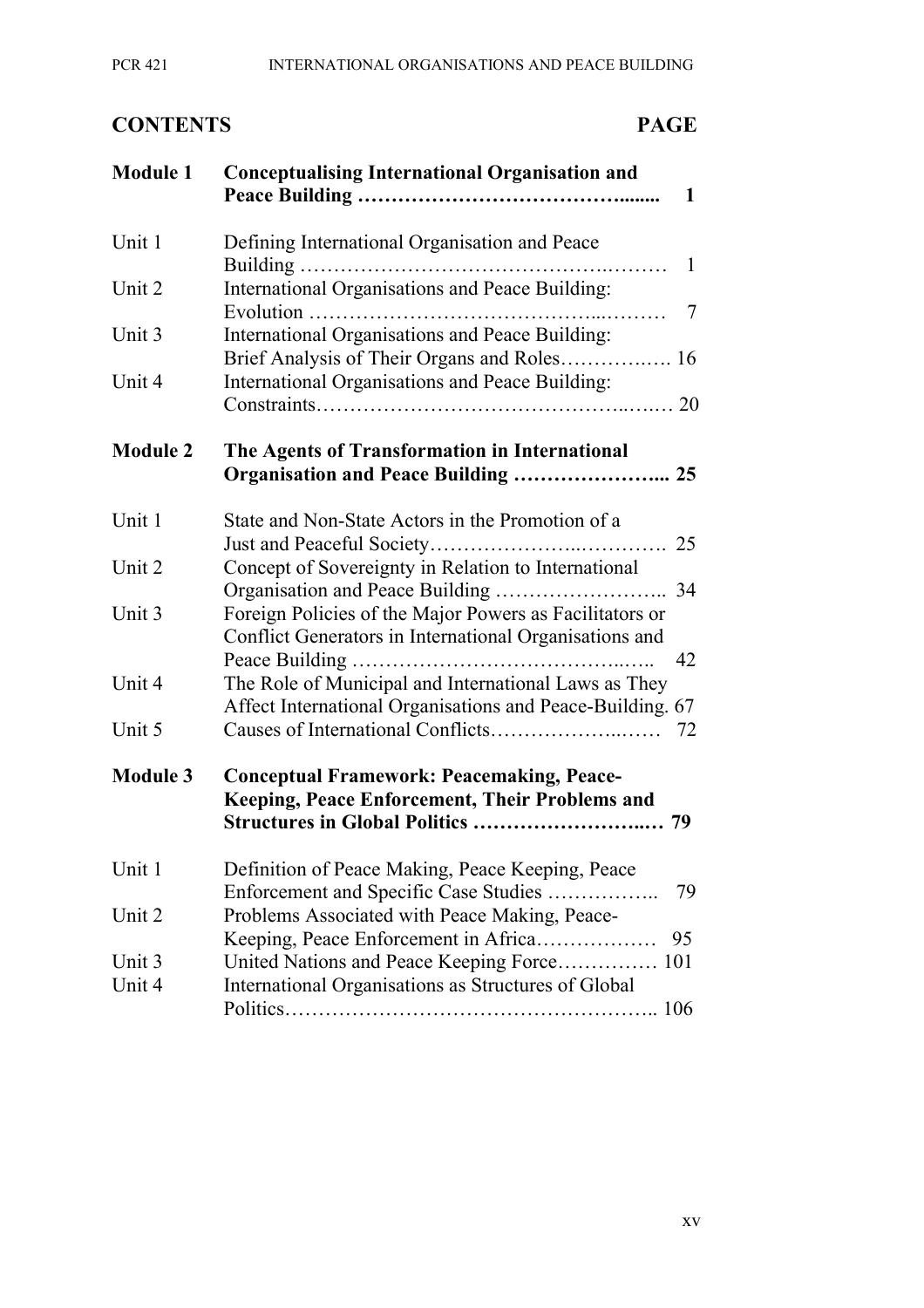| PCR 421 |  | INTERNATIONAL ORGANISATIONS AND PEACE BUILDING |
|---------|--|------------------------------------------------|
|         |  |                                                |

| <b>Module 4</b> | <b>Roles of International Organisations in</b><br>International Affairs                                                                       | 109        |
|-----------------|-----------------------------------------------------------------------------------------------------------------------------------------------|------------|
| Unit 1          | The Primary Roles of International, Continental<br>and Regional Organisations in International                                                |            |
| Unit 2          | A Critical Review of the Performance of the<br>International, Continental and Regional                                                        |            |
| Unit 3          | Organisations in Their Efforts at Maintaining<br>The Role of International Court of Justice and<br>Some Relevant Case Studies in Pursuance of | 126        |
| Unit 4          | Issues and Challenges in the Field of Global                                                                                                  | 138        |
| <b>Module 5</b> | <b>Emphasis on Pre-Conflict Peace Building in</b><br>The International Community                                                              | 176<br>180 |
| Unit 1          | Conflict Management and the Roles of Super                                                                                                    |            |
| Unit 2          | -Powers in International Affairs<br>A Review of the World's Economic Order as a                                                               | 180        |
| Unit 3          | Peace Building Phenomenon<br>The World as a Global Village in the Context                                                                     | 187        |
| Unit 4          | of International Peace and Security<br>The Future of International Organisations in the<br>Pursuance of Peace Building Activities 197         | 192        |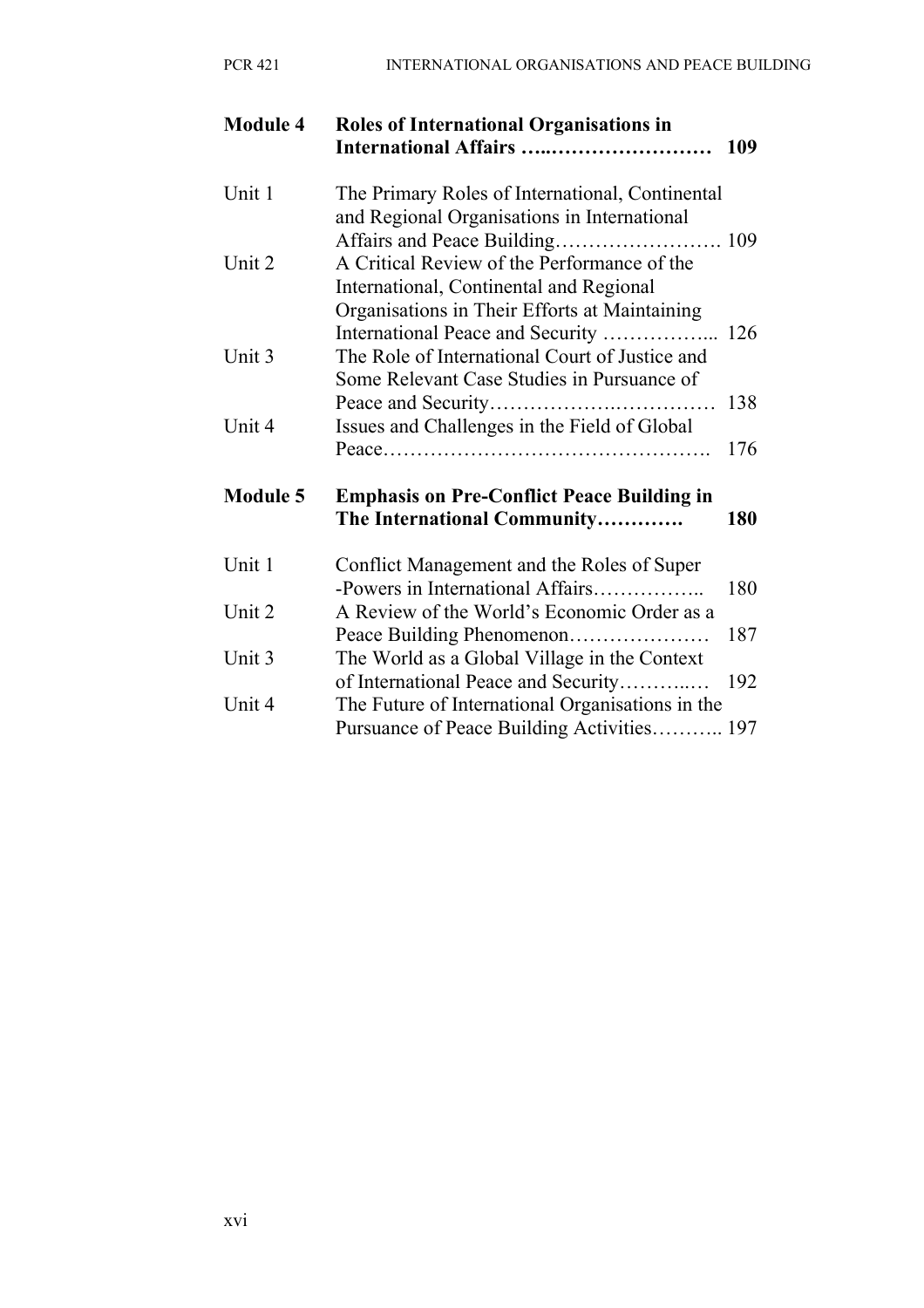#### **MODULE 1 CONCEPTUALISING INTERNATIONAL ORGANISATION AND PEACE BUILDING**

- Unit 1 Defining International Organisation and Peace Building
- Unit 2 International Organisations and Peace Building: Evolution
- Unit 3 International Organisations and Peace Building: Brief Analysis of Their Organs and Roles
- Unit 4 International Organisations and Peace Building: **Constraints**

## **UNIT 1 DEFINING INTERNATIONAL ORGANISATION AND PEACE BUILDING**

## **CONTENTS**

- 1.0 Introduction
- 2.0 Objectives
- 3.0 Main Content
	- 3.1 Definition of Terms
	- 3.2 Peace Building
- 4.0 Conclusion
- 5.0 Summary
- 6.0 Tutor-Marked Assignment
- 7.0 References/Further Readings

## **1.0 INTRODUCTION**

The world has become a global village through various institutions that have brought sovereign states together, for the overall propagation of world peace and harmony.

Despite the existence of these organisations, we hear and read daily through the media, both local and international, the unease that has permeated world politics. The obvious neighbourhood effect a warring nation, with unresolved internal strife, would exhibit on the adjoining states and sub-region can not be over emphasized. The world will be a better place for us all if we reflect on the basics that compelled a hitherto heterogeneous world into a homogenous society. The pride of liberty, we are told, is external vigilance. This unit, therefore, is to enable you understand the concept of international organisations with a view to understanding their links with peace building activities globally.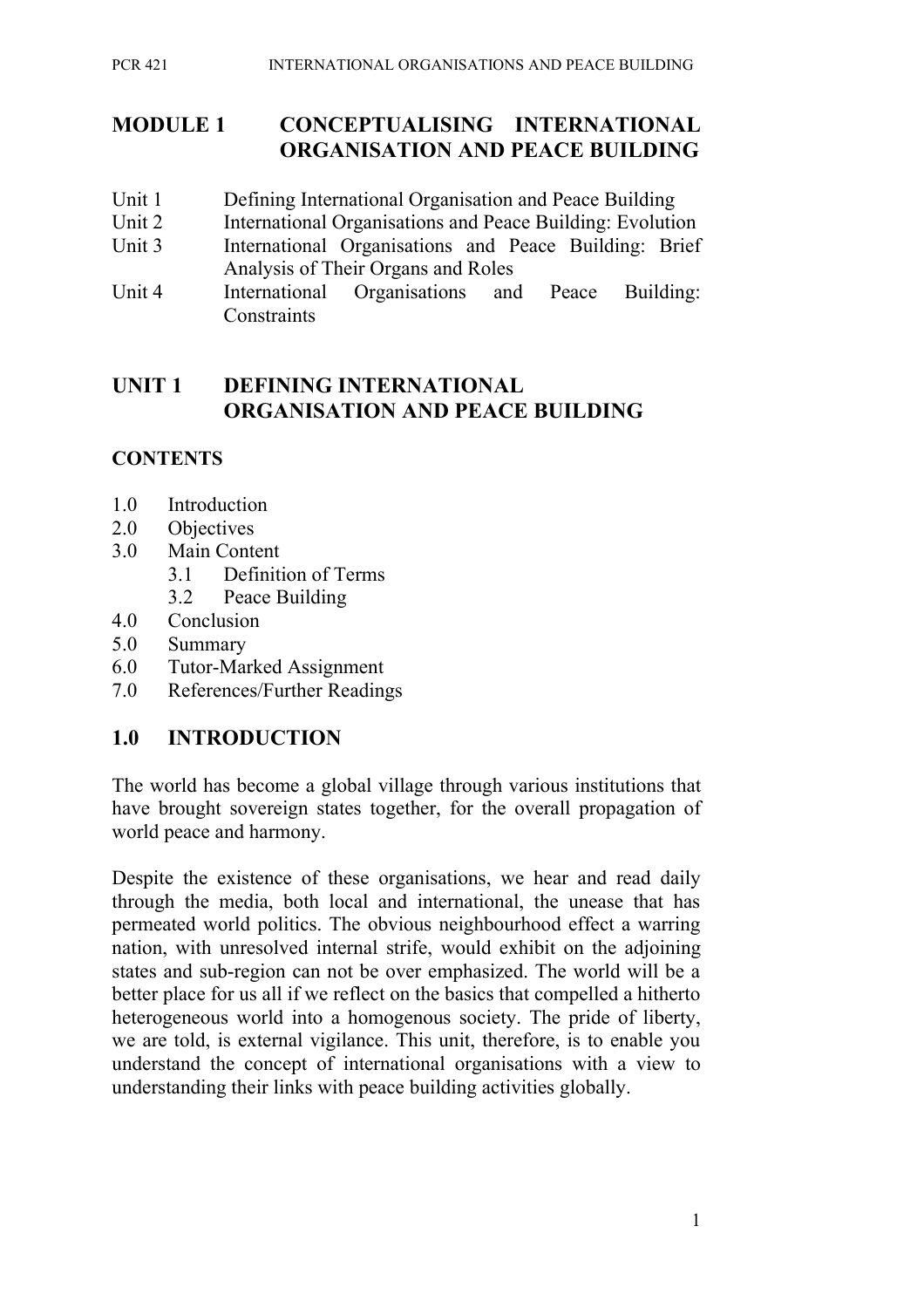## **2.0 OBJECTIVES**

At the end of this unit, you should be able to:

- define the concept of international organization and peacebuilding
- explain the context and attitude that give rise to violence
- explain the relationship between international organisations and sovereign states.

## **3.0 MAIN CONTENT**

## **3.1 Definition of Terms**

#### **International Organisation**

International organisation has various meanings. Ordinarily, it could be referred to as an organisation that embodies the world community, with its members drawn from independent sovereign states. It could be in form of religious organisations that cut across national boundaries. Similarly, international organisations could spring from economic and cultural collaborations, and many other spheres between states. One of the major characteristics an international organisation should possess is that it must be trans-border in outlook and must involve two or more sovereign states.

Akinboye and Ottoh (2005) opine that an International organisation is composed of sovereign independent states, voluntarily joining in a common pursuit of certain goals.

In the opinion of Palmer and Perkins (1969), an international organisation is "any co-operative arrangement instituted among states usually by a basic agreement, to perform some mutually advantageous functions implemented through periodic meetings and staff activities."

Equally worthy of mention is the definition given by Plano and Olton (1988) that "an international organisation is a formal arrangement transcending national boundaries that provides for the establishment of an institutional machinery to facilitate co-operation among members in security, economic, social, or related fields." Succinctly put, it is perceived as a formal institution established by sovereign states through a consensus, and a solid structure, with a view to pursuing the common interest of its members. With this, it could be adduced that an international organisation could be seen as a forum for the collaboration and propagation of the foreign policies of its sovereign member states, in the pursuit of international peace and security.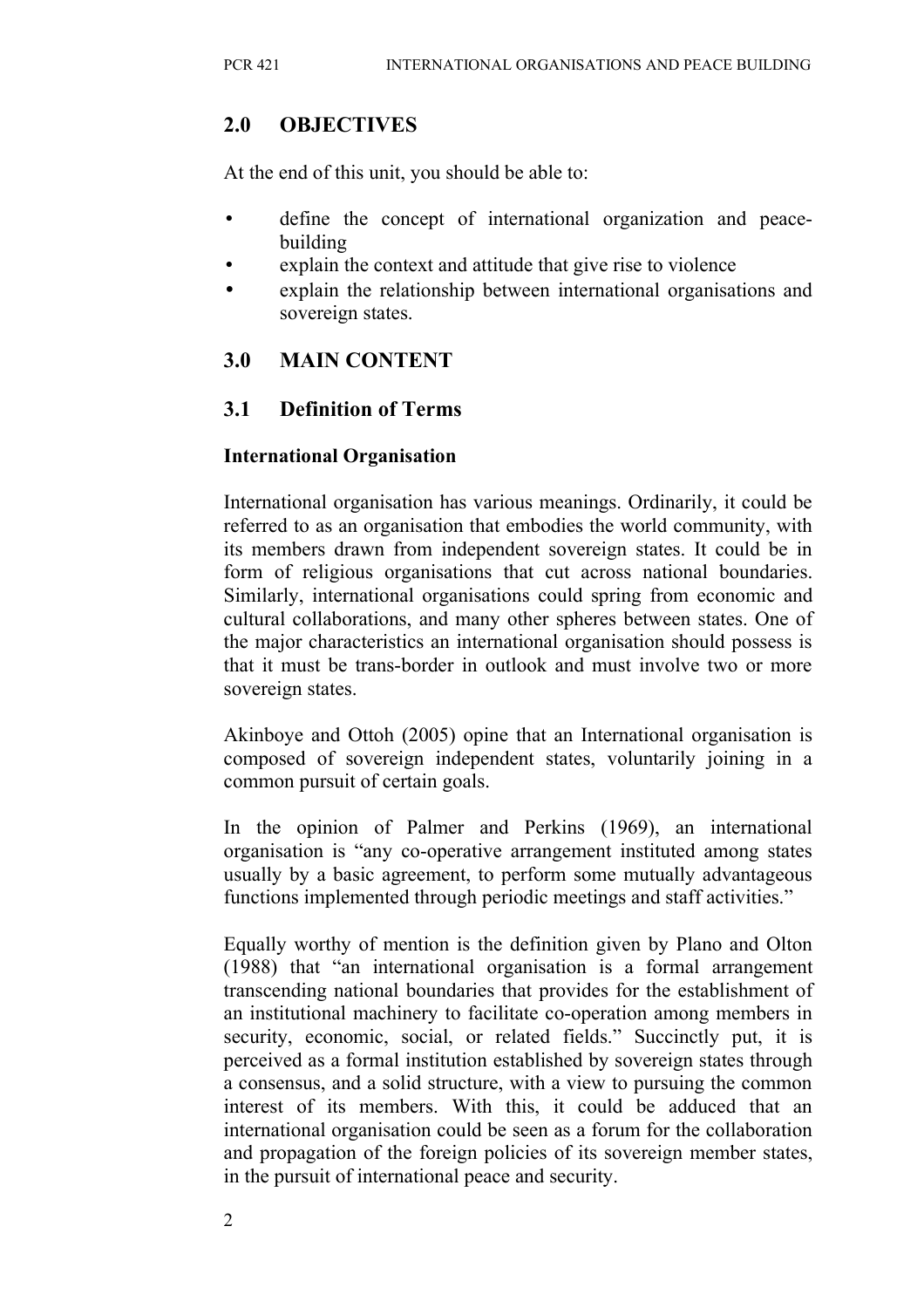You need to bear in mind that international organisations do not have the status of a state and by implication, do not operate branches similar to that of a government anywhere but they could establish institutions that have legal or quasi legal powers to perform certain special functions. This status will be further discussed in subsequent modules.

Further, it is customary that the headquarters of an international organisation must be such that it accommodates divergent nationalities indigenes of the member states.

Summarily, though, not conclusively, international organisations must generate members from two or more sovereign states, must have formal structures that serve as the co-coordinating centres, and should be seen to have been established by a mutual consent, in form of treaty or an enforceable legal document.

#### **Peace Building**

Albert (2001) in a scholarly treatise Introduction *to Third party Intervention on Community Conflicts* gives an instructive and deeprooted analytical discourse of what peace building entails. He says that the peace that emanates from conflict transformation workshops or conciliation, negotiation and mediation exercises is often misconstrued as an indication that the conflict in question has been resolved. He emphasizes the enormity of the degree of the damages that the conflict could have initially generated as requiring a follow up. This, according to him, is because no matter how well designed the intervention project could have been, the problems would have to be removed gradually.

Therefore, it is necessary to follow up an intervention project into a community conflict, with some post-conflict peace-building activities. Peace building has to do with repairing relationships, institutions, and social facilities and putting in place schemes that can help the disputing communities to be re-united. Boutros – Ghali (1992:11) former U.N. Secretary-General, in his widely cited publication, *An Agenda for Peace* defines post conflict peace-building as "action to identify and support structures which will tend to strengthen and solidify peace in order to avoid a relapse into conflict." Boutros -Ghali in 1995, also advocated the need for pre-conflict peace-building in which he emphasized measures such as "(de) militarization, the control of small arms, institutional reform, improved police and judicial systems, the monitoring of human rights, electoral reforms and social and economical development."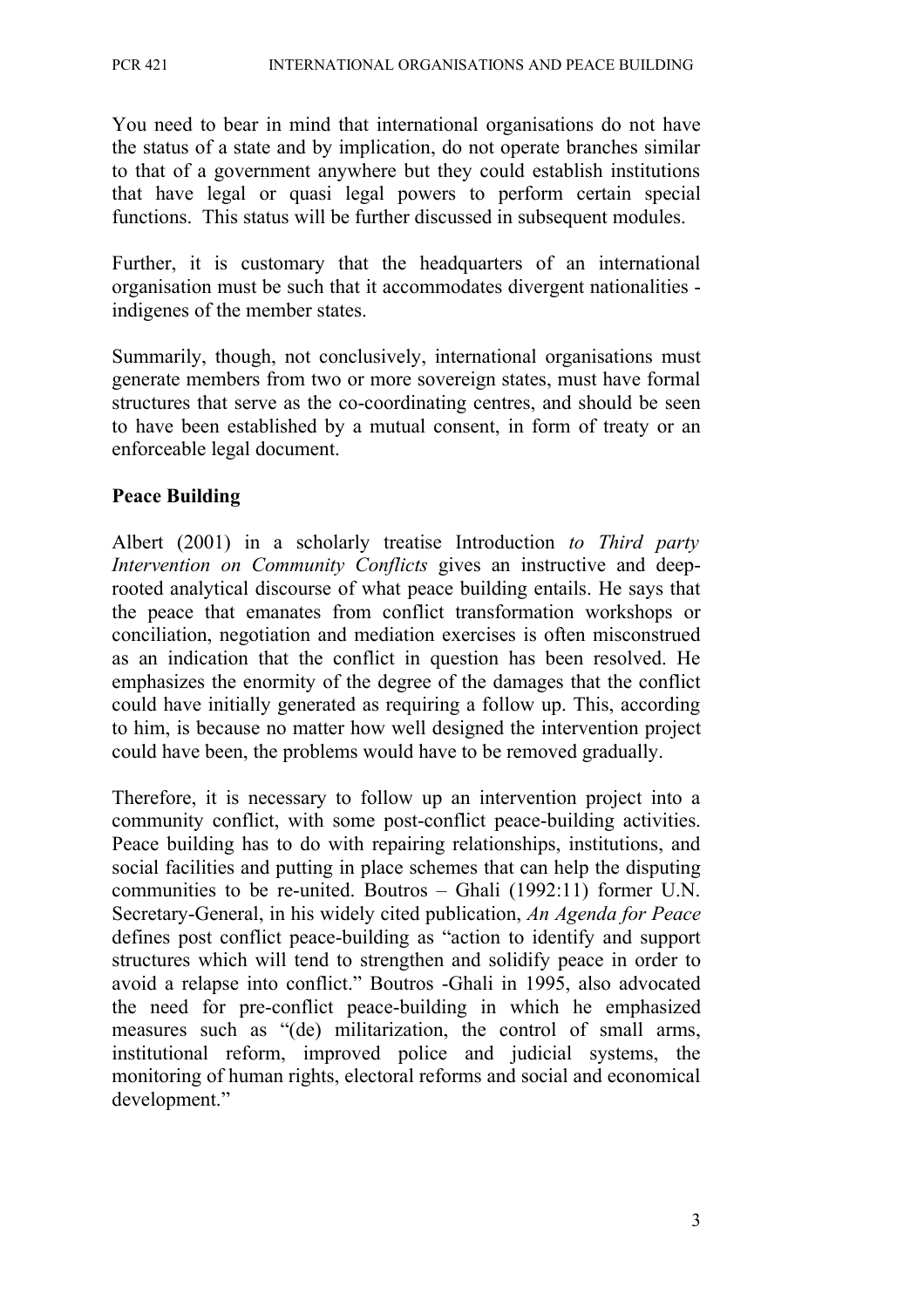Rechler (1997:61) also presented pre-war peace-building as

*preventive measures that aim to reduce the gap between the rich and the poor; to promote and implement human rights and the rights of the minorities, and to promote durable development and the realization of a just and fair social order in which there is no discrimination based on race or sex.*

#### **SELF ASSESSMENT EXERCISE**

Is peace-building a pre or post conflict affair? Discuss

Fagbemi (2004), writing in the maiden edition of *Peace-Building*, a quarterly publication of West Africa Network for peace building Nigeria (WANEP-Nigeria) reiterates that peace building seeks to strengthen the prospects for peace through initiatives that foster and support sustainable structures and processes with potentials to enhance peaceful co-existence, decrease the likelihood of the outbreak, re-occurrence, or continuation of violent conflicts. He says further that the central focus of peace building is to enhance the indigenous capacity of a society to manage conflict without violence and/or break the cycle of violent conflicts.

Since the ultimate aim of peace building is human security, it endeavours to harmonise instrumentalities of humanitarian objectives with those of political, economic and social wherewithal.

Generally, it could be averred that peace building, at any level ('pre', 'post' or 'post-post' level) is geared towards ensuring democratic gains, rule of law, equitable access to resources and sustainable development.

If you cast your mind back to Albert's analytical discourse on peace building, you will readily come to terms with the fact that peace building is the main umbrella harbouring conflict management techniques i.e. negotiation, mediation, adjudication, good offices etc.

The United Nations says that in addition to humanitarian aid or emergency assistance, designed to provide the immediate means of survival for populations at risk, the main categories of intervention are: peace-making, an intervention designed to end hostilities and bring about an agreement, using diplomatic, political and military means as necessary as well ass peace-keeping, which is described as monitoring and enforcing an agreement, using force as necessary. This includes verifying whether agreements are being kept and supervising agreed confidence building activities.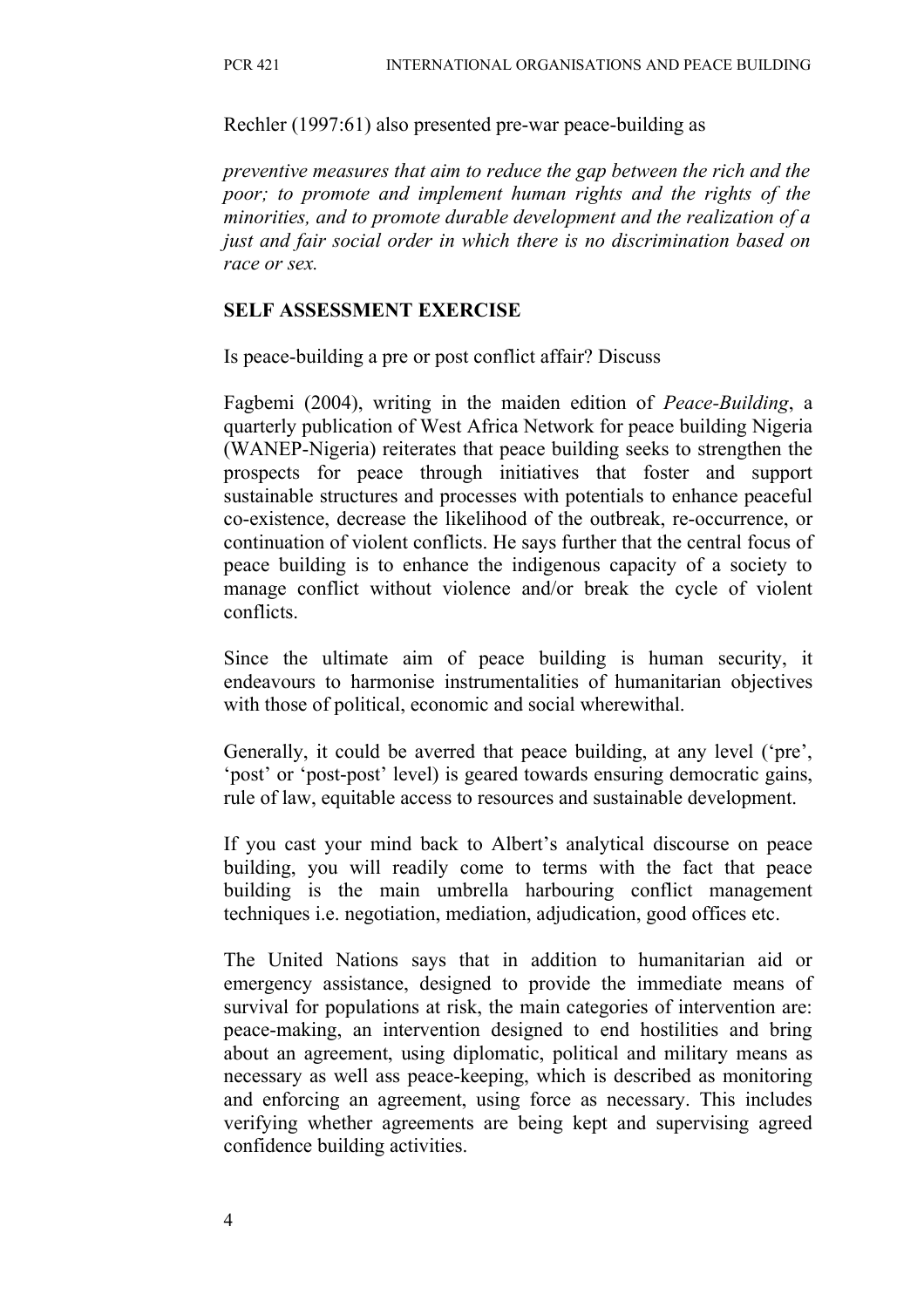These and many other peace-building concepts will be addressed in the subsequent chapter.

Peace building is not primarily concerned with conflict behaviour but addresses the underlying context and attitude that give rise to violence, such as unequal access to employment, discrimination, unacknowledged and unforgiving responsibility for past crimes, prejudice, mistrust, fear, hostility between groups, etc. I need to enjoin you to see "Peace Building" as a concept that is often employed to describe a situation that has peace-enhancing outcomes and it attaches great importance to how things happen.

In others words, it is about the process as well as the activity itself and its outcome.

## **4.0 CONCLUSION**

It is very pertinent for you to know what the concept of international organisation is, with a view to enabling you understand the rudiments of their being powerful tools for global maintenance of peace. Their emergences have been of an immense benefit to mankind as subsequent units will reveal.

## **5.0 SUMMARY**

Given the level of the involvement of various international organisations in various theatres of pre- and post conflict peace-buildings activities, a clear understanding of their activities, as postulated by various scholars will be of immense benefit to you in enriching your knowledge in your study. With an understanding of what they stand for, this first unit is welcoming you to an interesting treatise on the study of international organisations and peace-building.

## **6.0 TUTOR-MARKED ASSIGNMENT**

Define the concept of international organisation and peace-building.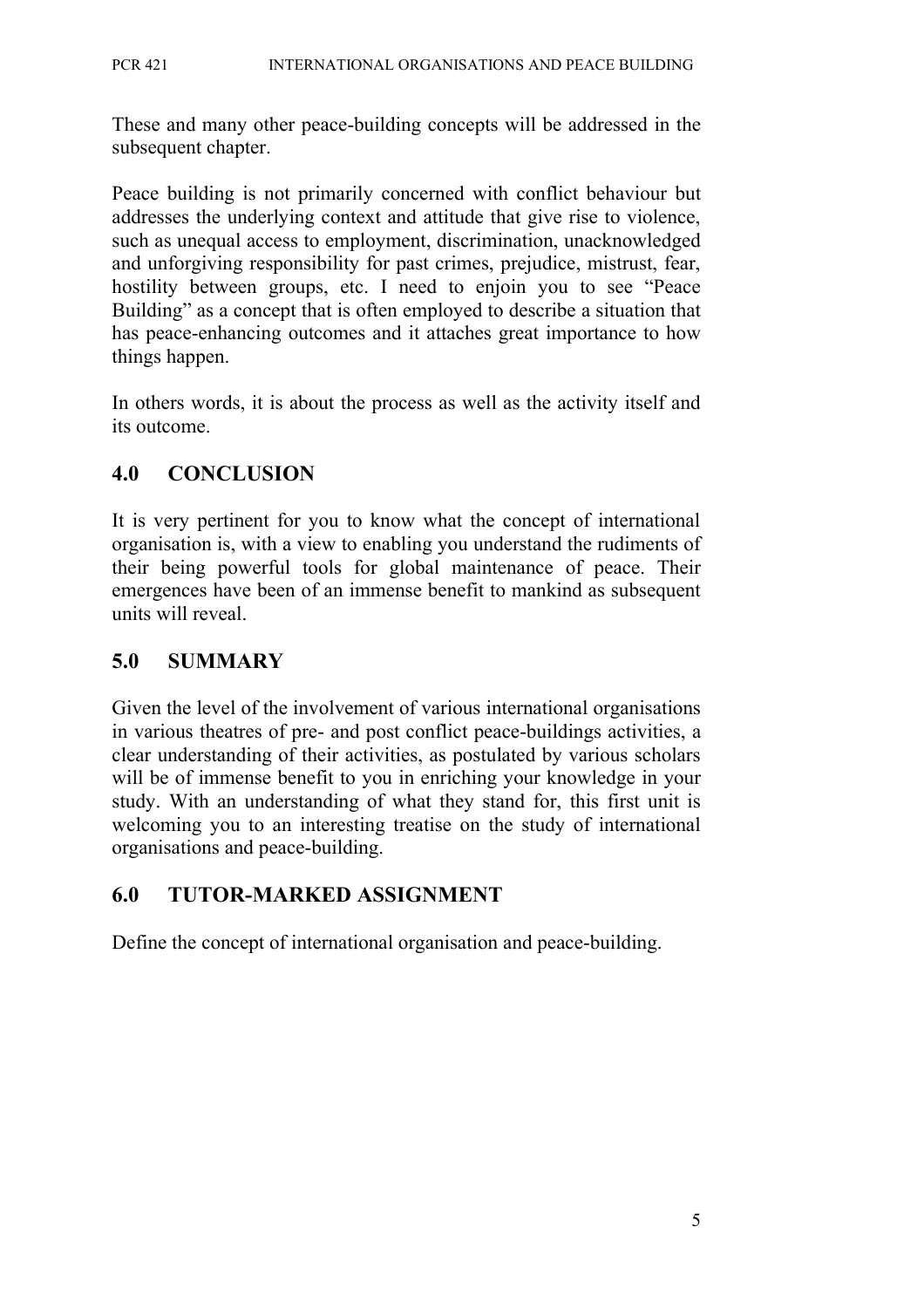#### **7.0 REFERENCES/FURTHER READINGS**

- Akinboye, S.O. and Ottoh, F.O. (2005). *A Systematic Approach to International Relations*. Lagos: Concept Publications.
- Albert, I.O. (2001). *Building Peace, Advancing Democracy: Experience with Third-Party Intervention in Nigeria's Conflicts*. Ibadan: John Archers.
- Albert, I.O. (2001). *Introduction to Third-Party Intervention in Community Conflicts*. Ibadan: John Archers.
- John Baylis and Steve Smith (2001). *The Globalisation of World Politics*. Oxford: Oxford University Press.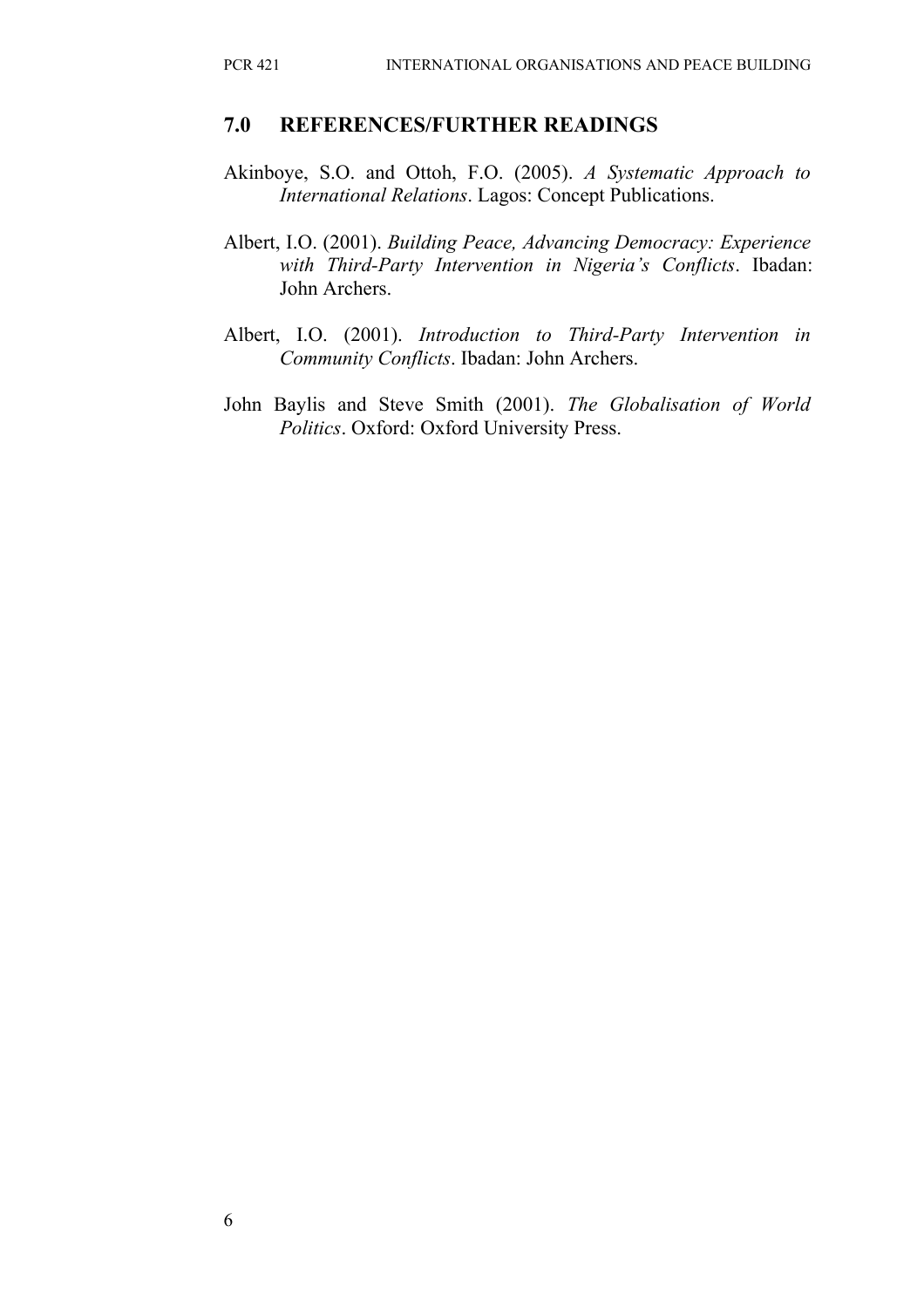## **UNIT 2 EVOLUTION OF INTERNATIONAL ORGANISATIONS**

#### **CONTENTS**

- 1.0 Introduction
- 2.0 Objectives
- 3.0 Main Content
	- 3.1 Evolution of International Organisations
	- 3.2 Various forms of International Organisations
- 4.0 Conclusion
- 5.0 Summary
- 6.0 Tutor-Marked Assignment
- 7.0 References/Further Readings

#### **1.0 INTRODUCTION**

Robert H. Jackson (2001) writing on the origin of the evolution of international society, stated that the origin of international relations can only be a matter of speculation but speaking conceptually, it was a time when people began to settle down on the land and form themselves into separate territory-based political communities.

Each group then realized that as they would be co-existing with neighbouring groups, they could not afford to feign ignorance of the need for homogeneous relationship with their neighbours for political, social, and economic expediency. By extension, each group equally had to deal with groups that, though, further away, but whose actions were still capable of affecting them. This is what is referred to in international relations as "neighbourhood effect of issues." In a nutshell, the need to be each other's keeper and to make the world conflict free was the embryonic purpose of the evolution of international organisations.

#### **2.0 OBJECTIVES**

At the end of this unit, you should be able to:

- explain the reasons behind the evolution of international organisations
- explain its initial difficulties
- highlight the roles of the various powers in the formation of the United Nations
- identify various forms of international organisations.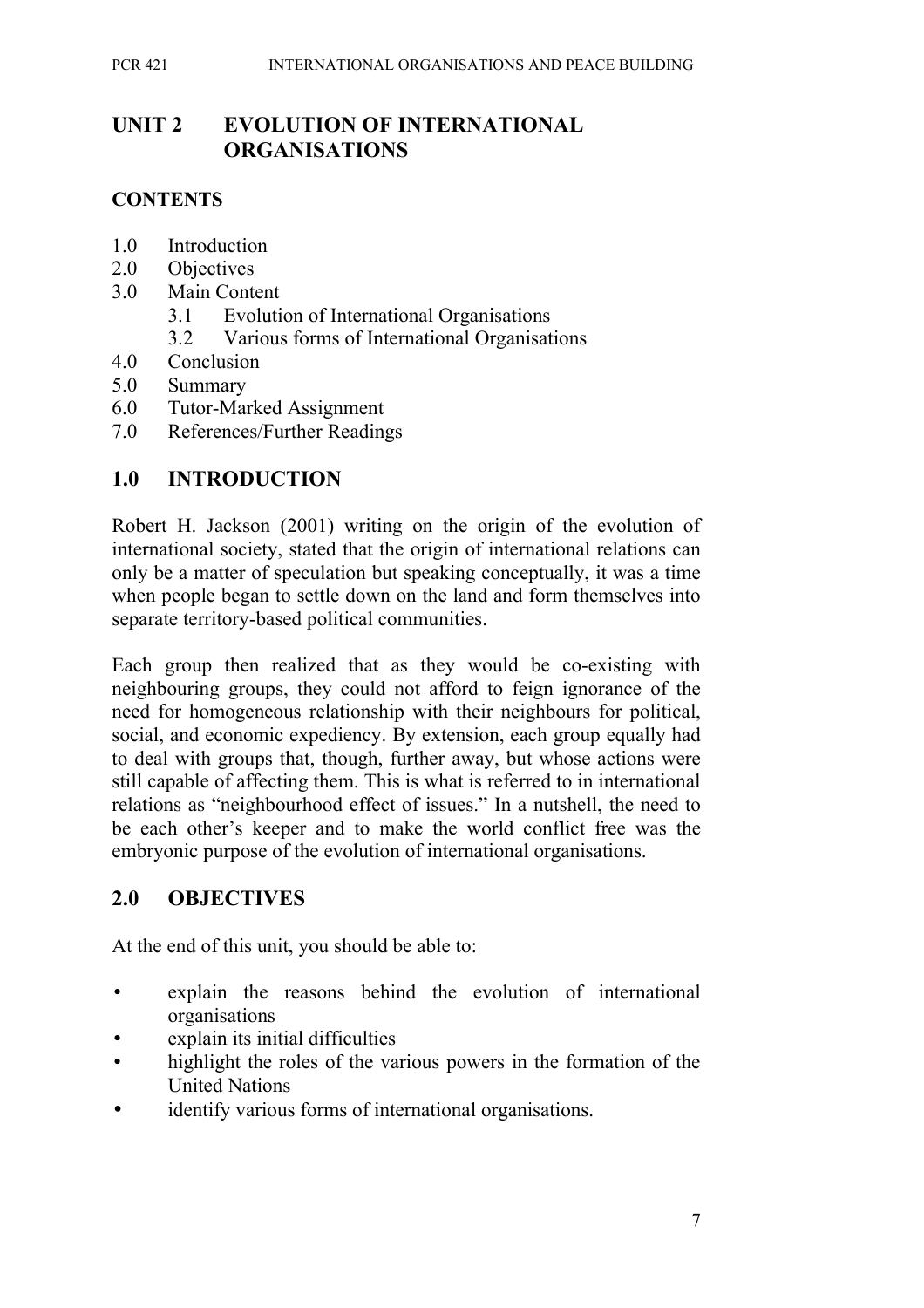## **3.0 MAIN CONTENT**

#### **3.1 Evolution of International Organisations**

International organisations have been in existence since the primitive or stone ages, just in similarity to the existence of traditional as well as modern societies.

#### **SELF ASSESSMENT EXERCISE 1**

Do You Remember the Slave Trade Cartels – Trans-Saharan and Trans-Atlantic Slave Trade? Discuss, linking them with international organisations.

History is agog with ancient centres of civilisation in many parts of the world like China, India, Mesopotamia and Egypt. The vogue then was the reign of Kings who had the power to enter into diplomatic treaties on behalf of their countries. That was the embryonic stage towards the formation of international organisations. History also has it that after the defeat of cartage and the conquest of the Mediterranean world, as well as most of western and central Europe, Rome established a kind of universal empire. The type of universal empire Rome established was overtaken by civilization but the relics Roman Empire left behind helped in the development of international law.

#### **SELF ASSESSMENT EXERCISES 2**

Name the three acknowledged law givers of the world, in ancient times.

In the  $15<sup>th</sup>$  century, the council of Constance met to resolve rival claims to the papacy, the success of which would have helped to redirect the political as well as the spiritual fortunes of Europe.

However, the medieval era seemed sealed for ever with the coming on board of reformation and counter-reformation.

#### **SELF ASSESSMENT EXERCISES 3**

Can you recollect the principal actors of reformation and counterreformation?

At the same time, with the emergence of Age of discoveries, expansion of trade and commerce and evolution of state system in the  $15<sup>th</sup>$ ,  $16<sup>th</sup>$ , and  $17<sup>th</sup>$  centuries, international relations assumed a new dimension.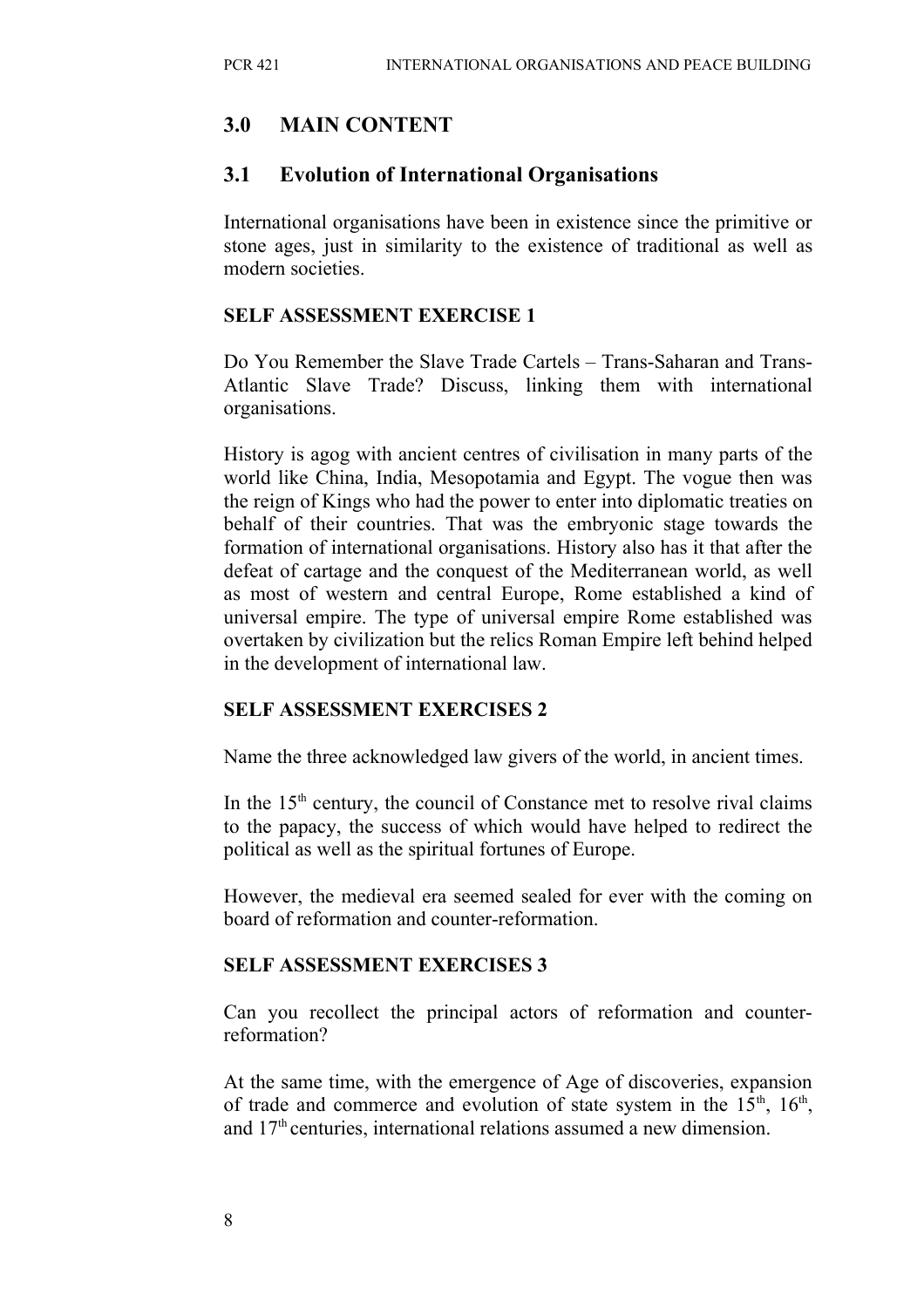The congress of Westphalia of 1648 was a watershed in the development of international organization as it stamped the emergence of state system. You need to ask yourself the significance of this Westphalia congress of 1648. The answer was succinctly given by Gerald Mangone (1954) thus:

*No international organization was established by the peace of Westphalia in 1648; But the joining of practically every European State in a diplomatic conference signaled the opening of a new era in international relations.*

Going by the words of Gerald Mangone (1954) the intricacy of an international body had taken place and since 1648, the world order assumed a new dimension. A sound foundation for the settlement of disputes in a win-win method, through peace-building mechanisms was established.

Equally significant in the evolution of international organisation was the Vienna Congress of 1814-1815 which witnessed the gathering of Europeans where their political problems were discussed. That conference was very significant as it was a bold attempt to lay a solid foundation of a homogeneous Europe, with the multiplier effect for a peaceful world order.

The  $19<sup>th</sup>$  century witnessed the emergence of intensive diplomatic medium of contact between states where international affairs were conducted. The concert of Europe, known as an exclusive club for great powers, met very frequently to discuss issues of mutual interest, which was an indication of their awareness of the need to either end wars or avert any issue that could result in war.

In the latter part of the  $19<sup>th</sup>$  century, various international organisations emerged due to the growing need for collaboration in areas of economic and social problems. Among these organisations were the European Commission for Danube (1806), the International Geodetic Association (1864), the International Bureau of Telegraphic Administration (1868), the Universal Postal Union (1875), the International Bureau of Weights and Measures (1875), the International Copyright Union (1886), the International Office of Public Health (1903), and the International Institute of Agriculture (1905).

The Hague system of international conferences was, yet, quite significant in the origin of international organisations as it became a forum for international negotiations. What could also be seen as a land mark achievement of the Hague system was the inclusion of both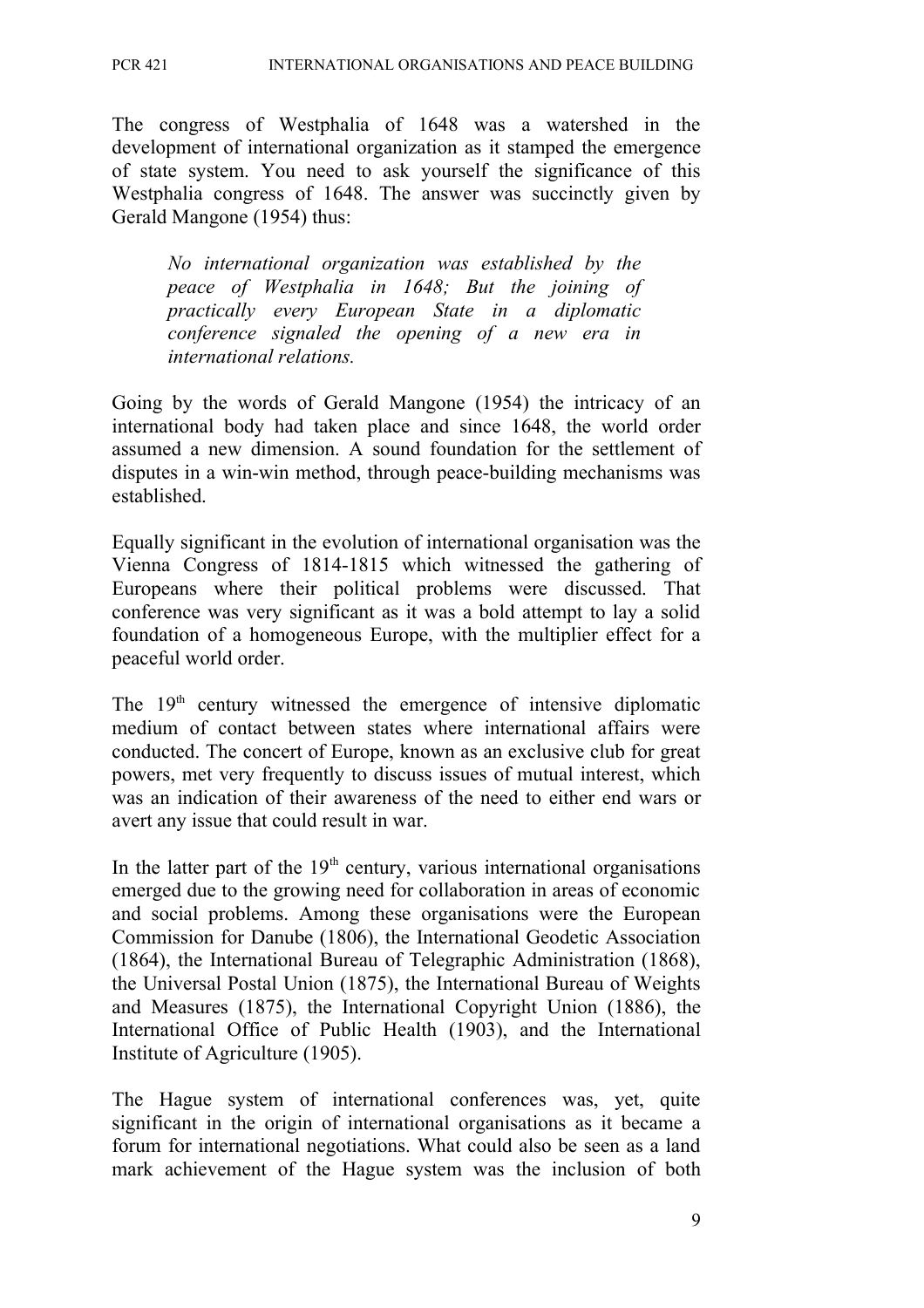European and non-Europeans as well as a fusion of both big and small states on the level of equality. What mattered most was the need for seeking peaceful solutions to international problems. That idea was given impetus to in 1899 through the adoption of the convention for the pacific settlement of international disputes which also influenced the appointment of ad-hoc commissions of inquiry and the creation of a permanent court of arbitration. The importance of international organisations as an antecedent to world peace was the focus of the Hague system. Rather than emphasizing the issue of European problems, global issue took the central stage.

However, much as the aforementioned international organisations tried to address global problems as it affected their area of specialization, the need for an all encompassing international organisation which will be the umbrella under which all other organisations could be operating was still kept in abeyance.

This attempt was realized with the formal establishment of the League of Nations in 1919. The League of Nations was the first international organisation with a clear mandate for tackling global political conflicts, acting in collaboration with all member states to identify threats to peace and take appropriate measures, including military actions to avert war.

The article of the league, known as the League of Nations covenant, was submitted for ratification to the peace conference in April 1919 by the then five great powers of the world – Britain, France, the United States of America, Italy and Japan, and it later became an integral part of the Treaty of Versailles, a treaty signed at the end of the first world war. Geneva was unanimously chosen as the Headquarters of the League of Nations.

You will recall that attempts have been made to aid the evolution of international organisations. You will also observe that various international organisations sprang up to address certain specific issues. However, the first major attempt at galvanizing these independent international organisations did not come until 1919, after a fierce world war I, usually referred to by some scholars as European War.

You need to know what factors culminated in the establishment of the League of Nations.

Akinboye, and Ottoh, (2005) provide four significant factors that influenced the establishment and the nature of the League of Nations: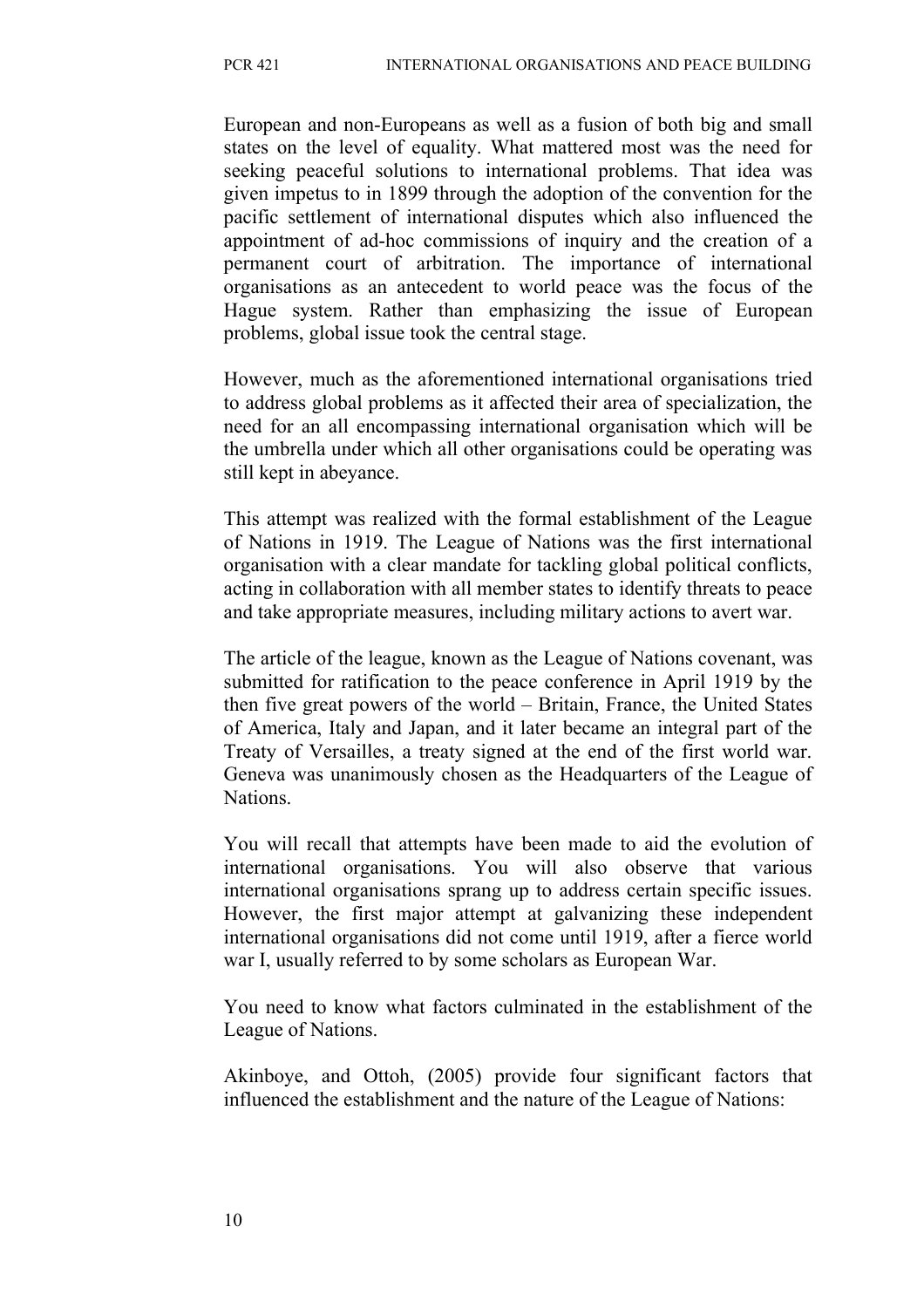- 1. Official and non-official proposals put forward during the World War I for the maintenance of peace after the conclusion of hostilities.
- 2. Earlier developments in international organisations such as the historic concert of Europe, the Hague system and the public international unions. For instance, the council of League of Nations was a "revised edition" of the concert of Europe, while the assembly of the League reflected the basic objectives of the Hague system in a general conference of states that met periodically. The secretariat of the League of Nations was, to a large extent, based on the public international unions of the  $19<sup>th</sup>$ century.
- 3. Although, the League was unmistakably the product of earlier developments, it owed its immediate existence to the frightful realities of the World War I.
- 4. The post-war international political scenes which were characterized by the existence of a military coalition of victors; the dominant position of the allies and their associations (as the multinational European empires crumbled, the number of small states increased); the dissent among the great powers, both within their ranks and between large and smaller states; and the League of Nations, were a product of the ideological climate of the day – a reflection in the field of international politics of  $19<sup>th</sup>$  century liberalism. The League of Nations, from all indications expressed a strong opinion on the values of the democratic theory, among which was a belief in the influence of public opinion on international relations and the covenant provided for the right of self determination of nations, by the then American President, Woodrow Wilson. In his view, "nation is the natural and proper unit of world politics, and that the only sound and moral basis for international order is a settlement which enables people to achieve autonomous existence within a system dedicated to the preservation of sovereignty of nations", Akinboye concluded. You will marvel at the liberal attitude demonstrated by men of good will in their attempts to build peace in a troubled world. You will also give kudos to those who took the pains to acknowledge their efforts at various fora.

However, several reasons, both remote and immediate, combined together to set aflame the collapse of the League of Nations, an event that snowballed, yet into another world war in 1939. These and many more will be dealt with in the subsequent chapters.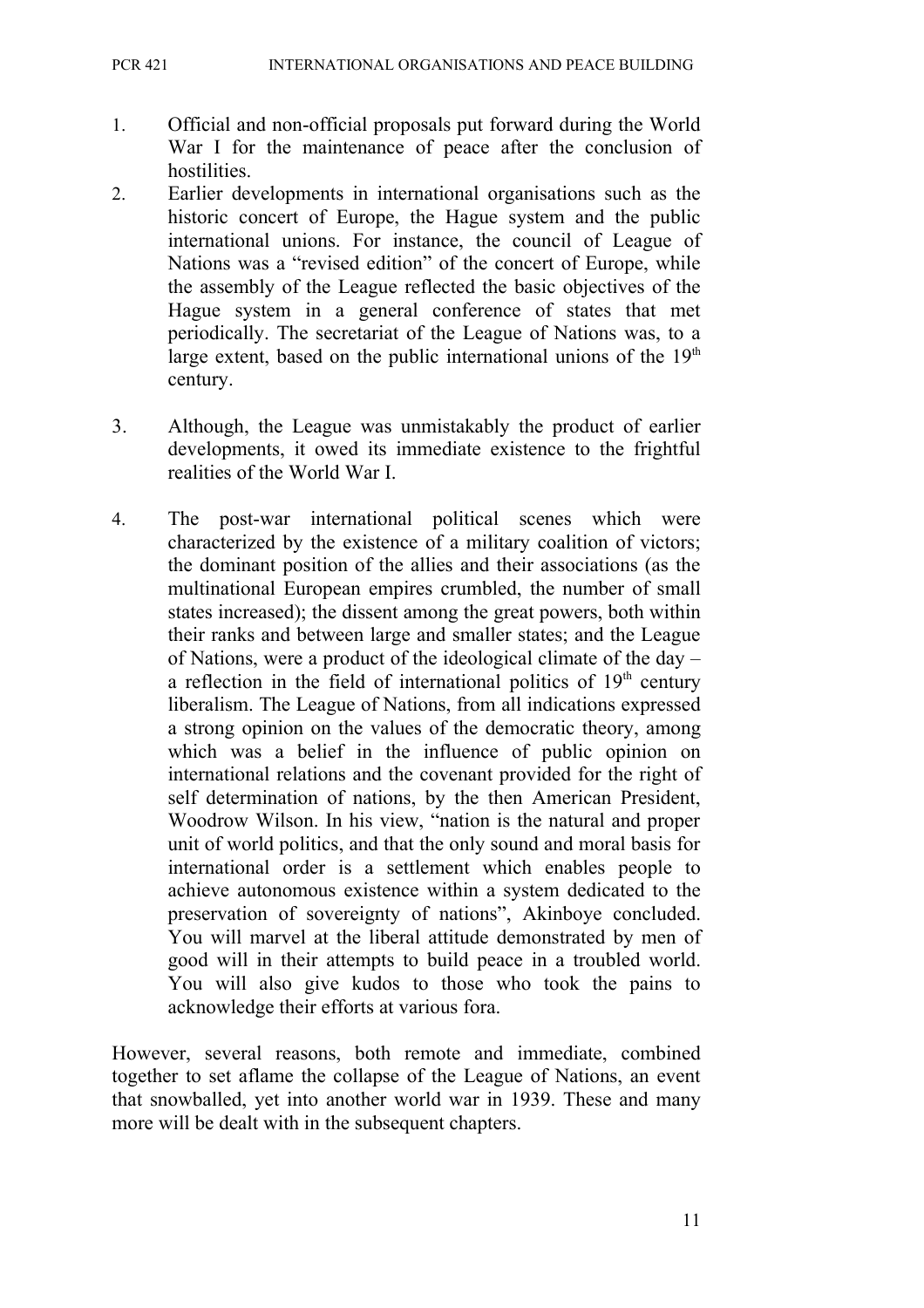You will recall that after the World War I, the League of Nations was formed, principally to maintain international peace and security with a view to averting future wars. Its collapse led to the World War II, and that equally led to the search for another international organisation, to replace the collapsed League of Nations. It was under this serious conflict that the United Nations was born.

But you need to ask – what purpose or purposes was the formation of this body meant to serve? What were the peace-building structures that served as catalyst to transform into the code name – United Nations? Will it not go the way of the former? Many more questions and hypotheses will be agitating your mind.

As earlier mentioned, the World War II started in 1939. It was of a greater dimension than the World War I. As it was raging on, series of efforts at ending the war were undertaken. The first of such significant attempts was the meeting between Sir Winston Churchill, the Prime Minister of England and Franklin Roosevelt, the American President in 1941 on board the American Cruiser, Augusta, off the coast of Newfoundland, and at the end of the meeting, issued a declaration of policy which later became known as the Atlantic Charter. It was not an agreement but a joint declaration of assumptions which the two leaders wished could transform the post-world war, if adhered to.

The charter declared that during and after the war, the basic human freedoms were to be respected and that no territory should change hands after the war without the consent of its inhabitants. The charter also solicited for the recognition of the right of any state to determine its own form of government and that full sovereign rights and right of selfgovernment must be restored to any country which had been, hitherto deprived of these inalienable rights.

Equally pleaded for was the need to accord equal rights to every state, big or small, to have her share of the world's raw materials to pursue her economic growth. Above all, the charter called for economic collaboration among states, hoping with economic equilibrium, there would be social security.

#### **SELF ASSESSMENT EXERCISES 4**

Write a short note on the Italian invasion of Ethiopia and its aftermath.

You will see these were strong peace-building measures in a troubled world. In 1942, the United States, Britain, Union of Soviet Socialist Republics (USSR) and China signed a document referred to as the Declaration of the United Nations. That bold step was followed by forty three other states appending their signatures to the historic document.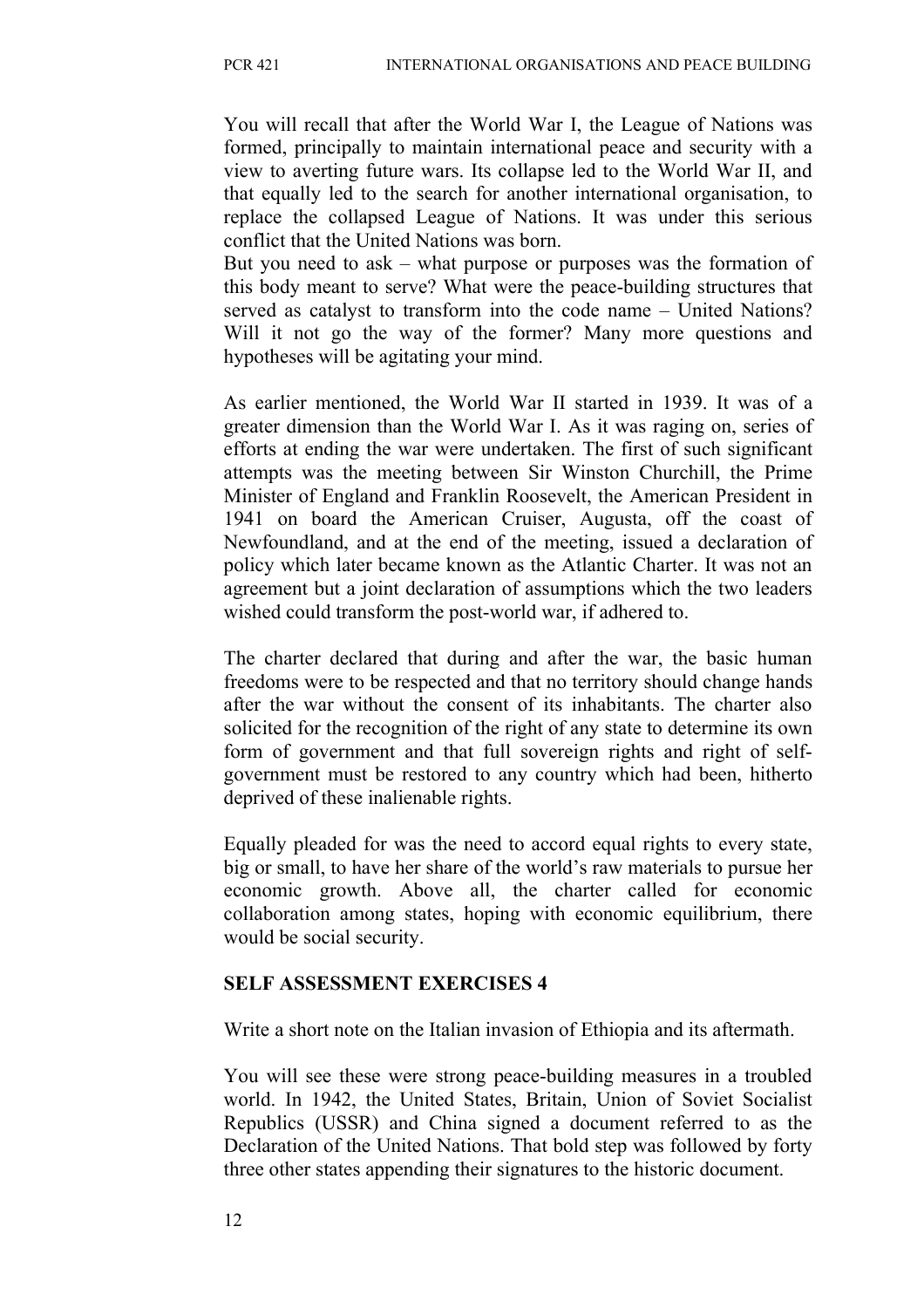What followed was the great meeting of these world peace-builders in San francisco for the drafting of the United Nations' Charter in which the signatories pledged to adopt the Atlantic Charter as well as collaborating together in areas of military and economic spheres to compel the Aggressors – (Germany, Italy, Japan and their allies) to surrender unconditionally and also agreed never to enter into any peace treaty on individual basis with the enemy. In 1943, series of diplomatic shuttles were undertaken by some international personalities including Winston Churchill, Roosevelt, etc to sell the idea of peaceful coexistence. The conference on food and agriculture took place on the understanding that collaboration in vital human survival spheres the world over should be one of the post-world war II peace-building antidotes.

In 1943, a declaration in Teheran (Iran), seeking for the collective and active involvement of all nations, big and small, was canvassed which was geared towards the elimination of tyranny and slavery, oppression and anything that endangered human existence. The principal actors of that conference were Roosevelt, Churchill and Stalin. Without doubt, that was yet another open invitation to all men and women of goodwill all over the world to partake in international peace and security.

These constant appeals did not make much meaning to the enemies as the war was still raging. Its continuation brought along with it serious economic and social chaos, all over the world. Here in Nigeria, you might have heard of an era called "Salt Scarcity era."

As a further effort to galvanise the gains of the past, and in a bold attempt to see to the creation of an all – embracing world body /organisation for peace, a meeting of the representatives of forty four [44] states met in July 1944 in a place called Breton Wood in England where a firm decision was made that lasting peace would be a mirage unless the harsh economic and social deprivations were tackled. It was at this meeting that the establishment of two international financial institutions came to life. They were the International Bank for Reconstruction and Development (simply called World Bank) and the International Monetary Fund (IMF).

You will recall that under this topic, the establishments of many organisations of international standards have been mentioned. However, the need for an all encompassing umbrella organ which will shelter others was yet to be formally established.

Realizing the desirability of concluding this formality, the great powers of the world – USSR, Britain, USA, and China met at a meeting in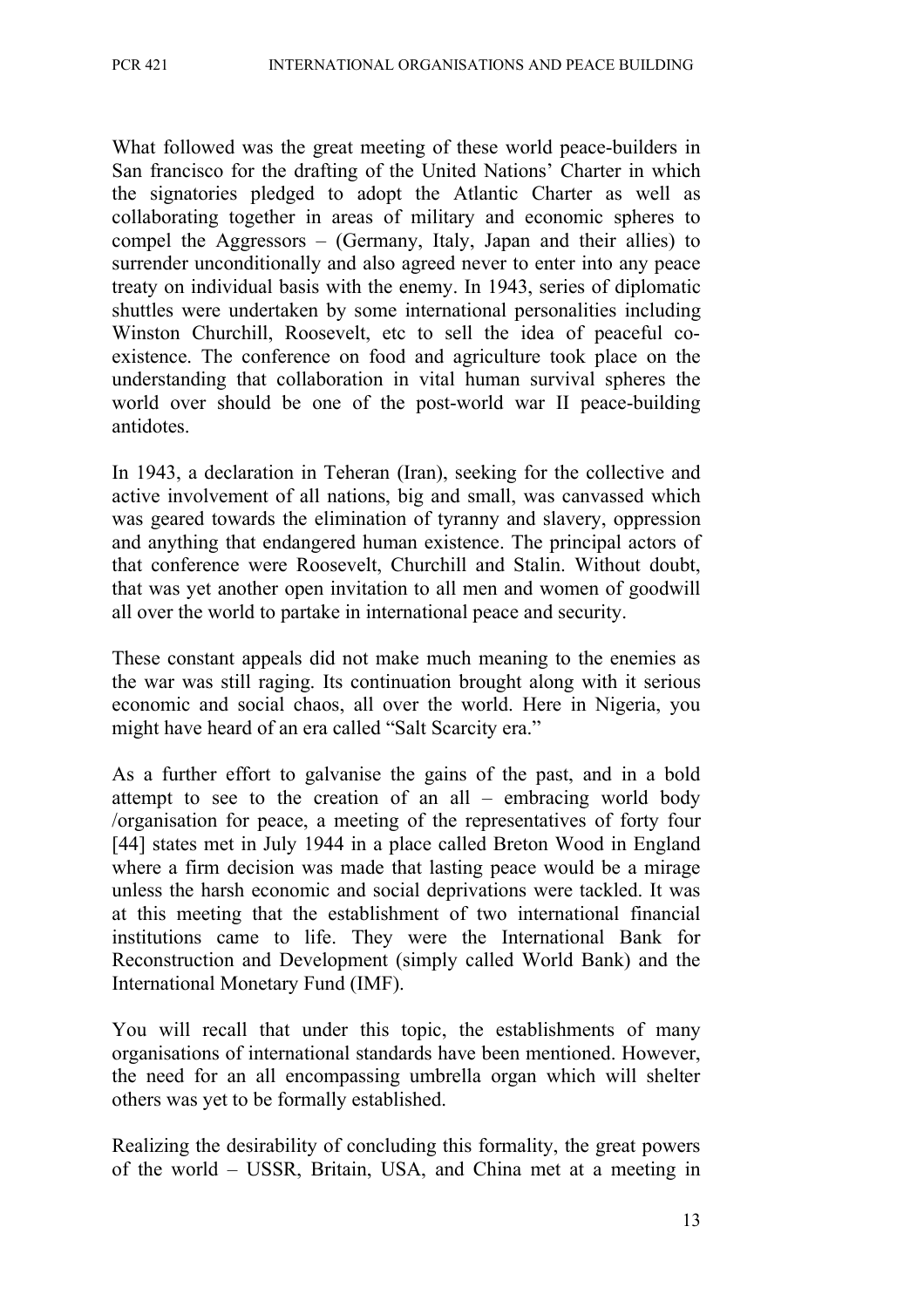Dumbarton Oaks in the USA on August 21, 1944 to draw up proposals for a general international organisation. The significance of the meeting could not be over-emphasized as it provided the major provisions of the United Nations Charter, though, tentatively. The establishment of basic organs and their responsibilities were also drafted.

After the August 21, 1944 Dumbarton Oaks meeting in the USA, a further drafting conference was called to fine-tune the previous meeting. Invitation to this conference was extended to all the states that had declared war on the aggressors – Germany & Japan by March 1945. Such nations too must have appended their signatures to the instrument "Declaration of the United Nations."

The efforts of the powers in search of peace were rewarded when, after series of diplomatic maneuvers and negotiations, representatives of fifty [50] states signed the draft to create the charter of the United Nations on  $26<sup>th</sup>$  June 1945 in San Francisco.

However, as the charter could not come into effect until signed by all the big powers, this was accomplished on October 24, 1945 and the organization came into full effect. This date October 24, of every year is thus celebrated all over the world as the UNITED NATIONS DAY.

#### **SELF ASSESSMENT EXERCISES 5**

What is the significance of October 24, to humanity?

## **3.2 Various Forms of International Organisations**

You need to know that international organisations are in various forms. Some are global, which could embrace nearly all states in the world. In this category is the United Nations described above. Also, in the category of international organisation are those involving states in the same region, continent or sub-region. In this category are the Commonwealth of Nations, African Union, Economic Community of West African States (ECOWAS), North Atlantic Treaty Organisation (NATO), European Union (EU), European Economic Community (EEC), Organisation of Petroleum Exporting Countries (OPEC), Arab League, Organisation of American States (OAS), etc.

Some of these will be further discussed in Module 3.

#### **4.0 CONCLUSION**

This unit reflected deeply on the structures deliberately put in place for an enduring peace building since the end of global hostilities.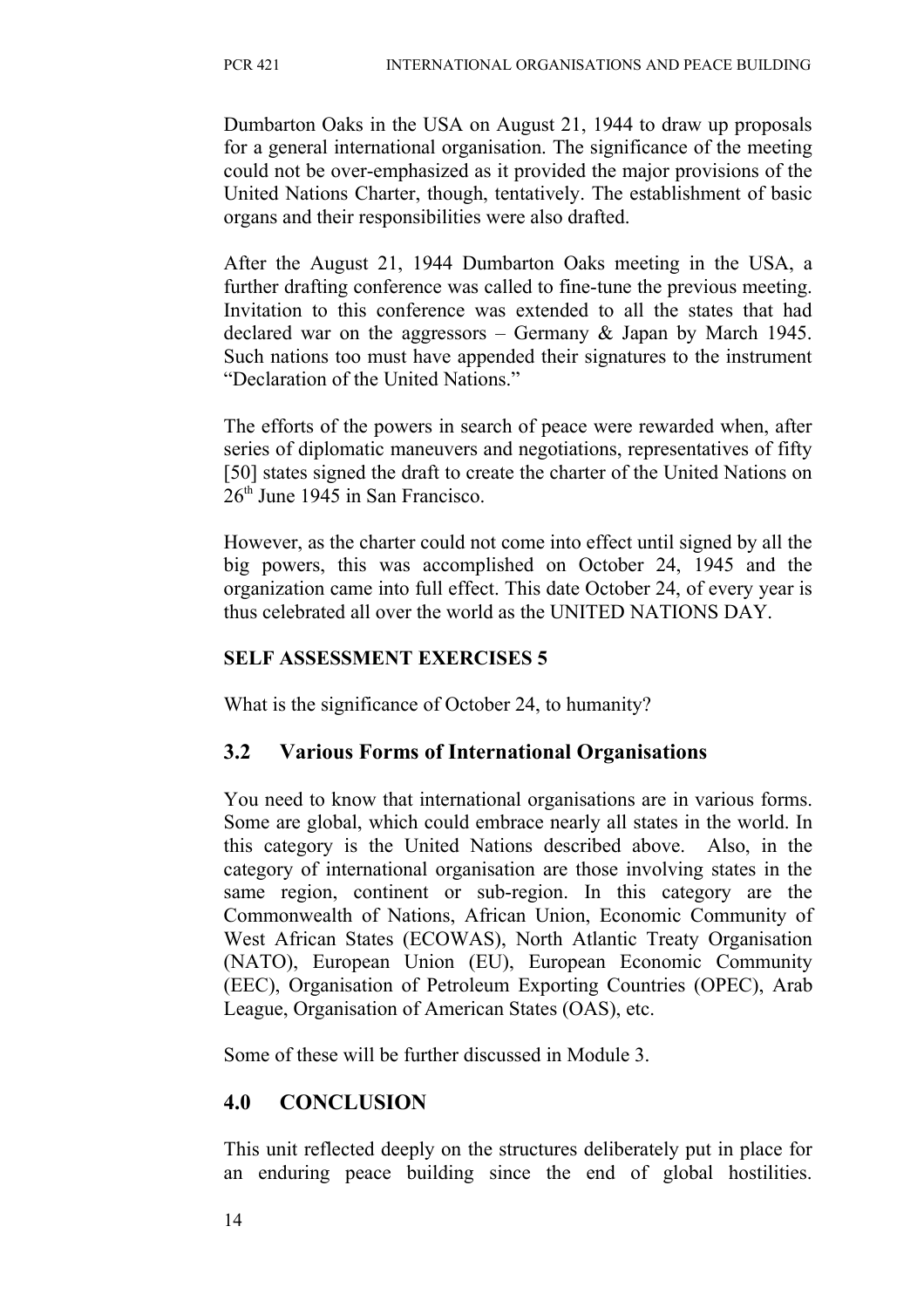Consolidation of the efforts of our heroes past, no matter how little, will make the world a better place for us all.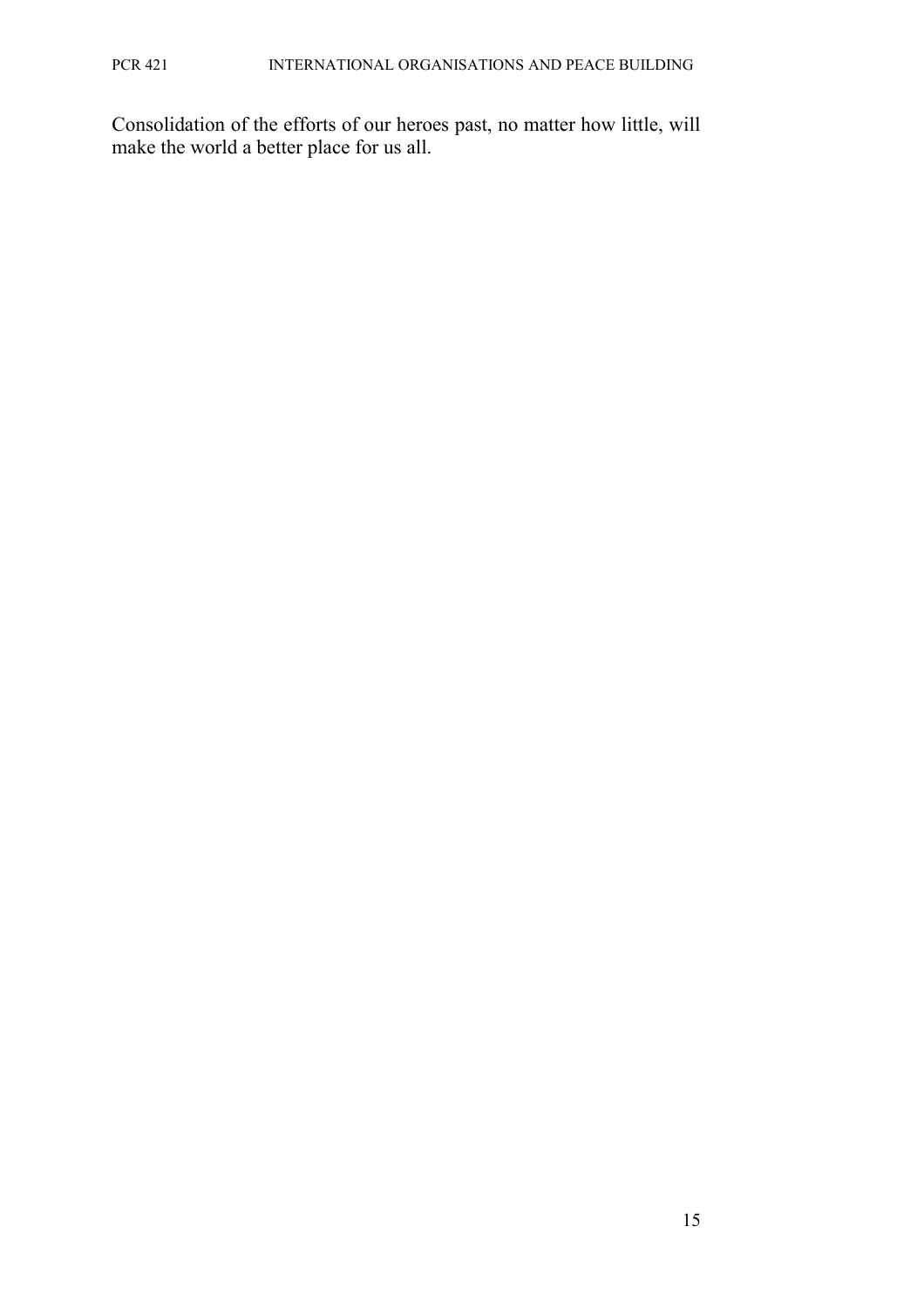### **5.0 SUMMARY**

The reasons which motivated the evolution of international organisations have been largely justified in areas of war prevention. The sporadic internal strife in some developing states are being addressed, while the intensity of some conflicts are responding to various peace building mechanisms.

#### **6.0 TUTOR-MARKED ASSIGNMENT**

State the origin of international organisations and peace – building.

## **7.0 REFERENCES/FURTHER READINGS**

- Akinboye, S.O. and Ottoh, F.O. (2005). *A systematic Approach to International Relations*. Lagos: Concept Publications.
- Albert, I.O. (2001). *Building Peace, Advancing Democracy: Experience with Third-Party Intervention in Nigeria's Conflicts*. Ibadan: John Archers.
- Albert, I.O. (2001). *Introduction to Third-Party Intervention in Community Conflicts*. Ibadan: John Archers.
- John Baylis and Steve Smith (2001). *The Globalisation of World Politics*. Oxford: Oxford University Press.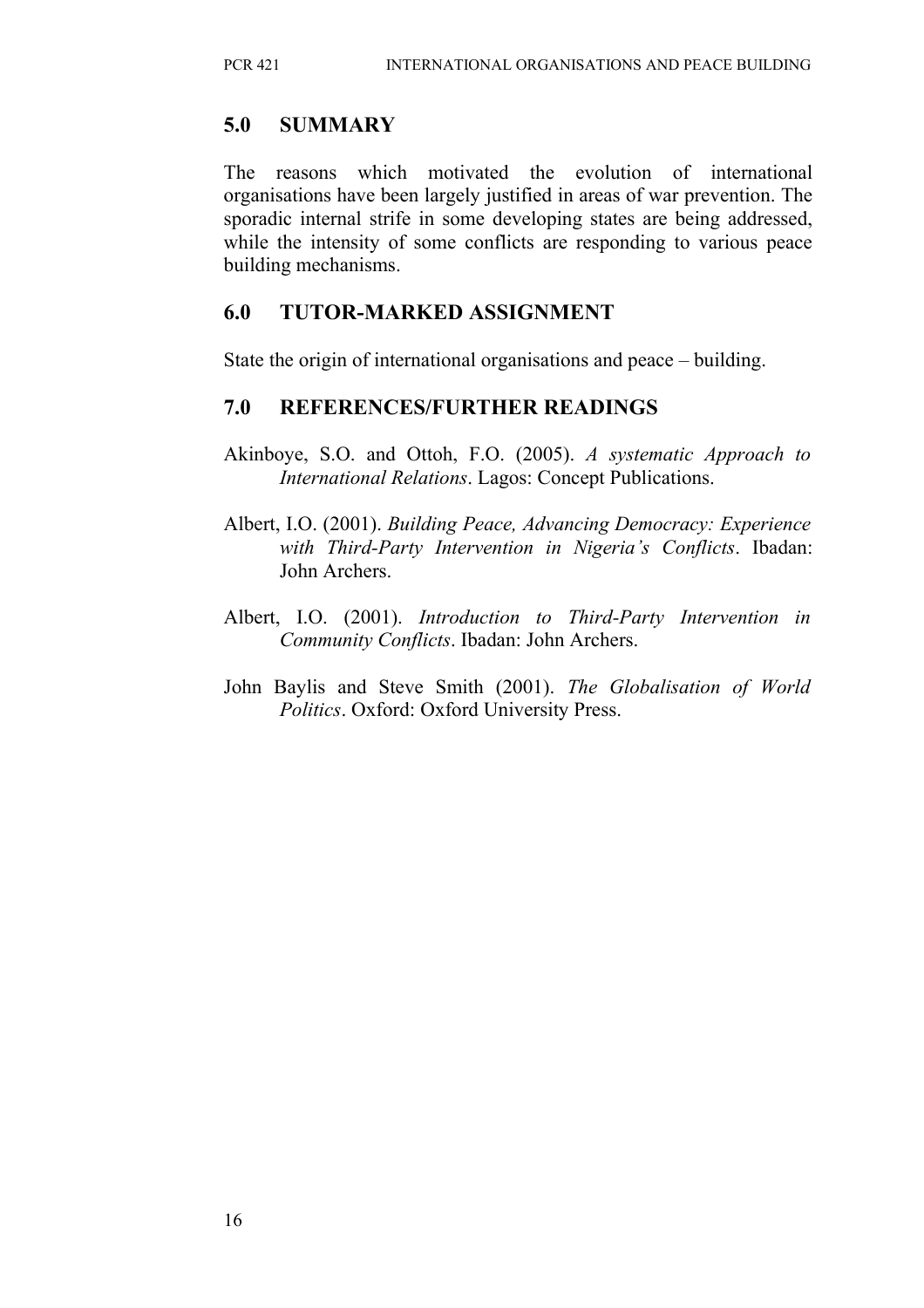## **UNIT 3 BRIEF ANALYSIS OF THE ORGANS OF INTERNATIONAL ORGANISATIONS IN PURSUANCE OF WORLD PEACE**

#### **CONTENTS**

- 4.0 Introduction
- 5.0 Objectives
- 6.0 Main Content
	- 3.1 General Assembly
	- 3.2 The Security Council
	- 3.3 The Secretariat
- 4.0 Conclusion
- 5.0 Summary
- 6.0 Tutor-Marked Assignment
- 7.0 References/Further Readings

## **1.0 INTRODUCTION**

Let us remind ourselves that the core reason for establishing international organisations is the maintenance of world peace, through economic, social, and political collaboration. The need for being each other's keeper; rejoice with a rejoicing state and mourn with a mourning state had been established as breeding homogeneity and deep-rooted coexistence.

Towards that end, the establishment of specific organs to carry out those functions became expedient while the main international organisations would be the peak umbrella that would shelter the various organs and sub-organs. We have earlier mentioned various international organisations, whether global, regional, sub-regional or continental. However, since the United Nations is the foremost, we are concentrating on its organs, while reference will be made to others within the text.

In a nutshell, the main organs of the United Nations are the General Assembly, the Security Council and The Secretariat.

## **2.0 OBJECTIVES**

At the end of this unit, you should be able to:

- specify the organs of the United Nations
- identify those agencies established to augment the services of the UN
- demonstrate an understanding of the working activities of those agencies in line with peace building.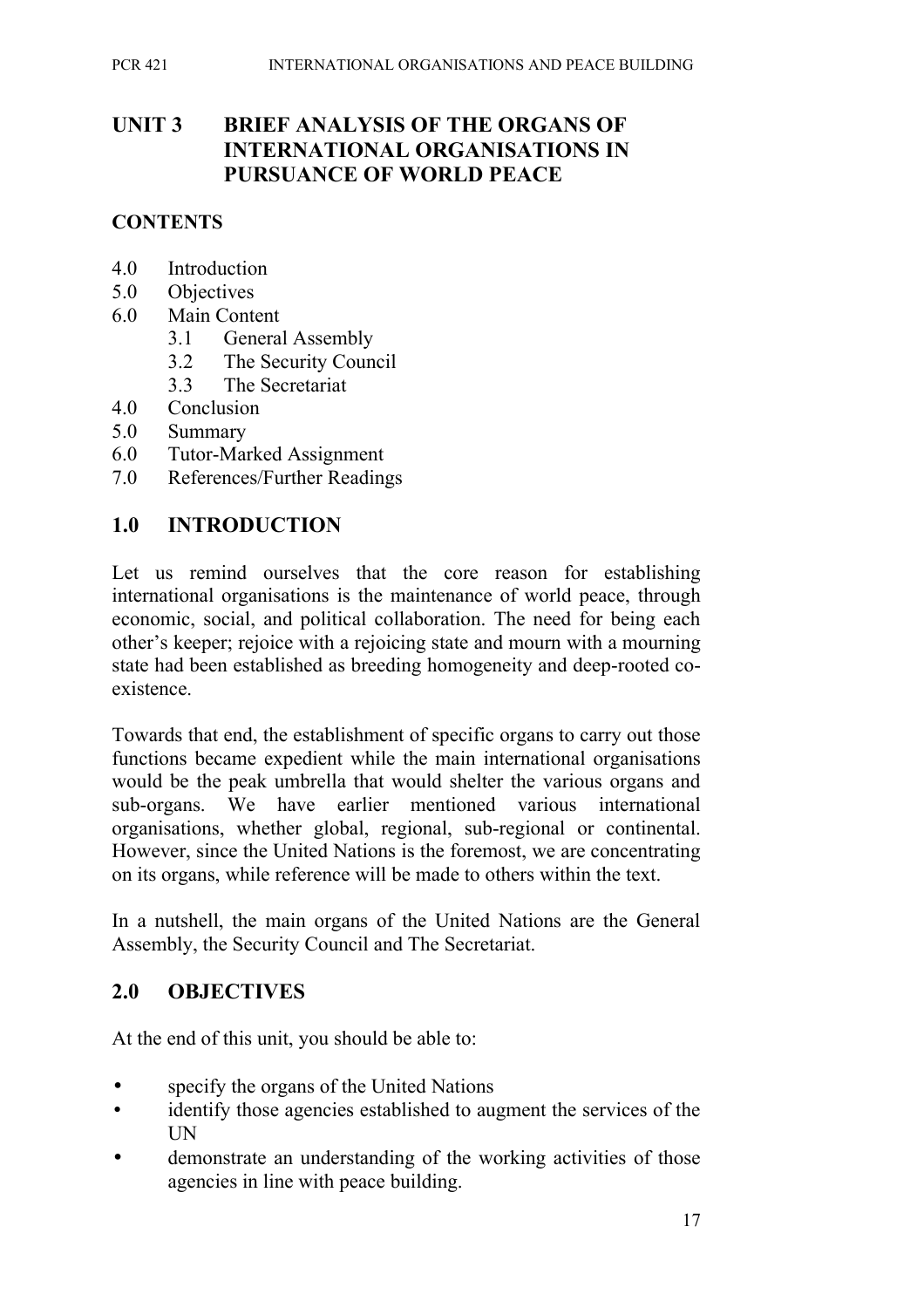## **3.0 MAIN CONTENT**

## **3.1 General Assembly**

The General Assembly meets once in a year usually in September, and representatives of all member states are represented. Each member state has five representatives but has only one vote. Besides the normal once a year meeting, an extra ordinary meeting could be called by the Secretary General if directed by the Security Council or if the majority of member nations wish it, to discuss matters of world peace.

Decisions are normally reached by a  $2/3<sup>rd</sup>$  majority of the members present, or by a simple majority. Other functions the General Assembly performs include discussing and voting on matters forwarded to it by the Security Council, electing six non-permanent members of the Security Council, as well as the eighteen members of the social and economic council. Similarly, it is the responsibility of the Assembly to elect judges of the International Court of Justice in conjunction with the Security Council. Equally, the General Assembly performs the function of promotion of international co-operation in economic, social, cultural, educational and medical fields. The Assembly is also responsible for the vetting and passing of the financial obligations of the organisation as well as serving as a check on the administrative arm of the United Nations made up of the Secretary General and his international civil servants.

## **3.2 Security Council**

The Security Council is the permanent decision-making organ of the UN and all the members are bound to carry out its resolutions. At its inception in 1945, it had eleven members – five permanent (United States of America, Soviet Union, Great Britain, France and China) and six elected for a term of 2 years. By 1963, the number of the Council increased to 15 due to the increase in the number of membership of the UN. Any of the permanent members could veto any bill found detrimental to its welfare.

The Security Council performs a number of functions. It is charged with the responsibility of maintaining peace and security among the nations of the world. It can also investigate any situation that may bring about danger and recommend measures for restoring peace. An example was the 12 resolutions the Security Council passed to ensure that Iraq pulled out of Kuwait in 1991. When persuasion to settle any dispute fails, the council, through article 7, may order military action to which every member nation is expected to send troops.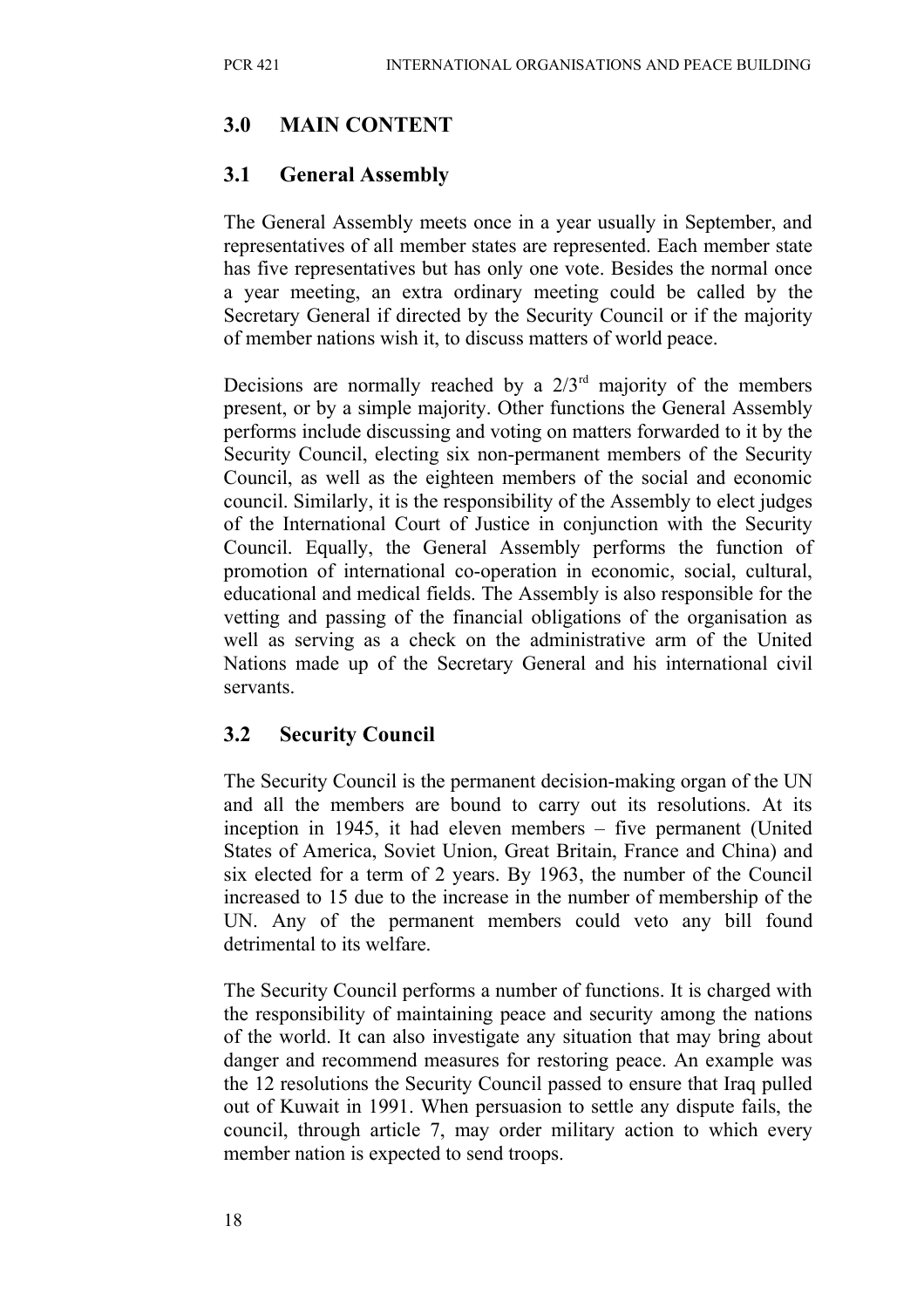#### **3.3 The Secretariat**

The foremost officer of the United Nations is the Secretary-General who, in combination with his international staff, is responsible for the day-to-day running of the Headquarters and ensures the implementation of the decisions of the General Assembly and the Security Council. In addition, he is responsible for bringing before the Council any problem identified as being capable of disrupting world peace. He is, by international law, regarded as number one world civil servant. His election is by the General Assembly through the recommendation of the Security Council.

Interestingly, the former occupiers of this exalted office from its inception to date were: Trygavie Lie of Norway, Dag Hammarskjold of Sweden, U Thant of Burma, Boutros Boutros – Ghali of Egypt, Kofi Anan of Ghana. Ban ki Mon of South Korea is the current occupier of this office.

Since peace building is the chief task of the United Nations, some other agencies were also established to augment the services of the United Nations.

These include : The International Labour Organisation [ILO] with its headquarters in Geneva, concerned with labour conditions; the Food and Agricultural Organisation [FAO] based in Rome and concerned with world food supplies and agricultural development, especially in the third world; the United Nations Educational, Scientific and Cultural Organisation [UNESCO] in Paris, which coordinates educational research and promotes international scientific and cultural co-operation; and the International Court of Justice, based in the Hague, which sees to the judicial settlement of conflicts referred to it by conflict-states. Others include the United Nations International Children's Educational Fund(UNICEF) set up in 1946, and the World Health Organisation (WHO) set up to see to the health needs of the world. This list is by no means conclusive, so you are enjoined to seek for more information on the UN and its agencies from various authorities to enhance your knowledge.

#### **4.0 CONCLUSION**

This unit has emphasized the importance of the United Nations Organisation in its determination to put in place structures that would galvanise the world towards greater global peace, without being unmindful of the existing spots of conflict. In short, the very existence of these organs makes the United Nations to become the instrumentality for measuring global conscience.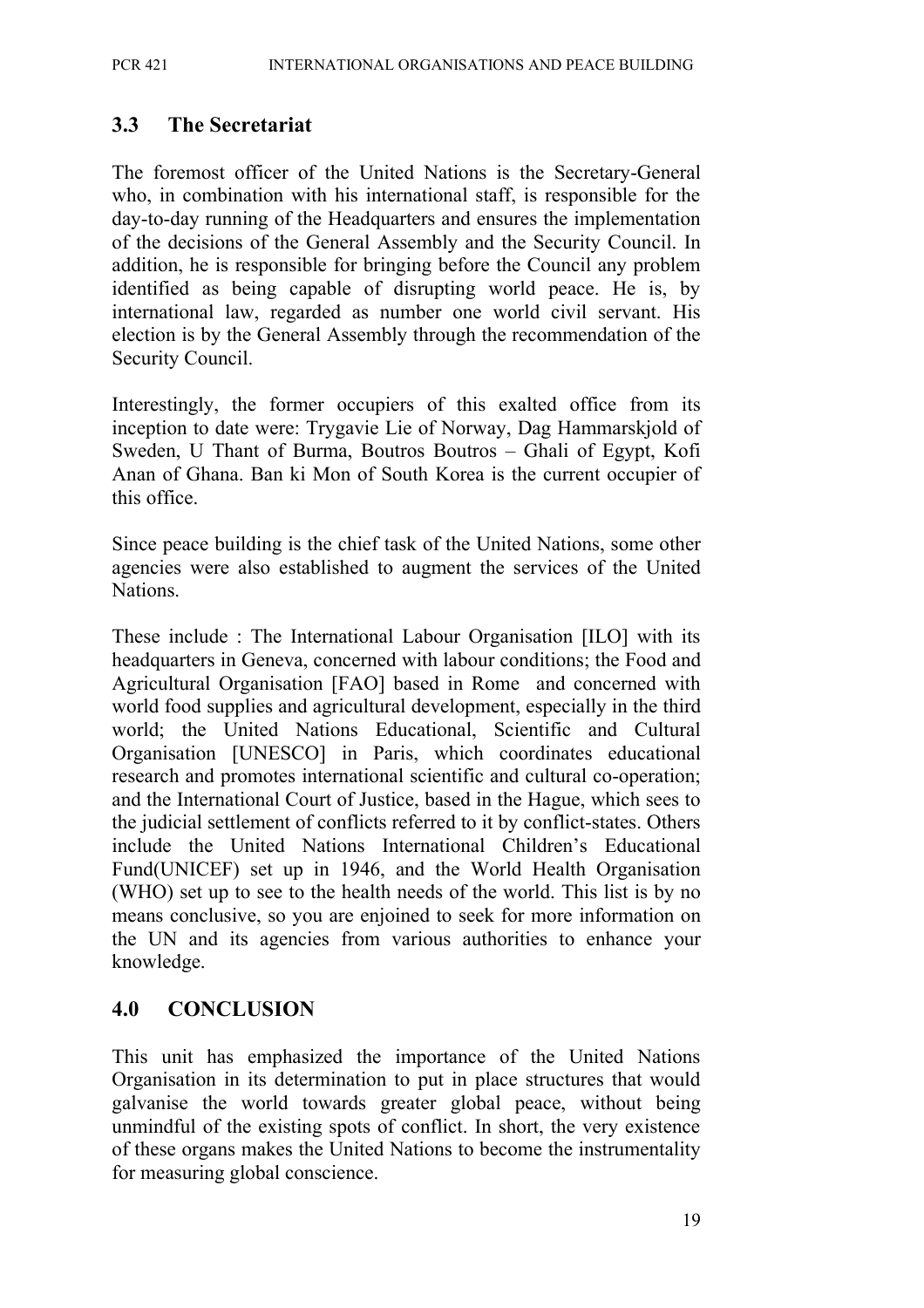## **5.0 SUMMARY**

This unit has dealt with the United Nations organs and agencies, and their concerted efforts towards peace-building as the universe is fast becoming a global village.

#### **6.0 TUTOR-MARKED ASSIGNMENT**

Name and discuss the organs of the United Nations.

#### **7.0 REFERENCES/FURTHER READINGS**

- Akinboye, S.O. and Ottoh, F.O. (2005). *A systematic Approach to International Relations*. Lagos: Concept Publications.
- Albert, I.O. (2001). *Building Peace, Advancing Democracy: Experience with Third-Party Intervention in Nigeria's Conflicts*. Ibadan: John Archers.
- Albert, I.O. (2001). *Introduction to Third-Party Intervention in Community Conflicts*. Ibadan: John Archers.
- John Baylis and Steve Smith (2001). *The Globalisation of World Politics*, Oxford: Oxford University Press.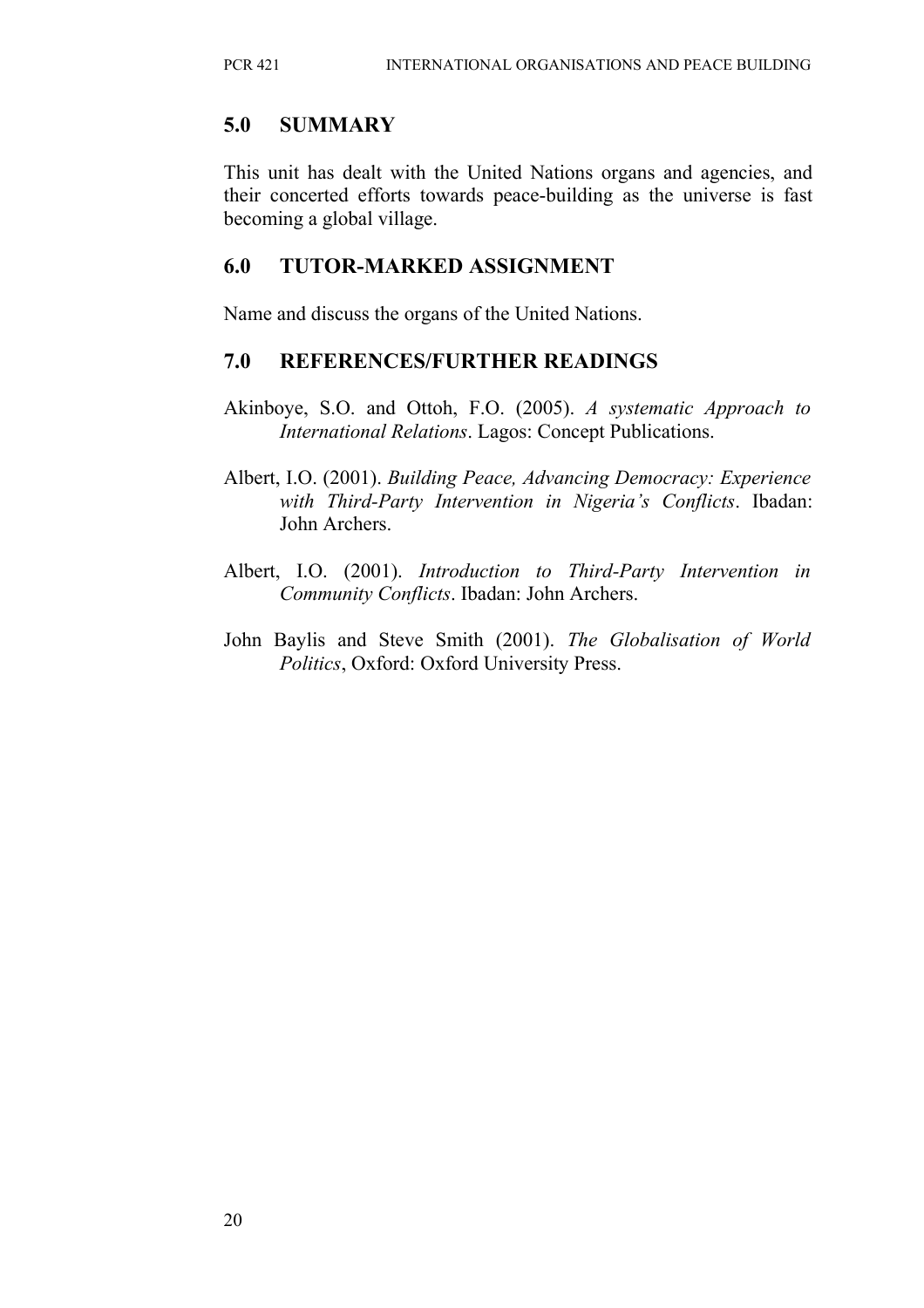## **UNIT 4 CONSTRAINTS OF INTERNATIONAL ORGANISATION AND PEACE BUILDING**

## **CONTENTS**

- 1.0 Introduction
- 2.0 Objectives
- 3.0 Main Content
	- 3.1 Cultural incompatibility and others
- 4.0 Conclusion
- 5.0 Summary
- 6.0 Tutor-Marked Assignment
- 7.0 References/Further Readings

## **1.0 INTRODUCTION**

The core values and norms of international organisations are embedded in international peace, and security. Respect for the sovereignty of each state and non-interference in the internal affairs of member states are also canvassed. Equally canvassed are the sanctity, integrity and inviolability of all existing states, irrespective of their economic or social standing. There also must be self-determination as regards a form of government a state wishes to adopt, as well as adaptation of her culture and any internal assumption of a sovereign state.

The totality of these assumptions could be seen as signifying the uniqueness of an international society. However, much as these qualities of a sovereign state are allowed to flourish, they nonetheless pose some constraints in maintaining international peace.

## **2.0 OBJECTIVES**

At the end of this unit, you should be able to:

- have an understanding of the constraints of international organizations
- articulate areas that could be improved upon in ensuring global peace, however relative.

## **3.0 MAIN CONTENT**

## **3.1 Cultural Incompatibility and Others**

Culture, according to Oyewo (2002) is the sum total of learned behaviours of a group of people, which are generally considered to be the tradition of that people, and are transmitted from generation to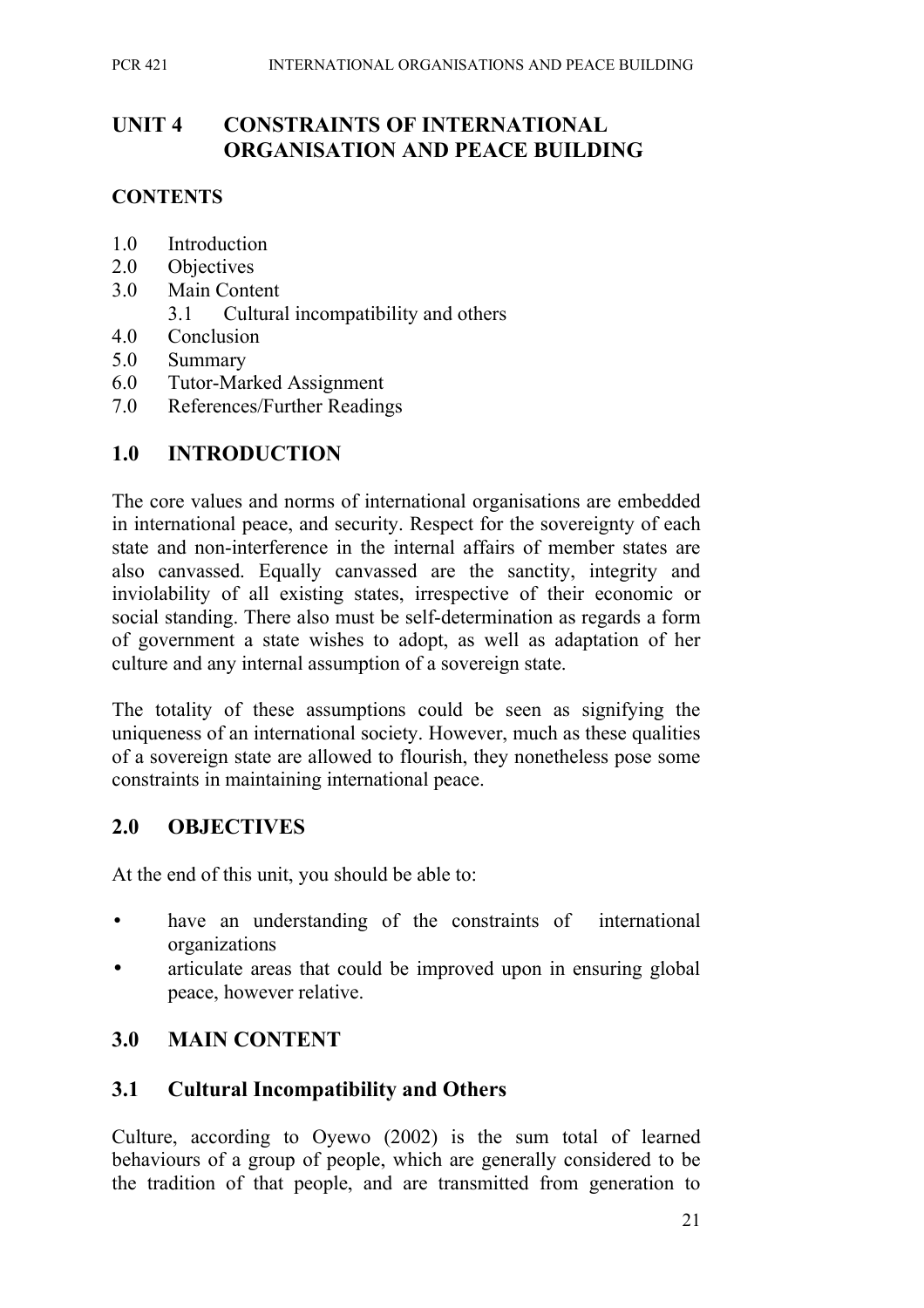generation. Quoting (Shils 198:12), Albert (2001) further advanced the views that culture includes material objects of the people's belief, images of persons and events, practices and Institutions. It is evident in buildings, monuments, landscapes, sculptures, paintings, tools and machines. Culture shapes individual and group attitudes and behaviours because it is based on shared history and the human need for recognition.

With the above definition of culture, it is very unlikely that the whole zones of the world will have a homogenous culture. First, the international society is a vast one and each sovereign state has a way of life, unique to it. You must have heard of people talk about Western Culture, Eastern Culture, African, Indian, Scandinavian culture, etc. The absence of a common culture clearly demonstrates a major difficulty in regulating each state's way of life.

Further, the world is so diverse and easily identifiable through geographical settings. For example, African states often take collective resolve when an issue concerns a member of the continent irrespective of the culpability of such state. This applies to Europeans, Latin American states, Communist and other regional groupings who might have economic, political or cultural ties.

We also reflect on the constant struggle for self determination by some ethnic groups while some member nations too have attempted to annex others.

Equally seen as a very potent and agonizing constraint is the doctrine of non-intervention in the internal affairs of member states. If you cast your mind back to the prevailing security threat in Africa, you will realise that what is the order of the day as a security threat comes from within each state, either in form of armed rebels/militia, or from the government itself. If we realise the effect an armed internal strife in a state could have on its neighbours, the doctrine of non-intervention in the internal affairs of a member state, unless revisited, would require a re-definition.

Darfur region in Sudan, and Somalia are good examples. A failed or collapsed state breeds refugees and would continue to undermine her citizens' livelihood.

#### **SELF ASSESSMENT EXERCISE**

What were the implications of the Liberian conflict on the West African sub-region?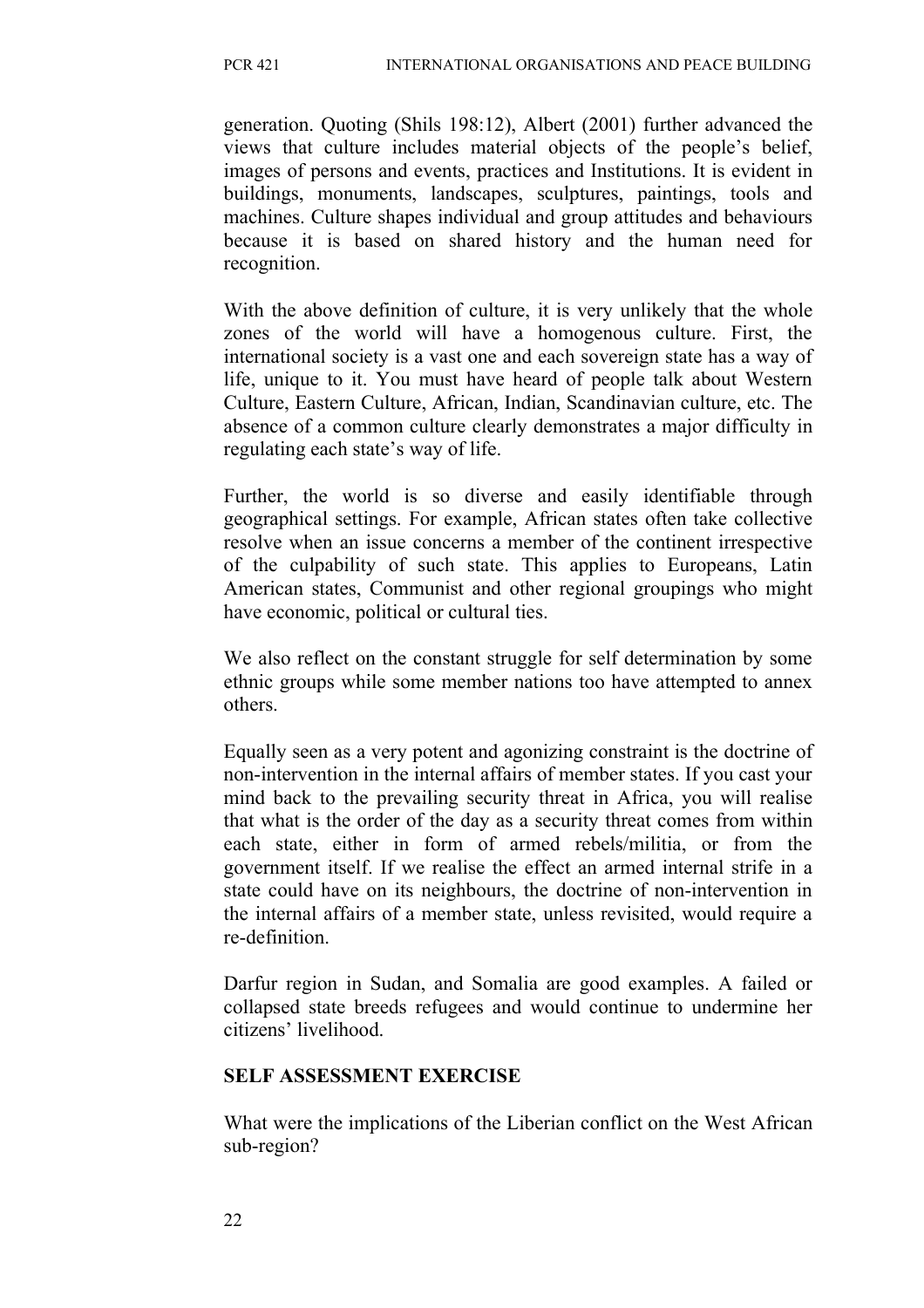Again, the principle of equality of member states, whether rich or poor, big or small is a mere slogan. In the midst of super-powers and underdeveloped states, the dichotomy is obvious. Powerful states bully third world states into submission. The socio-economic disparity often compels poor states to seek for regular international economic aid, a situation that makes exploitation of the underdeveloped states by the industrialized members a daily occurrence.

Under this situation, what readily comes up is usually aid induced action. Rich states who have exploited the naivety of poor member states are yet the same that will be sending aids to the poor states. The issue of self reliance is alien to poor states and under such a situation, equality in decision making is ruled out.

Another constraint on international organisation could be traced to the emergence of global societies like the International Red Cross, Amnesty International, etc. They emphasize the need to respect the sanctity of human right in all endeavour. Human Rights of all citizens, irrespective of their state of origin are their hallmark and sovereign states are regularly being reminded of their legal and moral rights to their citizens. Non-governmental organisations have influenced and complemented actions of international organisations in the past. You will, no doubt, see that the activities of these global societies have reduced the sovereignty of member states.

You still need to know that at the embryonic stages of the evolution of international organisations, dynastic families held state sovereignty and could, for selfish reasons, initiate aggressive war for personal aggrandizement. Do you recollect the issue of Mukluks of Egypt? Yet, at a period Sovereign states controlled foreign territory as colonial land. African countries were worst hit. The principle of paternalism adopted for Congo Libreville by the King of Belgium must be recollected.

However, due to the Atlantic Charter earlier referred to, and subsequent dynamic policies of the United Nations, the rights of colonization, annexation and other obnoxious crime against human rights have been discontinued. What you need to know is that the parochial action of some individual actors who doubled as state actors served as a constraint to international organisations.

The veto power given to the permanent members of the United Nations is a great agent of destabilization. In an organisation said to be based on equity, the jettisoning of majority of state's wish through fiat act of some few states, under any guise is an invitation to chaos.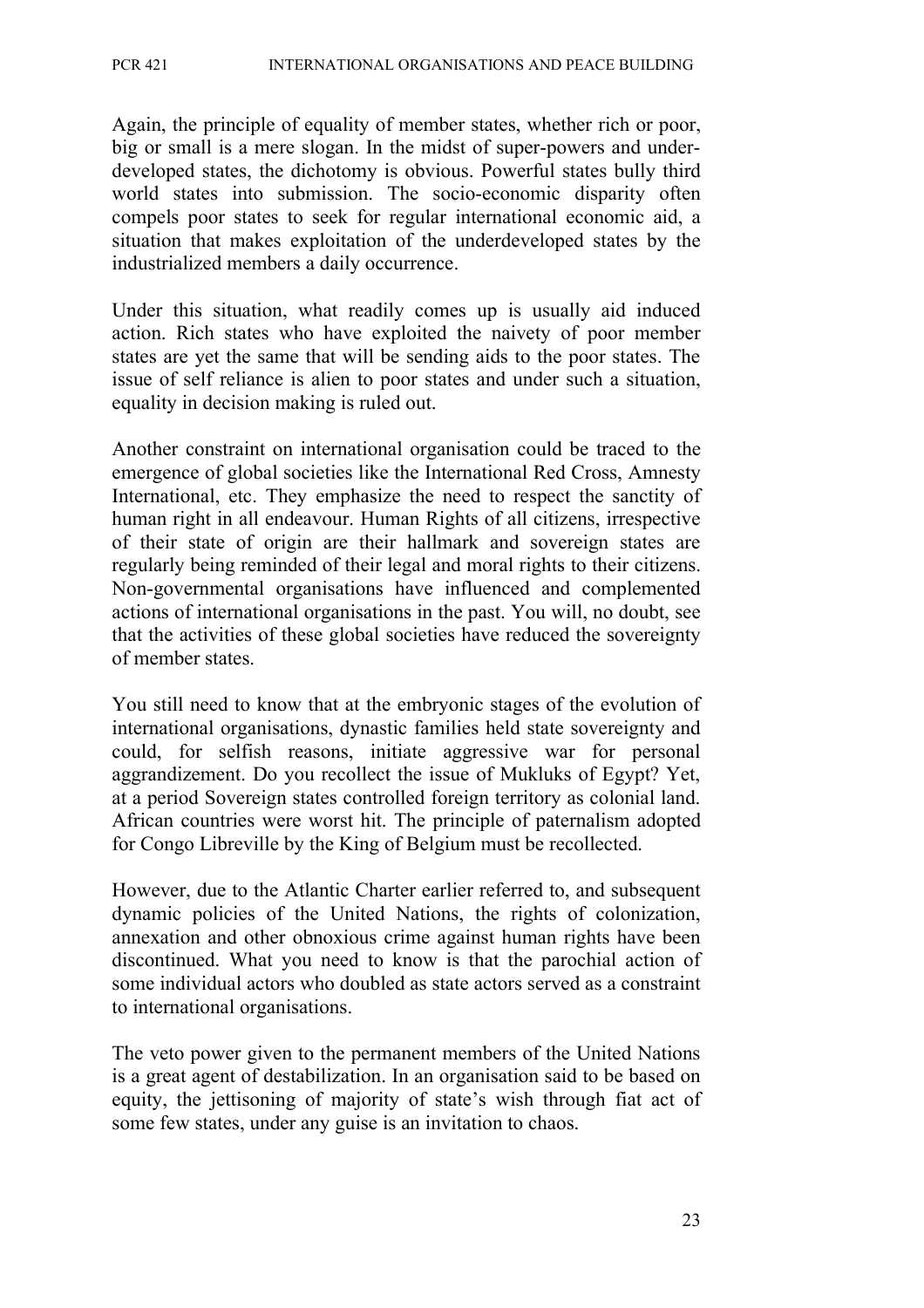The inability to put a stop to proliferation of arms is a serious threat to world peace. Despite various treaties – SALT I and SALT II, some countries are still bent on manufacturing destructive weapons which they may not properly control in time of anger. The issues of Iraq-Iran War and the use of banned weapons readily come to mind. Developed nations still defy United Nations order by exporting arms and ammunitions of all sorts into the underdeveloped nations, thereby, aggravating conflict situations there.

Lastly, the issue of peace and security is universal and not confined to a specific geographical location. A dispute in a particular state must be addressed to bring about a positive transformation through the appropriate machinery. Inability to do this has compounded the problem of world peace. Darfur, Somalia and a few other hot spots of war are examples, and they have multiplier effects on a global scale.

## **4.0 CONCLUSION**

Michael Stewart, a former British Foreign Secretary, once described the life of man outside society as being solitary, brutish, nasty, and short. He was essentially reminding us that a homogenous society breeds security and mutual well-being. By this, the world would be a better place for us all if we eschew bitterness and rancour and promote those issues that are germane to world peace.

## **5.0 SUMMARY**

This unit has itemized some cogent constraints militating against the operations of international organisations and which must be dealt with to enable us appreciate more the dividends of globalisation. By and large, there is a ray of hope in view of greater awareness of the importance of peace in economic, social and political spheres.

# **6.0 TUTOR-MARKED ASSIGNMENT**

Identify some of the constraints facing international organisations in their various endeavours to build global peace. Discuss any two.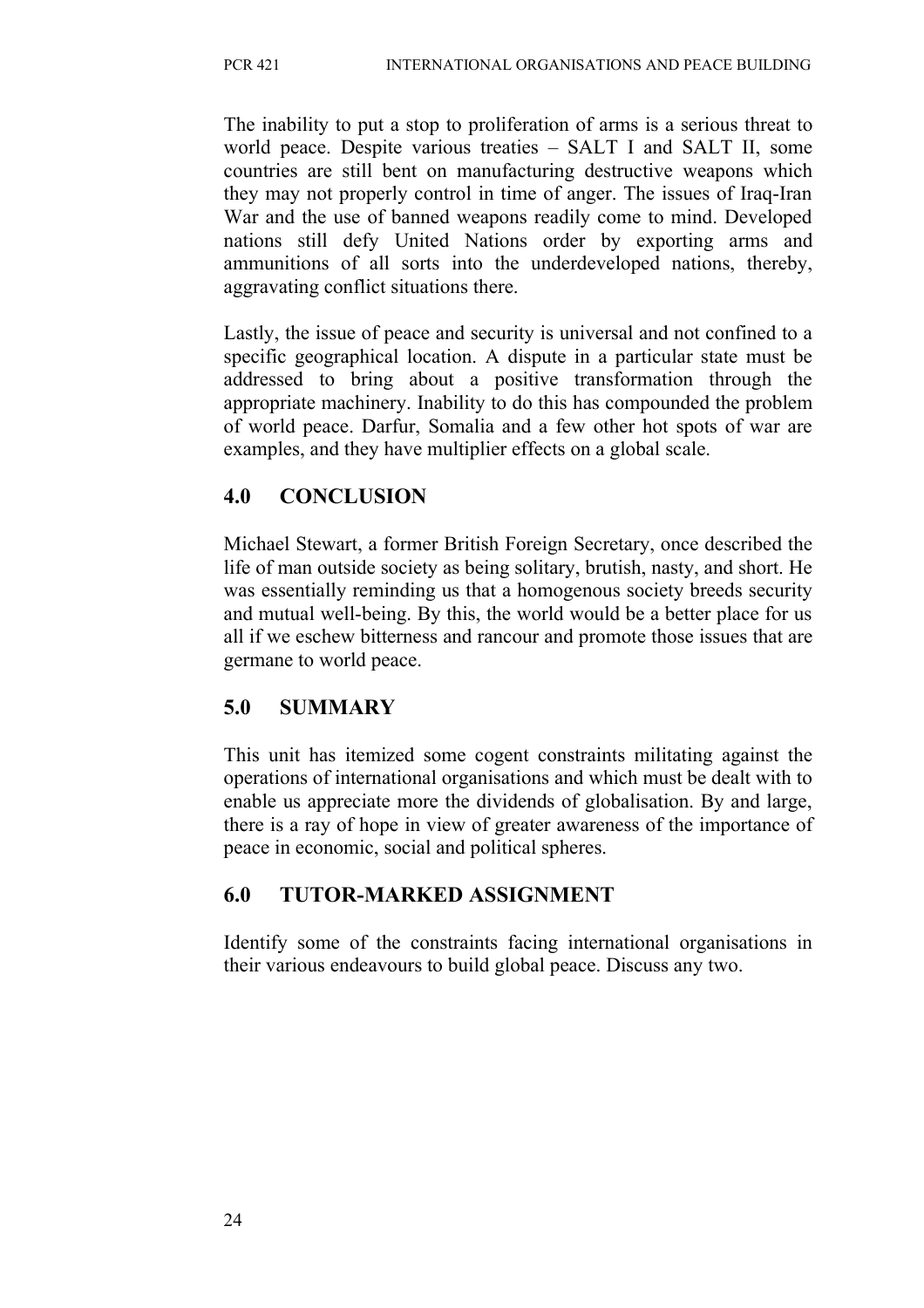#### PCR 421 INTERNATIONAL ORGANISATIONS AND PEACE BUILDING

#### **7.0 REFERENCES/FURTHER READINGS**

- Akinboye, S.O. and Ottoh, F.O. (2005). *A systematic Approach to International Relations*. Lagos: Concept Publications.
- Albert, I.O. (2001). *Building Peace, Advancing Democracy: Experience with Third-Party Intervention in Nigeria's Conflicts*. Ibadan: John Archers.
- Albert, I.O. (2001). *Introduction to Third-Party Intervention in Community Conflicts*. Ibadan: John Archers.
- John Baylis and Steve Smith (2001); *the Globalization of World Politics*. Oxford: Oxford University Press.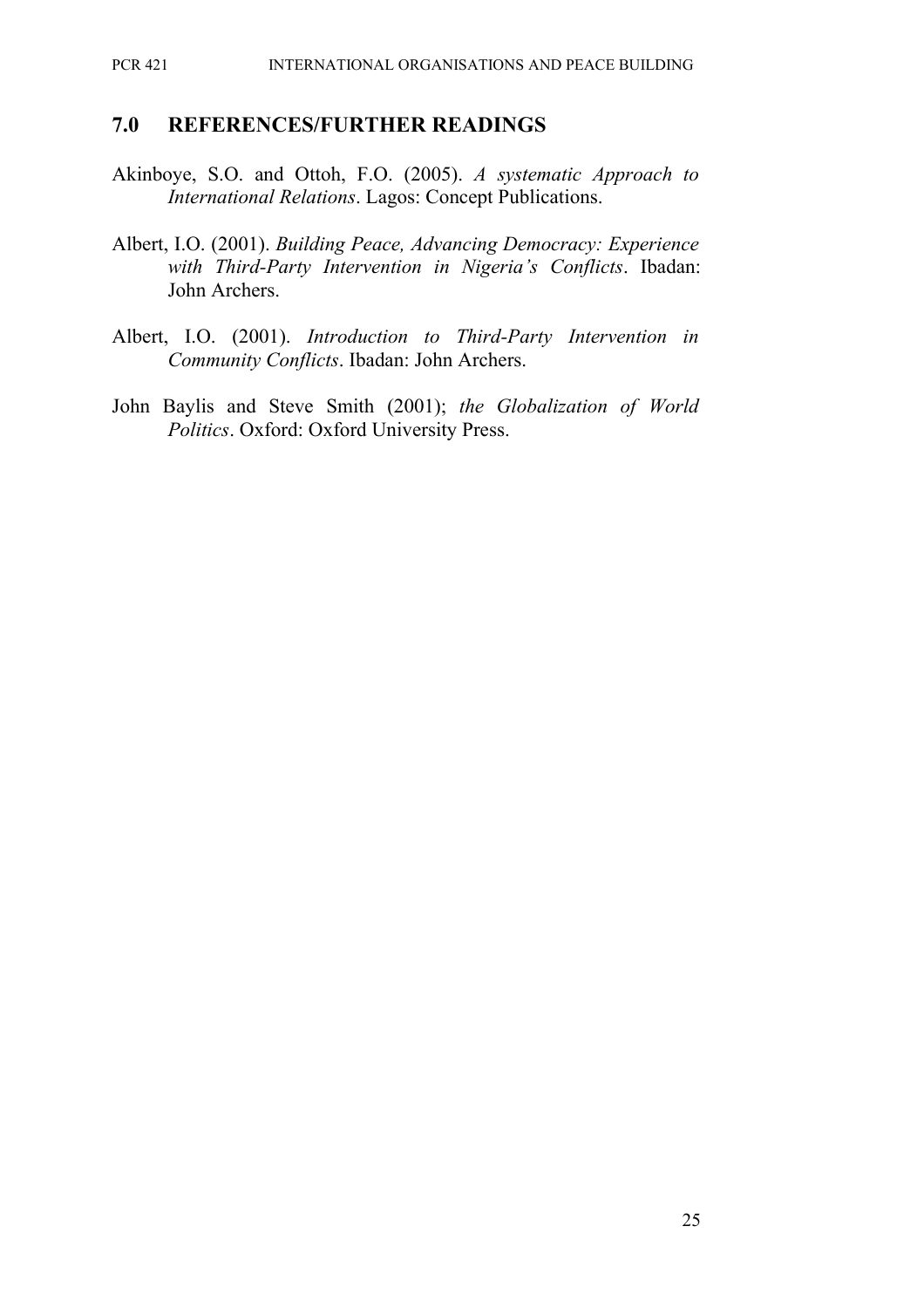## **MODULE 2 THE AGENTS OF TRANSFORMATION IN INTERNATIONAL ORGANISATIONS AND PEACE BUILDING**

- Unit 1 State and Non-State Actors in the Promotion of a Just and Peaceful Society
- Unit 2 Concept of Sovereignty in Relation to International Organisations and Peace Building
- Unit 3 Foreign Policies of Major Powers as Facilitators of Peace or Conflict Generation in International Organisations and Peace Building
- Unit 4 The Role of Municipal and International Laws as They Affect International Organisations and Peace-Building
- Unit 5 Causes of International Conflicts

## **UNIT 1 STATE AND NON-STATE ACTORS IN THE PROMOTION OF A JUST AND PEACEFUL SOCIETY**

## **CONTENTS**

- 1.0 Introduction
- 2.0 Objectives
- 3.0 Main Content
	- 3.1 Definition of Terms
	- 3.2 State and Non-State Actors in the Promotion of a Just and Peaceful Society
		- 3.2.1 Impact of Transnational Organisations on States Sovereignty
		- 3.2.2 Transnational Criminals and Their Political Impact
		- 3.2.3 Transnational Guerrilla Groups and their Political Impact
		- 3.2.4 Non-Governmental Organisations and Their Political Impact
- 4.0 Conclusion
- 5.0 Summary
- 6.0 Tutor-Marked Assignment
- 7.0 References/Further Readings

## **1.0 INTRODUCTION**

No doubt, the world has been in what could rightly be described as a perpetual flux. Before the advent of a universal international organisation, the world had been under a system, tagged multi-polar, meaning several powers at a time. The bitter rivalry amongst them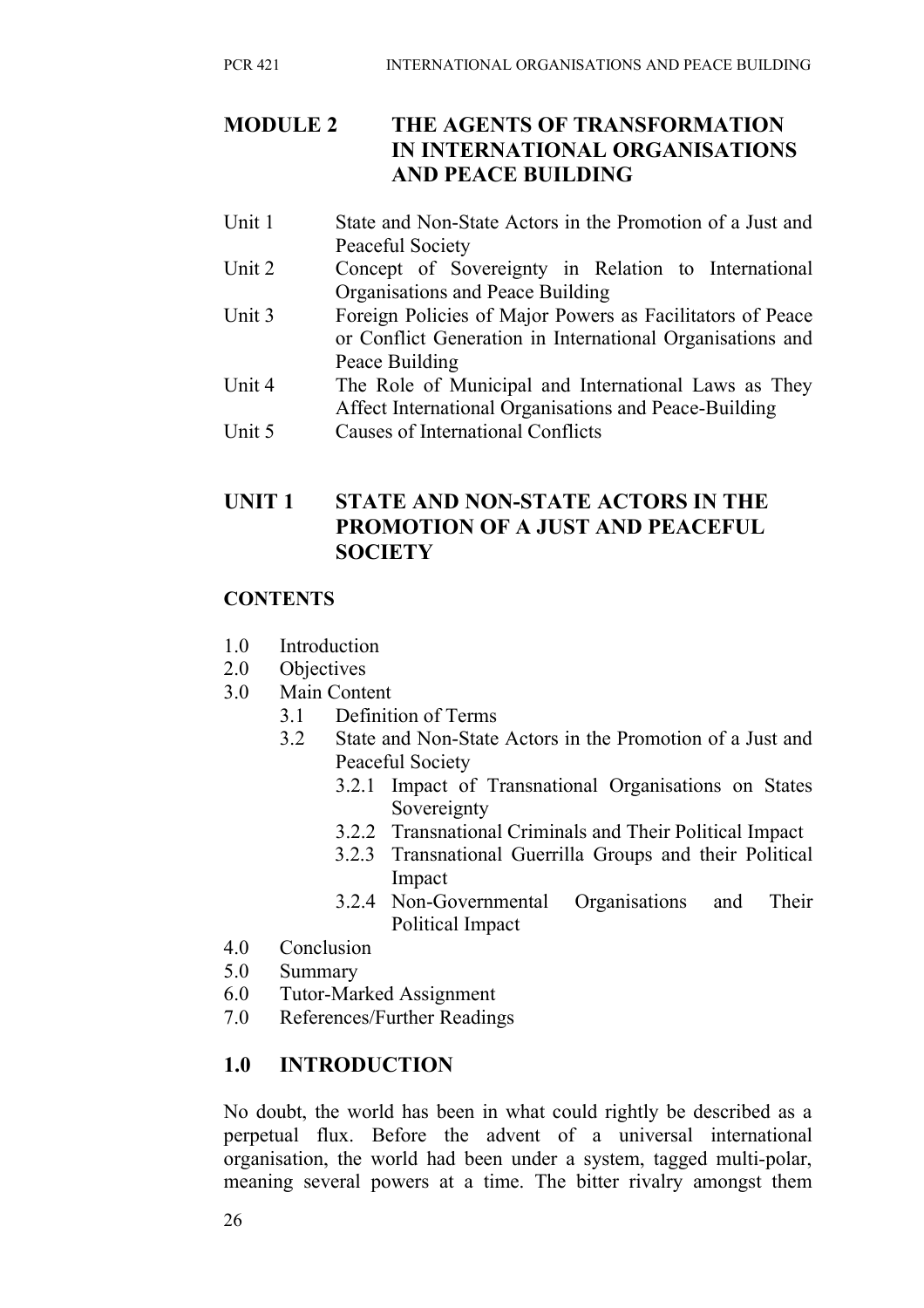became prominent during the Berlin Conference of 1884-1885 and the theatre of their rivalry shifted to Africa. Events were unfolding until mere rivalry between Austria and Serbia snowballed into the World War I. Certain well-meaning personalities made spirited efforts to restore the world unto a path of peace, which resulted in the birth of the League of Nations. Due to intrigues amongst the contending powers, the League collapsed and the World War II started. Its successful prosecution by the Allied Forces left the world with a bi-polar system that is Western and Eastern powers. At the peak of the Cold War, Africa became a market of ideological survey: the Congo crisis remains a sour political memory. Similarly, the Cuban crisis nearly snowballed into world war III , but the statesmanship exhibited by Kennedy and Khrushchev saved the world from what could have been another war. Do you recollect those immortal words by J.F.K to Khrushchev? "Let's explore the wonders of the star, instead of its terrors". He was emphasizing the need for arms limitation so that the economic and social needs of the less privileged could be addressed. The role of the state and non-state actors, as well as international personalities who have, in one way or the other contributed to making the world relatively peaceful will be addressed. Also, the combination of issues that played critical roles either for, or against, in the pursuit of global peace will be addressed.

### **2.0 OBJECTIVES**

At the end of this unit, you should be able to:

- define in simple terms the concept of state and non state actors
- identify specifically those who fall under the category of state and non-state actors
- explain the role of non-governmental organisations in peacebuilding activities as well as their shortcomings
- demonstrate in clear terms how the efficient collaboration of both state and non-state actors can advance international peace.

## **3.0 MAIN CONTENT**

## **3.1 Definition of Terms**

#### **Network**

Refers to communication structure for individuals or non-governmental organisations for exchange of information, experiences or in the discussion of tactics or political goals. The network may be in an area of access to e-mail database, internet discussion group or a website.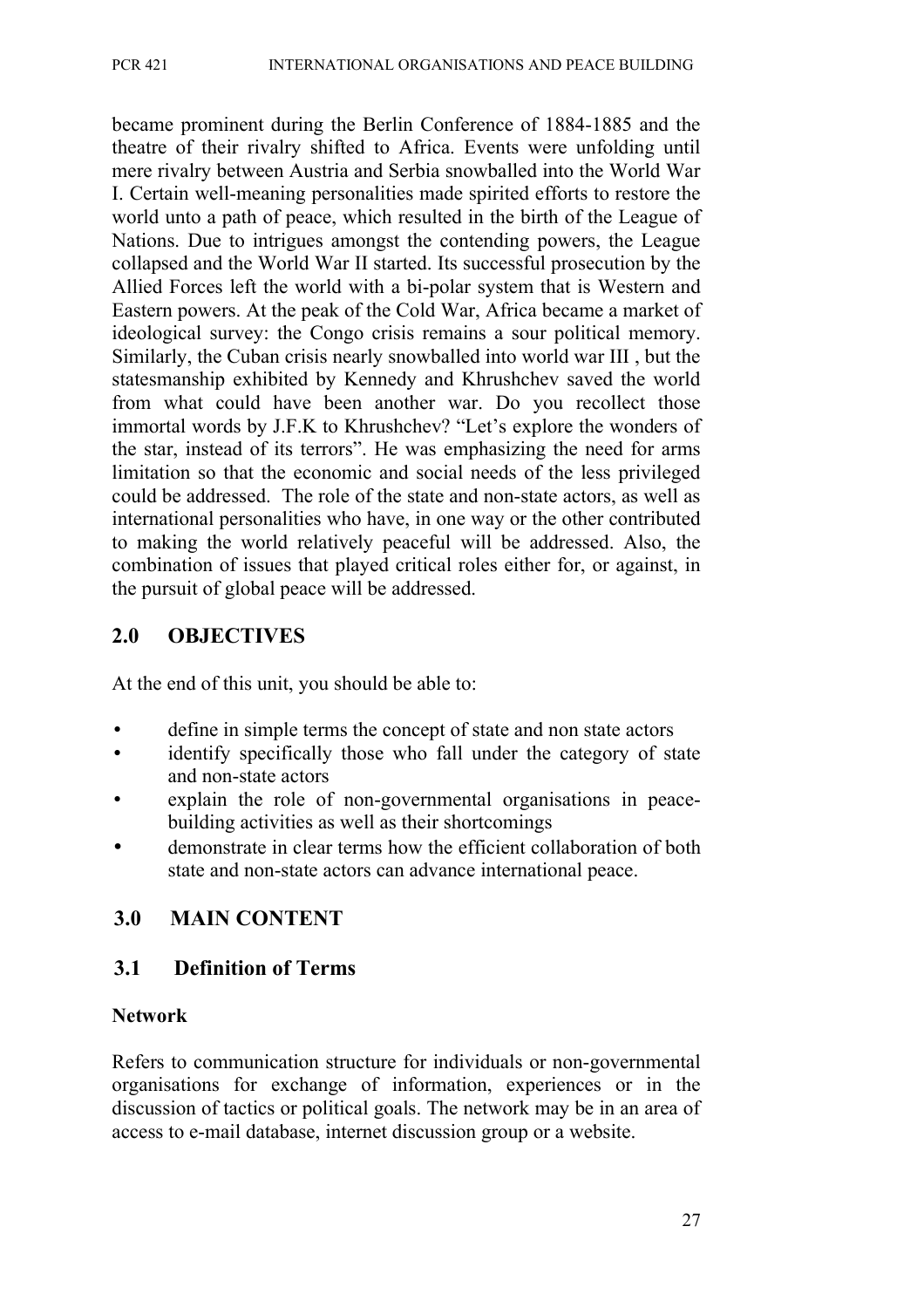#### **Social Movement**

This refers to the collective political traits exhibited by a people having a diffuse sense of collective identity, solidarity and homogeneity. This concept embraces the different NGOs and networks, their members, including other individuals that embrace the same tenets.

#### **Inter-Governmental Organisation**

Is an international organisation with full legal membership, open only to sovereign states and where decision-making authority rests with representatives of such sovereign states.

## **International Non-government Organisation (INGOs)**

Is one in which membership is open only to transnational actors. The activities of the INGOs centre on mirroring global diplomacy as it is initially an assembly of national NGOs from various countries. This finds semblance in organisations like Amnesty International, global INGO, composed of country-based sections, each having a structure of local adherents. INGOs also recruit companies, individuals and even political parties as agents.

## **Hybrid INGO**

This is an international organisation that cannot be adequately pinned down to a specific title. Just as governments form international government organisations, and non-government organisations form the international non-government organisations, the hybrid international.

## **3.2 State and Non-State Actors in the Promotion of a Just and Peaceful Society**

The concept of state and non-state actors is derived from the international system which sees international politics as a collaborative action between states (as state actors) on one hand, and economic bodies, social groups, such as banks, industrial companies, students, environmentalists, women organisations, and so on (as non-state actors).

You need to focus your mind on the assumption of a master and a servant or at best, a primary and secondary order of hierarchy. But the effects of globalisation in all sphere of human endeavour has cast a second look at this assertion.

The term non-state actors imply that states are predominant while other actors are secondary. This reference is laced with ambiguities as it does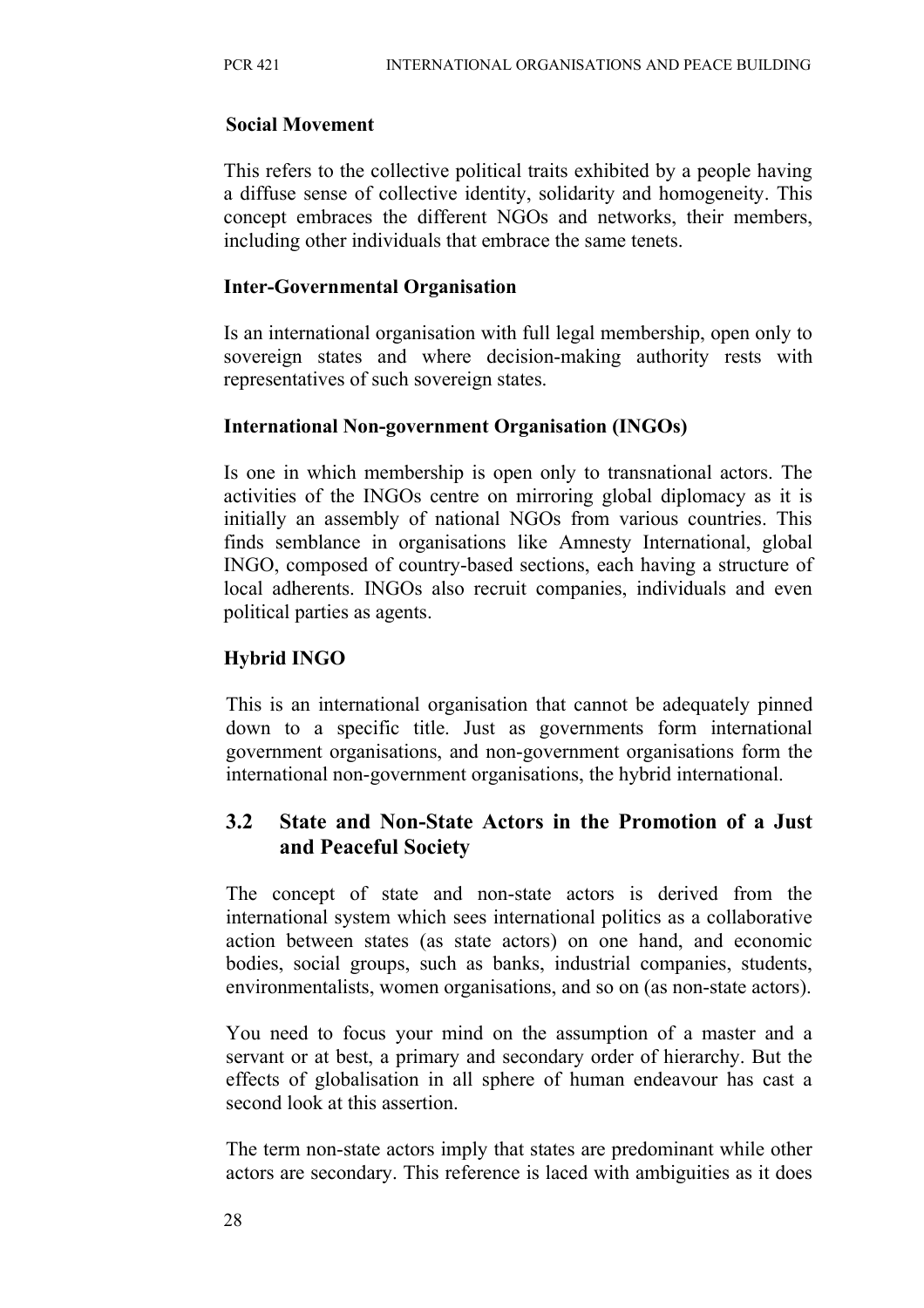not accord a precise position to intergovernmental organisations either as inter-state or non-state organisations. This being so, because it will be erroneous to put into a straight jacket actors that operate with different structures, different resources, and different ways of influencing political system.

As a way out of differentiating the roles between state and its agencies, scholars have coined the use of "transnational" in order to bring their collaborative peace-building efforts to bear on the people. In its often – repeated application, diplomats have re-designed the word "transnational" to mean giant companies (like Big Banks, Oil Giants etc) while other non-profit making and non-violent groups are called Non Governmental Organisations-NGOs. However, to eliminate the ambiguity, the term 'transnational' is being adopted to cover those actors outside the term state, that is private actors and clarifying each, whether a company or another type of transnational actor is being discussed. By virtue of international law, non-state actors include government departments and bureaucracies, legitimate transnational actors, non-legitimate transnational actors, criminals (who crises-cross borders), guerillas and liberation movements, transnational companies, political parties, and single-country NGOs.

The discipline of peace and conflict studies, through empirical research, has come up with the conclusion that in order to maximise peacebuilding efforts which global politics demands, there must be collaborative efforts between states and many other actors from each country. This becomes more expedient if we take a critical look at the totality of governments in the global system, which is less than 200 while there are about 81,000 transnational organisations. Below is a brief analysis of transnational bodies and NGOs:

- 60,000 major transnational companies (such as Shell, Barclays,Ford, Microsoft, etc. with over 500,000 foreign affiliates).
- 10,000 single-country non-government organisations such as Freedom House (USA), Medicines Sans Frontiers (France), Population Concern (UK), or the Women's Environmental Network (UK) with significant international activities.
- 250 Inter- governmental organisations (IGO) such as UN, NATO, EU or the International Coffee Organisation, as well as;
- 580 International non-governmental organisations (INGO) such as Amnesty International, the Baptist World Alliance, the International Chamber of Shipping, the International Red Cross together with a similar number of international caucuses and networks of NGOs.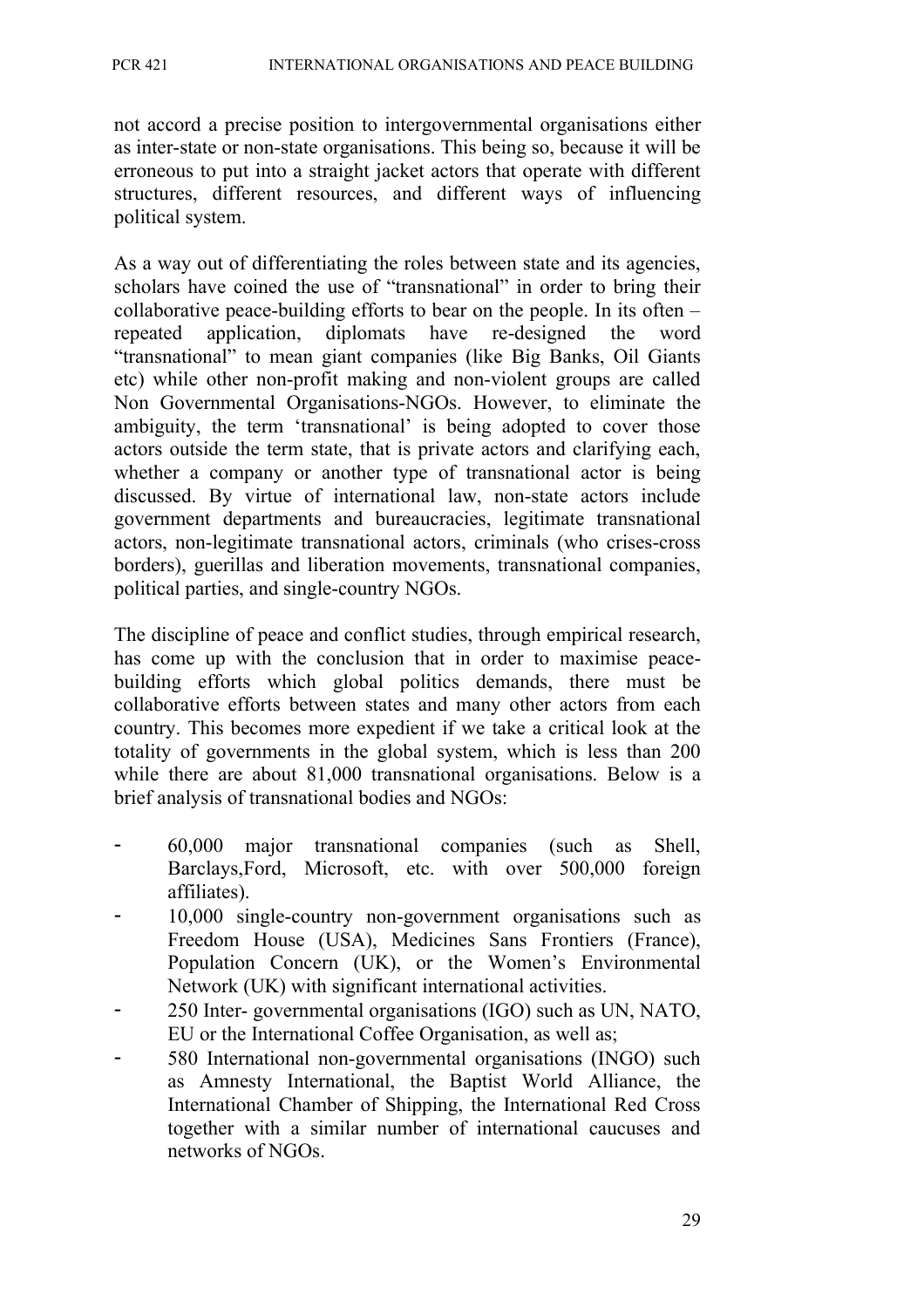You need to internalize it that the interaction of these non-state actors otherwise referred to as transnational actors with the government of each state strengthens peace-building processes in global politics. While the mere mention of some transnational actors dulled illegitimate like guerrilla groups and criminal gangs may sound fearful, yet, they have some impact. This will be further discussed under international and municipal laws.

## **3.2.1 Impact of Transnational Organisations on States Sovereignty**

As there are legitimate groups, there are also illegitimate groups; depending on the angle we view them. As deplorable as this combination assumes, each acts as a catalyst to peace building. However, a distinction must be made between activities considered criminal and those embarked upon for "legitimate" purposes. Among the criminal acts around the globe are issues of, but not limited to drug trafficking, money laundering, fraud, robbery, child abuse, etc, while those considered legitimate find a safe harbour in guerrilla and freedom fighting activities, amongst others. These above assumptions not withstanding, those activities bordering on violent behaviour, whether tagged legitimate or criminal by the actors are usually viewed by governments as challenges to their authority which must be met with ruthless action.

You now need to know some activities of certain groups tagged illegitimate as well as those engaged in guerrilla activities.

# **3.2.2 Transnational Criminals and their Political Impact**

Drug trafficking and Arms trade, among other international crimes, are the most auspicious. Others in the category of international trade, but not as profitable as drug and arms include high value, easily transported goods like diamonds, computer chips, piracy of video films and trade in internationally counterfeited goods on a massive scale. The realisation of the global havoc these illicit trades have, especially their threat to the sovereignty of each state, is responsible for the enactment of international laws to curb them.

There are certain problems arising from dealing with these criminals resulting from sovereignty. For example, a national who commits crime in another country or a national of a given country who deals in criminal activities with a national of another country could raise the issue of sovereignty as to where he should be tried.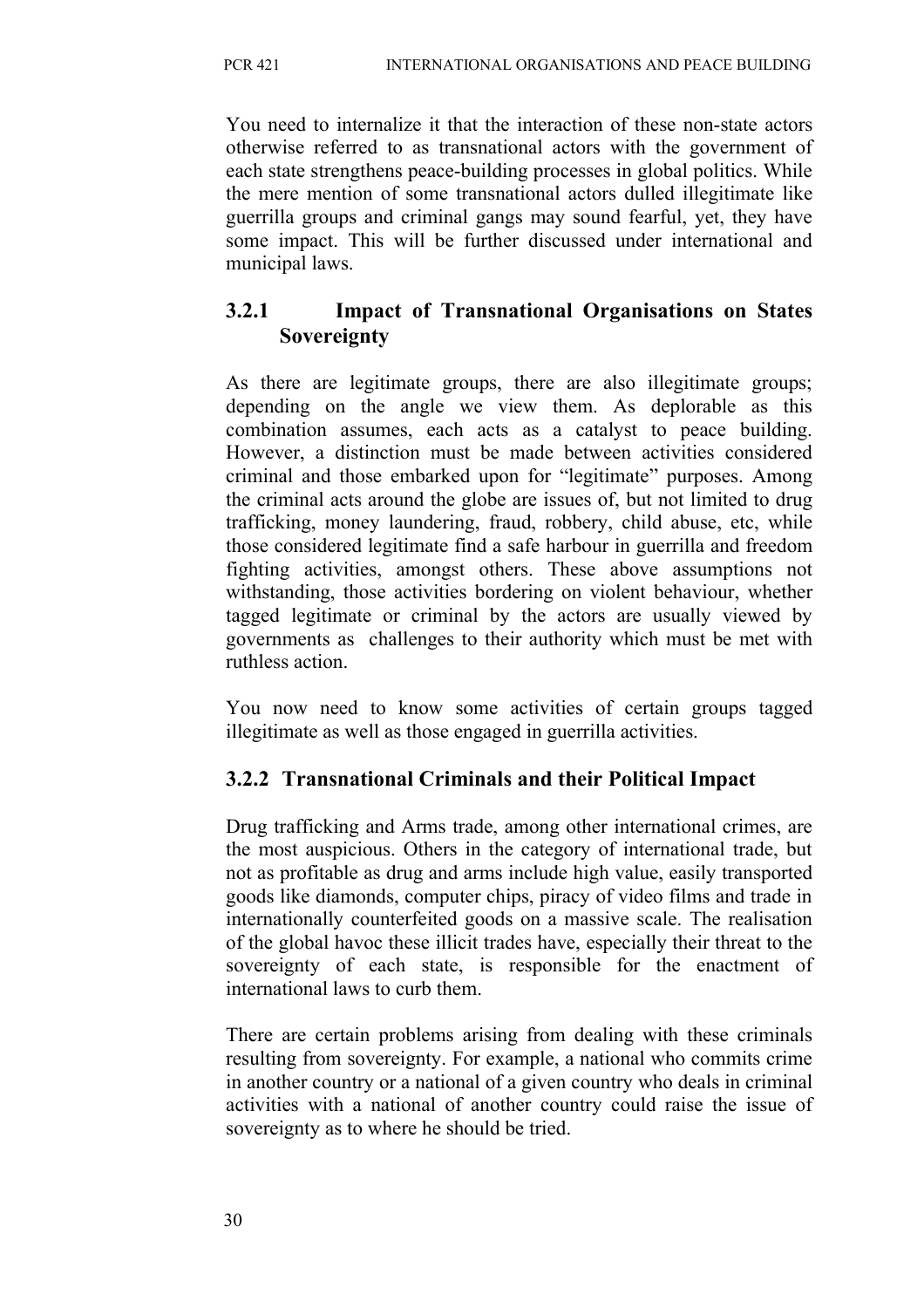Another example is the issue of criminal financial flows for the illicit activities of a group which can not be predicted. There has been greater attention to issues of money laundering from various parts of the globe which is being speculated to be the source of aiding and abetting terrorism. It is also established that without the active connivance of some financial institutions, money laundering could not be effected. Again, drug trade on international scale could not have been possible if there had been no trans-border activities, involving land, sea and air. These render any plea of alibi by any government untenable and by extension, a desecration of their sovereignty.

As regards arms trade, various ban treaties notwithstanding, the rate at which arms banned in a given country find their way to other countries to aggravate conflict and violence there, has rendered the issue of sovereignty innocuous.

Further, the issue of arbitrage against criminals produces a harrowing experience on sovereignty. An example is Amado Tijuana, a Cameroonian, accused of trans-border crime in Nigeria who has been using his sovereignty as a non-Nigerian to plead for alibi. It has again being realised that when a gang of organised criminals are dislodged in a country, they migrate to another sovereign state to feather their nests.

Another problem of sovereignty is that international law has pronounced that extra territoriality is permitted in adjudicating cases of criminal behaviour in special cases such as war crime, high jacking, hard drug trade, human rights abuse, terrorism, diplomatic misdemeanour, money laundering, in countries not directly affected by such offence. In short, the world has become a global village as any international crime committed in a given country could reverberate through countries b-z, just similar to neighborhood effect in any given situation.

## **3.2.3 Transnational Guerrilla Groups and Their Political Impact**

One major characteristic of guerrilla groups is that political grievances are usually expressed through force of arms. They are in various groups and each has its methodology. There are nationalist movements with political agenda, propagated through estranged minorities as the militia in Africa or religions sects in the Middle East or Europe. They are tagged different appellations, depending on the orientation of the definer, such as terrorists, guerrillas, freedom fighters or liberation movements. These groups galvanize support internationally, either through a similar organization who suffers the same fate abroad or any government hostile to their home government.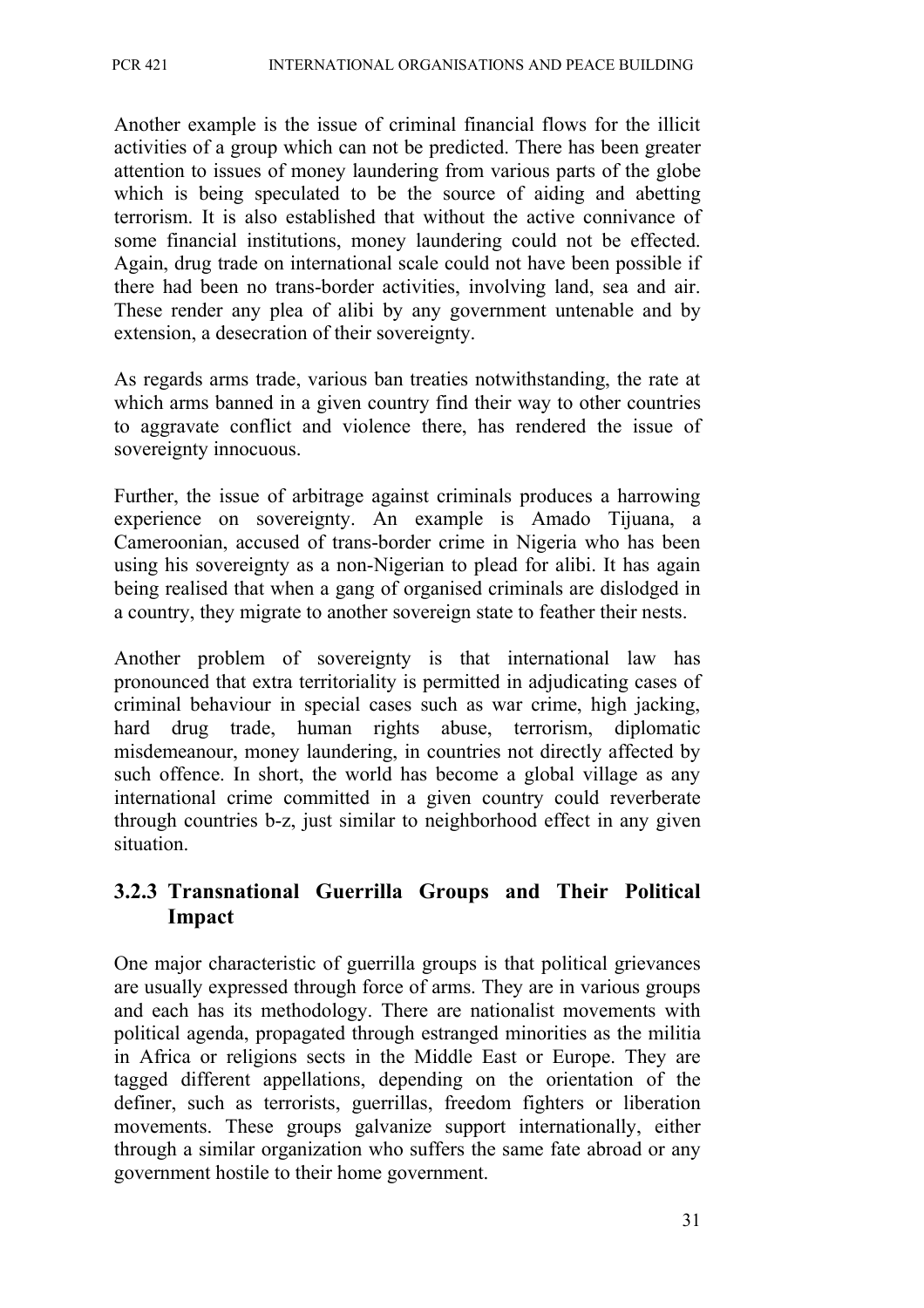Although, governments are always unwilling to accept the use of violence by any group to press home their demands, even, when the group is convinced that such would assist them realise their dream, they do put a listening government on its toes for the need to initiate enduring peace-building processes.

Governments' efforts to nip the activities of these groups in the bud have not been largely successful because national liberation movements can no longer be viewed as innocuous in an inter-state system. What may have started as illegitimate, infinitesimal groups could gain support through a process of collaboration where international legitimacy now supports internal legitimacy. These have combined together to send signals to various states that repression of activities tagged criminal can only be nipped in the bud through good governance and sound policies for both social and economic change, especially in an era where virtually every government, irrespective of it's status, undertakes mobilising external support in her drive to exercise internal control over criminals or guerrilla groups.

## **3.2.4 Non-Governmental Organisations and Their Political Impact**

The United Nations defined an acceptable NGO thus:

- (a) An NGO should support the aims and the work of the United Nations. This is with a view to minimising distractions of the UN activities which primarily are geared towards global peace and security.
- (b) An NGO should be a representative body, with identifiable headquarters, and officers, responsible to a democratic policymaking conference.
- (c) An NGO cannot be a profit-making body.
- (d) An NGO cannot use or advocate violence.
- (e) An NGO must respect the sanctity of non-interference in the internal affairs of states. However, by an amendment effected in 1968, an NGO concerned with human rights should not restrict its activities to a particular group, nationality or country.
- (f) An international NGO is so called if not established by intergovernmental agreement.

In order to have a good grasp of the political impact of the NGOs towards global peace-building activities, some key concepts must be understood. These include, but not limited to, the following: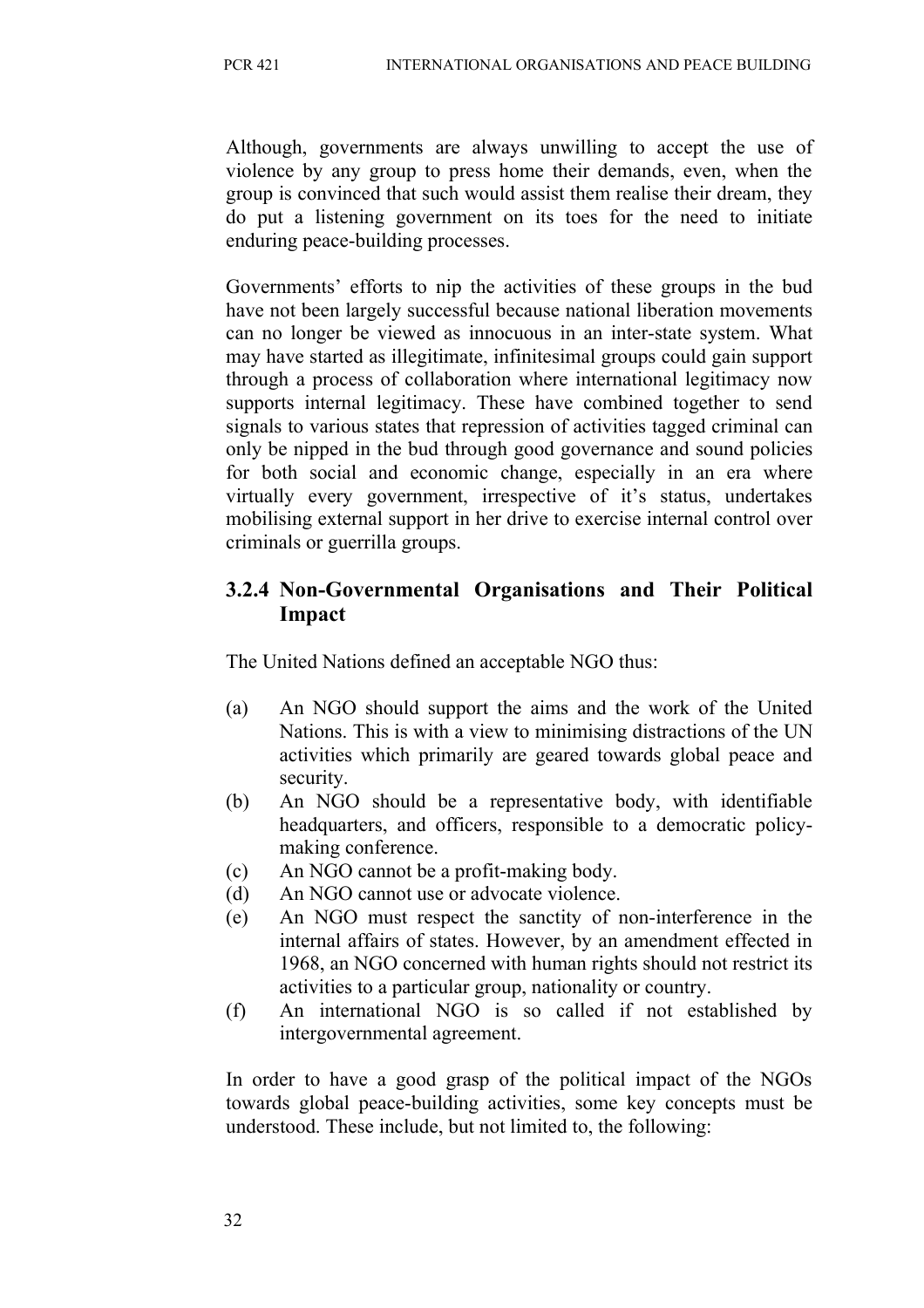- Non Government Organisation refers to any group of people, relating to each other regularly in some formal manner and engaging in collective action, in as much as such actions are not profit-oriented, non-violent and are not government sponsored.
- It should not engage in any global politics.
- National non-government organisations in any country may engage in transnational activities as it is recognised that international NGOs are a major source of global diplomacy.

Some notable international NGOs include:

- Amnesty International
- Green Peace
- Red Cross
- Caritas Organisation
- Save the Children
- International Chamber of Shipping: technical bodies
- International organisation for standardisation or professional bodies e.g. World Medical Association.

## **4.0 CONCLUSION**

In a nutshell, this unit points out that peace-building should be the bedrock of both the government and other organisations, acting in concert and promoting goodwill.

You need to know that in the period of antiquity, before the advent of nation - state system, rules of conduct for the regulation of relationships between independent communities, such as recognising treaties, immunities of ambassadors, and certain laws and usages of war had been in vogue, even before Christianity and in such places as ancient Egypt and India. This further confirms that pre-conflict peace-building has been an age-long practice while antidote had also been planned for post-conflict peace-building.

## **5.0 SUMMARY**

This unit has dealt explanatively with issues relating to state and nonstate actors. It also identified those that fall within the different categories and what could make or mar their objectives. A good understanding of their roles will be of immense benefit in identifying areas that could best assist in promoting world peace.

## **6.0 TUTOR-MARKED ASSIGNMENT**

What do you understand by the term state and non-state actors? Discuss.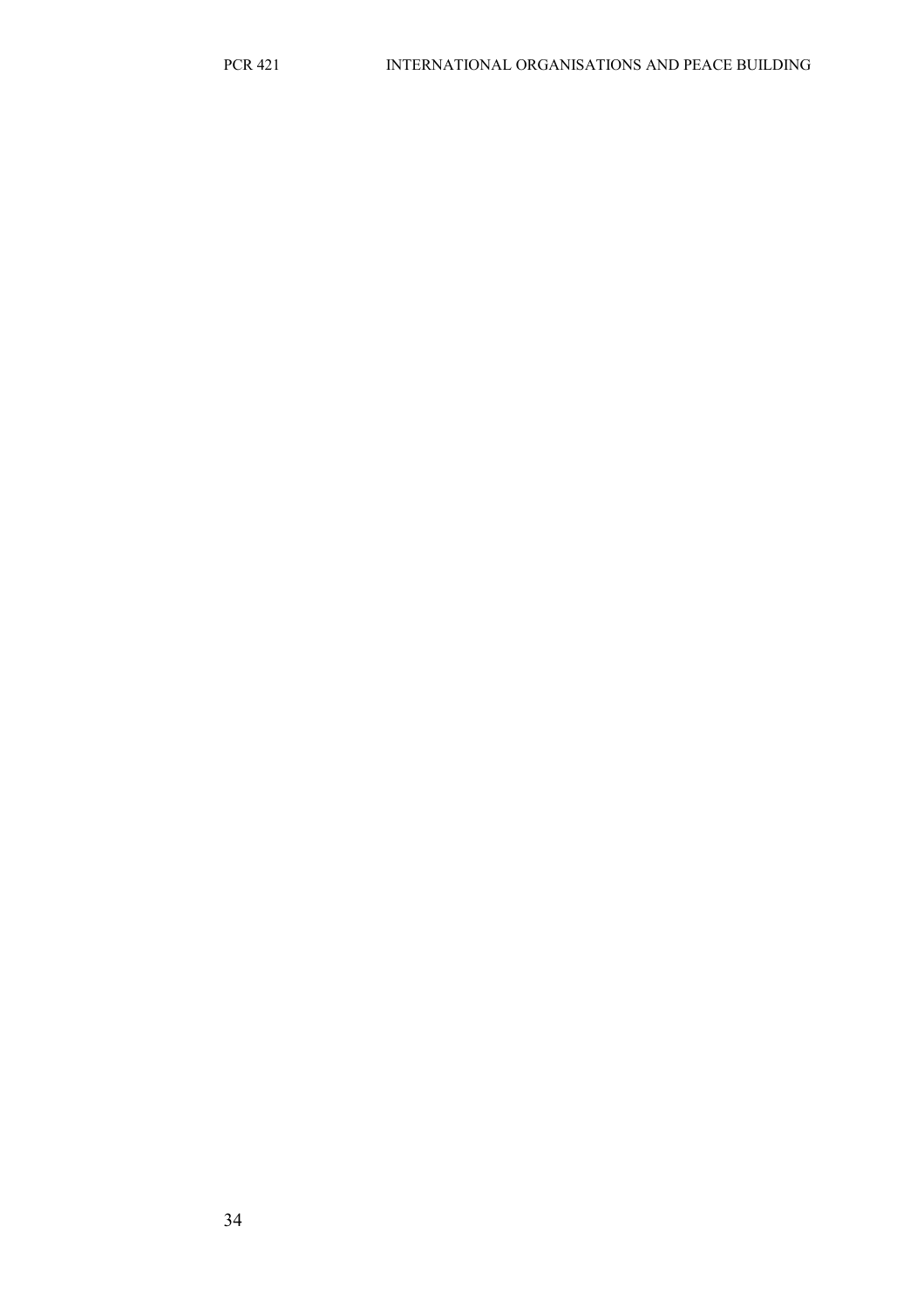PCR 421 INTERNATIONAL ORGANISATIONS AND PEACE BUILDING

#### **7.0 REFERENCES/FURTHER READINGS**

- Akinboye, S.O. and Ottoh, F.O (2005). A *Systematic Approach to International Relations*. Lagos: Concept Publications.
- Adele, B.J. (1995). *Political Science and Government*. Lagos: Mikky Press.
- Albert, I.O. (2001). *Building Peace, Advancing Democracy: Experience with Third Party Intervention in Nigeria's Conflicts*. Ibadan: John Archers.
- Albert, I.O. (2001). *Introduction to Third Party Intervention in Community Conflicts*. Ibadan: John Archers.
- Baylis J. and Smith (2001). *The Globalization of World Politics*. Oxford: Oxford University Press.

Chomsky, N. (2000). *Rogue States*. London: Pluto Press.

Collier P. et al (2003). *Breaking the Conflict Trap-Civil War and Development Policy*. Oxford: Oxford University Press.

Fisher, S. et al (2000). *Working with Conflict*. London: Zed Books.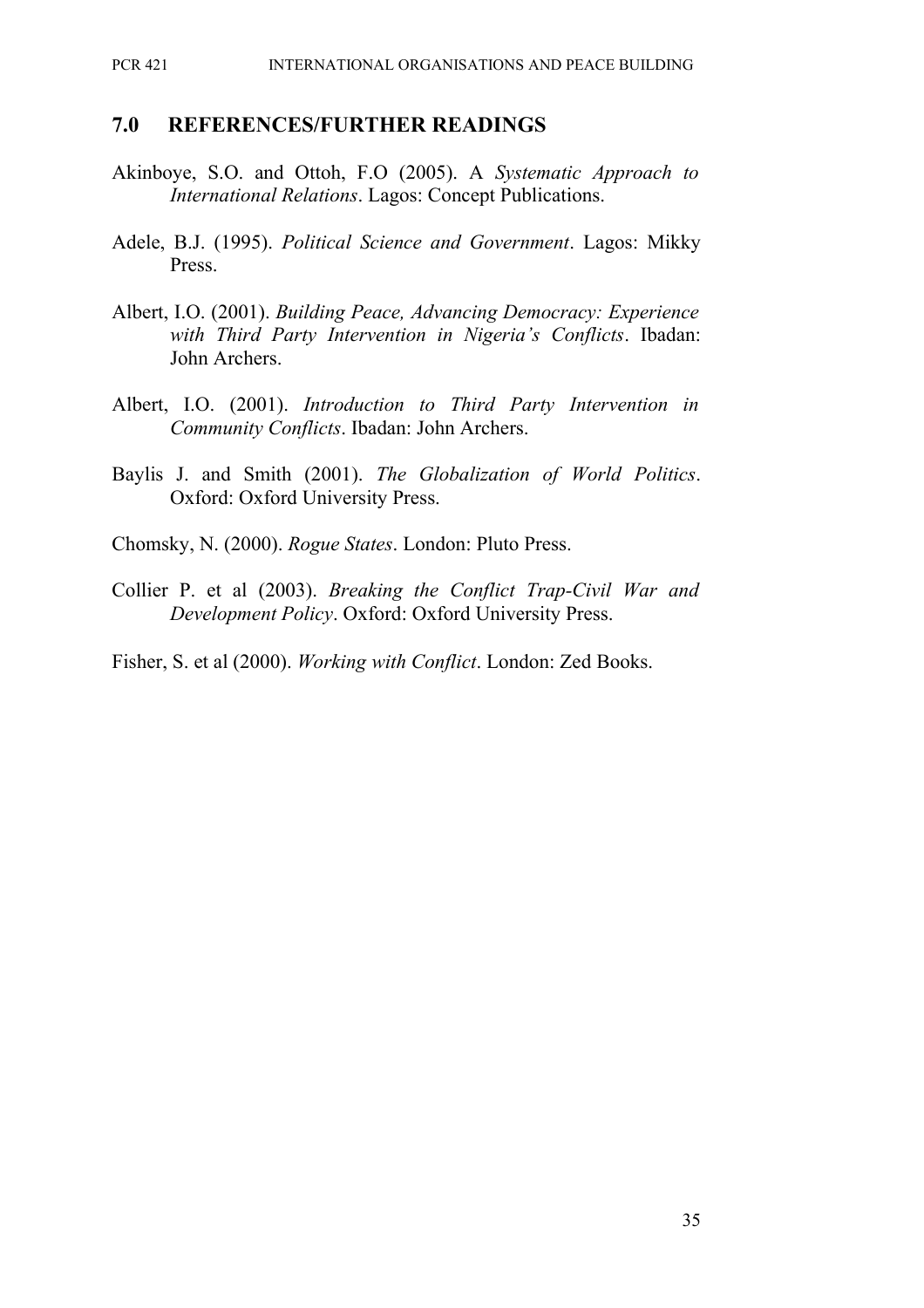## **UNIT 2 CONCEPT OF SOVEREIGNTY IN RELATION TO INTERNATIONAL ORGANISATIONS AND PEACE BUILDING**

#### **CONTENTS**

- 1.0 Introduction
- 2.0 Objectives
- 3.0 Main Content
	- 3.1 Conceptual Classification
		- 3.1.1 Historical Antecedent of the Concept
		- 3.1.2 Where Does Sovereignty Reside?
		- 3.1.3 Methods of Acquiring Sovereignty
		- 3.1.4 Methods to Lose Sovereignty
		- 3.1.5 Limitations of Sovereignty
		- 3.1.6 Types of Sovereignty
		- 3.1.7 Relevance of the Concept of Sovereignty towards Peace Building in a Global Society
- 4.0 Conclusion
- 5.0 Summary
- 6.0 Tutor-Market Assignment
- 7.0 References/Further Readings

## **1.0 INTRODUCTION**

Several scholars have spoken eloquently about the concept of sovereignty but before venturing into the scholastic sphere, you need to have it in mind that sovereignty is somehow synonymous with statehood and simply refers to freedom from external influence in the administration of the internal affairs of a state. By extension, it means a sovereign state has the right to enter into diplomatic relations with any other state, a status that makes such sovereign state a bonfire member of the community of nations.

The assumptions above clearly demonstrate that we can only talk of sovereignty when a state is in place. This reminds us of the historic peace treaty of Westphalia in 1648 which was the precursor of state and international system, culminating in the emergence of the concept of sovereignty.

The world today harbours several sovereign states which in turn constitute the international system. If our assumption of an absolute sovereign state is taken seriously, there might be a serious conflict of interest as the need of a state may be the curse of another. In order to live harmoniously together, exchange ideas beneficial in economic, political, social, cultural and other spheres of meaningful existence, the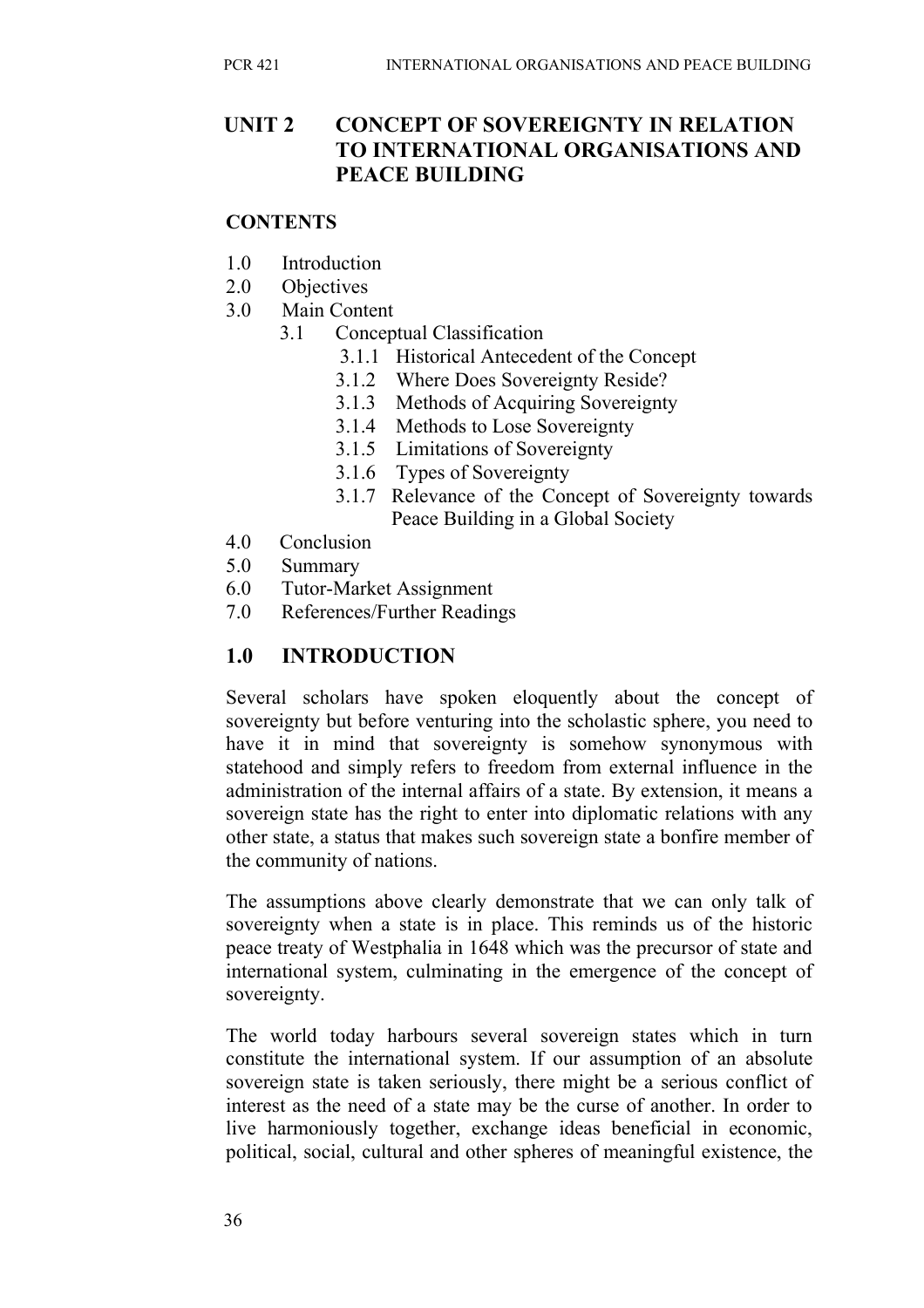term "sovereignty" must give room to permeability as will be further expanded on in this unit.

### **2.0 OBJECTIVES**

At the end of this unit, you should be able to:

- conceptualize the term sovereignty
- explain its historical origin and methods of acquiring it
- have a good knowledge of where it resides and its limitations.

### **3.0 MAIN CONTENT**

#### **3.1 Conceptual Clarification**

In the light of the above, Hoffman (1987) sees a sovereign state as one with full and exclusive powers within its jurisdiction, but with some reservations set by applicable international law.

This signifies that even though, a state is recognized to have its sovereignty, and can regulate its internal activities and external relationship with other states, it must do so in accordance with peacebuilding motives as the concept of global politics does not allow a state to use its sovereignty to disrupt the peace of its neighbours and by extension, jeopardise global peace. The proviso of checks and balances on sovereignty becomes necessary, as the concept of sovereignty of states in its absolute applicability and in its parochial form, run counter to the tenets of international justice as some states are reluctant to submit to the dictates of external authority, even, in the face of the obvious. A plague in a given state may, if not checked through concerted efforts of other states, have neighbourhood effect on others.

Reviewing the concept of sovereignty in its embryonic form, Claude Jr. (1964) sees sovereignty as the "authority without accountability" which was the attribute of monarchs in the medieval period until the situation changed with the formation of states and international system which compelled the monarchs to share their powers with the national states.

Claude Jr. (1964) was referring to the overzealousness of the absolute monarchs over their subjects under the guise of sovereignty which the philosophers criticised, and emphasised the need for obedience only to a just sovereign king and that the people deserve the right to refuse to obey an oppressive sovereign. In addition, it was postulated, that those in authority must do justice while those under their control must obey. Conversely, the governed reserve the right to disobey, when those in government forsake their responsibilities.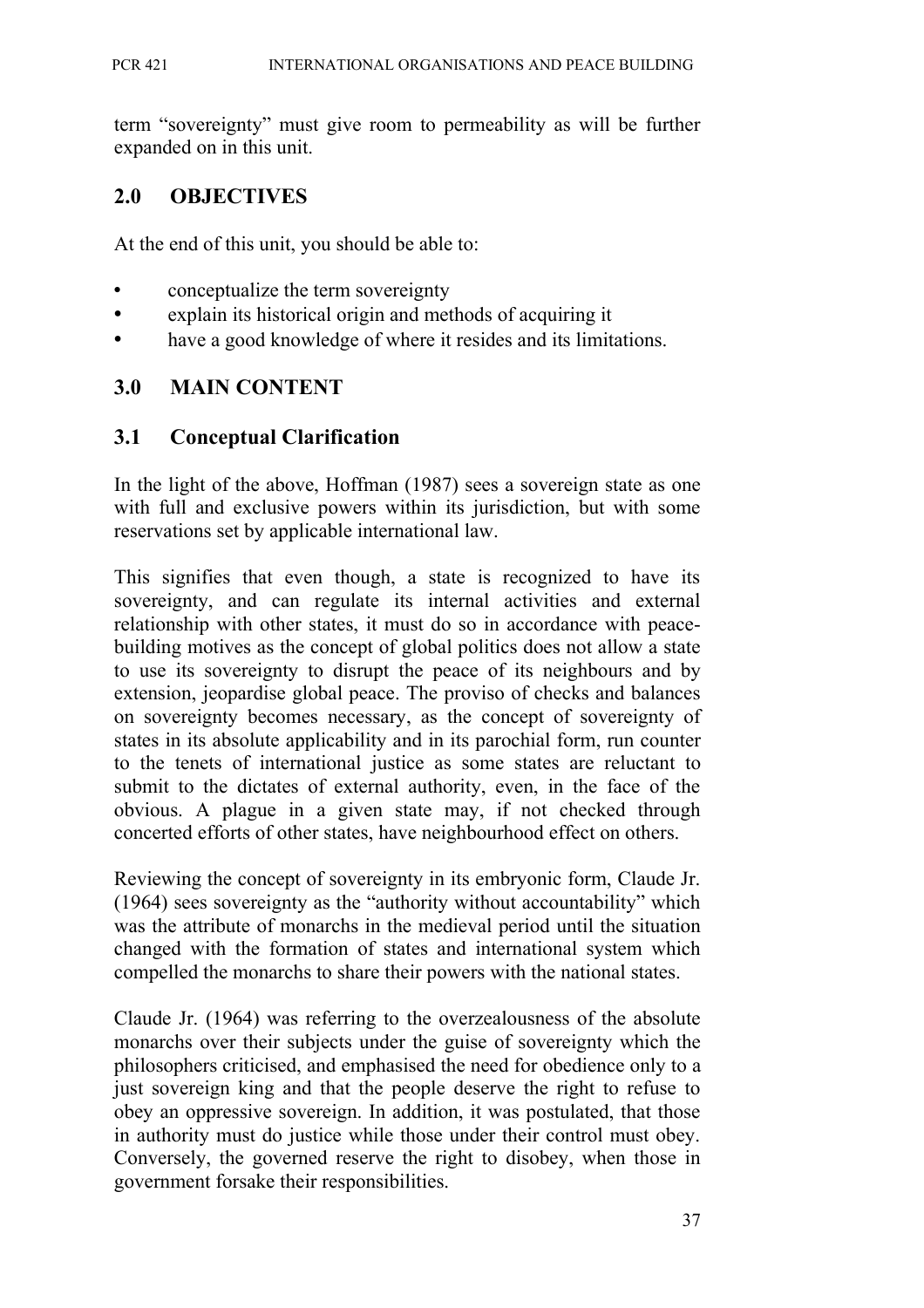The work of those philosophers had so much impact on the concept of sovereignty as it enlightened both the rulers and the ruled on the need to uphold peace-building tenets through good governance.

Further, the concept of sovereignty of the states' inalienable internal rights, in comparison to their responsibilities to the international community, places emphasis on the altruism that there is an external sovereignty as a prelude to peace-building - processes. Sovereignty is a concept that reminds us of some notable philosophers like Jean Bodin, Jean Austin, Harold Laski, A.V. Dicey and Thomas Hobbes.

Bodin says sovereignty is the "Supreme power over citizens, unrestrained by law."

To Austin, a sovereign is that definite superior to which habitual obedience is rendered by the mass of men and who does not himself obey any higher authority. This approach of Austin is referred to as legal positivism or analytical jurisprudence because this approach considered every law or rule as a command. Austin is of the view that the person having the sovereignty or a group (wherever the sovereignty rests) is incapable of legal limitations.

Laski, in his postulation, sees sovereignty simply as the independence of a modern state while Thomas Hobbes described sovereignty as the overwhelming legal powers of the parliament to legislate without any legal restriction. He also came up with the theory of social contract which he defined as an agreement between the rulers and the ruled, the rulers to do justice while the ruled should obey. Conversely, the governed reserve the right to disobey if those in government shirk their responsibilities.

## **3.1.1 Historical Antecedent of the Concept**

It has to do with history of the modern nation state, the emergence of the secular state, and the resolution of the religious struggles of the  $16<sup>th</sup>$ century between the Pope and Emperor over ultimate power on civil matters.

The Schism of the Roman Empire and the Peace Treaty of 1648, known as Westphalia Peace Treaty were the embryonic stage of the modern nation state. This was followed by the Barbarian Conquest of Europe which did not douse local feelings of distinctive identity and legal identity because, within the political units of Barbarian Europe, various classes were in vogue i.e. office of Chief, King or Monarch as well as various elected officials.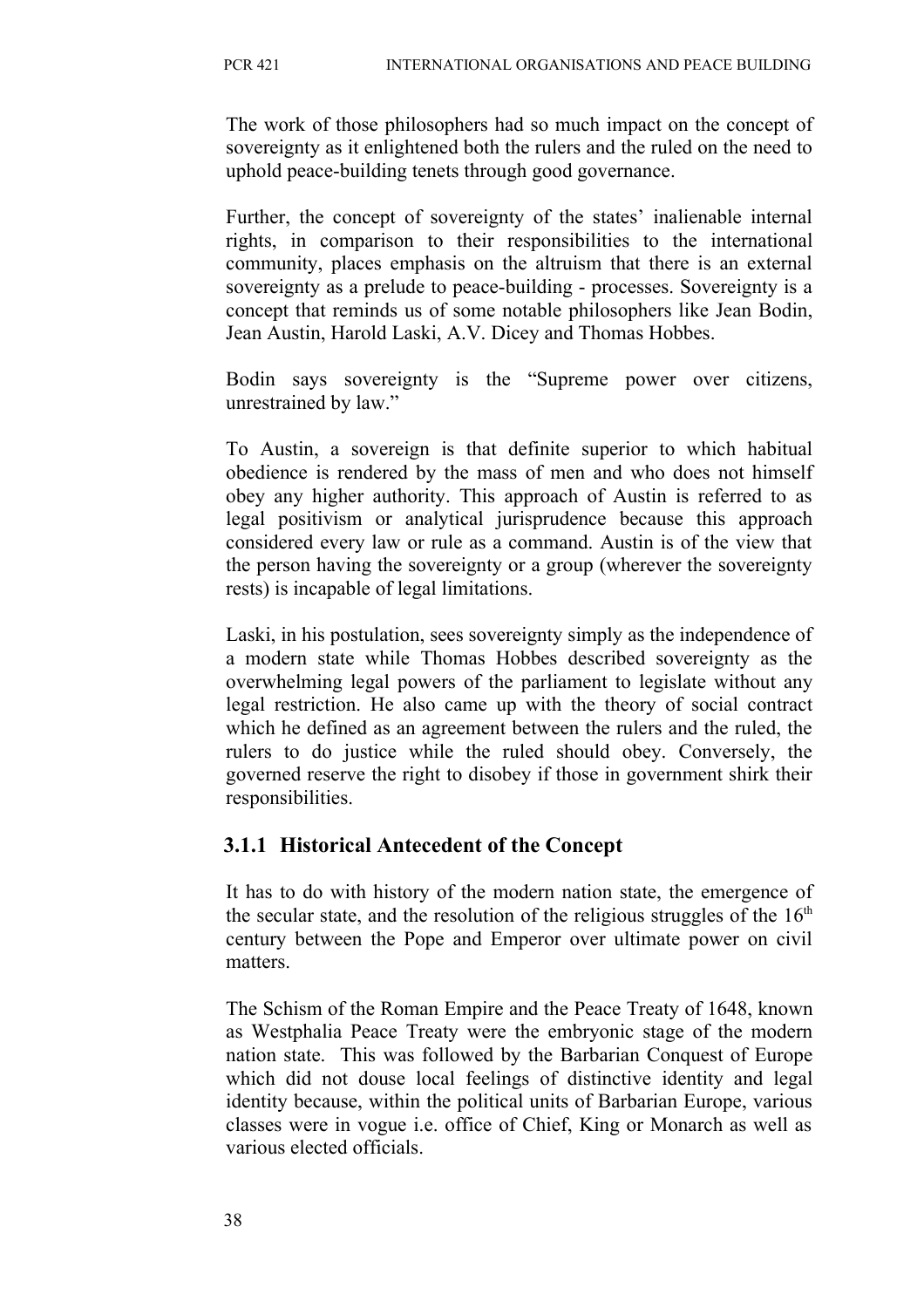Those who belonged to distinctive groups only recognised the authority of its head as its sovereign and rejected that of either the Pope or Emperor. They also upheld the tenets of the religion handed to them by their local head and rejected the authority of the universal Church and universal law.

From then onwards, there emerged within the Empire distinct legal personalities, within distinct territories, under distinct monarchs. It was in relation to these developments that the concept of sovereignty was developed.

## **3.1.2 Where Does Sovereignty Reside?**

You will recall the various definitions of sovereignty by various philosophers. From these, it seems difficult to arrive at a precise location of the concept of sovereignty.

However, four schools of thought have attempted to direct us in line with their hypotheses. The first school of thought was that propagated by Thomas Hobbes and Machiavelli, who behaved and accepted the Monarch or Prince as the sovereign.

The second school was represented by John Locke and Machiavelli again. John Locke is recognised as an apostle of democratic sovereignty. His theory is in support of democratic principles in that he illustrated the idea of people who gave up their natural authority, not to an individual or a clique but to the society. As for Machiavelli, he seemed to favour the Prince and Monarch as repository of sovereignty on one hand, as contained in his book, *The Prince*, while on the other hand, his *Discourses* supported democratic republic as superior to other political forms as repository of sovereignty.

Jean Jacques Rousseau represented the third school of thought as he saw the supreme powers of the sovereign as evolving from the general will of the people. By general will, he aggregated the sum total of individual will from different angles to total up to the collective will of the majority.

An illustration of what is regarded as general will could be likened to the debate on whether Nigeria should take I.M.F. loan or not with its conditionalities which was thrown open to Nigerians of all shades to decide. At the end of the debate, it was decided that Nigeria should not take the loan. Eventually, these views were adopted by the government as the general will and the government rejected the I.M.F. loan.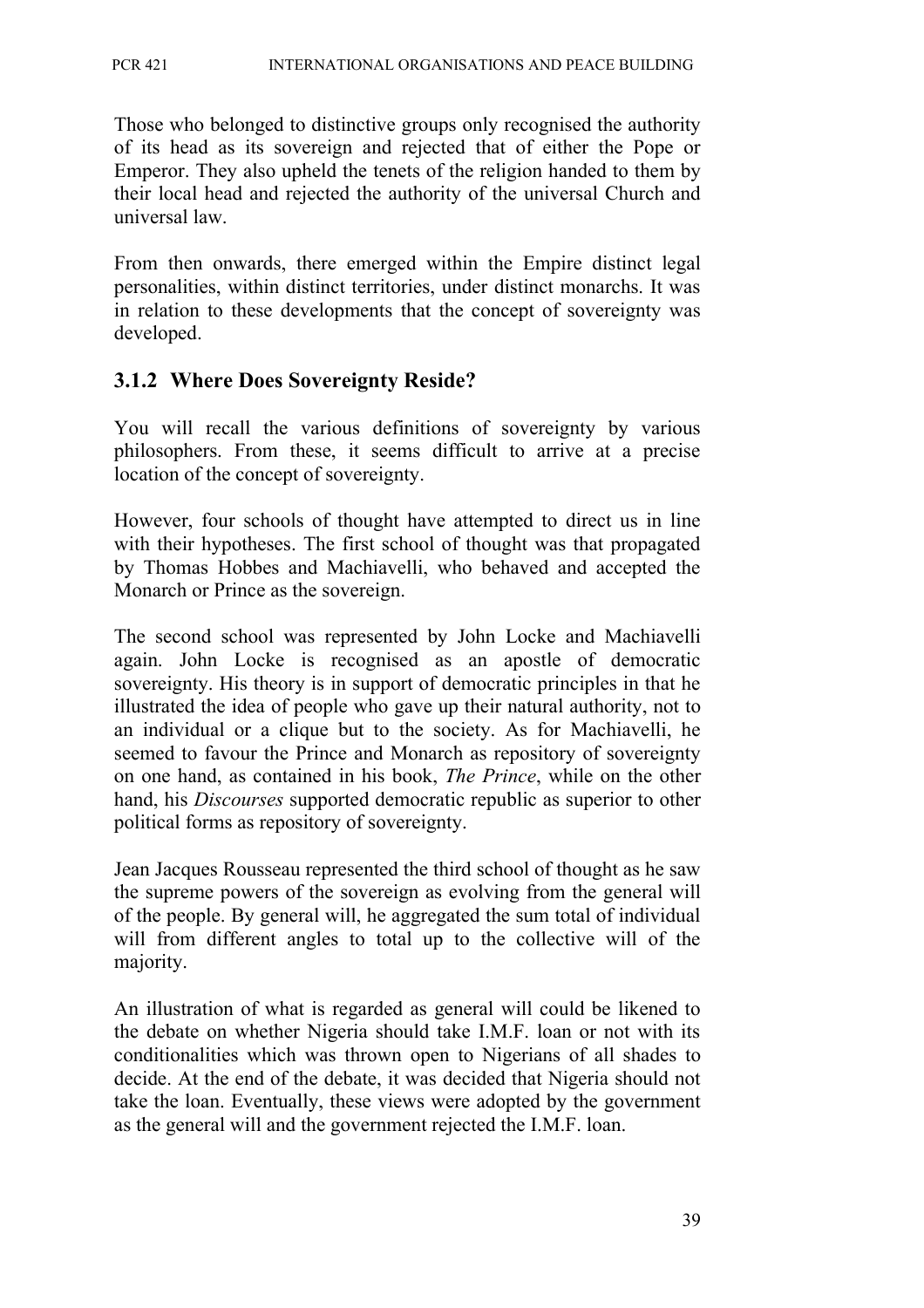The Federal School of Thought is the fourth. This school is of the view that sovereignty in a unitary state is vested in a person, a group of persons, or the parliament while its location in a Federal State is a bit complex in that the arms of government competing for domestic sovereignty are: the Federal Authority, States, Supreme Court and the People. In a Federal State, you need to understand that the supreme power to make laws as well as the supreme political power to stabilise or destabilise governments and the institutions that make laws is not concentrated in an individual. They are shared by various organs of government as contained in the rigid document of some states, known as the constitution.

# **3.1.3 Methods of Acquiring Sovereignty**

Four ways stand out through which states could acquire sovereignty. These include:

- (a) Through a formal granting of independence by colonial masters.
- (b) Through a successful revolution or liberation war
- (c) Through a successful secession.
- (d) When a territory not claimed by any state succeeds in getting other states to recognize its independence.

# **3.1.4 Methods to Lose Sovereignty**

- (a) Voluntary
- (b) Annexation

An independent state can decide to merge with another independent state, like the merger between Tanganyika and Zanzibar in 1964 which metamorphosed into Tanzania. We have also witnessed the forceful annexation of some states and an immediate case study was the forceful annexation of Kuwait by Saddam Hussein's Iraq ,which was however renounced when the international community resisted the action through military intervention.

# **3.1.5 Limitations of Sovereignty**

According to Jean Bodin, Sovereignty, as extra-ordinary as its concepts appear, is limited by some characteristics which include, but not limited to the following:

- (a) Divine Law (emanating from God Almighty)
- (b) Reason (Limitation perceived through reason)
- (c) International Law (as established by customs and treaties)
- (d) Leges imperil (laws of the realms)
- (e) Right of private property (which belongs to individuals and groups).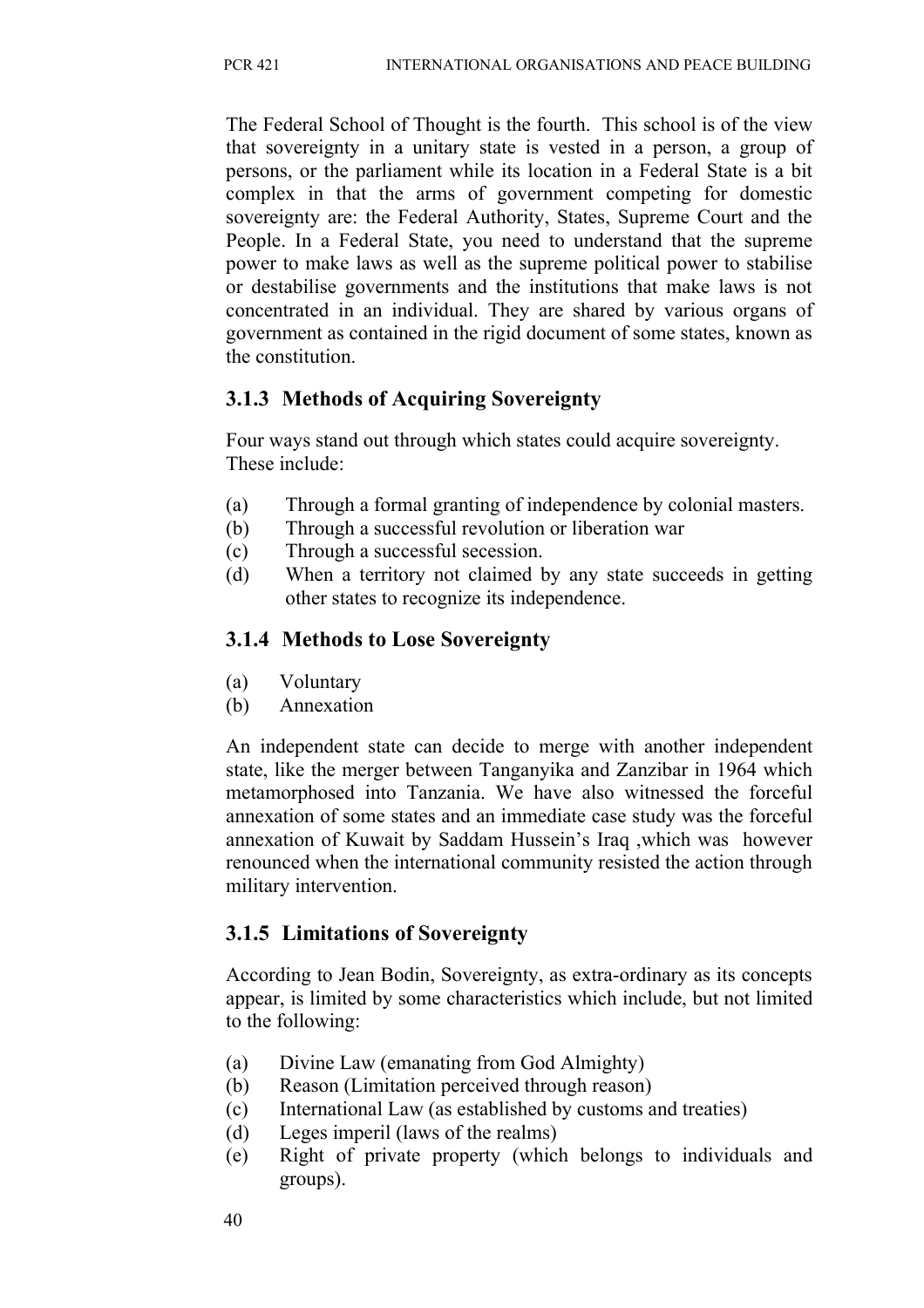## **3.1.6 Types of Sovereignty**

#### **Legal Sovereignty**

This is the sovereignty defined as the supreme power to make, change, amend, clarify, revise and/or codify laws.

#### **Political or Popular Sovereignty**

It is the supreme power invoked to sustain or destroy those who make the laws. It is with the people and is usually demonstrated through their votes.

#### **Domestic or Internal Sovereignty**

This is the perpetual power a state possesses over its citizens and subjects, unrestrained by law.

### **3.1.7 Relevance of the Concept of Sovereignty towards Peace Building in a Global Society**

You need to bear in mind that sovereignty is considered to be the bedrock of international law and the link in inter-state relations.

Mere mention of sovereignty tells you that a state possesses a legal entity and must be so accorded. This is in line with the doctrine of equality of States as alluded to in 1935 by Haile Selassie during the Italian invasion of Abyssinia. At the then League of Nations' meeting in Geneva, He made a prophetic statement thus: "You promised that the independence granted to small nations shall be respected and guaranteed on equal basis but you kept mute on Italian invasion of my country. God and history shall always remember your judgment."

He was basking in the sovereignty of his country, though small, but at least, guaranteed by international law.

The doctrine of sovereignty has cautioned the excesses of some belligerent states which have no respect for international law.

As pointed out by Akinboye and Ottoh (2005), sovereignty is a nonconvenient doctrine to those states prevented from acting without caution. Although that doctrine has given some states room to remain aloof in the face of necessary concerted efforts to stamp out global ills, yet, it has regulated the belligerence of states in international politics.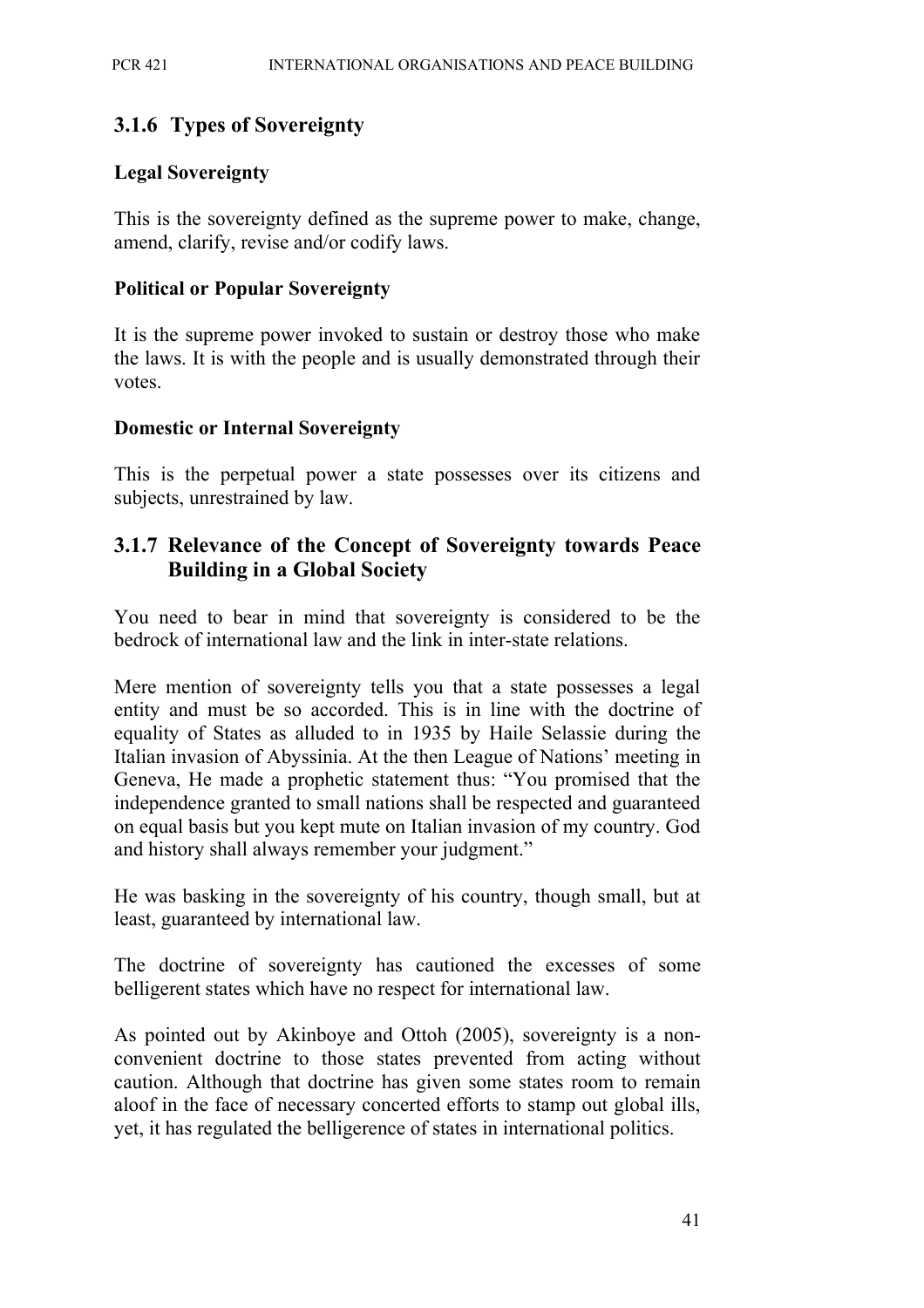Sovereignty, under normal circumstances guarantees respect, dignity, and inviolability of states in the international system. This aspect is a worthy peace-building mechanism as respect begets respect. It guarantees diplomatic maneuvering among states on a platter of cordiality.

Quoting Palmer and Perkins, if sovereignty is directed to constructive purposes, it would evoke some of the finest of human sentiments for the service of worthy ends.

## **4.0 CONCLUSION**

The term sovereignty is a double-edged sword that needs caution in enforcement as it could stall meaningful dialogue and collaborative efforts which globalization of political and economic ventures is encouraging. Its application must always be with the best intention in order to advance the cause of justice and peace building in the world.

## **5.0 SUMMARY**

This unit has treated the concept of sovereignty, its origin, methods of acquiring it, where it resides and its types. Similarly, it discussed how to lose it, its limitations and its relevance towards peace building in a global society were discussed.

## **6.0 TUTOR-MARKED ASSIGNMENT**

What is the origin of the concept of Sovereignty? Discuss how to acquire it, lose it and the different types.

## **7.0 REFERENCES/FURTHER READINGS**

- Akinboye, S.O. and Ottoh, F.O (2005). A *Systematic Approach to International Relations*. Lagos: Concept Publications.
- Adele, B.J. (1995). *Political Science and Government*. Lagos: Mikky Press.
- Albert, I.O. (2001). *Building Peace, Advancing Democracy: Experience with Third Party Intervention in Nigeria's Conflicts*. Ibadan: John Archers.
- Albert, I.O. (2001).*Introduction to Third Party Intervention in Community Conflicts*. Ibadan: John Archers.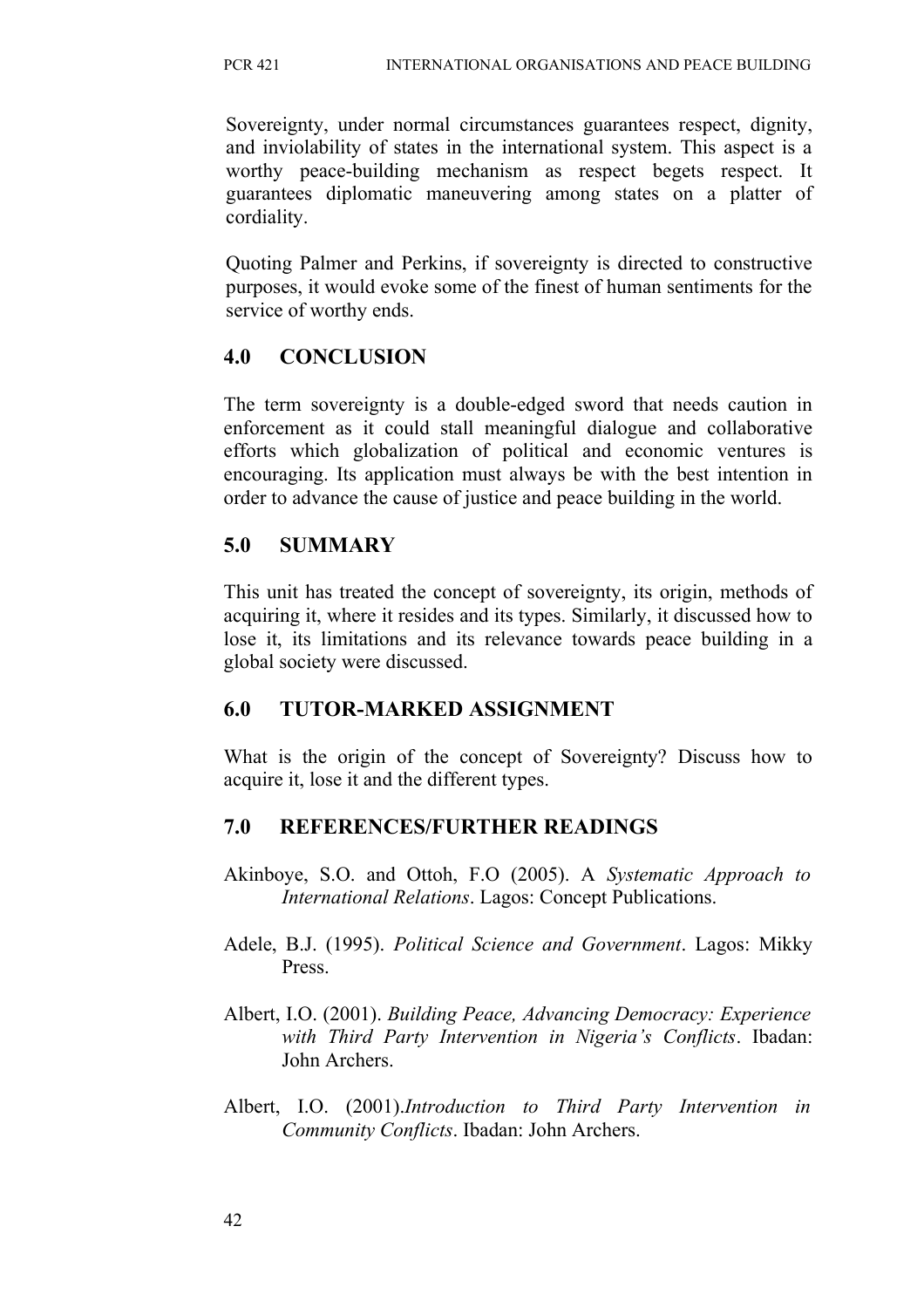Baylis J. and Smith (2001). *The Globalisation of World Politics*. Oxford: Oxford University Press.

Chomsky, N. (2000). *Rogue States*. London: Pluto Press.

Collier P. et al (2003). *Breaking the Conflict Trap-Civil War and Development Policy*. Oxford: Oxford University Press.

Fisher, S. et al (2000). *Working With Conflict*. London: Zed Books.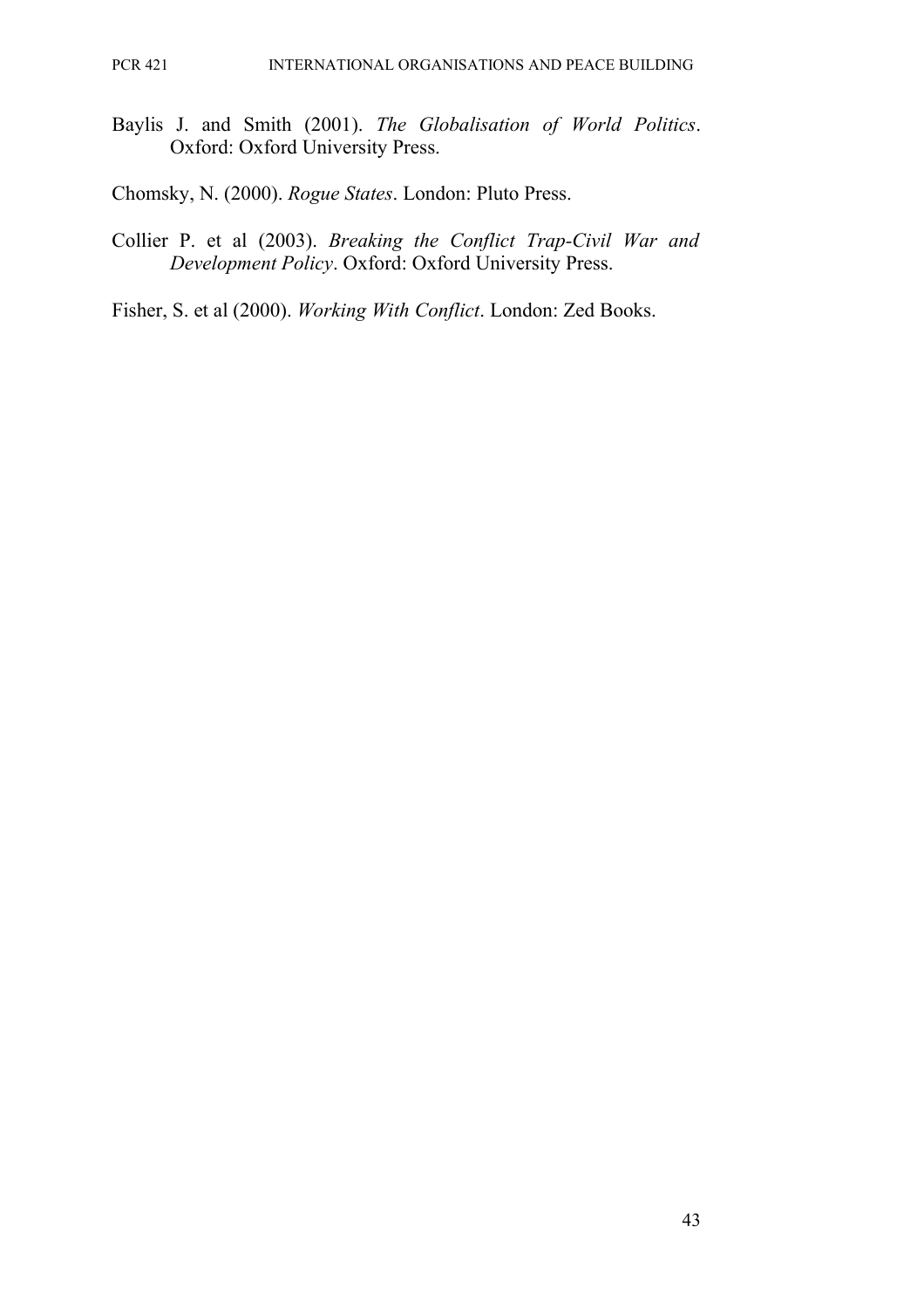## **UNIT 3 FOREIGN POLICIES OF THE MAJOR POWERS AS FACILITATORS OR CONFLICT GENERATORS IN INTERNATIONAL ORGANISATIONS AND PEACE BUILDING**

#### **CONTENTS**

- 1.0 Introduction
- 2.0 Objectives
- 3.0 Main Content
	- 3.1 The Major Powers and Their Foreign Policies
		- 3.1.1 The United States of America
		- 3.1.2 Foreign Policy of Russia
		- 3.1.3 British Foreign Policy
		- 3.1.4 French Foreign Policy
		- 3.1.5 Foreign Policy of the Peoples' Republic of China
		- 3.1.6 An Appraisal of the Foreign Policies of the Super-Powers as Either Facilitating Peace or Generating **Conflict**
- 4.0 Conclusion
- 5.0 Summary
- 6.0 Tutor-Marked Assignment
- 7.0 References/Further Readings

## **1.0 INTRODUCTION**

A brief look at what foreign policy analysis stands for is needed before analysing the foreign policies of major powers either as conflict generators or as peace building facilitators.

In a nutshell, foreign policy of a state is predicated on that state's "national interest" to the extent that only the most senior members of government are entrusted with overseeing and controlling the policy process. In essence, the making of foreign policy is always the prerogative of government, and when decisions are so made, they are usually transferred to their foreign departments for implementation.

Their implementation now requires diplomacy as it is through diplomacy that decisions are implemented, policy activated as well as the achievement of policy objectives which might be established by the political leadership. Ostensibly, foreign policy is the interaction between states which satisfy the definition of a state in international law. Further, it is the action a state pursues in its interaction with other sovereign states in the international environment in order to achieve its set goals and objectives in its "national interest."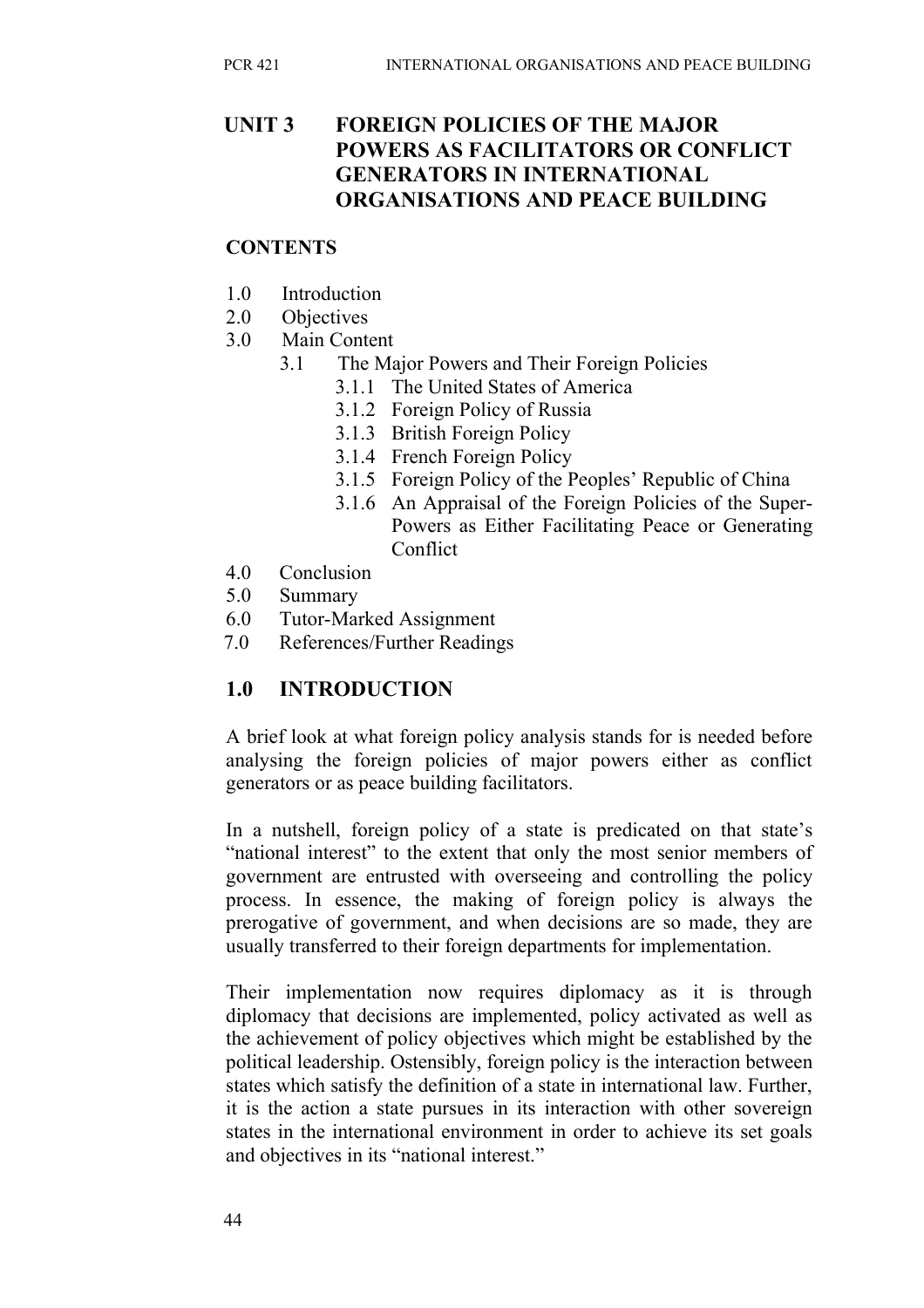According to Akinboye and Ottoh (2005), "foreign policy denotes the authoritative action which governments take or are committed to take in order, either to preserve the desirable aspects of the international environment, or, to alter its undesirable aspects."

Adele (1995) also defines foreign policy "as the actions of a state towards external environment and the conditions under which those decisions are formulated." He also sees foreign policy as a coordinated strategy with which institutionally designated decision makers seek to manipulate the international environment in order to achieve certain national objectives.

## **2.0 OBJECTIVES**

At the end of this unit, you should be able to:

- analyse the foreign policies of major world powers
- articulate their effect on world conflict situations and peacebuilding activities
- identify areas where the third world or developing countries could disentangle themselves from the yoke of ideological warfare.

### **3.0 MAIN CONTENT**

## **3.1 The Major Powers and Their Foreign Policies**

Several reasons, both remote and immediate, come together to serve as factors determining the foreign policies of the major powers of the globe but before going into their discourse, you need to refresh your memory about these powers who are the primary movers and shakers of global politics.

They are: the United States of America, Russia, Great Britain, France and China.

#### **3.1.1 The United States of America**

The United States of America, the richest country in the world has a GNP of over five trillion dollars. It operates a Federal System of government.

Under the American constitution, powers over affairs are shared between the President and the Congress. The President is Commander in Chief of the Armed Forces but the Congress must authorize money for the Forces. The President appoints Ambassadors but the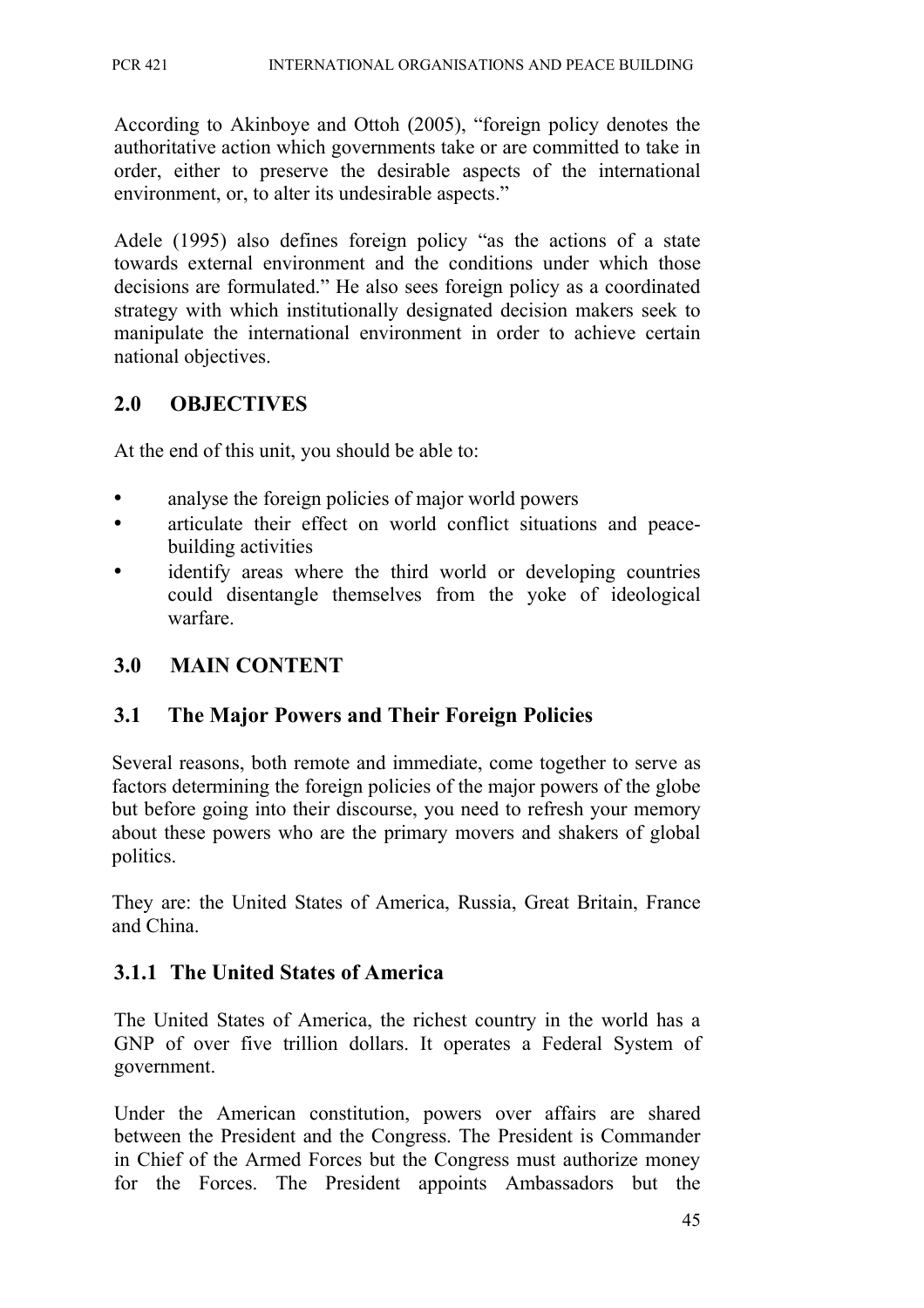appointments must be confirmed by the Senate. The President may negotiate treaties with other countries but the Senate must ratify them by a 2/3 votes. Only Congress can regulate commerce with other nations and declare war but the President may take military measures in case of any emergency and report back later to the Congress.

Constitutionally, an American President is very strong and there is no room for lackadaisical attitude. In 1950, Henry Truman sent American troops into South Korea to help repulse the North Korean attack on that country. Similarly, in the 60s, John F. Kennedy and Lyndon B. Johnson sent American forces into South Vietnam. In 1970, Richard Nixon extended the war into Laos and Cambodia without congressional approval.

However, with the standard of other democratic nations, the ability of an American President to act decisively appears modest. An example was the inability of President Woodrow Wilson to take his country into the League of Nations after World War I due to the widespread opposition in the United States. The most important check on the American President is congressional control over the budget. Besides this, Congress has passed laws limiting the President's freedom of action on some strategic issues. For example, whenever the President wishes to sell arms worth more than twenty five million dollars to any country, Congress could block the sales if it adopts a concurrent revisit to that effect within 30 days. In 1973, Congress passed the "War Power Resolution" that requires the President to consult with it before sending American troops into hostile situations. After the forces have been sent, the President must report to Congress within 48 hours. After the briefing by the President, if the Congress does not pass a declaration of war in such region, the troops must be recalled.

## **Effect of Public Opinion on America's Foreign Policy**

Public opinion, influenced by persons, in and out of government is actively involved in shaping American foreign policy as well as the attitude and belief of the foreign policy elite. These foreign policy elites consist of senior officials of the State Department and National Security Council concerned with foreign affairs, various private organisations that help shape elite opinions. In addition, influential newspapers, columnists, writers, lobbyists, university dons, and others make good input into the formulation of the foreign policy of the United States of America.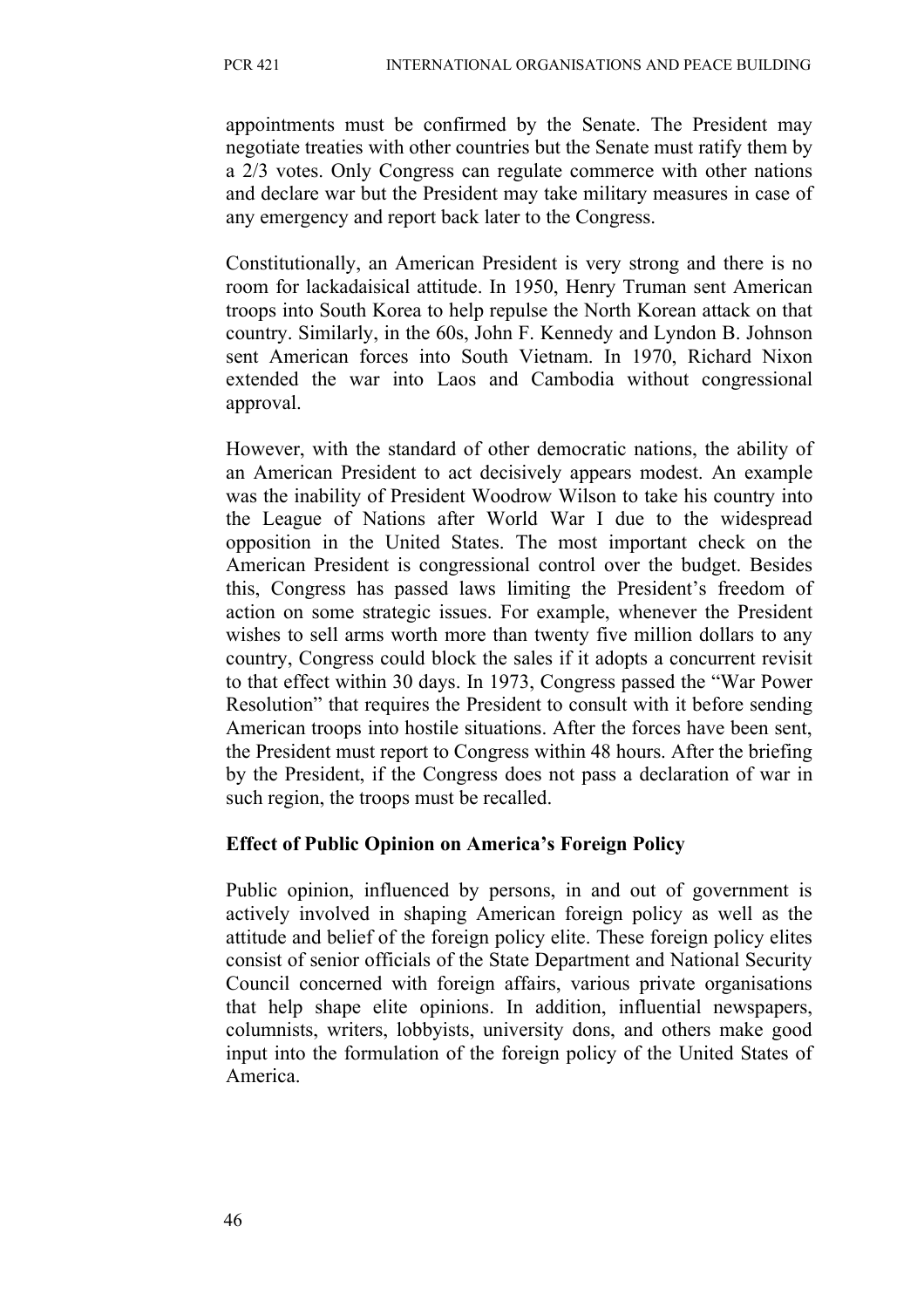### **Ideology**

It will be an understatement if we do not give ideology a pride of place in the shaping of American foreign policy, that is, if we limit her foreign policy to anti-communism alone. However, we can not limit her foreign policy to ideology alone as ideology only serves as a smokescreen for the pursuit of her economic interest, power and global influence.

The manner people settled in America gingered her to be pre-occupied with championing the call for freedom, free enterprise, and anticommunism. Most of the settlers had emigrated from various parts of Europe, either to escape from religious persecution, in search of greener pastures or just seeking pleasure. The settlers had gone to work in their struggles to achieve freedom from British Colonial domination. They detested taxation, without consultation and the emergent nation-state was built upon the principle of free enterprise and respect for human rights.

Phases in American Foreign Policy:

- 1. Isolationism
- 2. Containment
- 3. Retrenchment
- 4. Post cold war ear

You need to have a brief analysis of each with a view to seeking more knowledge on these phases in other books on American history.

#### **Isolationism**

The core issue of America's foreign policy before World War II was its non-involvement with other great powers, both politically and militarily. Isolationism did not imply withdrawal from the rest of the world. It did not prevent her from interference and conquest in Latin America and the Far East. The essence of isolationism was to ensure that America was stopped as an extension of battle ground of the conflicts between European Powers, which was borne out of her colonial experience.

The New World, as America was known then, was treated as mere pawns by the European powers in the past which they resented. American leaders in the past, like George Washington, in 1796, urged his country men to avoid entangling alliance but he was not specific. However, Monroe's famous message to the Congress, known as Monroe Doctrine of 1823 was quite explicit and served as a guide to subsequent American foreign policy. He emphasised two spheres: "Let the old world keep away from the new world." It called on Europe to stop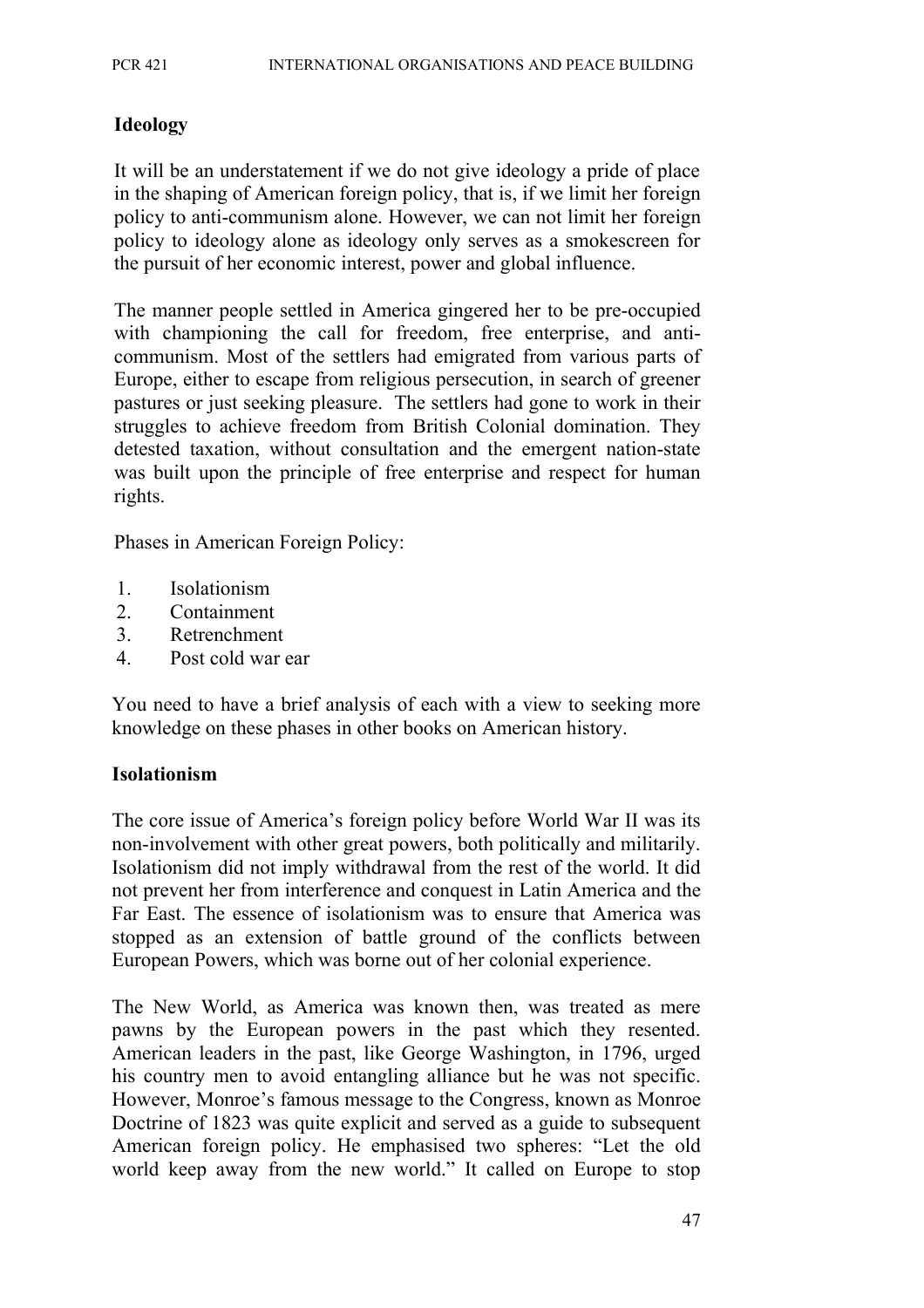meddling in the affairs of the United States and Latin America. The policy of isolationism worked well for the United States as it enabled America to establish herself as a great power while the European powers continued with fruitless wrangling. The United States established a strong foothold in Latin America and the Caribbean which served as sources of raw materials and new markets for her. She seized the opportunity to drive out Spain from Cuba and Puerto Rico. In a further bold attempt to secure access to the Chinese market, the United States took the Philippines from Spain and secured an open door policy in China, calling for the right of all interested powers to trade freely with China.

### **Containment**

After World War II in 1945, America's foreign policy assumed an international dimension as it was directed towards the containment of communism. This was to prevent Western Europe from going communist as the Soviet Union was about installing communist governments in Eastern Europe. This fear was rife when the United States considered the political and economic climate in Europe after the war, particularly, the leverage that the communist party of France and Italy could gain from the economic chaos prevailing in their countries after the war. It was assumed by the United States that if these countries were subverted from within, the political fate of the rest of Europe would be in doubt. Containment policies were in three (3) phases.

- (a) Truman Doctrine put forward the Domino theory and Greece and Turkey was the first dominos. Economic and military aids were sent to them. The economic and military aid to Greece was to enable the Greek Monarchy win the civil war against the communists while, the aid to Turkey was to strengthen Turkey's resistance against political pressures from Russia. This was to forestall a situation where both Greece and Turkey will embrace communism, an action which could jeopardise oil supply to Western Europe from the Middle East and therefore cut away Western Europe from American influence.
- (b) Marshal Plan

The Marshal Plan, named after American Secretary of State was an economic theory, designed to bring about economic recovery in Western Europe to forestall a communist incursion there. This was started off with \$12 billion to aid the reconstruction of war shattered economies. The USA lured England and France to embrace the plan by asking them to amalgamate their two zones in Germany with that of the USA, to create Western Germany State. By that system, Western Germany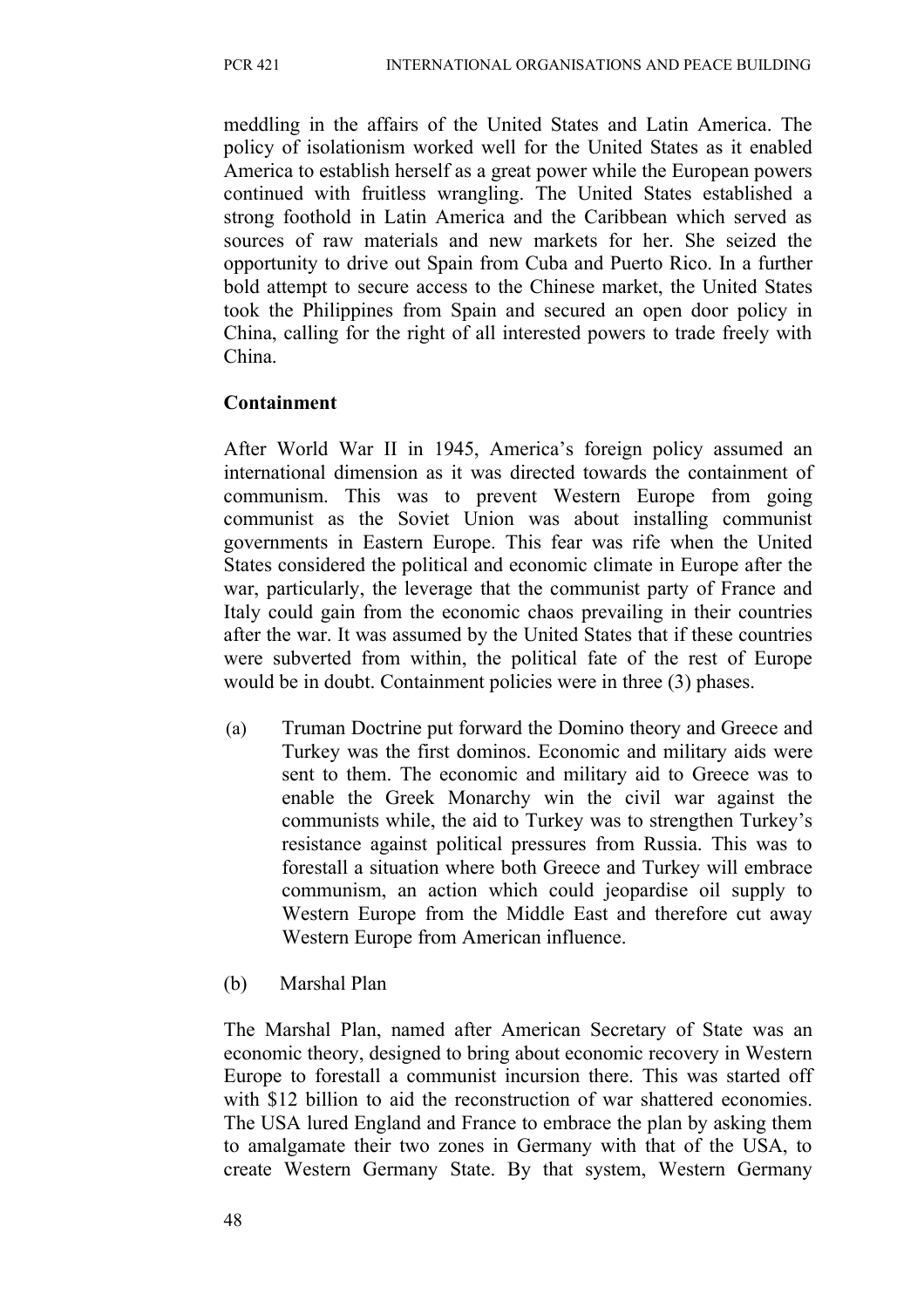would benefit from the revival aid and prevent the emergence of the communists in the West German Parliament.

(c) In 1949, the USA, in her bid to curtail the spread of communism, and to foster the development of strong non-communist governments in Western Europe, formed an organisation known as NATO. This was a treaty that tied the fate of USA to that of Europe, as its main principle was based on a rigid understanding that an attack on any of the signatories was considered an attack on all. NATO was the security group to protect the economic aid to be provided by the Marshal Plan.

### **1. Containment – Phase II**

It was in the Far East and involved America's strategy in dealing with French's activities towards Indo-China. Although, the USA was opposed to imperialism, yet, it turned deaf ears to French's policy there due to the fraternisation with France in the formation of NATO.

Before June 1950, the Truman Administration made no linkage between the communists in Vietnam and those in China as the USA was seeking ways to reach accommodation with China. The USA assumed that the traditional hostility between China and Russia would neutralise ideological ties but Chairman Mao Tse-Tung's foreign policy statement on 1st July 1949, aligning China with Soviet Union in the struggle against imperialism which was sealed by a treaty of friendship and alliance jolted her. This frustration led President Truman to formulate an Asian containment policy, and went further to prevent Russia from involving herself in Japan's post-war occupation and kept her as America's sole preserve.

## **2. Containment - Phase III**

This was the globalisation of containment which was signaled by the Korean War. Korea was divided into North and South. The North, controlled by Communist Russia attacked the South, controlled by the West and as the USA felt the North had no potential to attack the South without the tacit support of the Soviet Union, concluded that communism could no longer be viewed as a separate national phenomena, but a monolith centrally directed and controlled by the Soviet Union. Toward the realisation of that objective, the USA signed deterrent pacts all over the world with Japan in 1951, New Zealand and Australia in 1951, Middle East and South Asia in 1955, and South East Asia in 1954.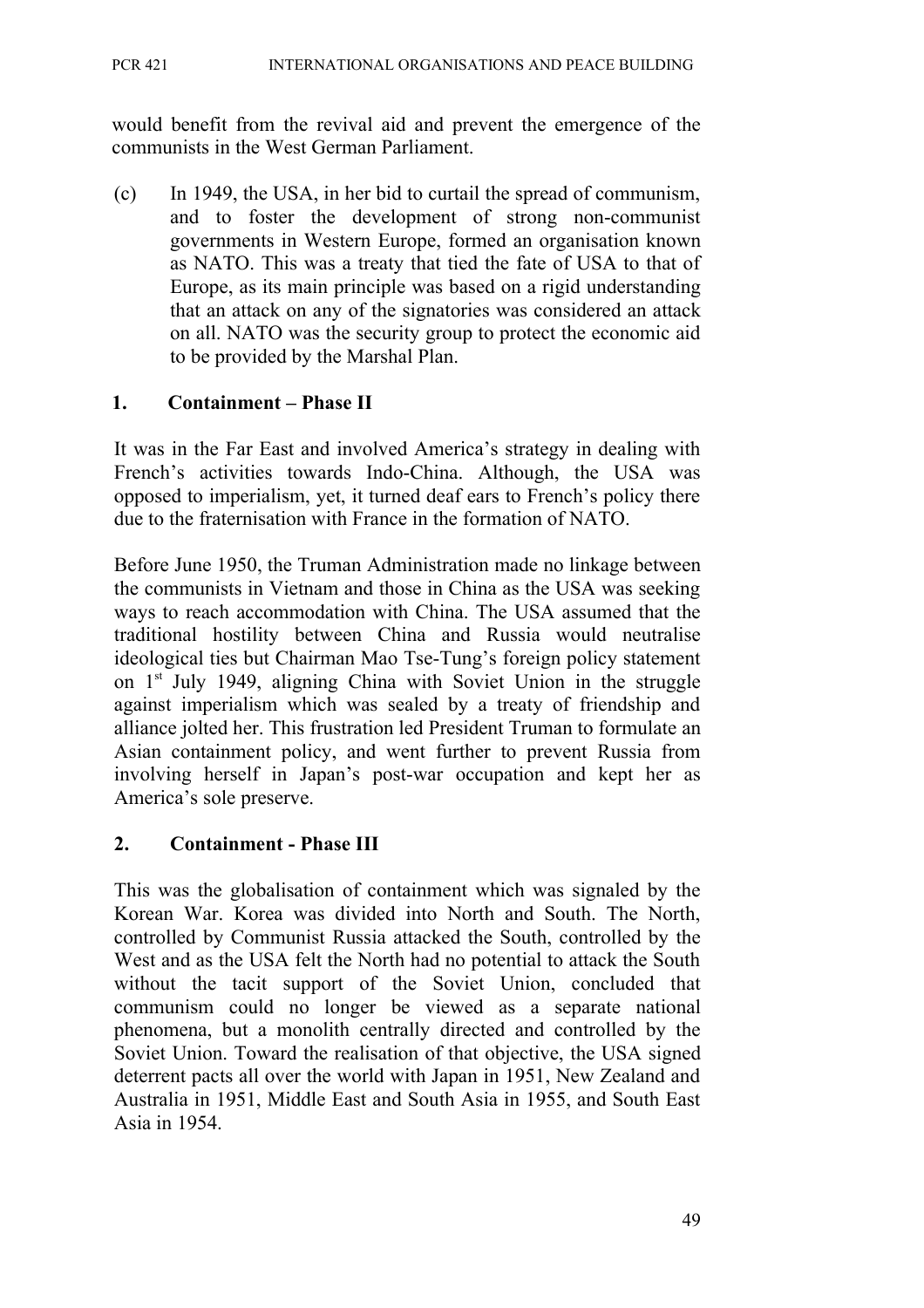In the era of global containment, the quest for nuclear superiority was a permanent feature of America's foreign policy. While the Korean War served as a catalyst that helped to bring about the global containment policy, the Vietnam War shattered it. The Vietnam War signified a failure in America's willpower. As Robert Art (1993) put it, Vietnam was America's imperial war except if viewed from the perspective of South East Asia dominoes. Vietnam was of little importance to the USA, even then, America failed to withdraw from the war at the right time.

## **3. Retrenchment**

The discipline of Peace and Conflict studies recognises that when violent conflict reaches a hurting statement, when both parties see that the intervention of a third party or a change in strategy is desirable, then, solution is in sight. That was the situation which brought about a dramatic change in America's foreign policy. The achievement of nuclear parity between Russia and America, the world's two foremost military powers dictated America's change from containment to diplomatic maneuvering in the 1970. Retrenchment was not a retreat from the efforts at restraining or curtailing communism but the search for new means to achieve old goals.

These diplomatic maneuvering manifested in America's visit to China as well as the SALT treaties between the United States and Soviet Union. This new approach improved USA's relationship with her adversaries but created some problems for her in her relations with her allies who suspected her fraternisation with those opposed to NATO, especially, regarding the ambivalence posture of the USA on the defense policy of NATO. President Nixon ordered that the allies should provide the bulk of troops for their own defense while the USA will only provide money and arms, an indication that Americans will never experience another Vietnam.

In America's colonial struggle with Britain, the settlers resisted the idea that laws governing them had to be passed by British parliament in far away Europe. They also wanted the freedom to trade with the rest of the world, right to property etc.

# **3.1.2 Foreign Policy of Russia**

Russia has undergone profound upheavals, revolutions and restructuring in its history. The Old Russian Empire extended over the centuries from Europe to the Far East, making Russia the biggest country in the world. As the successor to the Russian imperial state, the Soviet Union functioned as heir and custodian of the interest of the Russian Nation,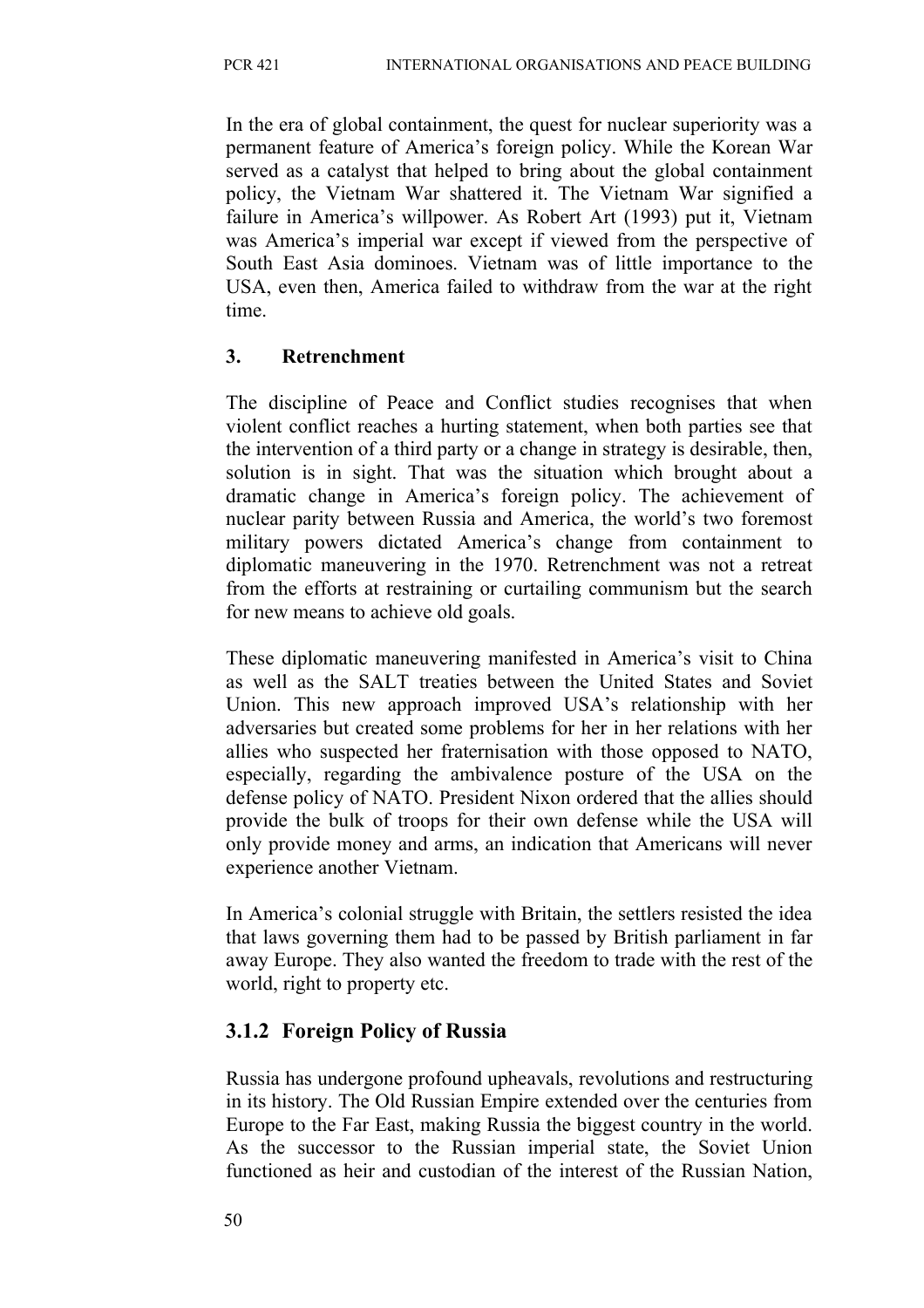which was the largest in the USSR, constituting 52% of the population of two hundred and eight million (208,000,000). Russia had been an imperial and traditionally ruling nation. Russian character of the then Soviet state was unmistakable. Russian language was the lingua Franca and Russians dominated all the state's institutions.

With the collapse of the Soviet Union, Russia became the juridical successor to the former Soviet Union. She was not significantly separated from the rest of Europe as there are no barriers, besides artificial ones between former Soviet Union and the rest of Europe.

#### **Geographical and Historical Factors Which Shape Russian Foreign Policy**

Vernon Aspaturian (2001) opined that the most permanent conditioning factor in a country's foreign policy is geography.

He explained further that location, topography and natural resources are potent determinants of a country's economic and military power. He emphasised that the above factors notwithstanding as they are relative, certain prerequisites are still needed such as a country's cultural traditions, political institutions, size and diversity of its population, the exploitation of its natural resources, and the skill of its statesman. The Soviet Union, like the Tsarist Russia, was the largest single intercontinental empire in the world. Embracing fully half of two continents, the Soviet Union had the world's longest and most exposed frontier in the world.

In the past, Russia's geographical position exposed her to continuous subjugation from various fronts.

What exposed Russia's disunity to the outside world and encouraged foreign intervention were the revolution of 1917 and the terrible purges of the 1930s when Stalin undertook to enforce unity in Russia. After surviving each conflict, she embarked on a military campaign which she hopes could help her gain more territories but by 1921, she realised the campaign was a failure. However, by the end of World War II, due to her strategic position and contribution to the Allied Victory, Russia succeeded in bringing all of Eastern Europe under her leadership.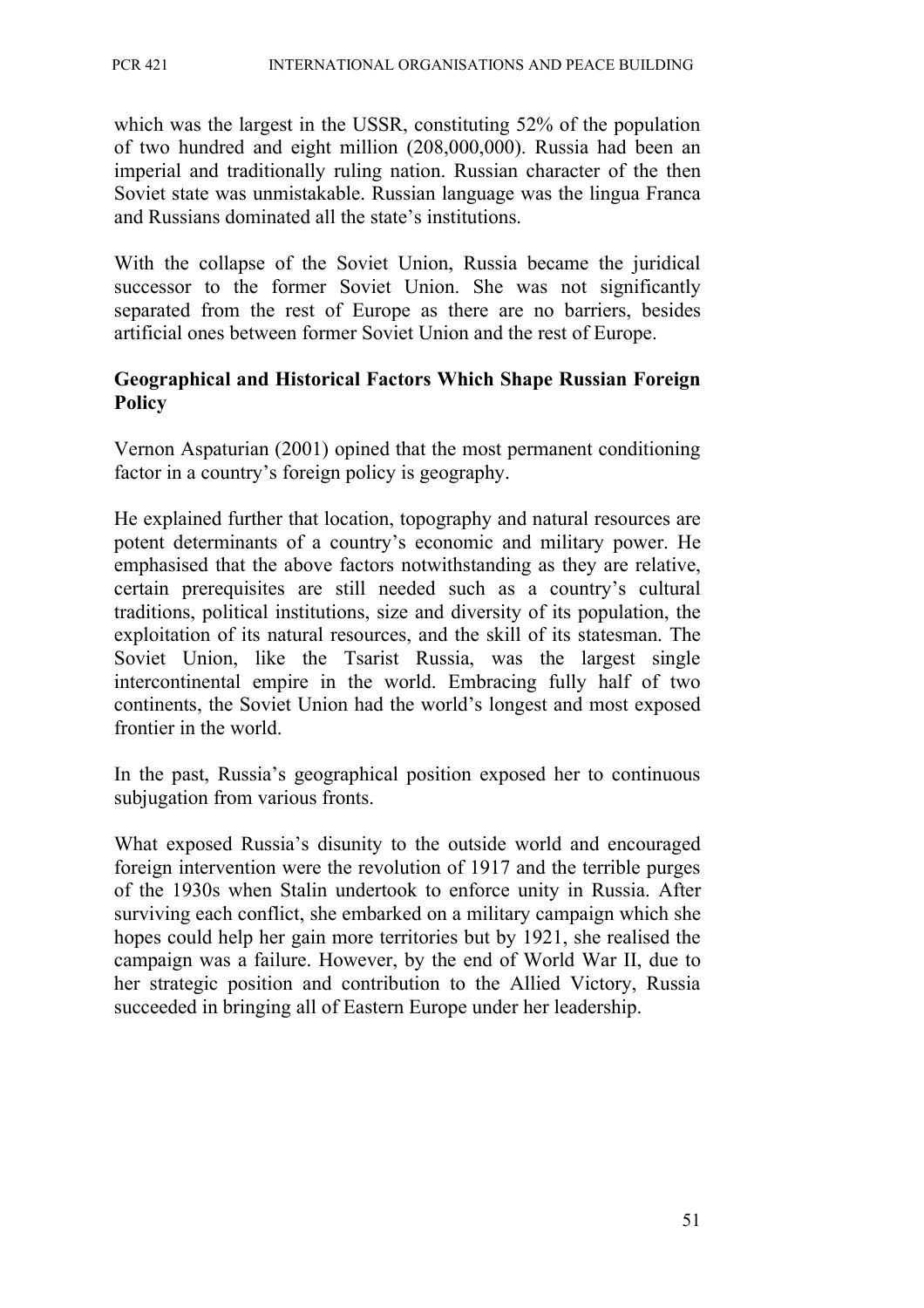## **3.1.2 Soviet Foreign Policy Formulation Processes**

The formulation of foreign policy in the Soviet Union is the exclusive preserve of some institutions, about five in number.

These are:

- (a) The Party Congress
- (b) The Central Committee
- (c) Politburo
- (d) The Interest Groups
- (e) The Ministry of Foreign Affairs

## **(A) The Party Congress**

The party congress is the highest but in practice, is the most degraded of the institutions in the foreign policy formulation. Since global politics is dynamic, it follows that policy formulation too should be such as to meet the exigencies of international politics.

The party congress meets every five years and its massive size of delegates, about two thousand, became an unwieldy, rubber stamping organ of the leaders' decisions.

## **(B) The Central Committee**

The initial purpose of the central committee was to guide the entire work of the party in the interval between congresses and direct the work of the government.

Overtime, the central committee was also reduced to a sounding board for the leaders' rigmarole and met infrequently.

## **(C) Politburo**

The most important organ of decision making was the Politburo of the Communist Party. The supreme power of the party was entrusted to this organ. Its internal organisation, composition and deliberations were secret. Under Stalin, the decisions of the Politburo on foreign policy were his own.

## **(D) The Interest Groups**

The legitimacy of competing interest groups was not recognized in Soviet ideology as only the interests of the working class were recognized as legitimate. Various groups developed interest in defense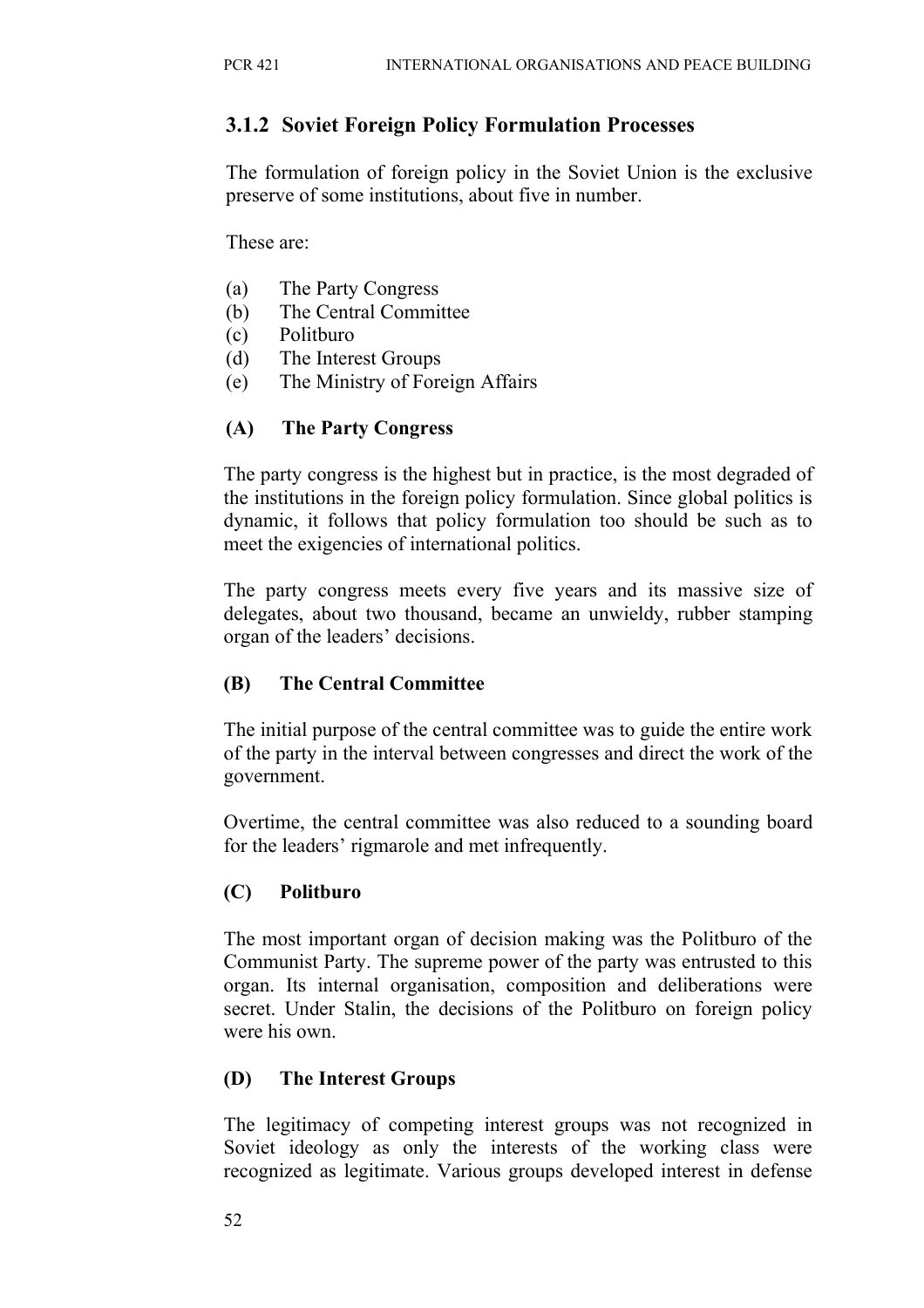issues due to the role and status conferred on them. This is basically due to the fact that issues of foreign policy and defense are areas that attract priority attention in the allocation of money and scarce resources. For example, the military, the heavy industry managers, and party officials had vested interests in maintaining international tensions or creating the illusion of external danger. Conversely, officials of the state, bureaucracy, light industry managers, scientific groups, consumer groups/services managers, agricultural managers, and the consumers had vested interests in relaxation of international tensions. This is due to the assumption that they will benefit more from a policy that raises the standard of living.

### **(E) The Ministry of Foreign Affairs**

There seems to be a fusion of oversight functions between the Council of Ministers and the Party Presidium on the supervision of the Soviet Foreign Office. Technically, the Soviet Foreign Office fell under the supervision of the Council of Ministers but it enjoyed a direct unique relationship with the Party Presidium, as Soviet envoys to other important communist countries were considered primarily as emissaries from the party and secondarily, as government agents. Soviet missions abroad were organised into various divisions, each with separate channels of communication.

- i. The Ambassador and the staff report directly to the Ministry of Foreign Affairs.
- ii. The Commercial Counselor at the embassy reports to the Ministry of Trade.
- iii. The Secret Police, usually disguised as minor diplomat, reports to the Security Ministry.
- iv. Attachés report to the Military Intelligence Headquarters.
- v. The Party Representative, disguised as a minor diplomat, reports to the foreign section of the Central Committee of the Party.

A special agency of the Central Committee is saddled with the screening, coordinating, and evaluation of information coming through various channels, and then submits its report to the Presidium to be used as a factor in the formulation of foreign policy and in the making of decisions.

Soviet diplomats were regarded as instruments, rather than makers of foreign policy. Their reports constituted a small fraction of the information on which the Presidium acted as they were expected to be concerned mainly with observations and suggestions, for more effective implementation of foreign policy.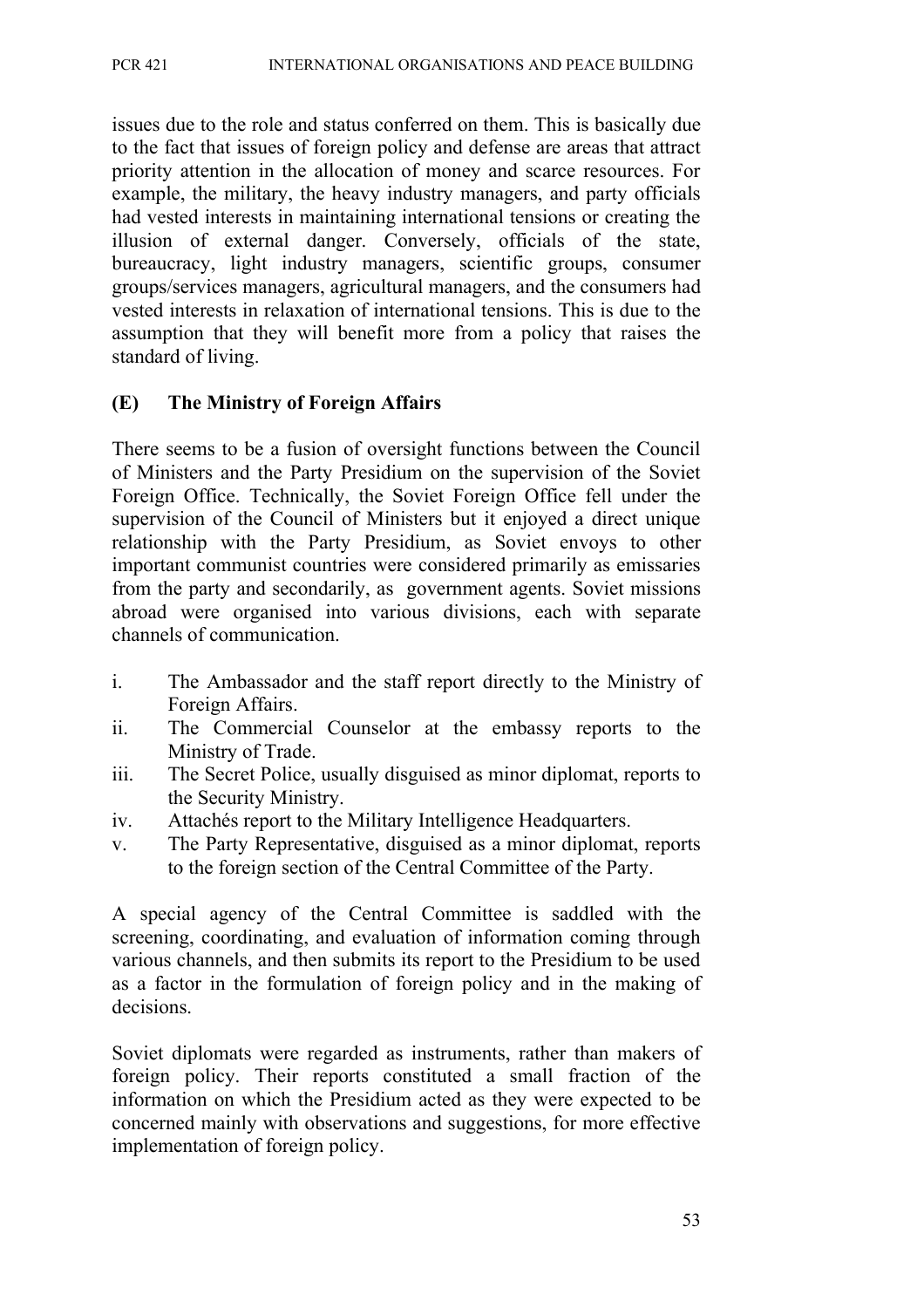Above all, you need to bear it in mind that the Soviet ideology was based upon the authoritative interpretation of changing events by Soviet leaders. This will come up again when we discuss the effect of these powers towards peace building processes.

# **3.1.3 British Foreign Policy**

## **Preamble**

Due to Britain's location as an Island, Englishmen traditionally sought their fortunes in far away places through trade and Colonial settlements. By mid-19<sup>th</sup> century, large scale exchange of manufactured goods for oversees raw materials and foodstuffs had become the main feature of the British economy. Britain is predominantly a manufacturing country, largely dependent on outside sources of food and raw materials.

Britain has been pre-occupied with two major historical concerns and these are the continued maintenance of oceanic access to the rest of the world and the prevention of any potentially hostile power from dominating European continent. However, the means have changed over time. With limited resources in a new world, Britain's old command of the seas has become impossible (Remember America's declaration of Independence – 1776).

The United States became the decisive factor in Britain's quest for continental security, especially, when the Soviet Union became the strongest continental power in place of Germany.

## **Foreign Policy Making Process in Britain**

Foreign policy formulation in Britain involve the under listed organs:

- vii. The Executive
- viii. The Foreign Service
- ix. Parliament
- x. Non-government agencies (The interest groups)
- xi. The Mass Media

# **I. The Executive**

The political executive is legally supreme in foreign policy formulation in Britain. Foreign policy is presented to parliament at some stage but there are no constitutional provisions for parliament's approval for important international commitment like what obtains in the United **States**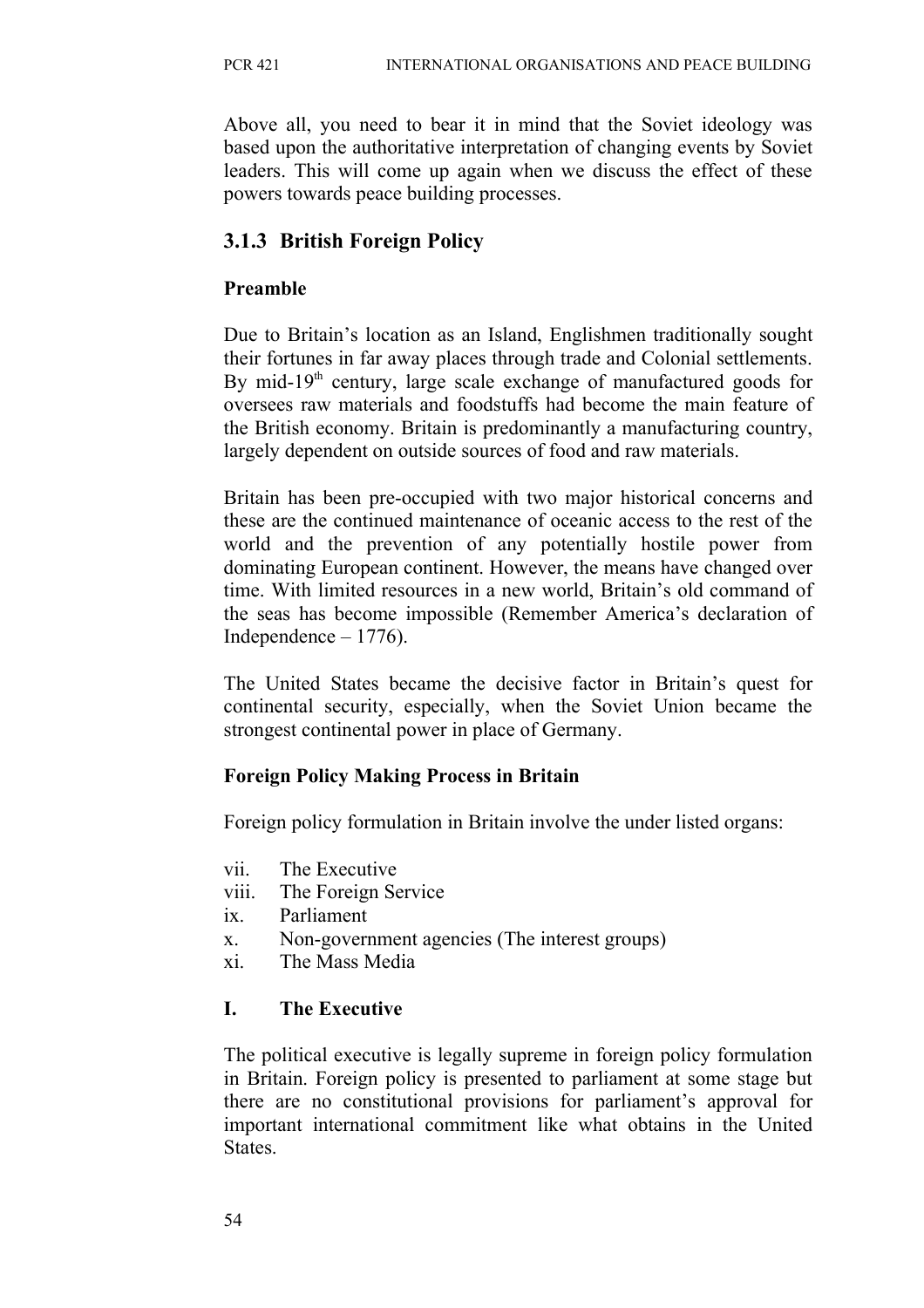The Prime Minister and the Foreign Secretary are those directly concerned with foreign affairs in the cabinet. Other cabinet members are regularly involved in the foreign policy formulation, like the Defense Secretary, who holds a unique position in the cabinet and who in turn links up with the Air force, Army and the Navy as well as the Chancellor of the Exchequer.

### **II. Foreign Service**

The Foreign Service officials specialise in various aspects of international affairs under the political system in Britain. This could be linked to heavy recruitment from elite universities such as Oxford and Cambridge as well as the adoption of a system based on competitive examinations. Further, since the top echelon of the service does not change with the political turnovers, professional competence are not only guaranteed, but enhanced.

### **III. Parliament**

The House of Commons debates but does not make foreign policy. Government policy is formulated in the cabinet, although, concern is usually shown for the preferences of the members of parliament who form the majority parliamentary party. On their part, members of parliament realise the need to exercise their influences softly and behind the scenes as their fate is tied to that of the government.

Besides occasional debates on foreign policy, question time in parliament presents opportunity for members to ask questions about particular aspects of foreign policy but such questions could be turned down if answering them might violate national security.

## **IV. Non-Governmental Agencies**

## **(a) The Interest Groups**

Interestingly, major British interest groups tend to have direct connections with a political party. For example, most of the interest groups are affiliated to the labour party while industrial leaders maintain close connections with the conservative party. Although, there is access to foreign policy makers, interest groups do not exercise overwhelming influence in foreign policy. An example of this was the British farm organisation which contributed to the delay in the Government decision to negotiate its entry into the European common market but could not prevent the decision, nor set the terms of entry. Other interest groups which influence foreign policy, though, not primarily organised for such, include churches, muslim organisations, the veteran groups and so on. However, some groups are organised around foreign policy issues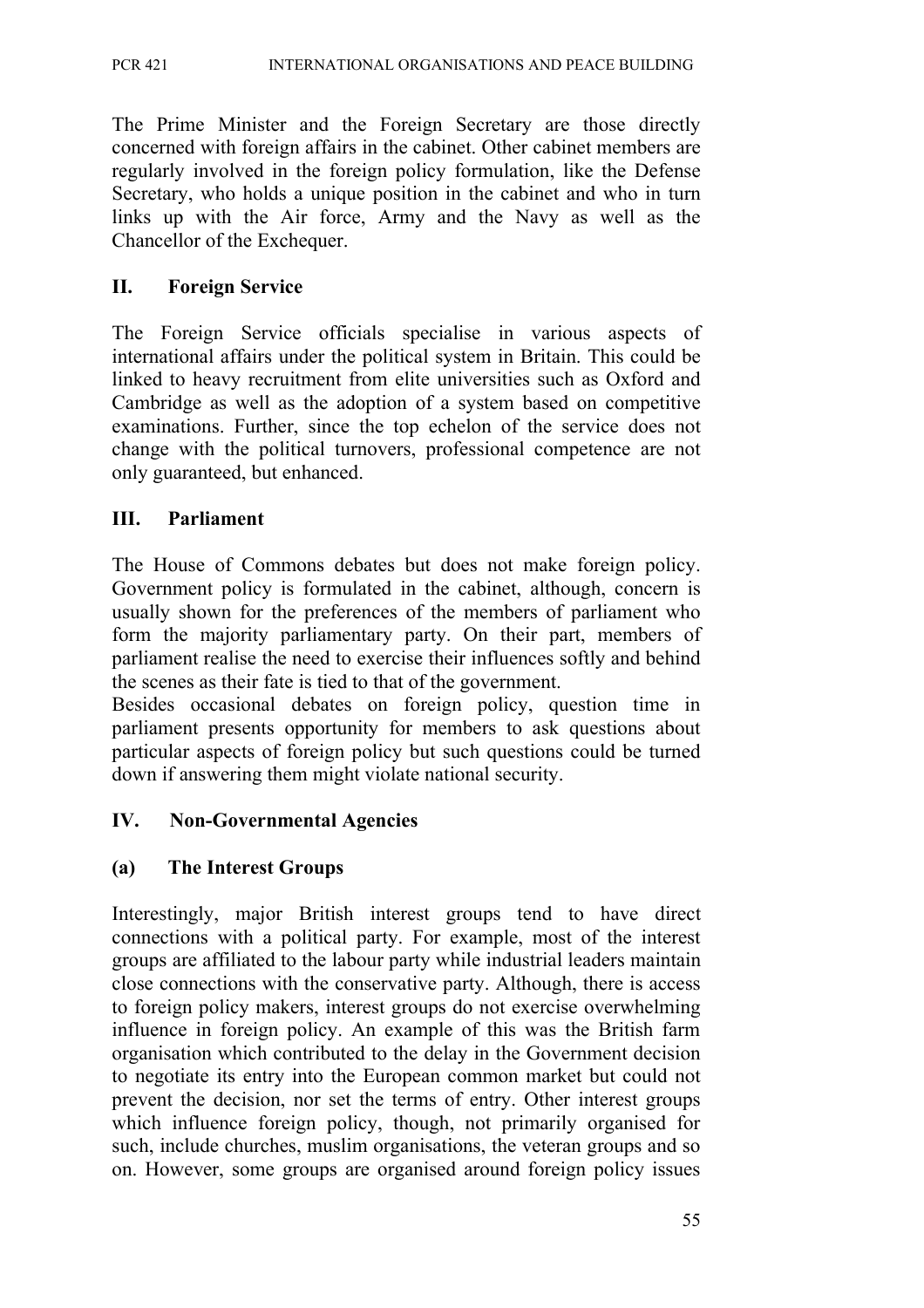and these include, though not limited to the United Nations Association, the Royal Institute of International Affairs, and Campaign for Nuclear Disarmament, etc.

### **(b) The Mass Media**

The major newspapers are molders of opinion since almost every person seriously concerned with national or international affairs reads the Times of London, the Guardian or Telegraph as well as the weekly Economist magazine.

### **The Substance of British Foreign Policy**

### **The Commonwealth**

The Commonwealth consists of two different elements of modern British overseas expansion. The first element is largely British – Canada, Australia, and New Zealand. These are countries in which British settlers dominate numerically and politically. The union of South Africa as it was then known was a special case as its British population was not dominant over time in relation to the white settlers of Dutch descent, and certainly not in relation to the black African population. The new member nations which are overwhelmingly Asian and African by population represent the  $2<sup>nd</sup>$  element in the Commonwealth. Mainly, these nations have been governed by the British. Each member nation acknowledges the Queen of England as the symbolic Head of the Commonwealth. The new Asian and African nations do not accept the Queen as their own Head of State. There is no central authority above that of the respective governments although there are essentially administrative arrangements for a number of cooperative ventures, e.g. Commonwealth Secretariat located at Marlborough House in London. There are regular meetings of the Commonwealth Heads of Governments (CHOGOM). At these meetings efforts are made to adopt common policies on matters of intra commonwealth concern. The meetings used to be held in London until 1966 when it was held for the first time outside London in Nigeria. Since then meetings are held in member countries in rotation. At first the British adhered to an idealistic conception of Commonwealth citizenship, and throughout the 1950s she was open to immigrants from Africa, Asia and West Indies just like the old British Dominion. During the years of full employment in Britian there was large scale immigration of non-white people into British. This subsequently led to popular agitation against immigration. In response, successive British governments took steps to curtail immigration.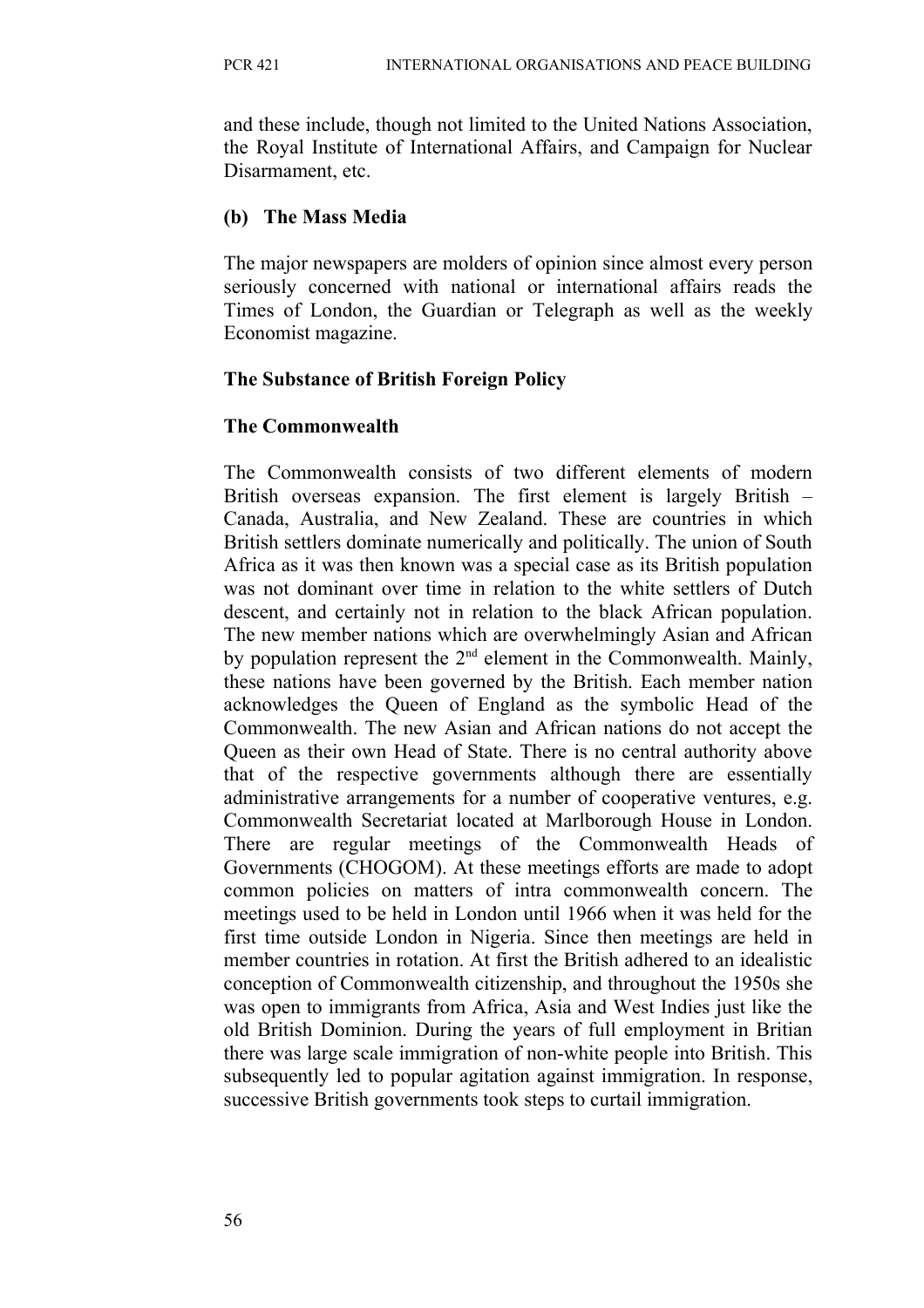#### **Special Relations with United States of America**

British leaders believe that their country has a special relation with the USA, different from that with continental European nations similarly joined with NATO. The ties of language and associated factors have facilitated this relationship. Within this special relationship, British government sought in the post war era to exert its influence on American policy often privately and informally. Good personal communication between a British Prime Minister and an American President has been an important part of the special relationship. To maintain such communication and effectiveness as a means of exerting influence, British officials try to avoid public dispute with American policy. As an illustration of this special relationship, the British Embassy in Washington has a staff of about 700 more than twice that of any other European Embassy in the United States. American policy does not suggest that Britain should choose between the United States and Western Europe. On the contrary, post war American policy has been to urge Britain to join Western integration while maintaining ties with the United States.

#### **British Economic Foreign Policy and the EEC**

British dependence on overseas, means that economic matters are always in the forefront of all foreign policy issues.

Since World War II the most constant national concern has been the maintenance of sufficient volume of manufacture exports, along with socalled invisible earnings from various services to pay for needed imports of food and other materials. The British policy of low tariff was used to discriminate in favour of Commonwealth Nations, known as *Imperial Preference System* and was renamed *Commonwealth Preference System* after World War II. In return, Commonwealth Nations discriminated in favour of British manufactured goods. Britain's special commonwealth relationship contributed to the delay in her entry into the *European Economic Community (EEC)* but these were no longer sufficient to preclude British commitments to Europe. By the 1960's British trade with Western Europe became much greater and was growing much more rapidly than the Commonwealth. In 1974, Britain's exports to its EEC partners were worth twice as much as its exports to the Commonwealth. In the early 1950's Britain had no compelling reasons to join the integration scheme in Europe. Britain was then more prosperous than most of Continental Europe. She was concerned then with protecting her national identity and not to surrender part of her sovereignty but by the late 1950's, the change in economic circumstances dictated greater British concern with European trade as continental growth became more rapid. As the EEC began to succeed,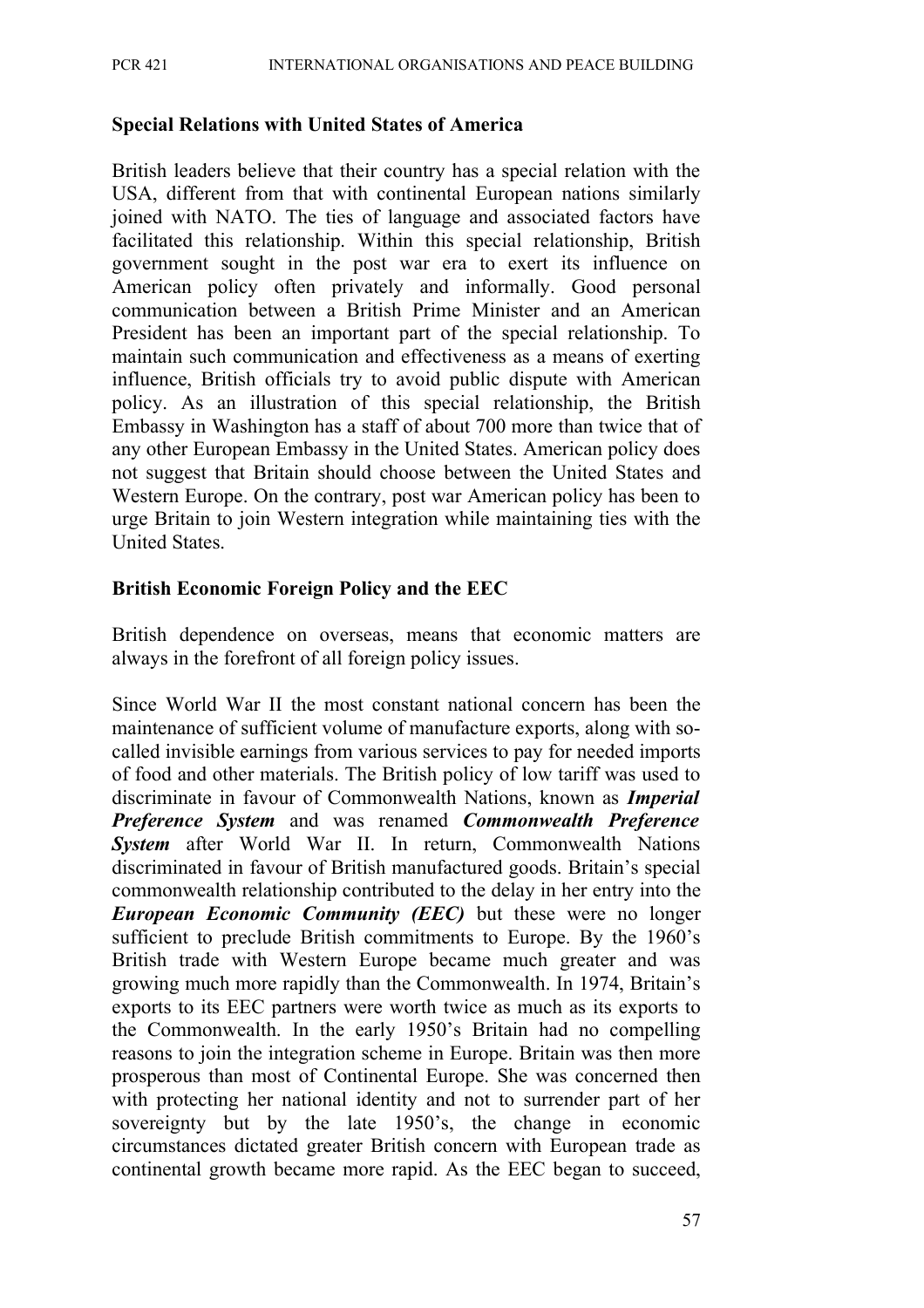the first British response was to try in 1957 and 1958 to persuade the six members of the EEC to join Britain and several other European nations in a looser Free Trade Organisation that would afford only mutual tariff preferences for those countries unwilling to accept the other features of the EEC.

Following the rejection of this suggestion, Britain led the formation of the European Free Trade Association. In the early 1960 EFTA reduced tariffs among its seven members – (Sweden, Denmark, Norway, Portugal, Austria, Switzerland, and Britain). The Association worked well to increase trade among the members but with its smaller population and non-contiguous character, it could not rival the EEC. Under Harold Macmillan, Britain began negotiating with the EEC in 1961. President De Gaulle vetoed her application in 1963 on the ground that Britain's inclination was too non-European for the EEC. Harold Wilson renewed the negotiation in 1967. This was also vetoed. Edward Heath began Britain's 3rd effort in 1970. Heath concluded the negotiation in 1971 and British membership commenced from 1973.

#### **Security Policy**

NATO has been Britain's principal instrument of military security. Because of the Island's location, vulnerability and limited resources, the British were convinced that they cannot protect themselves against aggression without outside help. In particular, security against Soviet domination of the continent requires American help. So the cornerstone of British postwar European policy was to obtain an American commitment. Britain's need for American aid sometimes makes her feel like an American appendage rather than a partner. Britain has sought to avoid such an appearance.As one of the founding big five of the United Nations, Britain is a permanent member of the Security Council. Although British leaders show an emotional attachment to the ideals of the United Nations, British policy makers have found alliances, such as NATO, more reliable shields than the United Nations Charter. But the British spare no efforts in maintaining the United Nations as a gathering place for all nations, providing opportunities for discussion, negotiations and compromise.

## **3.1.4 French Foreign Policy**

France found herself drastically weakened as a result of the effects of World War II. That regardless, she continued to nurse aspirations for greatness which formed the basis of her foreign policy thrust, thus:

- (a) The continuation of France's imperial position and,
- (b) European continental strength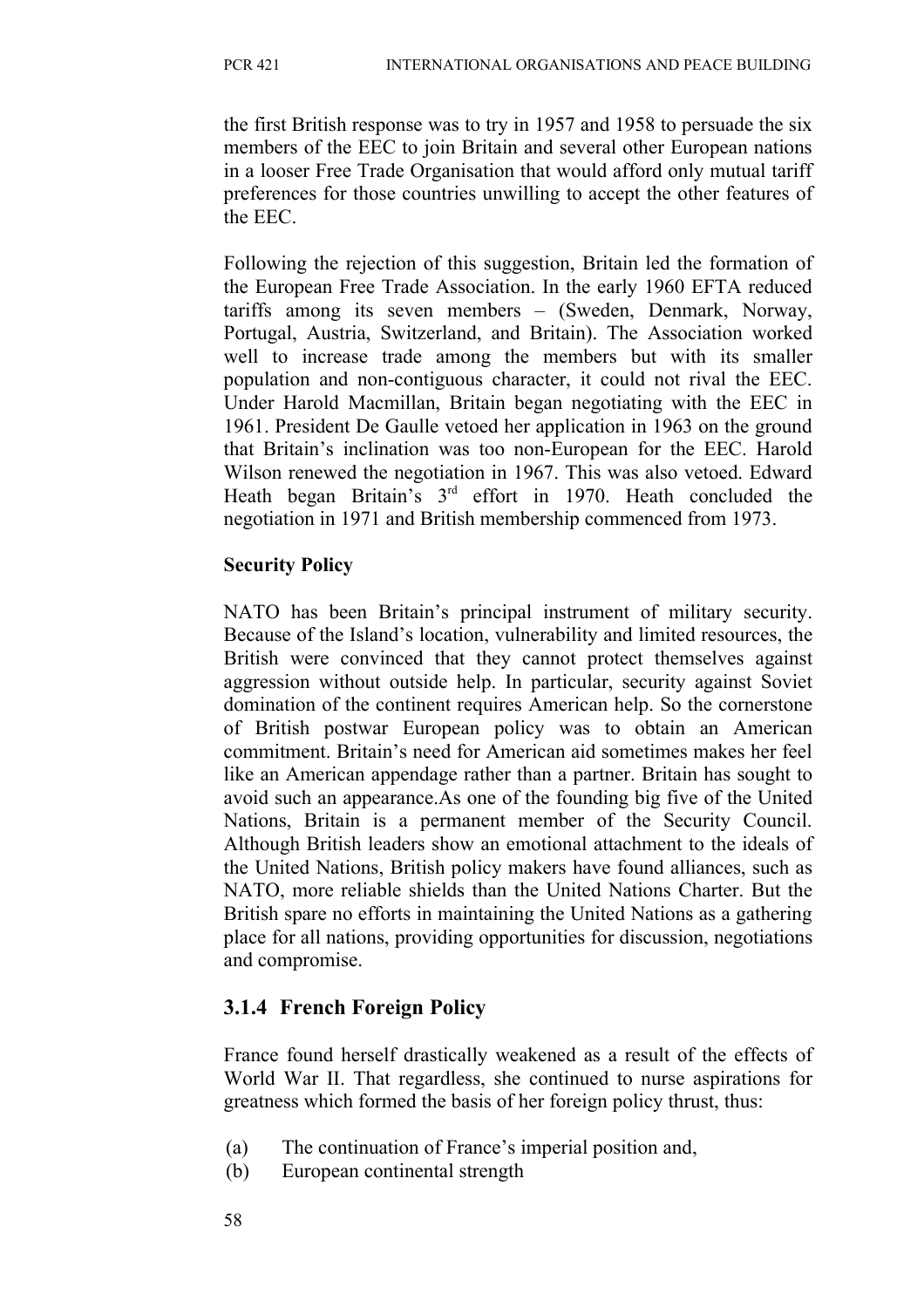(a) By the continuation of France's imperial position, she wanted to maintain and preserve her empire in many parts of the world. France did not consider it reasonable to set her colonies free and the maintenance of her empire was seen as part of France's mission and a regular aspect of French culture and influence. France detested Germany because of the latter's occupation of the former in the Franco-Prussian war of 1870 and 1871, and to avenge that sour memory, France entered into various alliances with both the West and East. In 1944, General De Gaulle visited Moscow and signed a Franco - Russian treaty of mutual friendship. France joined NATO which initially excluded Germany. The alliance provided security for France and in general terms, the integration of the empire. Article 5 of the treaty stipulated that an attack against any one of the members would be considered an attack on all, while article 9 provided for a permanent deliberative organisation and the establishment of a common military command. It will be recalled that Germany was excluded which suited France as earlier pointed out, and this gave France a position of strategic importance but a clear signal of a vacuum in the overall defense of European strategy.

On her part, the fear of Soviet attack, which was seen as having a balance of power, was a red signal to the United States which floated the idea of a re-consideration of Germany as a logical step in the constitution of a strong defensive line against Russian attack. This was eventually accepted by France and in December, 1954, the French National Assembly allowed Germany to become a member of NATO and to re-arm herself within the framework of NATO.

#### **France Policy towards Her Empire**

You will recall we said earlier on that France had an extended Empire in many parts of the world which was administered through a centralised bureaucratic system in which Paris, through the colonial officials, made every decision and legislated for the empire. Its ideology was assimilation which encapsulated the theory that every inhabitant would be recognised as French citizens and to be represented in the French Parliament in Paris. This was in contrast to that of the British which prepared the colonial people towards political autonomy and self government through a policy of indirect rule.

That assimilation policy of France, which was against the tide of anticolonialism, involved her in huge military expenditure in Indo-China, North Africa, and Middle East and so on. This unnecessary expenditure retarded her economy and made her almost bankrupt until during the  $4<sup>th</sup>$ Republic, between 1956 & 1958 that France decided to tow the line of unstoppable move towards colonial emancipation. Under the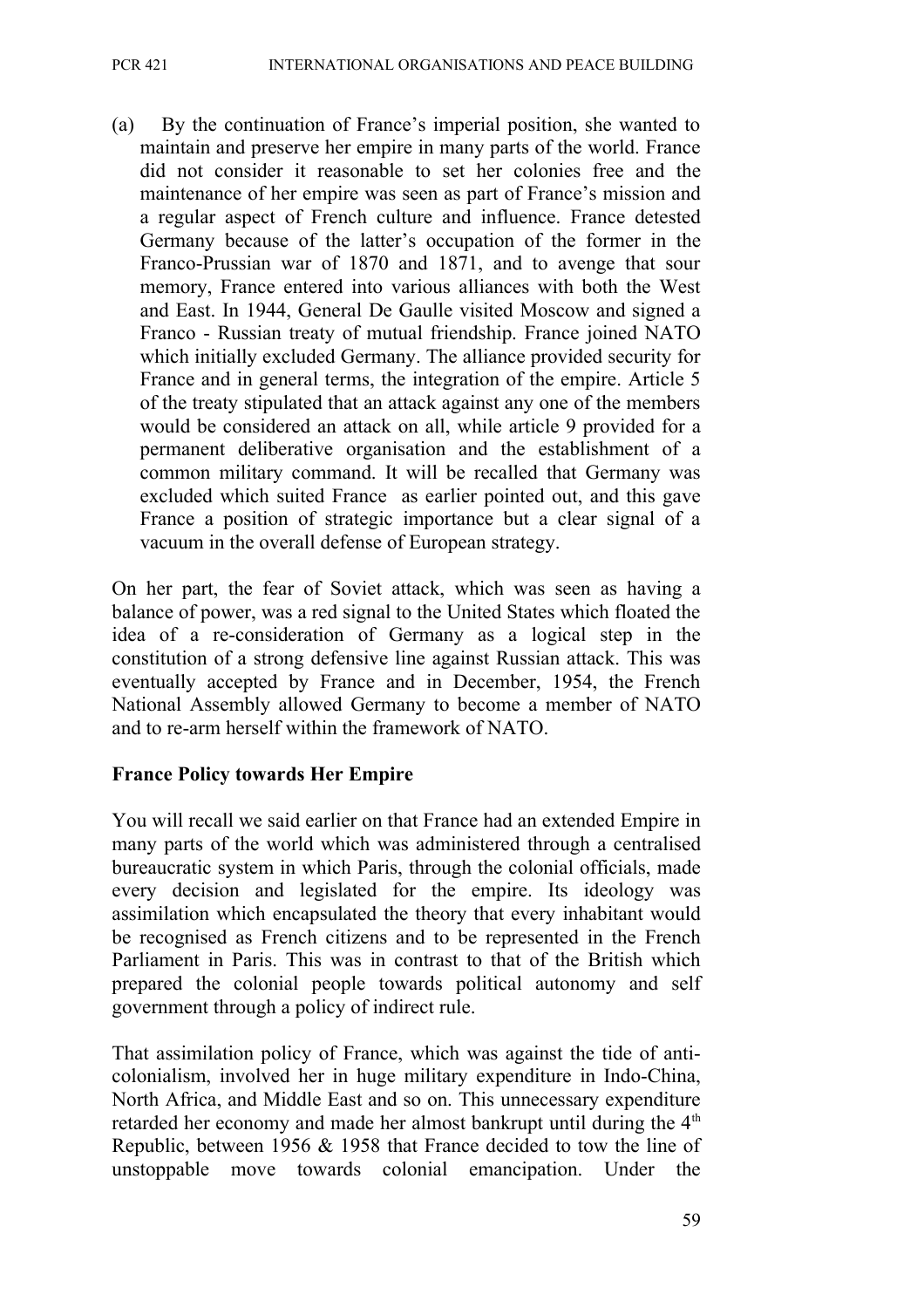constitution of the  $5<sup>th</sup>$  Republic, the country's president, General Charles De Gaulle was given broader powers to deal with the issue of decolonialism. He was made the guarantor of Nations integrity, Commander-In-Chief of the Armed Forces, and had the responsibility for the conduct of foreign affairs, as well as the responsibility to negotiate and ratify treaties. Thus military, foreign, and colonial policies were his personal responsibility and calling cabinet meetings was just to rubber-stamp his intension which diminished the effectiveness of parliament.

However, it is significant to add that under General De Gaulle, though, at a huge cost, France ended colonialism. It is worthy of mention that in 1958, when De Gaulle offered the colonies the option of a political arrangement, tagged, French community or independence, all her territories, except Guinea Conakry, under Ahmed Sekou Toure, entered the French Community, and became Republics, federated with France. They accepted being governed from far away France and the French President was also President of such Colonial Nation.

You must have noticed that amongst all French territories, only Guinea Conakry, under President Ahmed Sekou Toure rejected the French offer. You need to know why he did so and what the consequences were. The rejection was considered a slap on the face of France and General De Gaulle made Guinea to suffer for it. Being the custodian of France's foreign policy and the symbol of France in all spheres, he rendered Guinea Conakry totally innocuous, completely impotent in all spheres for days as French personnel in Guinea, including medical personnel of all grade, engineers, technicians, and any staff that had to do with the day-to-day existence of that nation, were recalled and all air lifted away. There was pandemonium all over the country as electricity was no more and the whole nation was in darkness. The situation was in that state for three days after which the Prime Minister of Ghana, Dr. Kwame Nkrumah rose up stoutly to redeem the battered ego of Guinea. He drafted his country's personnel to Guinea and within a few hours, life returned there and Sekou Toure, who did not succumb to France's daylight humiliation of African race survived. That survival sent signals to France that her game of assimilation was up.

Between 1959 and 1960, the idea of French Community was abandoned and by 1962 the last colony of France in Africa, Algeria, after a long and costly war, was granted full independence.

#### **France's Relation with NATO**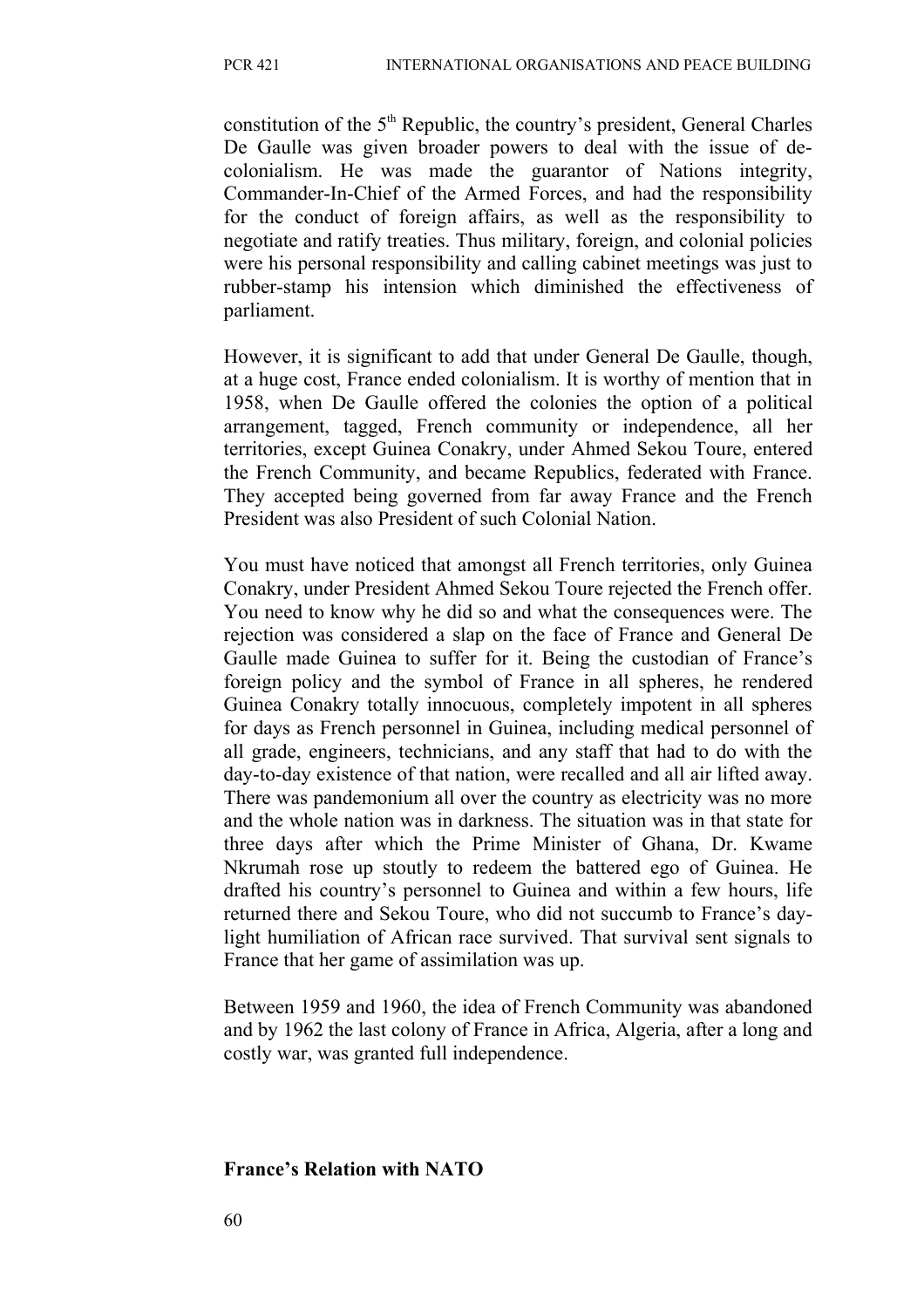General De Gaulle was not comfortable with power disparity within NATO members which forced him to propose the establishment of a directorate of three, comprising England, France and the United States with a joint responsibility for global strategy. The rejection of that suggestion compelled France to withdraw from NATO's integrated command. France then withdrew her forces from NATO on  $1<sup>st</sup>$  January 1966 and also demanded the withdrawal of all United States' armed forces from NATO soil by  $1<sup>st</sup>$  April, 1967.

#### **France and the European Common Market**

General De Gaulle, under an illusion that the European Common Market will be placed under French hegemony, embraced it, because she possessed atomic weapons denied Germany by virtue of the 1955 peace accord.

Britain's intention to join the market was hindered by France's conditionality that Britain must cut off her intimate ties with the United States as such ties might reinforce America's influence in Europe. As Britain was not ready to do so, France vetoed her membership. France then turned to Germany, her traditional enemy and signed a treaty in 1963 for consultations on defense, foreign policy and cultural affairs. It was based on France's assumption that West Germany would accept French rather than American leadership and protection. With Germany's ambivalence, the treaty became moribund. The common market made giant strides towards becoming genuine supra-nationality, contrary to the perception of De Gaulle who advocated that it should remain a purely economic arrangement to be held together by the will of sovereign and independent states.

#### **France's Nuclear Strategy**

It was the belief of General De Gaulle that in order to maintain the balance of power, France must develop nuclear weapons.

Accordingly, on  $13<sup>th</sup>$  February, 1960, France exploded her first atomic device in the Sahara desert, facing south wards. The effect of that nuclear test was heavily felt in West Africa as it came along with a disease known as "influencer" that killed a lot of aged people, especially, in Nigeria.

When De Gaulle left power in 1962, his assumptions of an independent Europe under French hegemony, to undermine Soviet and American positions in Eastern and Western Europe respectively, and to prevent Soviet-America cooperation had failed.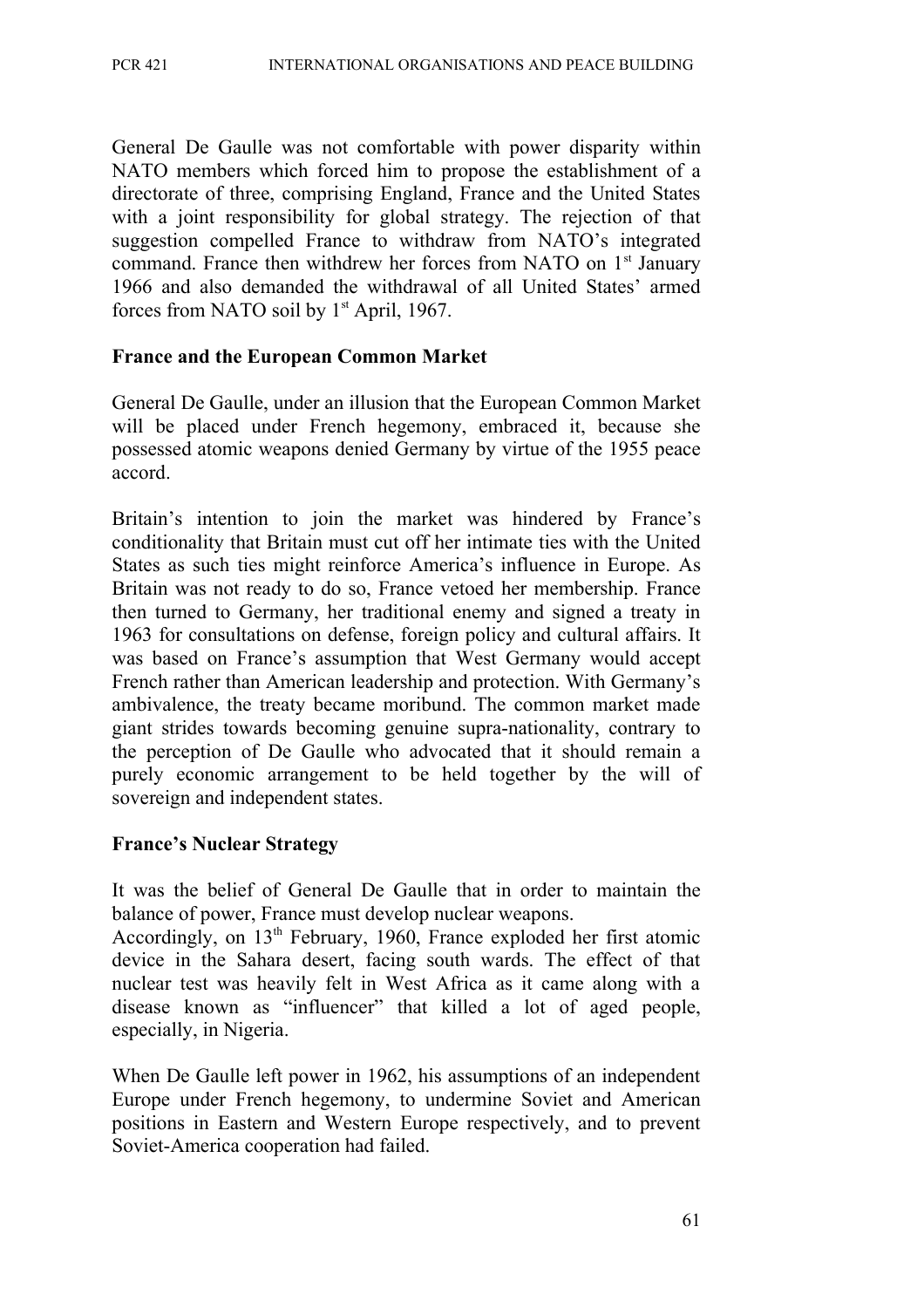Under President Pompidou, De Gaulle's system was replaced by practical considerations for economic motives and he was equally in favour of British admission into the European common market which could bring stronger European ties. Other French Presidents after Pompidou followed the same policy as his was in contrast to the Gaullist idea. They were Discard d'Estaing, Mitterrand, and Chirac.

It is equally worthy of mention that, Pompidou continued to maintain relations with French speaking Africa, like De Gaulle, and to improve relations with North African States of Tunisia, Morocco and Algeria. France embarked on some projects with European States like the manufacture of the Concorde Airplane, a joint project between France, Germany and Britain. One of the most important landmarks in the progress towards closer co-operation in the European community took place during the era of Discard d'Estaing. At the Summit of Paris in 1974, leaders of the community decided to be meeting on an annual basis. They also decided to coordinate diplomatic actions in all areas of international affairs so that they could speak with one voice through their designated president.

# **3.1.5 Foreign Policy of the Peoples' Republic of China**

In analyzing China's foreign policy, some physical, historical and ideological factors come to play.

## **Physical Factors**

The proportion of the world map taken up by China is extensive. China has a population of 2.7 billion. This factor of the sheer size of China gives her neighbours like India and Japan, fear of expansionism by China.

Chinese leaders themselves have often spoken of their determination to recover their lost territories, with regard to the living space required for national survival. Between 1689 and 1899, China had lost over 4 million square kilometres of land to various invading powers, notably Russia, United Kingdom and Japan. China's leadership had persistently sworn to recover Taiwan which is still being regarded as a province of China.

## **Historical Factors**

Chinese Leaders' calculation of their national life during the past decades had been an assumption that most of their woes emanated from contact with the "Foreign Devil" or Western imperialists.

One of their cherished leaders, Chin-Ka-Chek heaped the disintegration of the Minchin Dynasty of China on the activities of the imperialists,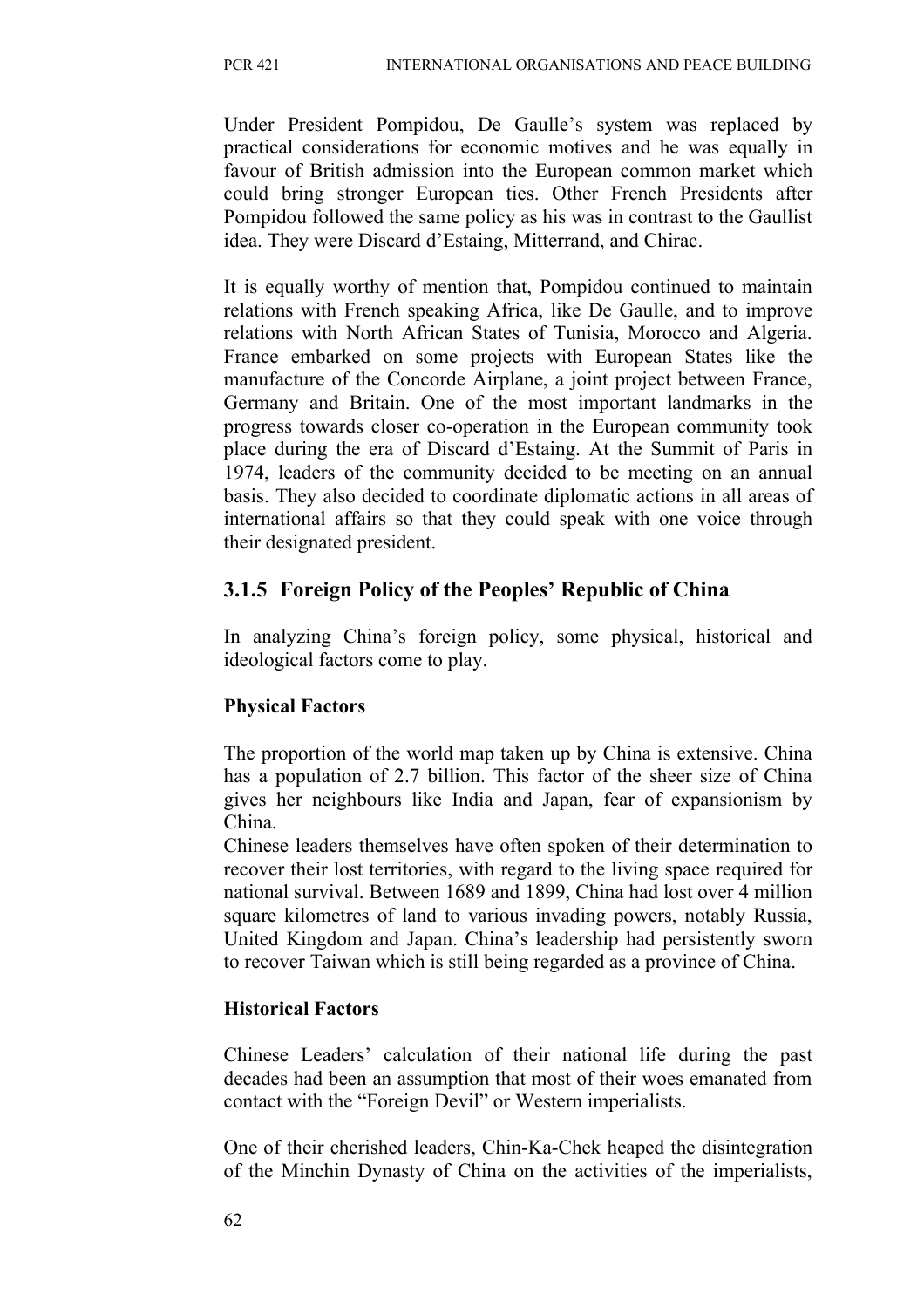particularly in areas of unequal treaties, which ravaged the Chinese traditional structure of the family, village and community. The destructions by Western troops in the  $19<sup>th</sup>$  century led to the general feeling in China that evil is inherent in foreign contact.

#### **Ideology**

Chairman Mao Tse-Tung created an Asiatic form of Marxism. He changed Marxism from its European nature to an Asiatic form. He built a communist party of a peasant guerrilla army based in the countryside as opposed to the classical Marxist method of a workers' movement seizing power in cities. Mao instituted China's Cultural Revolution from 1966 to 1968. He waged a relentless attack on what was called "Moscow Revisionism." Mao's belief was that power flows from the barrel of the gun and that armed struggle in the countryside is the most reliable path to power. What compelled China to champion communist causes throughout the world was its confrontation with Moscow.

#### **Objectives of China's Foreign Policy**

The main objectives of China's foreign policy could be placed under three headings: territorial integrity, universal equality and national security.

#### **Territorial Integrity**

China is still of the view that it has not achieved territorial integrity, even though, it now possesses nuclear power and its armed forces are the third largest in the world. Its assumption is based on the assertion that as long as Taiwan is outside its control, its territorial integrity is yet to be achieved. China's fear is borne out of the fear that capitalist U.S.A influence on Taiwan might be inimical to China's interest.

#### **Universal Equality**

The drive for universal equality by China was as a result of the status of inferiority placed on her before the emergence of Chairman Mao's reign, despite its size. However, her representation at the United Nations since 1972 and the presence of over 100 foreign embassies in Beijing, capital city of China signified a significant success in that drive.

#### **National Security**

History comes to play in China's bid for national security. She was vulnerable to subversion and invasion of its frontiers by external forces and since the establishment of the People's Republic of China in 1949,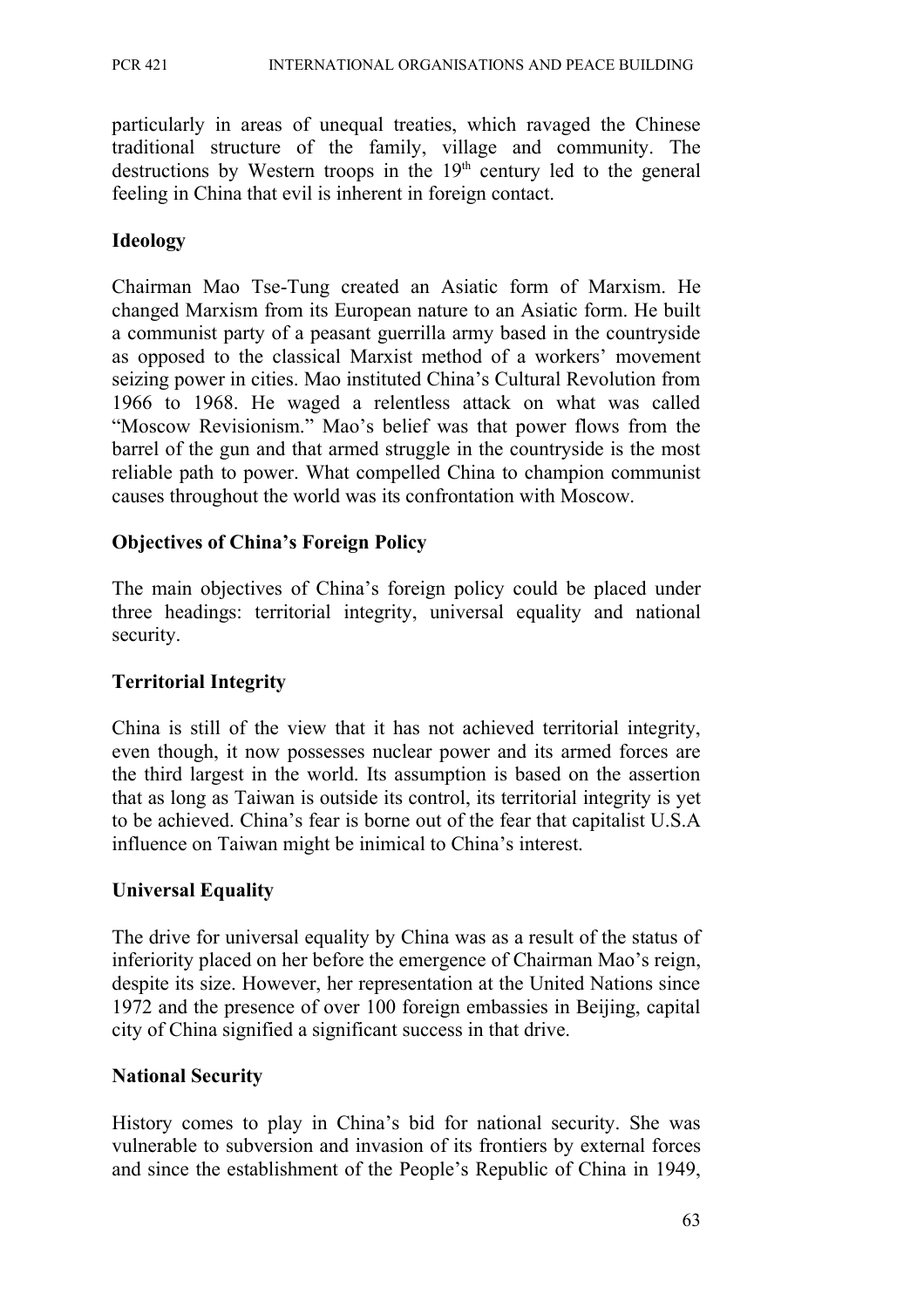security considerations have played a prominent role in China's foreign policy. The Korean War of 1952-1953, the Indo-China conflict of 1964-1972, and the Soviet border incidents between 1962-1969, have reinforced China's consideration on national security. China's assuredness for prosecuting its foreign policy includes the vast population which offers superior military manpower, compared to countries in South Asia and South East Asia.

Nowadays, China's decision makers do not consider territorial expansion as an ideologically acceptable means of alleviating internal problems. China is today economically self-sufficient with oil export that provides leverage to nearby countries.

China has diplomatically regained her territory of Hong Kong which Britain colonised in 1842. In her early days, the Peoples Republic of China was politically isolated and economically weak but the peacebuilding approach adopted to bring life and hope to her people was a policy tagged "People to People" diplomacy and propaganda. Premier Chou En Lai traveled abroad extensively and also hosted foreign leaders, stressing China's desire for peace.

Bilateral friendship associations and cultural tours were used to promote positive image for China. At the same time, in line with global peacebuilding diplomatic shuttle, support was given to East Europeans, Africans and Asians with common interest, regardless of ideological differences in areas such as road building, rail roads and so on. Tanzam railways (Tanzania – Zambia) signify Afro-China's cooperation. This type of support sold China abroad positively and its distinct advantage is that the needs of many developing countries are met through Chinese experience and simpler technology, in particular, the austere life styles of techniques cost host government less than Russian and America Counterparts.

### **3.1.6 An Appraisal of the Foreign Policies of the Super – Powers as Either Facilitating Peace or Generating Conflict**

First, we have discussed America's pre-occupation with free enterprise and fight against communism. We also viewed her concern with democracy and human rights against history. In her struggle with Britain, the American settlers resisted the idea that laws governing them had to be passed by British parliament in far away Europe, and without their input. They also wanted the freedom to trade with the rest of the world, the right to property, etc. The country went through a civil war over slavery, resulting in the abolition of slavery and respect for human rights.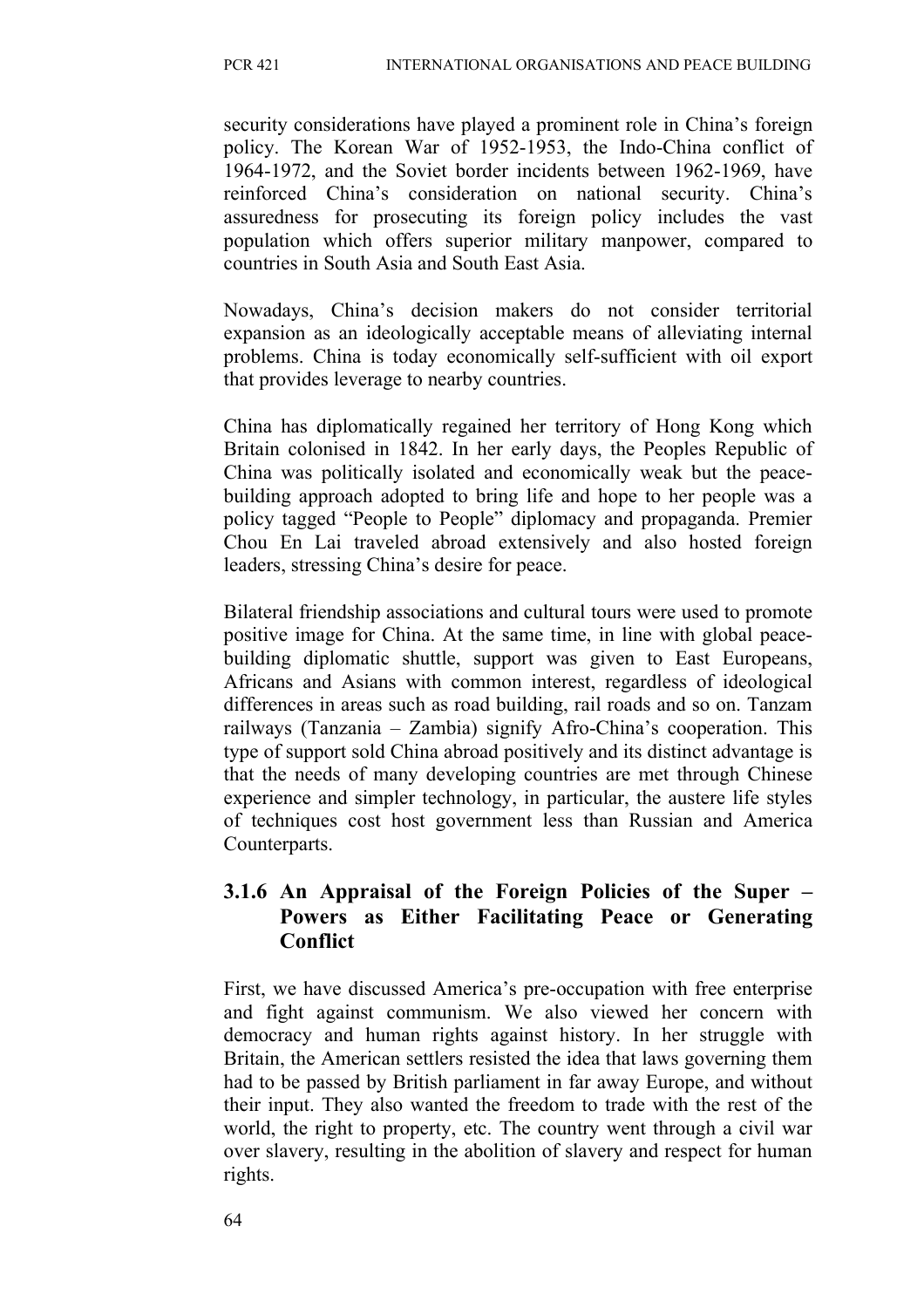In spite of America's apparent pre-occupation with democracy, America has often sacrificed these principles in her relations with other countries when the principles clash with her other interests. For instance, it was America that supported dictatorship in the Dominican Republic and Zaire as well as anti-government Guerrilla in Nicaragua. America made loud anti-colonial pronouncements in the early years of the new American State, deriving from her own anti-colonial struggle. However, when anti-communism became a major plank of her foreign policy, she was ready and willing to jettison anti-colonialism. There was an element of hypocrisy in America's anti-colonial posture as she herself undertook colonial expansion in North America, Latin America, Caribbean, Philippines, and even in Japan. America is a loud critic of human rights violations. This could be explained partly in terms of anti-communist propaganda and partly because of the powerful Jewish lobby. However America has been able to condone human rights violation in countries like Haiti, Iran - under the Shah, Philippines under Marcos within the context of her anti-communist global strategy.

Withdrawal of America's support for the Zairian dictator, Mobutu Sese Seko led to his downfall and overthrow by Lawrent Kabila. In the height of the cold war, America had propped up Mobutu's regime in its anti communist drive in Central and Southern Africa. Withdrawal of America's support also led to the weakening of the military strength of Jonas Savimbi of Angola and Alphonso Diakama of Mozambique.

While America had used her enormous diplomatic maneuvering to bring about the re-unification of Germany, and had reached out to the East in an effort to build global peace, what could best be seen as America's pre-occupation at this point in time is her economic interest, and she would go to any length, either conventional or unconventional to protect it.

An appraisal of the foreign policy of Russia could be viewed thus: from being a pariah State in 1917, beset with social convulsions, civil wars and foreign occupation, it has been transformed within half a century to a global power, second only to the United States of America in power, prestige and influence.

Soviet foreign policy operated within the framework of a bi-polar world of communism versus capitalism. The author of the foreign policy of the Soviet Union, Aspaturian, concluded that if measured against a traditional yardstick of power politics, the Soviet Union was resounding success. He noted that World War II was the most important factor in the rise of Soviet power and the decline of the power of other States.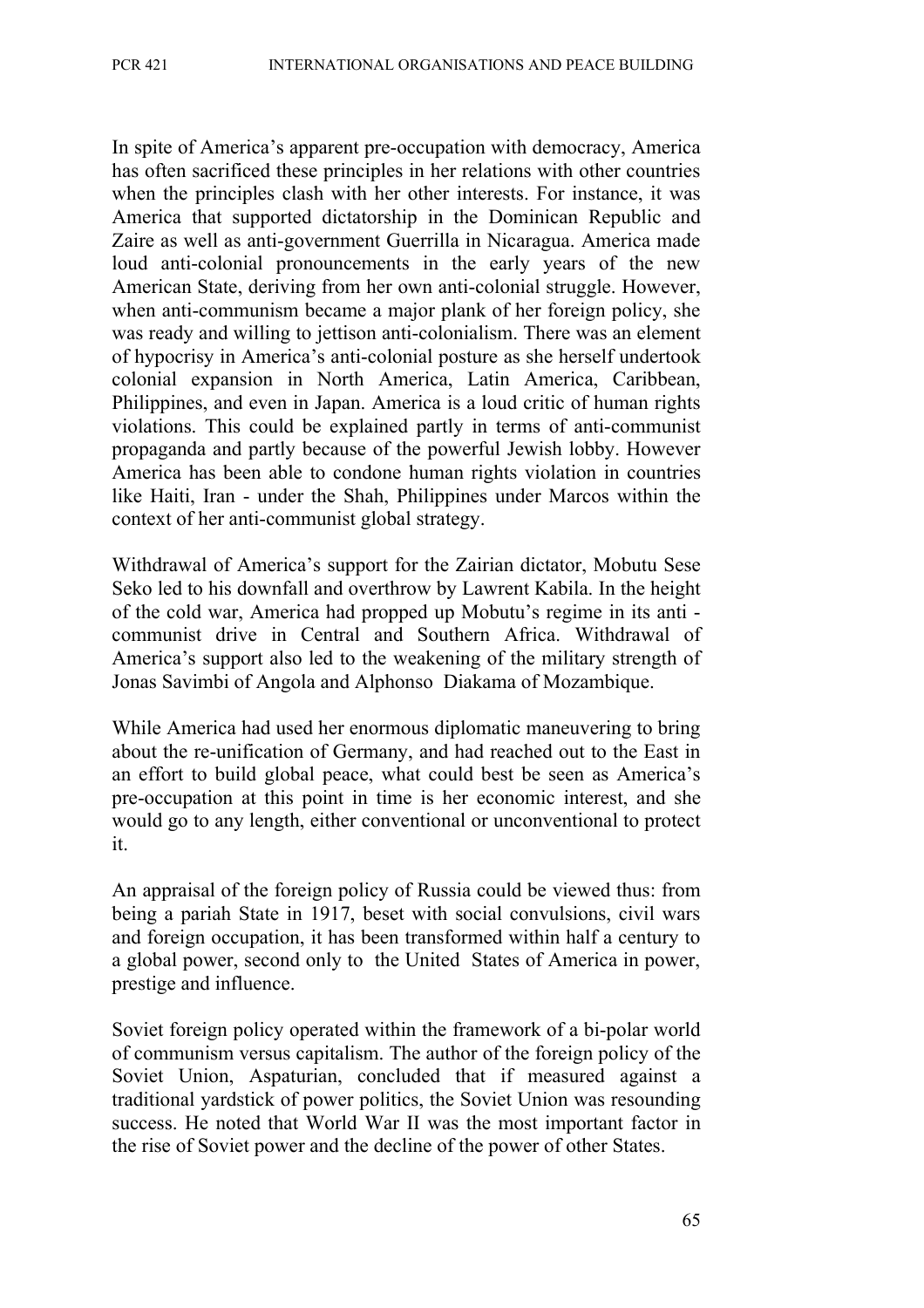Germany was dismembered and occupied, Japan was disarmed, and Italy was dispossessed of her colonial empire. France, Great Britain and the Netherlands progressively relinquished their colonies. During the same period in view, the Soviet Union annexed vast territories in Europe and Asia, displacing Japan and Germany respectively.

An international sub-system of 14 Communist States was established. Communist Party sprang up in over 70 additional countries with large mass parties in France, Italy and India, inspired by Marxist – Leninism.

However, if measured against its initial ideological purpose, the Soviet Union was a failure. Instead of transforming the world, it was the Soviet Union that was transformed from a self appointed centre of world revolution dedicated to the destruction of the existing social and political order. It was transformed into global power, with interest in stabilising the status quo. The collapse of the Soviet Union in 1993 spelt the final doom for the union which had been held together by force for over 70 years and it disintegrated into numerous independent States. Communist parties lost power in many Eastern European countries.

The effect of these developments was to drastically reduce the power, prestige and the influence of Russia, leaving America as the sole super power in a uni-polar international system.

Britain's foreign policy has been largely programmed to take care of her self interest. NATO has been Britain's principal instrument of military security. The British were convinced that they could not protect themselves against aggression without outside help because of her location as an Island, vulnerability, and limited resources. Further, security against Soviet domination of the continent requires American help.

All this goes to show that the cornerstone of British post war European policy was to obtain an American commitment. Various uncooperative attitudes towards the UN by the USA finds support with Britain. The recent Iraqi War speaks volume. Although, British leaders show an emotional attachment to the ideals of the United Nations as she is a permanent member, British policy makers have found alliances such as NATO more reliable shields than the United Nations Charter.

The foreign policy of France has been clearly demonstrated abinitio through empire building syndrome. Their policy of assimilation which was abandoned under heavy resistance by the colonised oppressed colonies was an eye opener. France found the Sahara desert convenient to test an atomic bomb and directed it against Southern Africa to convince us that Africans are guinea pigs. The devastating effects of the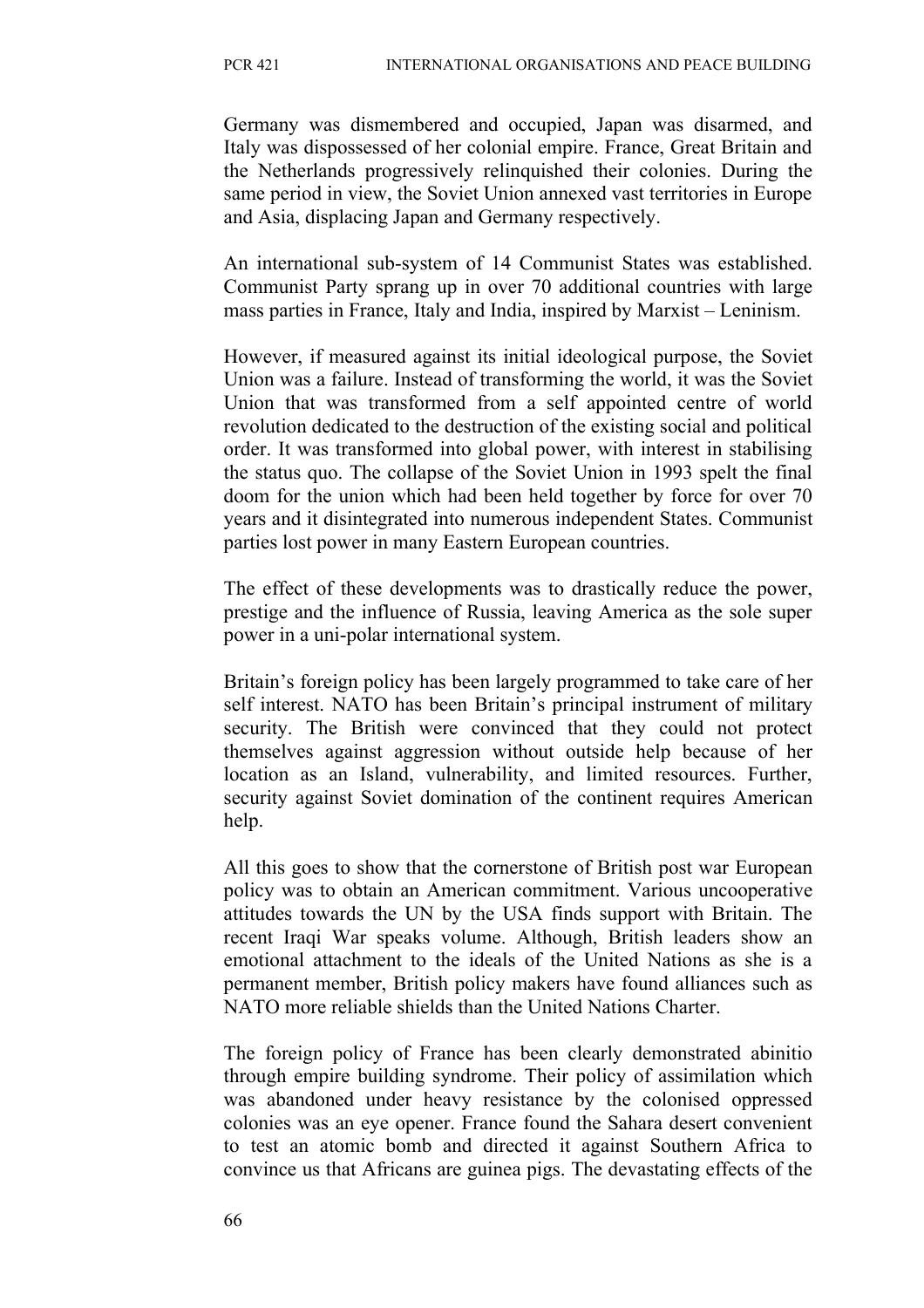test hit Nigeria and West Africa generally like a hurricane as it claimed several lives. In a nutshell, "National Interest" is France's hallmark in her foreign policy formulation. The foreign policy of the Peoples' Republic of China has been closely associated with their history. They were seen as very inferior set of people and humiliated by the advanced States. They resented this and embarked on what could give them selfreliance. With teeming population, self determination, and total commitment of both leaders and the led, they have emerged as a force to be reckoned with in world affairs. They are not only self-sufficient, but ready to help other developing states to have economic independence.

In all, the foreign policies of the big five are essentially built on the premise of self-reliance and an aggressive policy of protecting anything that would jeopardise their economic interests. The third world countries should explore their own potentials to better their lot and embrace good governance. Anything to the contrary will make them perpetual aid seekers, leading to loss of honour and the erosion of national dignity.

### **4.0 CONCLUSION**

The importance of less emphasis on parochial national interests by major powers in their aggressiveness to re-order global politics to suit their whims and caprices was discussed in this chapter. It is hoped that the major powers would reflect more on what binds us together than how they can entrench their exploitative foreign policies as the world has now become a global village. Repraisal attacks for wrongs done in a country thousands of kilometres away now stare the aggressor/initiator in the face.

### **5.0 SUMMARY**

This unit has discussed the foreign policies of the major powers and their effects on global peace.

### **6.0 TUTOR-MARKED ASSIGNMENT**

Discuss American Foreign Policy and assess its effects on Africa.

### **7.0 REFERENCES/FURTHER READINGS**

Fisher, S. et al (2000). *Working with Conflict*. London: Zed Books.

Baylis J. and Smith (2001). *The Globalisation of World Politics*. Oxford: Oxford University Press.

Chomsky, N. (2000). *Rogue States*. London: Pluto Press.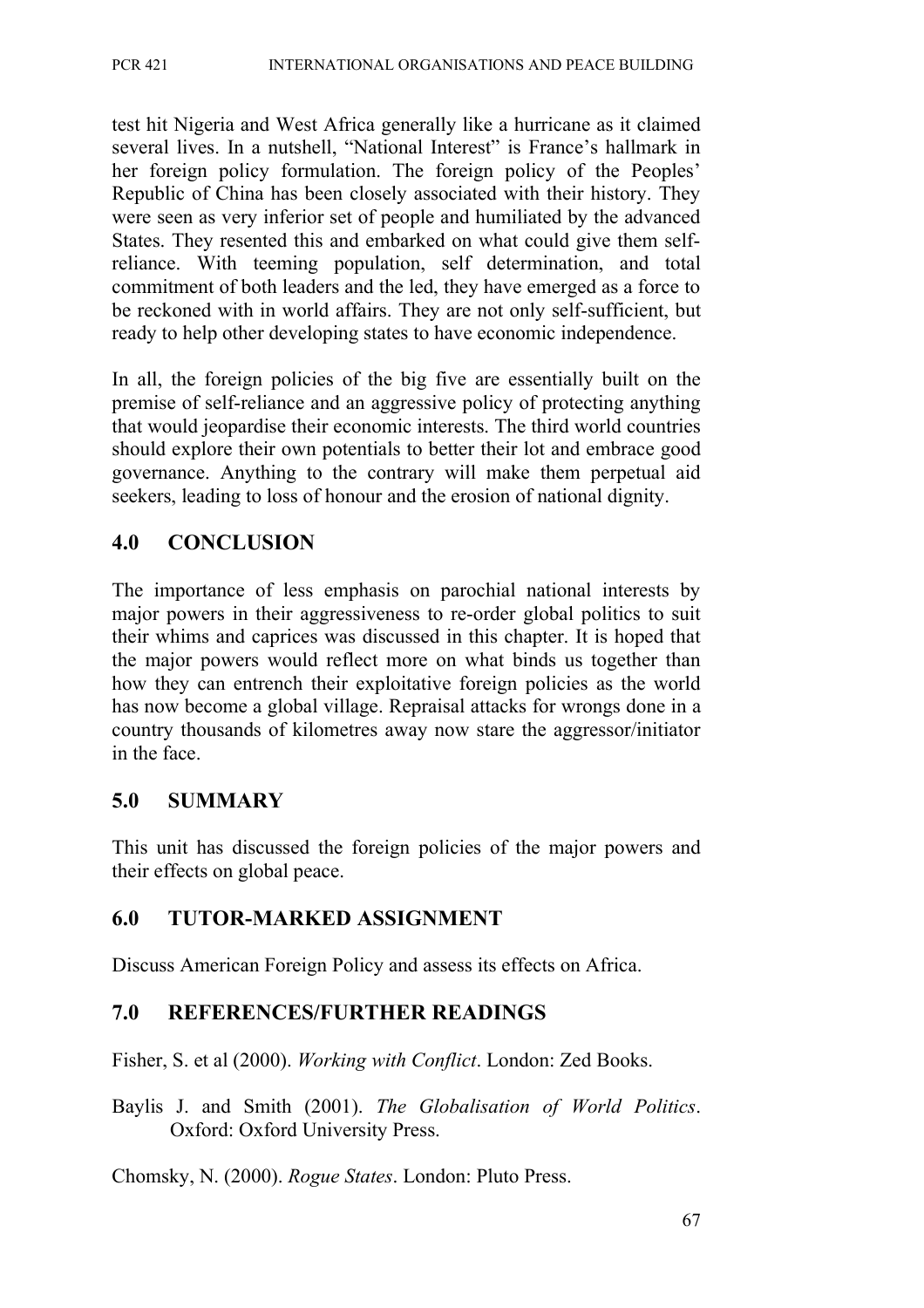- Collier P. et al (2003). *Breaking the Conflict Trap-Civil War and Development Policy*. Oxford: Oxford University Press.
- Akinboye, S.O. and Ottoh, F.O (2005). A *Systematic Approach to International Relations*. Lagos: Concept Publications.
- Adele, B.J. (1995). *Political Science and Government*. Lagos: Mikky Press.
- Albert, I.O. (2001). *Building Peace, Advancing Democracy: Experience with Third Party Intervention in Nigeria's Conflicts*. Ibadan: John Archers.
- Albert, I.O. (2001). *Introduction to Third Party Intervention in Community Conflicts*. Ibadan: John Archers.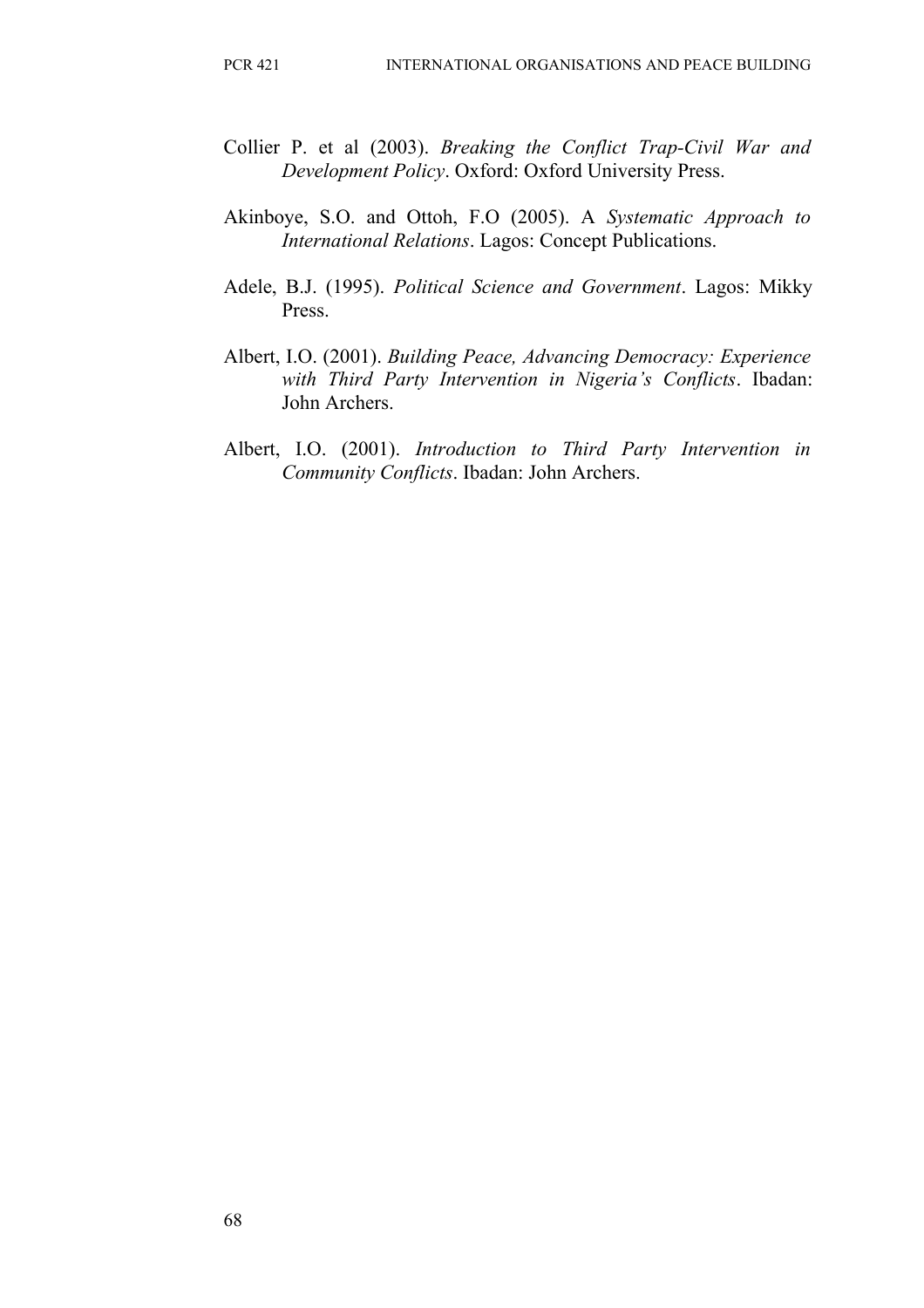### **UNIT 4 THE ROLE OF MUNICIPAL AND INTERNATIONAL LAWS AS THEY AFFECT INTERNATIONAL ORGANISATION AND PEACE BUILDING**

#### **CONTENTS**

- 1.0 Introduction
- 2.0 Objectives
- 3.0 Main Content
	- 3.1 Concept of International Law
		- 3.1.1 Relationship between International Law and Municipal Law
- 4.0 Conclusion
- 5.0 Summary
- 6.0 Tutor-Marked Assignment
- 7.0 References/Further Readings

### **1.0 INTRODUCTION**

This unit briefly analyses the impact of the collaboration between municipal law and international law towards a harmonious and stable world order.

First, the origin of modern international law, which is a product of about four hundred years ago, could be ascribed to be premised on the following: – sovereignty, territorial integrity, equality of nations and non-interference in the internal affairs of nations. According to Akinboye and Ottoh (2005), these ideas developed simultaneously with the development and growth of the nation-state system. That historic 1648 peace treaty of Westphalia where Europeans met and dissolved the empire of the church and broke into nation-states brought about the aforementioned principles. In essence, modern international law is said to have sprung up as a result of the need for human survival in the midtwentieth century, but drawing largely from the rudimentary pioneering efforts of the collapsed Roman Empire.

### **2.0 OBJECTIVES**

At the end of this unit, you should be able to:

- relate the collaborative efforts of Municipal and International Law in areas of peace-building
- explain what global peace would have meant without International Law.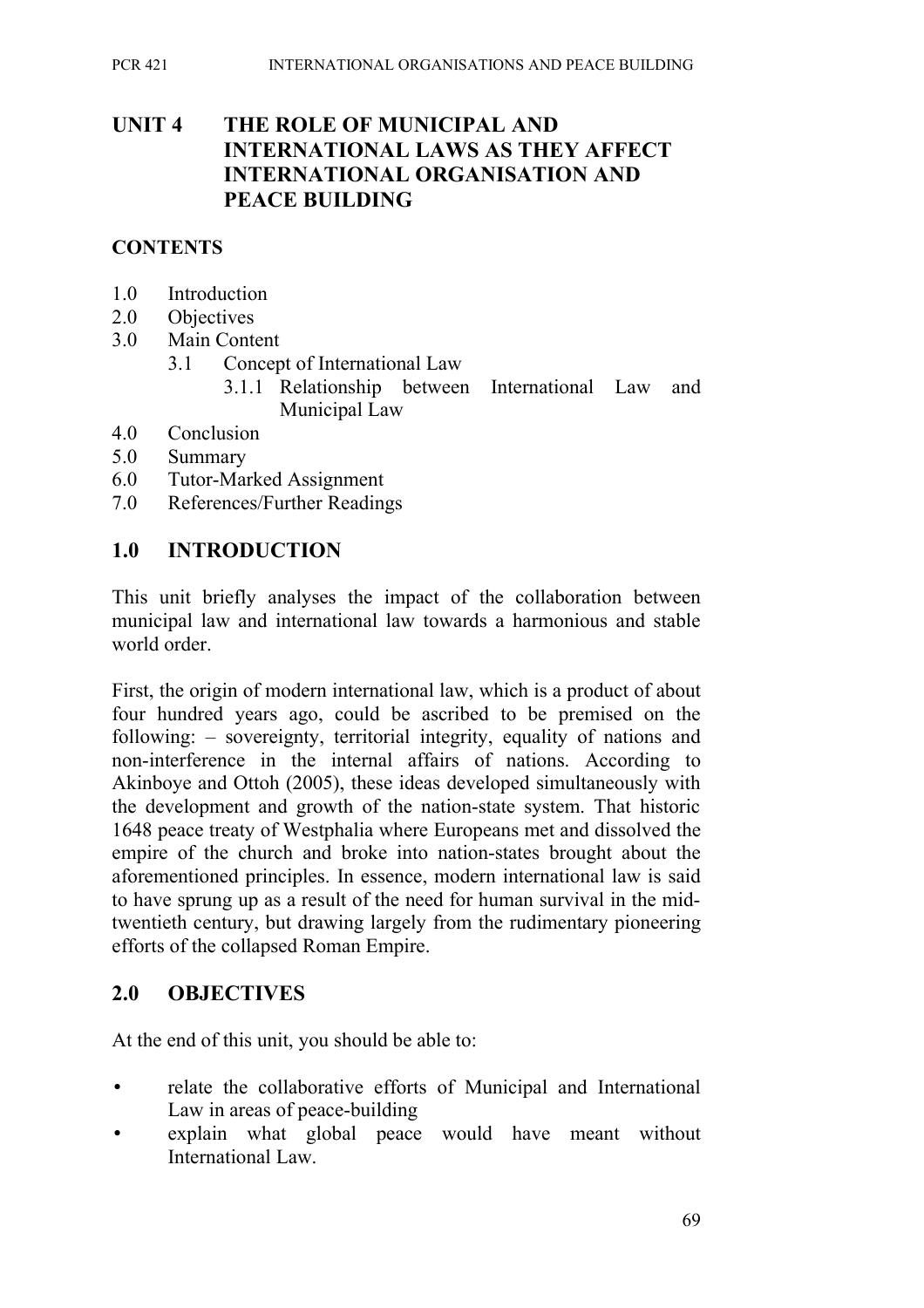## **3.0 MAIN CONTENT**

### **3.1 Concept of International Law**

International law, according to Yakubu (2005), could also be defined as "that body of law, which is composed for its greater part, the principles and rules of conduct, which States feel themselves bound to observe, and therefore do commonly observe in their relations with each other'' and this includes also:

- (a) The rules of law relating to the functioning of international institutions or organisations, their relations with each other, and their relations with states and individuals, and
- (b) Certain rules of law relating to individuals and non-state entities which are the concern of the international community.

The above definitions have been given impetus to when global peace was to be enhanced, realising that the law of nations transcends rules governing the relations between states only.

With the establishment of some major international institutions, like the United Nations and World Health Organisation, which international law confers with the status of an international personality, the enactment of a law on protection of human rights and fundamental freedom of individuals, creation of new rules to deal with persons who commit acts of genocide or destruction of a race, all of which became international crimes against peace and humanity, the previous definition of international law which limits it to rules governing the relations between states only have become obsolete. The need for peace-building was the motivating factor for the evolution of and collaboration between municipal and international law.

Specific factors that added impetus to the growth of International Law include:

- (a) Industrial Revolution
- (b) Development of Trade
- (c) Development of Nation States

Industrial revolution came into being in Europe in the  $18<sup>th</sup>$  Century which encouraged trade in goods and services through the use of capitals. An increase in the volume of intra-European trade and the need to regulate trading activities within that sphere became expedient. This forcible adversarial tendency was assumed and the only way to forestall it was the establishment of an acceptable regulatory agency in terms of international law. As a corollary to the preceding assumption,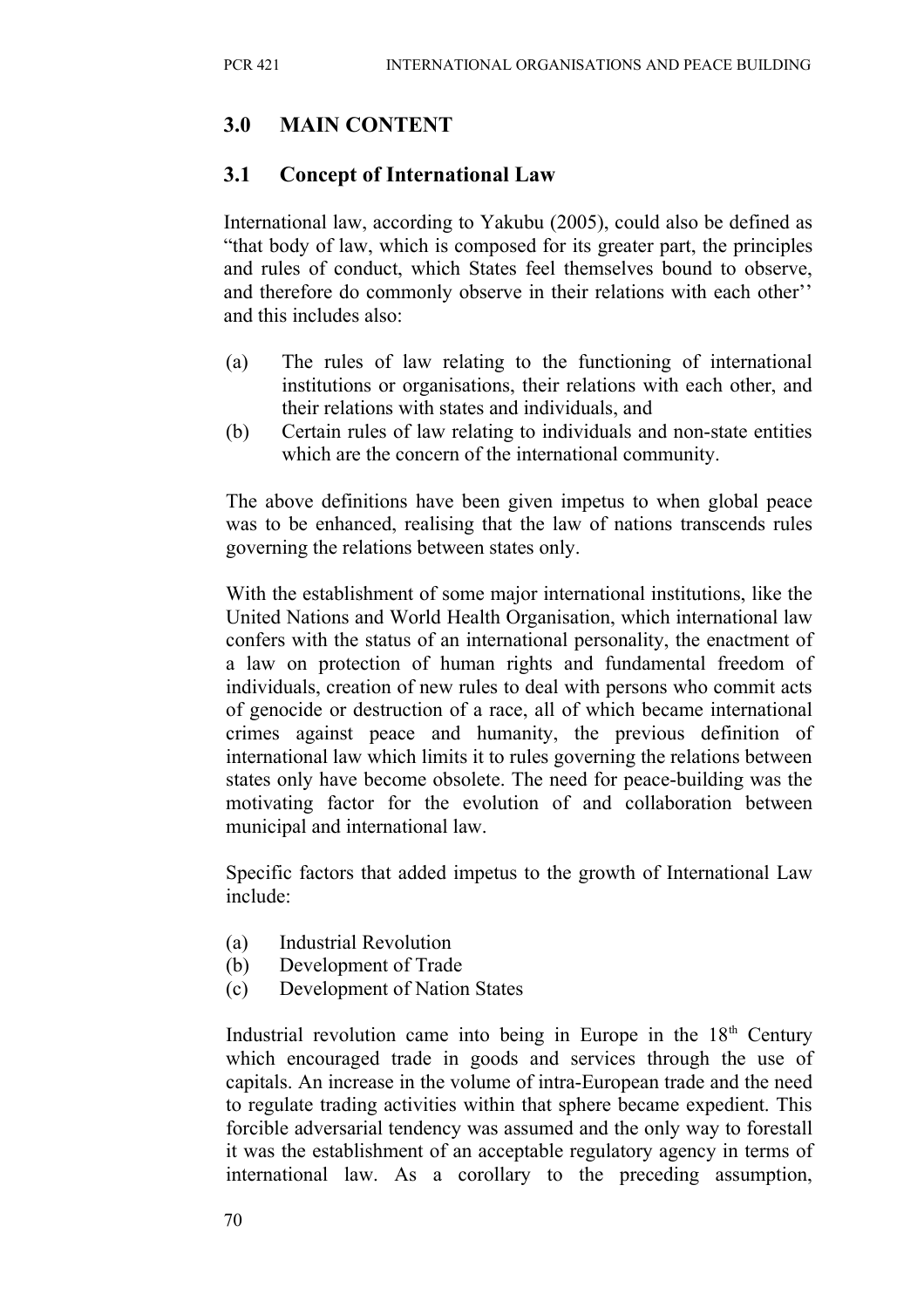international maritime activities were on the ascendancy, and to regulate the maritime activities of each state especially as Britain was a maritime state, sea-faring laws which translated to international laws were formulated. The war of invincible Armada was a maritime case involving England and Spain during the reign of Queen Elizabeth the 1 st .

### **3.1.1 Relationship between International Law and Municipal Law**

Two theories, advanced by two schools of thought, the "monism" and the "dualism" schools of thought come to mind.

#### **Monism**

This school of thought is of the view that both international law and municipal law are aspects of a body of law because law is seen as a unified field of knowledge. It went further to state that the combination of both laws constitute the unity of legal system binding human beings collectively or simply as irrespective of anything to the contrary, human beings lie at the root of the unity of all laws. This school of thought reiterates the needlessness of creating any dichotomy between the two as the objective of law is the overall advancement of peace and tranquility.

#### **Dualism**

As Yakubu pointed out, the rise of modern states of legislative assemblies with complete internal legal sovereignty and development of philosophic doctrines brought about the emergence of dualism. Before then, the generally held view was that the monistic construction of the two legal systems was in order on their perception that natural law conditioned the law of nations and the very existence of states.

However, the dualists are of the view that international law represents two distinct legal systems, involving many nations, one binding individuals, while the other binds states. They are also of the view that while municipal law emanates from the will of the people, international law is through the will of states. The protagonists of this school are again of the view that while municipal law is a product of a sovereign within a state, international law is only the result of a consensus. It is also argued that while international law consists of treaties and customary international law, municipal law is composed of statutes and judicial decisions.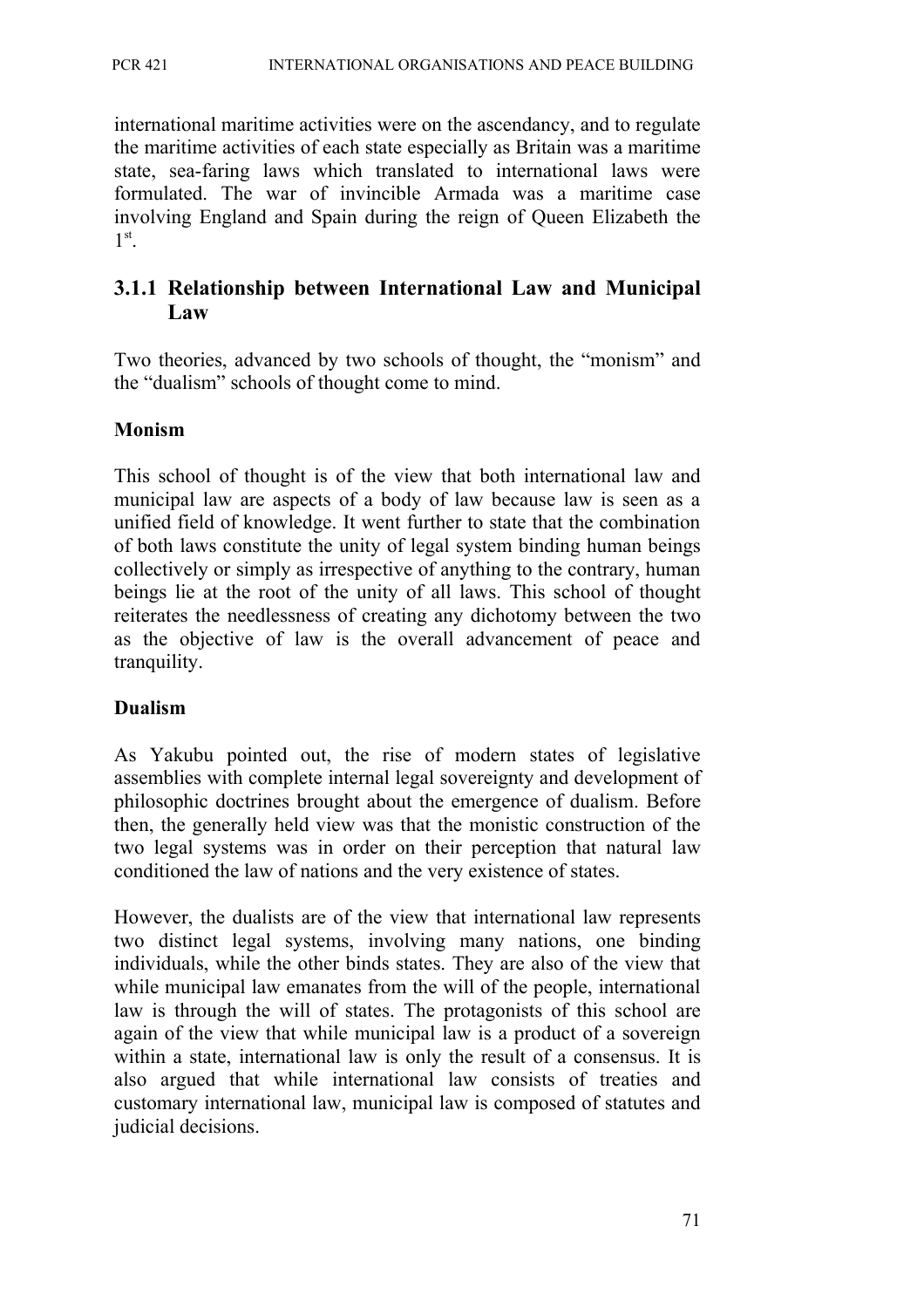However, our concern in this unit is to find out how the combination of the application of both municipal and international laws have aided international peace building.

Akinboye and Ottoh (2005) opine that we should not dwell so much on areas of academic dichotomy between monism and dualism as the fact remains that neither could be faultlessly acceptable. International law and municipal law are collaborative bodies of doctrine, directed in their totality to address specific areas of human conduct in harmony and that the rules, in their application, aim at basic human good. With the combination of both, and the application of the principles of universal human rights doctrine, and laws on international crime as earlier mentioned, peace building efforts will not only be sustained but enhanced.

### **4.0 CONCLUSION**

The combination of municipal and international laws helps to reassure the world community that there is hope for the future and that you do not create problem in a country and run for cover in another.

### **5.0 SUMMARY**

This unit has focused on peace-building activities through the invocation of municipal as well as international laws. Their efficacy in guaranteeing self esteem and human dignity in realisation of the need for a conflict free interaction in the fields of economic, political and social collaboration was also stressed.

## **6.0 TUTOR-MARKED ASSIGNMENT**

Of what benefit to mankind is international law? Discuss.

### **7.0 REFERENCES/FURTHER READINGS**

Fisher, S. et al (2000). *Working with Conflict*. London: Zed books.

Baylis J. and Smith (2001). *The Globalization of World Politics*. Oxford: Oxford University Press.

Chomsky, N. (2000). *Rogue States*. London: Pluto Press.

Collier P. et al (2003). *Breaking the Conflict Trap-Civil War and Development Policy*; Oxford: Oxford University Press.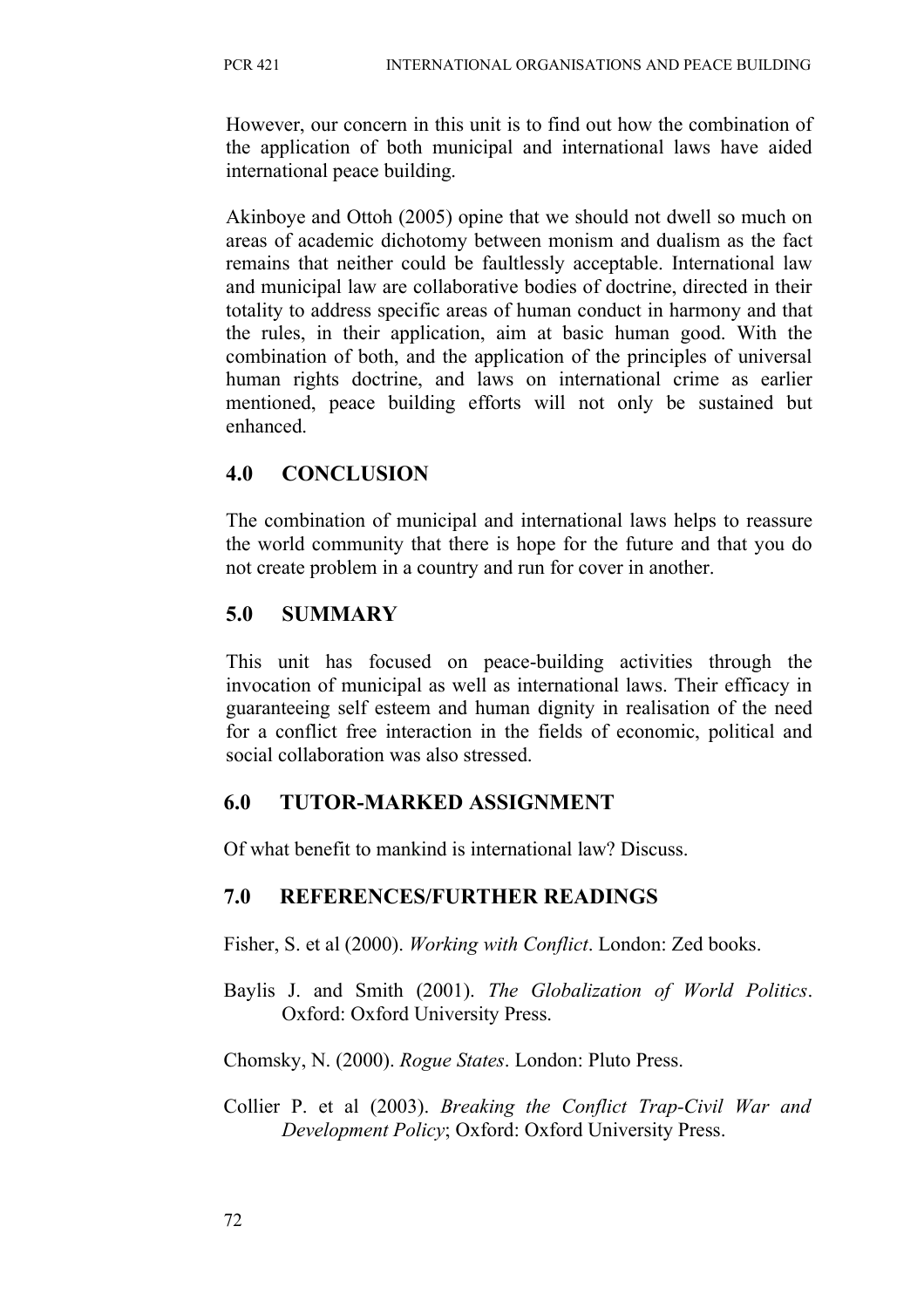- Akinboye, S.O. and Ottoh, F.O (2005). A *Systematic Approach to International Relations*. Lagos: Concept Publications.
- Adele, B.J. (1995). *Political Science and Government*. Lagos: Mikky Press.
- Albert, I.O. (2001). *Building Peace, Advancing Democracy: Experience with Third Party Intervention in Nigeria's Conflicts*. Ibadan: John Archers.
- Albert, I.O. (2001). *Introduction to Third Party Intervention in Community Conflicts*. Ibadan: John Archers.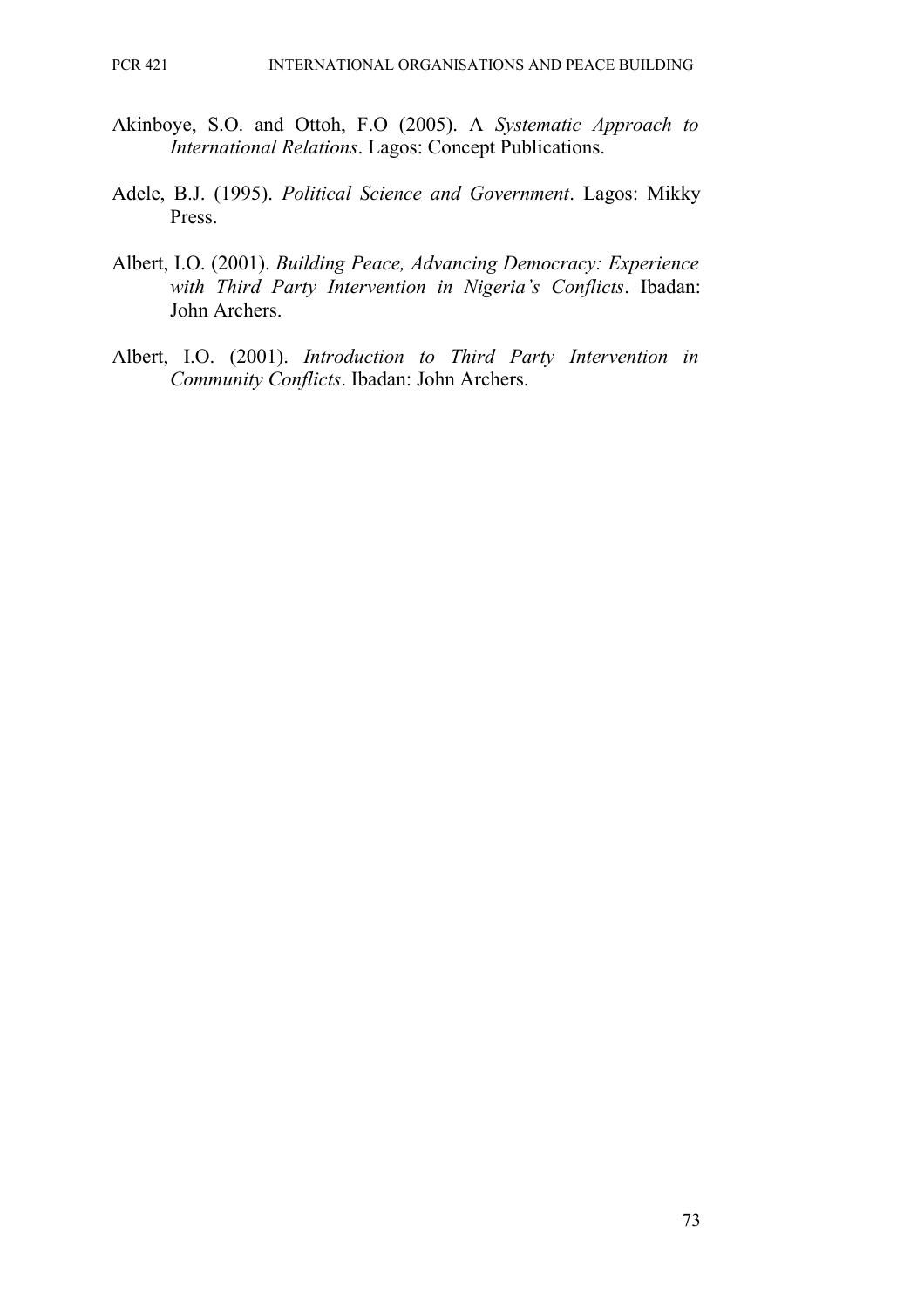### **UNIT 5 CAUSES OF INTERNATIONAL CONFLICTS**

#### **CONTENTS**

- 1.0 Introduction
- 2.0 Objectives
- 3.0 Main Content
	- 3.1 Theories about Causes of International Conflict 3.1.1 Factors Responsible For International Conflicts
- 4.0 Conclusion
- 5.0 Summary
- 6.0 Tutor-Marked Assignment
- 7.0 References/Further Readings

## **1.0 INTRODUCTION**

Conflict has been defined as a process of social interaction in which two or more persons struggle with one another for some commonly priced object or value. Conflict arises because the benefits and rewards of a society are limited.

The interests of individuals pursuing these scarce resources clash as each tries to subdue the others as much as necessary to satisfy their own desires

International conflict is not only occasioned by armed struggle, but involves several other factors, such as ideological, political, economical or social, resulting in what Waller Stein described as a structural strain, so great that the only possible outcome is the disappearance of the system, either by a process of gradual disintegration or by a process of relatively – controlled transformation.

## **2.0 OBJECTIVES**

At the end of this unit, you are expected to:

- explain what international conflict is
- identify those issues that serve as catalysts to international conflict.

## **3.0 MAIN CONTENT**

### **3.1 Theories about Causes of International Confl**i**ct**

Before venturing into the causes of international conflicts, you need to be reminded, first, of some theories about the causes of conflict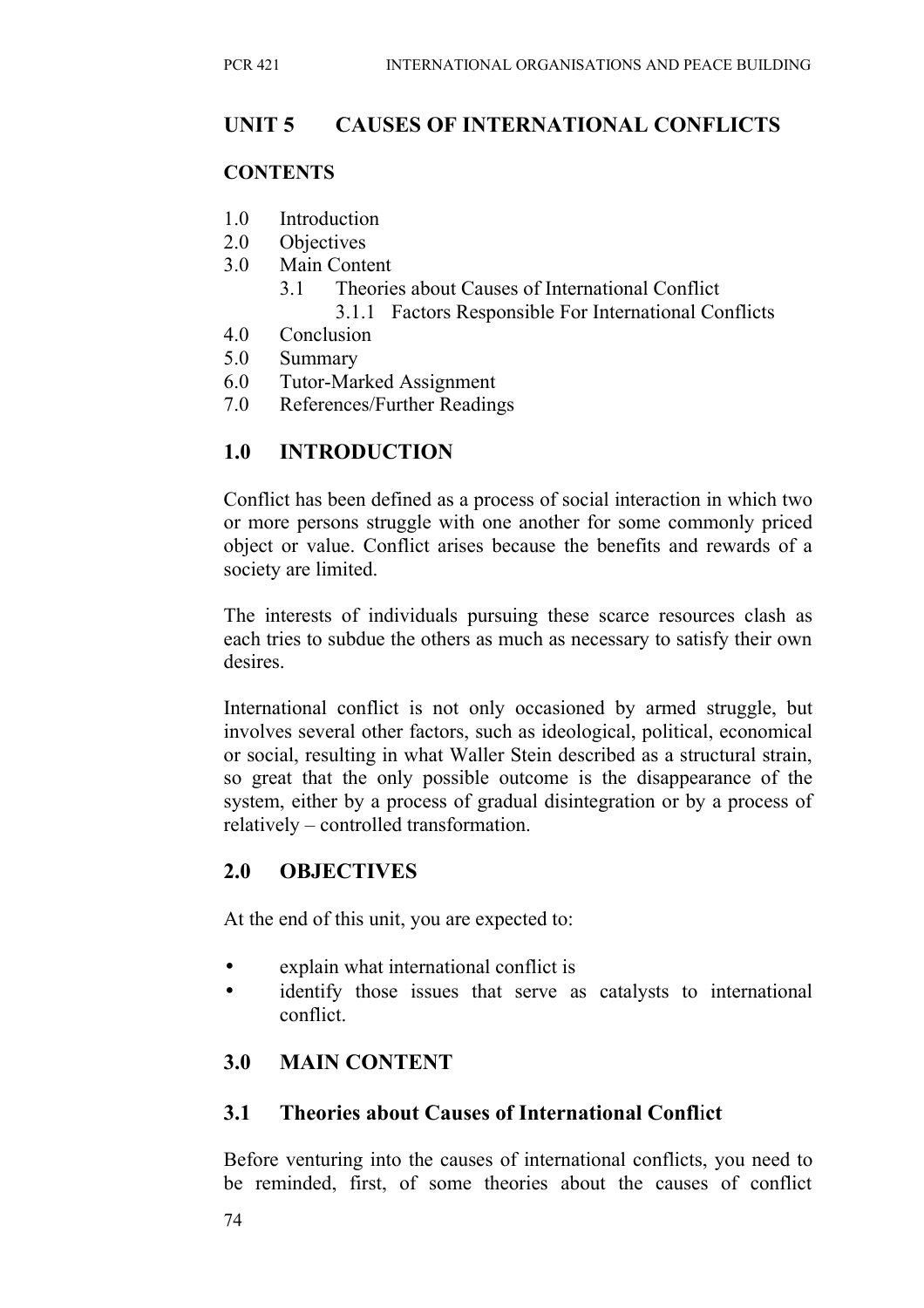generally which will put you in a good stead to link up with causes traceable to international conflict.

Further, when comprehensively analysed, it will be discovered that there are different methods of approach to address each as their ultimate goal is global peace and security. Some of these theories that generate conflict are, but not limited to:-

#### **(a) Community Relations Theory**

This theory is of the view that conflict is a cause of an on-going polarisation, mistrust, and hostility between different groups within a community.

What the community relations theory aims at are the following:

- Improvement in communication and understanding between the groups in conflicts.
- Promotion of greater tolerance and acceptability of need for unity in diversity.

### **(b) Principled Negotiation Theory**

This pre-supposes that conflict arises as a result of incompatible positions and a zero-sum view of the conflict being entertained by the parties in conflict.

The expectations of principled negotiation theory include:

- Aiding parties in conflict to differentiate personalities from problems and issues,
- Enabling them address, through responsive negotiation, the basis of what their interest is, instead of being in forced positions.

### **(c) Human Needs Theory**

This theory is of the view that deep rooted conflict or bone-marrow conflict is as a result of frustrated or elusive basic human needs like physical, psychological, as well as social needs. This theory equally incorporates issues like security, identity, recognition, participation in administration and issues of autonomy.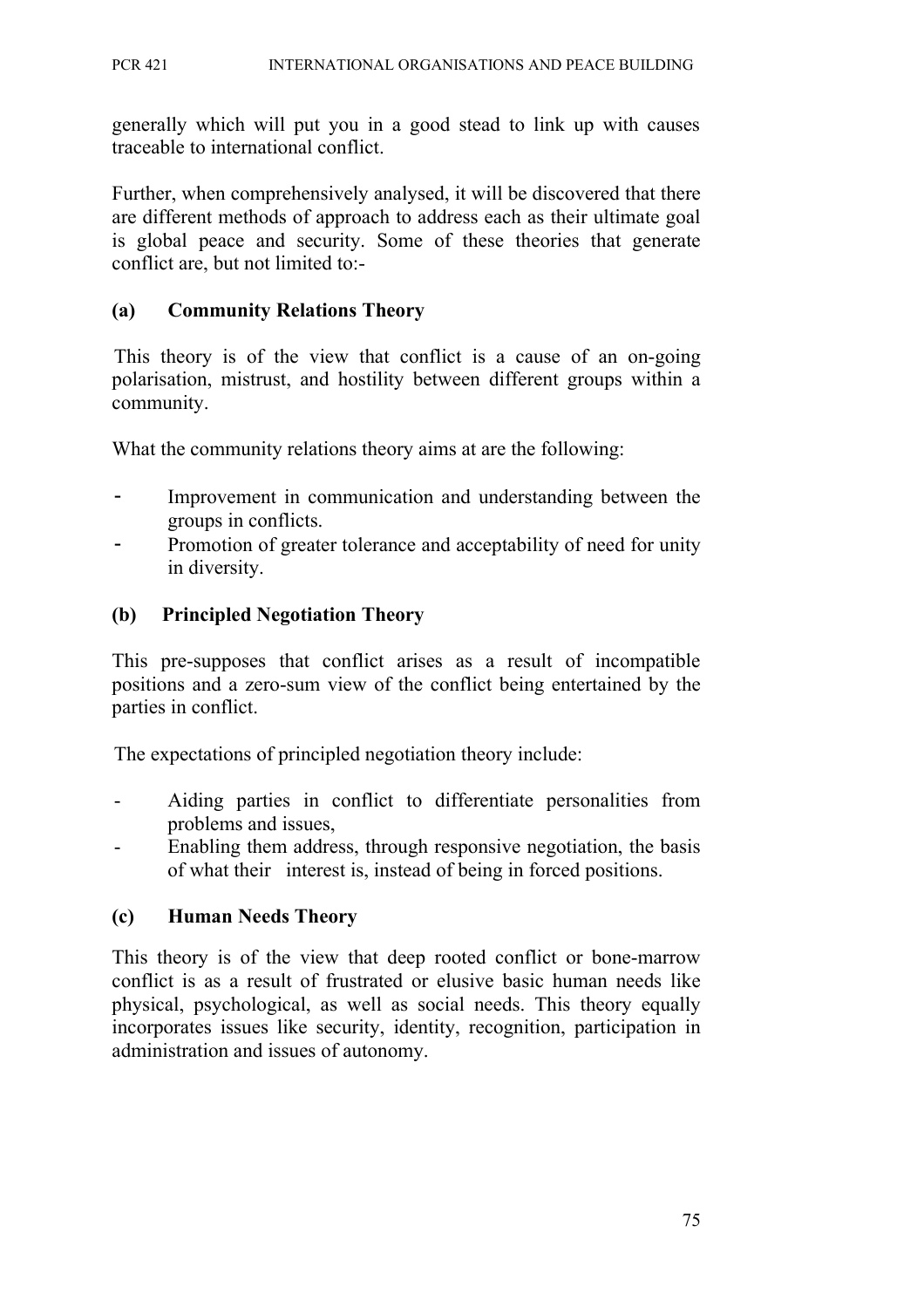The goals of human needs theory include, but not limited to the following:

- Rendering assistance to the parties in conflict to pin-point and aggregate within themselves, their unmet needs and collective identity alternatives to satisfy those needs.
- Assisting the parties to come to a mutual consensus that satisfy the basic needs of all the parties.

## **(d) Identity Theory**

This relates to a situation where conflict emanates as a result of feeling of threatened identity, predominantly inculcated in unmitigated past loss and suffering.

Its goals include the following:

- Specifically organised workshops for the conflicting parties to dialogue on areas of threat and fear, as well as inculcating the spirit of empathy and reconciliation between them.
- Reaching an agreement jointly, embracing the recognition of core identity needs of the parties.

## **(e) Intercultural Miscommunication Theory**

This theory is of the view that dichotomy of cultural communication between different groups of human race causes conflict. The intention of intercultural miscommunication theory is:

- To enable conflicting parties have more knowledge of each other's culture.
- To stamp out negative impression they harbour of each other's culture.
- To achieve a collaborative inter-cultural communication.

## **(f) Conflict Transformation Theory**

Is of the view that problems of inequality and injustices expressed through social, cultural and economic spheres are real sources of conflict. The theory of conflict transformation is out to address the following:

- The re-addressing of structures and regulations that are germane to the cause of inequality, injustice, and economic disequilibrium.
- To assist in establishing amiable and enduring relationships and behaviours among the conflicting parties.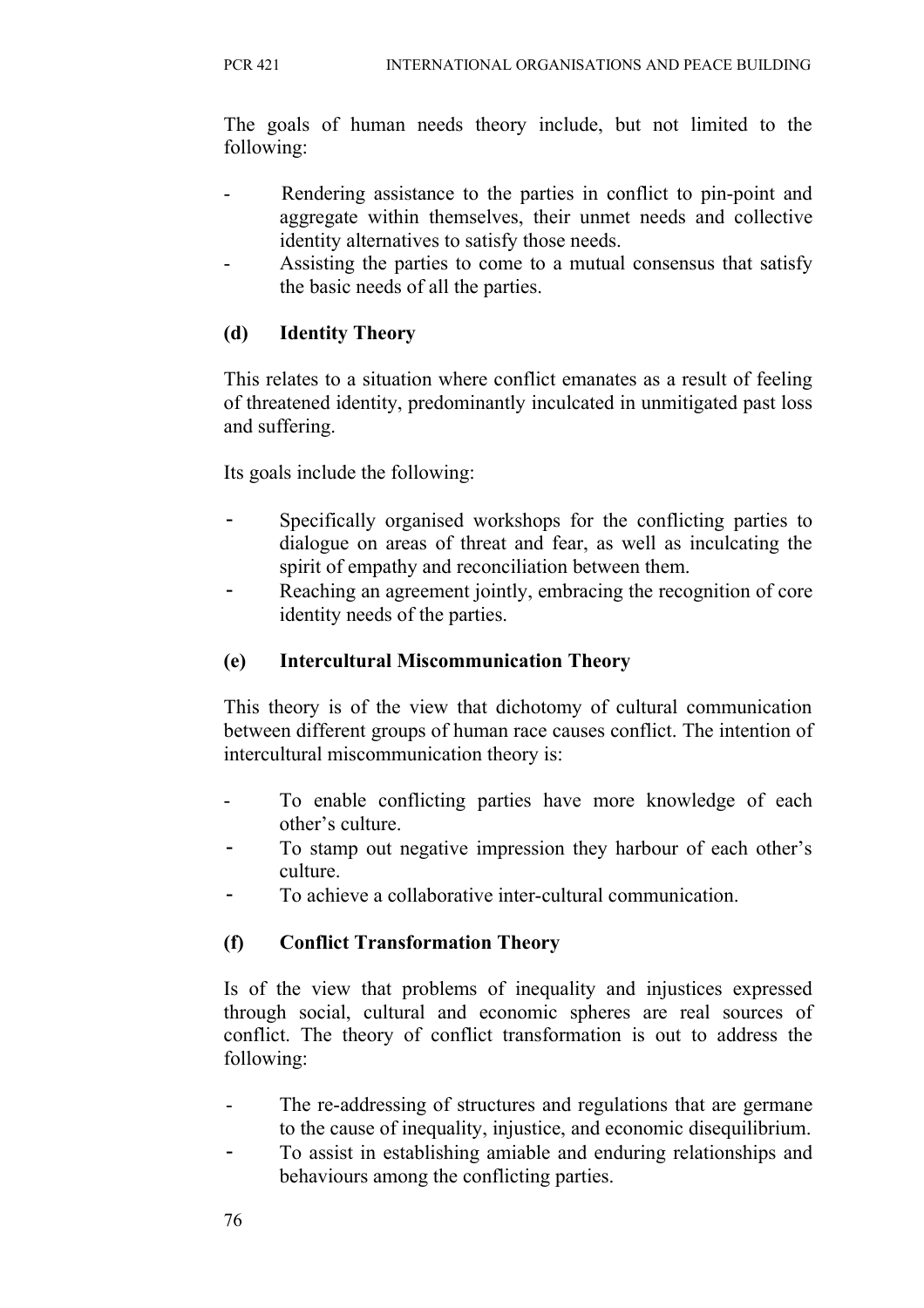To serve as a peace builder through the development of processes and systems that accentuates empowerment, justice, equity, forgiveness, and recognition.

With the above theories, it is hoped that the raw materials needed for developing issues that provoke international conflict must have been acquired.

### **3.1.1 Factors Responsible For International Conflicts.**

Quoting Akinboye and Ottoh (2005), Claude Jr. (1964) states that:

*These conflicts may be the fruit of non-reflective passion, or deliberate planning; they may represent effort to settle disputes, effects of indefinably broad situations of hostility, or calculated means to realize ambitious designs of conquest. They may be launched by the irresponsible dictates of cynical autocrat or the democratic will of a Chauvinistic people.* 

The above quotation vividly confirms that issues that lead to international conflict are multi-dimensional and include, but not limited to the following:

#### **(a) Territorial Expansion**

This could lead to international conflict especially, amongst contending nations. You are advised to revisit the issues that led to the Berlin Conference of 1884/1885 which culminated in the forced partitioning of Africa by the colonialists. In their hunger and thirst for territorial expansion, people of different nationalities as well as distinct cultures were lumped up together in a state. With time, differences started emerging which has remained the scourge of unending internal civil and violent strife within the African continent, and by extension, a problem to global peace.

#### **(b) Annexation**

This is another source of international conflict. Since the end of World War II, no state could annex another sovereign state for any reason, without provoking international conflict. Example; Iraq and Kuwait case.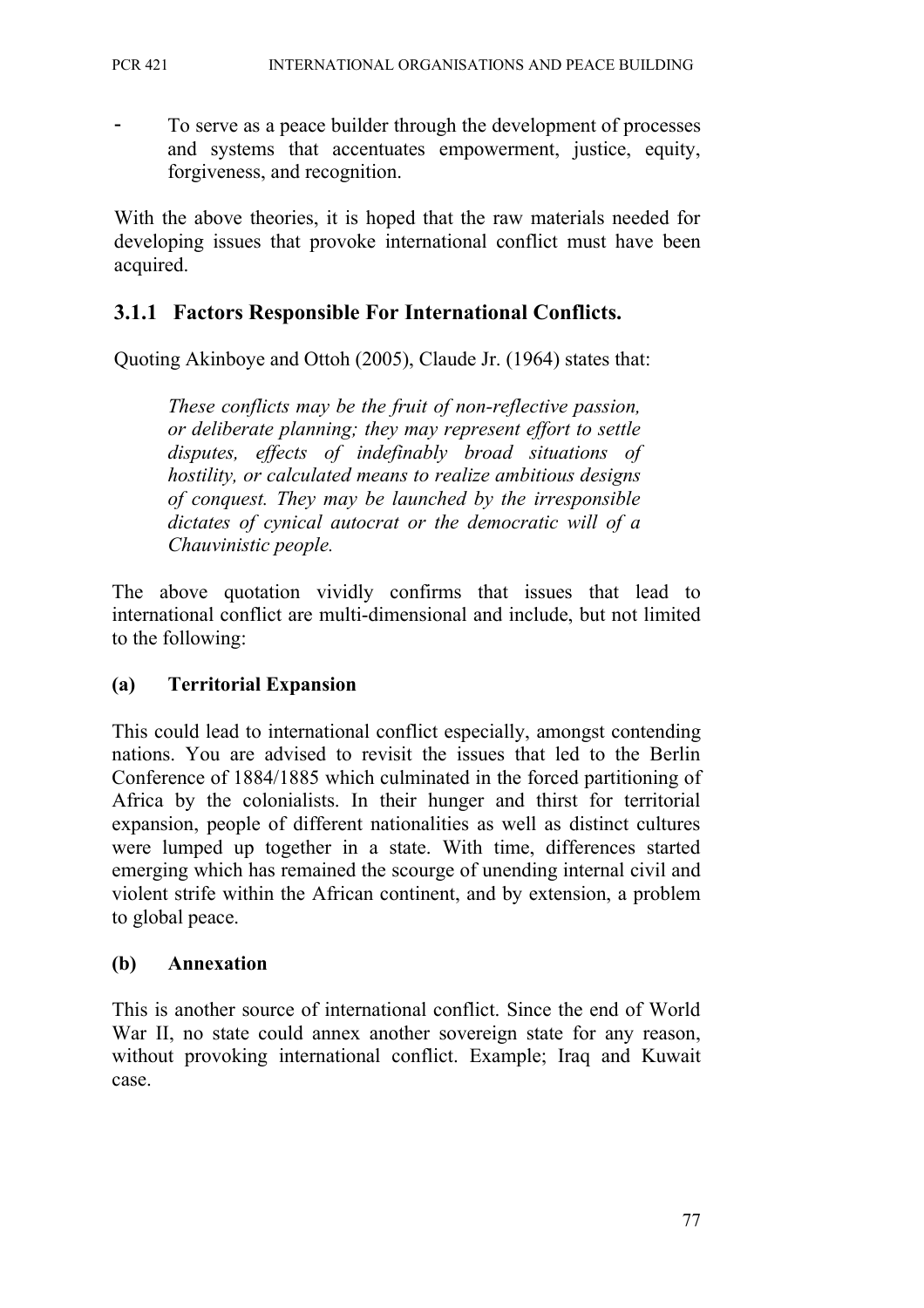### **(c) Irredentism**

Is a movement formed after independence for the re-unification of forcefully separated people of similar cultural background.

The Hutus and Tutsis in Rwanda have their kith and kin in old Congo Leopoldville, now Democratic Republic of Congo. Any internal strife there is seen as an attack on their kith and kin in the Diaspora. The Eritrea crisis in Ethiopia, the Darfur crisis in Sudan, the Somalia debacle, and a lot of other international conflicts within Africa have elements of irredentism. The Ogden war in East Africa between Ethiopia and Somalia was aptly due to irredentism.

## **(d) National Interest**

This is a vague conceptualisation as more often than not, personal interest of a leader is often misconstrued as national interest. Some states want to bloat their ego and even project it externally irrespective of other nation's view of what constitutes national interest. A state that assumes it has a superior power be it military or economic, with attendant political power, will wish to impose its ideology on other states. Instead of waiting to earn respect, they will, willy-nilly, impose their will on others, and this could cause international conflict.

### **(e) Religion**.

Religion is a potent source of international conflict. As benign as it should be, some states promote religion on a fanatical level to the detriment of others which did not share their religious view. The protracted international conflict in the Middle East would have subsided for long but each side has introduced elements of religion into it. Jerusalem, a historical city has become a theatre of religious fanaticism, shared between the Jews, Christians and Moslems and some foreign states, which profess any of the faiths usually, take sides.

## **(f) Ideology**

The issue of ideology, which became predominant after World War II, had done a lot to generate international conflict.

The world transformed from multi-polarity to bi-polarity ideological camps which culminated in the bitter rivalry between the West and the East. The United States of America championed the West, with capitalism as their ideology while the Union of Soviet Socialist Republics, with Russia as the arrow-head championed the East, with Socialism-Communism as its ideology. Both attempted to prevent the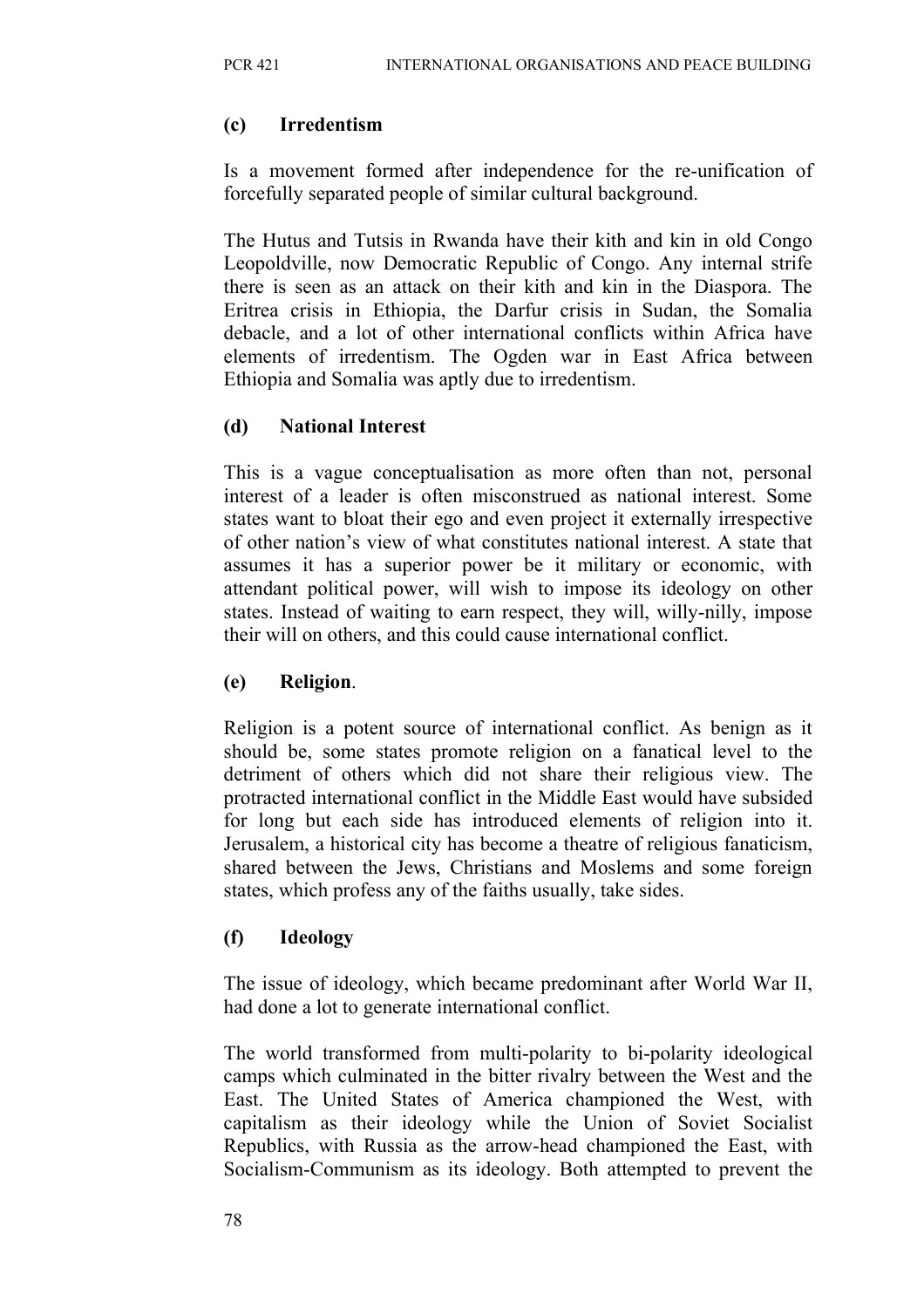growth of the doctrine of each other, which forced them to seek for satellite states in the developing world. The result of this ideological battle was that the developing nations, usually referred to as third world countries seemed poised to liberate themselves from the entanglement of these ideological camps and formed an international organisation called the Non-Aligned Nations. That aided their decolonisation but the sour aspect of it was the incursion of the two ideologies into the countries of Africa. Ideology from foreign land compounded the internal conflicts in Africa and became internalised. The issue of the Congo war in the early 60s and its unabated effects till date speak volumes.

#### **(g) Imperialism**

Is a term used to describe a situation where a foreign country tries to extend its influence to another country willy-nilly. It could be as a means of seeking economic security through economic exploitation of the resources of other states, or acting in a manner as to be in remote control of the political activities in a foreign land.

Imperialism uses silent but pungent methods to dictate the pace of economic, social and political life of another state and a refusal by such country may cause the overthrow of such regime, which could cause international conflict.

#### **(h) Suspicion and Insincerity**

There could be instances where genuine attempts may be thwarted due to an assumed suspicion of a party in conflict or a situation where an agreement reached was thrown overboard by a party, to the chagrin of the other.

These could heighten international conflict. There could be instances where leaders, in defiance of their people's wish, embrace anti - people policy to foster the nests of imperialist agents for their personal survival. They would neglect domestic problems and keep on introducing mundane reforms to waste their people's time. When the seed of discord planted start germinating, it will blow up to a level of an international conflict, as one cannot continue to deceive the people, all the time.

### **4.0 CONCLUSION**

We must not allow our anxiety for quick results to prevent us from having any result at all and it may happen if we are so impatient. The reasons adduced as catalysts to international conflict could be mutually discussed and best alternatives proffered for the overall good of mankind. There are sufficient checks and balances within the confines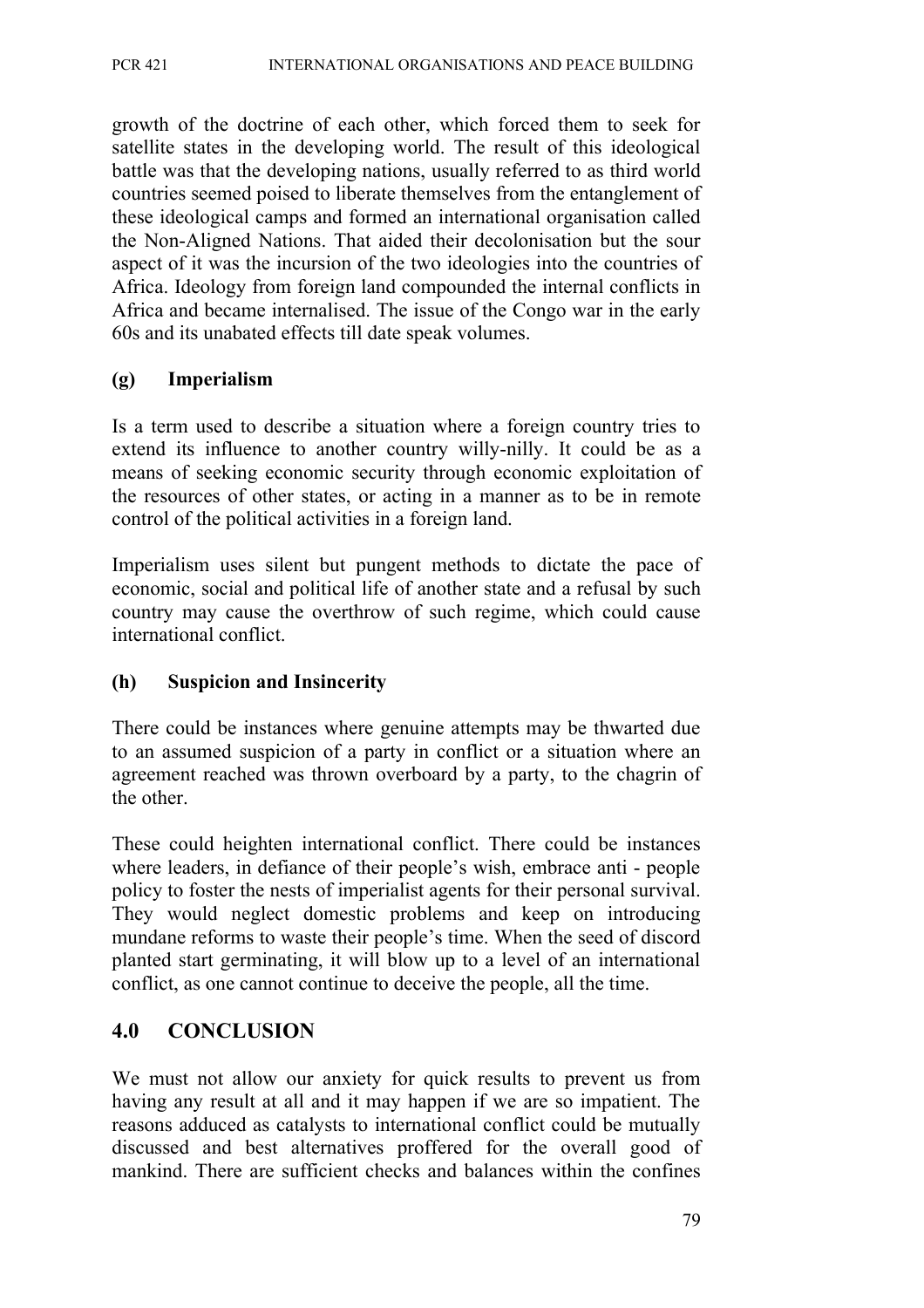of international law to promote global peace and harmony, and no matter how tense a situation may assume, meaningful dialogue will resolve the daunting situation.

### **5.0 SUMMARY**

This unit has briefly discussed those issues that provoke international conflict and emphasised the need for embracing dialogue towards solving any problem that could endanger world peace.

### **6.0 TUTOR-MARKED ASSIGNMENT**

Name and discuss three causes of international conflict.

## **7.0 REFERENCES/FURTHER READINGS**

Fisher, S. et al (2000). *Working with Conflict*. London: Zed Books

Baylis J. and Smith (2001). *The Globalization of World Politics*. Oxford: Oxford University Press.

Chomsky, N. (2000). *Rogue States*. London: Pluto Press.

- Collier P. et al (2003). *Breaking the Conflict Trap-Civil War and Development Policy*. Oxford: Oxford University Press.
- Akinboye, S.O. and Ottoh, F.O (2005). A *Systematic Approach to International Relations*. Lagos: Concept Publications.
- Adele, B.J. (1995). *Political Science and Government*. Lagos: Mikky Press.
- Albert, I.O. (2001). *Building Peace, Advancing Democracy: Experience with Third Party Intervention in Nigeria's Conflicts*. Ibadan: John Archers.
- Albert, I.O. (2001). *Introduction to Third Party Intervention in Community Conflicts*. Ibadan: John Archers.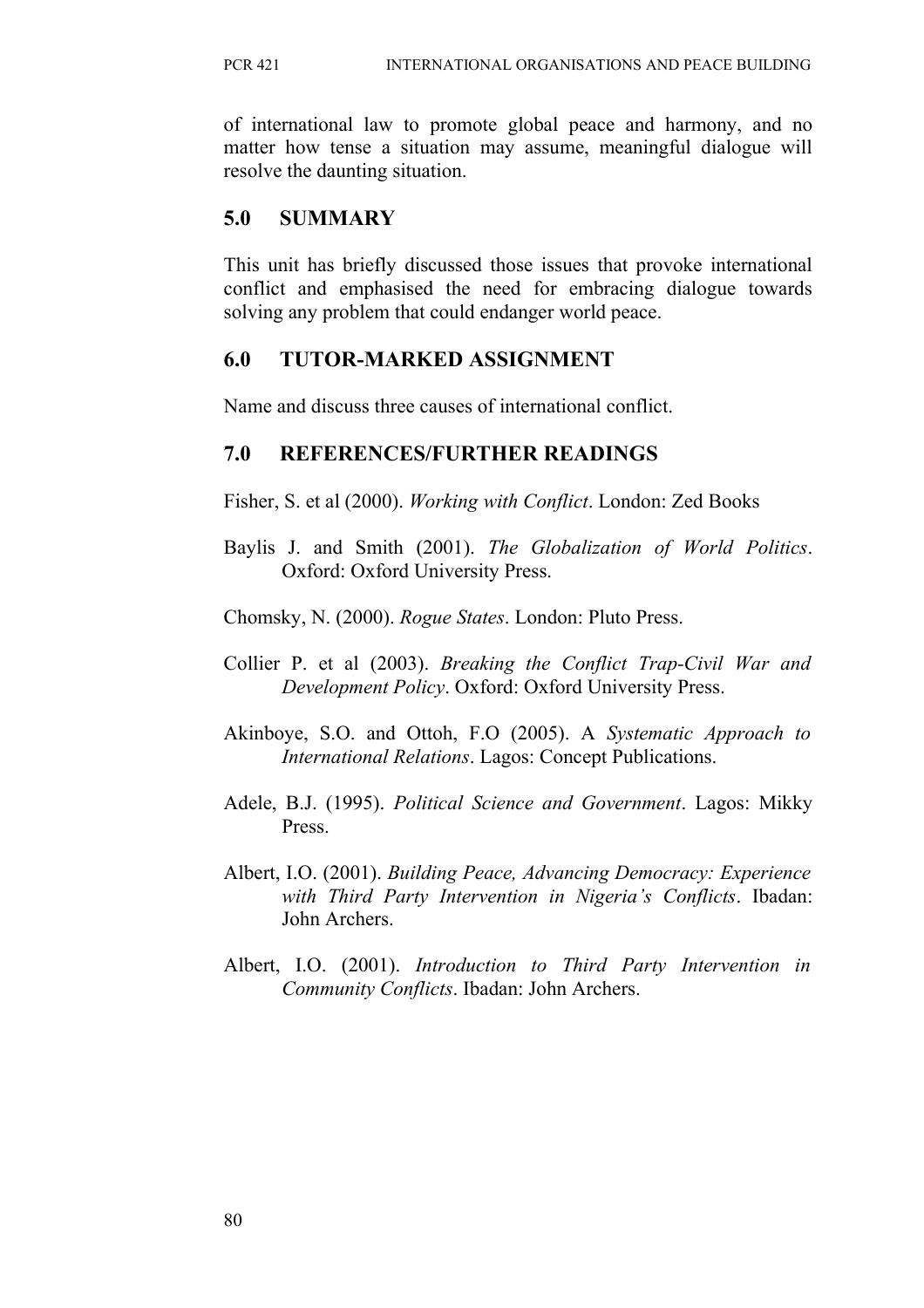### **MODULE 3 PEACE MAKING, PEACE KEEPING, PEACE ENFORCEMENT, THEIR PROBLEMS AND STRUCTURES IN GLOBAL POLITICS**

- Unit 1 Defining Peace-Making, Peace-Keeping and Peace-Enforcement
- Unit 2 Problems associated with Peace-Making, Peace-Keeping and Peace-Enforcement
- Unit 3 United Nations and Peace-Keeping Force
- Unit 4 International Organisations as Structures of Global Politics

#### **UNIT 1 DEFINING PEACEMAKING, PEACEKEEPING AND PEACE ENFORCEMENT**

### **CONTENTS**

- 1.0 Introduction
- 2.0 Objective
- 3.0 Main Content
	- 3.1 Definition of Terms
		- 3.1.1 Peace-Making
		- 3.1.2 Peace-Keeping
		- 3.1.3 Peace-Enforcement
	- 3.2 Case Studies of UN Peace Making and Peace Keeping **Operations**
- 4.0 Conclusion
- 5.0 Summary
- 6.0 Tutor-Marked Assignment
- 7.0 References/Further Readings

### **1.0 INTRODUCTION**

You need to ask yourself what the term "Peace" entails. Peace is a process and has so many interpretations. Have it in mind that it is an unending attempt to transform violence. Some societies are today in search of peace as a result of various factors, such as political, economic, social, etc. Many people will easily attest to it that absence of war connotes peace. It may be true that an absence of war connotes an antidote to peace but various intervening factors combine together to set the world on the track of an endless search for peace. One man's meat is another's poison. While an absence of war is vital, it only prepares ground for other enabling activities in other spheres of life. Some religious adherents see lack of absolute freedom to propagate their views in their own way, even at the expense of other religions as an absence of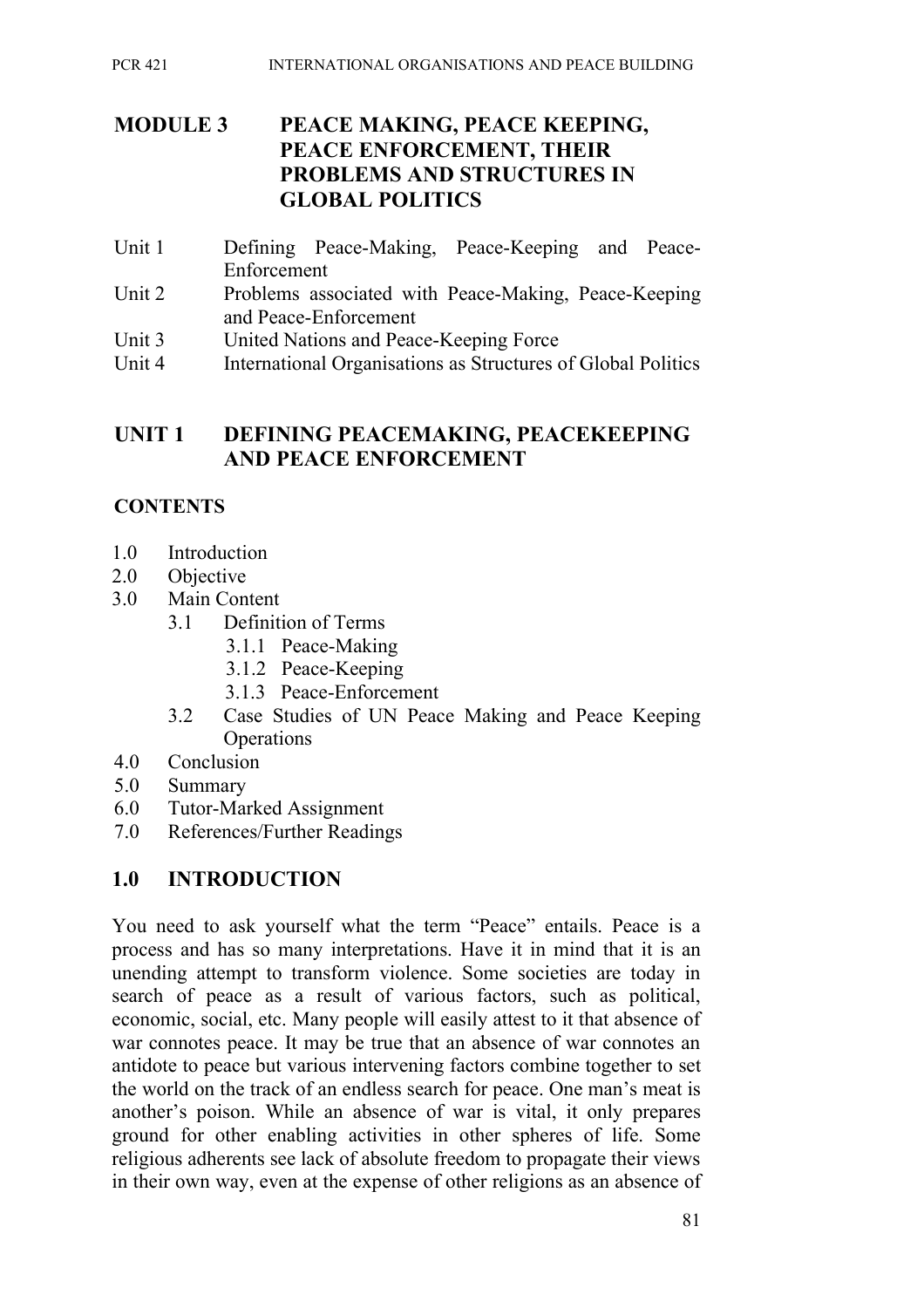peace. Some, struggling against environmental conflict, perceive it as an absence of peace. Those who cannot maximise their potentials educationally through what they perceive as lack of statutory duty of care on the side of a government are in search of peace despite an absence of war. At the same time, there are still those who fear that peace in any society could endanger their comfort. You need to know why they think so before casting aspersion on them. Those in that category have their reasons - Some realise their wealth through arms deals within war zones; some acquire status as war-lords, which give them international recognition and as soon as peace is restored, they will go into obscurity while some have institutionalised violence as a way and pattern of life through which they assumed local and international power. However, since the world is dynamic, violent conflict or any state of war must pass through a transformation.

By now, your mind is prepared for the simple definition of the terms – peace-making, peace-keeping and peace-enforcement. The concepts are often used variously, interchangeably and collaboratively towards peace-building activities as one overlaps the other.

## **2.0 OBJECTIVE**

At the end of this unit, you should be able to:

• define the concepts of peace-making, peace-keeping, and peaceenforcement and discuss some specific case studies either in Africa or elsewhere where the United Nations had had cause to intervene.

# **3.0 MAIN CONTENT**

# **3.1 Definition of Terms**

## **Peace-Making**

This is a term that has so many interpretations. It could be used to deter the emergence of a conflict situation through conflict resolution mechanisms – e.g. negotiation, mediation, etc. and again, it could be employed to dowse tension where conflict had already arisen. Going further, peacemaking could result in employing peace-enforcement strategy which is a term used to compel recalcitrant conflict generators to toe a line of an agreed de-escalation technique.

However, Thomas, D. (2001), quoting A.B. Fatherson, defines peacemaking as "a peaceful, diplomatic activity, aimed at producing a settlement of the conflict and is normally carried out at the state to state level" or micro level. The interpretation of this definition involves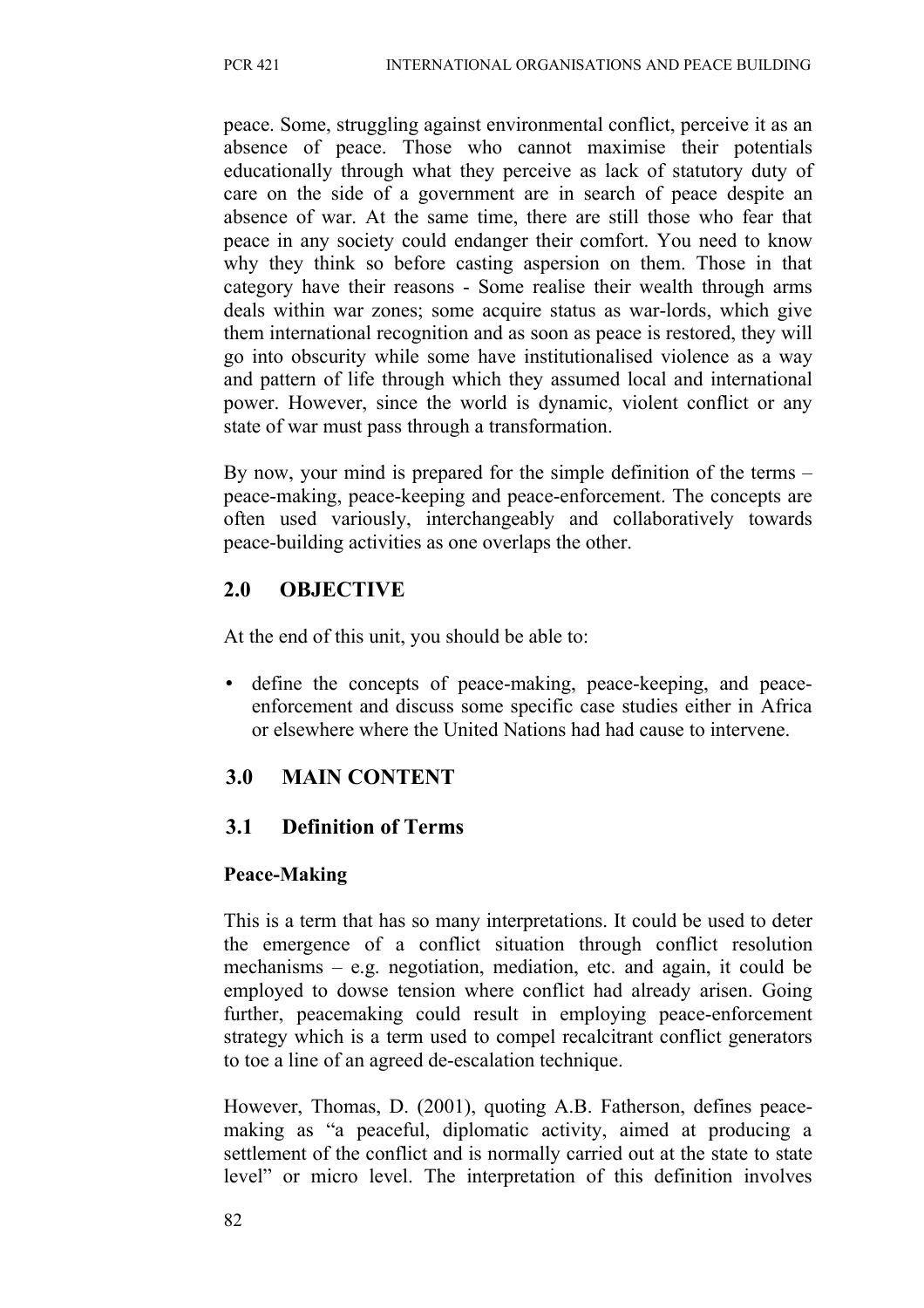methods described in Article 33 of the United Nations Charter i.e. negotiation, enquiry, good offices, mediation, conciliation, arbitration, judicial judgment, resort to regional agencies, or agreements, or other peaceful means but applied after a dispute has crossed the threshold into an armed conflict.

Peace-making could be in form of military and diplomatic action after a conflict has broken out, conducted at the request or with the consent of the warring parties, to quell hostilities and initiate negotiations. It could involve the following basic missions:

- (1) Separating the armed combatants to include demilitarised or buffer zones along the line of control between them.
- (2) Monitoring cease fires in order not to allow an undue advantage to either side which could aggravate an already tense situation.
- (3) Assisting in the development of the military aspects of armistice or cease fire agreements.
- (4) Presentation and suppression of attempts to resume combat actions, including such attempts on the part of unruly field commanders.
- (5) Facilitating contacts between combatant field commanders or between such commanders and government troops, in order to resolve specific problems in halting combat in local zones, and establishing peace there.
- (6) Prevention of any incident that could hinder the cease fire.
- (7) Maintenance of law and order in the zones of separation between the sides.
- (8) Guarding important infrastructures, such as reservoirs, power stations, factories and other strategic areas which could pose a threat to the populace.
- (9) Assisting with the conduct of humanitarian actions, including providing for their security.

Peace-making operations are generally initiated when the combatants agree to halt their fire and usually concluded when armistices are signed (Demurenko and Nikitin, 1997, 116-117). *International Alert*, 1995, also opined that peace-making, citizen based, "is the process of establishing peace constituencies within conflict areas. These constituencies comprise, people from different sectors of civil society, whose prevailing interest is the development of sustainable peace."

Fisher, S. et al (2000:14) define peace-making as interventions designed to end hostilities and bring about an agreement, using diplomatic, political and military means as necessary.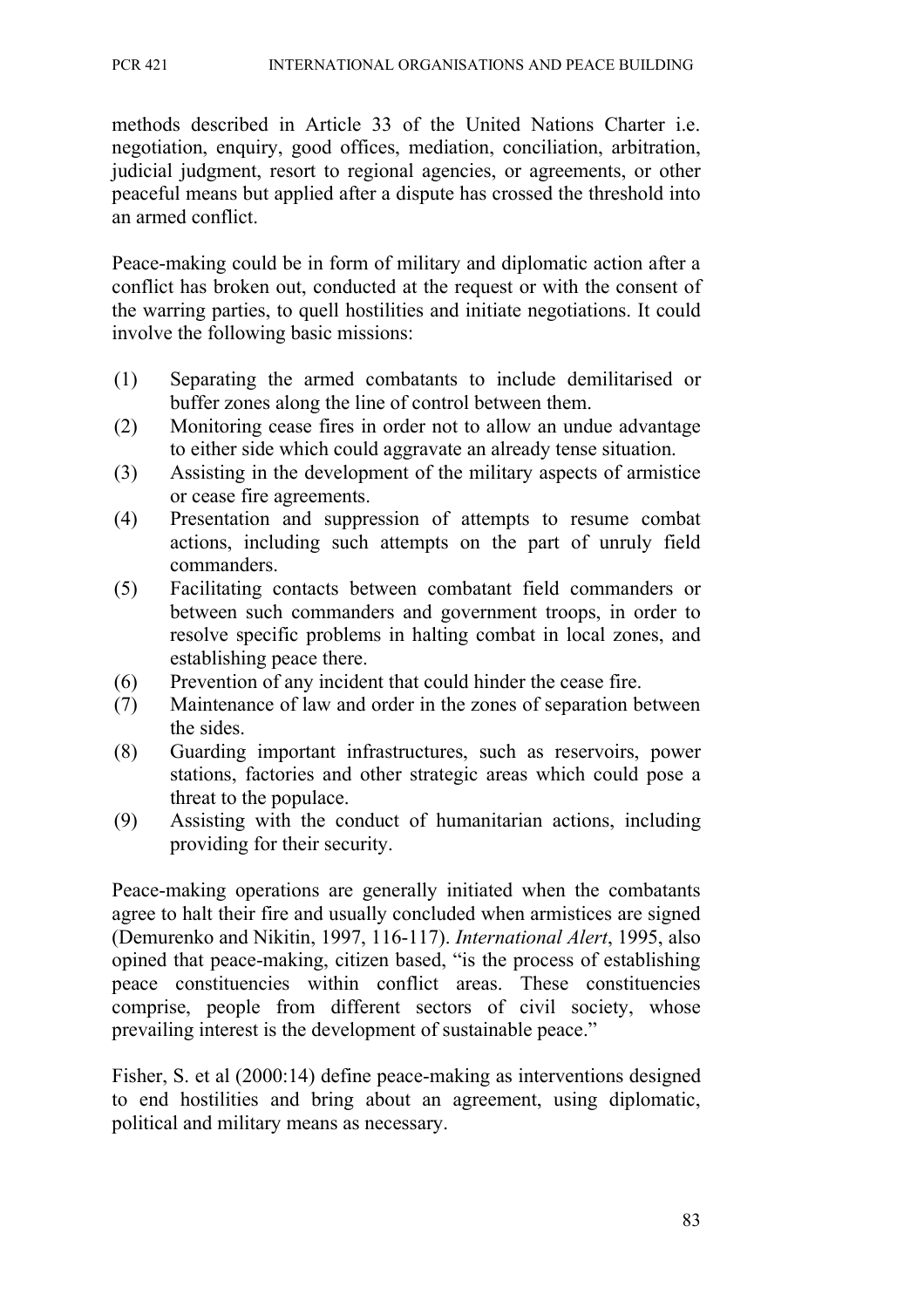In concluding the concept of peace-making, but not limited to the above, Albert (2001: 29) admonishes that the role of government in the management of community conflict should not be limited to just peacemaking but that government must invest more on the establishment of state institutions as well as putting in place physical structures and democratic processes that can reduce inter-group conflict as the government must be seen as an all-embracing institution that caters for all and sundry.

### **Peace-Keeping**

Peace-keeping refers to an international help which is sometimes sent to an immediate problem area when disputing states wish, for the time being, to live in peace. Its success largely depends on the wishes of the states in conflict, which initially consented to their presence. Peacekeeping, though, part of international politics, is neither authoritative, assertive, or a forceful maintenance of peace.

According to *Congressional Research Service*, 1995, Appendix 1, peace-keeping refers to,

 *Maintaining public security in recent war-zones by UN or regional military forces. In a narrow sense, peacekeeping involves the deployment of neutral forces to a zone of tension or conflict under chapter VI of the U.N. Charter, with the consent of the parties concerned. The ultimate intention of this consent is to create a situation amenable to unhindered political settlement with a view to having a total armistice.*

Peace-keeping activities come in various forms. It could come as peacekeeping operations. These are those meant to resolve conflict, prevent conflict from escalating or halt or prevent military actions, as well as upholding law and order in a conflict zone. Further, peace-keeping operations of this category involve conduct of humanitarian actions, restoring social and political institutions which have been disrupted by the conflict and the restoration of basic conditions for daily living. What remains sacrosanct is that peace-keeping operations are always at the instance of the United Nations or regional organisations whose functions include peace support and international security.

The second tagged "Peace Keeping" has to do with the deployment of military or police and quite often, with civilian personnel to assist in implementing agreements arrived at between governments or parties who have been engaged in conflict. Evans (1993:11-12) states that peace-keeping presumes co-operation, and its methods are inherently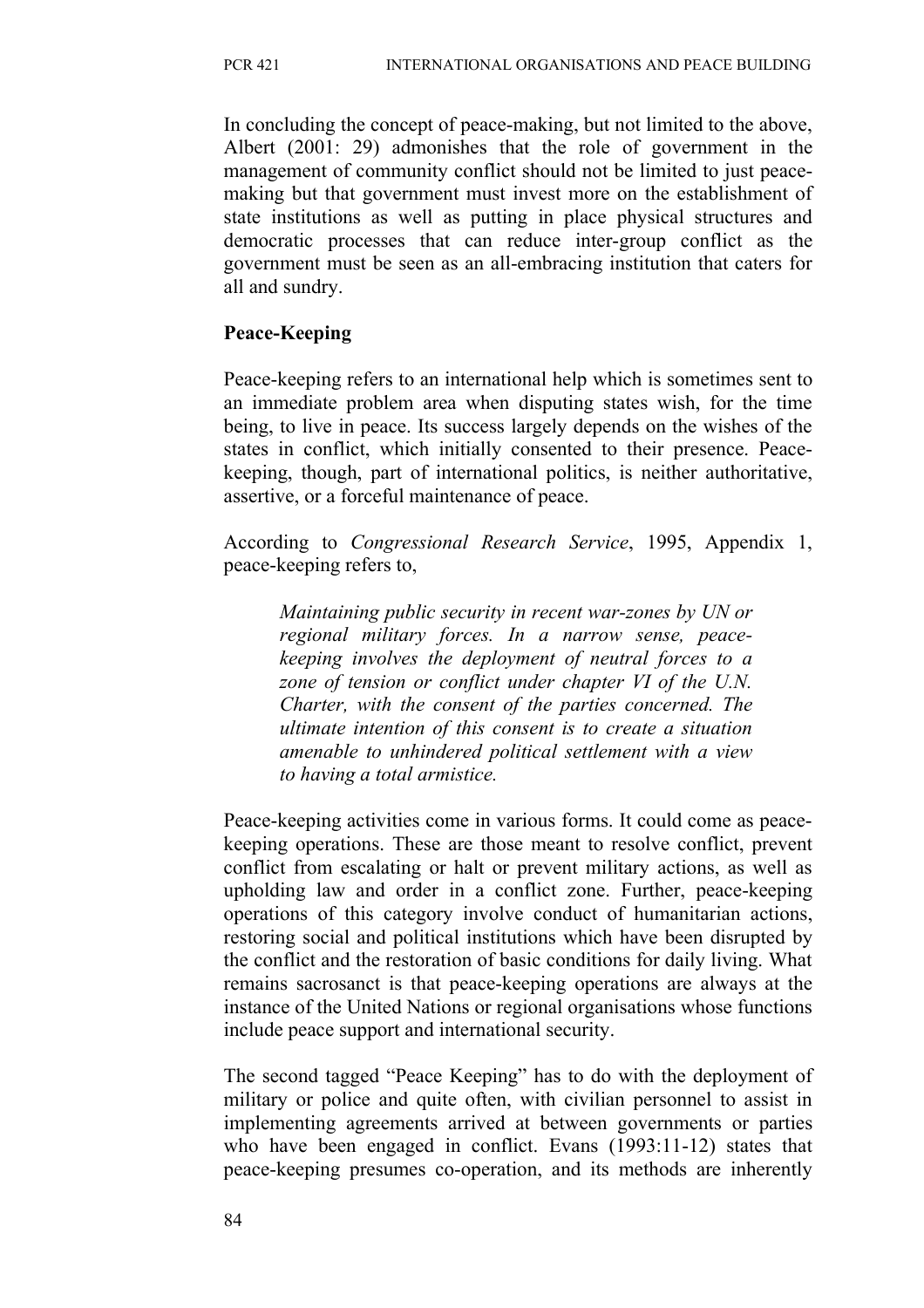peaceful as the use of military force, other than in self defense is incompatible with the concept.

The third concept of peace-keeping concerns issues of humanitarian mandate and actually operates during on-going hostilities. Activities of the International Red Cross and similar organisations in various theatres of war across the globe testify to this.

As a further elucidation on the concept of peace-keeping, Diehl, Druckman and Wall (1998, 39-40) identified 12 categories of peacekeeping, based on recent historical experience, thus:

- **(a) Traditional Peace-keeping**: which involves the deployment of neutral, lightly armed troops, with the permission of host states as an interposition force, allowing a ceasefire to separate combatants and promote an environment conducive to resolving conflict. Examples are the Cyprus 1964 and the Lebanon 1978 experiences.
- **(b) Observation**: this needs the deployment of a small unit of unarmed, neutral personnel, with the consent of the host state to collect information and monitor activities like ceasefire and human rights in the development area.
- **(c) Collective Enforcement**: refers to a situation of a concerted large-scale military operation, designed to defend the victims of international aggression and restore peace and security by the defeat of the aggressor state-forces. Example could be found in Korea, 1950 and Kuwait in 1991.
- **(d) Election Supervision**: refers to observation and monitoring a democratic election following a peace agreement among warring internal groups. E.g. Namibia, in 1980 and Cambodia, early 1990s.
- **(e) Humanitarian Assistance Conflict During**: refers to the transportation and distribution of life-sustaining food, and medical supplies in coordination with local and international non-governmental organisations, to threatened population during a civil or inter-state war. (E.g. Somalia and Bosnia in early 1990s).
- **(f) State-Nation Building**: peace-keeping in a troubled state suggests a state of chaos. Therefore, in the absence of a stable government in place, law and order must be restored. This aspect involves the rebuilding of collapsed infrastructure, security forces, as well as making enduring facility for power transfer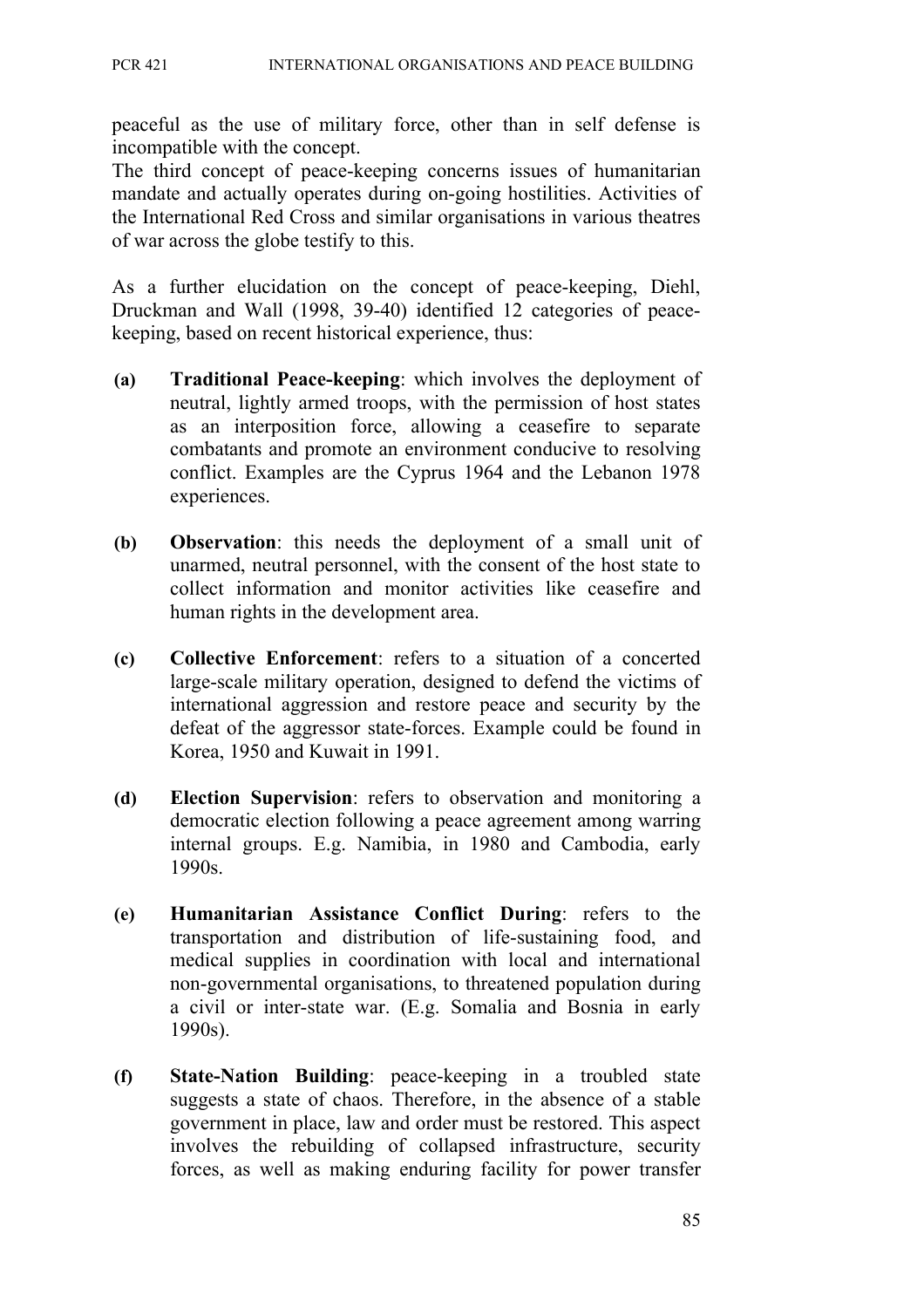from the interim authority to the indigenous government. The example of the U.N. activities in Congo Leopoldville in the 1960s readily comes to mind.

- **(g) Pacification**: peace must be restored in an inter-state war through quelling of disturbances, whether by civilians or through a local armed group. Acts of belligerency must be nipped in the bud in the face of human rights deprivation, destruction of life and property and other acts inimical to public good.
- **(h) Preventive Deployment**: this is a strategy whereby U.N. troops are positioned between the two states in combat to serve as a deterrent or prevent the spread of conflict. This method was applied in Macedonia in 1990s.
- **(i) Arms Control Verification**: refers to the inspection of military facilities, supervision of troop's withdrawal and activities that will facilitate the realisation of arms control agreement.
- **(j) Protective Services**: refers to activities geared towards creating enabling environment like "buffer zones", "demilitarised zones", "no fly zones" as well as a guarantee for the protection of the civilian population. This could be in areas of movement to, and prevention from areas inimical to their well-being. In Iraq, 1991, operation "Provide Comfort" was introduced.
- **(k) Intervention in Support of Democracy**: could either be an operation carried out to prevent the overthrow of a legitimate government by dissidents or a military action to overthrow a government deemed not towing the line of reason and putting in place other officials chosen by the people.
- **(l) Sanctions Enforcement**: refers to those activities undertaken militarily by air, land and sea, to compel recalcitrant states to adhere to order. This also includes guarding of transit points with a view to intercepting banned items as well as redressing any action considered inimical in the opinion of international law, such as drug trade, Human Rights abuse, money laundering, etc.

### **Peace-Enforcement**

The concept denotes an internationally accepted term to militarily intervene in compelling a recalcitrant state to observe a cease-fire agreement by force in situations of major disturbances. This is usually applied when peace-keeping forces are in danger or when such state's continued recalcitrance will worsen world peace. Chapter VI of the UN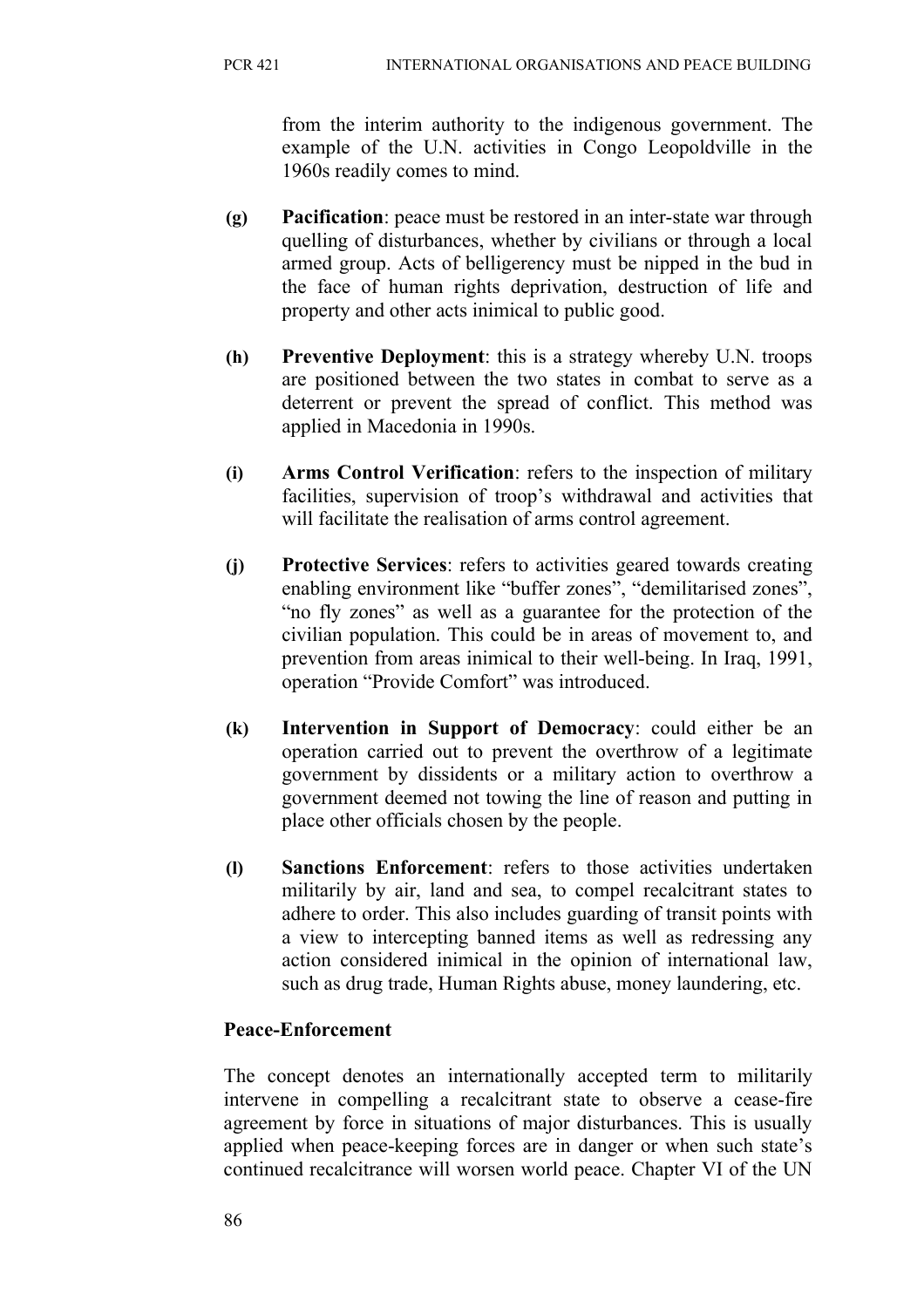charter set up peace-keeping force while Chapter VII set up peace enforcement to enforce compliance with international law. Peace enforcement is usually applied when considered necessary by the UN Security Council or by the decisions of regional organisations without the consent of any conflict party. Those actions of peace-enforcement, embodied in Chapter VII of the UN charter, as identified by Demurenko and Nikitin, 1996: 115, 117-118 are as follows:

- 1. Application of multinational armed forces to compel compliance.
- 2. Separation of belligerents by force
- 3. Restoration of order
- 4. Two track mobility either, guaranteed or denied.
- 5. Provision of military part of ceasefire agreements, armistices or the peaceful conflict resolution methods as well as systems of cease-fire lines, demilitarised and buffer zones, reduced-arms zones, and types of special-status regions.
- 6. Helping in setting up refugee camps and assembly points for displaced persons.
- 7. Maintenance of law and order to help to organise the activities of civilian authorities within their zones of responsibility.
- 8. Investigating complaints and claims regarding armistice violations or violations of conflict settlement agreements.
- 9. Organise, if called for by the appropriate treaties, the collection and monitoring of certain categories of weapons, primarily heavy weapons.
- 10. As a rule, peace-keeping operations last as long as there exists the possibility that armed combat might resume or that any other form of conflict might arise.

### **3.2 Case Studies of UN Peace Making and Peace Keeping Operations**

In international politics and in reverence to the sovereignty of a state, most governments have little enthusiasm of involving a multi-national third party in their affairs. The prospect of playing host to foreign soldiers, however high-minded their presence may assume, is usually viewed with particular caution. The fear is further heightened among Africans who had experienced slave trade, colonialism and imperialism in the past, with the attendant exploitative and dehumanising onslaught. Thus, Africans readily suspect foreign peacekeepers as impostors, exploiters, not minding their noble intentions.

Notwithstanding this fear, because Africa is still tied to the apron strings of the West, refusal to allow foreign interventions in their conflicts seems more disastrous. Refusal to allow foreign interventions in their conflicts is more disastrous, more expensive and highly consequential.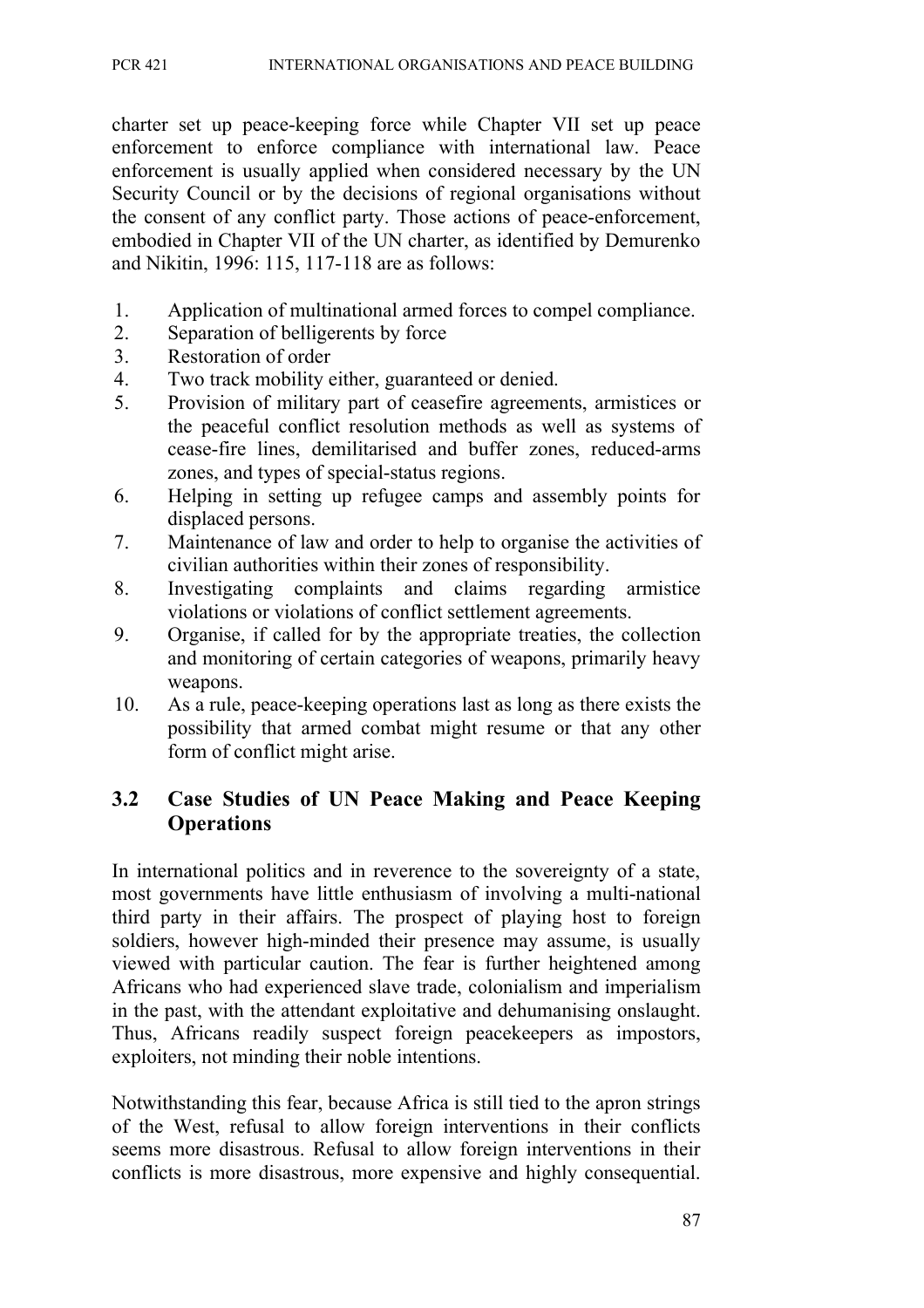Thus, with a high degree of reluctance, African leaders have allowed foreign troops unto their soil to meddle in their internal conflicts, using Western models, which are alien to Africa.

The African situation resembles the classic prisoners' dilemma. Instability is so endemic in Africa that it will be foolhardy for the whole global community to sit and watch helplessly while there is wanton destruction of lives and property. Darfur region in Sudan is a classic humanitarian tragedy which is relevant here and it will be against the spirit and charter of the UN, not to act. Most African conflicts proceed from grievance to greed and this often account for prolonged fighting and breaking of ceasefire agreements.

The dual role of foreign powers in African conflict was summed up by Zartman (1985) when he opined that instability is so endemic in Africa that arms supplies are an invitation to crisis and which serve as a catalyst to great powers' intervention. The irony is that, once one power has provided arms or political support, the only way to balance the conflict, may well be to provide enough counter support through another power to bring about stalemate and then negotiation (balance of terror).

In a nutshell, foreign powers that are responsible for heightening African conflicts are equally responsible for proffering solutions to them. Thus foreign powers intervened in African conflicts mostly when the conflicts are ripe for resolution. The indices of ripeness of timing and timing of ripeness are often foreign formulated. These indices include hurting stalemates, looming catastrophe, and exhaustion at the escalation stage until they have reached crisis stage. They thus become more expensive to resolve. The success of peace settlement is inextricably tied to the interests of neighbouring regional powers and their overall commitment to the peace process. Regional powers can frustrate peace efforts if they think it is not in their national or selfish interest; Liberia under Charles Taylor standing in the way of peacemaking in Sierra Leone; South Africa and Rhodesia fueling crisis in Angola. Foreign countries often overlook these regional powers and merely proffer foreign solutions for African problems. It is worthy of mention that not much attention was paid to regional powers until Nigeria championed the ECOMOG in Liberia.

### **(a) The Democratic Republic of Congo**

The first United Nation's Peace-making operation in Africa code named Operations des Nations Unites au Congo (ONUC) was in the then Belgian Congo or Congo Leopoldville, later Zaire and now Democratic Republic of Congo in 1960 and it extended to 1964. Usually the task of the United Nations was the prevention of inter-state warfare but by force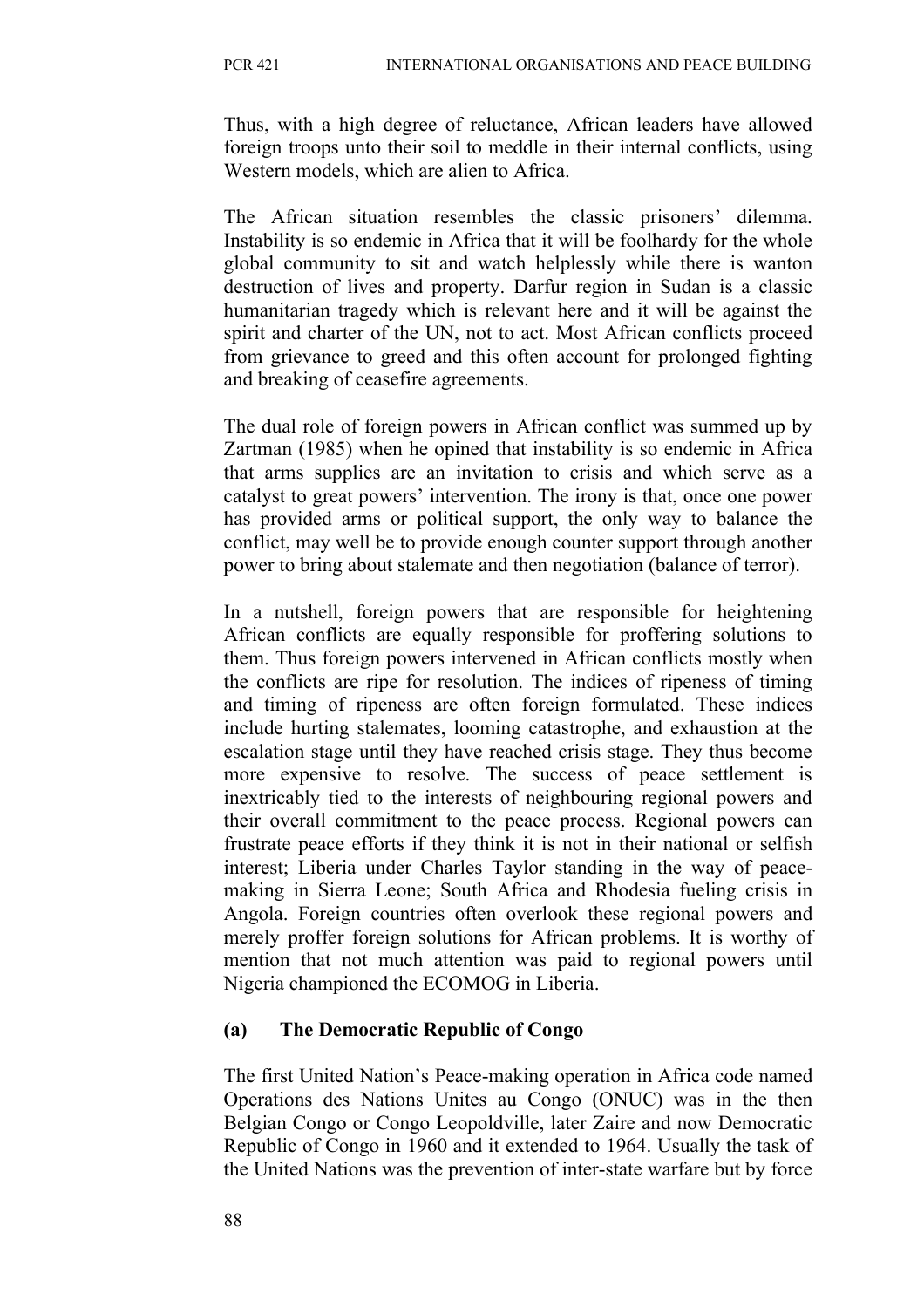of circumstances, the U.N. got itself involved in a chaotic internal situation of an extreme complexity which compelled it to assume certain responsibilities, beyond normal peace-keeping duties.

The manner in which Belgian Congo or Congo Leopoldville had her independence from Belgium, without any solid foundation for a smooth transition, coupled with the intensity of Cold War rivalry between the West and the East, helped in no small measure to make the situation in the Congo a cynosure of the eyes of the world.

Various world leaders saw the catastrophe coming and amongst all, a reckoned leader of the third world, whose country would be among the foremost propagators of peace-keeping operations in the UN, Pandit Nehru, sounded sufficient notes of warning but initially, all was derided. He emphasised then that all known laws of war would be cast aside, brothers would rise against sisters, fathers against mothers, kinsmen against kinsmen, and at last, famine would set in, capable of devastating the belligerents.

In pursuance of his belief of being each other's keepers, the contribution of the India Armed forces to the United Nations operations in Congo was immeasurable. An infantry brigade group was deployed to Katanga with Brigadier K.S. Raja as commander who was later replaced by Brigadier R.S. Naronha while Major General Dewan Prem Chand Commanded HQ Katanga Area (U.N.) during the operations.

When the vested interest of external collaborators whose desire was in the mineral resources of the Katanga Province, was making peacekeeping operations innocuous, the Security Council, through Resolution 161 of 21st Feb. 1961, authorized ONUC to use force, as a last resort to prevent civil war. The transformation of chapter 6 to chapter 7 yielded results as 99 infantry brigade group under Brigadier K.S. Raja launched operations in Katanga province on 31st December, 1961 and regained full control of Katanga. General Raja acknowledged stiff resistance offered by the Katanga gendarmerie, led by mercenaries of Belgium origin. Incidentally, the India Army's action in Congo became the first peace-enforcement operation in the continent of Africa.

The hope that Katanga insurgency had been finally suppressed was dashed when by the end of 1962 the gendarmerie again sprang a comeback attack on UN forces. The swift and resolute combat readiness and leadership by Major General Dewan Prem Chand and Brigadier R.S. Noronha ensured the swift advance of Indian Brigade into key town of Kowlezi across destroyed bridges over Lufeira River, which caught the rebels unawares. The gendarmerie suffered major defeat in both men and materials, which completely demoralised them. In the face of this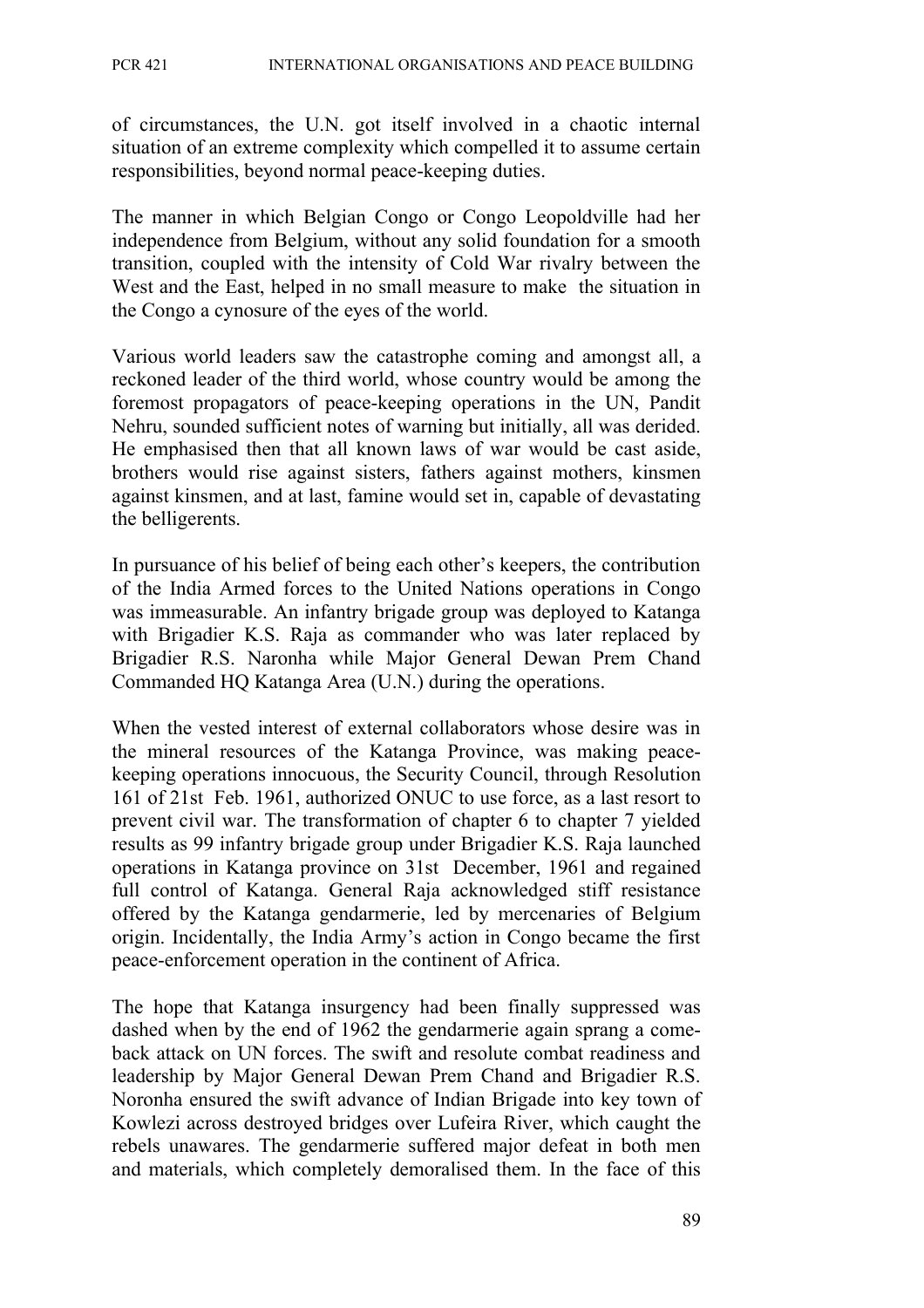Indian onslaught, they had no choice than to surrender unconditionally and laid down their arms, resulting at last, in the relative unification of Congo.

Ironically, the seed of discord, the demarcation of territories with disregard to their homogeneity or heterogeneity by the past colonial masters, with unresolved grievances and greed compelled the reemergence of conflict at a greater propensity in the Democratic Republic of Congo. In July 1999, in Lusaka, Zambia, the Democratic Republic of Congo, along with Angola, Namibia, Rwanda, Uganda and Zimbabwe signed the ceasefire agreement for cessation of hostilities between all belligerent forces in the Democratic Republic of Congo, one of which was with Movement for the Liberation of the Congo, signed on 1st August, 1999. The terms of the agreement included provisions on the normalisation of the situation along Congo's border; the control of arms and illicit trafficking and the infiltration of armed groups; the holding of a national dialogue; as well as the need to address security concerns generally. Equally, in the agreement was the need to establish a mechanism for disarming militants and armed groups. A joint military commission of two representatives from each party under a neutral chairman to be appointed by the OAU (now AU) was also provided for as well as proposition for an "appropriate force" to be constituted, facilitated and deployed by the United Nations in collaboration with OAU(AU). Through resolution 1258 of 6th August, 1999, the Security Council authorised the deployment of up to 90 United Nations military liaison personnel along with sizeable civilian staff. Again, through another resolution 1291 of 24th February, 2000, the UN authorised the expansion of the contingent to consist of up to 5,537 military personnel, including up to 500 observers. The Indian Army graciously contributed 34 military observers. This UN Mission in Congo, code named MONUC which had been in place since November, 1999 is still on ground due to ceaseless border clashes and insurgencies.

### **(b) Mozambique**

The UN Mission in Mozambique, codenamed ONUMOZ came into being on 3rd December, 1992 to monitor and verify the ceasefire agreement occasioned by the devastating 14 years war which came to an end through the good offices of the UN in October, 1992.

The major tasks of the peacekeepers were separation and concentration of forces of two warring parties, their demobilisation and collection, storage and destruction of weapons, monitoring and verifying the complete withdrawal of foreign forces, provision of security to the transport corridor, disbanding of private armed groups, as well as the security of vital infrastructure and assistance in humanitarian aid.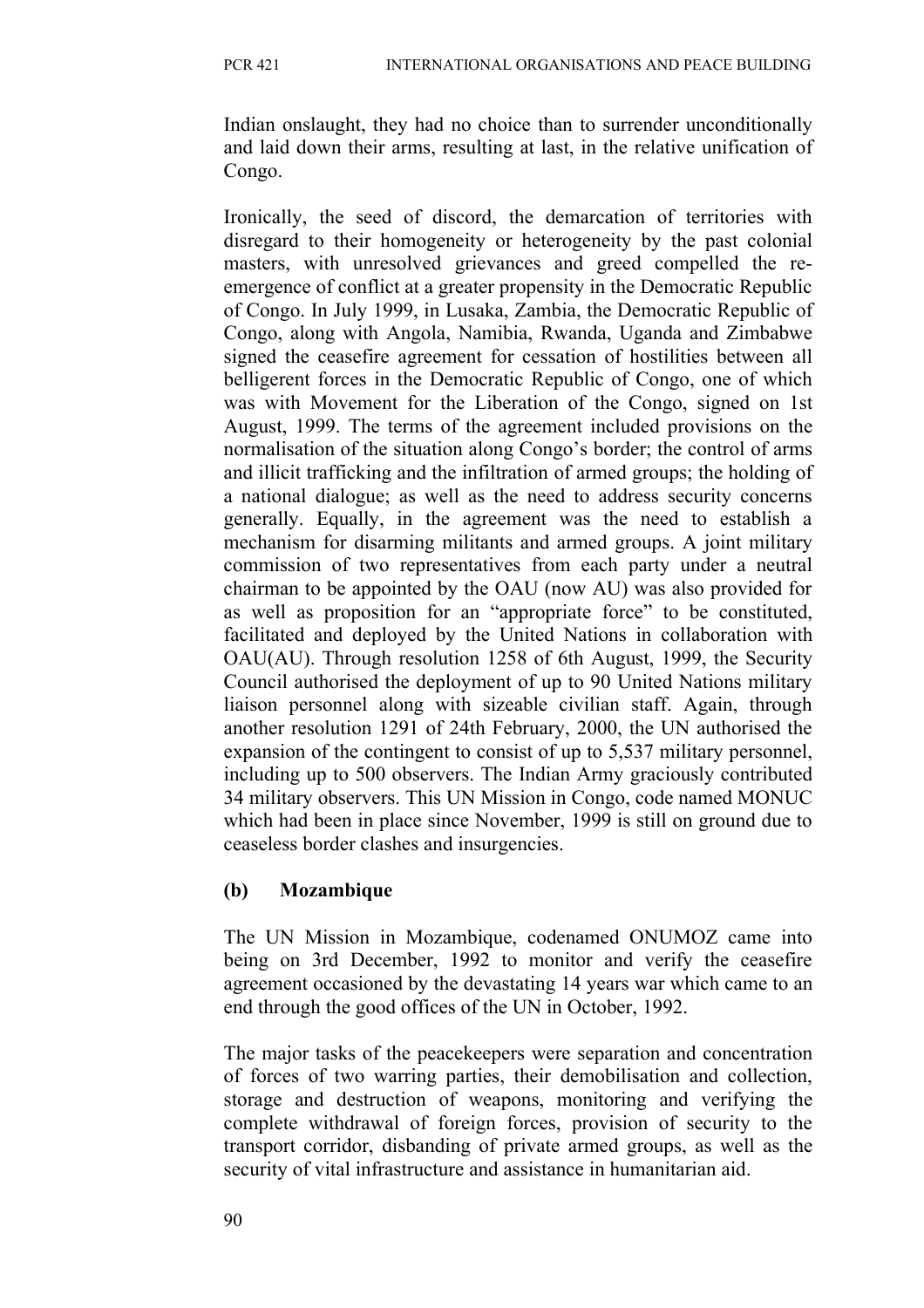The gallantry of the Indian Army also manifested in this operation and the then UN Secretary General, Mr. Boutros Boutros Ghali could not hide his admiration for them when he said: "The Indian troops, by virtue of their superior training and high standard of discipline and sense of responsibility, have had a significant contribution in securing the early return of peace in Mozambique''**.** This UN operation in Mozambique, code named ONUMOZ, which started in December, 1992 came to an end on October, 1994.

#### **(c) Angola**

The first United Nations Angola verification Mission was deployed at the beginning of 1989. It was a period of declining cold war rivalries, which had all along been stalling genuine peace-keeping operations there. This mission was code named UN Angola Verification Mission (UNAVEM) and it lasted from 1st January, 1989 to May, 1991. It was mandated to oversee the withdrawal of Cuban forces from Angola in accordance with the timetable agreed between Angola and Cuba. This exercise, which was completed by 25th May 1991, had a total of 70 military observers, with India contributing 8 military observers to the UN endeavour.

It was the withdrawal of foreign troops from Angola that enabled the international community to have genuine opportunity to look into the areas of conflict between the Angola Government and the guerrillas (UNITA), with a view to resolving it and the aim was accomplished. This was the beginning of the second UN Angola verification mission (UNAVEM II) launched in May 1991. It had far more complex responsibilities, usually faced by peace-keeping operations in the Post-Cold War era.

Some of its responsibilities included:

- Assisting both the Angolan Government and UNITA reach agreement on modalities for completing the peace process;
- Brokering and helping to implement ceasefire at the national and local level;
- Observing and verifying the first elections;
- Demobilising troops and forming joint armed forces
- Monitoring the police and ensuring alleviation of suffering for Angolans*.*

The contribution of India in UNAVEM-II was highly commendable. They operated in a dangerous and complex conflict situation, requiring flexibility and innovation, which resulted in the signing of the Lusaka protocol on 20<sup>th</sup> November, 1994 and the commitment of both the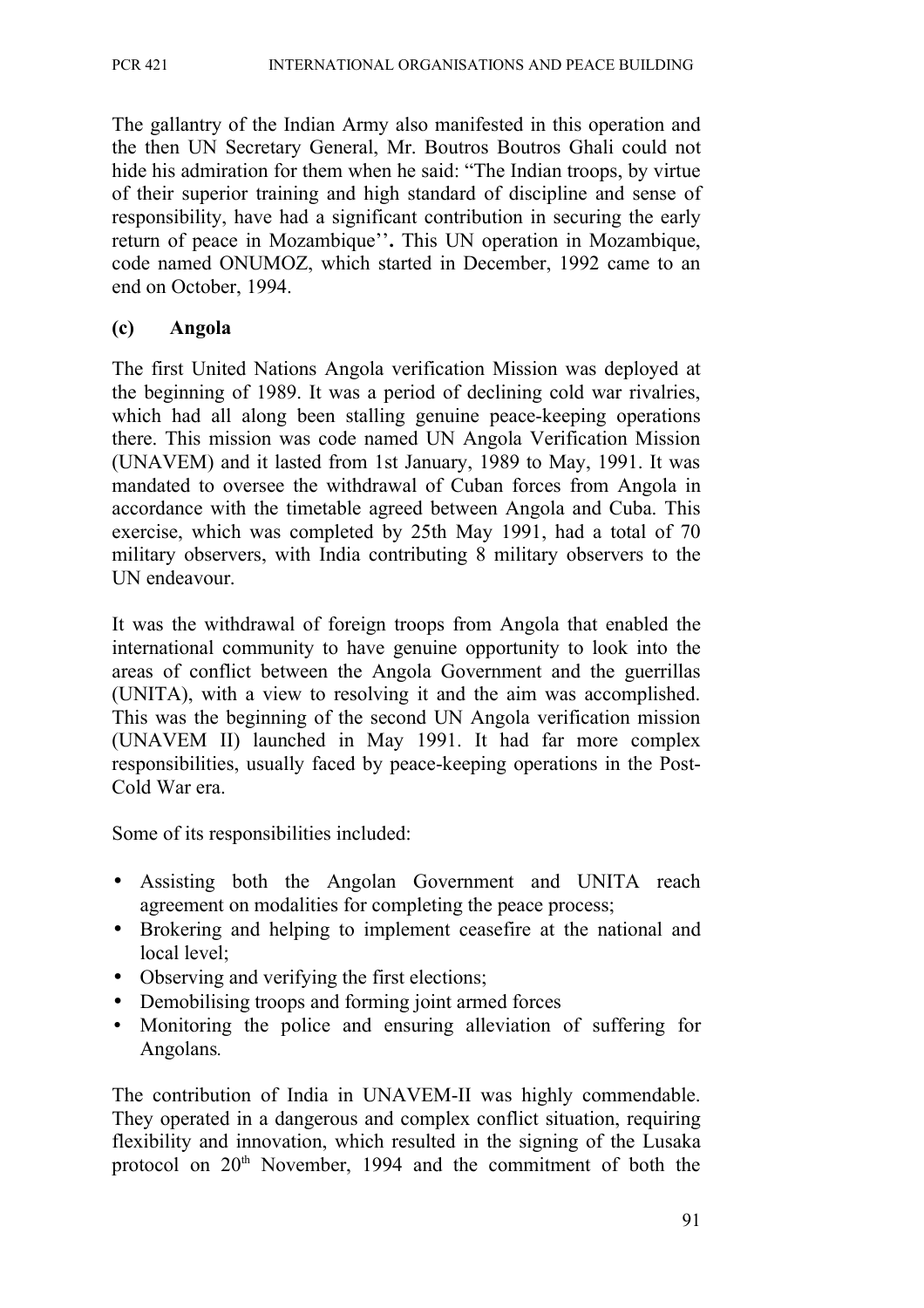Angolan government and UNITA to respect and implement the peace accord. With the peace efforts so far, the UN now moved a step further and established UNAVEM-III in February, 1995 with the following mandate:

- Assist in the implementation of the Lusaka protocol.
- Supervise, control and verify the disengagement of forces and monitor the ceasefire.
- It would also help to establish the quartering areas and demobilisation of UNITA forces, and supervise the collection and storage of UNITA armaments and monitor the completion of FAA, the joint national army.
- Verify and monitor the neutrality of the Angolan National Police.
- Coordinate, facilitate and support humanitarian activities directly linked with the peace process.
- Complete all essential requirements for the holding of Presidential election and thereafter verify and monitor the entire election process.

The Indian Army units, which served with UNVEM-III, were tasked to ensure the following:

- Security and patrolling of area of responsibilities
- Preparation of demobilisation camps (quartering areas)
- Supervision of demobilisation & humanitarian assistance
- Reopening of road axis and clearance of mountain and mines.

The above tasks were principally to ensure compliance with peace protocols earlier signed but then were renewed following a break-down of the peace agreement due to the intransigence of Jonas Savimbi. However, after what could be termed a restoration of peace, with the exit of Savimbi, the Mission was finally closed down in July 1999.

### **(d) Somalia**

The UN Somalia operations, which took off in April 1992 was principally to facilitate humanitarian aid to the people trapped by civil war and famine. With the intransigence of the combatants, the UN had to alter the initial mandate of the Peacekeepers from humanitarian aid to Peace enforcement to help stop the conflict and reconstitute the basic infrastructure for a viable state. This led to the establishment by the UN of "Unified Task Force" (UNITAF) in December, 1992 under the command of the United States.

The UN operations in Somalia (UNOSOM) are considered amongst the most daunting and difficult operations in the UN Peace-keeping history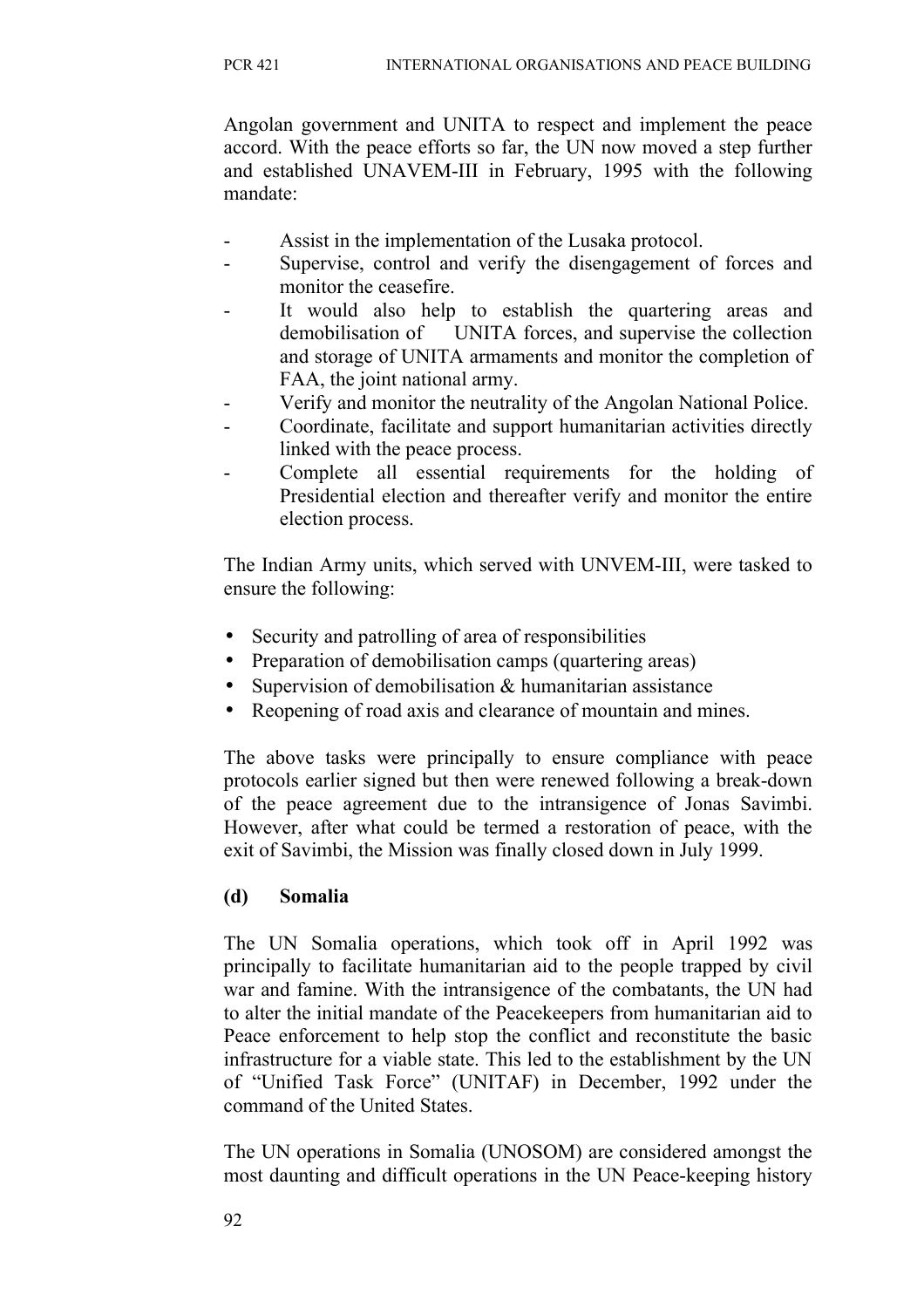due to their complexities. The dexterity employed by the Indian naval ships and personnel enabled the Indian brigade, which had operational responsibilities for one third of Somalia to successfully conclude disarmament and humanitarian relief. They ensured minimum civilian casualties as they only fired in self-defense. It dug a large number of wells, constructed schools and mosques and ran mobile dispensaries and relief camps which provided veterinary care as well as medical and humanitarian relief to a large number of Somalis and their livestock. Also handled were the rehabilitation and resettlement of thousands of refugees and their repatriation. It also assisted in reviewing the political process through organisation of reconciliation meetings. This UNOSOM operation lasted till December, 1994.

#### **(e) Liberia**

The United Nations Observer Mission in Liberia code named UNOMIL came about as a result of a civil war, which claimed thousands of lives, with thousands also internally displaced while refugees' flow was staggering. At the beginning of the conflicts, the Economic Community of West African States (ECOWAS) undertook several initiatives aimed at a peaceful settlement with the active support of the United Nations. This mission was to supervise and monitor, in co-operation with a military observer group, ECOMOG of the ECOWAS, the Cotonou Peace Agreement signed by the Liberian parties on 25th July, 1993 and to verify their impartial application by the concerned parties. In a nutshell, their task includes:

- Disarming and demobilisation of the combatants
- Assist in maintenance of Assembly sites
- Humanitarian assistance activities
- Investigate & report human rights violations
- Observe and verify election process.

With the holding of the election in July, 1997 and installation of a new government, the Liberia Peace process came to a successful conclusion. The second Liberian crisis has been diplomatically handled by the ECOWAS and a civilian government is now in place, while a one time Head of State, Charles Taylor is now facing an international war crime in The Hague.

#### **(f) Rwanda**

Rwanda, a former Belgian colony, which had been engulfed in widespread violence between the Hutu and Tutsi tribes generated wide spread concern, compelled the United Nations to initiate UN Assistance Mission in Rwanda (UNAMIR) in October 1993.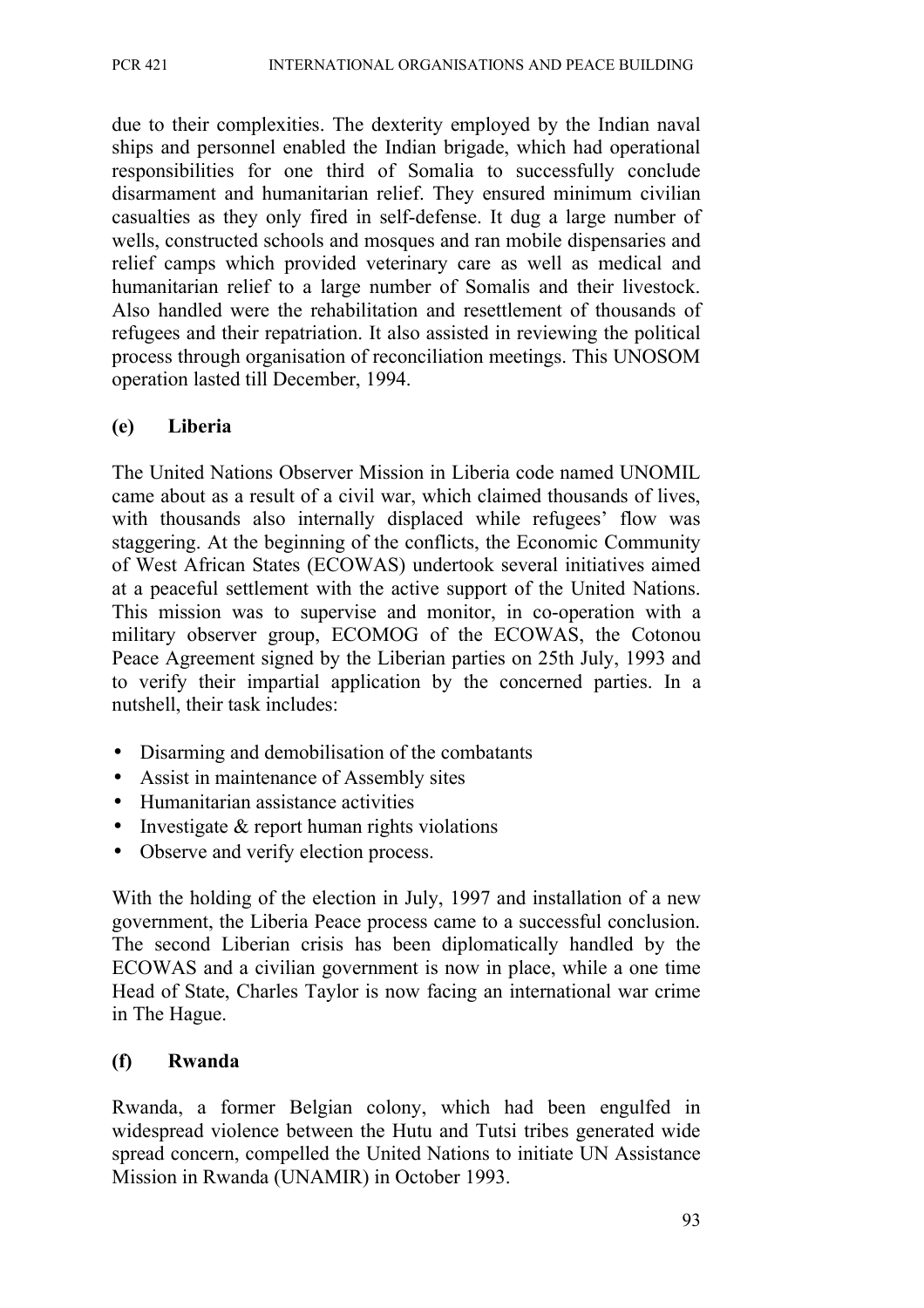The Indian contribution to this Assistance Mission in Rwanda consisted of an Infantry battalion, one Signal Company, one Engineer Company, staff officers and military observers. The task of the contingent included safeguarding UN installations, manning security posts, patrolling their areas of responsibility and providing security to the capital, Kigali, from irregulars and armed bandits. The Indian contingent performed its task with rare devotion and distinction, which made the UNAMIR Force Commander, Major Gen. G.C. Tauignant of Canada to make these remarks:

*You brought to UNAMIR, to the United Nations, to Rwanda a sense of pride. You came in and you demonstrated what it is to be a good soldier and you brought respectability to the mission. You brought also, a sense of professionalism in everything that we have to do for the Rwandese. I say this without any reservation; you are probably one of the best soldiers in the world at this time*.

This mission came to an end in March, 1996.

#### **(g) Sierra Leone**

The conflict in Sierra Leone, which dated back to 1991 between the Sierra Leone Government and the Rebel forces, principally, the Revolutionary United Front (RUF) despite series of peace efforts by international organisations, regional bodies and international personalities brought about the establishment of the United Nations Observer Mission in Sierra Leone (UNOMSIL) from July, 1998 to October ,1999 and the United Nations Assistance Mission in Sierra Leone (UNAMSIL) from November, 1999 to 2001. Various peace agreements signed were derailed by the RUF's intransigence. However, the experience in Somalia made the UN to mandate ECOWAS and its military wing, ECOMOG to play very prominent roles in restoring normalcy to Sierra Leone. Side by side with the UN forces, ECOMOG secured most of Sierra Leone in a military action. The UN then lifted the embargo on oil and arms and established UNOMOSIL in Sierra Leone to bring about peace and stability. It was after the lifting of the embargo that the observer mission was changed to a full fledged peace-keeping mission and renamed UN Assistance Mission in Sierra Leone (UNAMSIL). Despite all entreaties to the rebels, the RUF again threw the spanner into the wheels of peace through their abduction of 23 Indian UN peacekeepers at Kailahun as hostage and were only released after a protracted negotiation. The siege on Kailahun continued but when the intransigence of the rebels could no longer be tolerated, the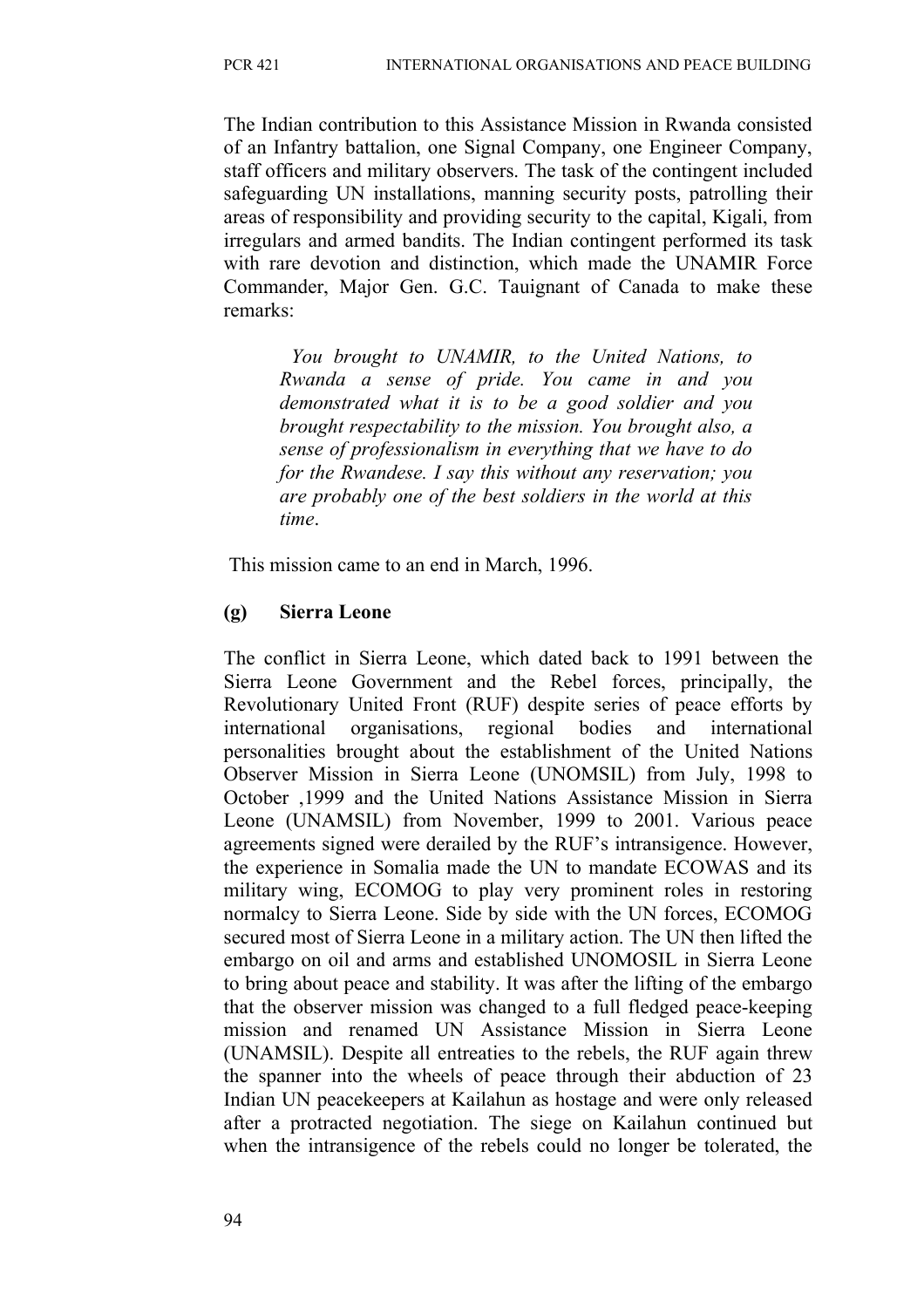Indian contingent launched operation OP Khukri and dug trenches round the rebels, which forced the RUF to surrender.

This resounding success of the operation executed by the Indian peacekeepers in the heartland of RUF controlled territory won the Indian contingent praises from several quarters. In September,2000, the Indian Government decided to withdraw its contingent and by February, 2001, de-briefing of the soldiers had been completed and the UN mission came to an end. The continued task of sustaining the fragile peace was left to ECOMOG.

# **4.0 CONCLUSION**

If you want peace, prepare for peace. A city set on a hill cannot be hidden and neither do men light candle and put it under the table, but on the table to give light to all. In essence, we implore leaders of both the developed and developing countries to embrace good governance and sincerity of purpose. Only the truth can exalt a nation. We do hope World leaders; from every sphere of human endeavour will rise up to embrace justice and equity to ensure pre-conflict peace-building becomes the order of the day.

## **5.0 SUMMARY**

This unit has discussed in detail the concept of peace-making, peacekeeping, peace-enforcement along with some relevant case studies. A good understanding of the concepts will enable you to prepare adequately while addressing the multifarious lessons inherent in the case studies.

## **6.0 TUTOR-MARKED ASSIGNMENT**

Define the concept of peace-making, peace-keeping and peaceenforcement.

## **7.0 REFERENCES/FURTHER READINGS**

- Akinboye, S.O. and Ottoh, F.O (2005). A *Systematic Approach to International Relations*. Lagos: Concept Publications.
- Adele, B.J. (1995).*Political Science and Government*. Lagos: Mikky Press.
- Albert, I.O. (2001). *Building Peace, Advancing Democracy: Experience with Third Party Intervention in Nigeria's Conflicts*. Ibadan: John Archers.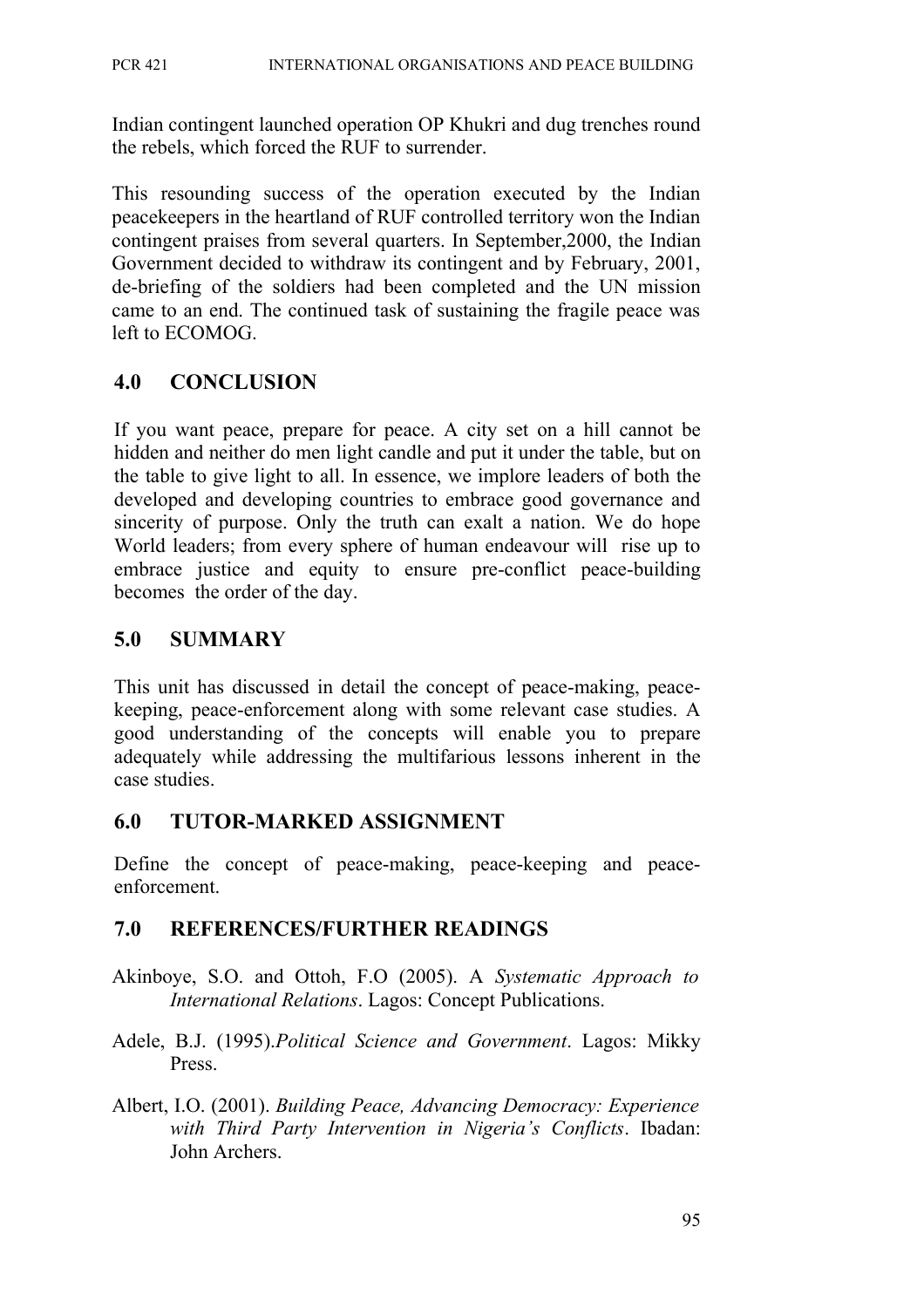- Albert, I.O. (2001). *Introduction to Third Party Intervention in Community Conflicts*. Ibadan: John Archers.
- Baylis J. and Smith (2001).*The Globalisation of World Politics*. Oxford: Oxford University Press.

Chomsky, N. (2000). *Rogue States*. London: Pluto Press.

Collier P. et al (2003). *Breaking the Conflict Trap-Civil War and Development Policy*. Oxford: Oxford University Press.

Fisher, S. et al (2000). *Working with Conflict*. London: Zed Books.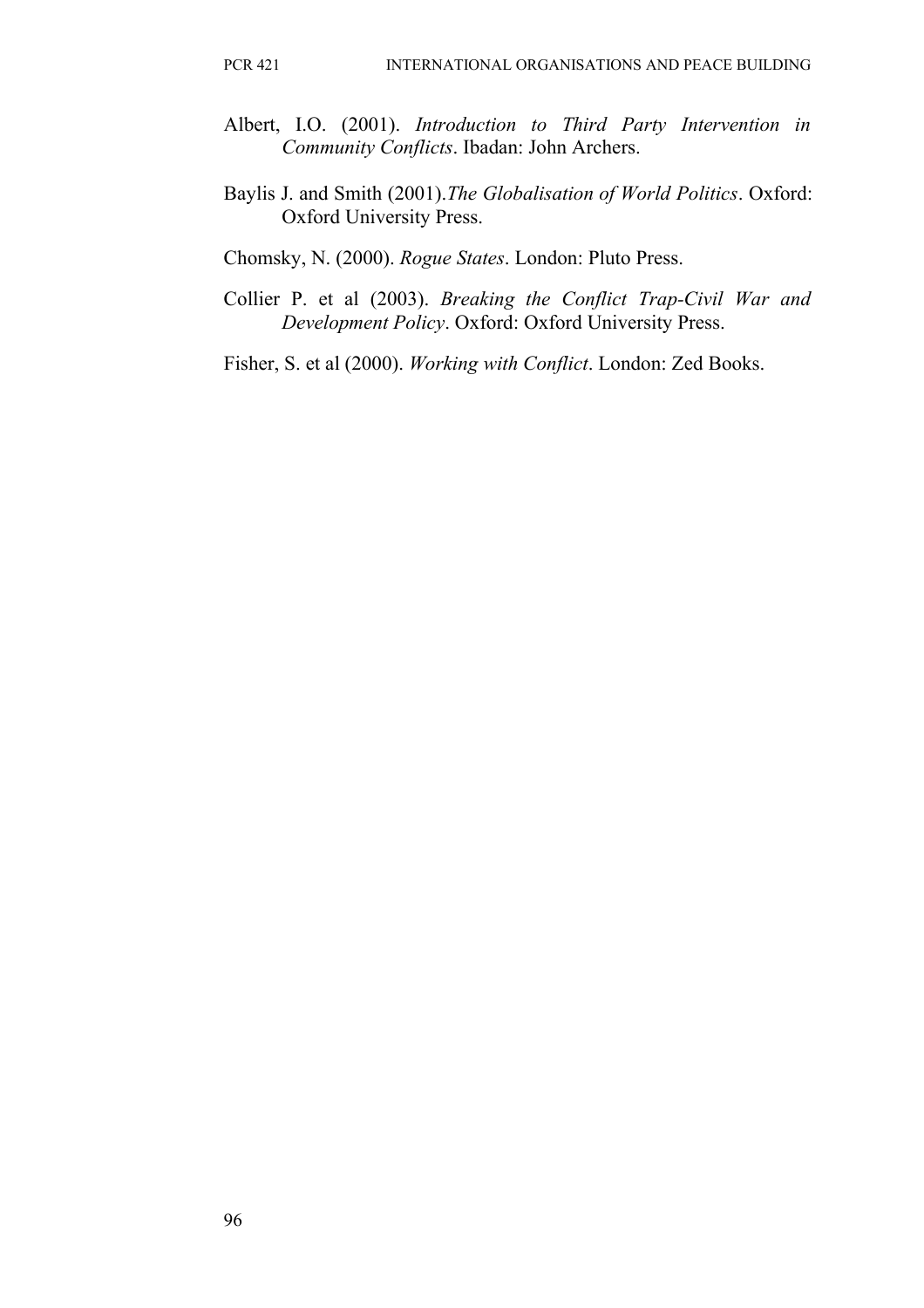## **UNIT 2 PROBLEMS ASSOCIATED WITH PEACE MAKING, PEACE KEEPING AND PEACE ENFORCEMENT IN AFRICA**

#### **CONTENTS**

- 1.0 Introduction
- 2.0 Objectives
- 3.0 Main Content
	- 3.1 Problems Associated With Peace Making, Peace Keeping and Peace Enforcement in Africa
- 4.0 Conclusion
- 5.0 Summary
- 6.0 Tutor-Marked Assignment
- 7.0 References/Further Readings

#### **1.0 INTRODUCTION**

Palmer Report (1992) as reported by Baylis, J. and Smith, S. 2001:260 states that acceptance of common security as the organising principle for efforts to reduce the risk of war, limit arms, and move towards disarmament, means, in principle, that co-operation will replace confrontation in resolving conflicts of interest. Expatiating further, he opines that this is not to say that differences amongst states would disappear just like that, but it only leaves room for a review of intent to ensure the conflicts do not come to be expressed in acts of war or in preparation for war. In essence, the report stresses that irrespective of their differences, the maintenance of world peace must take precedence over and above each state's ideological or political interest.

By and large, the problems associated with peace-making, peacekeeping and peace- enforcement in Africa must be seen as not being insurmountable if the will to see ourselves as each other's keeper is invoked.

## **2.0 OBJECTIVES**

After studying this unit, you should be able to:

- highlight the problems associated with peace-making, peace-keeping and peace-enforcement in Africa
- identify the ways forward.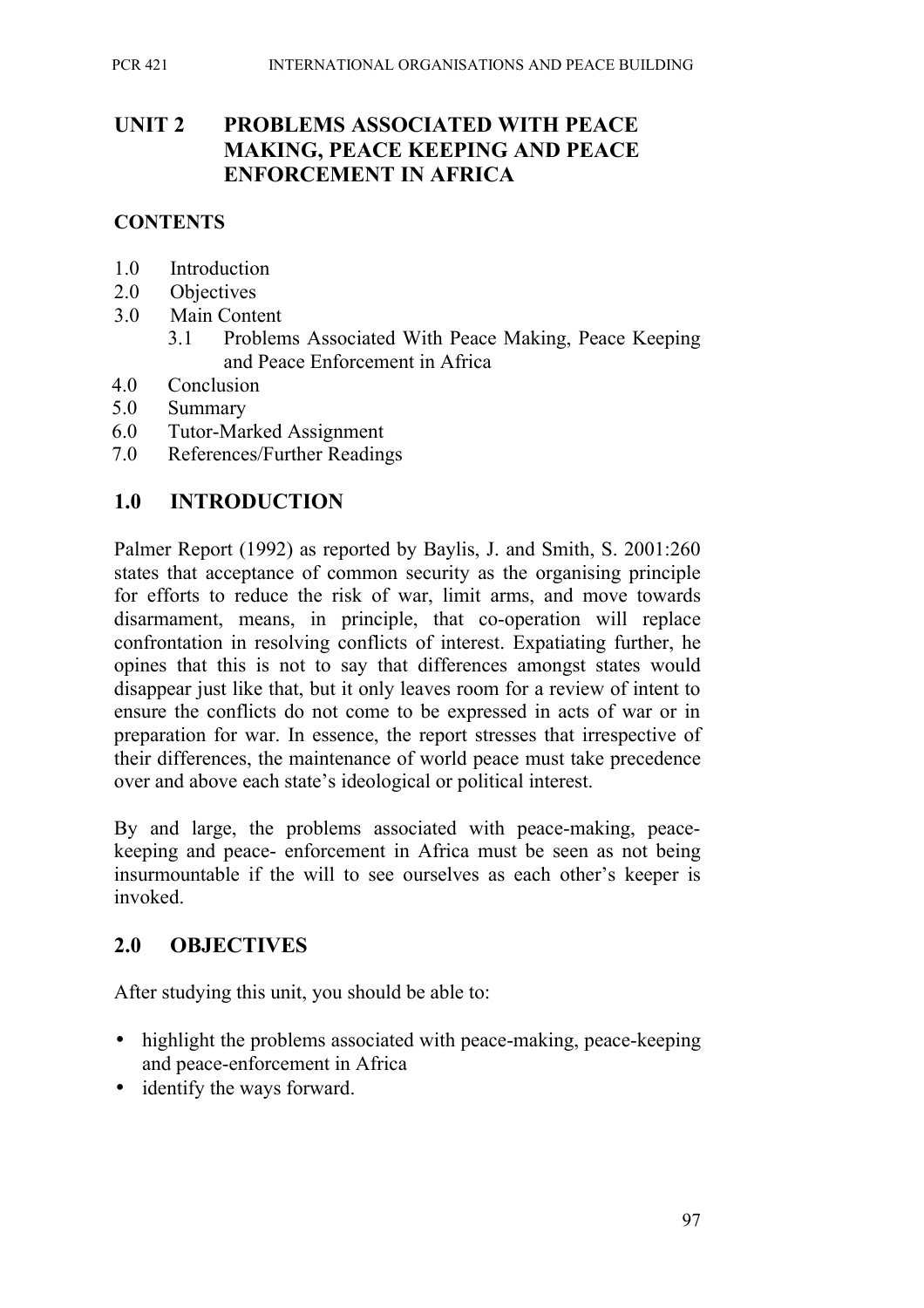# **3.0 MAIN CONTENT**

# **3.1 Problems Associated With Peace-Making, Peace-Keeping and Peace-Enforcement in Africa**

You will agree with me that various conceptual clarifications about the above have been given. What you need to know now is what could hinder the smooth operations of the concepts.

The causes of conflict in Africa are related to her historic past. Africa consists of Eurocentric states configured at the historic Berlin Conference of 1884/1885 where Africa was shared among Western colonial powers. Yakubu (2004) observed that forced convergence of various communities into nation-states make the conflicts and wars in Africa a continental phenomenon. These have invariably set in motion a chain of wars premised on the need for redefinition of identities, nationhood and legitimacy of states.

A major problem identified, besides those created by heterogeneity among constituent states is the ideological differences between the great powers who often lead the UN contingents in a conflict state. It is on record that the first peace-keeping operation on the soil of Africa was the Congo mission and the prevalence of ideological differences among the peace-keepers, where one side professed communism and the other capitalism did a lot of havoc there. The cause of the death of the then Secretary General of the UN, Dag Hammersjold could not be easily deciphered due to the ideological involvement of the peace-keeping nations.

From the foregoing, we have already established the fact that apart from few regional efforts (ECOWAS in West Africa, and South Africa Development Agency -SADA), most peace-making and peace-keeping initiatives in Africa were carried out under the auspices of the United Nations. By the composition of the United Nations, out of about 180 countries, less than a third of them are from Africa. Besides, the Security Council consists of five permanent members of which none is from Africa. Although the General Assembly may initiate a peacekeeping mission, the assent of the five permanent members is mandatory. It is therefore, apt to argue that most peace-keeping efforts in Africa are foreign based. The planning, implementation and evaluation of peace-keeping operations are naturally to be Euro-centric and Western oriented.

Thus, most of the foreign participants in peace-making and peacekeeping in Africa have western orientation and bias, which may preclude them from appreciating the peculiarity of the African crisis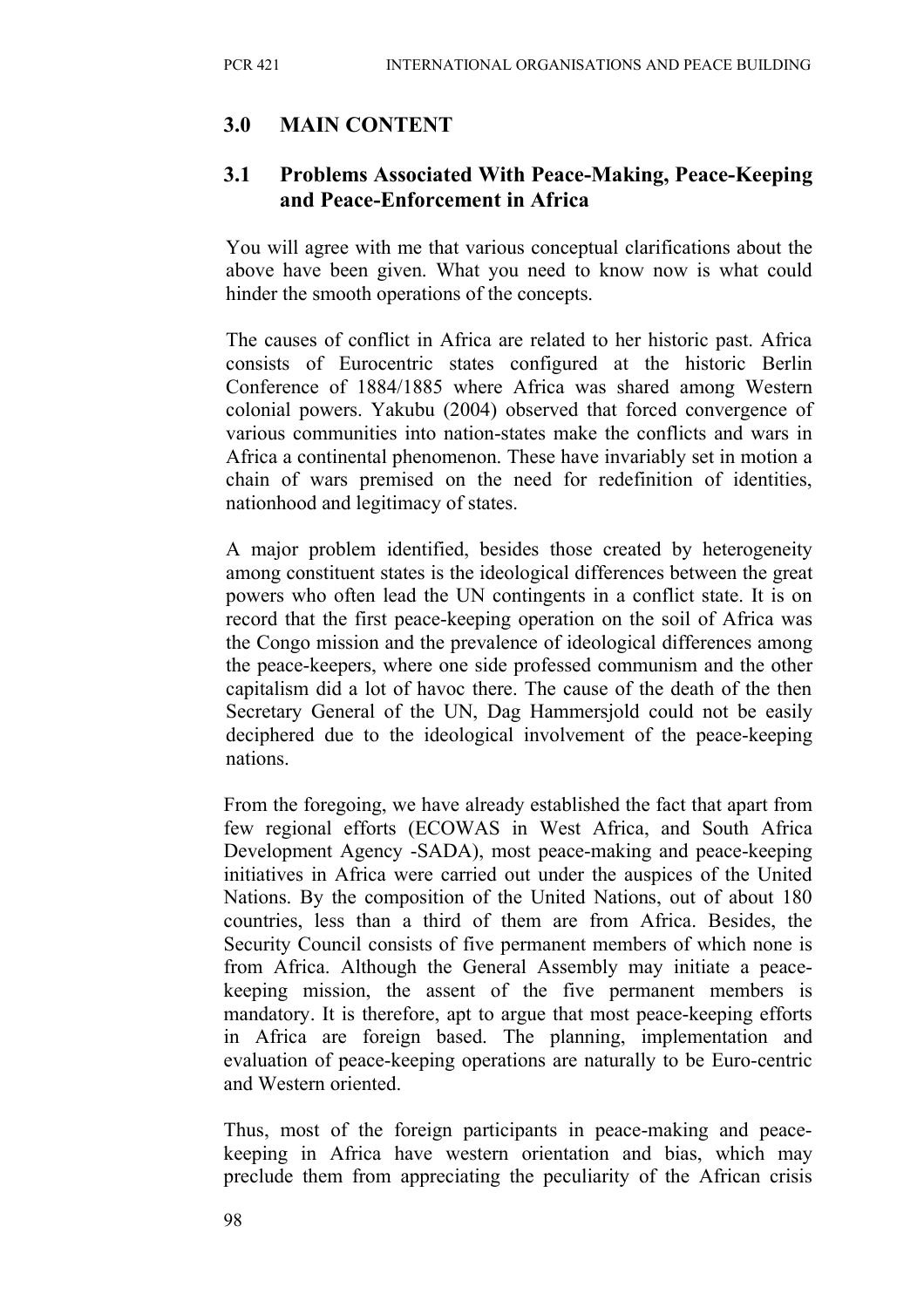situation. This may also prevent them from being a neutral umpire because of their wrong perception of Africans as backward, uncivilized and people desirous of taming. There is always too much enthusiasm to suppress the conflict, cutting off the stems while the root causes of the crisis are unattended to.

It has been observed that in spite of spirited efforts made to settle conflicts in Africa by regional groups and even private international agencies, African conflicts remain impervious to these attempts. Zartman (1997) opined that though they involve the activities of seasoned peace-makers, using the best of personal skills and recently developed knowledge about ways of managing and resolving conflicts, international efforts at conflict management have not been particularly effective or efficient in overcoming the disasters that have brought them to the continent.

Conflicts in Africa indicate new types of conflicts that contest state authority along with commonality of values, compounded by globalisation, as well as parochial grievances and greed of self-styled leaders. Thus, the conflicts are not easily analytical. More so, the dynamism of the conflicts defies modern scientific explanation as they are mostly rooted in primordial sentiments and instinctual propensities. Crocker, Hampson and Aau (1996) cited in Zartman concluded that African conflicts elude international as well as domestic efforts to bring them under control. The methods are often faulted for their foreignness and non-African nature and for ignoring the wisdom of traditional African conflict management practices (Zartman 1997).

Moreover, most of these foreign methods are been implemented by foreign peace-keepers who have little or no knowledge of the African terrain and peculiarities. Even if a method is good, its application may be wrong. In concluding on the ripeness of a conflict for solution or in the timing of ripeness of a conflict, more knowledge of the African people, their past as well as their ambition for the future is desirable. This knowledge is grossly undervalued by foreign peace-making and peace-keeping efforts. This lack of appropriate knowledge results in either too much haste or too much delay in bringing the conflict under control.

As earlier stated, the reasons for participation in peace-keeping missions by countries are divergent. Where there is no genuine interest in the peace process, failures are likely to be attendant. Most foreign countries benefit from war situations in Africa. Some of them see it as avenue to sell arms and ammunitions; some of them use the backdoor to exploit abundant natural resources like gold, diamond and petroleum on the continent. The cases of diamond in Botswana, Liberia and Sierra Leone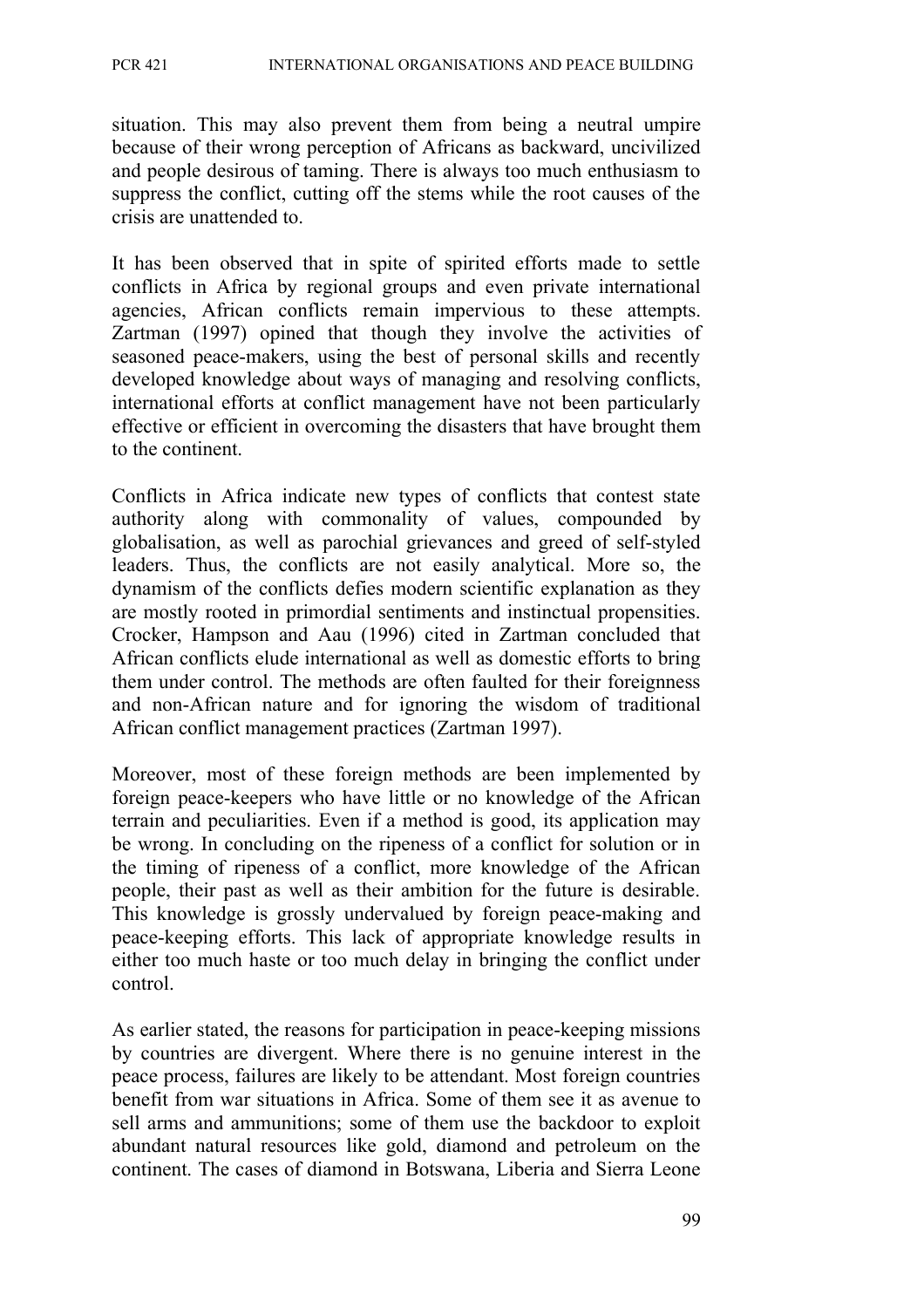are vivid examples. The prolongation of conflicts in these countries benefits these foreign powers that are equally responsible for the peacekeeping operation.

Oche (2003) observed that the case of Rwanda provides a clear scenario in which prevarication on the part of the Security Council delayed the establishment of the United Nations Assistance Mission in Rwanda. There is always delay and hesitance on the part of the UN Security Council to support deployment of UN troops to intervene in conflicts in Africa. Glaring examples are those of Liberia, Sierra Leone and Sudan where serious steps were not taken until killings reached a very alarming proportion. This delay contrasts with the rapidity and precision of UN interventions in Kuwait, East-Timor and Yugoslavia, which are more geographically contagious to Europe and the West.

It has also been noted that lack of political commitment on the part of foreign countries jeopardises the success of any peace-making operation. Where the commitment wanes, achievements already recorded may vanish with greater degree of violence bouncing back to rubbish the entire peace process. In Somalia, for example, the decision of the US and some European countries, including France to withdraw their troops following some losses in 1994 marred the entire peace settlement efforts and further threw the country into prolonged civil war.

In any peace-keeping operation where national interest is the predominant factor, the foreign peace-keeper may not have serious commitment and may not be prepared to take some risks, which are required for the project. The US, for example, has openly stated that they will not commit their troops to any international peace-keeping engagement under the aegis of the UN unless it is in their national interest to do so (Duani Bratt, 1997). This national interest accounted for failure of UNOSOM I and UNOSOM II in Somalia whereby US troops were taking orders from American military commanders and of UN officers.

Resulting from the above is lack of internal cohesion among the countries that donate troops to the peace-keeping. Canada's abnormalities in Mogadishu accounted for her over-zealousness in Somalia. Whenever there is power game among the foreign countries that donate troops, Africa gets worse for it. This was the case in the Cold War era when most of the conflicts on African continent were actual or potential extensions of the rivalry that existed between the superpowers. Thus, conflicts became more lethal and resolving them was more problematic in view of their contravening variables. Such were the experiences in Rwanda and Democratic Republic of Congo where African proxies were dragged into the crises. When foreign countries or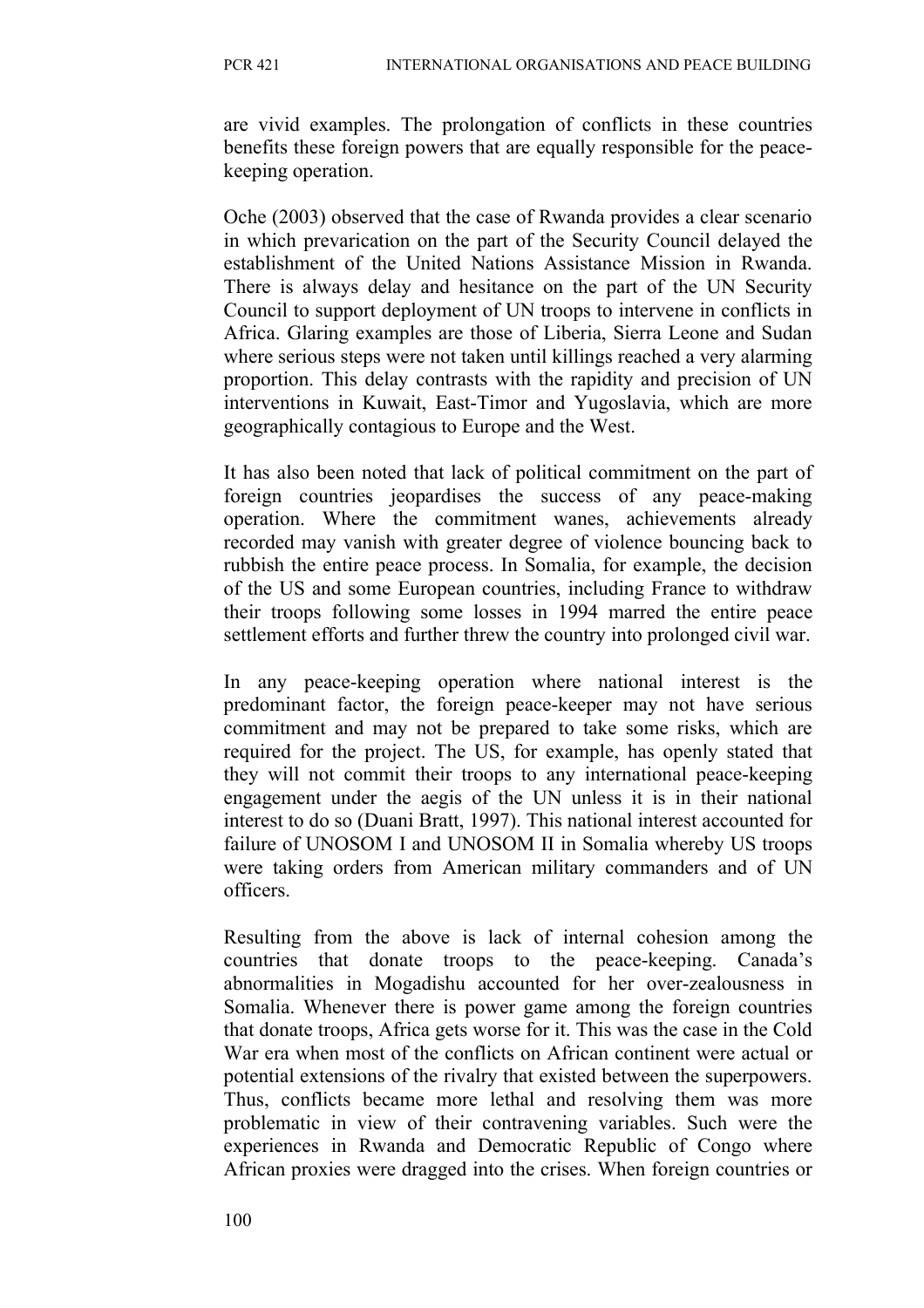their allies are shadow parties to a conflict, the conflict becomes a contest that must be won.

Also, in situations where the conflicts are internal (governments versus dissident groups), peace-keeping becomes problematic because of the defense pact and treaties already entered into by governments. Many African countries (some due to legitimacy question) already entered into defense agreement with foreign powers in order to cover up their failure as weak states. These agreements may preclude those foreign powers from being independent umpires. Such was the agreement France had with most of her former colonies whose heads of governments are stooges of France. France, for example, may not act decisively in Cote d'Voire especially on internal uprising against the government.

Perception of the foreign peace-keepers by the African belligerents is a major problem. Although, the UN peace-keepers are supposed to be neutral, warring parties in Africa are wary of them because of the different roles they have played in the making of Africa's battered history. They are always prone to suspicion and belligerents do not take their neutrality for granted. Thus, foreign peace-keepers face hostile acts of aggression. In the Congo, ONUC suffered a number of casualties, in Rwanda, RPF fighters killed ten Belgian soldiers and in Sierra Leone over 500 peace-keepers were abducted at once by rebels who suspected the peace-keepers were pro-government. Likewise in Somalia, Farah aided dissident group ambushed and killed 22 Pakistani peace-keepers and additional 15 peace-keepers including 12 US soldiers.

In view of the increasing violent and fratricidal nature of current conflicts in Africa, it is becoming difficult to convince foreign countries to contribute peace-keeping troops. Thus, there is usually a lot of footdragging and reluctance in intervening in African conflicts. The consequence is that a lot of killings would have taken place before peace-keepers arrive. In such a situation, it is difficult to assuage the aggrieved party that was largely affected by the killing. Genocide in Rwanda left a very devastating experience and memory that would take a very long time to heal.

Another problem facing UN peace-keeping efforts is that of securing funds and equipment, especially from sister African countries whose domestic financial fortunes are dwindling. Thus, both material and human resources needed for prosecuting peace-making and peacekeeping operations do not come in readily for quick intervention. Of course, the paucity of resources in Africa makes African countries susceptible to foreign manipulation.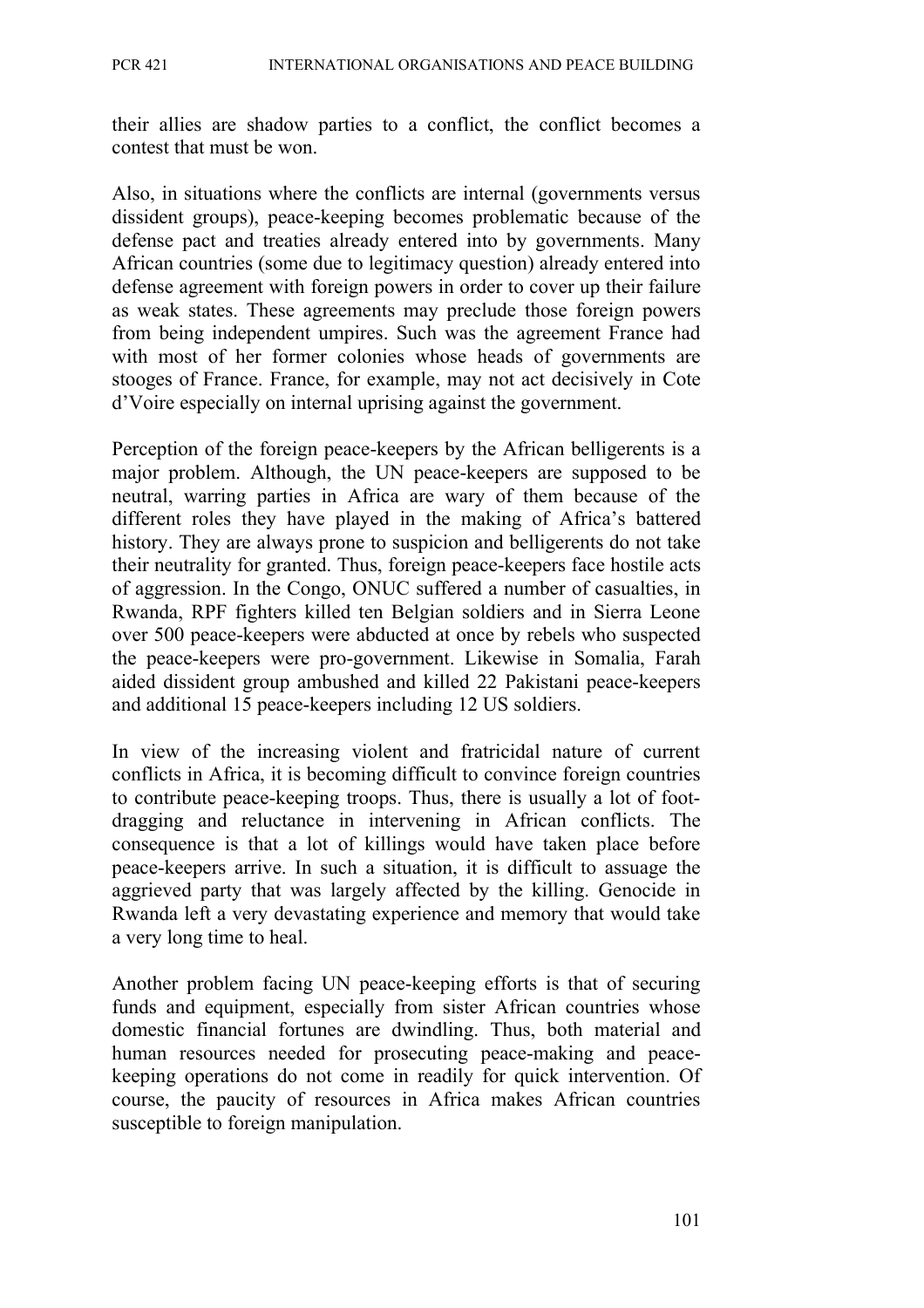Criticisms have also been leveled against foreign peace-keepers for their half-hearted commitment towards the complete resolution of violent conflicts in Africa. More so, there is lack of institutional commitment towards the sustained presence of UN peace-keepers until conflicts are completely resolved. Peace-keepers hurriedly leave the scenes of war in Africa without embarking on necessary post-conflict peace-building tasks that will ensure sustainable peace. These kinds of futile efforts have made conflicts a recurring phenomenon in almost all the regions of Africa.

Foreign peace-keepers are often alleged of being involved in looking for scapegoats to punish rather than persuading parties in the conflict to lay down their arms. In Liberia for example, if not for ECOWAS initiative and Nigeria's offer of asylum to Charles Taylor, foreign peace-keepers were already on his trail in order to try him for war crimes in Sierra Leone. This is not good enough for a neutral umpire.

## **4.0 CONCLUSION**

In your study of this unit, you will realise that Africa has remained largely conflict-infested due to persistent acrimonious governance. With strict adherence to the tenets of democratic norms, the envisaged problems will not only vanish, but the presence of any peace-keeper on African Soil will become an aberration.

# **5.0 SUMMARY**

This unit has discussed various problems associated with peace-making, peace- keeping and peace-enforcement in Africa.

# **6.0 TUTOR-MARKED ASSIGNMENT**

Discuss the problems associated with peace-making, peace-keeping and peace- enforcement in Africa.

# **7.0 REFERENCES/FURTHER READINGS**

- Adele, B.J. (1995). *Political Science and Government*. Lagos: Mikky Press.
- Albert I.O. (2001). *Building Peace, Advancing Democracy: Peaceful Transformation Forum*. Ibadan: John Archers.
- Albert, I.O. (2001). *Building Peace, Advancing Democracy: Experience with Third Party Intervention in Nigeria's Conflicts*. Ibadan: John Archers.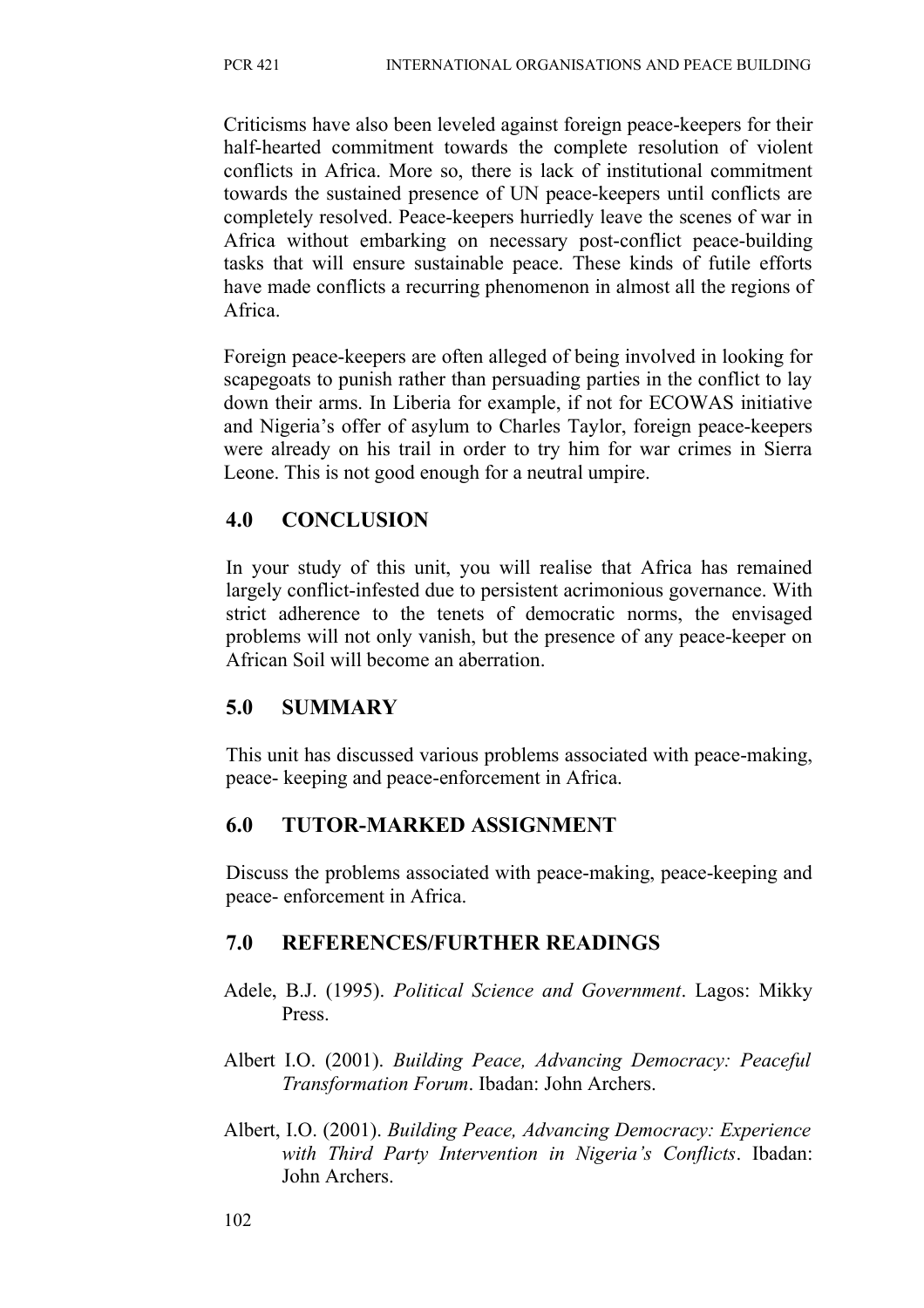- Albert, I.O. (2001). *Introduction to Third Party Intervention in Community Conflicts*. Ibadan: John Archers.
- Baylis, J. and Smith, S. (2001). *The Globalization of World Politics.* Oxford: Oxford University Press.
- Claude, I.L. (JR.). (1971). *Swords into Plowshares: The Problems and Progress of International Organisations*. New York: Random House.

Fisher, S. et al, (2000). *Working with Conflict*. London: Zed Books.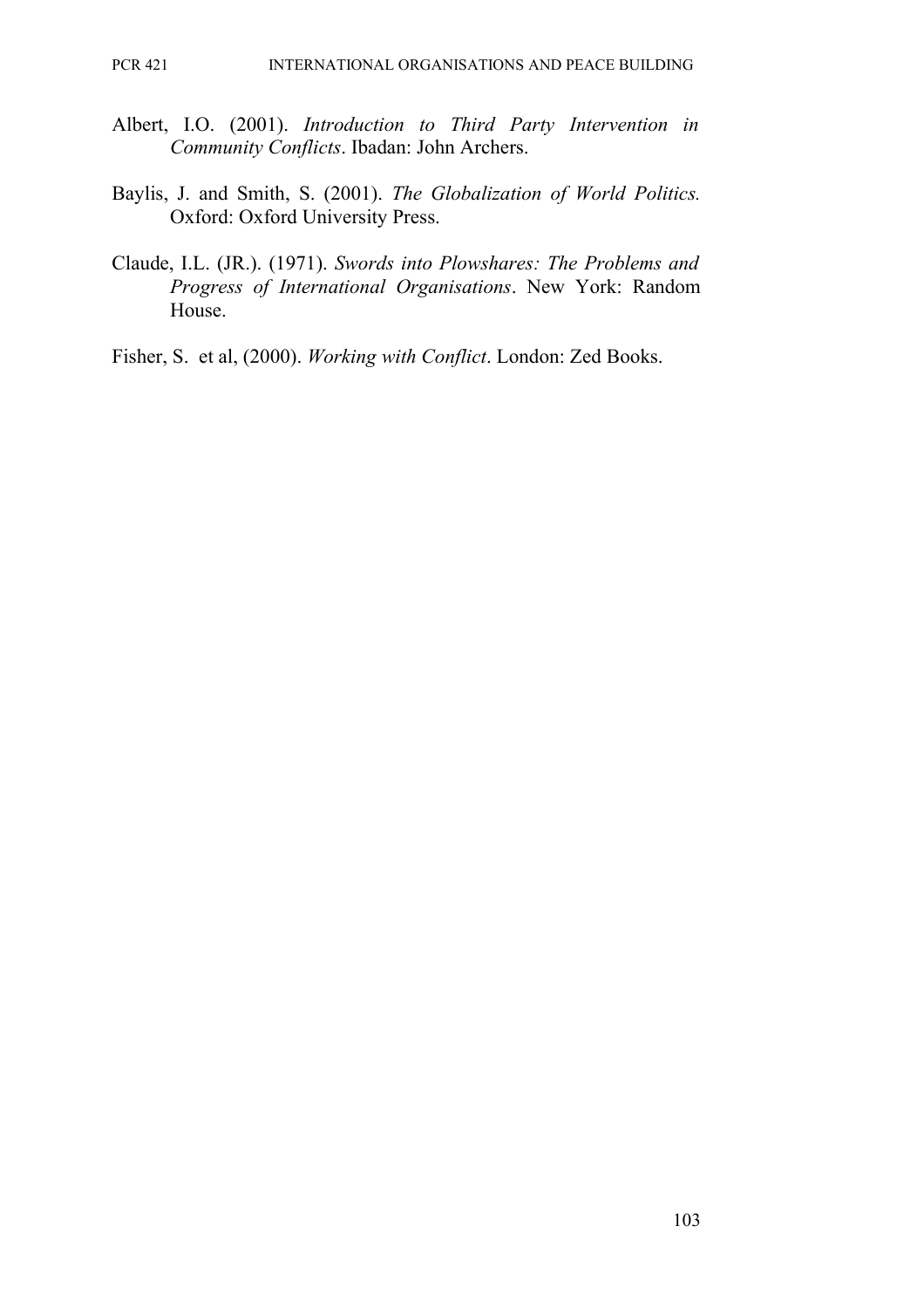## **UNIT 3 UNITED NATIONS AND PEACE-KEEPING FORCE**

#### **CONTENTS**

- 1.0 Introduction
- 2.0 Objective
- 3.0 Main Content
	- 3.1 An Assessment of the United Nations in Her Peace-Keeping Missions
- 4.0 Conclusion
- 5.0 Summary
- 6.0 Tutor-Marked Assignment
- 7.0 References/Further Readings

# **1.0 INTRODUCTION**

You will recall that module one dealt fairly elaborately on that supranational body or universal organisation called United Nations. It also itemised its agencies.

What this unit is out to address in a nutshell is the UN's obligation in areas of peace- keeping and to further examine the extent to which this mission has been realised. The preamble to the United Nation's Charter reads thus: *"We, the peoples of the United Nations are determined to save succeeding generations from the scourge of war which twice in our life time has brought untold sorrow to mankind."*

## **2.0 OBJECTIVE**

At the end of this unit, you are expected to:

• have a good understanding of and equally give a good assessment of the United Nations in her peace-keeping missions.

## **3.0 MAIN CONTENT**

## **3.1 An Assessment of the United Nations in Her Peace Keeping Missions**

Therefore, in furtherance of the initial mission statement stated above, the principles of the UN organisation are as follows:

1. To maintain international peace and security by joint efforts, and that is by settling international peace through peaceful method. In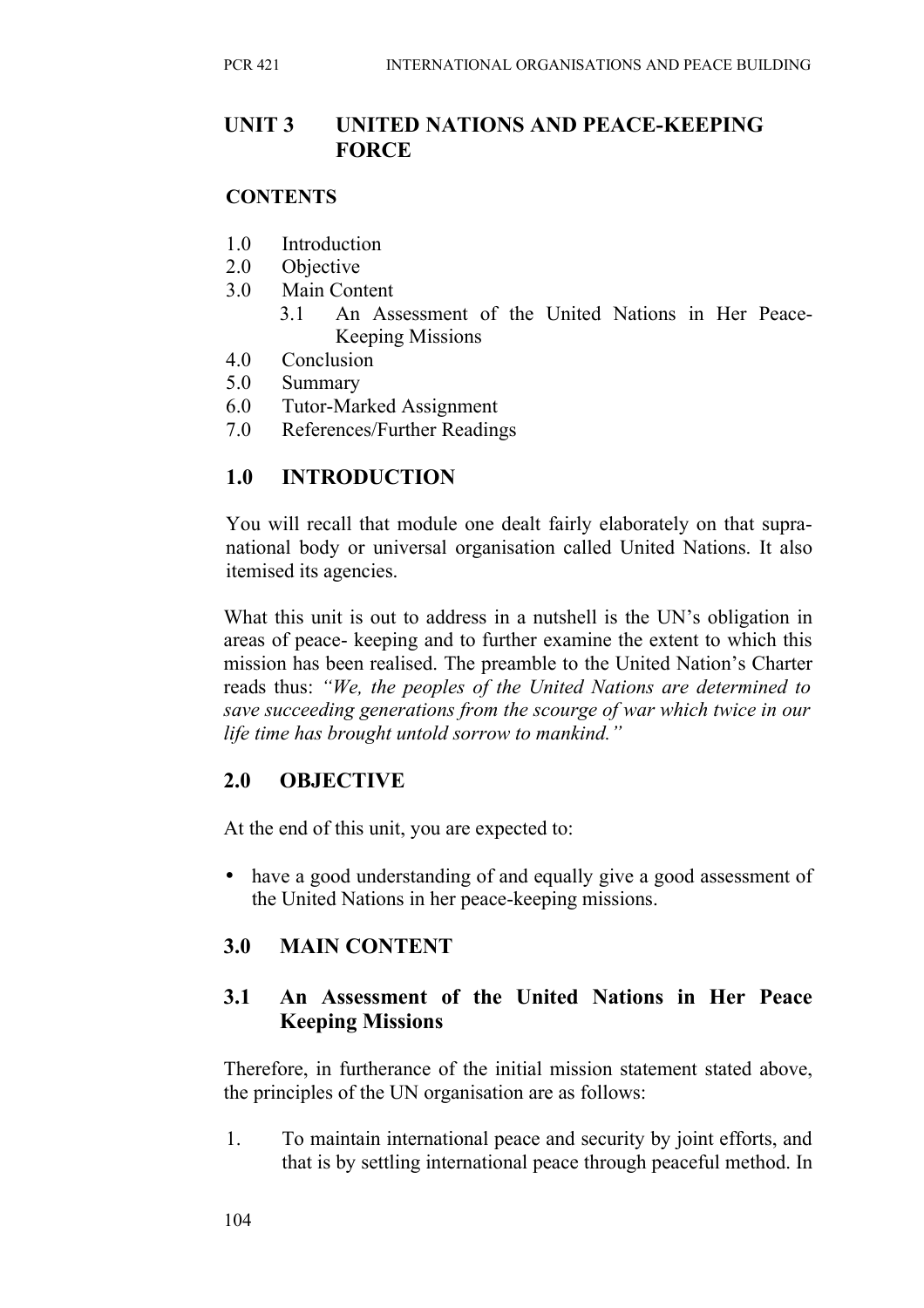pursuance of this objective, use of force, except in common interest, must be avoided.

- 2. To develop friendly relations among nations based upon the principle that human beings have definite rights and are capable of determining their affairs themselves.
- 3. To cooperate in solving international economic, social and cultural problems and the eradication of the root cause of war.
- 4. To unite in the fulfillment of these objectives in good faith.

You will recall that some criticisms have been leveled against the UN for not living up to the objectives it set for itself in some areas, but it is necessary to have a holistic view of the scenario to be able to proffer some salient ways forward. When assessing the performance of the United Nations on peace-keeping, a brief re-visit to what had transpired in the past would assist in this regard.

 Note that some organisations were earlier set up to douse tension in the international system such as the Concert of Europe and the League of Nations. By and large, their failures led to the establishment of the UN since 1945. As no human institution is infallible, the United Nations has not performed badly.

The United Nations, since its establishment, has engaged in peacesearching activities in several parts of the world. Its first peace-keeping mission in Africa was in Congo, then known as Congo Leopoldville or Belgian Congo when mutiny and violence were rife. The presence of the United Nations peace-keeping force there was at the instance of the Congolese Government. Although, incursion of ideological inclination between the East and the West played a disturbing role there, the country still remains on the map today through the UN intervention. The United Nations equally made its impact felt in the Indo-Pakistani war over Kashmir which was successfully prosecuted. Today, Kashmir is reaping the fruits of self determination. The Korean war of 1950s is another pat on the back of the UN. The UN waded into the protracted Middle East Crisis since 1956 by calling on member-states to contribute troops to the Middle East Peace-keeping force to separate British, French and Israeli forces on one hand, and on the other hand, the Egyptian armed forces in the Suez Canal. Although peace has not finally returned but there is steady progress through peace-building mechanisms put in place. The UN has equally operated in states like Ethiopia and Eritrea over Ogadan region, Mozambique, Angola and Rwanda, amongst others.

Towards building sustainable peace, the UN has eradicated racial discrimination in Southern Africa and Rhodesia, now Zimbabwe. Namibia is now an independent sovereign African state. The United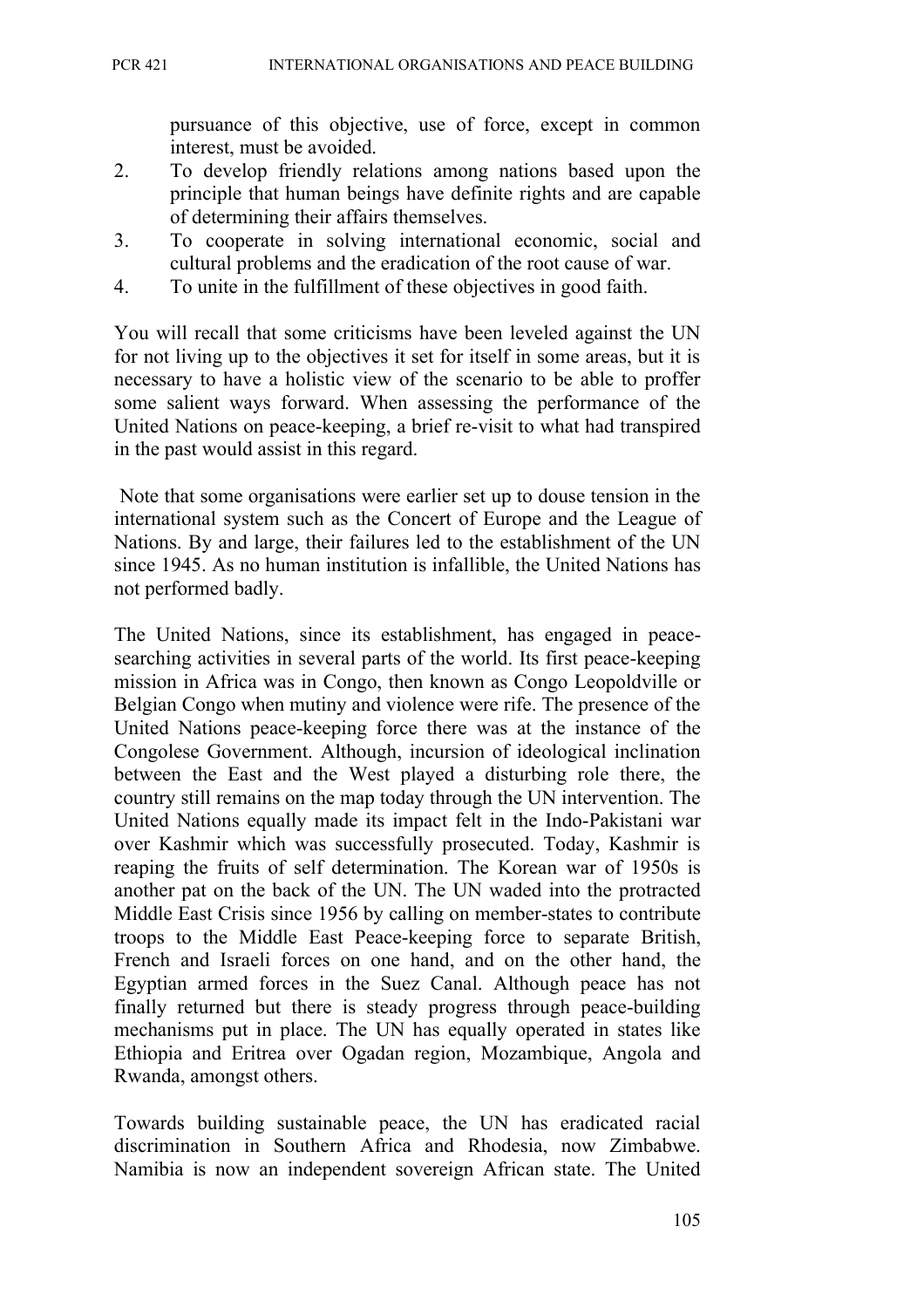Nations is aware that efforts must be geared towards pre-conflict peace building and towards this; self reliance through economic, social and political independence is being pursued. In line with this objective, the international economic order, a body of United Nations resolutions i.e. the General Assembly resolution  $3201$  (S-VI) of  $16<sup>th</sup>$  May, 1974 and Resolution 256 (x11) adopted in Nairobi on  $28<sup>th</sup>$  February, 1975, was developed. The objectives of the new International Economic Order were the eradication of mass poverty, mass unemployment and growing food deficit prevalent in the world, especially the third world.

The United Nations, conscious of the need to build pre-conflict peace structures, has been involved in areas of offering aids to countries in distress, through its agencies. Although, teaching a state how to fish is better than giving fish to a state, nevertheless, it is still a peace-building process which could douse tension and reduce to the barest minimum aggravation of a tensed situation.

## **4.0 CONCLUSION**

The United Nations has been actively involved in the promotion of international peace and order between states, by resisting aggression between them and within states, and attempting to resolve disputes within them. Where conflicts arise that are capable of disrupting world peace, peace-keepers, at the instance of the warring states, are sent. The maintenance of world peace and security remains sacrosanct while preconflict peace-building activities, through the U.N. agencies are being vigorously pursued.

# **5.0 SUMMARY**

This unit has looked into the activities of the United Nations with respect to the successes or failures in its peace-keeping missions. On the whole the UN has achieved great feats in its mandate to date.

# **6.0 TUTOR-MARKED ASSIGNMENT**

Discuss the UN peace-keeping mission in the Congo in the 1960s.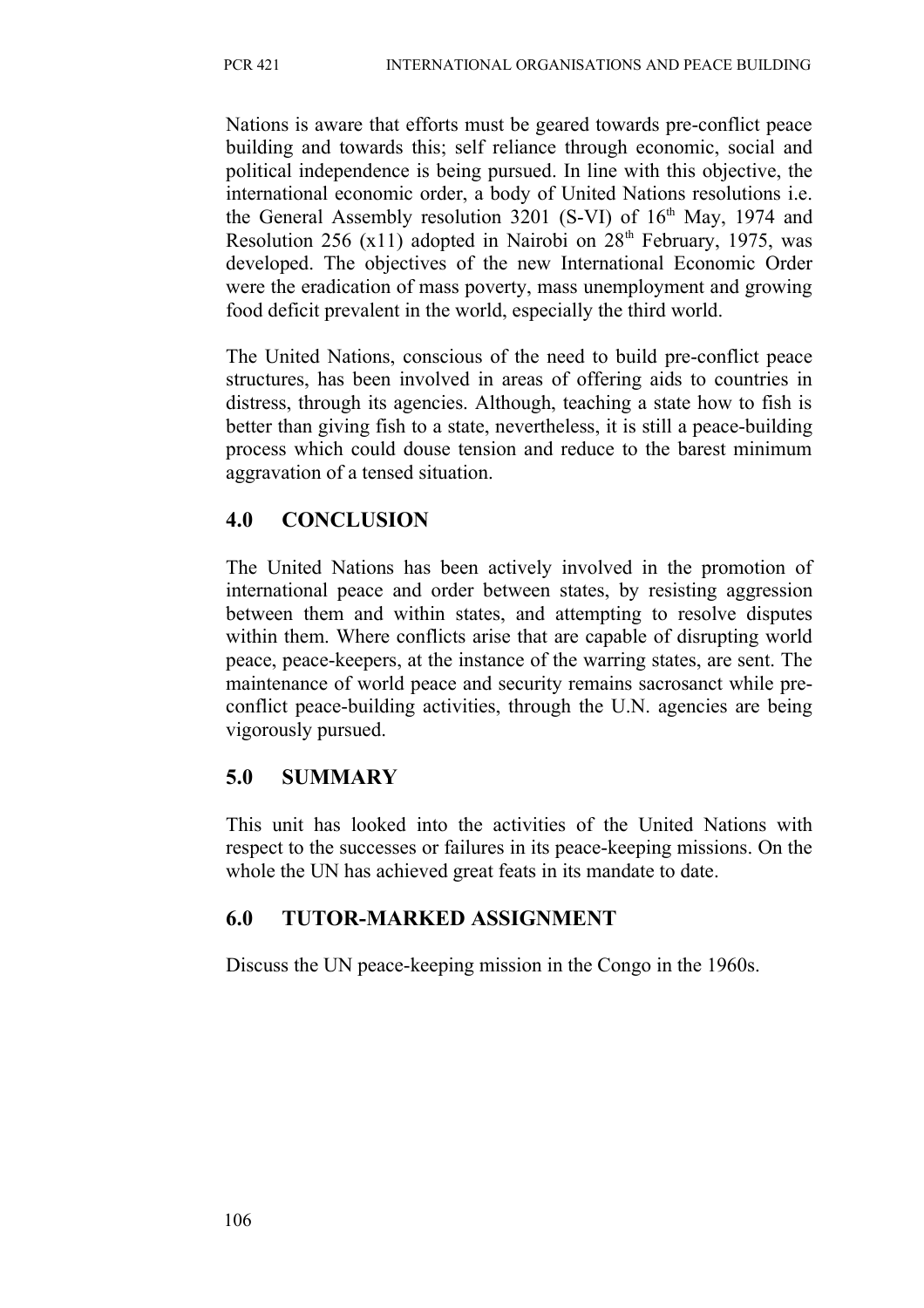#### **7.0 REFERENCES/FURTHER READINGS**

- Adele, B.J. (1995). *Political Science and Government*. Lagos: Mikky Press.
- Albert I.O. (2001). *Building Peace, Advancing Democracy: Peaceful Transformation Forum*. Ibadan: John Archers.
- Albert, I.O. (2001). *Building Peace, Advancing Democracy: Experience with Third Party Intervention in Nigeria's Conflicts*. Ibadan: John Archers.
- Albert, I.O. (2001). *Introduction to Third Party Intervention in Community Conflicts*. Ibadan: John Archers.
- Baylis, J. and Smith, S. (2001). *The Globalisation of World Politics*. Oxford: Oxford University Press.
- Claude, I.L. (JR.) (1971). *Swords into Plowshares: The Problems and Progress of International Organisations.* New York: Random House.
- Fisher, S. et al, (2000).*Working with Conflict*. London: Zed Books.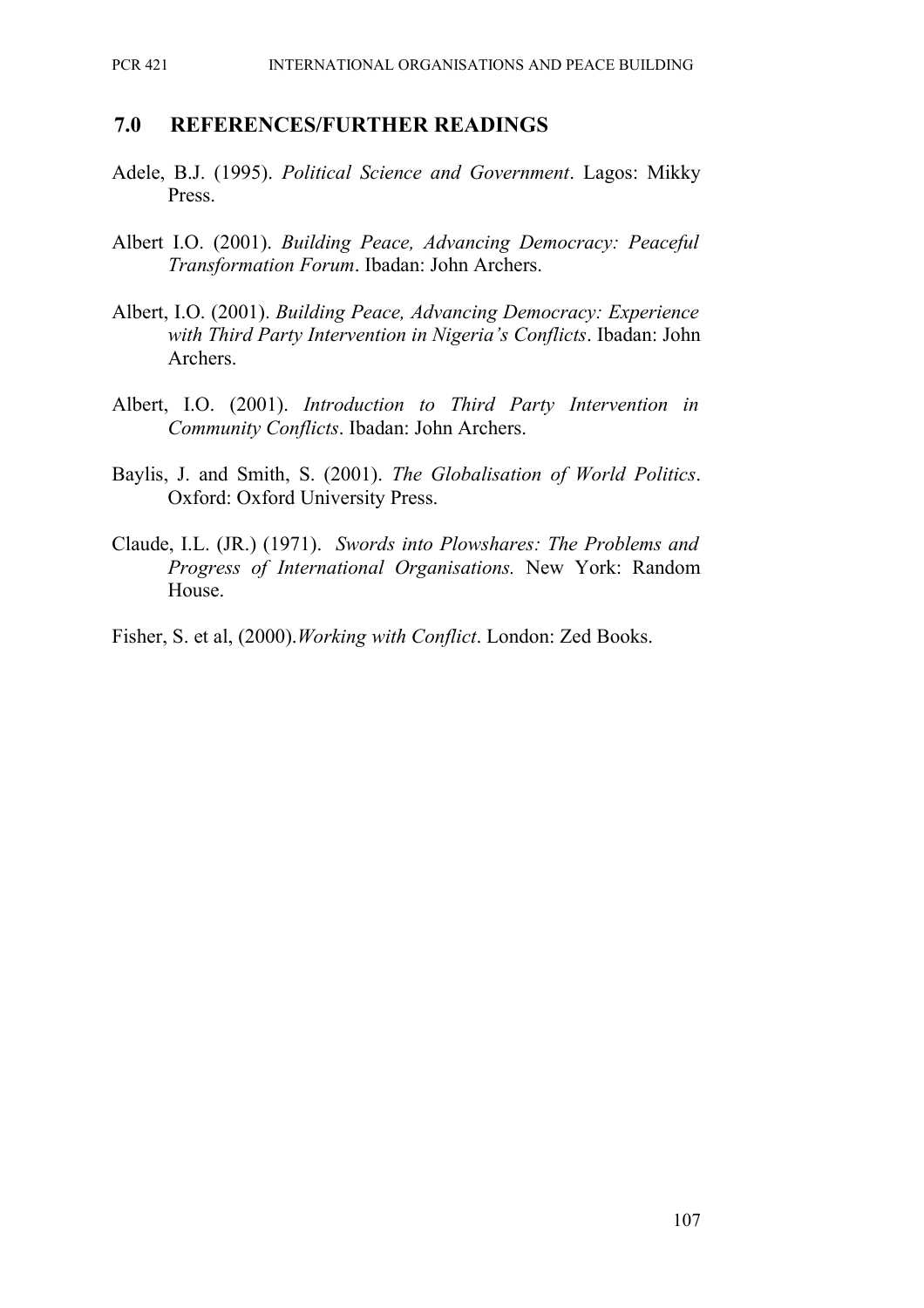## **UNIT 4 INTERNATIONAL ORGANISATIONS AS STRUCTURES OF GLOBAL POLITICS**

#### **CONTENTS**

- 1.0 Introduction
- 2.0 Objective
- 3.0 Main Content
	- 3.1 International Organisations as Structures of Global Politics
- 4.0 Conclusion
- 5.0 Summary
- 6.0 Tutor-Marked Assignment
- 7.0 References/Further Readings

## **1.0 INTRODUCTION**

When discussing global politics, it must be realised that a great vacuum will be created by ignoring the role of international organisations. It is an established fact in modern day global politics that international organisations of all types transcend country boundaries and exercise great impact on state actors as well as transnational actors. Furthermore, global politics has a view of systemic approach which encourages series of interactions at regular propensity between various governments and international organisations.

Often times, governments issue out policies on what or how they wish to govern their states, while international organisations compliment government's policies by establishing businesses and providing services in other areas of economic, social or political life. The totality of this is that in order to uphold the systemic approach of global politics, going by the fact that international organisations form part of the global system, they must be acknowledged as such. Global politics now transcends relationships between states only.

# **2.0 OBJECTIVE**

At the end of this unit, you should be able to:

• explain in clear terms why international organisations are seen as structures of global politics.

# **3.0 MAIN CONTENT**

**3.1 International Organisations as Structures of Global Politics**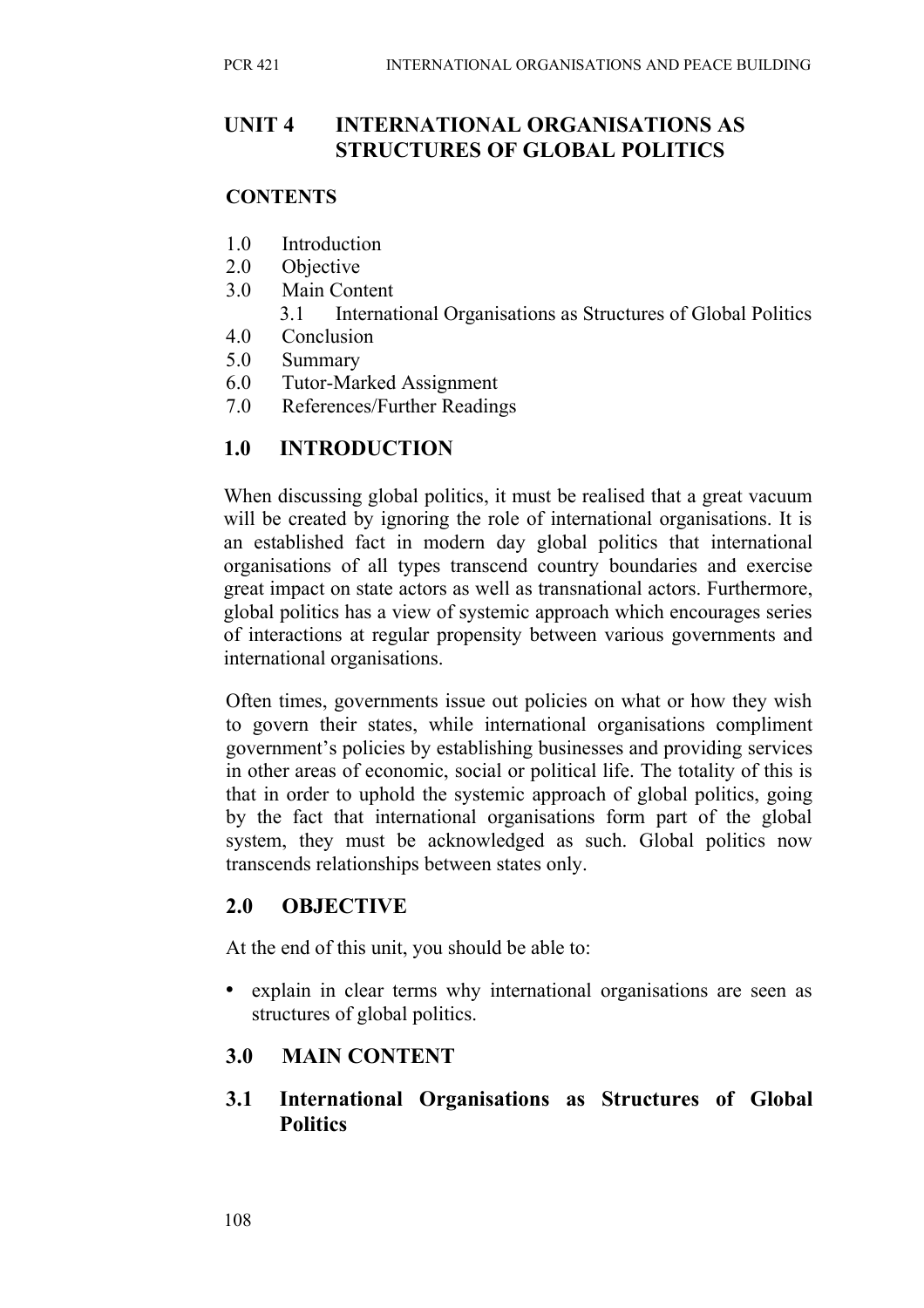As opined by Baylis J. and Smith, S. (2001), international organisations provide the focus for global politics. In their view, the new physical infrastructure of global communications makes it easier for international organisations to link up with each other and that when occasion demands physical sessions, they often become distinct structures for political communication. In essence, they are saying that it will be an illusion to see "states" as coherent entities, on an assumption that they are independent sovereign entities. They argued further that it is only by being realistic that systems do exist at all levels of world politics, both at state and non-state levels, because governments and groups making up civil society, from within countries, along with international organisations from the global level, all have systemic properties that complement each other.

Without any gainsaying, international organisations are politically significant as they produce their own operational policies and moderate the relations to add impetus to government policies. The mutual recognition of IGOs by the UN and the existence of consultative status for INGOs are not simply obscure bureaucratic processes but are processes that legitimise political activity by international secretariats on behalf of their organisations. The collaborative sum total outputs of the organisations are then expressed as inputs to complement states' systems. When the totality of these mutual interactions is put together, particularly by the United Nations, it could well be confirmed that it will be out of place not to see the systemic understanding between the intergovernmental world and the transnational world. Furthermore, as earlier mentioned in module 1, if the total number of world governments are pooled together against the number of various international organisations, it will be realised that international organisations very well out number world governments and are actually serving as structures of global politics.

# **4.0 CONCLUSION**

This unit has brought out the need to be each other's keeper in other to create an atmosphere of peace and harmony. An attitude of seeing one group as primary and the other as secondary should be discouraged, because in global politics all the actors have equal opportunities of improving the human situation.

# **5.0 SUMMARY**

The unit has refocused your view on the systemic relationship that must exist between states and international politics. The clear understanding of the complimentary role of all parties in world politics allows for the peaceful co-existence in the world and the political, economic and social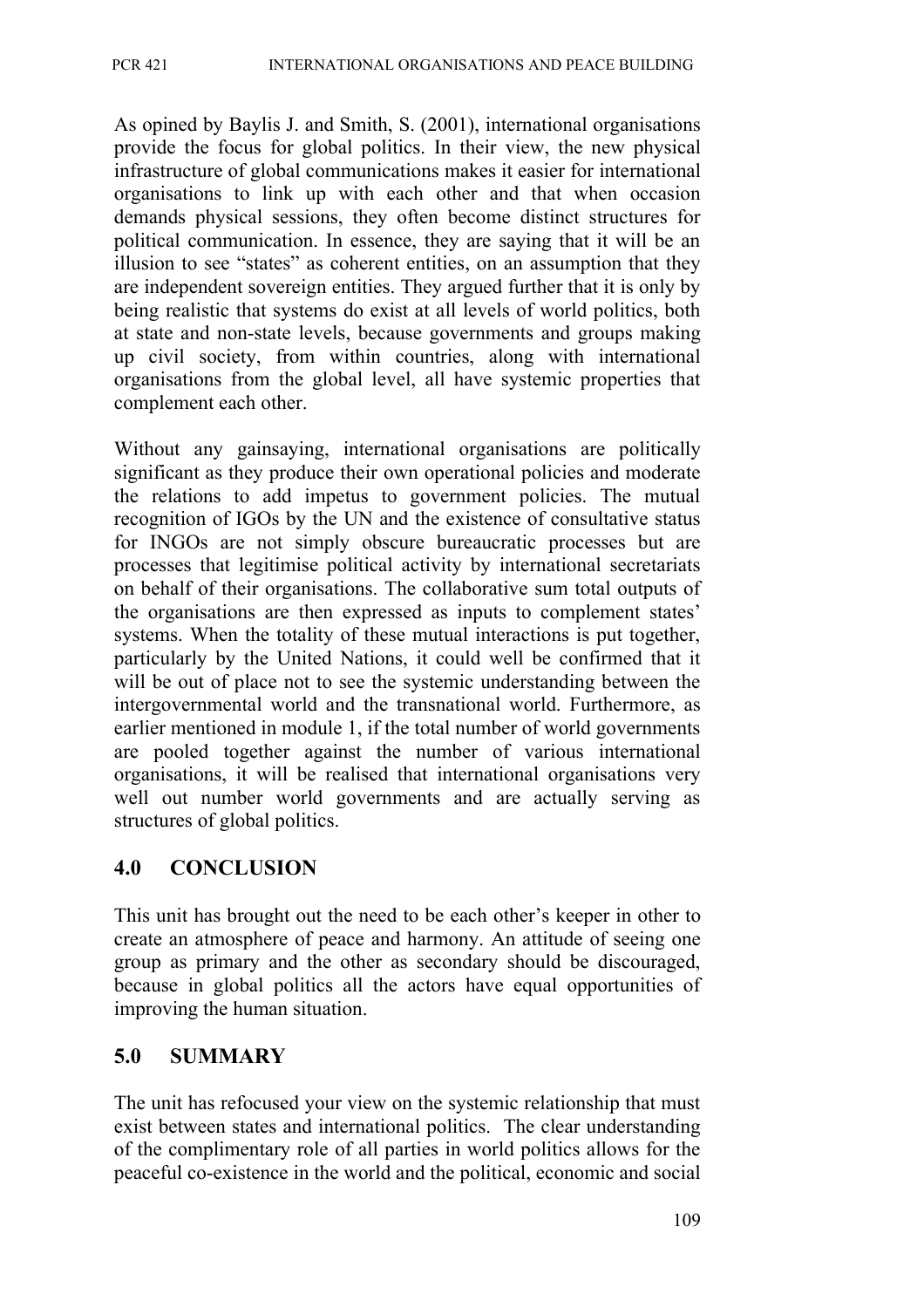gains derivable therein. As Governments form intergovernmental organisations and transnational actors form international nongovernmental organisations, governments and transnational actors should accord each other equal status by jointly creating hybrid international NGOs.

# **6.0 TUTOR-MARKED ASSIGNMENT**

Can Governments ignore International Organisations? Discuss.

# **7.0 REFERENCES/FURTHER READINGS**

- Adele, B.J. (1995). *Political Science and Government*. Lagos: MIKKY Press.
- Albert I.O. (2001). *Building Peace, Advancing Democracy: Peaceful Transformation Forum*. Ibadan: John Archers.
- Albert, I.O. (2001). *Building Peace, Advancing Democracy: Experience with Third Party Intervention in Nigeria's Conflicts*. Ibadan: John Archers.
- Albert, I.O. (2001). *Introduction to Third Party Intervention in Community Conflicts*. Ibadan: John Archers.
- Baylis, J. and Smith, S. (2001). *The Globalization of World Politics*. Oxford: Oxford University Press.
- Claude, I.L. (JR.) (1971). *Swords into Plowshares: The Problems and Progress of International Organizations*. New York: Random House.
- Fisher, S. et al, (2000). *Working with Conflict*. London: Zed Books.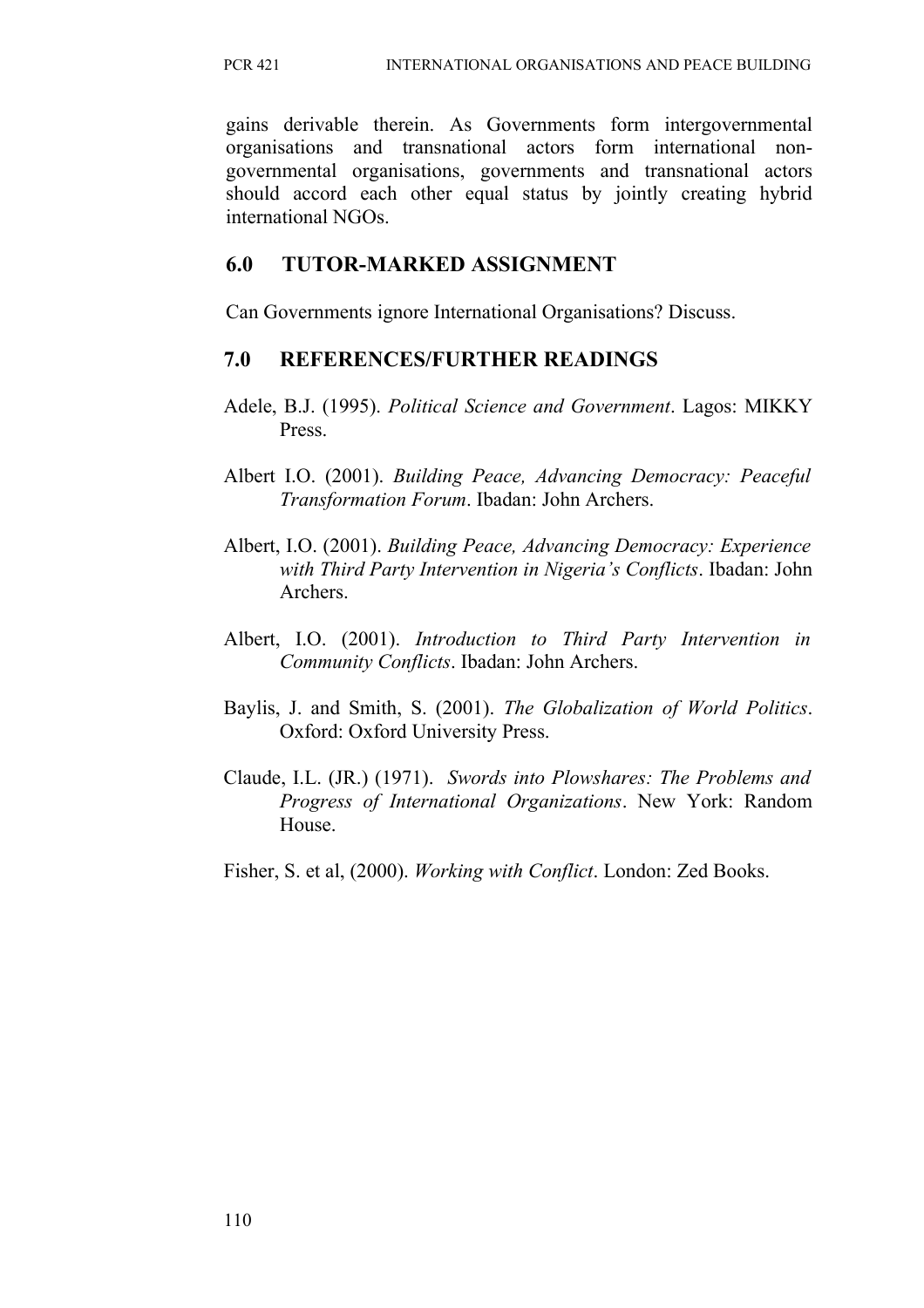# **MODULE 4 ROLES OF INTERNATIONAL ORGANISATIONS IN INTERNATIONAL AFFAIRS**

- Unit 1 The Primary Roles of International, Continental, and Regional Organisations in International Affairs and Peace Building
- Unit 2 A Critical Review of the Performance of International, Continental and Regional Organisations in Their Efforts at Maintaining International Peace and Security
- Unit 3 The Role of International Court of Justice and Some Relevant Case Studies in Pursuance of Global Peace and Security
- Unit 4 Issues and Challenges in the Field of Global Peace

# **UNIT 1 THE PRIMARY ROLES OF INTERNATIONAL, CONTINENTAL, AND REGIONAL ORGANISATIONS IN INTERNATIONAL AFFAIRS AND PEACE BUILDING**

## **CONTENTS**

- 1.0 Introduction
- 2.0 Objectives
- 3.0 Main Content
	- 3.1 Definition of terms
		- 3.1.1 European Union
		- 3.1.2 African Union
		- 3.1.3 Economic Community of West Africa
		- 3.1.4 Commonwealth of Nations
		- 3.1.5 Organisation of American States
		- 3.1.6 The Arab League
- 4.0 Conclusion
- 5.0 Summary
- 6.0 Tutor-Marked Assignment
- 7.0 References/Further Readings

## **1.0 INTRODUCTION**

Although, module one has given a detailed description and evolution of international organisations, this module intends to go deeper into the expectations of the world community from various organisations towards global peace.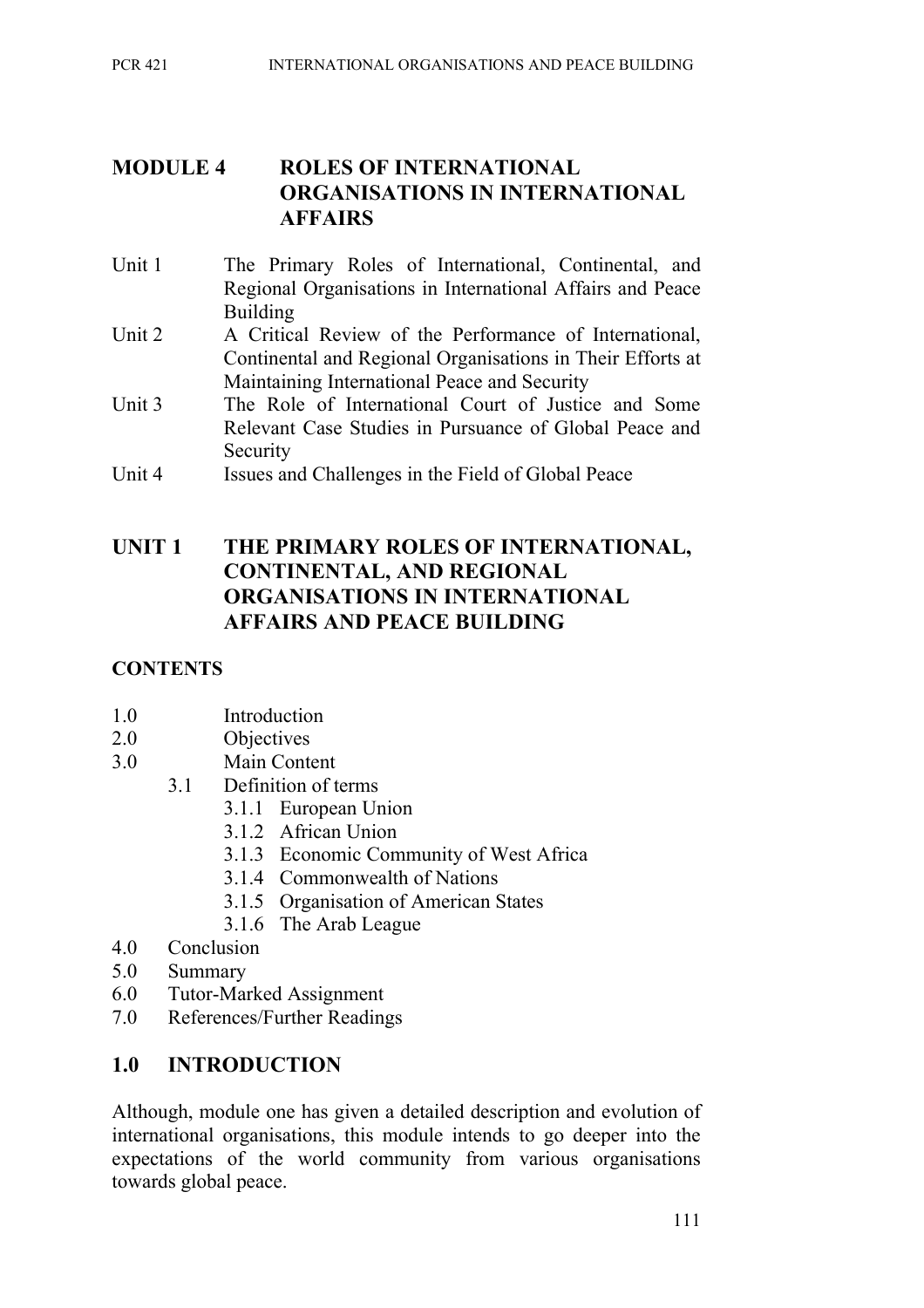The slippery global politics and the attendant disrespect for international norms have combined together to create an ambiguous peaceful coexistence, in spite of the avowed obligations of the organisations. It was Hobbes who opined that people trade their liberty in return for a guarantee of security and it is not until their security is secured that civil society can begin. However, should that security elude them, it will be as good as saying that there is nothing to call or refer to as society, art, or culture. If we remind ourselves of the views of philosophers like Machiavelli, Rousseau and even Hobbes that the international system should be viewed as a rather brutal arena in which states would seek to achieve their own security at the expense of their neighbours, it could be concluded that since permanent peace is unlikely to be achieved, the need for supranational structures like the international organisations and their organs were the necessary tools for peace-building processes.

With a structure like the United Nations and its agencies, complimented by continental and regional organisations, a solid foundation for international pre and post conflict peace-building mechanism has been laid.

# **2.0 OBJECTIVES**

Your objectives in this unit will include:

- defining the concepts of International, Regional and Continental organisations
- ability to demonstrate sound knowledge of various international organisations and their primary roles
- creating awareness for students to assess the adequacy or otherwise of peoples' role-expectations from the international organisations.

# **3.0 MAIN CONTENT**

## **3.1 Definition of Terms**

Ordinarily, organisations dubbed international, continental or regional have the characteristic of a universal organisation that accommodates the world community. Members are drawn from various sovereign states with a view to solely serving the interest of member states. Again, in the view of Palmer and Perkins (1969), "an international organisation is any co-operative arrangement instituted among states, usually by a basic agreement, to perform some mutually advantageous functions implemented through periodic meetings and staff activities."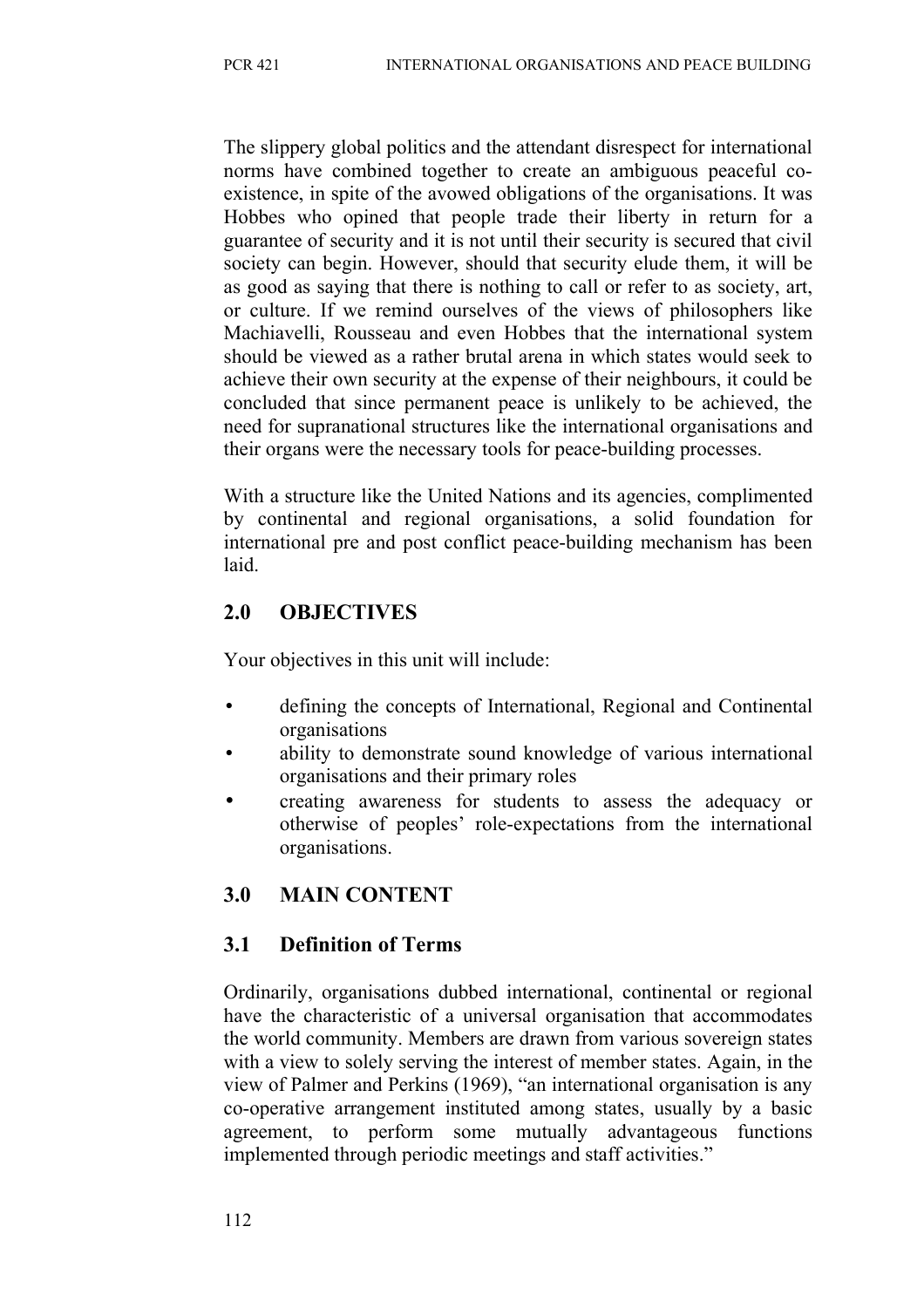The above definition indicates that such organisation could put in place structures to facilitate collaborative machineries in areas of economic, social, security, cultural, scientific or other fields in pursuance of mutual good.

The trend in modern day politics in prosecuting world peace dictates the need for a harmonious continental forum through which such organisation could speak with one-voice in the scheme of global politics. The experience of slavery, oppression, imperialism and colonial past, more than anything else compelled the developing nations, which, hitherto had belonged to either the East or the West to drop their foreign toga and belong to nobody else, but themseves. In a similar vein, those, who have feathered their nests as masters and oppressors realised that to rest on their oars will not help their future as the liberated states might seek redress. To maintain equilibrium, continental fora were established.

Examples of such continental organisations are the Organisation of African Unity, now African Union, the Organisation of American states, and the European Economic Community, now called European Union.

The concept of regionalism in modern day politics relates to where three or more states collaborate in areas such as economic, social, cultural and security issues and many other spheres of common interest to such region. Usually, the states are linked by geography, history, and common interests.

Furthermore, a region could be an association, voluntarily entered into by sovereign states within a given area for a common purpose for the good of such area. However, the ultimate goal of such region must not be inimical to global peace.

Formations of regional organisations have the blessing of the United Nations organisation through chapter VIII which outlines the conditions a regional organisation must comply with to have its blessings. These include:

- (i) Dealing with issues that border on international peace and security in as much as any decisions to be taken are consistent with the purposes and principles of the United Nations (UN).
- (ii) Settling local disputes through regional agencies before they are referred to the Security Council of the UN.
- (iii) The Security Council may, in turn utilise such regional organ for the settlement of local disputes.
- (iv) With the exception of any action against an enemy resulting from World War II, no enforcement action shall be taken by regional agencies without the permission of the Security Council.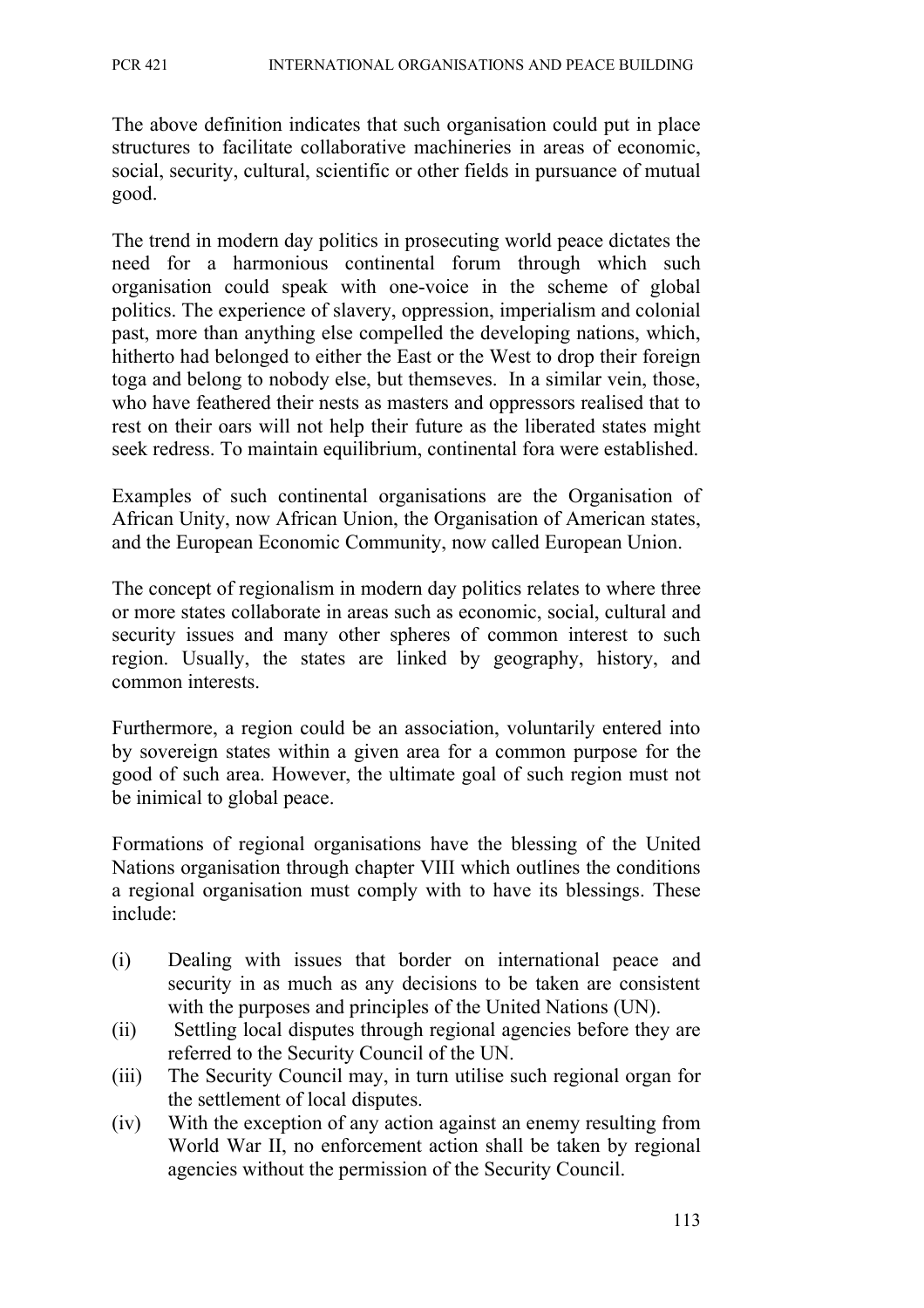(v) The Security Council shall be kept fully informed of activities undertaken or contemplated by regional agencies for the maintenance of peace and security.

The interpretation of the UN Charter on the establishment of regional organisations is that these organisations, are rather weak to take decisive action as they can not move into any conflict area without the concurrent approval of the Security Council.

Basically, what becomes predominant in the formation of regional organisations is the issue of economic collaboration for the economic development of member nations. Examples of such regional groupings are ECOWAS – Economic Community of West African States, EU – European Union, CommonWealth of Nations, etc. In a nutshell, we shall endeavour to state briefly the roles of some regional organisations in shaping peace-building activities.

## **3.1.1 The European Economic Community/EU**

The evolution of European Economic Community, later known as EU has its roots in the post World War II politics of Western Europe. The fall-out of the war brought unimaginable economic depression to Western Europe and as a way of ameliorating the economic depression, a process of regional integration was seen as the alternative. Thus, the European Economic Community was formed initially for the regulation of specific sectors of the economy in areas such as coal, steel, and agriculture. With its acceding to the economic needs of the community, it was entrusted with further responsibilities in areas such as monetary policy, military defense, as well as the protection of human rights which is an aspect of international and universal law and tacitly cuts across sovereignty of states.

The European Union was again empowered to negotiate external trade agreements on behalf of member states which necessitated the establishment a customs union. In addition, as the ultimate intention of the regional integration is the economic and social survival of the community, the union was again mandated to operate a common foreign and security policy, courtesy of the Maastrich treaty of 1992. It is instructive to add that the emergence of the Euro as a world currency in 1999 was equally a fall-out of that treaty. As a way of marshalling the wherewithal necessary for a complete regional integration in the economic, social and political survival of Western Europe, institutions were set up, with specific roles. These institutions are: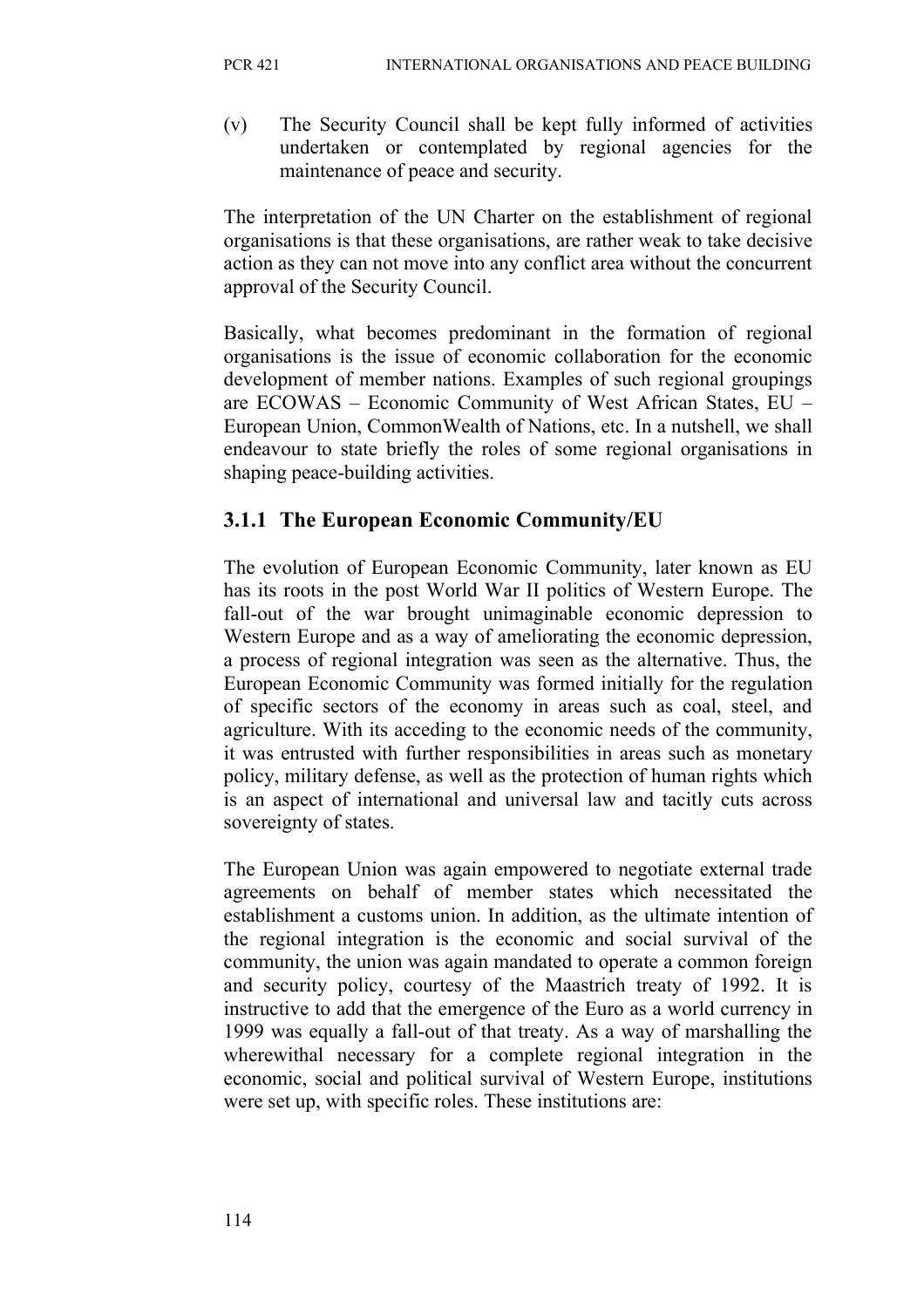#### **The European Commission**

It has its operating bases at both Brussels and Luxemburg and it is saddled with the task of initiating, administering and overseeing the implementation of European Union policies and legislation. The commission is not just the secretariat of the European Union; its involvement in the politics of Europe is such that makes it an enforcer of European laws. Its most daunting role is in proposing new legislations for the union and often has the monopoly of initiating legislative process. The importance of the roles expected of the commission is underscored by its staffing which includes former top government functionaries and headed mostly by senior politicians – twenty commissioners – who are usually former ministers or prime ministers and appointed by national governments. The administrative staff strength of its headquarters is about 17,000, together with the employees of other European institutions form a European Civil Service and is expected to be free from interference from member states.

It is a civil service force recruited from member states and naturally, from different orientations. The service is multinational, multilingual and multicultural together with the expectations of attendant opportunities and problems that such recruitment entails. The spirit of homogeneity, in a heterogeneous region which formed the basis of a regional integration, is being pursued.

#### **European Parliament**

It was formerly launched in 1979 when the first direct elections to the parliament took place. By implication, this parliament is the only body in the European Union that can speak for Europe generally since the integration of European States. Membership is about 700 and its tenure is 5 years. It adopts 11 official languages in the business of parliament and operations. It is the European Parliament that scrutinizes other institutions' operations and in some cases, shares with the council of ministers the power to determine the legislation of the E.U.

European Parliament has various locations which include Strasbourg where it holds plenary sessions, Brussels, where members of Parliament have their offices, hold committee meetings and some plenary sessions too as well as Luxemburg, which is the seat of administration.

#### **Council of Ministers**

Before analysing the specific roles of this council, it is pertinent to mention that lobbying, as part of international diplomacy, can not be ruled out by national governments in appointments into the various organs of the EU like the European Commission, European Central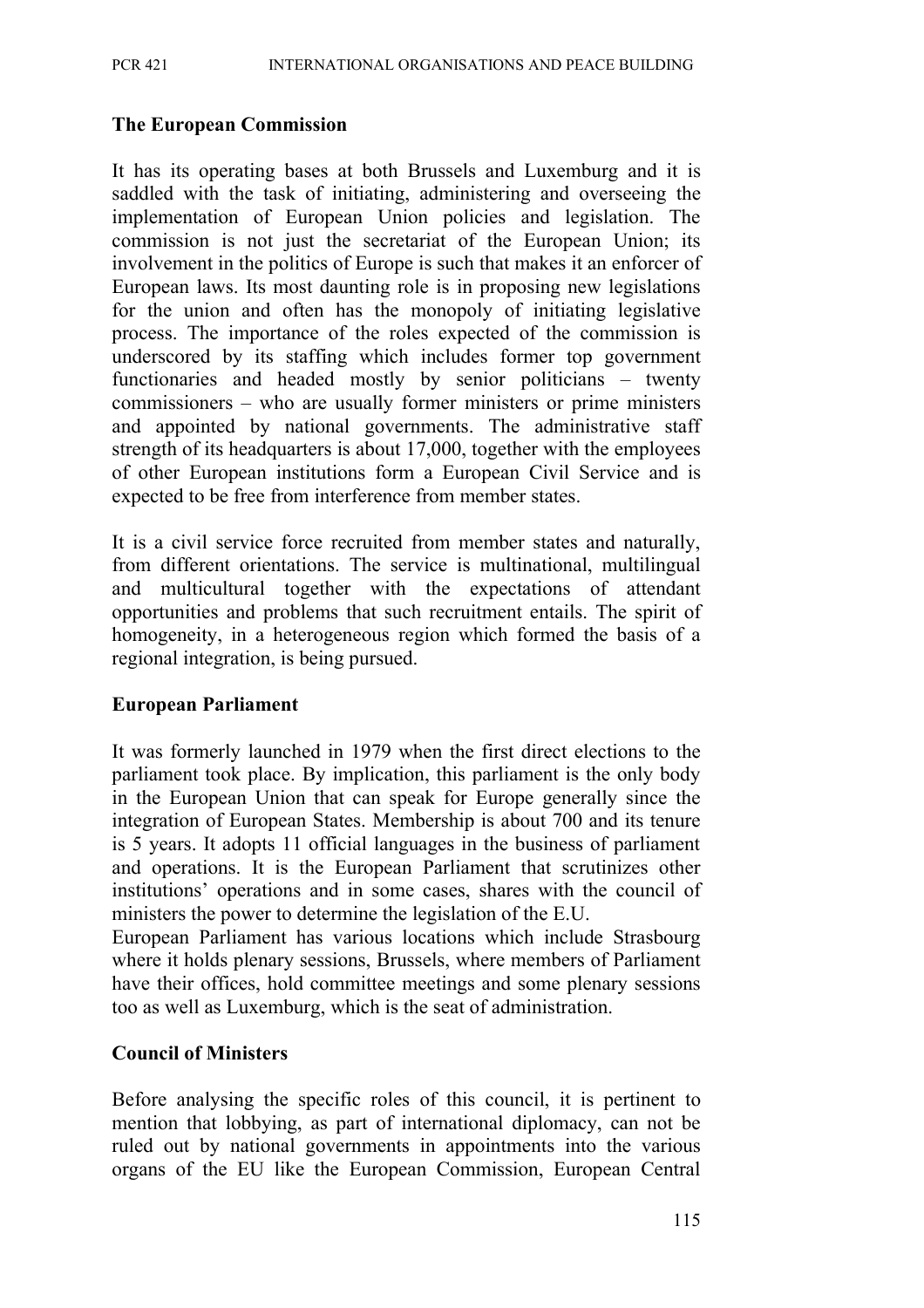Bank, European Parliament, European Court of Justice etc, but the level of trust reposed in these supranational organisations has lifted them above parochial national interests.

Member states that have any vested interest to protect normally channel such grievance to the council of ministers as it is the council that shapes the policies of the EU. By procedure, it acts in concert with the European Parliament in areas of policy making because the votes of the council takes precedence over that of the parliament.

#### **European Central Bank**

You will recall that a giant leap was achieved in the regional integration of Europe on January 1, 1999 when eleven European Union countries adopted a single currency, the Euro. That unanimity of purpose brought into being another giant European financial institution, known as European Central Bank (ECB). Its roles involve dictating the monetary policy for the "Euroland" countries, setting the interest rates for the Euro and controlling the money supply through various adaptations. The European Central Bank has a governing council comprising of the governors of the central banks of member-nations, but the daily activities of the ECB are under the control of its president. However, any major policy decisions, such as changes to the interest rate of the Euro are referred to the governing council.

## **European Council**

This is an assembly of regular summits of Heads of State and Government where European Union's agenda are set, as well as a forum where any issue that could disrupt the smooth operation of Europe is amicably resolved.

## **European Court of Justice**

Is an institution representing the European Union's highest court of law where legal issues between member states as well as between European States and private citizens are judiciously handled. It is sometimes referred to as European Court of Human Rights.

#### **Committee of the Regions**

This is a committee that represents the interests of local and regional authorities in the European Union, comprising 222 of members. It is located in Brussels.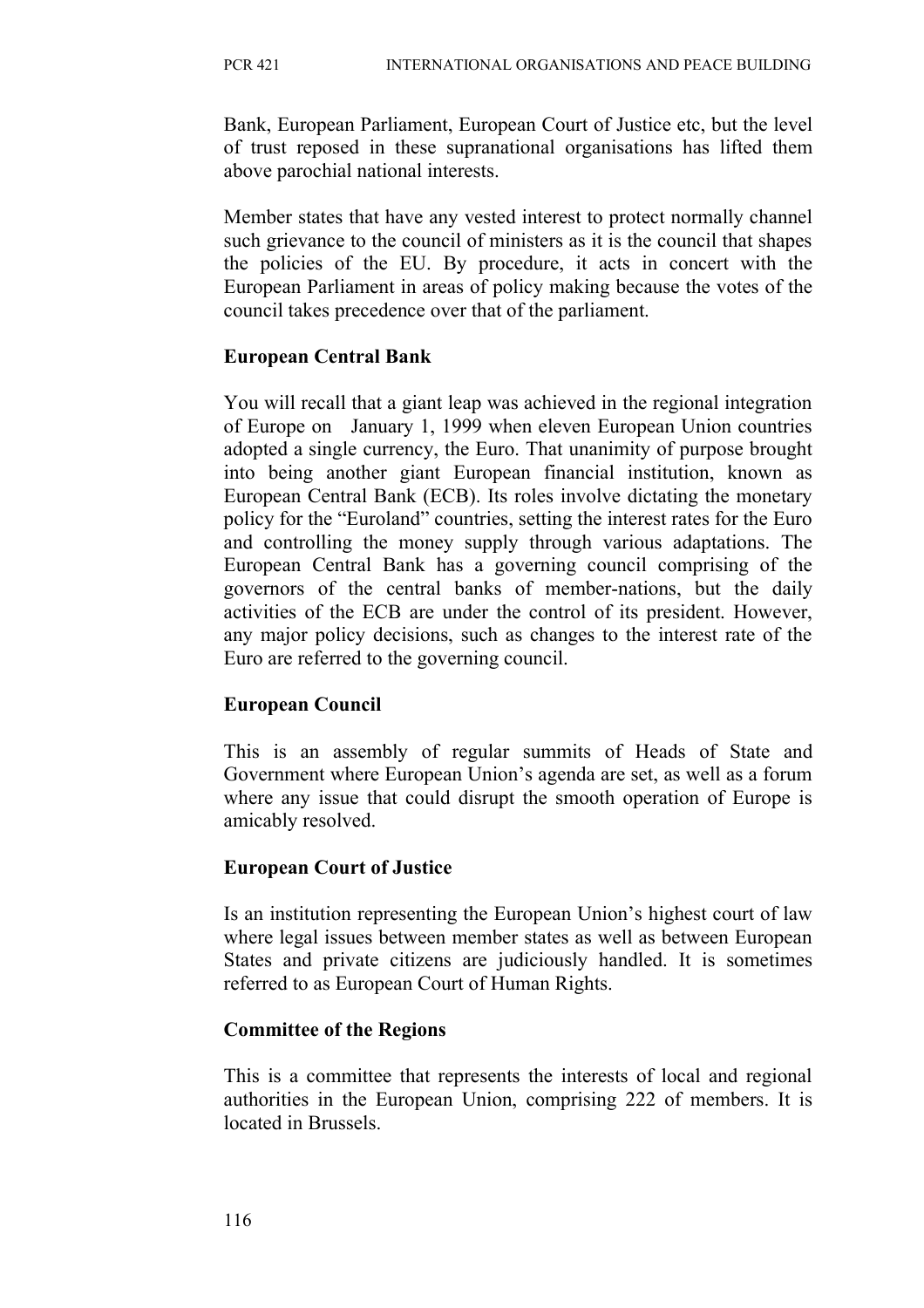#### **Economic and Social Committee**

Represents the interest of labour, employers and consumer organisations in the European Union and comprises of 222 members. Its operative location is Brussels.

#### **Court of Auditors**

Is the seat of European Union Audit which takes charge of auditing the revenues and the expenditure under the European Union Budget. It is located in Luxemburg.

#### **SELF ASSESSMENT EXERCISE 1**

Discuss any two institutions put in place by the EU for the economic and political integration of Europe.

## **3.1.2 African Union (Formerly Organisation of African Unity)**

The need for an umbrella under which African nations could stand to discuss their problems and proffer solutions to them had been at the forefront before nationhood was achieved. Basically, reference, though, in a passing form, should be made to Du Bouis and James Kwaggie Aggrey of the blessed memories.

Do you recollect that memorable verse "I am proud of my colour; whoever is not proud of his colour is not fit to live."?

The activities of these people and others were rekindled long after their exit from this mortal world with the formation of three blocks in the early sixties : Casablanca group whose charter was signed on January 7th, 1961, consisted of Ghana, Mali, Guinea, Libya, Morocco, Algeria and Egypt; the Monrovia group, with charter signed in Lagos on December 20th, 1962 consisted of Tunisia, Nigeria, Liberia, Togo, Sierra-Leone, Somalia, and Ethiopia, while the third group called the Union of Africa and Malagasy States consisted of the French speaking African States. That was the confused state of African affairs but the patriotic zeal of some African Heads of State then, championed by the late Emperor Haile Selassie initiated the move towards the unification of these three groups. Thus, at a well attended meeting of African Heads of State and Governments in Addis Ababa, on  $25<sup>th</sup>$  May, 1963, the Organisation of African Unity was born.

#### **SELF ASSESSMENT EXERCISE 2**

Discuss events leading to the formation of organisation of African Unity.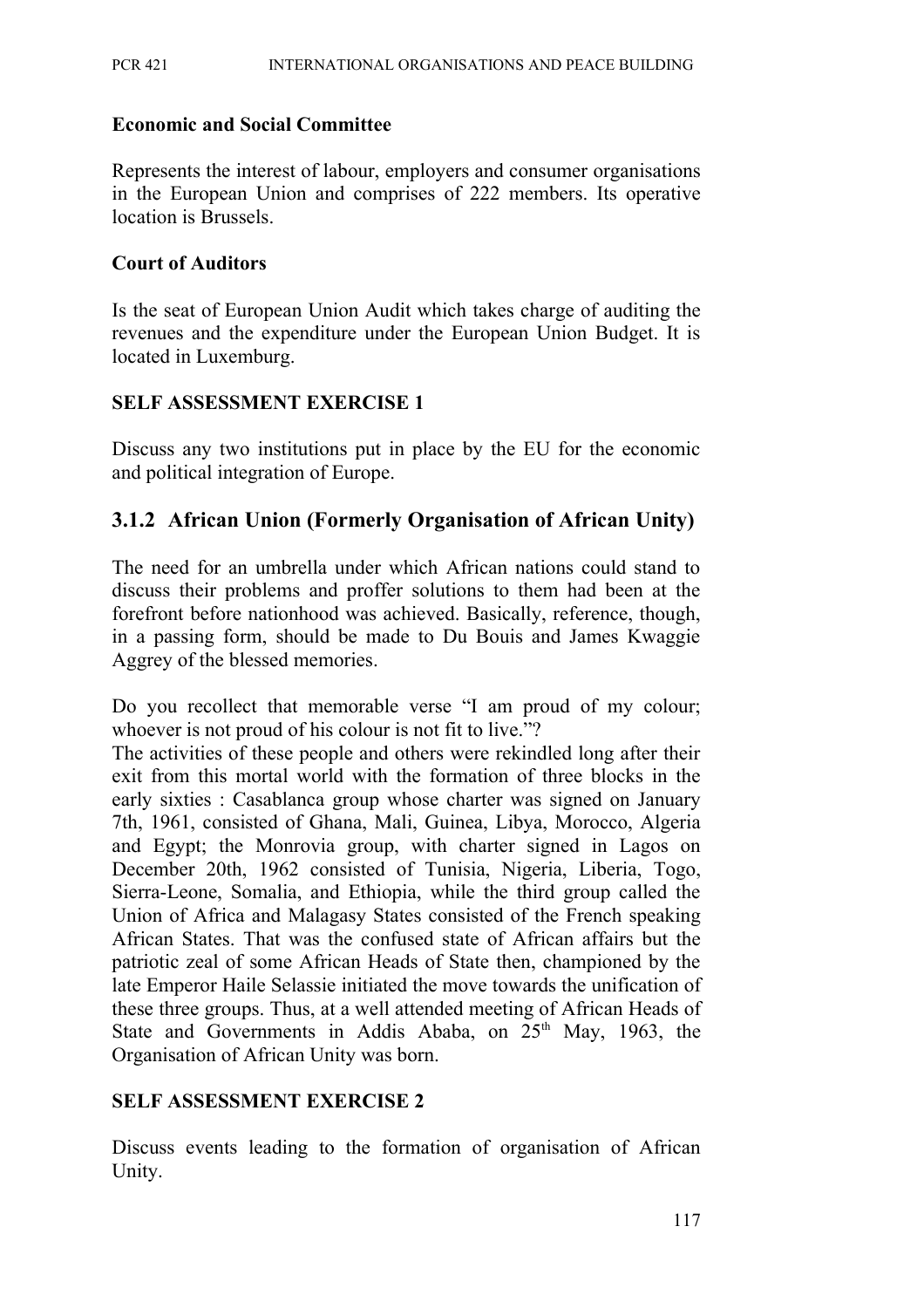The initial disunity amongst African nations was due to their colonial past as the partitioning of Africa by foreign interests only made Africans to be inclined to the colonisers and not to themselves any longer. When it became glaring that they would be in perpetual slavery unless they came under a single umbrella, the colonial masters employed all tactics to prevent the efforts from becoming a reality but to no avail.

Having come together as Organisation of African Unity, the first obstacle was cleared. The next step was the mapping out of the aims and objectives of the organization. These included:

- Promotion of unity and solidarity amongst African States.
- Coordinating and intensifying efforts to achieve a better life for the people of Africa.
- Defending their sovereignty, territorial integrity and independence.
- Eradication of all forms of colonialism from Africa.
- Promoting international co-operation, having due regard to the charter of the United Nations and the Universal Declaration of Human Rights.

These aims and objectives were always resorted to as pre-conflict peacebuilding mechanisms because African States were just evolving and struggling to shake off the dust of colonialism. The implementation of these aims rested square on the shoulders of some institutions including the following:

- The Assembly of Heads of State and Governments
- The Council of Ministers
- The General Secretariat and
- The Commission of Mediation, Arbitration and Conciliation.

The above preamble gives an insight into the basis for the formation of the OAU – the challenges of colonialism, imperialism, exploitation and other vices.

With the decolonisation of Namibia is 1990, it appeared that the OAU, set out originally to deal with basically African issues, could not be indifferent to international politics. The metamorphosis of European Economic Community into European Union compelled African Heads of State to rethink and cast their minds back to the old injunctions of the late Kwame Nkrumah of Ghana, Jomo Kenyatta of Kenya, Sekon-Toure of Guinea and others.

On the  $3<sup>rd</sup>$  day of June 1991, a treaty signed in Abuja, Nigeria, recommended the creation of an African Union and a Pan-African Parliament. After series of efforts by well-meaning African leaders, it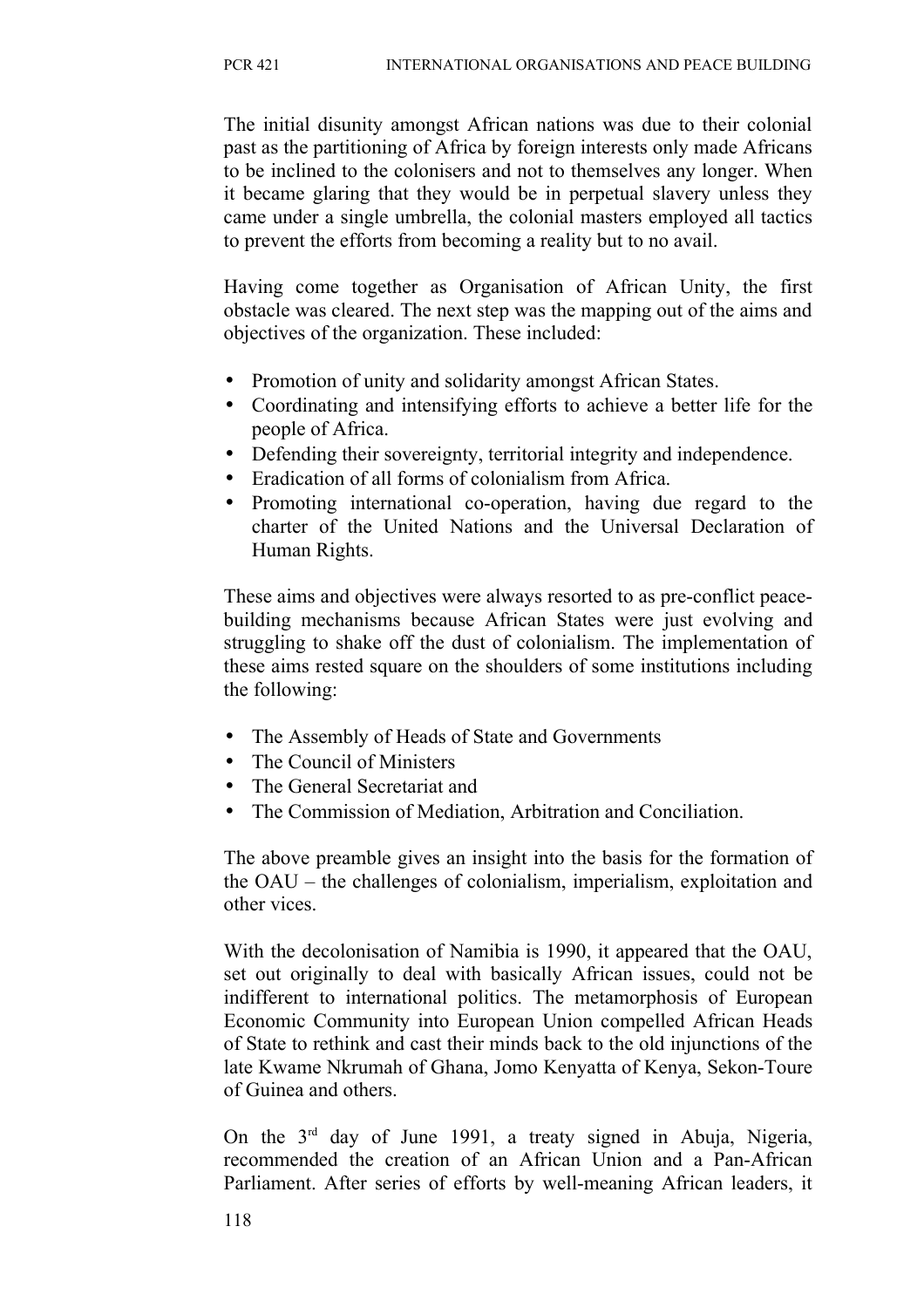was finally resolved that OAU should metamorphose into African Union. Thus, in July, 2002, at the summit of the African Heads of State and Government in South Africa, the Organisation of Africa Union ceased to exist and in its place came the African Union.

You need to know whether the change from OAU to AU was just in its nomenclature or it has any element of pragmatic dynamism. Before going into this, it is instructive to know the organs of the AU. The organs of the African Union are:

- The Assembly of Heads of State which is the Supreme Organ;
- The Executive Council;
- Specialised Special Committees;
- Pan-African Parliament;
- Court of Justices;
- Economic and Social Council, Financial Institutions, and other organs which the Assembly may deem fit to establish.

The objectives of the AU according to Article 3 of its charter are as follows:

- 1. To achieve greater unity and solidarity between African countries and the peoples of Africa;
- 2. To defend the sovereignty, territorial integrity and independence of its member-states;
- 3. To accelerate rapid political and socio-economic integration of the continent;
- 4. To promote and defend common positions on issues of interest to the continent and its peoples;
- 5. To encourage international co-operation, taking due account of the Charter of the United Nations and the Universal Declaration of Human rights;
- 6. To promote peace, security and stability on the continent.
- 7. To promote democratic principles and institutions, popular participation and good governance;
- 8. To promote and protect human and peoples' rights in accordance with the African charter on human and peoples' rights and other relevant human rights instruments;
- 9. To establish the conditions, which will enable the continent to play its rightful role in the global economy and in international negotiations;
- 10.To promote sustainable development at the economic, social and cultural levels as well as the integration of African economies;
- 11.To promote co-operation in all fields of human activity to raise the living standards of African peoples;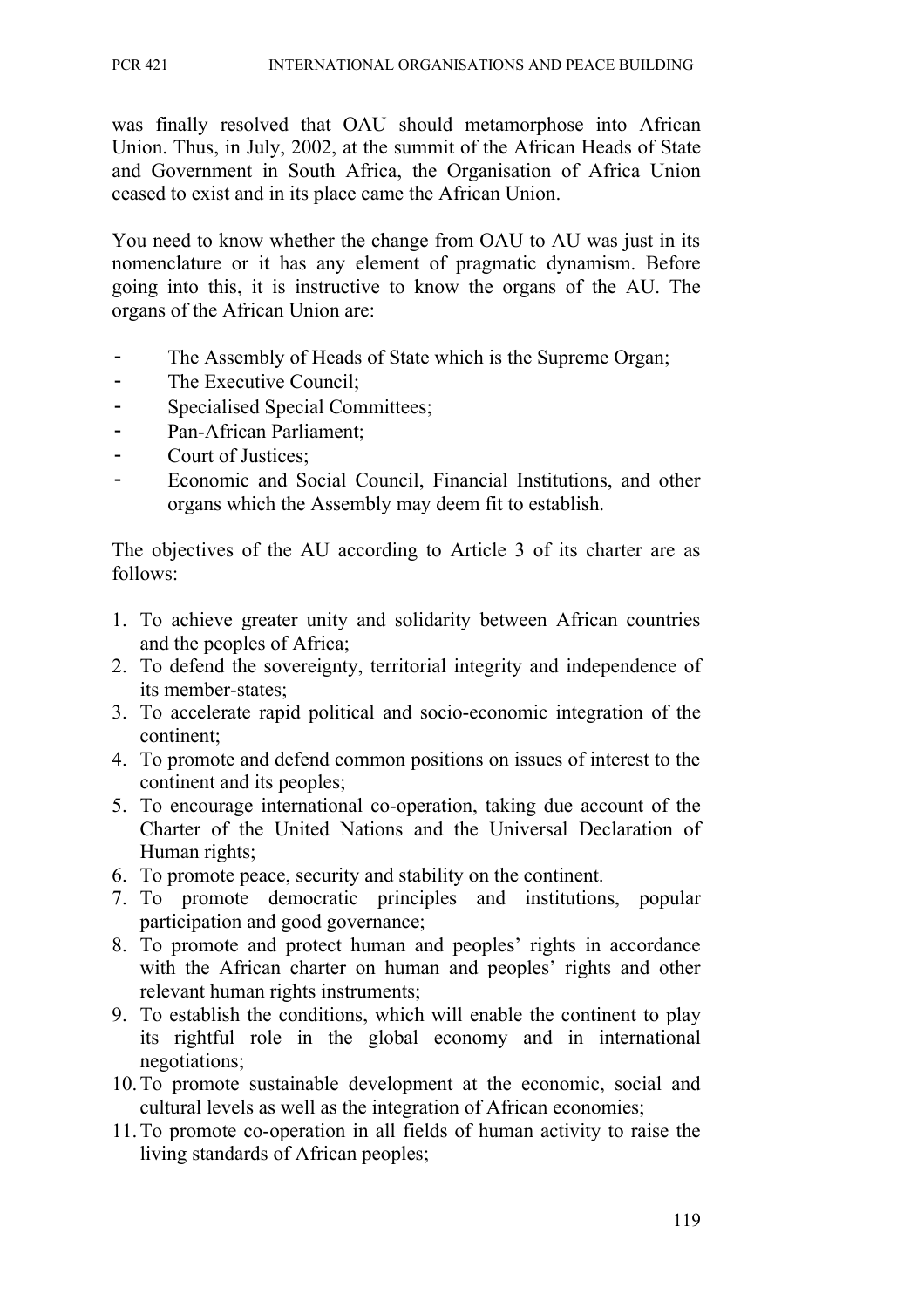- 12.To coordinate and harmonise the policies between the existing and future regions' economic communities for the gradual attainment of the objectives of the Union;
- 13.To advance the development of the continent by promoting research in all fields, particularly in science and technology;
- 14.To work with relevant international partners in the eradication of preventable diseases and the promotion of good health on the continent.

The above objectives define the role expectations of the African Union. Analysing the impact of that continental body will be carried out after concluding the role expectations of at least two other regional organisations, the Economic Community of West African States and the Arab League.

## **3.1.3 Economic Community of West African States (ECOWAS)**

Going by the definition of a modern day regional organisation, it will be realised that the Economic Community of West African States, though sub-regional in global politics, has satisfied the requirements of a regional organisation.

What is its origin? You need to ask. The West African sub-region had variously been colonised by several foreign powers in the past and each country of the sub-region consolidated on her inherited colonial past which prevented the much needed unity in the sub-region. There was political instability and economic deprivation. Despite the richness of the sub region in raw materials, lack of unity made the sub-region a mere supplier of raw materials and cheap labour to their imperial lords. Each time the foreign masters realised that their cronies were dialoguing on ways to untie their bondage; seeds of discord would be ignited. The West African sub-region thus, became a theatre of civil strife and economic woes.

In spite of the vicissitude of the sub-region, a bold attempt was made in October, 1966 in Niamey, Niger Republic where representatives of 14 West African countries met to consider draft articles of association for the proposed organisation. The Niamey meeting was followed in quick succession by the Dakar and Accra meetings.

It was not until 14<sup>th</sup> May, 1967, at Accra-Ghana that the articles of association for the formal establishment of an Economic Community of West Africa were signed by representatives of 12 states. Among the provisions contained in the Article of Association is the establishment of an interim council of ministers, charged with the responsibility of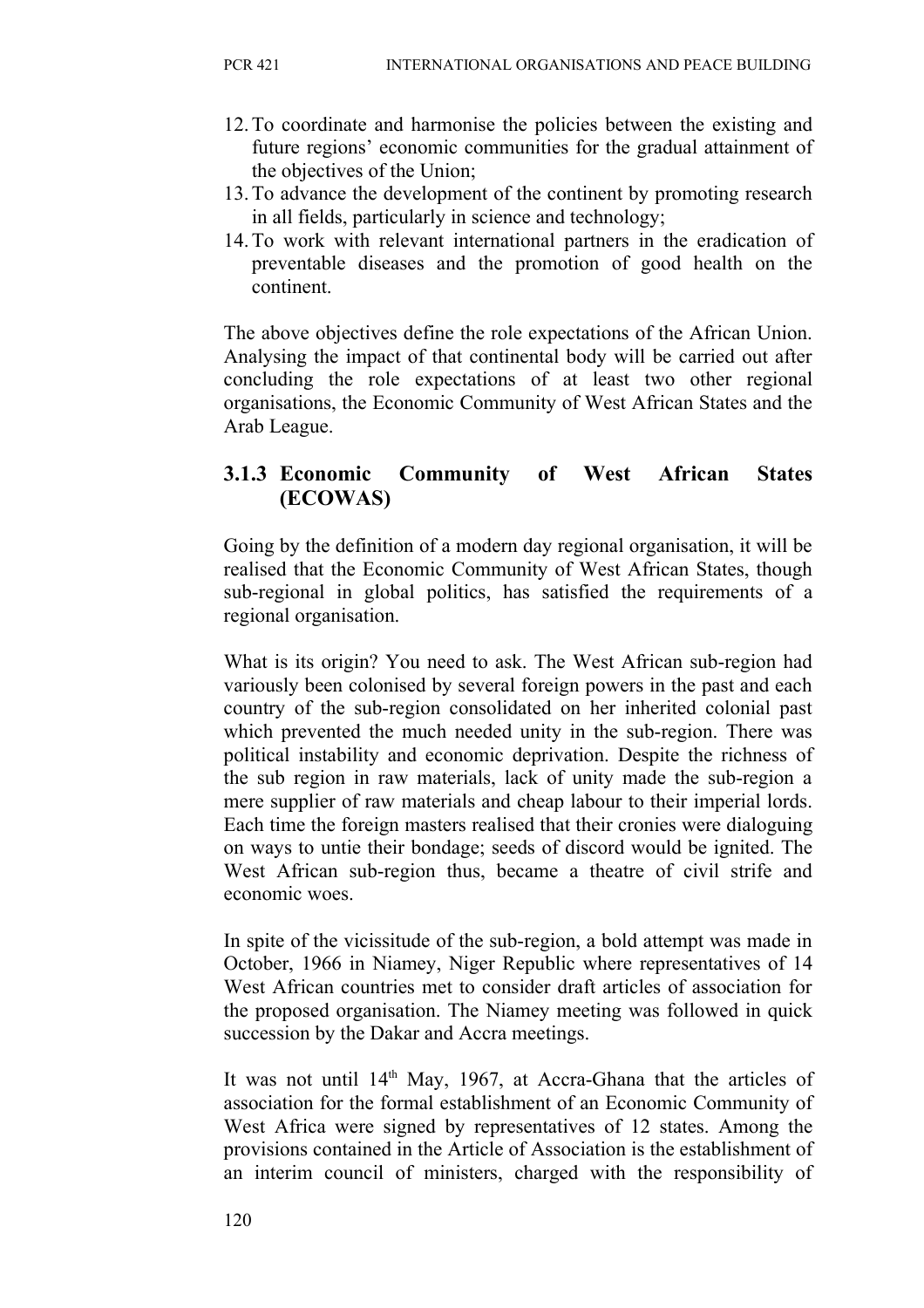drafting a comprehensive treaty to provide a framework for collaboration of all West African States for the economic wellbeing for the region. Entitled "Treaty of the Economic Community of West African States'' it was not to come into force until signed by the Heads of State and Government of the sub-region. Thus, the treaty establishing the Economic Community of West African States was signed in Lagos on May 28th, 1975 by fifteen states and the number swelled by one in 1976. Both Togo and Nigeria, the major brains behind the organisation's formation, did a lot of peace-building activities in order to provide a more conducive ground for the unimpeded practical take off of the organisation. Towards this end, the drafted protocols, with the input of the states in the sub-region, though, spearheaded by Nigeria and Togo, were approved in 1976 and the much awaited take off of the body came into being early in 1977.

Before assessing the success or failure of any organisation, the purpose for which it is set up, together with its accompanying machinery, must be looked into. Consequently, and in line with an established academic norm, the aims, to be followed by organs to accomplish them, are as follows:

According to Article 2 of the Lagos Treaty, the general aim of the community shall be to promote co-operation and development in all the fields of economic activities, which include:

- (a) Harmonising the economic and industrial policies of member states and removal of hiccups in the developmental efforts of member states.
- (b) Removal of custom duties and any other restrictive duty within the sub-region in respect of import or export of goods.
- (c) Invocation of identical custom tariffs and trade policy towards third world countries.
- (d) Removal of any restrictions to the free movement of persons, services and capital within the member states.
- (e) Collaboration between member states towards the promotion of common projects in the interest of the sub-region as well as working towards identical agricultural policies.
- (f) The enactment of a common policy as well as the invocation of schemes in such fields as transport, communication, energy and other infrastructural facilities for the purpose of enhancing the living standard of the sub-region.
- (g) Coordination and harmonisation of needed logistics for the proper functioning of the community in respect of monetary policies of the member states.
- (h) Adoption of a fund for cooperation, compensation and development.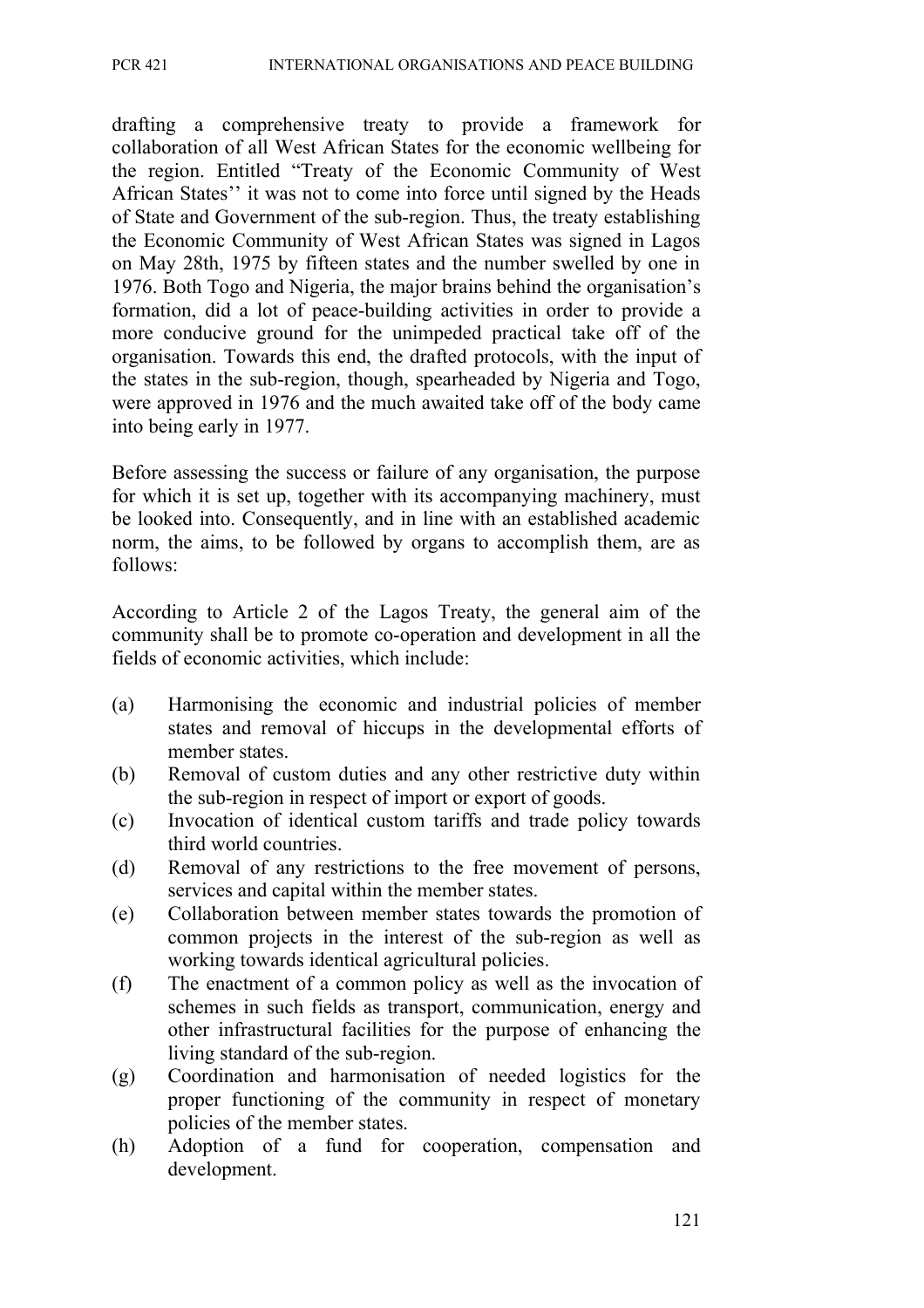- (i) Fostering closer relationship among member-states and contributing positively towards the progress and development of the African continent.
- (j) All other activities geared towards the enhancement of the aims of the ECOWAS as the member-states may deem fit.

In order to achieve these aims, necessary organs were set up in line with Article 4 of ECOWAS Treaty.

The organs are:

- (a) The Authority of the Heads of State and Government.
- (b) The Council of Ministers
- (c) The Secretariat
- (d) The Tribunal (later called Court of Justice)
- The Authority of the Heads of States and Government represents the supreme organ of the ECOWAS. Simply referred to as "The Authority", it meets once a year and at a rotational venue. It is solely responsible for the executive functions of the organisation.
- The Council of Ministers is directly responsible to The Authority and meets twice a year. It is composed of two representatives from each member state.
- The Executive Secretariat is headed by an Executive Secretary and has a four-year term, which is renewable for a similar term.
- A Court of Justice is basically to ensure that law and justice is observed. It also interprets ECOWAS Treaty and settles any dispute referred to it by any member state.

ECOWAS also established some institutions in the pursuit of its aims such as the trade, customs, immigration, monetary and payment commission; the industry, agriculture and national resources commission; the transport, telecommunications and energy commission, and the social and cultural affairs commission.

## **SELF ASSESSMENT EXERCISE 3**

How do you rate the economic integration of ECOWAS?

## **3.1.4 Commonwealth of Nations**

The Commonwealth of Nations which falls under a regional organisation is a voluntary association of former British colonies. Its origin dates back to the  $20<sup>th</sup>$  century. Its antecedence could be traced back to the 19th century when most of the British Colonies had obtained a status of semi-independence. This means, a colony, having a popularly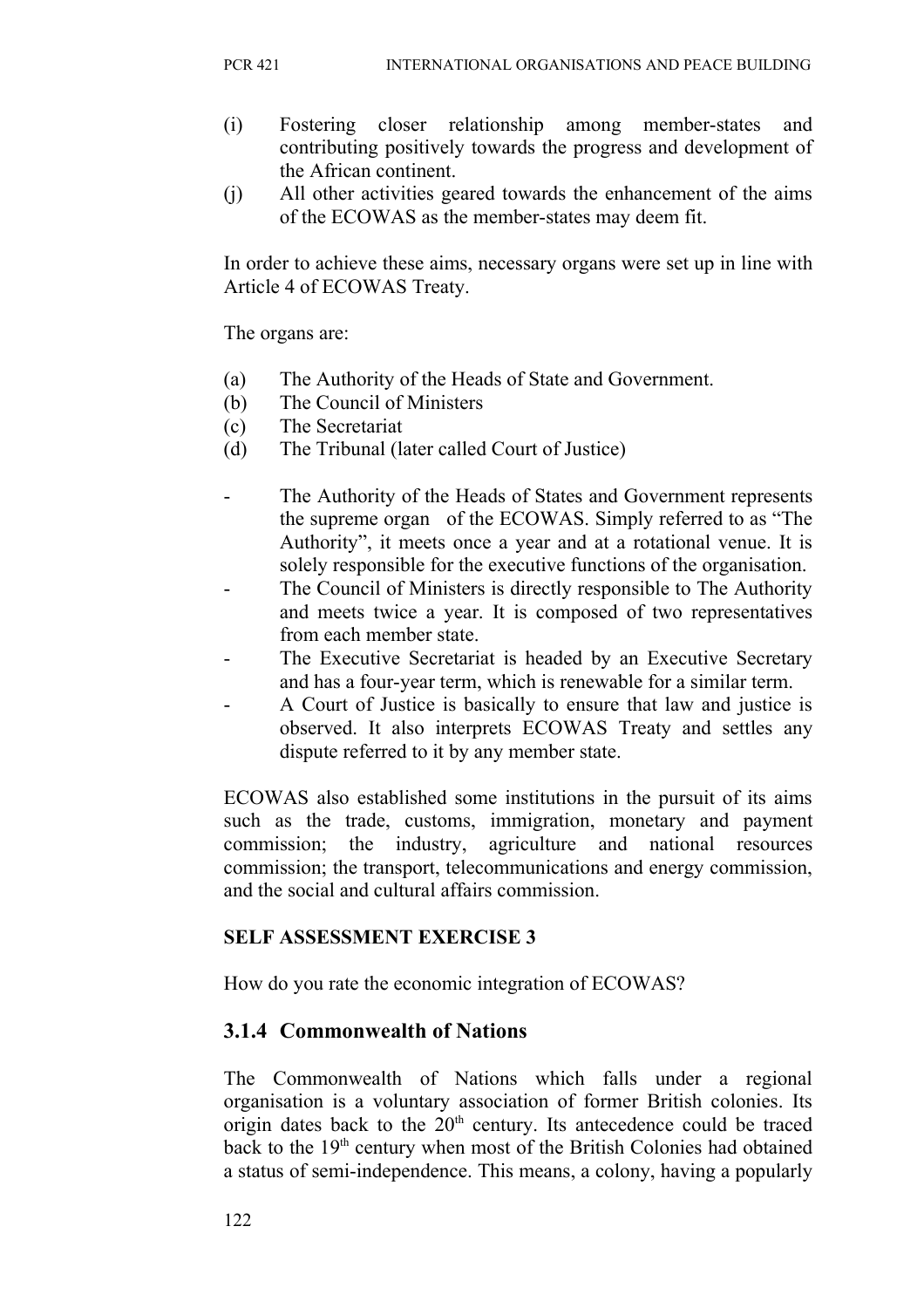elected legislative assembly but a British Governor, representing the king or queen in the colony. Also, this British Governor took directives from the British Secretary of State, for the colonies. The above indicates a practice where, the colonial legislative houses met only to discuss issues for presentation to the colonial secretary who could veto any bill as he deemed fit. Those colonies could not discuss issues of foreign affairs which was the exclusive preserve of the British Government. Interestingly, the colonies gained a new promotional nomenclature of Dominion in the 1920s because the British had delegated power in the area of managing foreign affairs as well as making laws, to the Dominions. By 1931, the self styled dominions were granted independence.

The earliest members of the CommonWealth were: Canada, Australia, New Zealand, Ireland and South Africa. In 1949, Ireland, due to racial problem ceased to be a member as well as South Africa in 1961 as a result of her apartheid policy.

The twentieth century witnessed the granting of independence to several British African Colonies and these countries, for reasons of mutual advantage, later joined the association. Membership of the body grows from the source of a common historical and political background. The aims of the Common Wealth of Nations, as the name suggests, are in being each other's keeper in every sphere of life, taking cognisance of their historical antecedence and these include, but not limited to the following, as identified by Adde (1995):

*Trade Advantage; Commonwealth countries carry on trading activities amongst themselves under a preferential agreement. This means that lower tariffs are levied on goods or items of trade from one commonwealth country to the other, resulting in cheaper deals than those from non-commonwealth country. However, the entry of Britain into the club of E.E.C. has hampered this mutual agreement as Britain must take permission from other E.E.C. countries before giving any preferential treatment to other commonwealth countries.* 

Military Assistance – Member Countries could ask for military help from another commonwealth country and this could be in form of military training for her officers or seek for supply of needed military hardware.

Commonwealth countries could request for technical and monetary assistance from one another and this could be in form of experts in various fields of human endeavour such as education, sports,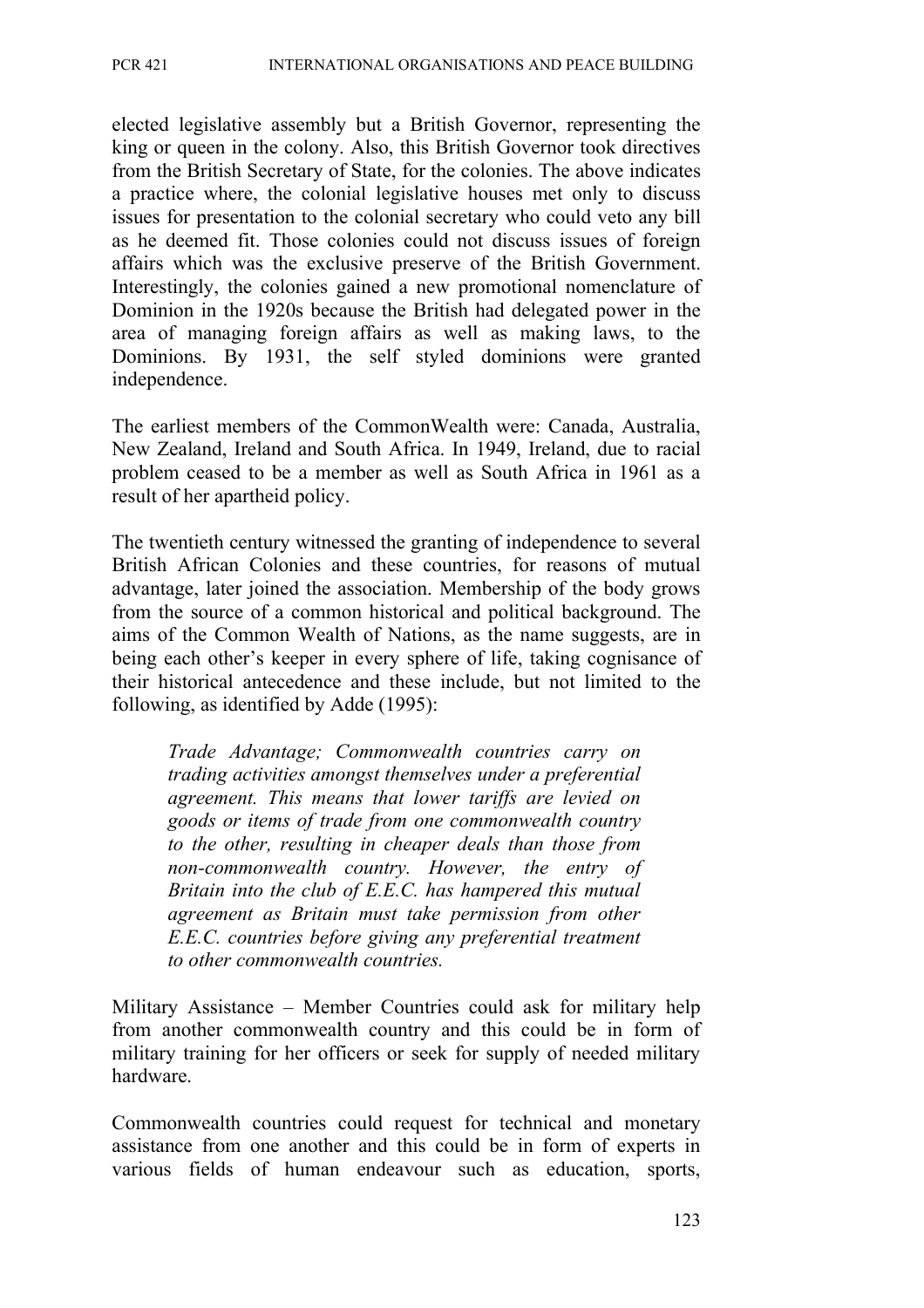communication, engineering, etc. Member countries could, as well, give loans to another commonwealth country for development purposes.

Through active participation in commonwealth games, member countries could marshal their ingenuity to become world class sportsmen and women.

Gainful employment could be facilitated by citizens of the commonwealth through the adoption of a common language which is English Language.

Through educational and scientific cooperation, students of one commonwealth country could secure opportunity to study in another commonwealth country. As the world is nose-diving towards a global village, commonwealth countries encourage scientific co-operation and any scientific discovery in any commonwealth country is instantly beamed to other commonwealth countries.

In other not to be lost in proffering the aims of the commonwealth which are almost endless, I hasten to add that Britain had imbibed the culture of fundamental liberty of every citizen of her colonies into the day to day administration of the colonies. Therefore, it was no surprise that the constitutions of the countries of the commonwealth contain elements of the principles of fundamental human rights and accompanied by emphasis on the 'rule of law.'

## **3.1.5 Organisation of American States**

This regional body historically evolved in 1890 as a result of inter-American occasional conferences but its charter was adopted in 1948 at Bogotá. All the States in America are free to be members and the objectives of the regional organisation are basically for pre and post peace building purposes. In a nutshell, these include but not limited to the followings:

- (a) Maintaining peace and security on the continent of America.
- (b) Peaceful settlement of any dispute that may arise among its members in such areas as social, political, economic, judicial and cultural matters.

It should not be surprising to know that the United States of America was the umbrella under which the Organisation of American States hid for the required guidance before and after World War II. The fear of Nazi Germany after World War I and that of Russia and her policy of Communism after World War II, necessitated the development of other American States to seek refuge within the US which had the necessary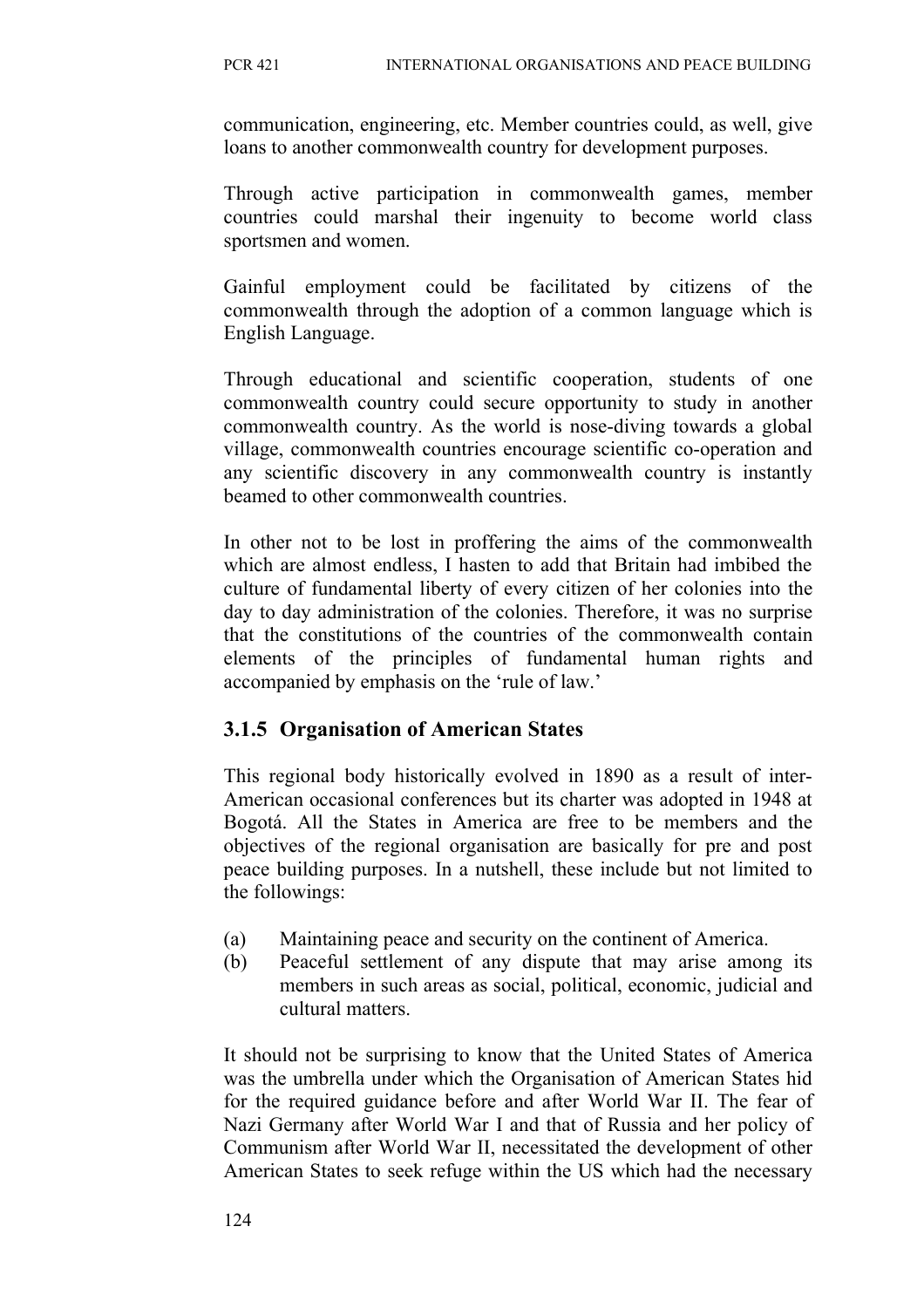military, economic and political clout to defend the America States in the organisation. Be that as it may, the US, conscious of her position to influence affairs in pre-conflict peace building within the sub-region emphasised, through her foreign policy, the need for the affairs of South America to be tackled by the American states without any interference from Europe and Asia.

According to Bennett (1991), United States in 1930 once made a bold attempt to coerce her neighbours within the region to accept her strategic dominant position but finding the neighbours recalcitrant and equally asserting their positions, recoiled and in 1933, declared her intention to follow a policy of good neighbourliness. In 1936, a principle of consultation between the states constituting the Organisation of America states was adopted. The United States realised that with the principle of consultation, any issue, whether economic, political or military could be ironed out as long as it is for the overall interest of the region.

## **3.1.6 The Arab League**

It was not until after the World War II that the Arab League actually took off but it was the realisation of the pact signed amongst Arab states in 1944. As the name suggests, membership is open to the Arab States generally.

At its inception, seven independent Arab States were the pioneering members and these were Egypt, Iraq, Jordan, Lebanon, Saudi Arabia, Syria and Yemen. The number has swelled to include Algeria, Sudan, Tunisia, Libya, Morocco, Oman, The United Arab Emirate, Qatar and Iran.

The League came into being for the main objective of building peace and progress in the entire Arab land. Basically, the objectives could be further itemised as including, preservation of the independence and sovereignty of Arab States; strengthening existing ties between Arab States for the effective co-ordination of their political, economic and social programmes; enhancement of the existing relations in areas such as cultural affairs, financial issues, health, as well as commerce; and dealing decisively with issues concerning Arab Nationality. Scholars have postulated several reasons why the Arab States decided to come together.

In the words of Adeniran (1983), the main reason for the coming together of these Arab States at the period they did was the need for the marshalling together of their opposition against British & French colonialism which openly supported the Jews in their bid to create a Jewish state, Israel, within the area known as Palestine. An Arab land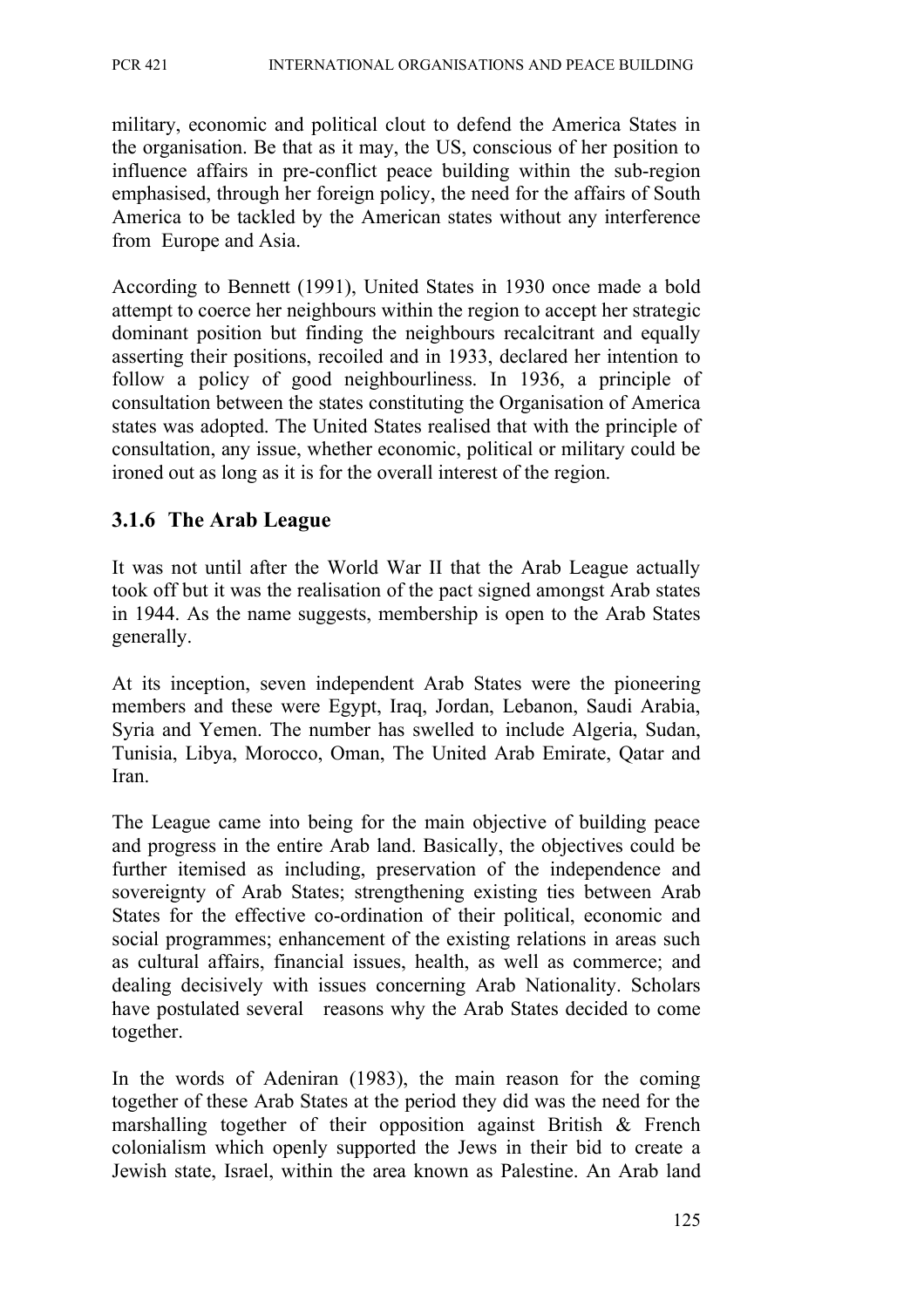culture played a prominent role in galvanising the Arab states together, as the area is predominantly Arabic in culture. Furthermore, the reality of abundant mineral resources, especially oil, makes the region very unique and relevant in global politics.

They have always carried their cultural homogeneity into issues that concern any Arab nation in their interaction with non-Arab states. Within the Organization of Petroleum Exporting Countries (OPEC) as well as in the United Nations, the spirit of being members of the same Islamic family manifests very prominently. Their article of faith is the protection of Arab interest. There are still many other regional organisations but for now, the next unit will concentrate on how far the objectives for which these organisation were established have been achieved.

## **4.0 CONCLUSION**

In the words of Hobbes, "man, benefit of Government, is living in a state of war; that is, in a state of perpetual insecurity." By implication, since the world is fast turning into a global village, international organisations at all levels should live up to their expected roles while state and non-state actors together with international personalities must endeavour to nurture and internalise the tenets of peace building without which man will be in perpetual insecurity.

# **5.0 SUMMARY**

This module has itemized the primary roles of some major international, continental and regional organisations.

# **6.0 TUTOR-MARKED ASSIGNMENT**

State the merits of the following international organisations: ECOWAS, AU, OAS, EU, Common Wealth of Nations, the Arab League.

## **7.0 REFERENCES/FURTHER READINGS**

- Archer C. (1992). *International Organisation (2<sup>nd</sup> Ed)*. London: Routledge.
- Akinboye, S.O. & Ottoh, (2005). *A Systematic Approach to International Relations*. Lagos: Concept Publishing.
- Albert, I.O. (2001). *Building Peace, Advancing Democracy*. Ibadan: John Archers Ltd.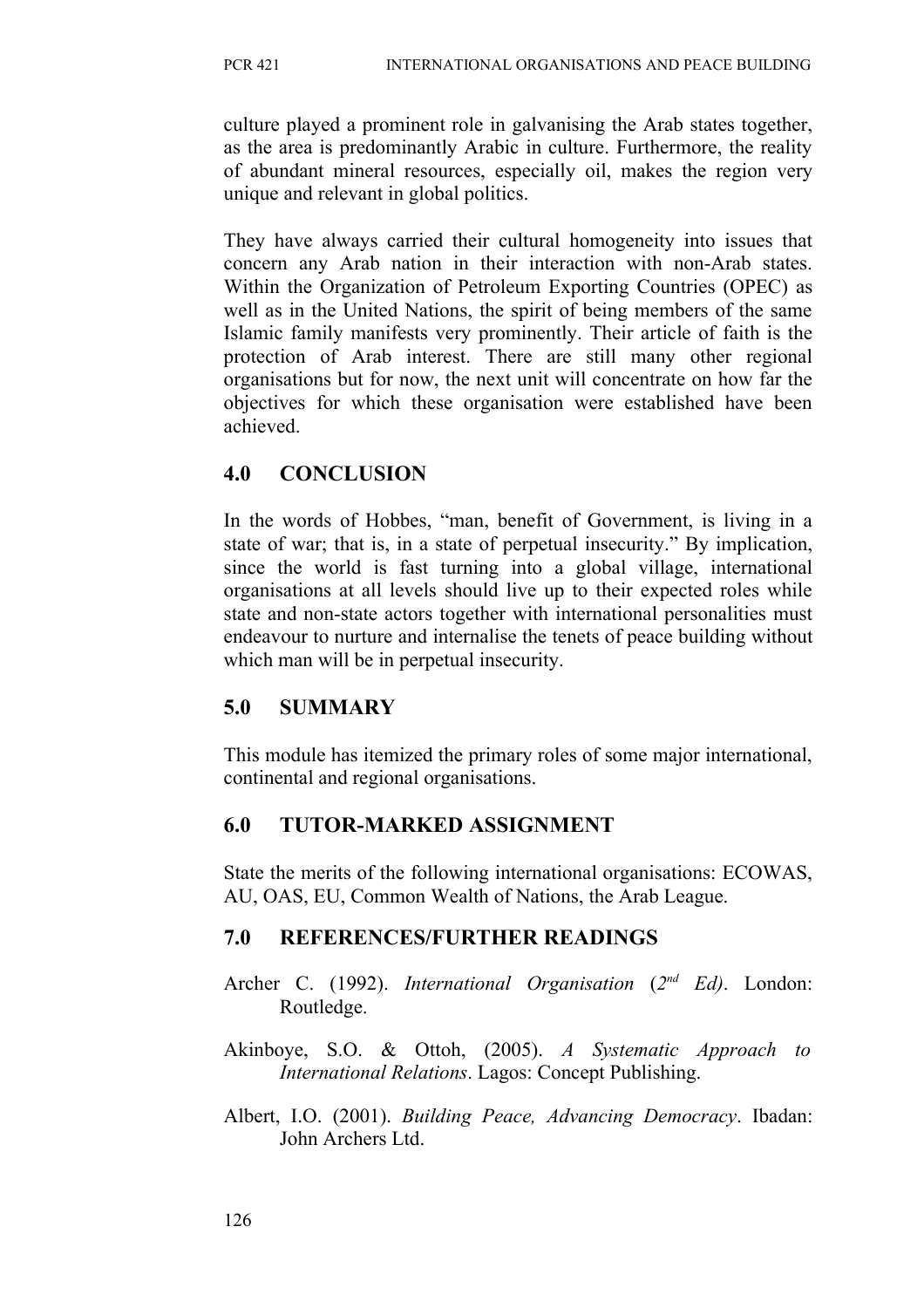- Bennet, A.L.R. (1991). *International Organisations: Principles and Issues*, *(5th Edition)*. Englewood Cliffs: N.J. Prentice Hall.
- Onwuka, R.I. and Sessay, A. (1985). *The Future of Regionalism in Africa*. London: Macmillan Publishers.
- Taylor, P. (1995). *International Organisations in the Modern World*. London: Pinter.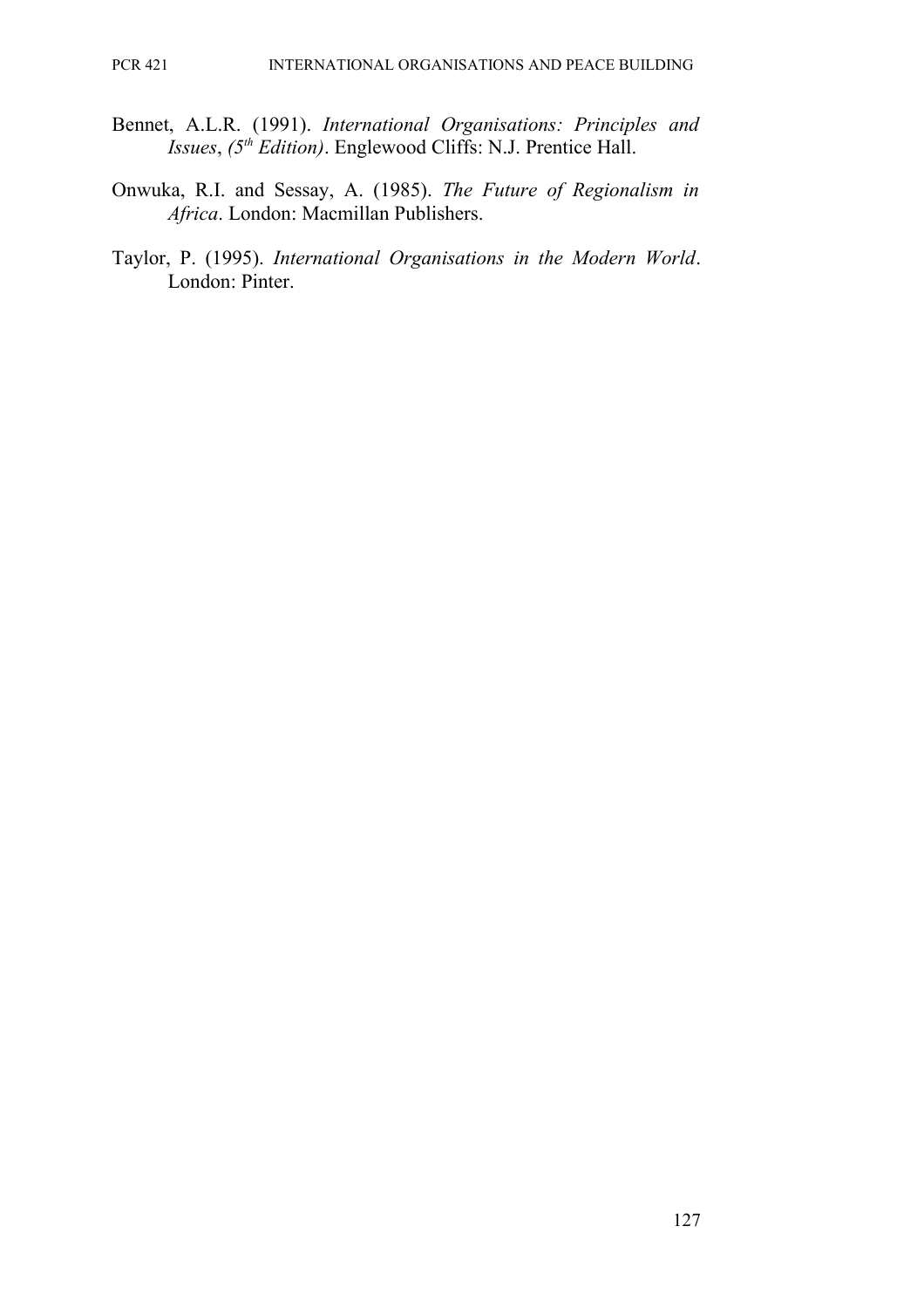# **UNIT 2 A CRITICAL REVIEW OF THE PERFORMANCE OF THE INTERNATIONAL, CONTINENTAL, AND REGIONAL ORGANISATIONS IN THEIR EFFORT AT MAINTAING INTERNATIONAL PEACE AND SECURITY**

#### **CONTENTS**

- 1.0 Introduction
- 2.0 Objective
- 3.0 Main Content
	- 3.1 European Economic Community/European Union
	- 3.2 African Union
	- 3.3 ECOWAS
	- 3.4 Commonwealth of Nations
	- 3.5 Organisation of American States
	- 3.6 Arab League
- 4.0 Conclusion
- 5.0 Summary
- 6.0 Tutor-Marked Assignment
- 7.0 References/Further Readings

# **1.0 INTRODUCTION**

Akinboye and Ottoh (2005), opine that an international organisation is founded on the functional approach based on the assumption that social welfare is the basis of a good society, which is conducive to international peace and also used to strengthen the bonds among the members of international system. By implication, international organisations are equally used as springboards by states to diplomatically attain certain objectives. It is equally through international organisations that issues of mutual benefit for the global community are equitably shared through a forum conducive to peace building, devoid of acrimonious tendencies.

You will now realise that since states and international organisations are both vital elements of international politics, the establishment of other organisations at continental, regional or sub-regional levels are necessary ingredients of super-structure for peace building activities in a world full of conflicts.

If you recall what brought about the original strategy for the integration of European Nations, which was to use economic means to achieve political integration, the stage it has reached since then, despite hiccups, is highly commendable. By and large, it will be expedient to assess its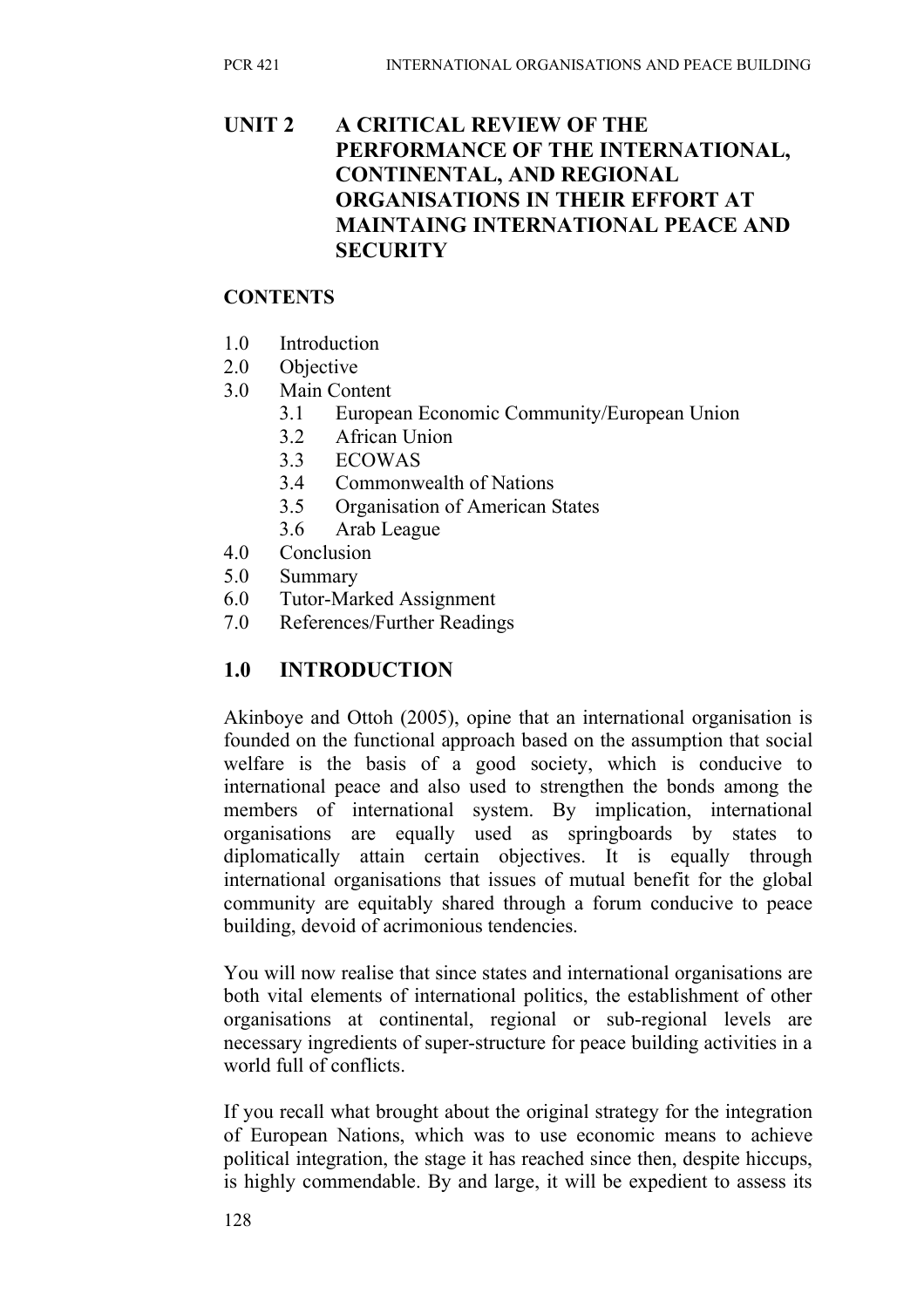success and limitations after which the way forward will be proffered under the conclusion.

#### **2.0 OBJECTIVES**

At the end of this unit, you should be able to:

- explain how far these organisations have justified their existence
- identify, as a leader, with one of the organisations and chat a way forward.

#### **3.0 MAIN CONTENT**

#### **3.1 European Economic Community/European Union**

The attempt of the organisation to create a European Political Community and a European Defense Community failed in mid-1950s and sent signals to the members to hasten slowly because they could not allow their anxiety for quick results to prevent them from getting any result at all; hence they adopted the gradualist integration strategy. The economic integration was right on course as it brought about the creation of a joint customs union, which by implication means common external tariff together with a collective trade policy for their affected products within the region. As a further collaborative economic integration of the European Union, European institutions are empowered to act as buffer between the EU states and non-member states in trade regulation so as to ensure maximum advantage for the EU states. With the economic integration of Europe, the organisation has enormous weight in international trade and within that region are states with the largest export economies of the world. Further, the single European Market as well as the adoption of the Euro by twelve of its memberstates is an indication that it constitutes the largest unified market in the global economy. These and many moves in the direction of sound economic integration have made the EU a vital and unarguably, a major player in international trade negotiations. As should be expected, this enviable economic status could attract envy and particularly occurred with the US on issues of international trade, despite their being members of the same defense pact, NATO. The EU is an example of a cohesive regional organisation in that in spite of their internal differences, they often approach external trade diplomacy from a common front.

You need to understand that the unity of purpose within the EU was borne out of good and purposeful governance within the states that make up the regional organisation. If the leaders had invoked the policy of greed amongst themselves, unity of purpose that is needed in global economic negotiation would have eluded them.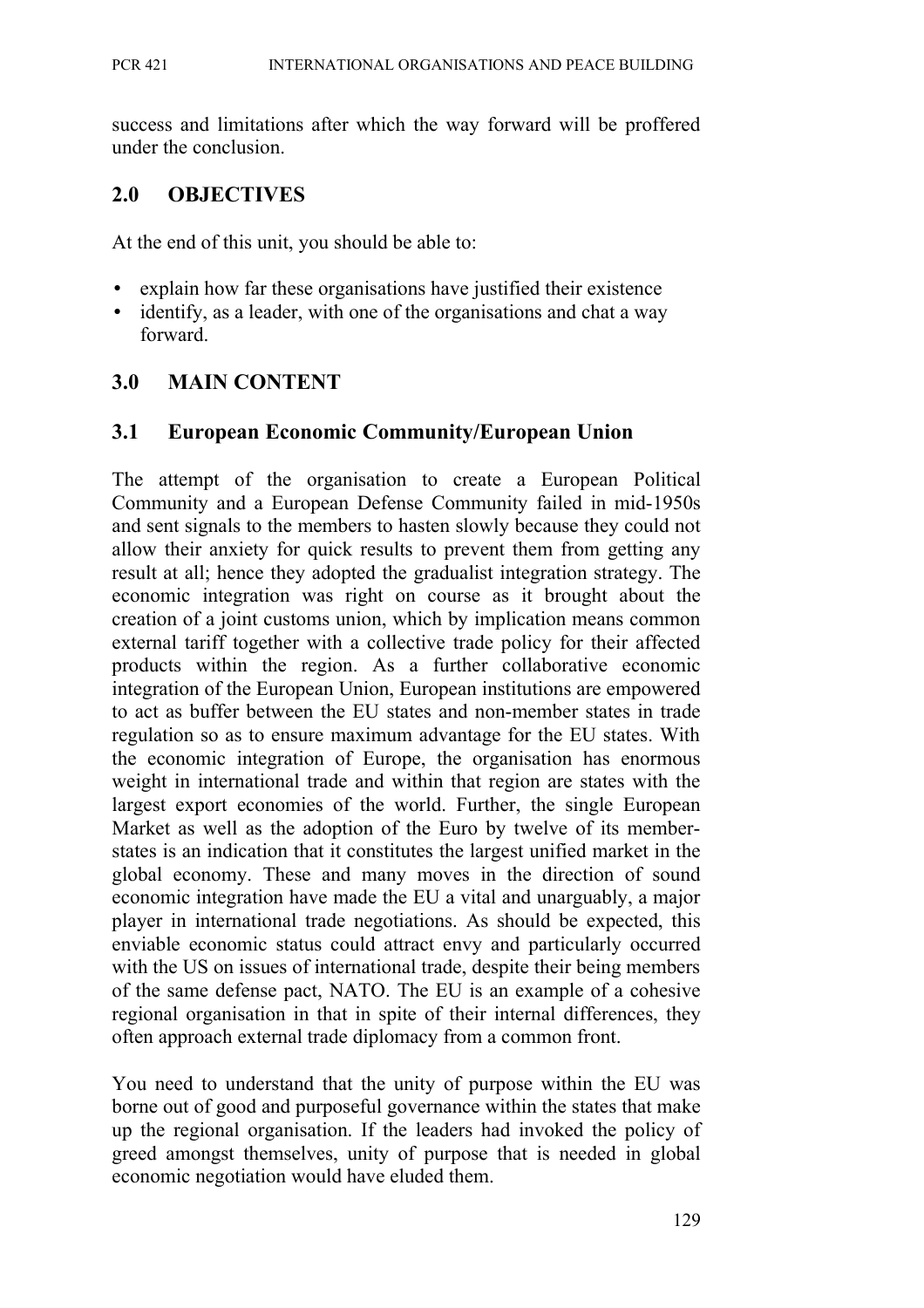What is yet to be achieved by the European Union is political integration. The EU, in the 1970s, had attempted to develop a common foreign policy as well as security policy with the initiation of a cooperation between national foreign ministries. This has not yet metamorphosed into a solid political integration, due to other contending forces. The foreign policy cooperation which was being used as a platform to political integration is said to be outside the rules for supranational governance that applies to economic integration. In addition, member states prefer emphasis on co-operation between, and co-ordination of national foreign policies as opposed to supplanting these with a complete European Foreign Policy. If you link this with the problems of sovereignty, you will understand the more that it is a serious constraint, if rigidly enforced, but the EU is forging on because of its avowed wish to build a conflict free and peaceful region.

However, we need not lose sleep over the EU's inability to have a common foreign policy. Foreign policy is an area jealously guarded by states as both their interests and traditions are involved, coupled with the dichotomy within acknowledged traditional foreign policies of EU member states. However, hope is brightened towards the eventual common EU foreign policy in the foreseeable future as the economic integration is on the ascendancy. European Union policies have given impetus to globalisation of world politics. This has come in areas of improved access to markets by multinational corporations and again, there is general trend towards greater concentration of economic power in certain regions and large firms.

Quoting Nugent (1994), European Union displays federal characteristics as important policy responsibilities are exercised at both the Central (EU) and the regional (member-state) levels; well developed institutional structures exist at both levels; a central judicial body (the Court of Justice) has the authority to rule on who does what and other disputes between the two levels in the European Community pillar, and there is a common citizenship. As earlier mentioned, the concept of sovereignty still allows member-states to retain much power which they use to influence actions of the community. By the invocation of the EU treaty, member states control their financial resources. The European Parliament, though established, but not quite active as what it stands for is like a model for future political regional integration. What again militates against its relevance for now is that each member-state has its own parliament through which their national laws are enacted, which renders European Parliament ineffective. In summary, the EU member states have agreed on a common trade policy, represented by the European commission in international trade negotiations. Efforts to agree on a common foreign and security policy have been hampered by the reluctance of member states to give up their independence in this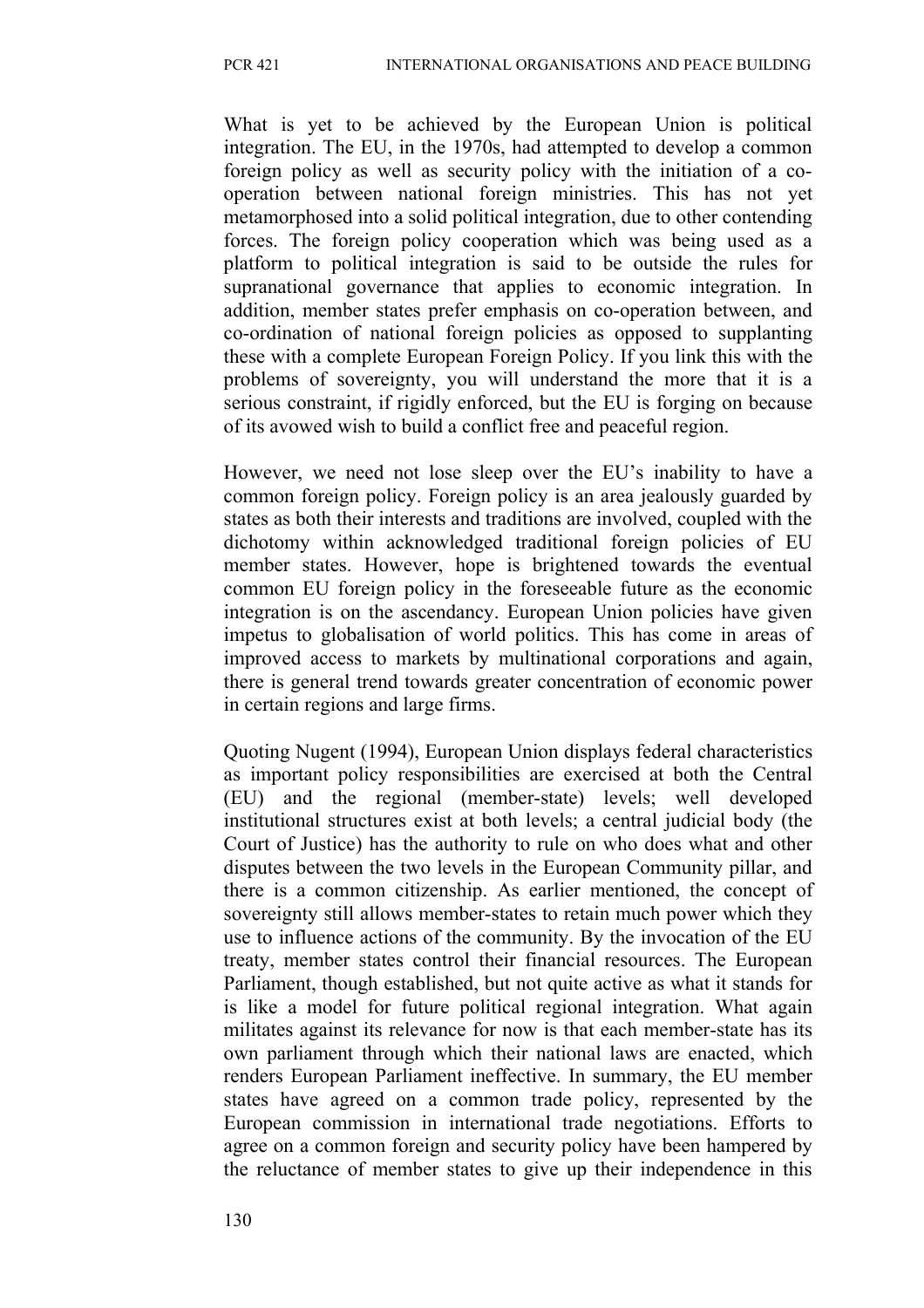regard. Consequent upon this, as a way of building peace in the efforts at political integration, the European Commission has a part in projecting agreed positions of a common foreign policy toward the non-EU States. There are also plans for co-operation in military matters, particularly in humanitarian co-operations. By and large, the EU has set a solid example for what a regional organisation should entail for both pre and post conflict peace building activities which others can emulate.

## **3.2 African Union**

The Organisation of African Unity, now known as African Union, unarguably, was influenced by global political setting, set in motion by the European Union. The previous chapter outlined its role and we are now highlighting its effectiveness in the performance of these roles.

The AU is so young in nomenclature that any reference to it without OAU is like an exercise in futility. Besides, the wordings of Article 24 of the preliminary draft-treaty creating the African Union States that: "The seat of the Union shall be the seat of the OAU''. Article 22 states that the budget and resources of the African Union shall be those of the OAU as provided for in the OAU charter and the African Economic Community. Basking on these provisions, AU, otherwise called African Union necessarily inherited the assets and liabilities of the Organization of African Unity.

The achievement of the OAU/AU towards creating an enabling environment for peace-building activities on the continent of Africa, and other efforts at uniting the continent, cannot be over-emphasised. In brief, these could be summed up thus:

Pre and post conflict control measures in pursuance of peace building efforts, among member states were undertaken. While it kept lending helping hands to the then Congo Leopoldville, it also assisted in the conflict management of the Chadian Civil War. The dispute between Uganda and Tanzania during the era of Idi Amin Dada of Uganda and Julius Nwalimu Nyerere of Tanzania were resolved through the invocation of conflict resolution mechanism of the Organisation while the joint claim of ownership of Western Sahara by both Mauritania and Morocco was equally resolved. Also worthy of mention was the boundary disputes between Morocco and Algeria, Ethiopia and Somalia. Although with limited success, but it is on record that OAU/AU had mediated in disputes in Rwanda between the Tutsis and Hutus while several attempts were made and are still being made to resolve the Darfur crisis in Sudan. The conflicts in other parts of Africa are daily being monitored and addressed.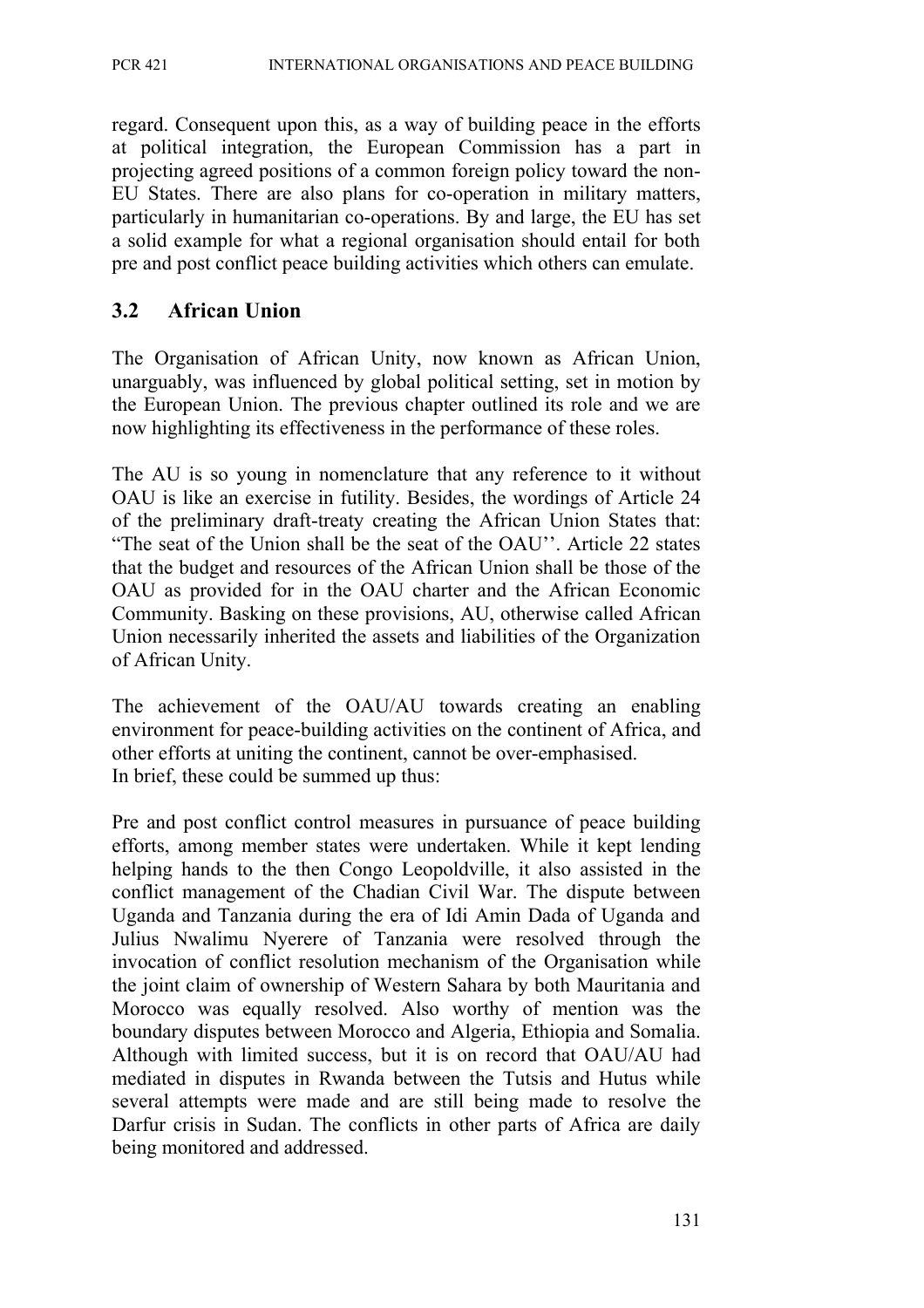A standing committee for liberation was set up in the heydays of colonialism to ensure the total decolonisation of Africa and after the last vestige of colonialism was uprooted from the continent, it was wound up.The OAU had, at various times contributed to world peace by contributing troops to various UN peace keeping operations. The OAU had equally formed a committee to mediate in the Middle East crises and the committee went ahead to visit Egypt and Israel simultaneously.

Refugee problems had been top on the agenda of several OAU/AU meetings. In the spirit of African tradition of being each other's keeper, refugees on the continent are being taken care of, and the continent now speaks with one voice on issues affecting its peoples. This is a major victory as previously, Africa was divided into various blocks – Monrovia, Casablanca and Brazzaville blocks, all within a continent which made it easy for neo-colonialists to influence African opinions. The formation of OAU/AU put paid to this unwarranted diffusion on the continent of Africa.

One significant global instrument of development is economic integration. The Organisation of African Unity observed that since economic progress is the usual concomitant of political progress, its attainment must be a thing of priority. Towards this objective the organisation mandated the Economic Commission for Africa and the Lagos Plan of Action to work out a modality for establishing an economic integration. This came into being in 1991 during the  $27<sup>th</sup> OAU$ summit in Abuja when the treaty establishing the African Economic Commission was signed. This was a landmark achievement in the organisation's relentlessness to secure a worthwhile economic integration for the African continent.

 The achievements of the AU regardless, certain obstacles still confront it which must be addressed for it to achieve meaningful political and economic independence. Despite efforts at sustaining democratic tenets, political instability within the continent has created a lot of problems. The continent has witnessed series of frequent military coups which does not allow for an enduring democratic practice. Of course each military coup brings with it looting of national treasuries, bad governance and greater misery for the populations leading invariably to more conflicts on the continent.

Furthermore, due to the poor state of many African States, financial obligations of many countries to the union were not honoured. Without financial solvency of the continental organisation, its services would be grounded. Again, the effects of partitioning of Africa by the foreign collaborators during the Berlin Conference of 1884/1885, without consideration for nationality or ethnicity have accentuated border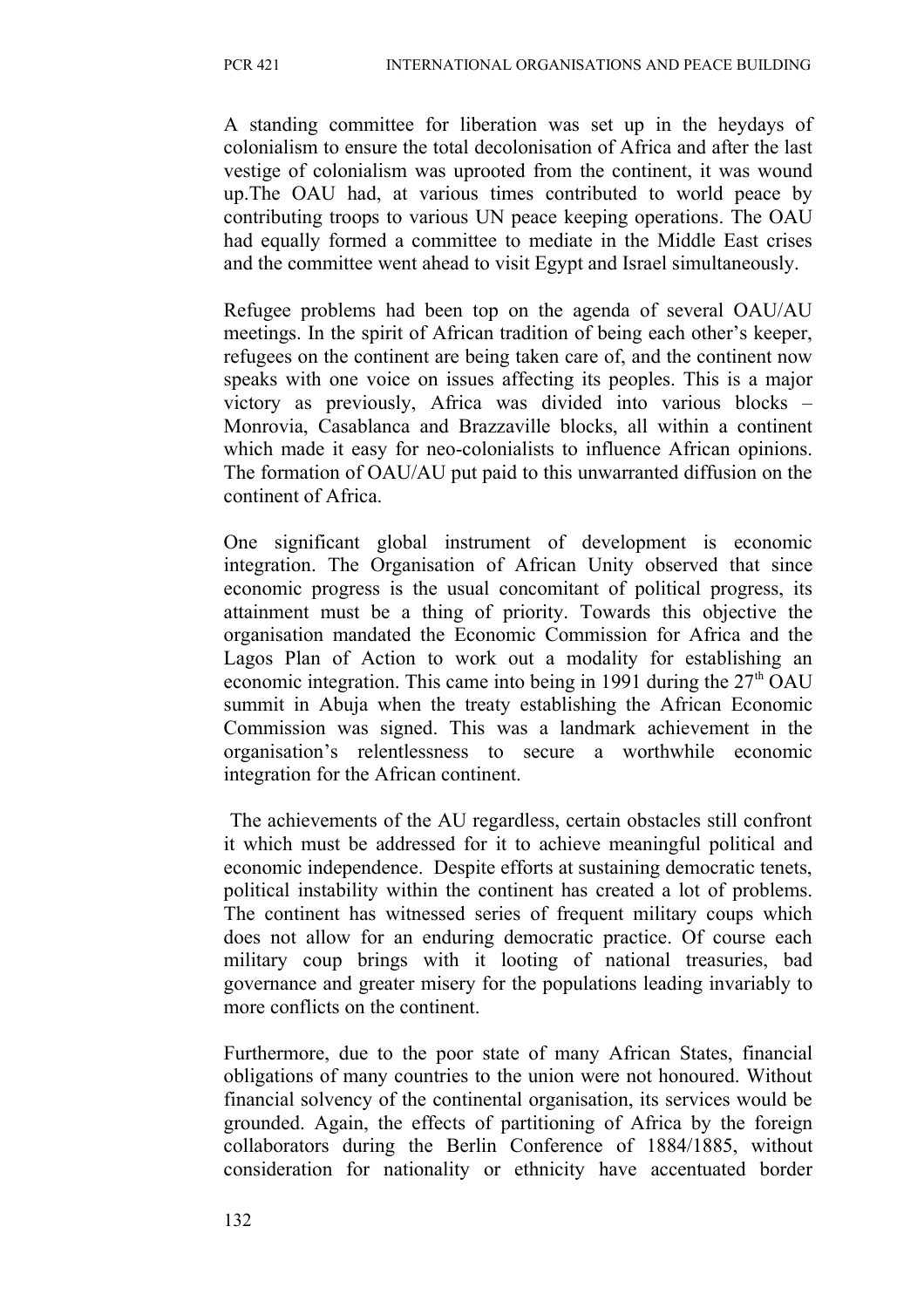clashes on the African continent. These have been noticed in all the regions of the vast continent – West, East, North and Southern Africa.

During the formative stages of the OAU in 1963, Dr. Kwame Nkrumah of Ghana had prophesied that the formation of OAU without a military high command would not augur well, and despite a successful decolonisation process, master minded in some areas by freedom fighters, the issue of a standing army is still begging for attention.

Africa is yet to get out of the woods economically owing to uncoordinated and faulty economic policies. Most African countries operate dependent economies despite availability of abundant mineral resources. Instead of factories being established in African States to convert the available raw materials into finished products, our factories are being closed down while our raw materials are shipped abroad to service the factories of former colonial lords who, in turn, return such finished goods to Africa as exports at exorbitant prices.

By and large, the AU, which is the successor of OAU will sustain and enhance the aspirations of its predecessor in order to meet the challenges of globalisation. The OAU, as earlier stated, tried its best to put in place necessary tools for pre-conflict and post-conflict peace-building techniques on the continent. Even though some conflict-states in Africa such as Rwanda, Congo, Somalia and even the Niger-Delta Area of Nigeria are posing more challenges, the AU, no doubt will expectedly rise up to the challenges and place Africa on equal footing with the developed regions of the globe.

#### **SELF ASSESSMENT EXERCISE 1**

Identify and describe African leaders who collude with imperialists to siphon their country's resources?

## **3.3 Economic Community of West African States (ECOWAS)**

The creation of ECOWAS in 1975 has witnessed a lot of economic integration and political re-alignment in the West African sub-region.

Briefly speaking, the achievements include the following:

Economic integration of the West African States is being pursued through the elimination of intra community trade restrictions as well as equalisation of tariffs in trade within ECOWAS States. Restrictions were removed on movement of persons to enhance free trade, and the removal of tariffs on industrial goods would be implemented equally.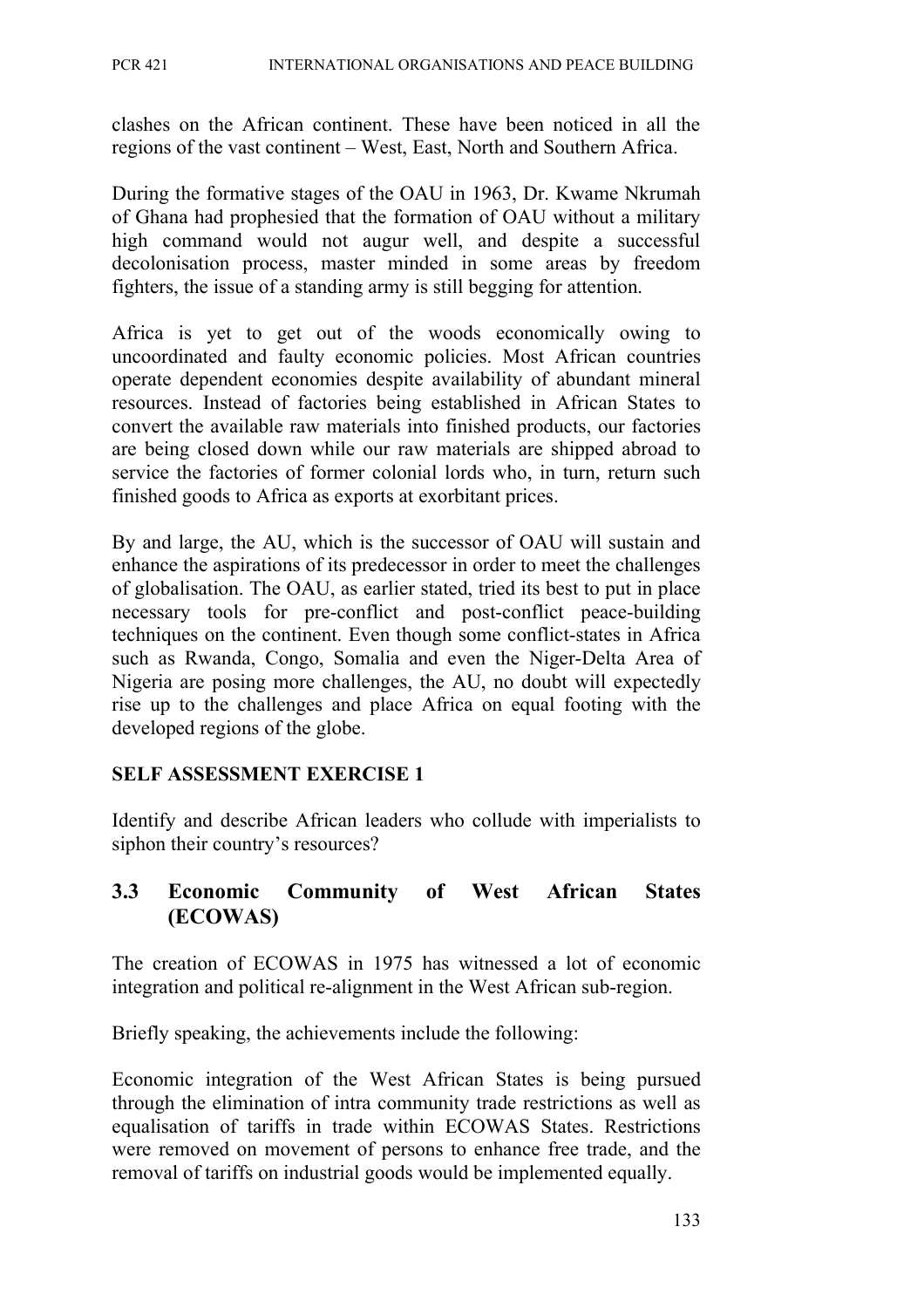In order to eliminate problems that could crop up due to different currencies, a single community currency is been considered for adoption. The monetary system to be adopted has as its objective the regional convertibility of nine national currencies, and in the longer term, the creation of a single monetary zone.

The protocol on non-aggression was adopted in 1978 where members pledged not to attack each other. The Committee on Mediation of Conflicts was created and it is responsible for mediation in conflicts among member states. To date, it has mediated successfully in the conflicts which arose in some states like Ghana, Togo, Senegal, Mauritania, Liberia, Sierra-Leone, Mali, Burkina Faso, and Niger Republic.

The transport, telecommunication and energy commission was created at the 1978 Lome meeting of the AU to see to telecommunication development within the community and also the idea of an inter-state highway to link all the states of the community. This issue is currently receiving serious attention of the body.

Above all, the general aims for the establishment of ECOWAS as contained in Article 2 of the treaty have largely been accomplished. This was further driven home by Akinboye and Ottoh (2005: 201) when they argued that it was indeed a novel development when member-states deemed it necessary to coordinate and harmonise the economic policies of the members in line with the overall economic reform programme. They referred to the establishment of a monetary union, ECOWAS parliament, common security, as well as the monetary programme adopted by the community. Specifically, attention was drawn to the launching of ECOWAS travelers' cheque in 1998 which was geared towards full monetary and economic integration, as well as the establishment of the West African Monetary Institute which bears semblance to the West African Central Bank. As a further step towards economic integration, no doubt, going by the economic global trend, the West African currency, the ECO was adopted in 2001.

However, it downed on ECOWAS leaders that the protocol on non aggression would be unworkable in the light of any institutional provision to back up the spirit behind the protocol in view of the prevalent instability in the sub-region. This view culminated in the adoption of a protocol of mutual assistance on defense in 1981. This removes any ambiguity in addressing pre-conflict situations as well as post conflict peace building activities as members now show absolute commitment to be each other's keeper without any undue diplomatic hindrance. By extension, internal pre-conflict warning has been posted to member-states to allow peace to reign in order to enhance the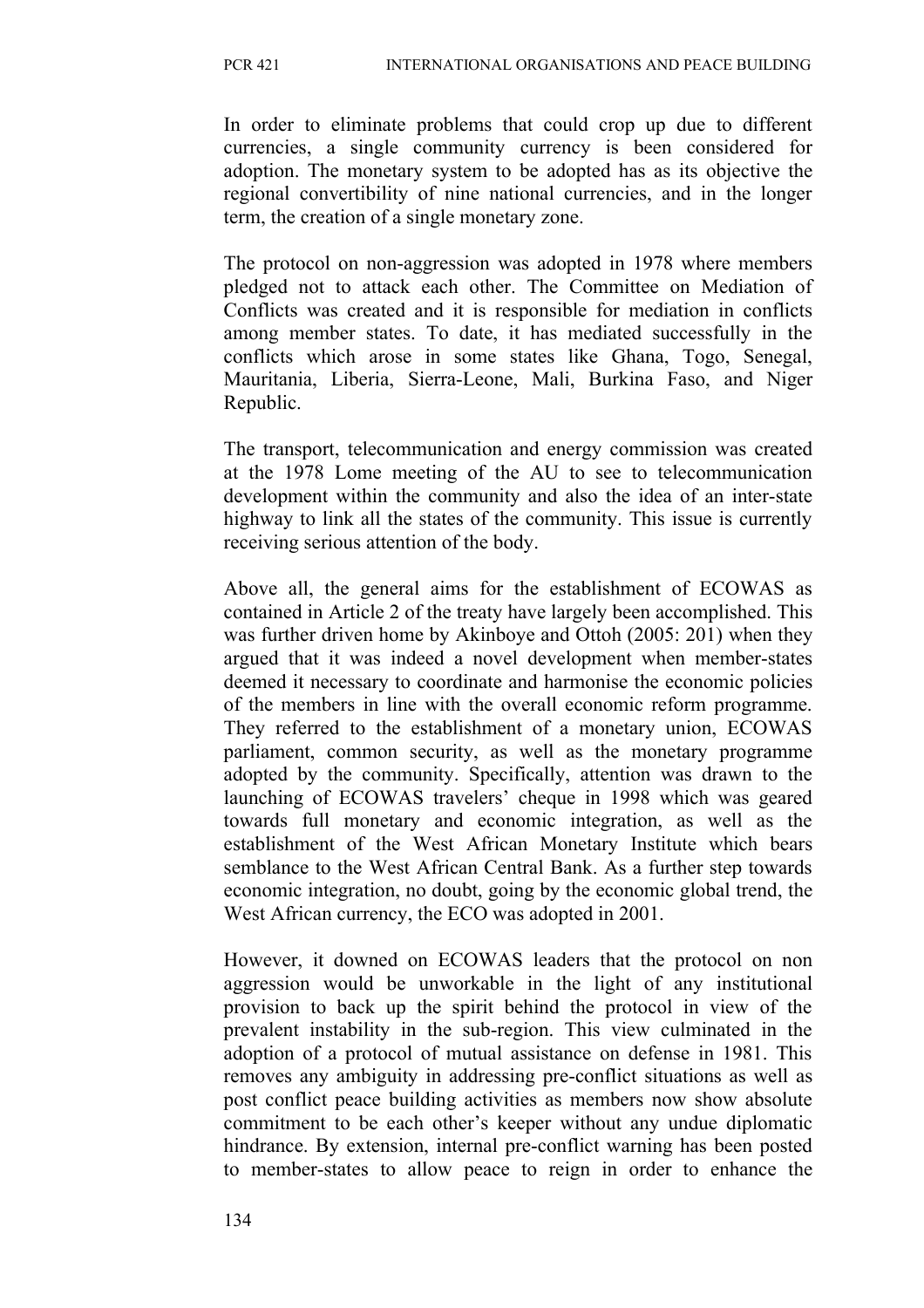economic upliftment of the region while external conflict generators towards any member-state should steer clear. Enforcement machinery which was lacking in the 1978 protocol now came into being with the 1981 protocol on defense. It created the Allied Armed Forces of the Community (AAFC), which is a standing force comprising of troops donated by member-states and headed by a commander to be appointed by the "Authority." As the international system is dynamic, ECOWAS ventured into the sphere of peace-keeping as dictated by the demands of global politics. It was earlier observed that however benevolent a foreign peace-keeper might appear, third world countries detest their presence on their soil; and if the experiences of slavery, colonialism and imperialism are to be revisited, these fears are justified. This could be why ECOWAS leaders in 1993 revised the Treaty which provides for the maintenance of regional peace and security. By 1998, though long, member states endorsed the draft framework of the West African Ministers of Defense for an ECOWAS mechanism for conflict prevention, management, and resolution with the aim of equipping ECOWAS in the management of conflicts in the region.

As earlier discussed, ECOWAS was primarily created to create an enabling economic integration as well as political cooperation in the region of West Africa. However, if you want peace, prepare for peace. This was what the ECOWAS had in mind in 1990 by creating the Economic Community of West African States Observer Monitoring Group (ECOMOG). ECOMOG is a humanitarian intervention outfit aimed at preventing further escalation of conflicts in the region. One issue that must come to mind on this is that foreign interests often wait till conflicts get out of control before rushing into the conflict area to pretend to be dousing tension when indeed; they are selling their arms to the highest bidder.

ECOWAS has come, has seen and is still moving, employing indigenous African conflict resolution mechanisms. As it is usual with organisations, there is no positive side without a negative side, however infinitesimal. Some of the identified lapses of ECOWAS could be traced to finance, insincerity of some leaders, fear of domination by perceived regional powers and a few others.

Some member nations do not pay their dues as at when due while some betray their colleagues due to their foreign attachment. In the same vein, the perceived fear that a particular West African State is likely to be the leader which could subjugate others had hampered the much expected homogeneity of the region. Absence of a single lingua franca is also there.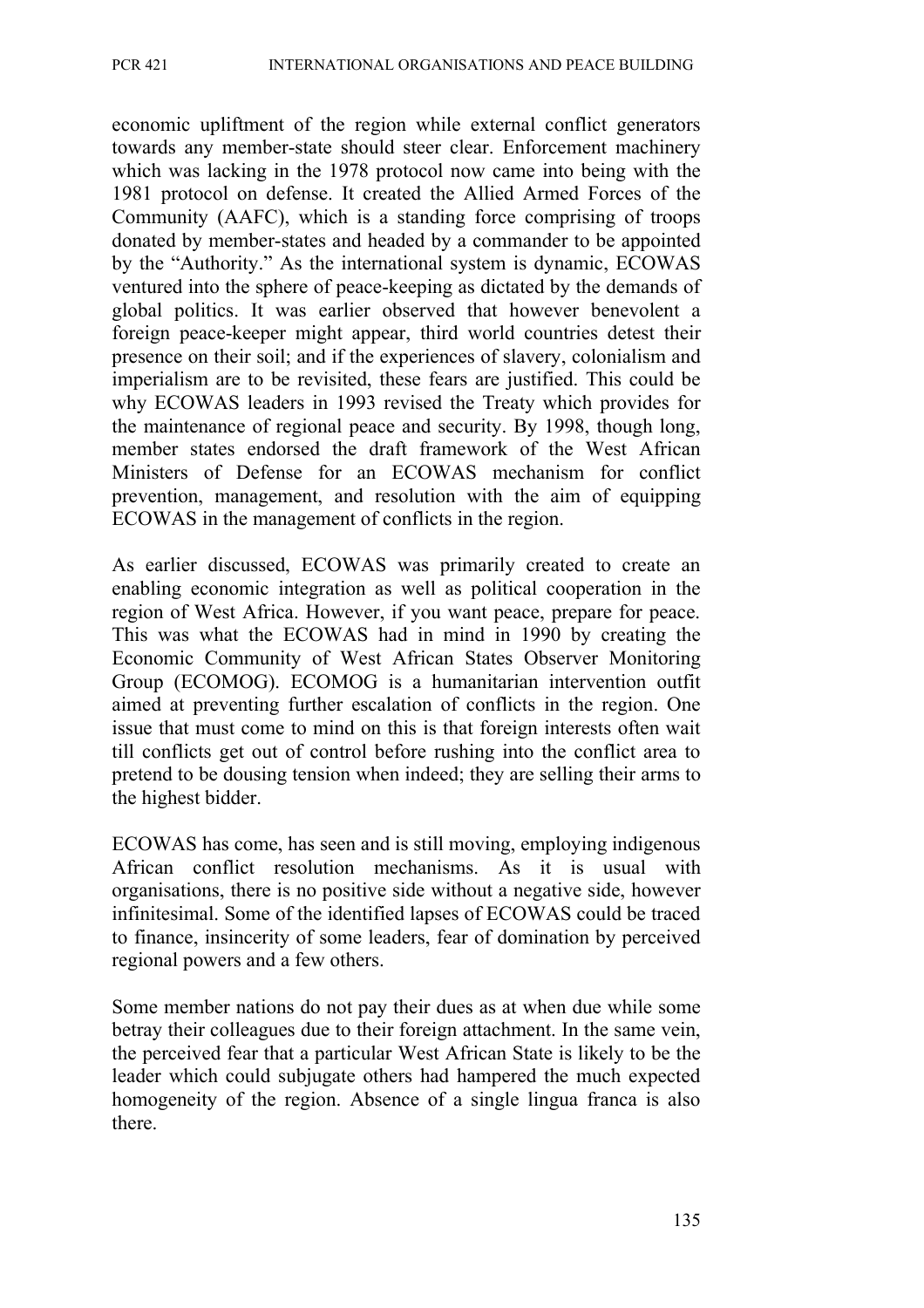However, according to Nguigi Wa Thiongo, the author of *Weep Not Child*, the ECOWAS will live up to the challenges of globalisation. The recent comments of the greatest supranational organisation in the global system, the UN, commending ECOWAS, as being the greatest example of a responsible and responsive regional organisation, calls for celebrations.

# **3.4 The Commonwealth of Nations**

In the previous treatise on the Commonwealth of Nations, its roles were itemised while the present exercise is to assess the extent those roles were performed, from the perspective of their impact on membernations.

First, the organisation helps to foster meaningful co-operation among member-nations in areas such as trade, finance, defense, education, scientific research, law, medicine, agriculture, sports and a host of others. Members trade with one another, and duties and tariffs are usually removed within the member states. For example, Nigeria, Ghana, Sierra-Leone, Gambia, in West Africa enjoys preferential treatment in their trade relations within the organisation. Although, Britain has some constraints, being a member of the European Common Market, yet, preferential trade relationship within the common wealth countries are honoured. Military training is an area that assists member states. The Sandhurst Military Academy is a prestigious institution for the members of the Armed Forces in the common wealth till date. Exchange of scientific discoveries has been a continuous exercise.

Member states generally support any member that is in trouble. It is against the charter of the organisation to support a section of a memberstate against its government. When during the Nigerian Civil War, Tanzania supported the rebels against the legitimate government of Nigeria; she was roundly condemned by the organisation. Similarly, Zambia, under Kenneth Kaunda was equally rebuked for supporting the rebels against a member of the organisation.

It is also noteworthy that educational support flows within member states. Specifically, experts in such fields as education, engineering, science and technology, and agriculture are usually seconded from Britain to assist needy commonwealth states.

Before the advent of globalisation, commonwealth countries often assist any member-nation in financial dilemma. Some have argued that the Commonwealth of Nations is a toothless bulldog but if peace-building activities of the organisation are collated, the axiom that "if we want peace, prepare for peace" clearly justifies the existence of the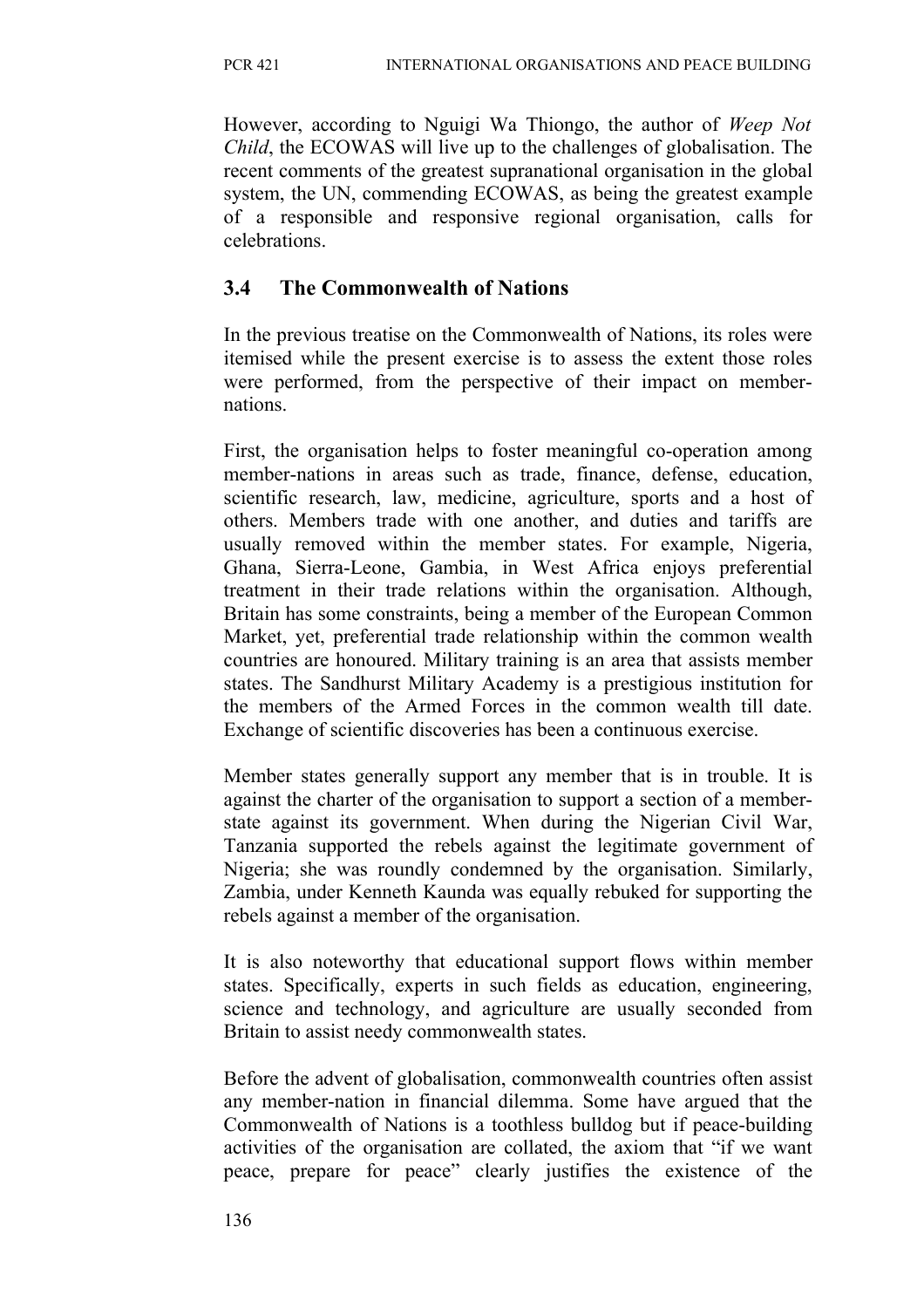organisation. With the globalisation of world politics, its future, rooted in the respect for the dignity of man and inviolability of the principles of fundamental human rights, is quite bright.

## **3.5 Organisation of American States**

Organisation of American States, which evolved in its embryonic stage in 1890 has largely fulfilled its mission as the status the American continent attains currently is largely as a result of pioneering efforts of the organisation. The sequence was a deep rooted pre-conflict peacebuilding motive which graduated to post-conflict peace- building activities. When you study the Monroe Doctrine of 1823 which asked the old world to keep away from the new world and link it with the succeeding formation of the organisation in 1890, and how America marshaled her resources together to weather the storm during world war I, went ahead to determine the fate of the German-led enemy forces against the Allied Forces in Hiroshima and Nagasaki on  $6<sup>th</sup>$  and  $9<sup>th</sup>$ August, 1945, credit must be given to the wisdom of the founding fathers of the organisation.

However, it is my considered view that the organisation could better influence the activities of the U.S. Government to respect collective will, which may not go down well with their own "national interest." Meanwhile, having started from cradle to the pinnacle, the Organisation of American States is meeting the needs for which it was established.

## **3.6 The Arab League**

The Arab League has largely lived up to the expectations of its founding fathers as the Arab world are more united than ever, using the Islamic Culture as a bounding tie. The members of the league often regard themselves as members of an Islamic family which makes them speak with one voice at OPEC meetings. This united voice is also the order in the meetings of the United Nations because they are convinced that irrespective of any foreign ideological division, Arab interest takes precedence.

If the Arab world has not come together under the umbrella of the Arab League, the West and the East would have infiltrated their camp and their culture. It has been the strongest tie holding them till date; otherwise their seeming invincibility would have been broken.

## **SELF ASSESSMENT EXERCISE 2**

Cast your mind back to the protracted Arab/Israeli conflicts. Can you suggest some ways out of the impasse?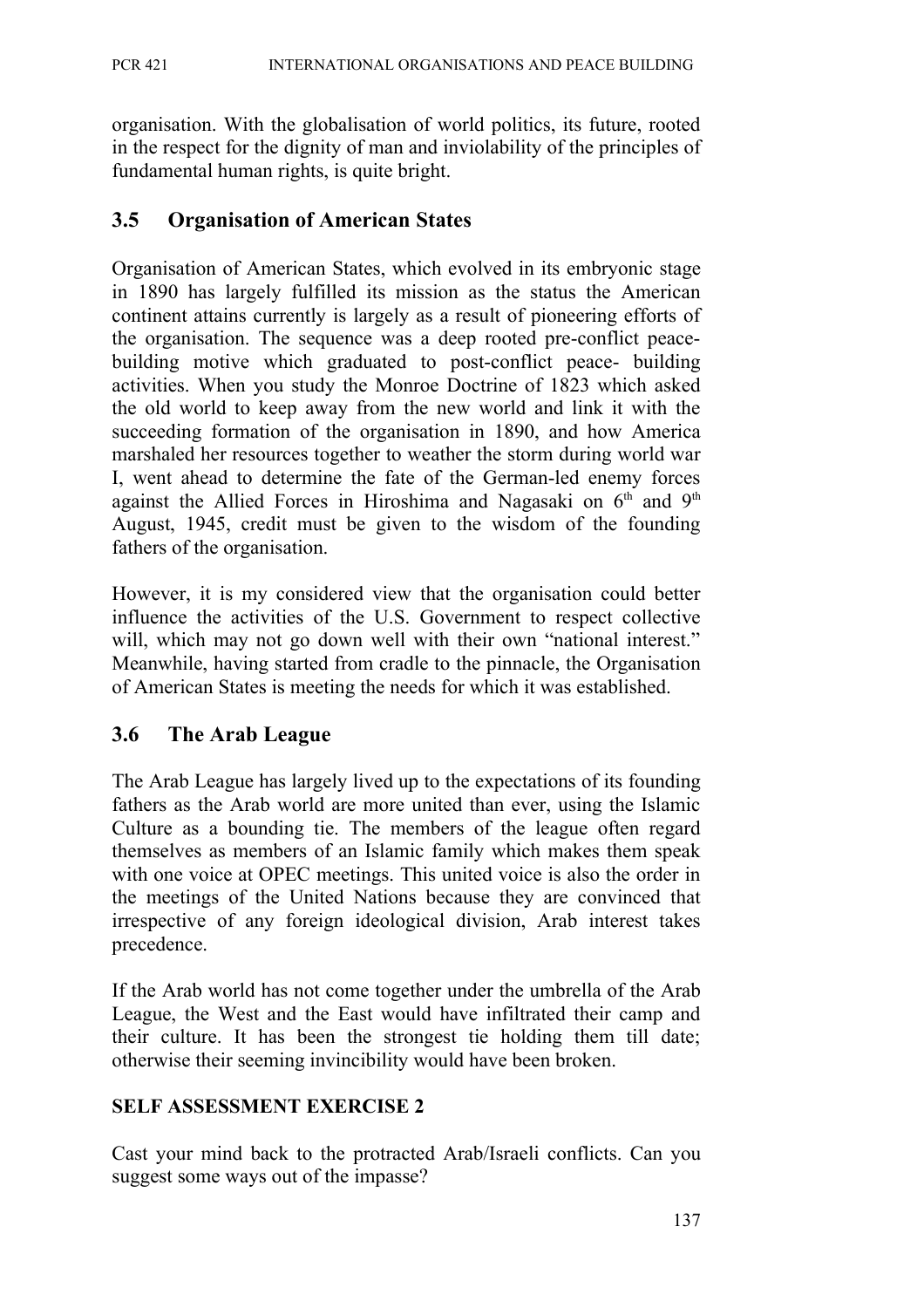# **4.0 CONCLUSION**

In the words of Hettne, Inotai, and Sunkel (1999),

*The interaction between processes of globalisation and efforts to integrate regional economies is not limited to Europe alone. In fact, there has been a substantial increase in the regionally based institutionalised cooperation among states during the 1990s – to the extent that observers have termed this feature the new regionalism*.

 This new regionalism is all about the dynamic relationship between developments in different parts of the world because as countries in one continent embrace economic integration, creating free trade zones, customs unions and so on, the effects are felt elsewhere.

One predominant feature that served as a catalyst of the new regionalism could be attributed to the end of the Cold War as the removal of the adversarial conflict between the super powers provided opportunities for regions to co-operate in matters of trade and security. The European Union too added impetus to the idea of regionalism as a potent force for peace-building because when hunger is satisfied, then anger is removed. When wants and needs are positively addressed, though relatively, the rest issue that could cause conflict will be sincerely managed. As postulated by Edwards and Regelberger (1990), the EU has a history of establishing and institutionalising links with other regional groupings, though unintentionally, through the competitive pressures exerted by the European Market. This wind of change manifests in North America, Latin America, Asia, and Africa under various names.

# **5.0 SUMMARY**

In a nutshell, this unit has illustrated the dynamics as well as the dilemmas involved in the processes of regional integration globally. Regional integration raises questions about transnational democracy and the need to develop political institutions to consolidate them. While regional integration will continue to face tension and dilemmas, it is hoped that solutions to them will be taken care of by the states involved.

## **6.0 TUTOR-MARKED ASSIGNMENT**

What do you identify as obstacles to the operational framework of any two of the organisations discussed?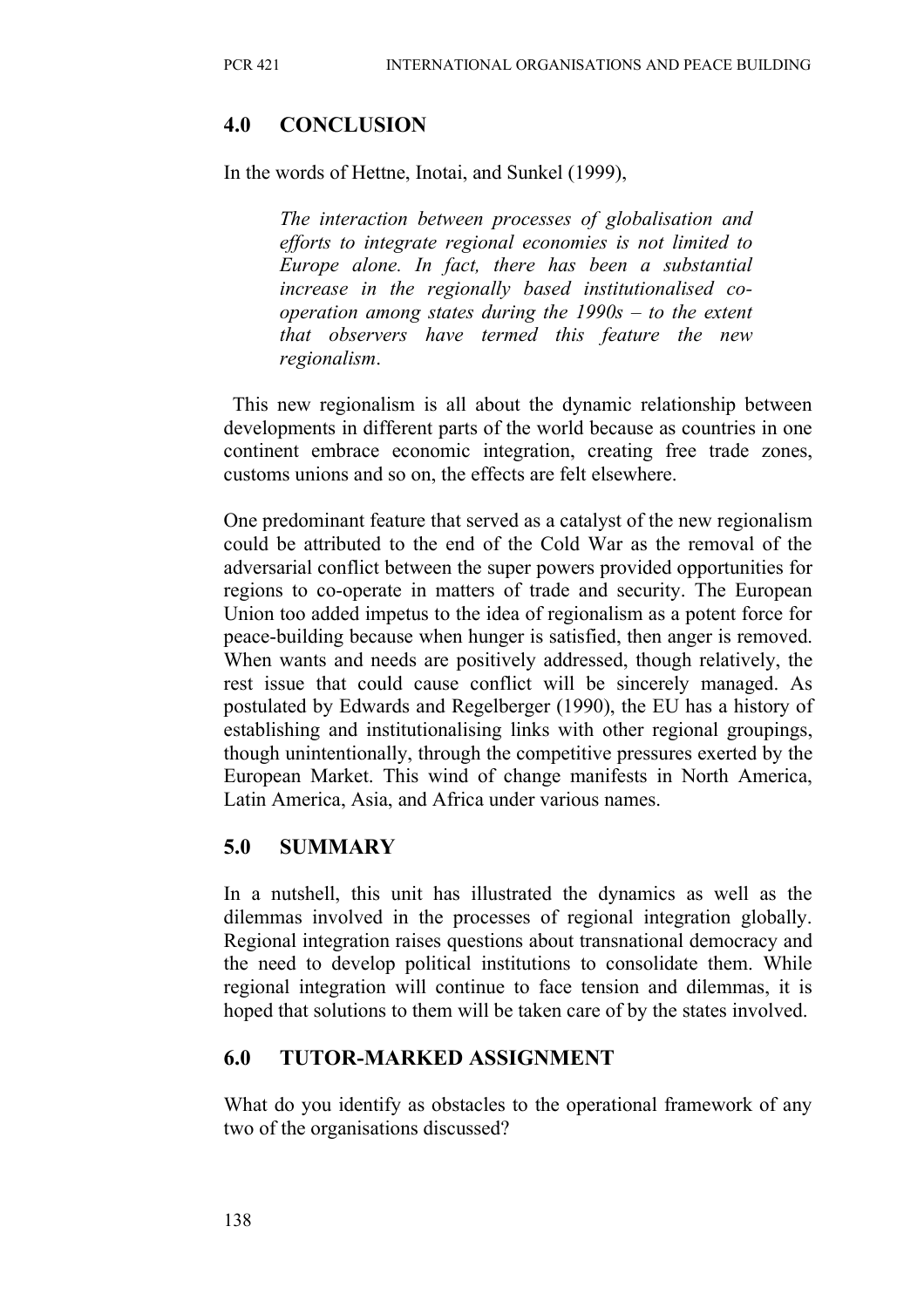#### **7.0 REFERENCES/FURTHER READINGS**

- Archer C. (1992). *International Organisation* (2<sup>ND</sup> Ed.). London: Rutledge.
- Akinboye, S.O. & Ottoh, (2005). *A Systematic Approach to International Relations*. Lagos: Concept Publishing.
- Albert, I.O. (2001). *Building Peace, Advancing Democracy*. Ibadan: John Archers Ltd.
- Bennet, A.L.R. (1991). *International Organisations: Principles and Issues(5th Edition)*. Englewood Cliffs: N.J. Prentice Hall
- Onwuka, R.I. and Sessay, A. (1985). *The Future of Regionalism in Africa*. London: Macmillan Publishers.
- Taylor, P. (1995). *International Organisations in the Modern World*. London: Pinter.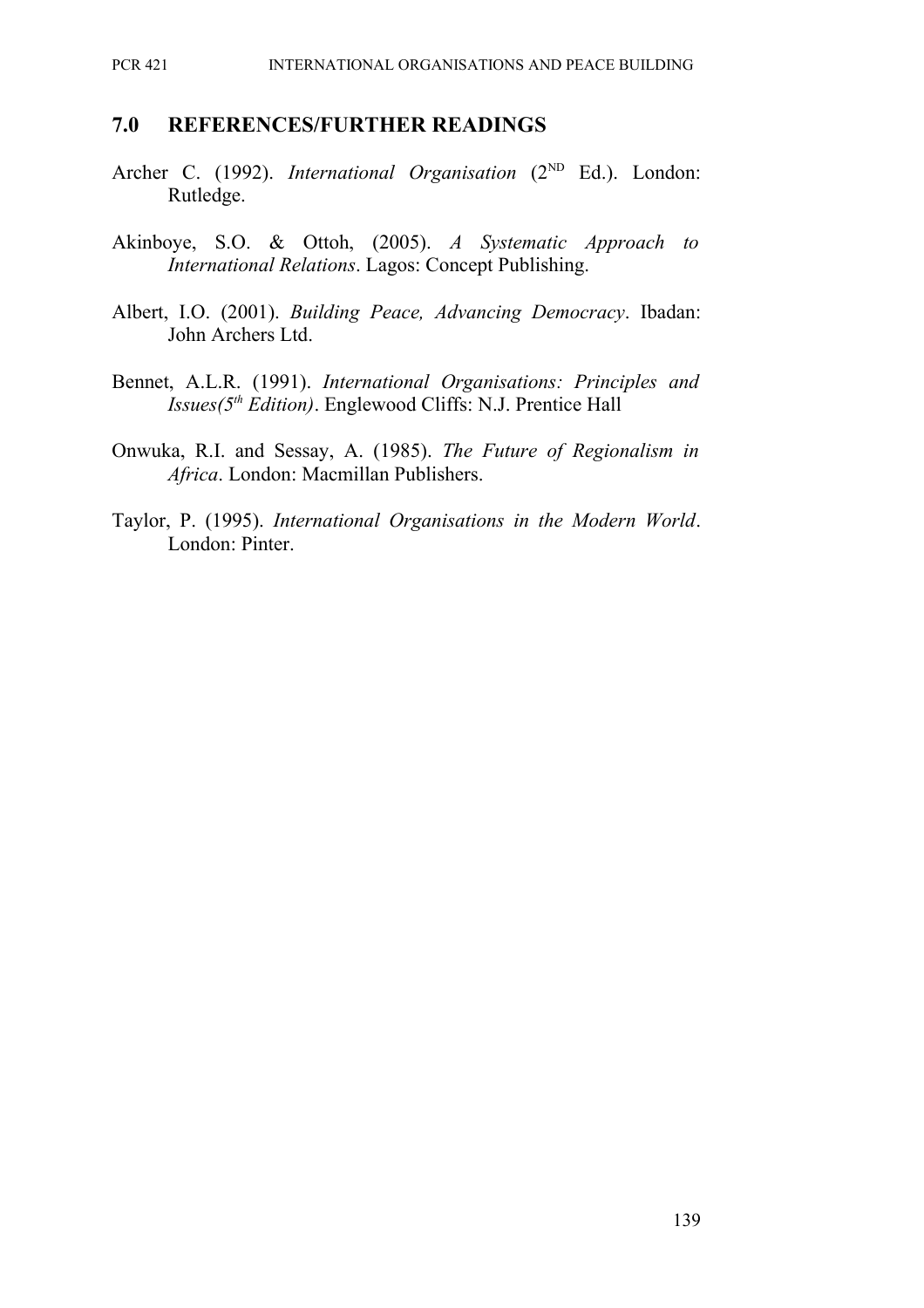## **UNIT 3 THE ROLE OF INTERNATIONAL COURT OF JUSTICE AND SOME CASE STUDIES IN PURSUIT OF PEACE AND SECURITY**

#### **CONTENTS**

- 1.0 Introduction
- 2.0 Objectives
- 3.0 Main Content
	- 3.1 How the Court Works
	- 3.2 Contentious Cases
	- 3.3 Advisory Proceedings
	- 3.4 Case Studies and Other Comments
- 4.0 Conclusion
- 5.0 Summary
- 6.0 Tutor-Marked Assignment
- 7.0 References/Further Readings

## **1.0 INTRODUCTION**

The International Court of Justice (ICJ) is the principal judicial organ of the United Nations (UN). It was established in June, 1945 by the charter of the United Nations and began work in April, 1946. The seat of the court is at the PEACE PALACE in The Hague (Netherlands). Of the six principal organs of the United Nations, it is the only one not located in New York (United States of America). The Court's role is to settle disputes, in accordance with international law, on legal disputes submitted to it by states and to give advisory opinion on legal questions referred to it by authorised United Nations organs and specialised agencies.

The court is composed of 15 judges, who are elected for terms of office of nine years by the United Nations General Assembly and the Security Council. It is assisted by a Registry, which is its administrative organ. Its official languages are English and French. (Retrieved July 16, 2007 from mhtml:file://c:\Teewhy\The Court International Court of Justice001-mht).

## **2.0 OBJECTIVES**

After reading this unit, you should be able to:

- understand the workings of the International Court of Justice
- explain its efficacy as a peace-building institution
- cite some case studies to buttress your argument.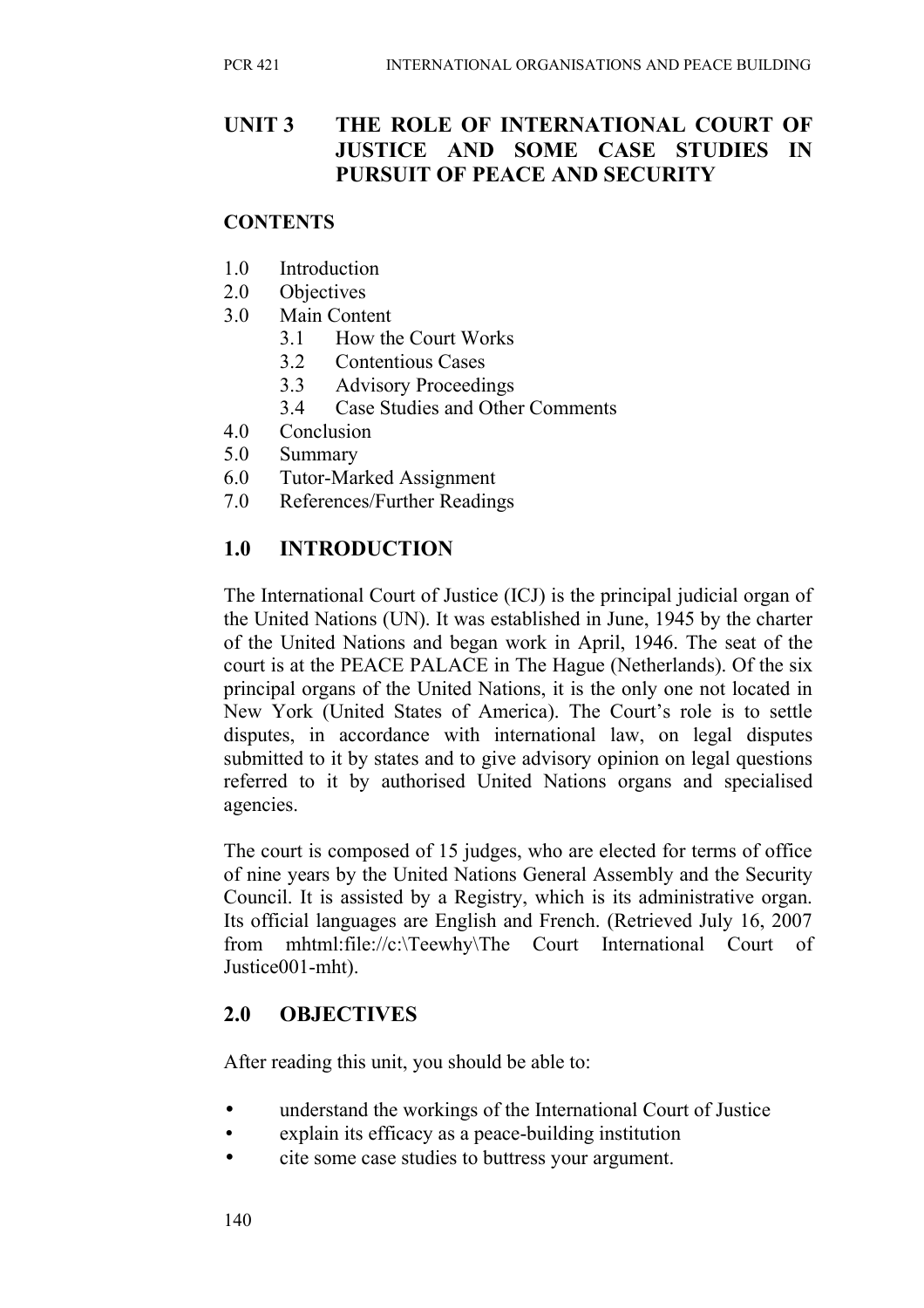## **3.0 MAIN CONTENT**

#### **3.1 How the Court Works**

The court may entertain two types of cases: legal disputes between states submitted to it by them (contentious cases) and requests for advisory opinions on legal questions referred to it by United Nations and specialised agencies (advisory proceedings).

#### **3.2 Contentious Cases**

Only states (state members of the United Nations and other states which have become parties to the statute of the court or which have accepted its jurisdiction under certain conditions) may be parties to contentious cases.

The court is competent to entertain a dispute only if the states concerned have accepted its jurisdiction in one or more of the following ways:

- By entering into a special agreement to submit the dispute to the court.
- By virtue of a jurisdictional clause, i.e. typically, when they are parties to a treaty containing a provision whereby, in the event of a dispute of a given type or disagreement over the interpretation or application of the treaty, one of them may refer the dispute to the court.
- Through the reciprocal effect of declarations made by them under the statute whereby each has accepted the jurisdiction of the court as compulsory in the event of a dispute with another state having made a similar declaration. A number of these declarations, which must be deposited with the United Nations Secretary-General, contain reservations excluding certain categories of dispute.

States have no permanent representatives accredited to the court. They normally communicate with the Registrar through the medium of their Minister for Foreign Affairs or their Ambassador accredited to the Netherlands. Where they are parties to a case before the court, they are represented by an agent. An agent plays the same role, and has the same rights and obligations, as a solicitor or avoue with respect to a national court. But we are dealing here with international relations, and the agent is also as it were, the head of a special diplomatic mission with powers to commit a sovereign state. He/she receives communications from the Registrar concerning the case and forwards to the Registrar all correspondence and pleadings duly signed or certified. In public hearings, the agent opens the argument on behalf of the government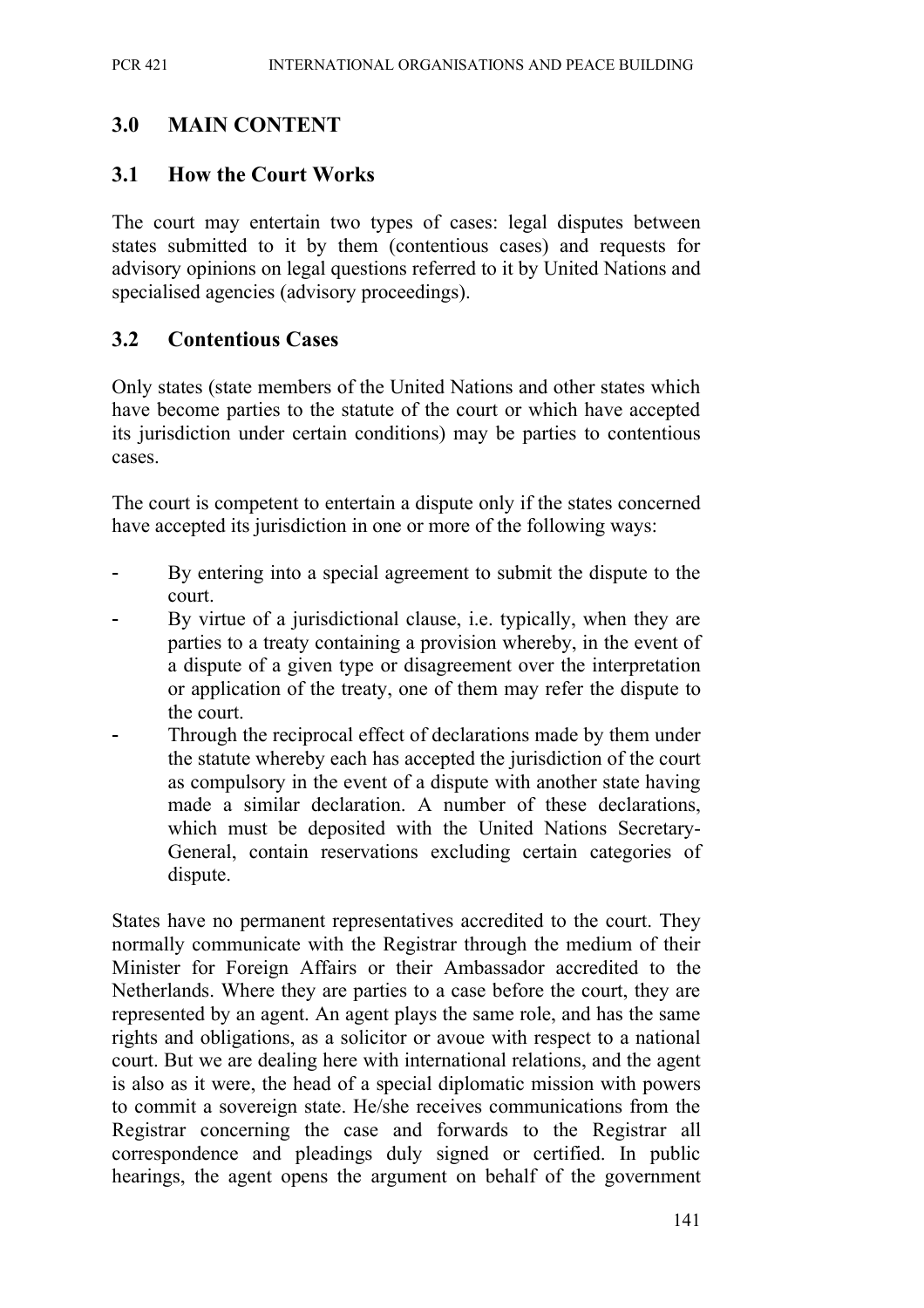he/she represents and lodges the submissions. In general, whenever a formal act is to be done by the government represented, it is done by the agent. Agents are sometimes assisted by co-agents, deputy agents or assistant agents and always have counsel or advocates, whose work they coordinate to assist them in the preparation of the pleadings and the delivery of oral argument. Since there is no special International Court of Justice bar, there are no conditions to be fulfilled for counsel or advocates to enjoy the right of arguing before it, except only that they must have been appointed by a government to do so.

Proceedings may be instituted in one of two ways: through the notification of a special agreement, this document, which is of a bilateral nature, can be lodged with the court by either of the states parties to the proceedings or by both of them. A special agreement must indicate the subject of the dispute and the parties thereto. Since there is neither an "applicant" state nor a "respondent" state, in the court's publications, their names are separated by an oblique stroke at the end of the official title of the case, e.g. Benin/Niger.

#### **SELF ASSESSMENT EXERCISE 1**

State the type of cases normally placed before the ICJ and the manner they are instituted.

By means of an application: the application, which is of a unilateral nature, is submitted by an applicant state against a respondent state. It is intended for communication to the latter state and the rules of court containing stricter requirements with respect to its content. In addition to the name of the party against which the claim is brought, and the subject of the dispute, the applicant state must, as far as possible, indicate briefly on what basis – a treaty or a declaration of acceptance of compulsory jurisdiction – it claims the court has jurisdiction, and must succinctly state the facts and grounds on which it bases its claim. At the end of the official title of the case, the names of the two parties are separated by the abbreviation "V' (for the Latin Versus) e.g. Nicaragua V. Columbia.

The date of the institution of proceedings, which is that of the receipt by the Registrar of the special agreement or application, marks the opening of proceedings, before the court. Contentious proceedings include a written phase, in which the parties file and exchange pleadings containing a detailed statement of the points of fact and of law on which each party relies, and an oral phase consisting of public hearings at which agents and counsel address the court. As the court has two official languages, (English and French), everything written or said in one language is translated into the other. The written pleadings are not made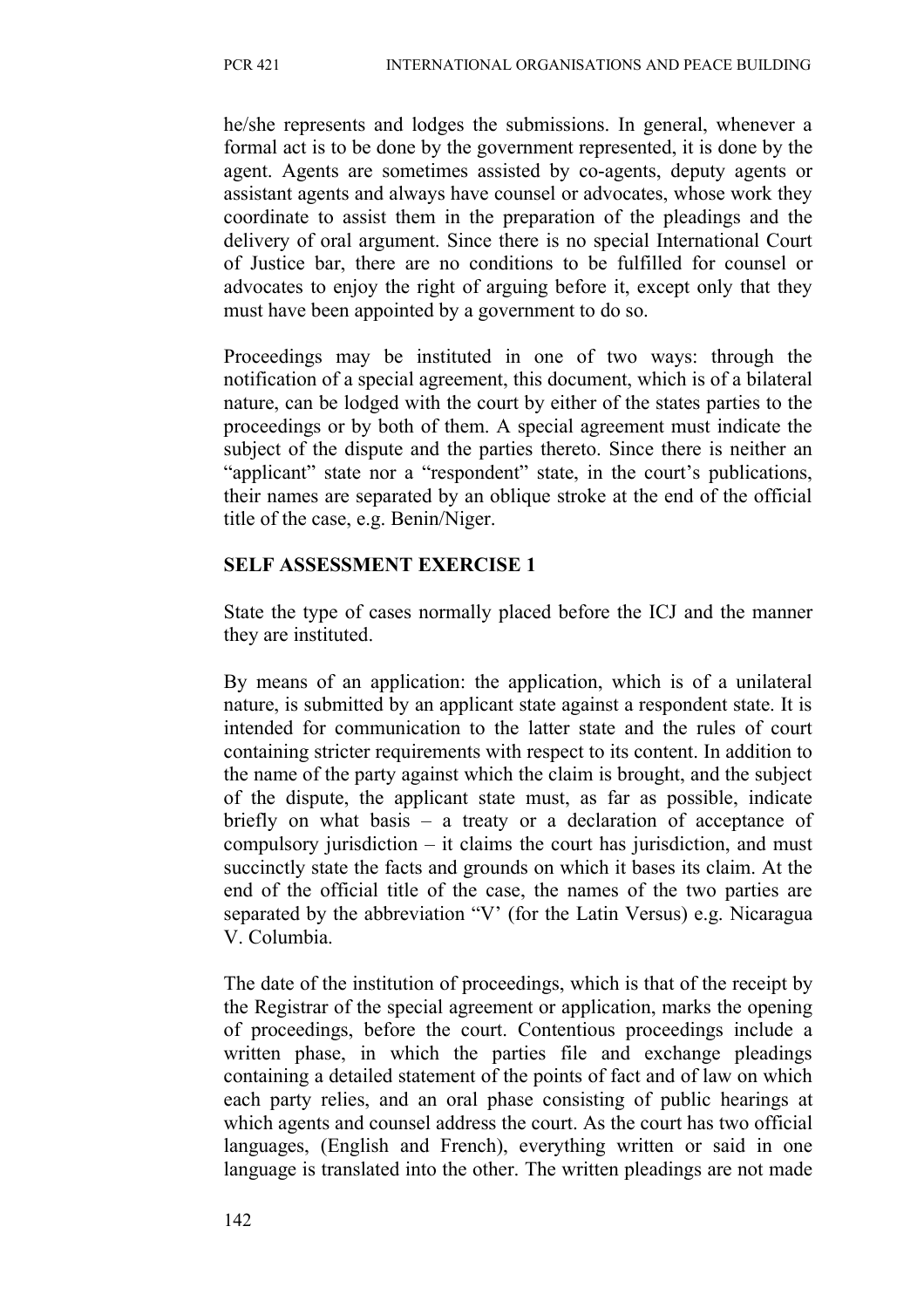available to the press and public until the opening of the oral proceedings, and then only if the parties have no objection.

After the oral proceedings, the court deliberates in camera and then delivers its judgment at a public sitting. The judgment is final, binding on the parties to a case and without appeal (at most it may be subject to interpretation or revision). Any judge wishing to do so may append an opinion to the judgment.

By signing the Charter, a state member of the United Nations undertakes to comply with any decision of the court in a case to which it is a party. Since, a case can only be submitted to the court and decided by it if the parties have in one way or another consented to its jurisdiction over the case, it is rare for a decision not to be implemented. A state which contends that the other side has failed to perform the obligations incumbent upon it under a judgment rendered by the court may lay the matter before the Security Council, which is empowered to recommend or decide upon the measures to be taken to give effect to the judgment.

The procedure described above is the normal procedure. Certain matters can however affect the proceedings. The commonest case is that of preliminary objections raised in order to prevent the court from delivering judgment on the merits of a case (the respondent state may contend, for example, that the court lacks jurisdiction or that the application is inadmissible). The matter is one for the court itself to decide. Then, there are provisional measures, which can be requested as interim measures by the applicant state if the latter considers that the rights which form the subject of its application are in immediate danger. It may further occur that a state seeks to intervene in a dispute involving other states because it considers that it has an interest of a legal nature which may be affected by the decision to be taken in the dispute between those states. The statute also makes provision for cases where the respondent states does not appear before the court, either because it totally rejects the court's jurisdiction or for any other reason. Hence, failure by one party to appear does not prevent proceedings in a case from taking their course. But in such a case, the court must first satisfy itself that it has jurisdiction. Finally, should the court find that parties to separate proceedings are submitting the same arguments and submissions against a common opponent in relation to the same issue; it may order joinder of the proceedings.

The court discharges its duties as a full court but at the request of the parties. It may also establish ad-hoc chambers to examine specific cases. A chamber of summary procedure is elected every year by the court in accordance with its statute. The sources of law that the court must apply are: international treaties and conventions in force; international custom;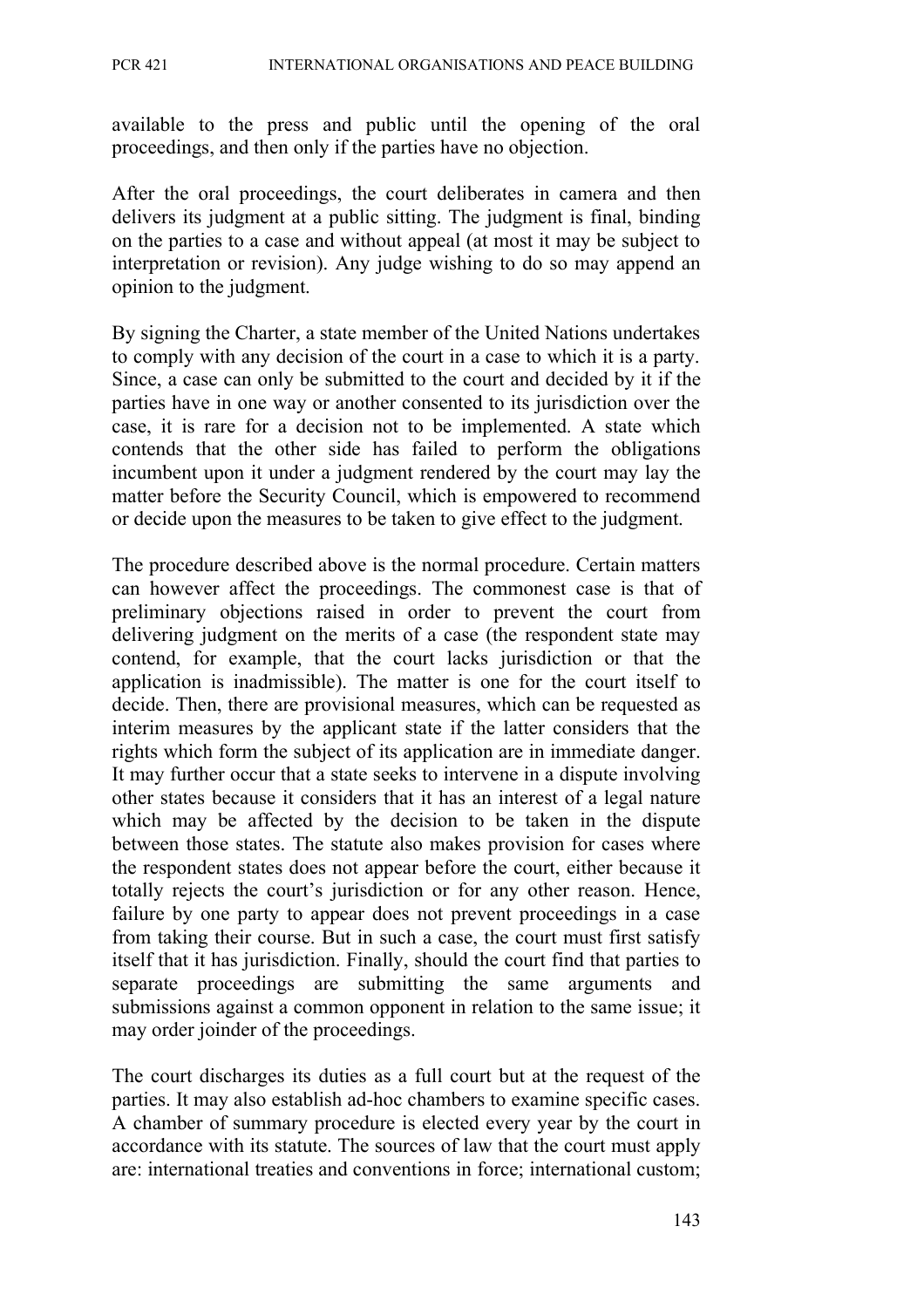the general principles of law; and judicial decisions and the teachings of the most highly qualified publicists. Moreover, if the parties agree, the court can decide a case ex aqua et bono, i.e. without limiting itself to existing rules of international law.

A case may be brought to a conclusion at any stage of the proceedings by a settlement between the parties or by discontinuance. In the latter case, an applicant state may, at any time, inform the court that it is not going on with the proceedings or the two parties may declare that they have agreed to withdraw the case. The court then removes the case from its list.

# **3.3 Advisory Proceedings**

Advisory proceedings before the court are open solely to five organs of the United Nations and to 16 specialised agencies of the United Nations family. The United Nations General Assembly and Security Council may request advisory opinions on "any legal question." Other United Nations organs and specialised agencies which have been authorised to seek advisory opinions can only do so with respect to "legal questions arising within the scope of their activities.''

When it receives a request for an advisory opinion, the court, in order that it may give its opinion with full knowledge of the facts, is empowered to hold written and oral proceedings, certain aspects of which recall the proceedings in contentions cases. In theory, the court may do without such proceedings, but it has never dispensed with them entirely.

A few days after the request is filed, the court draws up a list of those states and international organisations that will be able to furnish information on the question before the court. Those states are not in the same position as parties to contentious proceedings; their representatives before the court are not known as agents and their participation, if any, in the advisory proceedings does not render the court's opinion binding upon them. In general, the states listed are the member states of the organisation requesting the opinion. Any state not consulted by the court may ask to be.

It is rare, however, for the ICJ to allow international organisations, other than the one having requested the opinion, to participate in advisory proceedings. With respect to non-governmental international organisations, the only one ever authorised by the ICJ to furnish information did not in the end do so (International Status of South West Africa). The court has rejected all such requests by private parties.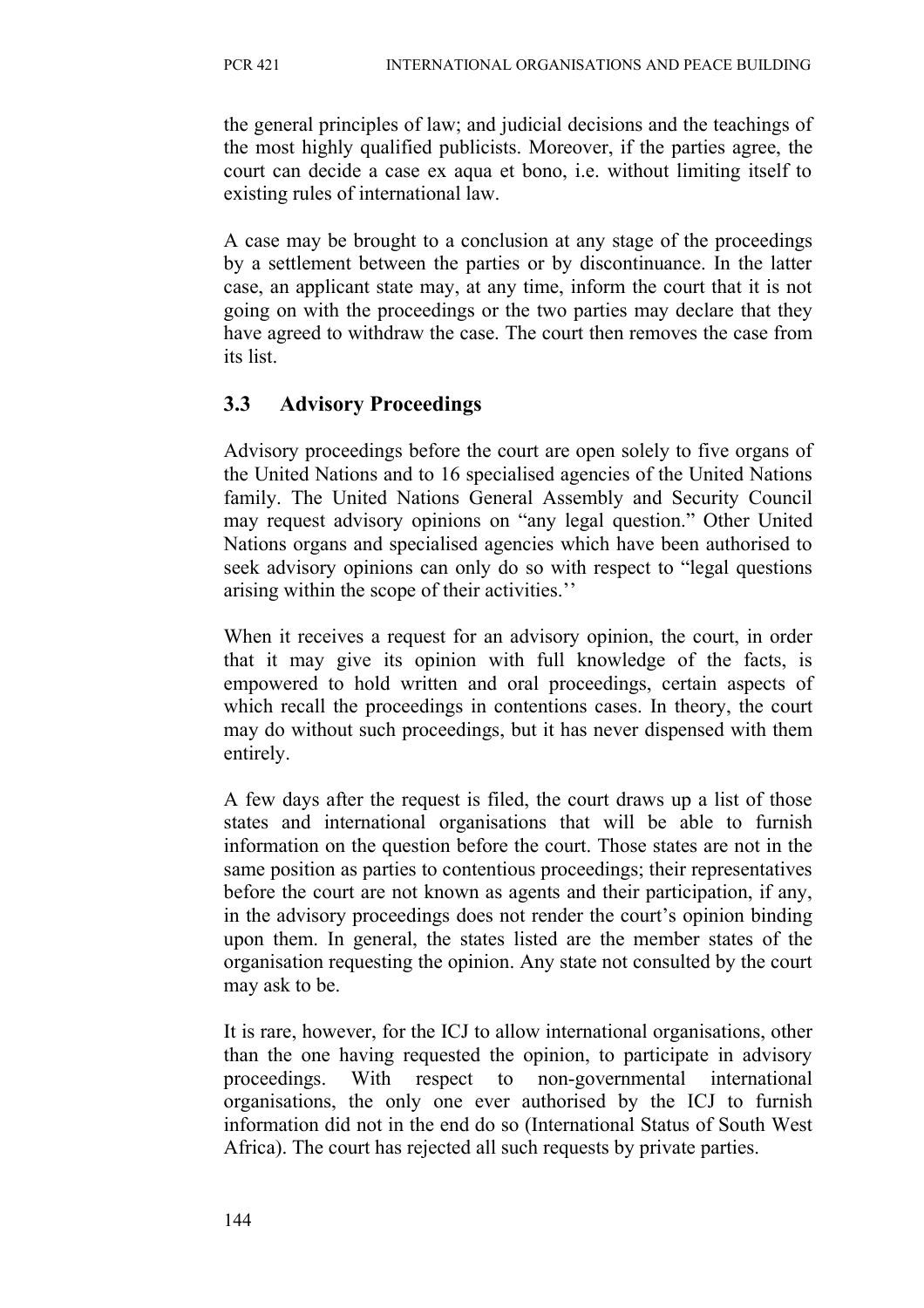The written proceedings are shorter than but as flexible as in contentious proceedings between states. Participants may file written statements, which sometimes form the object of written comments by the participants. The written statements and comments are regarded as confidential, but are generally made available to the public at the beginning of the oral proceedings. States are then usually invited to present oral statements at public sittings.

Advisory proceedings are concluded by the delivery of the advisory opinion at a public sitting. It is of the essence that such opinions are advisory, i.e. that, unlike the court's judgments, they have no binding effect. The requesting organ, agency or organisation remains free to give effect to the opinion by any means open to it, or not to do so. Certain instruments or regulations can, however, provide beforehand that an advisory opinion, by the court shall have binding force (e.g. conventions on the privileges and immunities of the United Nations). It remains nevertheless that the authority and prestige of the court attach to its advisory opinions and that where the organ or agency concerned endorsed that opinion, that decision is as it were sanctioned by international law.

(Retrieved July 16, 2007, from mhtml:file://c:\Teewhy\ICJ=-002-How the court works international court of justice.mht)

Going through the roles of the International Court of Justice, you will notice that the court is positioned to ensure there is global peace. Series of states have resorted to referring their cases, both contentious and advisory to the court since the end of the World War II. Issues that would have led to another world war like border, environmental, and sovereignty conflicts, and many more were resolved. The beauty of the whole scenario is the acceptability of the ICJ judgments by the states concerned. Examples of some such cases as well as various comments by international personalities could be found on the ICJ website.

#### **3.4 Case Studies**

#### **(a) The Border Dispute between Nigeria and Cameroon (The Bakassi Peninsula)**

#### **Background**

The Bakassi Peninsula has been a disputed piece of territory between Nigeria and Cameroon for decades and the source of several conflicts in 1981 and the early 1990s. The discovery of potential oil reserves in the waters surrounding the Peninsula has only heightened tensions between the two countries. The International Court of Justice decided on October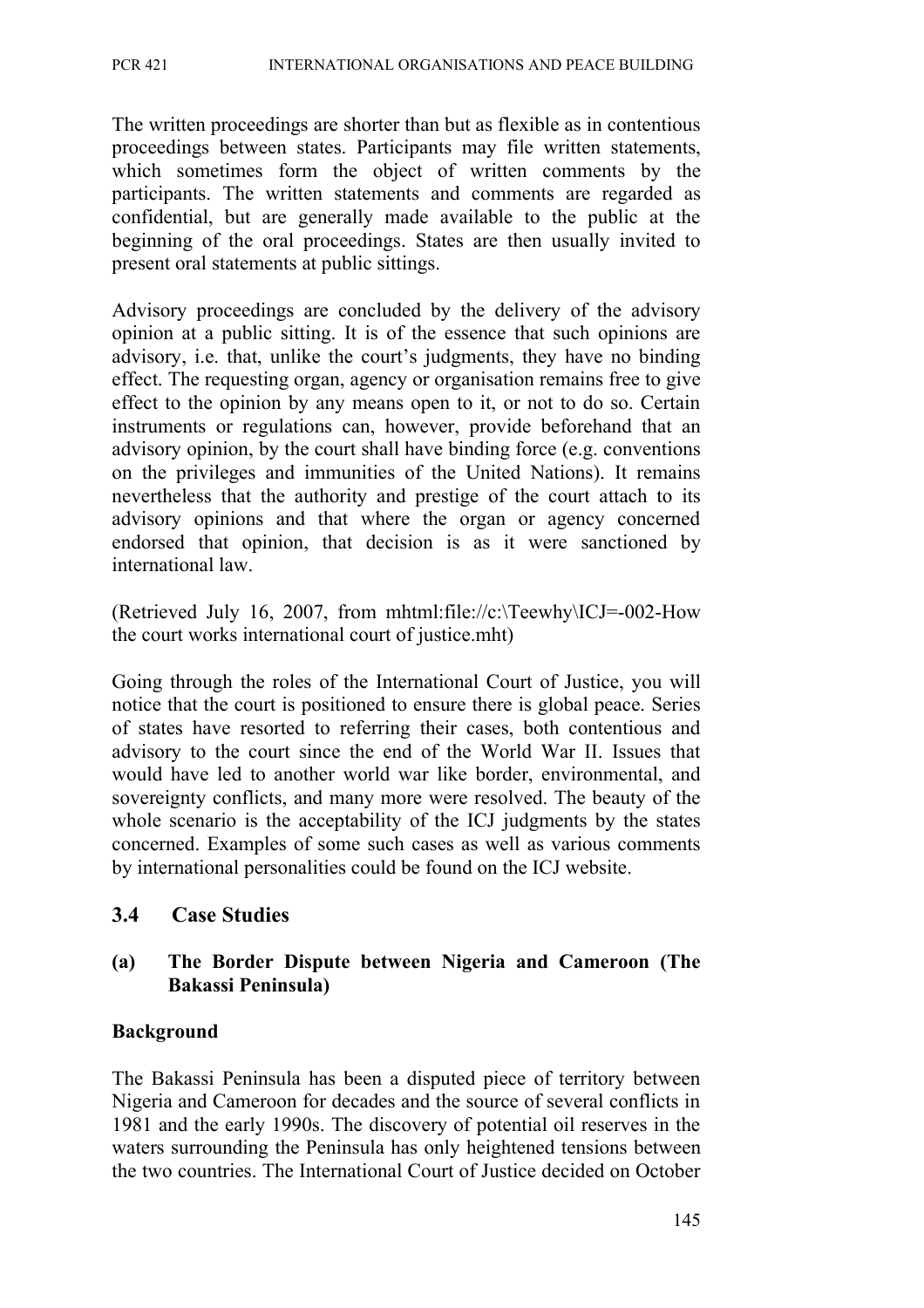10, 2002 that the Peninsula and territory in the Lake Chad region should be under sovereignty of Cameroon. Nigeria agreed to pull out of those areas by September, 2004. It has given up 32 villages along the 1,700 km border from Lake Chad to the Gulf of Guinea, but still has a military presence in Bakassi. This border dispute gives rise to various issues such as citizenship of the thousands of Nigerians now living within Cameroon territory, the resolve of Nigeria to keep a presence in the disputed territory, and the potential development of offshore oil reserves near the Bakassi Peninsula.

## **Description**

The border between Nigeria and Cameroon over the Bakassi Peninsula and Lake Chad areas has been disputed for decades. The potentially oilrich peninsula is highly valuable to each country. On October 10, 2002, the International Court of Justice (ICJ) decided that Cameroon would be awarded the disputed land. Even so, the maritime frontier between the two countries has yet to be demarcated, leaving a large area of disputed ownership that is yet to be fully explored for oil. Nigeria agreed to turn over the peninsula to Cameroon between July and September 2004, but Nigerian troops remain in the disputed area. However, Nigeria has handed over to Cameroon 32 villages along the newly marked 1,700 km border from Lake Chad to the Gulf of Guinea. The current delay seems to be masking the political issues hindering the successful handover of the peninsula. Nigeria's parliament believes the handover would be unconstitutional and demands a referendum on the issue. Even the UN body overseeing the negotiations-the Cameroon – Nigeria Mixed Commission- between the countries has indicated that technical problems have delayed the transfer of land to Cameroon. This Commission set up by President Paul Biya of Cameroon and President Olusegun Obasanjo of Nigeria through the Secretary General of the UN, Kofi Annan is to determine ways to implement the ICJ ruling and move the two countries forward*.*

The territorial change of English-speaking Nigerians to French-speaking Cameroonians has been difficult for both sides. It is estimated that over 60,000 people lived in the 32 villages around Lake Chad which Cameroon acquired in the handover. Thousands of Nigerians now living on the Peninsula are not sure where they stand in terms of citizenship and many want to remain Nigerians as they remain associated with Nigeria. Some Nigerians are worried about the human rights record of the Cameroonian government.

Cameroon and Nigeria have come to the brink of war several times over the ownership of the peninsula in 1981 and 1996. On May 15, 1981, a Cameroon national radio news report stated that a Nigerian military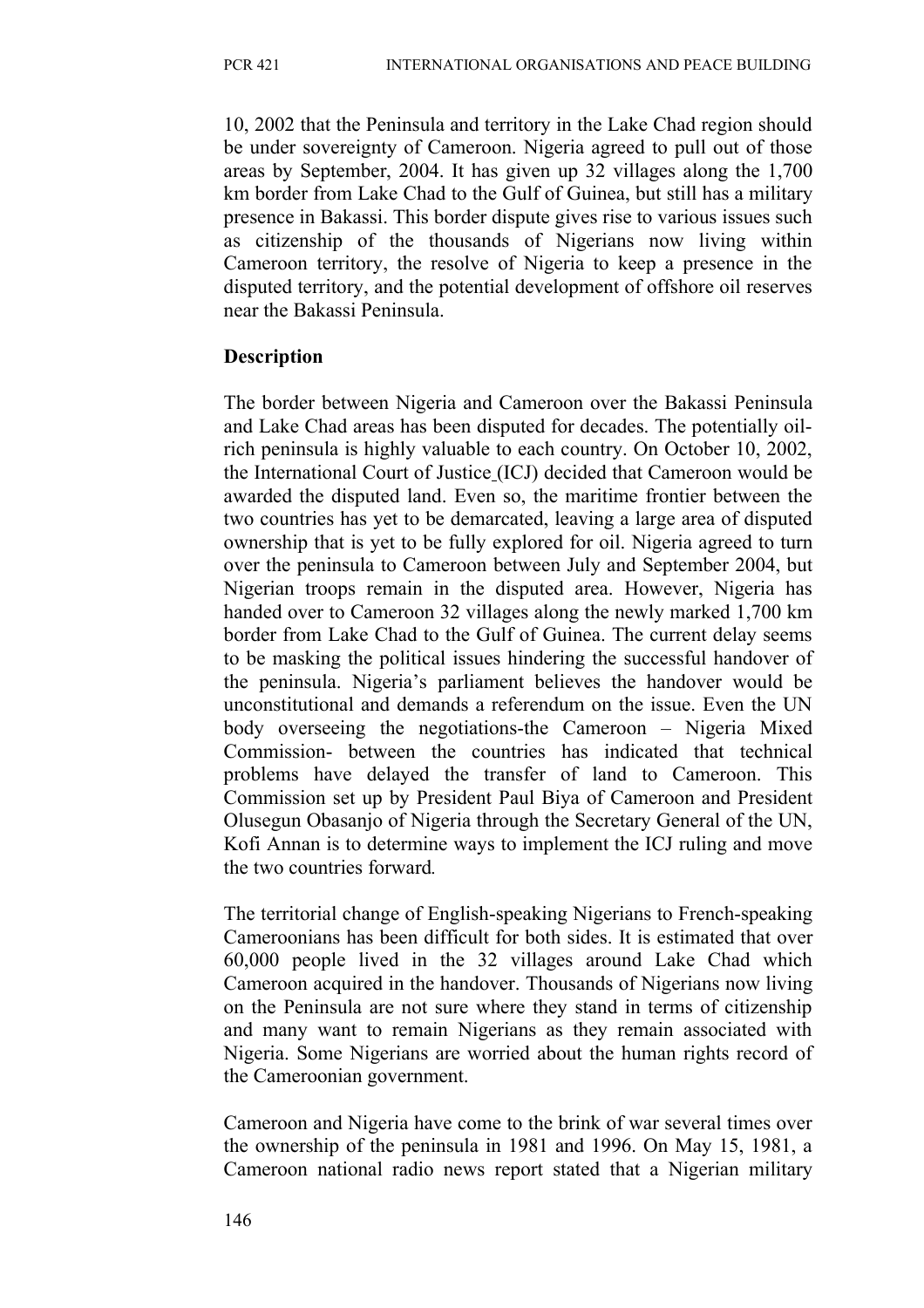patrol violated Cameroon's territory by infiltrating the Peninsula (as far as the Rio del Ray) and opened fire on Cameroon forces.Cameroon returned fire, killing five Nigerian soldiers. In 1992-1993, the government openly killed some Nigerian civilians in Cameroon, stemming from multiparty democratic government and growing militarism for Anglophone autonomy. Other Nigerians were forced out of Cameroon during harassing tax-drives. The Bakassi dispute intensified with two or more serious incidents that provoked more shooting, casualties and deaths of soldiers in both countries. In 1994 and from January-May, 1996, there were border clashes between military personnel of Cameroon and Nigerian. As at May 6, 1996, diplomats reported that over fifty Nigerian soldiers had been killed and a number taken as prisoners. There was no information available for Cameroonian casualties. The conflict escalated again on February 3, 1996. From the Ambazonian (South Cameroon) side, the Anglophone movement in Cameroon has no trust in the Cameroon government due to the failed implementation of the Plebiscite Treaty, which was to unite all Cameroonians under a federal form of government. Ambazonians demand total independence as it views Bakassi as its own. From 1919-1958, Southern Cameroon was jointly administered with Nigeria. Nigerian maps recognised the Peninsula as part of the Ambazonian territory. There was violence recently in the region on June 21, 2005 when Nigerian troops fired rocket-propelled grenades at Cameroon security posts, killing one Cameroonian soldier.

After eight years of negotiations, the ICJ decided Cameroon had sovereignty of Bakassi. The decision was based on old colonial documents. The boundaries in the Lake Chad region were determined by the Thomson –Marchand Declaration of 1929-1930 and the boundary in Bakassi determined by the Anglo German Agreement of March 11, 1913. The Court requested Nigeria to quickly and unconditionally withdraw administration, police and military from the area of Lake Chad under Cameroonian sovereignty and from the Bakassi Peninsula. The ICJ requested Cameroon to remove its citizens from anywhere on the new border between the two countries.

The Court fixed the land boundaries from Lake Chad in the north to Bakassi in the south. The Court agreed with Nigeria that the equidistant line between Nigerian and Cameroon provided an equitable result. However, the Court did not specify a definite location off the coast of Equatorial Guinea of where the maritime boundary between the two countries would terminate, or the tripoint.

Nigeria agreed to give Cameroon full control of Bakassi on September 15, 2004, but failed to do so believing their withdrawal would lead to the collapse of law and order. In addition, Nigeria claimed that the most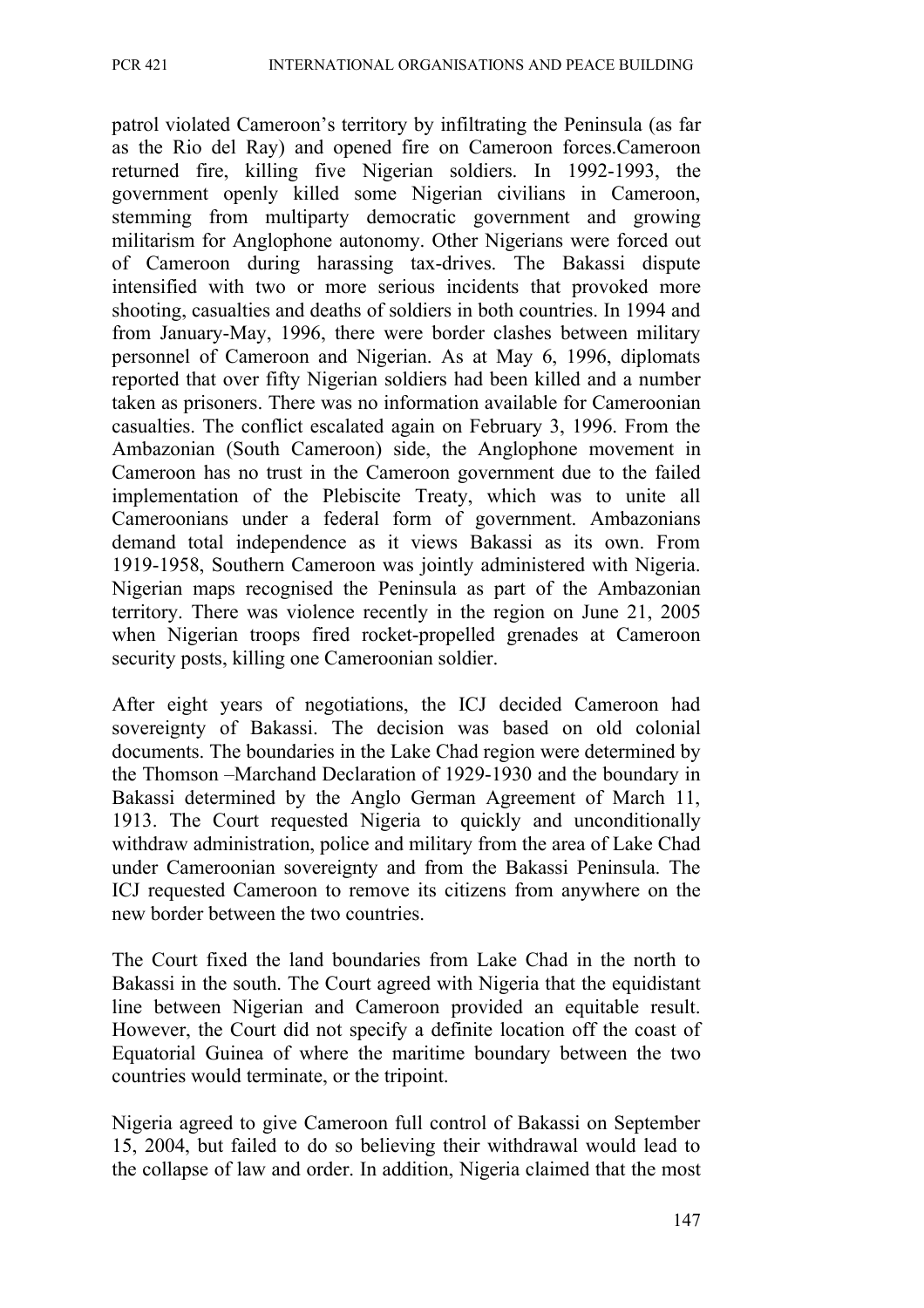democratic manner to decide Bakassi sovereignty would be to hold a referendum since the 300,000 people on the Peninsula do not want to become Cameroonians. Nigeria believes that sovereignty of Bakassi is not a matter of oil or natural resources on land or in coastal waters; it is a matter of the welfare and well-being of Nigerians on their land.

## **Environmental Issues**

The conflict over the Bakassi Peninsula and other border areas between Nigeria and Cameroon revolves around the environment and the possible resources that could be acquired by each country from the environment such as oil and rich fisheries. There is both a direct and indirect impact the environment has had on the conflict: each country would directly benefit from the undeveloped oil reserves in the Bakassi region, but the land disputes in the Lake Chad region had displaced fishermen as a result of drought and desertification.

## **Habitat Loss**

Lake Chad has decreased in size from about an average of 4,000 square miles in the dry season in the1960s to only 839 square miles presently. Researchers do not believe this is due to global warming, but rather a "domino effect" of human actions relating in climate variations and increasing demands of an expanding population that has led to one of Africa's largest freshwater lakes shrinking dramatically in the last forty years. The problem is that the overgrazing of animals reduces vegetation in the region, which reduces the ecosystem's ability to recycle moisture back into the atmosphere. This contributes to fewer monsoons (where the lake historically receives most of its water) and consequent droughts which had generated an increase in the need of lake water for irrigation of crops. Additionally, the Sahara desert has gradually edged southward, further exacerbating the desertification problem.

## **Fatality Level of Disputes (Military and Civilian Fatalities)**

The conflict over sovereignty to the Bakassi Peninsula between Nigeria and Cameroon is much more than just a dispute over a boundary, but also includes issues of national identity and environmental changes affecting local fishermen and farmers that create a need for a porous border. Added to the dispute is the concern of the Anglophone Cameroon secessionist movement and the Nigerian migrant community in disputed territorial areas which further complicates the situation.

The border dispute is over the Bakassi Peninsula in the Gulf of Guinea, the 1,500 km border between Cameroon and Nigeria, and several areas along Lake Chad. The dispute can be narrowed into two main issues: the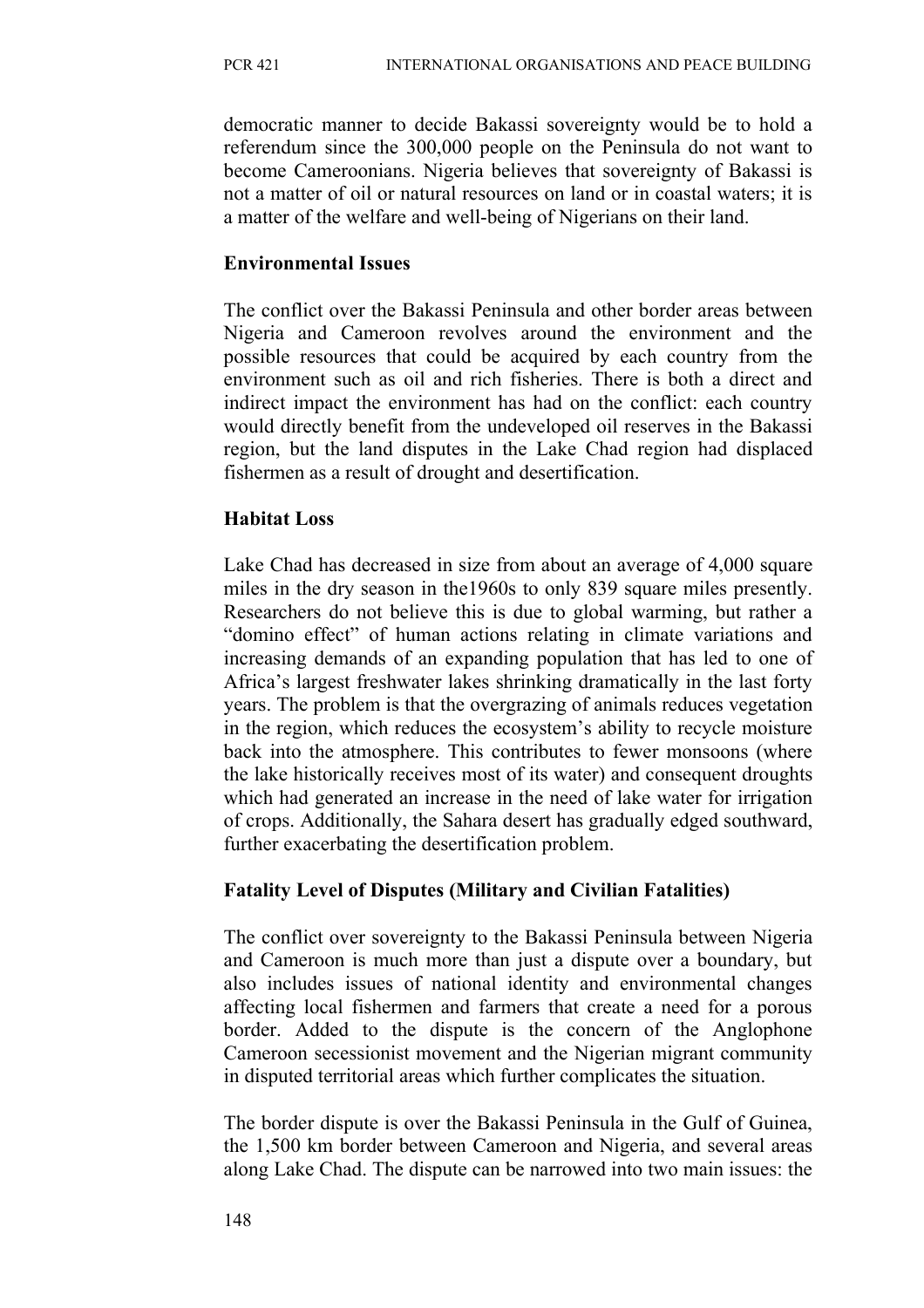fight for the Bakassi Peninsula associated with the potential oil development and fisheries off the Peninsula's shores; and the partially resolved dispute over certain areas of the Lake Chad region associated with nationalist ties of several groups to the land as a result of colonialism. In essence, there are two concurrent issues at hand, the potential for environmental damage resulting from oil development and excessive fishing in the Bakassi region and the potential for further violence as Ambazonians, Francophone Cameroonians, Nigerians and the inhabitants of the Bakassi Peninsula (Efik) contest the region's demarcated areas of the border decision by the International Court of Justice.

In terms of environmental issues, in recent years, Lake Chad has flooded numerous times, forcing local fishermen to either become farmers or move with the changing shoreline, causing them to cross international borders in the process. This has further exacerbated nationalistic tensions in the region.

#### **Environment-Conflict Link and Dynamics**

This case is an indirect conflict over an environmental issue that has been ongoing for decades, especially since the end of colonialism in Nigeria and Cameroon. The diagram below shows the relationships among various actors in the dispute over Bakassi. Nigeria and Cameroon are the states that are in conflict, even though the International Court of Justice awarded the Peninsula to Cameroon in 2002. The Efik consider themselves Nigerians and do not want to become Cameroon citizens because they have historical and linguistic ties to Nigeria, shown by the arrow from the Peninsula to the Efik box. The Ambazonians feel more linguistically linked to Nigeria, but also feel they are the rightful owners of Bakassi because they were removed from that land under the numerous transfer of power between Germany, Britain and France during colonialism. Both Nigeria and Cameroon are depleting their natural resources through over fishing and the desertification of the Sahara. The Ambazonians and Francophone Cameroonians have differing ties to Cameroon and the Bakassi Peninsula as the region was arbitrarily divided under colonial powers.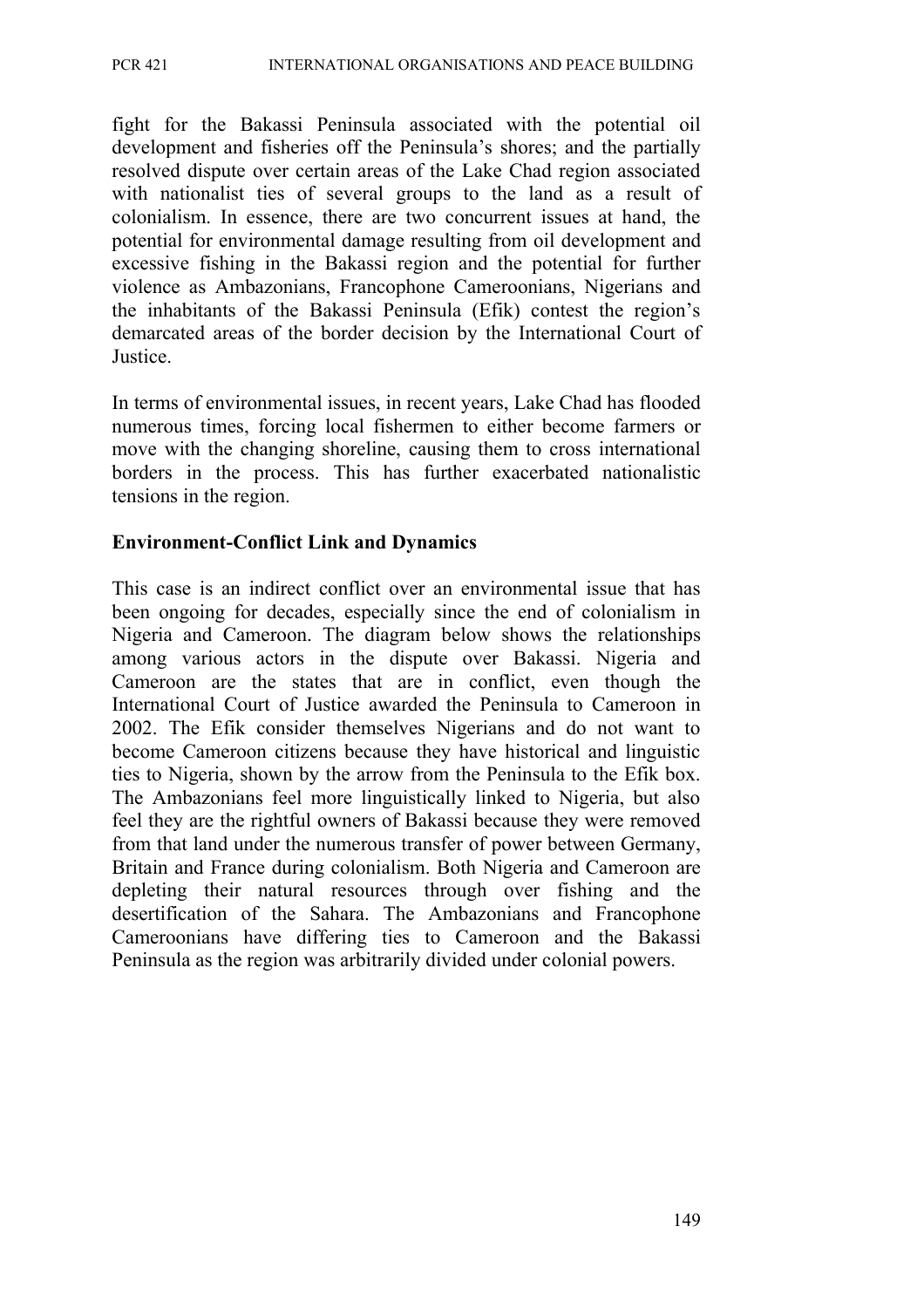

Although the official outcome of the dispute is a victory for Cameroon who legally acquired Bakassi, the two states are in a stalemate over the physical handover of land. Since breaking its promise to hand over the territory by September 15th, 2004, Nigeria still controls two-thirds of the peninsula.

#### *Retrieved July 16, 2007 from ICE case studies No. 163, Nov., 2005. (2005 (IRIN). http://www.irinnews.org/report.asp? Report ID=47797 & select region = West Africa & select country = Cameroon)*

**Press Release ICJ/603**

#### **International Court of Justice Gives Judgment**

#### **In Cameroon-Nigeria Boundary Dispute**

The Hague, 10 October—The International Court of Justice (ICJ), principal organ of the United Nations, has today given judgment in the case concerning the Land and Maritime Boundary between Cameroon and Nigeria (Cameroon v. Nigeria: Equatorial Guinea intervening). In its judgment, which is final, without appeal and binding for the Parties, the Court determines as follows the course of the boundary, from north to south, between Cameroon and Nigeria.

In the Lake Chad area, the Court decides that the boundary is delimited by the Thomson-Marchand Declaration of 1929-1930, as incorporated in the Henderson-Fleuriau Exchange of Notes of 1931 (between Great Britain and France); it finds that the boundary starts in the lake from the Cameroon – Nigeria-Chad tripoint (whose co-ordinates it defines) and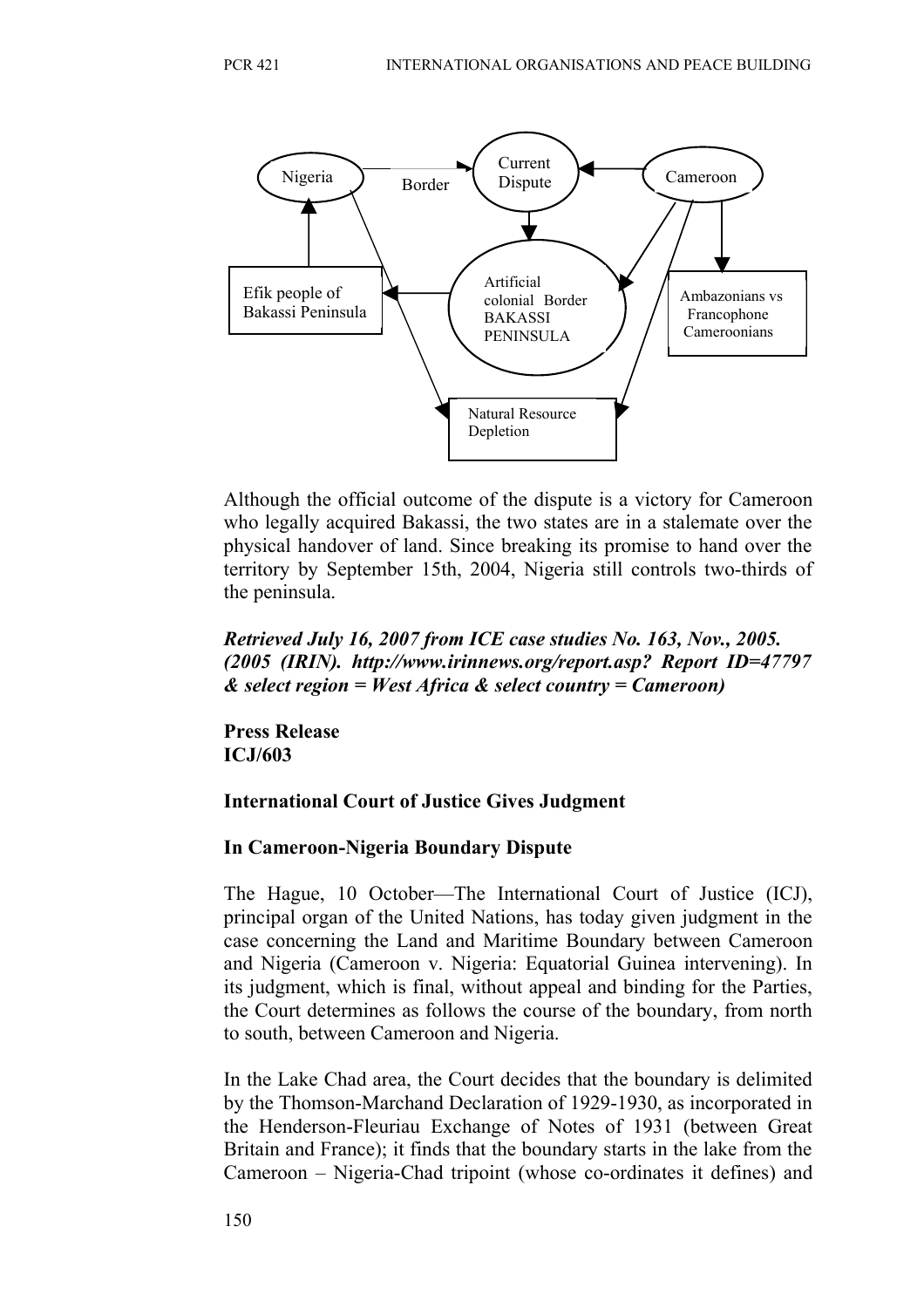follows a straight line to the mouth of the River Ebeji as it was in 1931 (whose co-ordinates it also defines) and thence runs in a straight line to the point where the river today divides into two branches.

Between Lake Chad and the Bakassi Peninsula, the Court confirms that the boundary is delimited by the following instruments:

- i) from the point where the River Ebeji bifurcates, as far as Tamnyar Peak, by the Thomson Marchand Declaration of 1929-1930 (paras-2-60), as incorporated in the Henderson-Fleuriau Exchange of Notes of 1931;
- ii) from Tamnyar Peak to pillar 64 referred to in Article XII of the Anglo-German Agreements of 11 March and 12 April 1913. The Court examines point by point 17 sectors of the land boundary and specifies for each one how the above-mentioned instruments are to be interpreted (paras. 91, 102, 114, 119, 124, 129, 139, 146, 152, 155, 160, 168, 179, 189 of the judgment).

In Bakassi, the Court decides that the boundary is delimited by the Anglo-German Agreement of 11 March 1913 (Arts. XVIII-XX) and that sovereignty over the Bakassi Peninsula lies with Cameroon. It decides that in this area the boundary follows the thalweg of the River Akpakorum (Akwayafe), dividing the mangrove islands near Ikang in the way shown on map TSGS 2240, as far as a straight line joining Bakassi point and King Point.

As regards the maritime boundary, the Court having established that it has jurisdiction to address this aspect of the case  $\frac{3}{4}$  which Nigeria had disputed ¾, fixes the course of the boundary between the two States' maritime areas.

In its judgment, the Court requests Nigeria expeditiously and without condition withdraw its administration and military or police forces from the area of Lake Chad falling within Cameroonian sovereignty and from the Bakassi Peninsula. It also requests Cameroon expeditiously and without condition withdraw any administration or military or police forces which may be present along the land boundary from Lake Chad to the Bakassi Peninsula on territories which pursuant to the judgment fall within the sovereignty of Nigeria. The latter has the same obligation in regard to territories in that area which fall within the sovereignty of Cameroon. The Court takes note of Cameroon's undertaking, given at the hearings, to "continue to afford protection to Nigerians living in the (Bakassi) peninsula and in the Lake Chad area".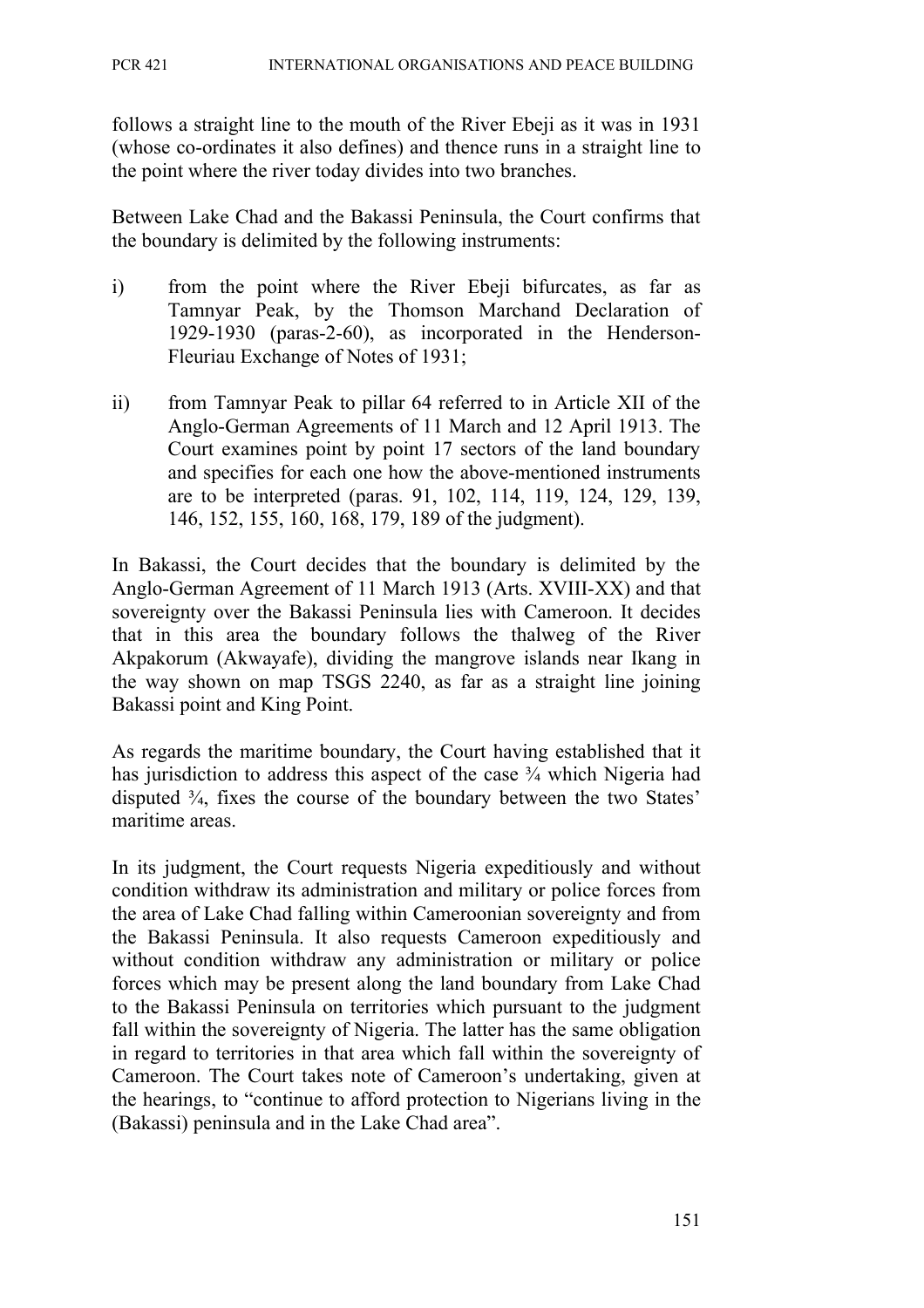Finally, the Court rejects Cameroon's submissions regarding the State responsibility of Nigeria. It likewise rejects Nigeria's counter-claims.

#### **Composition of the Court**

The court was composed as follows: President Guillalume; Vice-President Shi; Judges Oda, Ranjeva, Herczegh, Fleischhauer, Karoma, Higgins, Para-Aranguren, Kooijimans, Rezek, Al-Khasawneh, Buergenthal, Elaraby; Judges ad hoc Mbaye, Ajibola; Registrar; Couvreur.

Judge Oda appends a declaration to the Court, judge Ranjeva appends a separate opinion to the judgment of the Court; judge Herczegn appends a declaration to the judgment of the Court; judge Koroma appends a dissenting opinion to the judgment of the Court; judge Parra-Arranguren appends a separate opinion to the judgment of the Court; judge Rezek appends a declaration to the judgment of the Court; judge Al-Khasawneh and judge ad hoc Mbaye appends separate opinions to the judgment of the Court; judge ad hoc Ajibola appends a dissenting opinion to the judgment of the Court.

### *mhtml:file://C:\Teewhy\ICJ-003-INTERNATIONAL COURT OF JUSTICE GIVES JUD…. 7/16/2007*

#### **(b) Nicaragua-Honduras Territorial Dispute**

#### **Background**

The Central American countries of Nicaragua and Honduras have a long history of territorial disputes, dating back to the year 1906, when they were in dispute over a coastal area. The disputes of these two countries continue today. They are now arguing over a tiny island in the Caribbean called Cay Sur (South Cay), an island rich in natural resources, such as fish and oil. Recently, the case has been handled by the Organization of American States (OAS) and taken to the International Court of Justice (ICJ), and a decision is pending.

#### **Description**

In 1986, the countries of Honduras and Colombia signed the Caribbean Sea Maritime Limits Treaty, which divided up 12,000 square miles of the Caribbean. In November 1999, Honduras ratified the treaty, which sparked off a dispute between that country and Nicaragua. Nicaragua claimed that part of this territory belonged to it, and Honduras did not have the right to sign this treaty with Colombia. Nicaragua did not want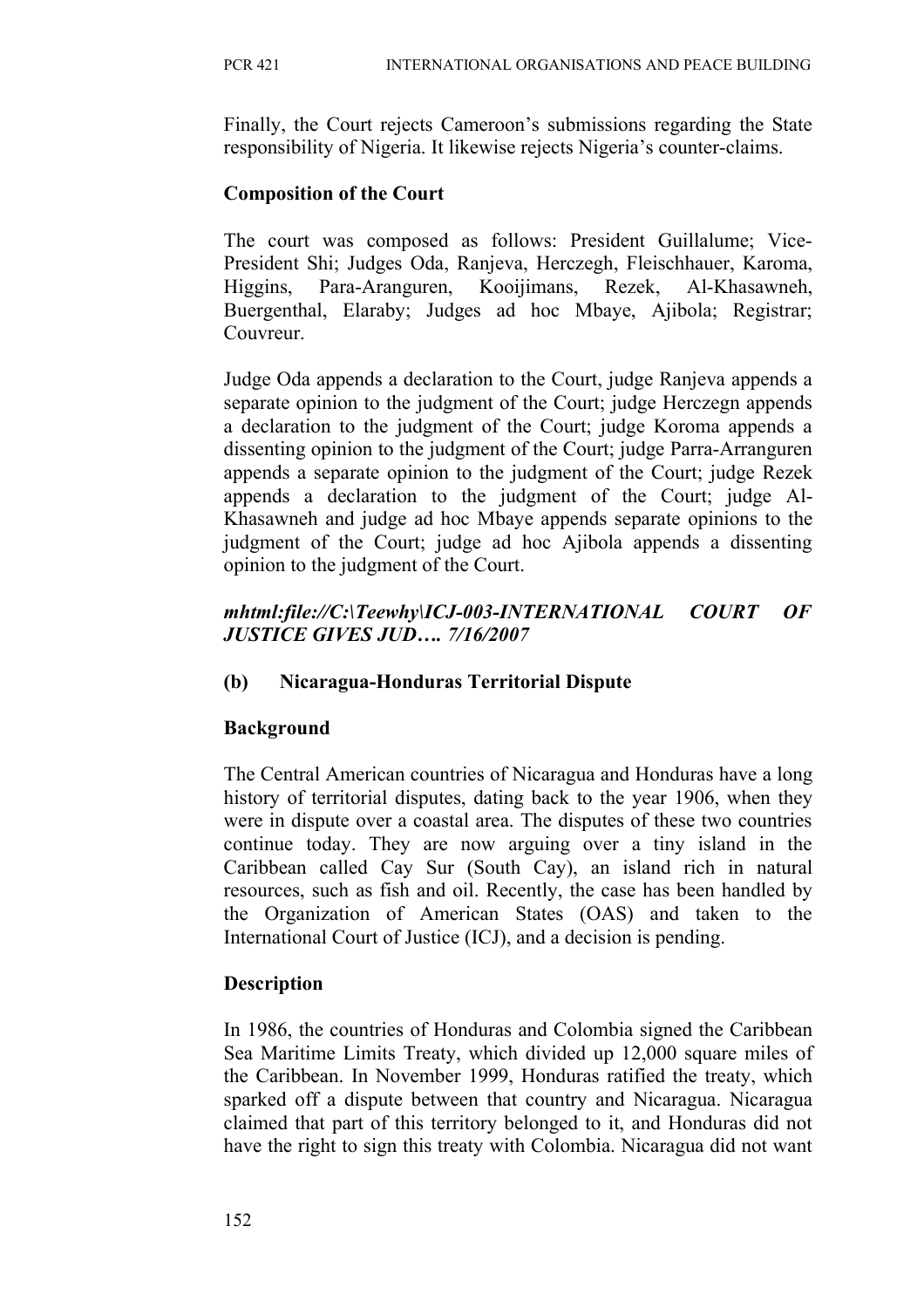to lose its rights to a territory rich in resources, including petroleum and fish.

## **Map of Disputed Area**

Nicaragua blamed Honduras for putting troops on the island of Cay Sur, although a U.S. military attaché claimed that there was no military presence on the island. For Nicaragua, the presence of soldiers on the island would be a security threat, and also a violation of a previous agreement between the two countries not to involve the military.

Legally, several actions have been taken. The OAS named Ambassador Luigi Einaudi a Special Representative to handle the dispute between the two countries. The Ambassador met with representatives from both countries and on Friday 16th March, 2001, Vice Foreign Ministers from Nicaragua and Honduras signed an agreement before the Ambassador to ease the dispute between their two countries. The document "is aimed at promoting confidence and security between the two sides and establishing mechanisms of observation and international vigilance".

Also, Nicaragua took the case to the International Court of Justice, which has handled previous territorial disputes between the two countries. On 8th December, 1999, the Republic of Nicaragua submitted an application to the ICJ in:

*Accordance with Article 36, paragraph 1, and Article 40 of the Statute, and Article 38 of the Rules of the Court… to dispute legal issues subsisting between the Republic of Nicaragua and the Republic of Honduras concerning maritime delimitation. Nicaragua requested that the ICJ determine the course of the single maritime boundary between areas of territorial sea, continental shelf and exclusive economic zone appertaining respectively to Nicaragua and Honduras, in accordance with equitable principles and relevant circumstances recognised by general international law as applicable to such a delimitation of a single maritime boundary.*

On 23rd March, 2000, the ICJ announced a fixed time limit for submitting any more pleadings to the case. The court decided that by 21st March, 2002, Nicaragua would file a Memorial and that Honduras would also file a Counter-Memorial on the same date. So far, the Court has not released its judgment.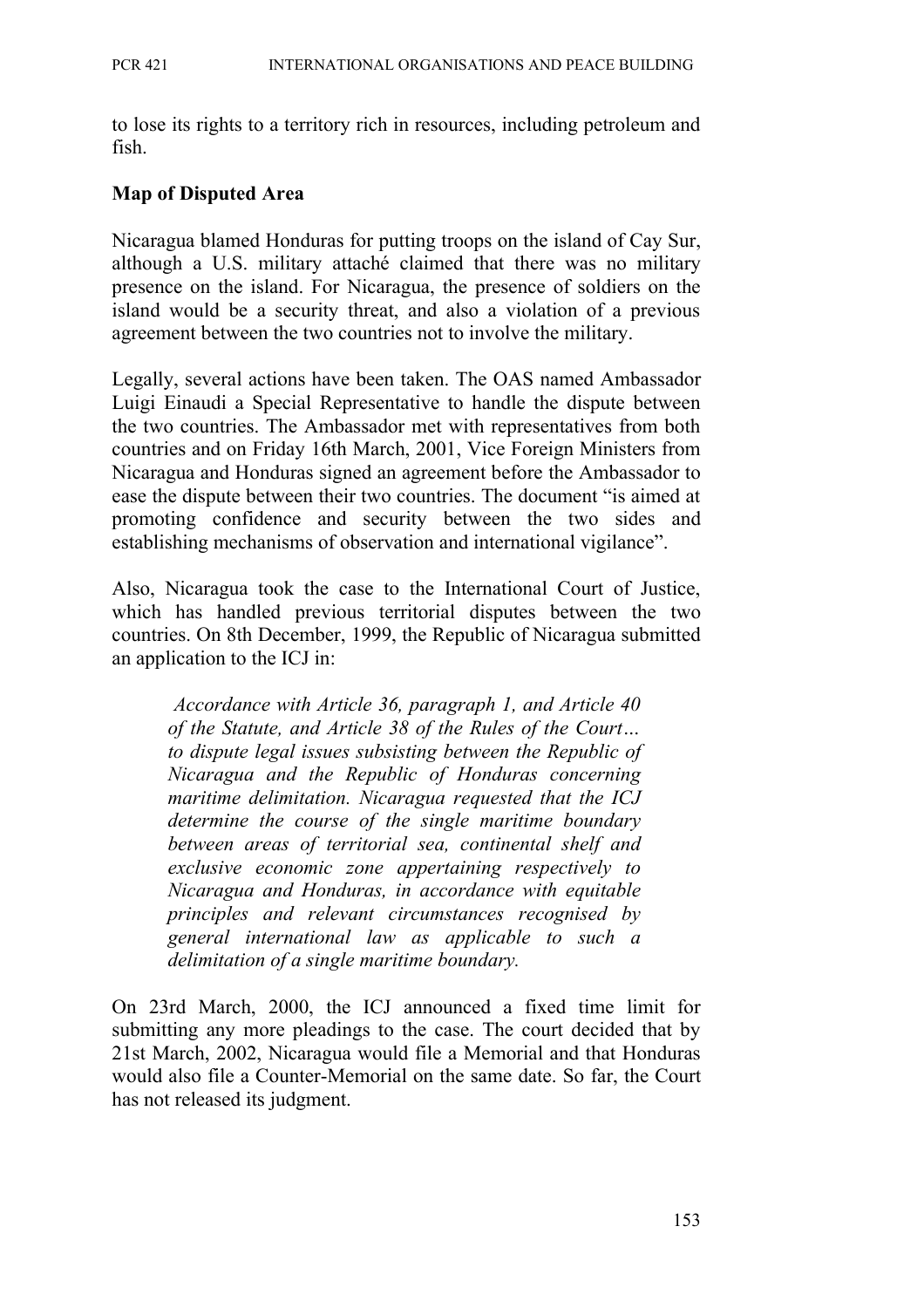## **Duration**

Current Conflict: 1986 to date.

Previous conflicts between the two countries: since 1906.

 History of Disputes between Nicaragua and Honduras Source: Cascon Case NIH: Nicaragua-Honduras 1957-60

| <b>Date</b> | <b>Conflict</b>                                                                      |
|-------------|--------------------------------------------------------------------------------------|
| 1906        | Dispute over the Mosquito Coast                                                      |
| 1912        | Nicaragua challenged an arbitral award of land                                       |
|             | given to Honduras in the above territory                                             |
| 1957        | Nicaragua claimed some of its land had been                                          |
|             | included in Honduras' new state, Gracias a Dios                                      |
| 19/04/1957  | 50 Nicaraguan national guardsman occupied                                            |
|             | Mocoron in a disputed area claimed by both                                           |
|             | countries.                                                                           |
| 25/04/1957  | Honduras recalled its Ambassador to Nicaragua                                        |
| 3/05/1957   | 5 Honduran planes bomb Mocoron                                                       |
| 8/05/1957   | Honduras, charged a Nicaraguan attack in the                                         |
|             | Cifuentes region, 150 miles southwest of the                                         |
|             | disputed area                                                                        |
| 5/07/1957   | OAS accepted Honduran plea for removal of                                            |
|             | Nicaraguan troops. Both sides encouraged to<br>seek ICJ judgment.                    |
| 1960        | ICJ upheld original arbitral award. Boundary<br>demarcated by OAS sponsored officers |
| 1986        | Caribbean Sea Maritime Limits Treaty granted                                         |
|             | Honduras and Colombia a swath of waters                                              |
|             | claimed by Nicaragua.                                                                |
| 12/08/1999  | Nicaragua submits application to ICJ                                                 |
| 2000        | OAS assigns Ambassador to ease border dispute                                        |
| 16/03/2001  | Nicaragua and Honduras sign agreement before                                         |
|             | <b>OAS</b> Ambassador                                                                |

<http://www.american.edu/TED/ice/nicaragua-honduras.htm>

# **Football War**

*From Wikipedia, the free encyclopedia*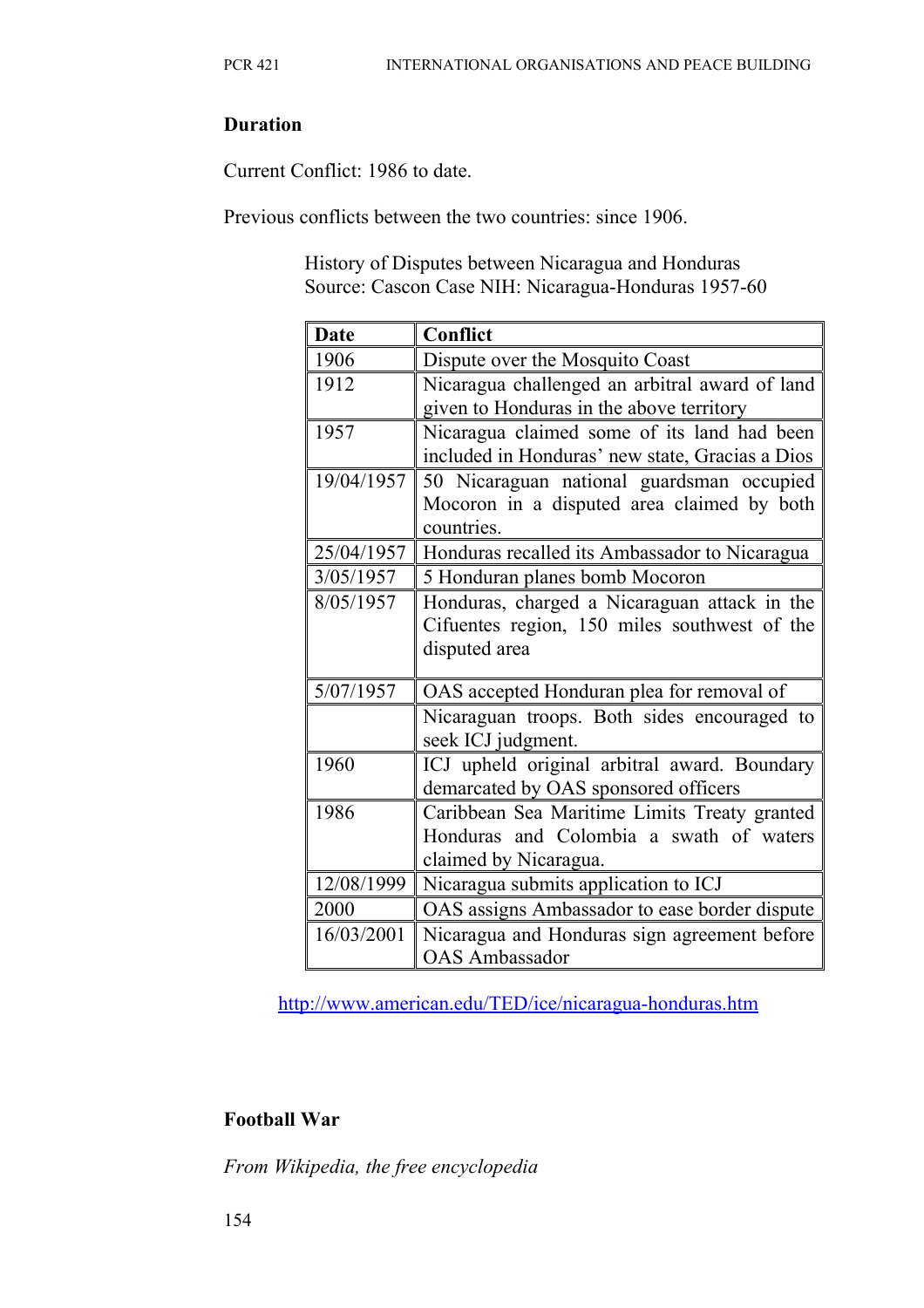The **"**Football" War (La Guerra del futbol, in Spanish), also known in English as the Soccer War or 100-hours War, was a six-day war fought by El Salvador and Honduras in 1969.

The tensions between the two nations were reflected by rioting at a football (soccer) match between them, but the war was not caused by football, as has been popularly imagined internationally. The war was caused by political differences between Honduras and Salvadorans. Some believe the name is derived from the rioting at the football match immediately preceding the war, others say it refers to the sensationalist way in which international journalists overlapped war reporting with rioting from a series of football matches.

#### **Context**

The Football War is the catchy nickname that has been given to the 1969 war that broke out between the Central American countries of Honduras and El Salvador. Although this was considered a Futbol War, the war goes much more in depth than a Latin American soccer game. The roots of this alarming disagreement turned war were issues over land reform and immigration problems. Honduras is more than five times the size of neighbouring El Salvador, even though in 1969, El Salvador has a population that was more than double that of Honduras. At the beginning of the twentieth century, Salvadorans had begun migrating to Honduras in large numbers. These immigrants made the journey to a new land in the hope of decent jobs and escaping their oppressive government. By 1969, more than 350,000 Salvadorans were living in Honduras. These Salvadorans now made up twenty percent of the Honduran peasant population (Acker, 93). Meanwhile, by the 1960s Hondurans began to cry out for land reform as well.

In Honduras, a large majority of the land was granted to large landowners or big corporations. This was a very popular trend in Latin America and still is to this day. The United Fruit Company, in fact, had ownership of ten percent of the country; it is hard for the average landowners to compete. In 1966, the United Fruit Company banded together with many other large companies to create la Federacion Nacional de Agricultores y Ganaderos de Honduras (FENAGH; the National Federation of Farmers and Livestock- Farmers of Honduras). FENAGH was very anti-compassion as well as anti-Salvadoran. This group put pressure on the Honduran President, General Lopez Arellano, to protect the property rights of wealthy landowners via a propaganda campaign. This led to violent nationalism spreading throughout the Honduras state. Hondurans then began targeting Salvadoran immigrants,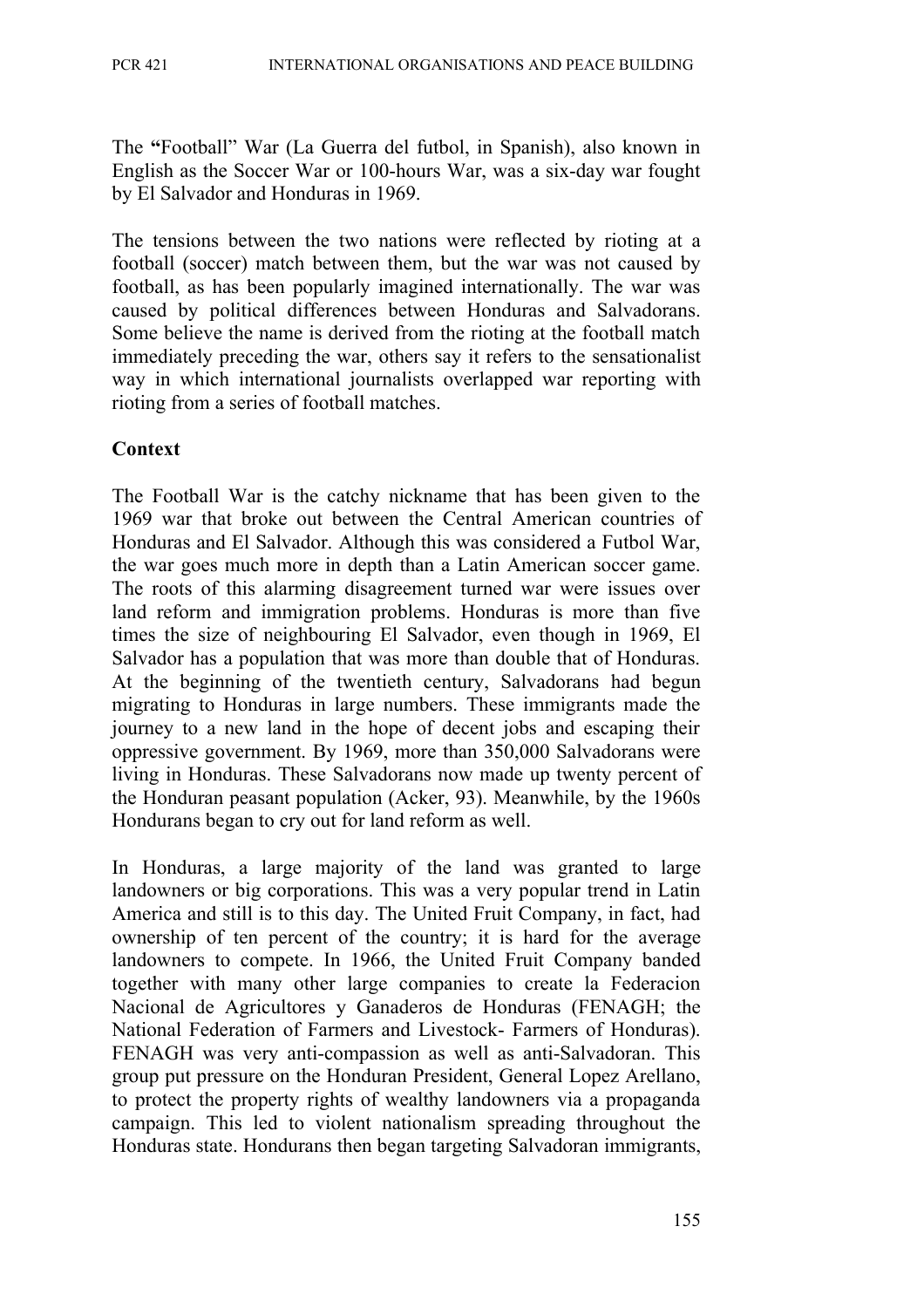specifically by means of beatings, tortures, and killings (Anderson 64-75).

In 1969, Honduras successfully enacted a new land reform law. This law took land away from Salvadoran immigrants and redistributed this land to native-born Honduran peoples. The land was taken from both immigrant farmers and squatters regardless of their right to ownership and the status of their immigration. Thousands of Salvadorans were displaced by this law and were forced to immigrate once again. Salvadoran newspapers then heightened the already stressed relationship between the two countries by showing the many atrocities being committed against Salvadorans in Honduras. Hate and dislike towards Honduras began to be displayed all across El Salvador.

The social situation in both countries in the run-up to the war was explosive, and their military governments were looking for a convenient cause towards which to direct their nationals' political concerns. National media in both countries encouraged hatred towards citizens of the other, eventually provoking the expulsion from Honduras of thousands of Salvadoran laborers, including both temporary harvest workers and longer-term settlers. This general rise in tensions ultimately led to a military conflict that served to direct the attention of the citizenry of both countries outward rather than in on their own internal affairs, leaving both armies rearmed, and destroying the Central American economic integration that had been expressed in the Central American Common Market (*Mercado Comun Centroamericano* or MCE), under whose trade rules the richer Salvadoran economy gained much ground relative to Honduras.

## **War**

These existing tensions between the two countries were inflamed by rioting during the second North American qualifying round for the 1970 FIFA World Cup. On July 14th, 1969, the Salvadoran army launched an attack against Honduras. The Organisation of American States negotiated a cease-fire which took effect on July 20th, with the Salvadoran troops withdrawing in early August. Eleven years later the two nations signed a peace treaty on October 30th, 1980, to put the border dispute before the International Court of Justice.

In 1992, the Court awarded most of the disputed territory to Honduras, and in 1998, Honduras and El Salvador signed a border demarcation treaty to implement the terms of the ICJ decree. As at the beginning of 2006 demarcation had not yet been completed, but Honduras and El Salvador maintain normal diplomatic and trade relations. [\(http://www.state.gov/r/pa/ei/bgn/1922.](http://www.state.gov/r/pa/ei/bgn/1922) html).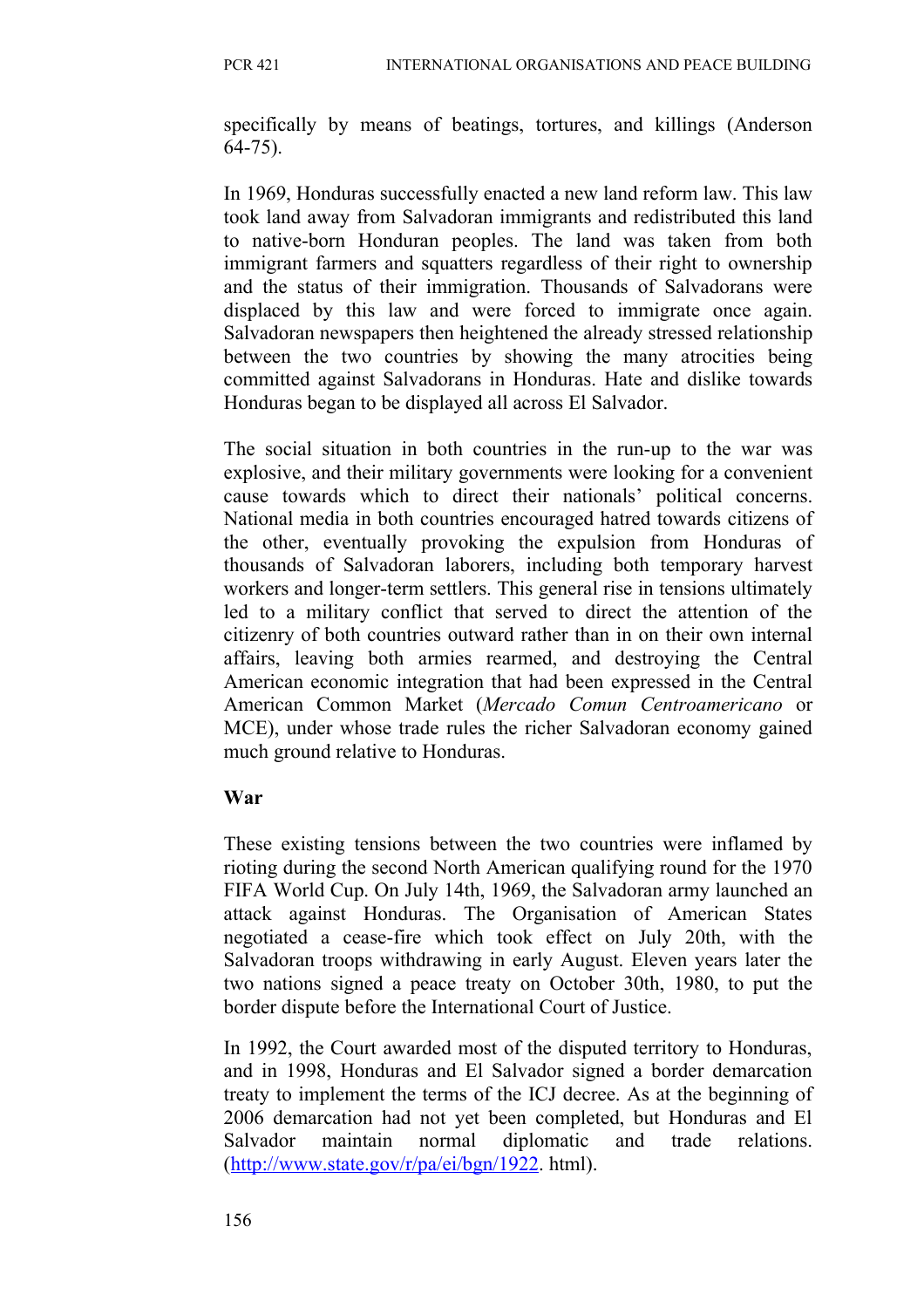#### **In-Depth**

This war was fought at a time when tensions between the two countries were building due to competition in the infamous qualifying games for the FIFA World Cup tournament. The first game took place in the Honduran capital of Tegucigalpa, with Honduras winning the game. The second game took place in the Salvadoran capital of San Salvador, with a home team win. The game was in a deadlock with each country gaining a revised sense of pride and legitimacy. The Honduran press exploited existing tensions by creating allegedly false and certainly misleading reports of rapes, beatings, murders, the burning of cars, and riots by Honduran citizens in El Salvador. In the meantime Honduran citizens and security forces also perpetuated attacks on Salvadoran immigrants.

El Salvador dissolved all ties with Honduras on June 26th, 1969, stating that "the government of Honduras has not taken any effective measures to punish these crimes which constitute genocide, nor has it given assurances of indemnification or reparations for the damages caused to Salvadorans" (Anderson, 105). This led to regular border clashes occurring between the two nations.

Early on the morning of July 14th, 1969, concerted military action began in what came to be known as the Football War. The Salvadoran Air Force (El Salvador lacked sufficient military air equipment, resorting to the use of passenger airplanes with attached vessels strapped to their sides as bombers) attacked targets inside Honduras and the Salvadoran army launched major offensives along the main road connecting the two nations and against the Honduran islands in the Golf de Fonseca. At first, the Salvadorans made fairly rapid progress. By the evening of July 15th, the Salvadoran army, which was considerably larger and better equipped than its Honduran opponent, pushed the Honduran army back over eight kilometres and captured the departmental capital of Nueva Ocotepeque. Thereafter, the attack bogged down, and the Salvadorans began to experience fuel and ammunition shortages. A major reason for the fuel shortage was the action of the Honduran Air Force, which in addition to largely destroying the smaller Salvadoran Air Force had severely, damaged El Salvador's oil storage facilities.

The day after the fighting had begun, the OAS met in an urgent session and called for an immediate cease-fire and a withdrawal of El Salvador's forces from Honduras. El Salvador resisted the pressure from the OAS for several days, demanding that Honduras first agree to pay reparations for the attacks on Salvadoran citizens and guarantee the safety of those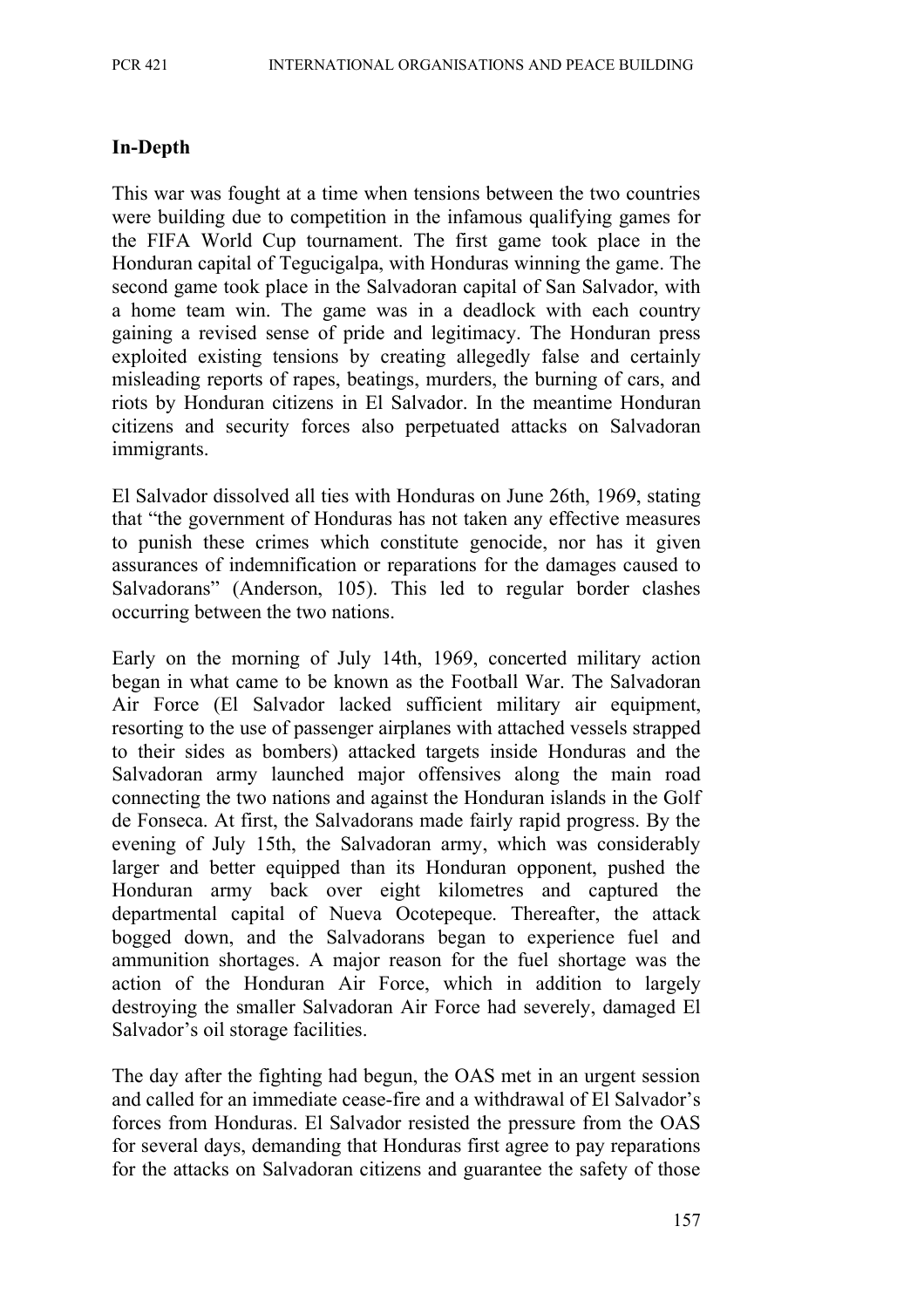Salvadorans remaining in Honduras. A cease-fire was arranged on the night of July 18th; it took full effect only on July 20th. El Salvador continued until July 29th to resist pressures to withdraw until early August. Those persuasive pressures included the possibility of OAS economic sanctions against El Salvador and the dispatch of OAS observers to Honduras to oversee the security of Salvadorans remaining in that country. The actual war had lasted just over four days, but it would take more than a decade to arrive at a final peace settlement.

El Salvador, which had refused to withdraw its troops from the occupied territory in Honduras, withdrew its troops on August 2nd, 1969. On this date, Honduras also guaranteed Salvadoran President Fidel Sanchez Hernandez that the Honduran government would provide adequate safety for the Salvadorans still living in Honduras.

The war is often cited as the last occasion on which piston-engine fighters fought each other-both sides deploying former World War II American types. P-51 Mustangs, F4U Corsairs, T-28 Trojans and even C-47 Sky trains converted into bombers saw action. The Salvadoran Air Force was so out of shape that they reverted to dropping bombs by hand from the windows of their planes (2) (http://www.:latrinbuna.hn/103882.0 html).

# **1970 World Cup Results**

- June 6,1969, Tegucigalpa: Honduras 1-0 El Salvador (0-0 at halftime)
- June 15, 1969, San Salvador: El Salvador 3-0 Honduras (HT: 3-0)
- A play off match on June 27th, 1969, Mexico: El Salvador 3-2 Honduras after extra time (HT: 1-2, FT:2-2). El Salvador then ended up going to the 1970 FIFA World Cup, where they failed to advance from the Group Stage.

# **Consequences**

In the end, the Futbol War led to a stalemate, with both sides suffering extensive casualties. Some 20,000 Hondurans and another 80,000 Salvadorans were displaced due to the battle. Many Salvadorans had been forcibly exiled or had fled from the war-torn Honduras, only to enter a Salvadoran country in which the government was not welcoming. Most of these fleeing people were forced to provide for themselves with very little assistance at all. Over the next few years, approximately 130,000 Salvadorans tried to return to their native land where they were surrounded by overpopulation and extreme poverty (Anderson, 145-155). In Honduras, about 250 combat troops and around 2,000 civilians had been killed over a four day period because the war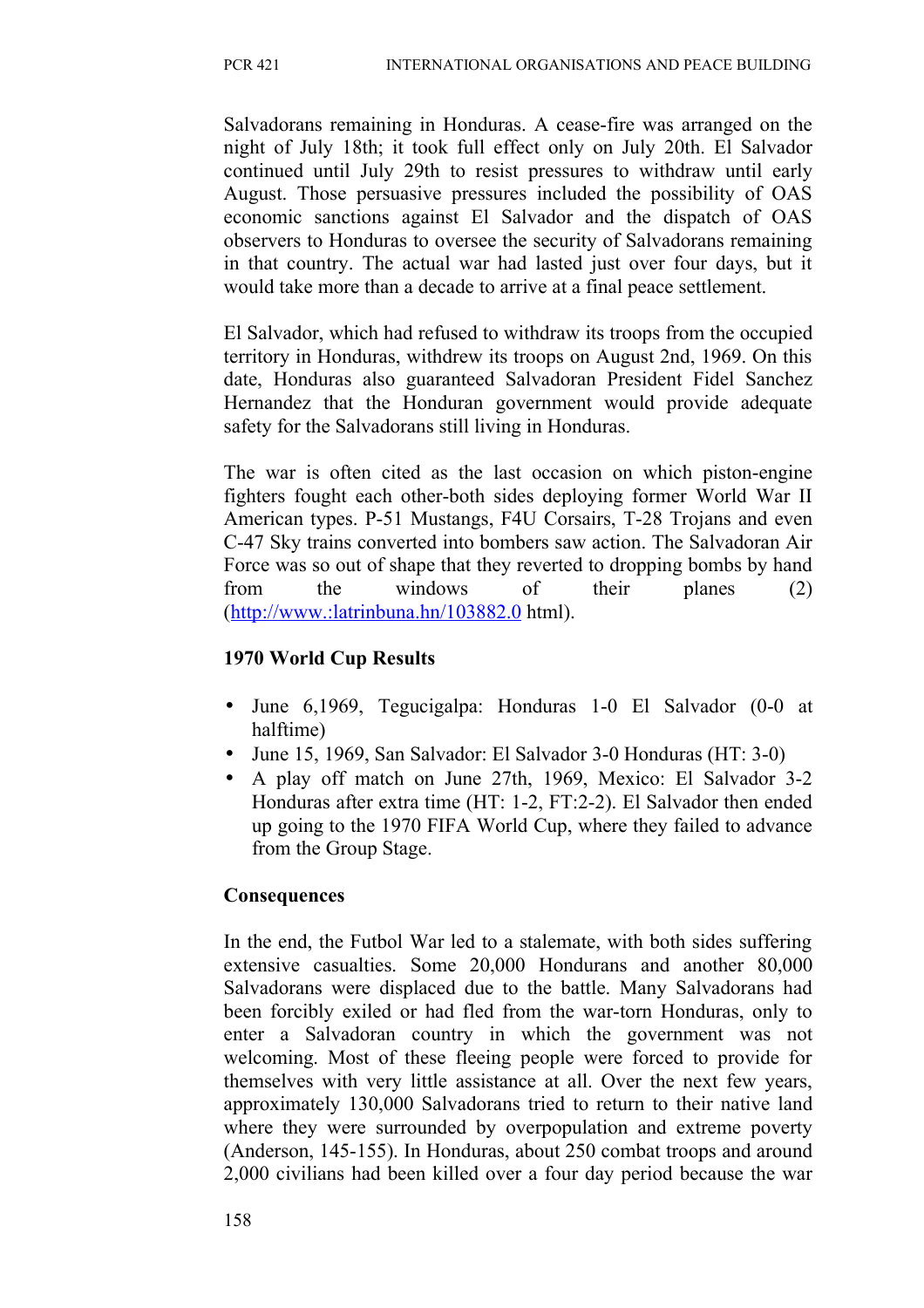basically took place on Honduran soil. Thousands more had also been ultimately made homeless as well. Trade between Honduras and El Salvador had also been greatly disrupted and the national border had been officially closed. This damaged the economies of these nations tremendously and threatened the Central American Common Market (CACM).

Essentially, both sides 'lost' the war; neither gained a decisive military victory and the death toll of approximately 4,000 was shared approximately equally between the two.

The war led to a 22-years suspension of the Central American Common Market, a regional integration project that had been set up by the United States largely as a means of countering the effects of the Cuban Revolution.

The political power of the military in both countries was reinforced. In the Salvadoran legislative elections that followed, candidates from the governing National Conciliation Party (*Partido de Conciliacion Nacional,* (PCN), were largely drawn from the ranks of the military. Having apologised for their role in the conflict, they proved very successful in elections both at the national and local levels. However, these elections were considered fraudulent and part of the military dictatorship that in effect ruled El Salvador.

The social situation worsened in El Salvador as the government proved unable to satisfy the economic needs of citizens deported from Honduras. The resulting social unrest was one of the causes of the civil war in El Salvador that followed.

## **Trivia**

- Nicaraguan dictator Anastasio Somoza Debayle helped Honduran President Oswaldo Lopez Arellano by providing weapons and ammunition.
- During this war, several ostensible battalions of Honduran soldiers were discovered only to exist on paper. The money for these fake battalions had been collected by allegedly corrupt Honduran army officers.
- After, the war, there was a very popular motto in Honduras: *No pasaran y no pasaron* (They will not pass and they did not pass). *No pasaran!* Had been a prominent slogan of the Republican side in the Spanish Civil War.

[http://en.wikipedia.org/wiki/Football\\_War](http://en.wikipedia.org/wiki/Football_War)

#### **(C) Memorandum**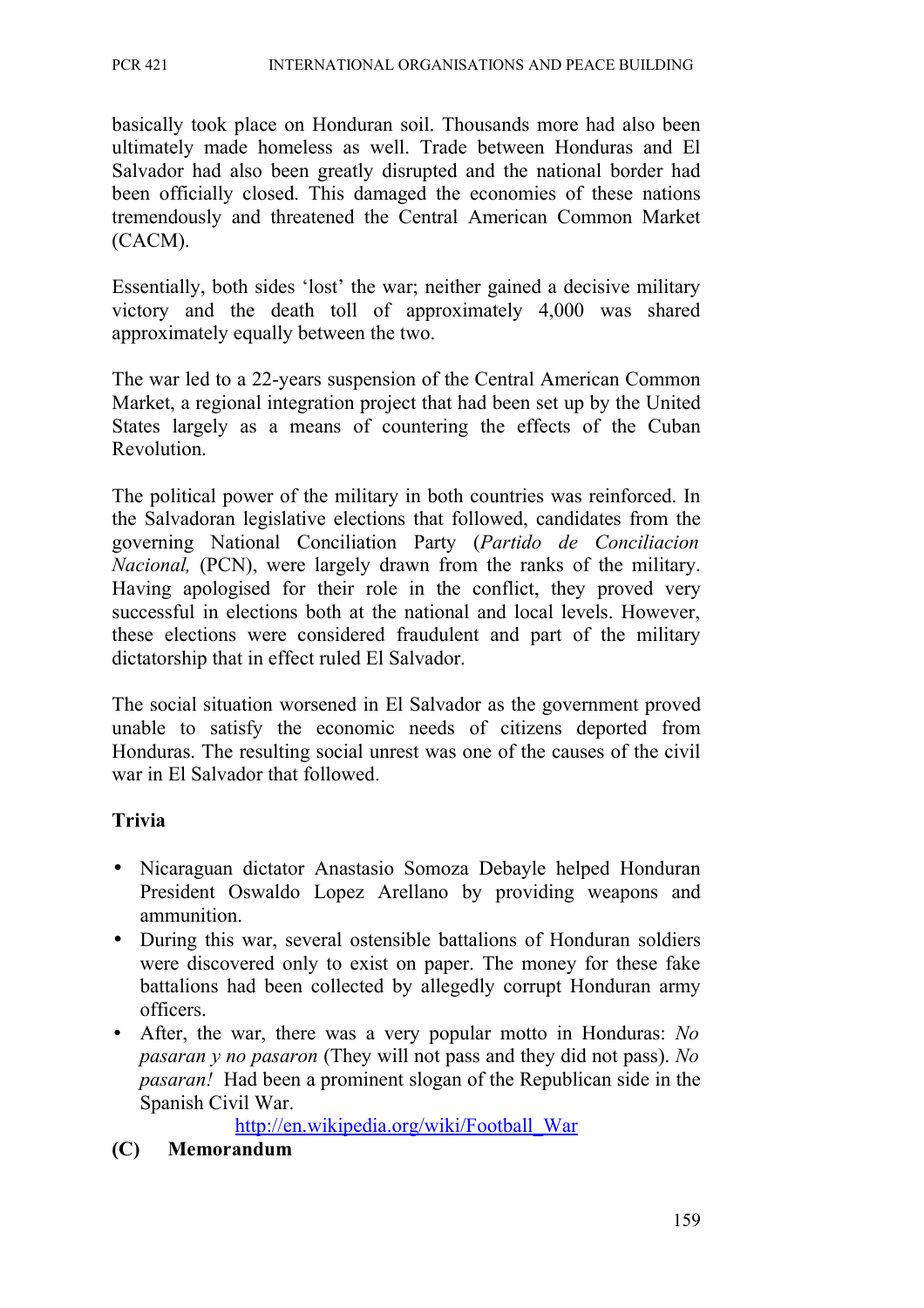#### **Territorial Problem between Ecuador and Peru, the Zamora-Santiago Question: Principal Aspects**

The Protocol of Rio de Janeiro, dated January 29th, 1942, signed between Ecuador and Peru under circumstances in which Ecuadorian territory and sovereignty were subject to armed coercion, suffers from a basic geographic error because of the inexistence of one of the features which should serve as a boundary line.

Article VIII of the protocol sets forth the line between the two countries. In paragraph 1, clause B of this article, it is established that the boundary shall follow along 'San Francisco creek, the divortium aquatum between the Zamora River and the Santiago River, to the confluence of the Santiago River with the Yaupi'. As soon as demarcation of the border starting at San Francisco creek was undertaken, problem arose in the identification of that border, for which reason both countries requested the cooperation of the United States Air force. The latter prepared an aero -photogrammetric map of the area; which was delivered to the parties in February, 1947.

That map showed that, between the Zamora and Santiago rivers, there extended for a distance of more than 190 kilometres (118milles), a new, independent water system, that for the Cenepa river, a direct affluent of the Marason, which with its sources reaches the northern ridges of the El Condor mountain range.

Until then that river had been considered a creek of little importance, whose northernmost headwaters did not extend beyond the latitude of the mouth of the Santiago River.

If the Cenepa river was interposed for a long distance between the system of the Santiago and that of the Zamora, it was evident that for the entire length of such interposition there was no watershed between those two river and that, for the same reason, it had been supposed that a single "divortium aquarum" existed, there were to be found at least two main watersheds: the one interposed between the Cenepa and the Zamora, and the one which ran between the Cenepa and the Santiago, neither of which had been considered as a boundary line in the text of the Protocol.

The inexistence of the geographic feature expressly referred to in the Protocol of 1942, in Article VIII, paragraph 1, clause b, thus determined the inexistence of the boundary line in that sector and, as a logical consequence, that situation prevented reference to implementation of the treaty in one sector where due to a basic and unavoidable error it was set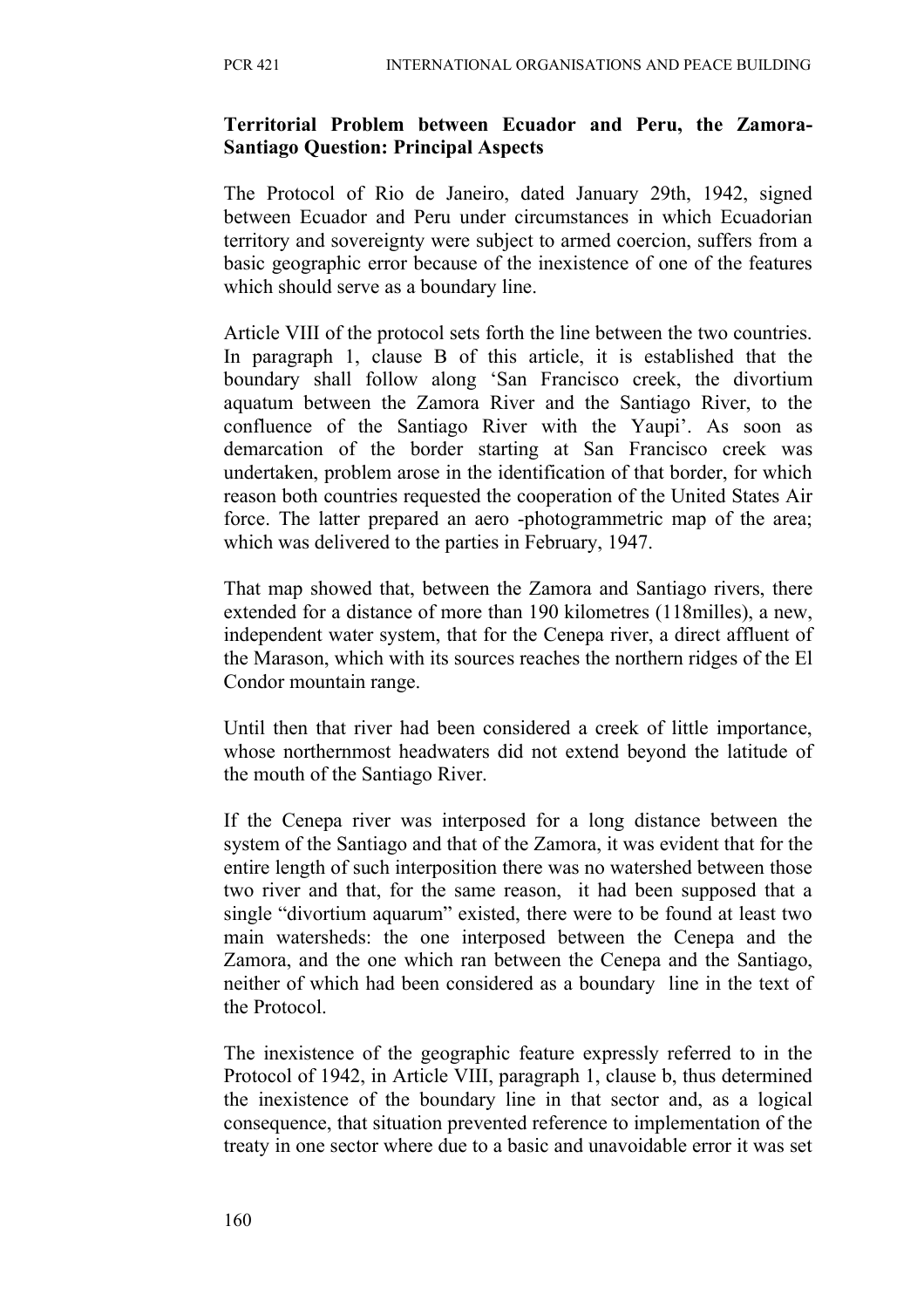up that the line should follow through a non-existent geographical feature.

The impossibility of implementing the Protocol in the southern sector of the Zamora-Santiago area likewise made it impossible to continue demarcation work in that stretch, since there was no line along which to set boundary markers. For this reason the Government of Ecuador, through direct dealings with that of Peru, sought a means to solve the problem that had arisen. In effect, on September 15th, 1949, the Ambassador of Ecuador in Lima, on instructions from his Government, delivered to the Peruvian Foreign Office a note requesting the setting up of a special mixed commission which would be entrusted with the task of a broad and sufficient reconnaissance study of the Zamora-Santiago area, especially the course of the Cenepa river, in order to ascertain the true geography of the area. Peru replied to this communication by a note on October 13, refusing to accept the proposal of the Government of Ecuador and requesting that demarcation of the area continue, with the assistance of a Brazilian technician. Ecuador, in replying to this document on March 25th, 1950, insisted on its initial requirements. No reply to this insistence was received.

In view of Peru's reluctance to consider the problem and accept the fair and adequate suggestions of Ecuador, the Ecuadorian Foreign Office placed the controversy in the hands of the mediating countries, guarantors of the Protocol of 1942, which on May 16th, 1956, contacted the two Parties to advise them that they wished to have available the data necessary to seek a solution to the "matter of boundaries" existing between the two countries. In this connection, the guarantors suggested the advisability of a survey that might be entrusted to the Inter-American Geodetic Survey, USA, and they requested that the two countries facilitate the work that the said institution would carry out. Ecuador hastened to accept the suggestion of the guarantors. Peru, on the contrary, declined to give the acquiescence and cooperation requested, obstinately standing by its thesis that there was no problem to discuss between the two States.

Peruvian disavowal of the problem can not affect the actual existence of the Ecuadorian-Peruvian territorial controversy, nor the specific situation of the existence of the watershed considered in the Protocol. For the former, suffice if to refer to the definition of "controversy" given in international law and jurisprudence: "controversy" is a disagreement on a point of law or of fact, a contradiction of juridical theses or of interests between two persons" (Judgment of the International Court of Justice, August 30th, 1942, in the case of the Mavrommatis concessions in Palestine). "The existence of controversy must be established objectively. The mere fact that the existence of a controversy be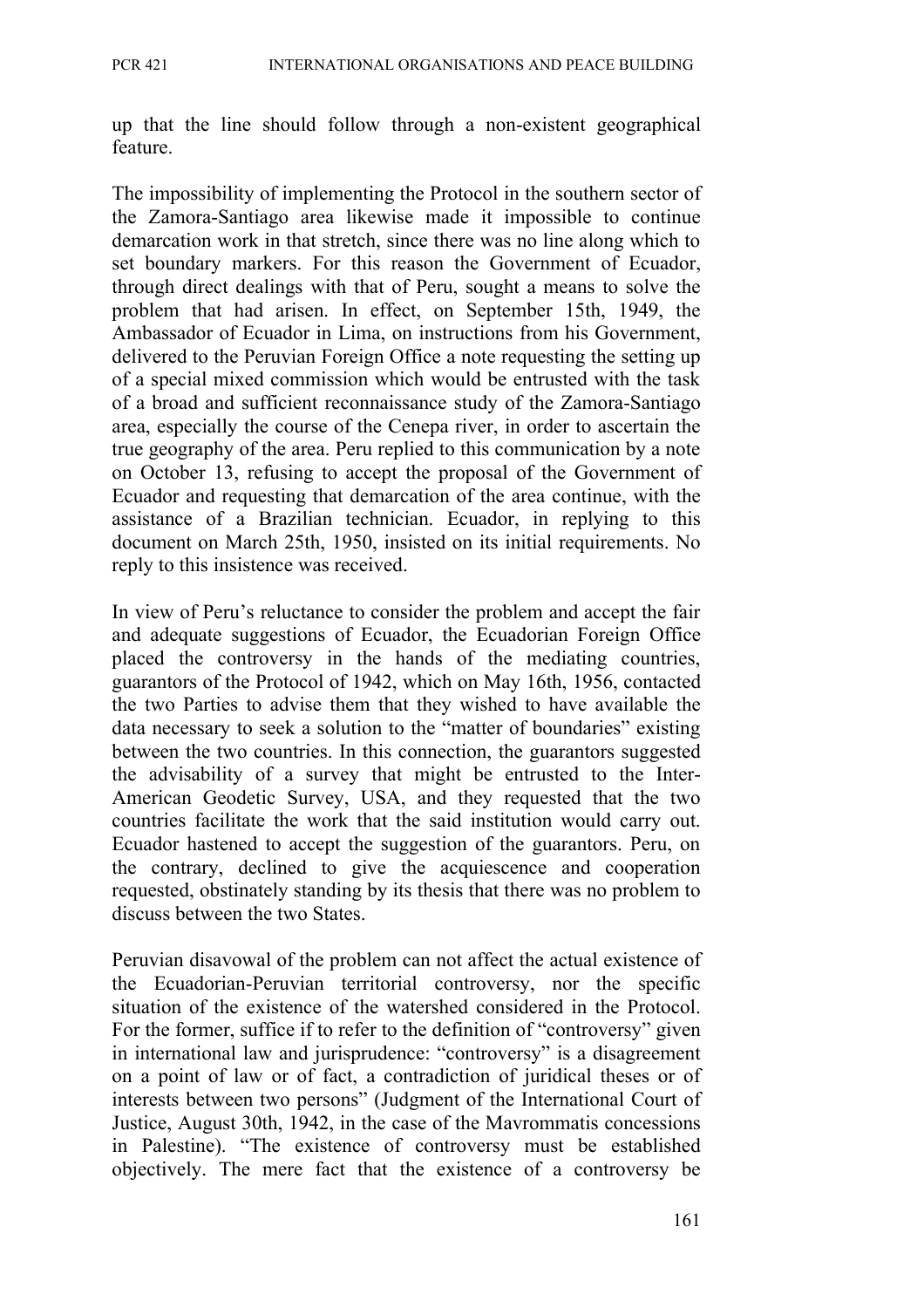disputed does not prove that the controversy does not exist" (Consultative opinion of the International Court of Justice, March 30th, 1950, regarding the Treaties of Peace between the Allies and Hungary, Bulgaria and Romania, I.C.J. Reports 1950).

Peru has stated that the Zamora-Santiago matter has already been settled by the award of the Brazilian arbiter Braz Dias de Aguiar, made on July 15th, 1945, in connection with several differences that arose in the process of demarcation of the eastern sector of the line of the Protocol of Rio de Janeiro.

The award of Dias de Aguiar was made on July 15th, 1945. The problem of the southern sector of the Zamora-Santiago area did not arise until 1947, after delivery to the Parties of the aero-photogrammetric map that revealed the true geography of the area, poorly known until then. How could Dias de Aguiar have solved a problem that had not yet arisen?

The award of the Brazilian arbiter referred only to the northern sector of the area, where at the time a difference had shown up, a difference whose contents and solution are totally dissimilar and independent of the problem in the southern sector.

The arbiter recognised that the "divortium aquarum" Zamora-Santiago does not terminate in the confluence of the Santiago River and Yaupi. In his award established a line accepting the Ecuadorian position, Peru officially acknowledged that the southern sector of the Zamora-Santiago area was not the subject of arbitral decision. As an example of the acknowledgement we can mention the note that the Chairman of the Peruvian Demarcation Commission addressed to his Ecuadorian counterpart on April 2nd, 1945.

It is true that the arbiter in his award referred to the "divortium acquarum" between the Zamora and Santiago rivers, which he supposed existed from the San Francisco creek. But this has no meaning other that being a repetition or quoting of the provision of the Protocol. Yet even in the case that this reference were in reality a definition of the arbiter's will that the boundary line follow along this geographic feature, the award would not have defined the boundary in that sector, since upon confirming with its provisions those already set forth in the Protocol, it would suffer from the latter's own errors and defects. It would be inapplicable.

Before the true geography of the Zamora-Santiago area became known by means of the aero-photogrammetric map of the region, the demarcation commissions improperly placed 10 boundary markers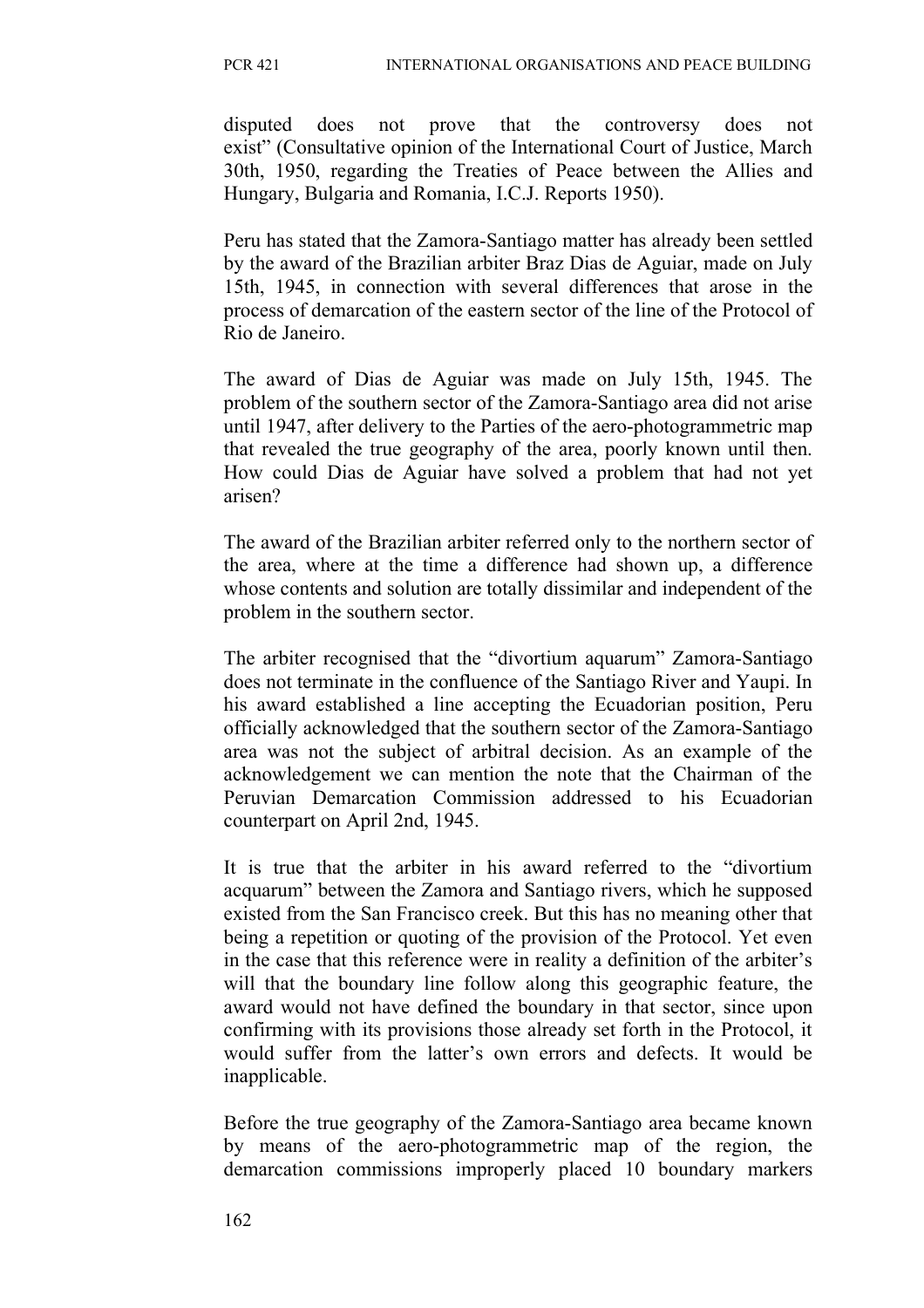along the line of the El Condor mountain range, under the mistaken supposition that they were demarcating the line of the Protocol of Rio de Janeiro. On that supposition, these 10 markers were approved by the Chairmen of the Demarcation Commissions. Demarcation work in the area was suspended for some time, and when it began again in 1947 two additional boundary markers were emplaced. At this time, Ecuador had the aero photogrammetric map prepared by the United States, and it was able to ascertain that the work performed by the demarcation commissions was not in the geographic feature mentioned in the Protocol. Thus the last two markers were not approved. North of these markers there is nothing, neither approved or unapproved markers.

Peru sought to find proof of the existence of the line in the southern sector of the Zamora-Santiago area, in the fact that the aforementioned 12 boundary markers had been placed there erroneously. This thesis had been refuted by Ecuador no more than one occasion. Thus, in 1954 Peru was advised that, since it was not possible to doubt the inexistence of the geographic feature mentioned in the Protocol, "the sovereignty of the two countries in the aforementioned sector was consequently undefined" because of the inexistence of a boundary line therein.

This lack of line is what international law calls a lack of delimitation, a very different idea, of course, from the mere lack of demarcation or inexistence of boundary markers, which, in order to have legal standing, requires not only the prior existence of a boundary line, but further, that the said line be real, feasible of implementation and, consequently, valid.

Since the area in dispute has not been delimited, in order to delimit it an agreement to that effect between Ecuador and Peru would be necessary in this case. So long as such an agreement does not exist, one of the two countries between which the difference has arisen can not compel the other to accept a line of delimitation. For the same reasons, even less can it arrogate to itself absolute sovereignty in the territories not delimited.

Consequently the Protocol of Rio de Janeiro, whatever may have been its legal standing, did not establish a boundary line between San Francisco creek and the headwaters of the Coangos river, due to the inexistence of the geographic feature it provided for as a line in that sector. There is no instrument whatsoever that will remedy the lack of a line in the sector.

The area without delimitation located north of the Marason and west of the Santiago, has been always Ecuadorian. In this connection, one must, of necessity, be guided by the rights that each of the two countries has in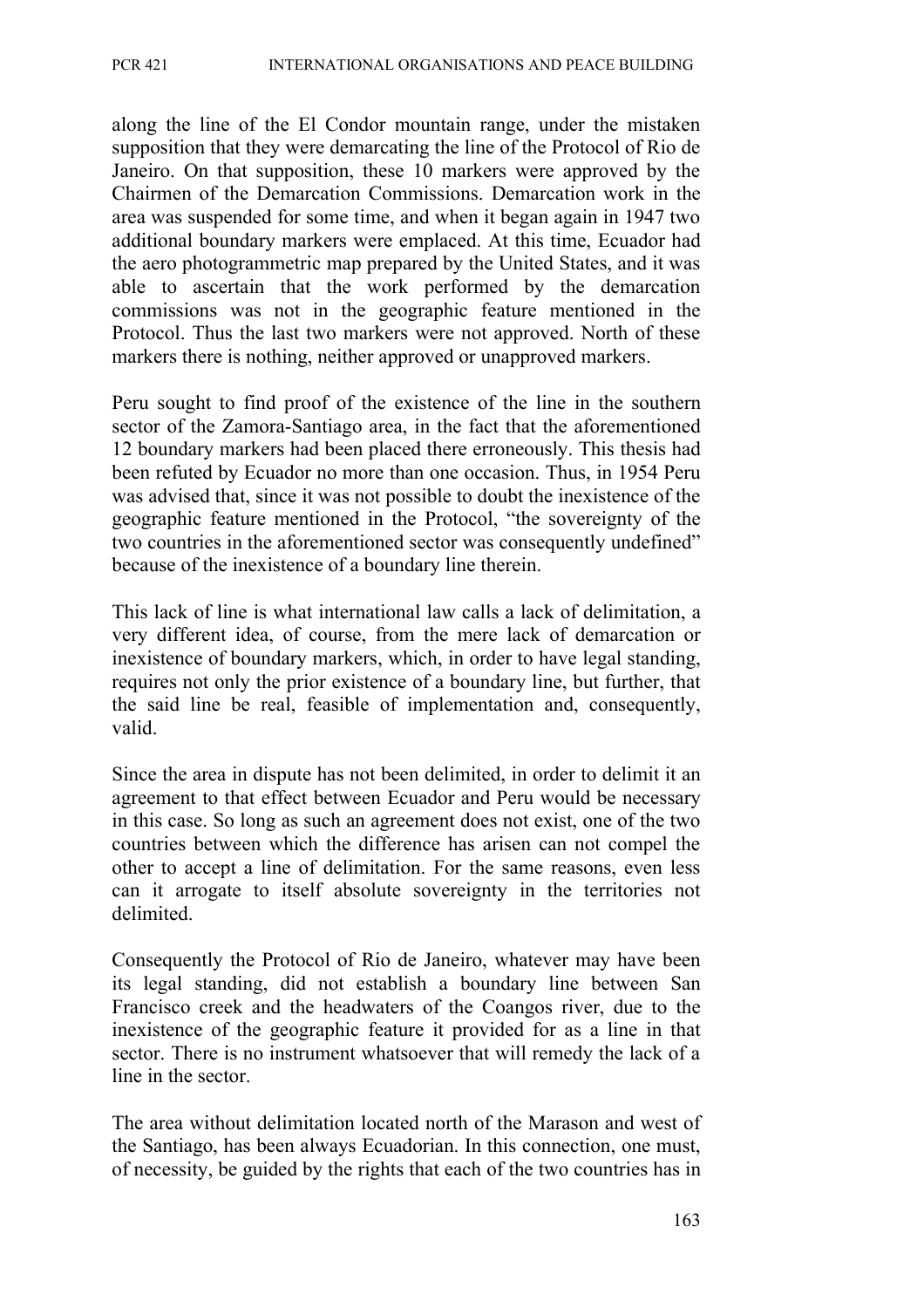the region. It must be remembered that Peru, in relation to this area, has acknowledged that "nowhere else is" Peruvian law "less worthy of being upheld"; that it cannot allege "even a shadow of right" in connection with it; that it could not demand it "with any right worthy of being heeded"; that one cannot discern the title "nor even the pretext with which Peru" might claim it; that it could not be claimed by that country "under guise of justice" (Report sent to the Government of Peru by Dr. Arturo Garcia, Envoy Extraordinary and Minister Plenipotentiary in Quito, Lima, August 9, 1980).

Consequently, only Ecuador can rightly occupy the area. Peru has no title, right, reason or pretext (since the Protocol of Rio de Janeiro is not applicable to it) to demand it or occupy it, if Ecuador has military posts in that area, they have in no way been located in Peruvian territory, nor have they, therefore, been within Peruvian sovereignty, as country's Government has been stating baselessly.

In spite of the irrefutable geographic fact of the inexistence of the Zamora – Santiago watershed and the consequent impossibility of implementing the Protocol in that sector, Peru pretends that the only thing remaining to be done is the demarcation of 78 kilometers (48.4 miles), i.e., the stretch of the El Condor range between the last of the improperly placed boundary markers in the area's southern sector. It has been stated that in the entire southern part of the Zamora-Santiago area there is no delimitation and that, therefore, no demarcation is warranted, however, even should this impossibility not exist, there is nothing in the Protocol that allows the interpretation that, for the negotiators, the line should have followed along the El Condor mountain range. On the contrary, sufficient and very clear documents exist, among them an unequivocal one of Peru's that the El Condor range could not be taken into account in demarcation because the Protocol does not mention it. This is an official communication from the Chairman of the Peruvian Demarcation Commission to this Ecuadorian counterpart, on October 18, 1943.

The Brazilian arbiter Braz Dias Aguiar likewise discarded the El Condor mountain range as an element in the demarcation. In the conclusions in his judgment relating to the difference that arose in the northernmost sector of the Zamora-Santiago area, which is different from that of the controvert to which we have been referring, he states specifically that, in accordance with the Protocol, demarcation "should be made along the "Zamora-Santiago 'divortium aquarum', without regard to its being or not begin the line of the El Condor mountain range.

Thus, even if one accepts the Peruvian thesis of the feasibility of implementation of the Protocol of Rio de Janeiro, nothing would oblige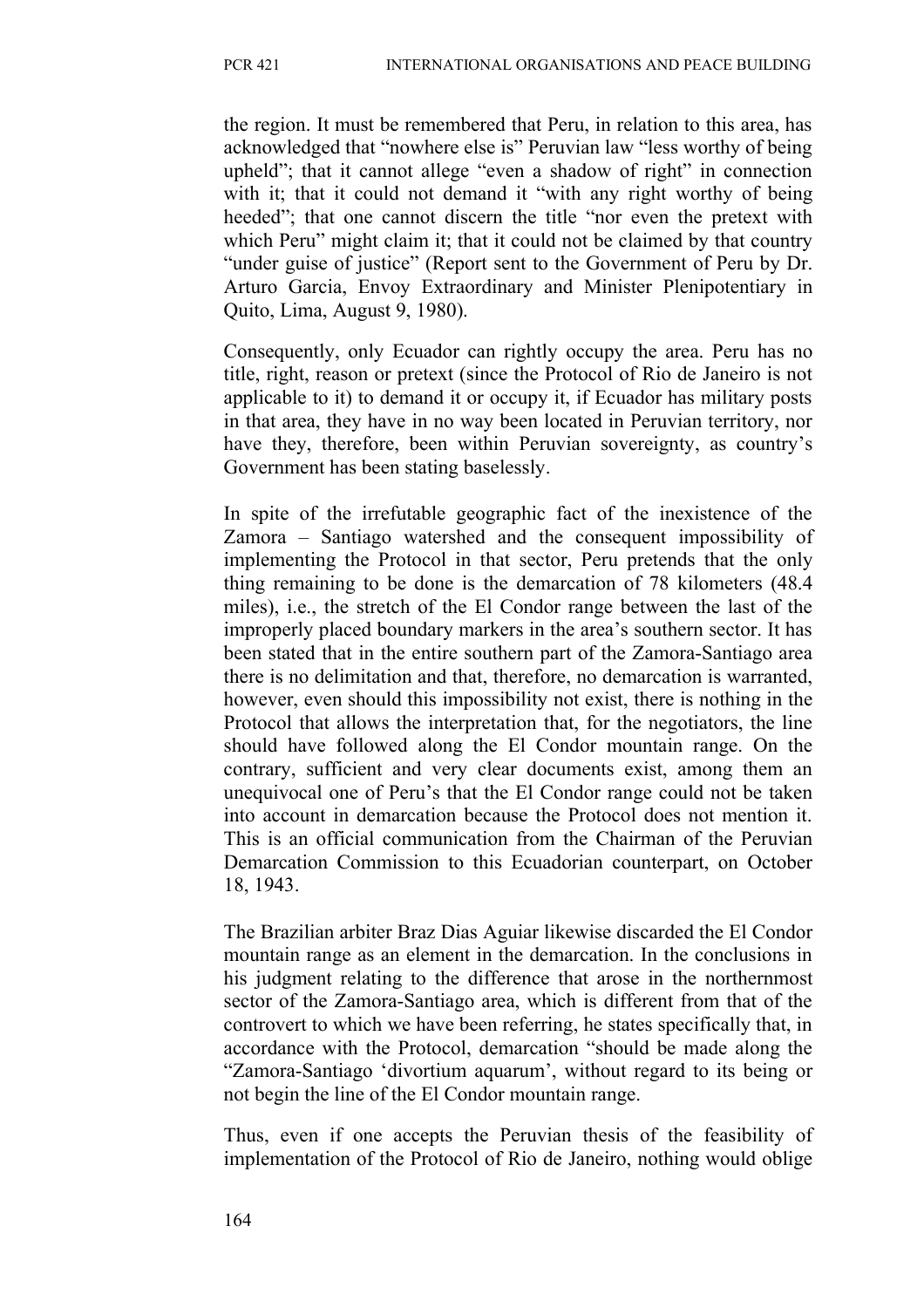Ecuador to accept the El Condor range as the border between the two countries.

The sector that was the subject of serious incidents in January and February, 1995, in which Peru repeatedly attacked various Ecuadorian military garrisons, is not only within the Zamora-Santiago area, in which Peru lacks all rights, but further, is in an area where there were not even acts of invalid demarcation, as occurred in other sectors. But Peru has attacked not only those garrisons, but also others located in a totally different sector of the conflict area.

Therefore Ecuador can never accept the assertion that it has maintained military garrisons in Peruvian territory, and even less, that this could have served as a pretext for Peru to attack these garrisons and to adopt a war stance against a country that has invariably stated, and continues to state, that the only legitimate manner of solving any type of controversy is by peaceful means within the terms of law and justice, in keeping with the standards of United Nations of regional bodies such as the Organisation of the American States.

#### **In Conclusions**

- a) The Protocol of Rio de Janeiro between Ecuador and Peru, in addition to being the result of the armed coercion, suffers from an essential geographical error;
- b) The "divortium aquarum" between the Zamora and Santiago rivers stated in the Rio Protocol does not exist, instead, there are two watersheds, one between the Zamora and Cenepa rivers, and another, between the Cenepa and Santiago rivers;
- c) El Condor mountains range is not the watershed between the Zamora and Santiago rivers but rather between the Zamora and Cenepa rivers.
- d) The permanent diplomatic action of Ecuador from 1949 to 1959, did not bring any result in order to set up a Special Mixed Commission entrusted with the task of reconnaissance and study of the Zamora-Santiago zone, particularly the course of the Cenepa river, with the purpose of verifying the geographic reality;
- e) The Peruvian attitude of refusing the Ecuadorian reasons under the arbitrary argument that there is no problem whatsoever is absolutely unacceptable. However, President Fujimori has accepted the existence of the problem in 1991, and the Peruvian Foreign Minister has also recognised the problem in the OAS General Assembly, Nassau, May 1992;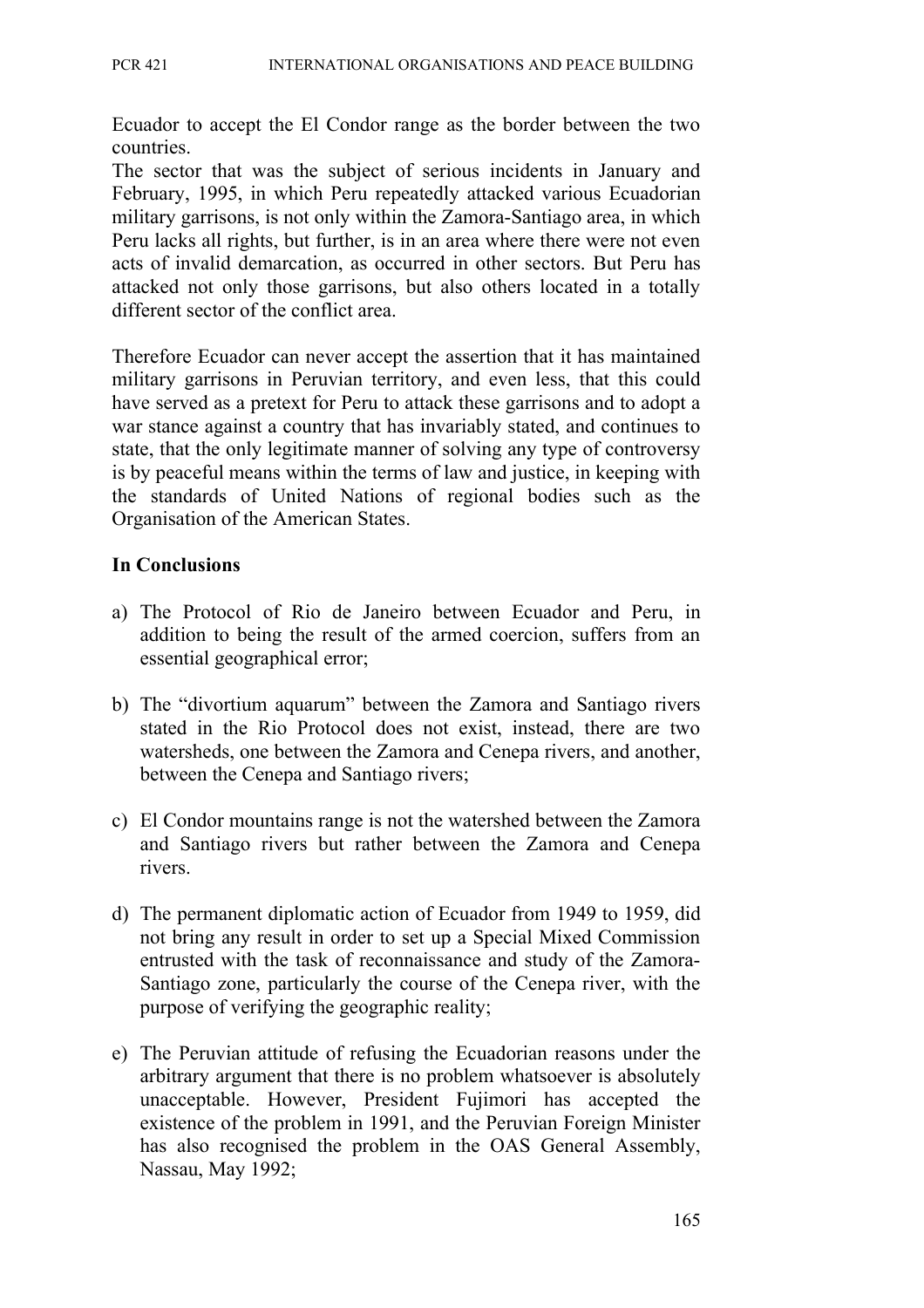- f) Peru may deny validity to the Ecuadorian position, but it should technically prove the basis of its negation by means of geographical data;
- g) From the juridical viewpoint, neither the Protocol of Rio de Janeiro sets forth El Condor mountains range as boundary, nor have award of arbiter Dias de Aguiar, 1945, could have established it, because the real extension and importance of the Cenepa river was only established in 1947, with the aero-photogrammetric map of the Zamora-Santiago area. In this region, consequently, does not exist delimitation nor demarcation boundaries.
- g) This zone without delimitation has been always Ecuadorian, as proved by juridical titles and several Peruvian declarations recognising it;
- h) The area where the military attacks of Peru have taken place lies within the Zamora-Santiago zone, area over which Peru lacks rights.

[http://ecuador.nativeweb.org/border/border2.html.](http://ecuador.nativeweb.org/border/border2.html)

**Press Release Ga/10089** Fifty-seventh General Assembly Plenary  $37<sup>th</sup>$  Meeting (AM)

#### **General Assembly Speakers Note Growing Global Confidence in Quality of Work of International Court Justice**

*Efforts to Increase Efficiency Lauded; President of Court Says Higher Budget Allowed Staff Increase, Better Spread of Information*.

The international community's increase in confidence in the International Court of Justice (ICJ) and the high quality of its work, as exemplified by its most recent decision concerning the Land and Maritime Boundary between Cameroon and Nigeria, was highlighted by General Assembly members this morning, as the Assembly met to consider the annual report of the Court.

Introducing the report, the President of the ICJ, Judge Gilbert Guillaume, detailed the Court's work on the case, explaining that Cameroon had brought to the Court its legal dispute with Nigeria regarding sovereignty over the Bakassi Peninsula in 1994. The Court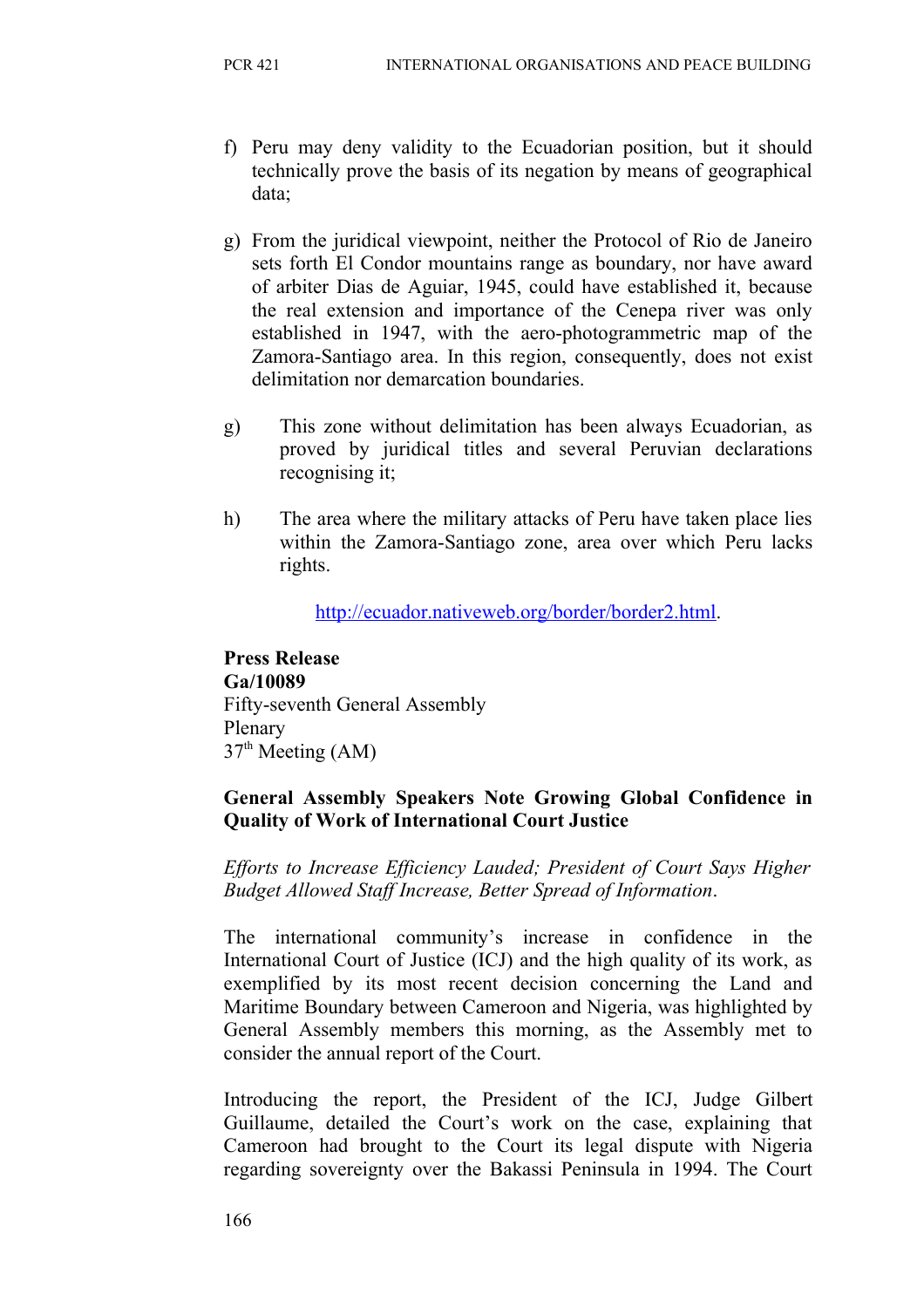had held, by 13 votes to three that the boundary between Cameroon and Nigeria had been fixed by treaties concluded during the colonial period, whose validity it confirmed. Consequently, the Court decided that sovereignty over Bakassi lay with Cameroon.

The representative of Cameroon noted that with its decision, the Court had put an end to more than eight years of expensive proceedings. Welcoming Nigeria's commitment to respect the verdict of the Court, he said that the voluntary and rapid implementation of its ruling was an important sign of the Court's acceptance. This view was reaffirmed by the representative of Mexico, who complimented the Court on its grasp of the necessary historical data for understanding the situation. He said the refinement of the Court's immense jurisprudence in relation to maritime borders could be fundamental to future pronouncements on maritime borders in the Caribbean.

Among other points made by the President of the ICJ and delegates addressing the Assembly, was that the Court had undertaken reform in streamlining its procedures and increasing public awareness of its work and purpose. Judge Guillaume said he was pleased see the Court's budget for the biennium 2002- 2003 increased to \$11,436,000 per year. That had enabled the Court to increase its staff, upgrade its information technology network and continue to develop its web site.

The Court's efforts to disseminate information to increase understanding of its work were commendable, said the representative of Malaysia. He noted the **37th Meeting (AM)** Court's Web site, used by lawyers, students and diplomats, among others, as a source of information on international case law. The representative of Singapore also acknowledged the excellent efforts of the Court in maintaining a comprehensive Web site, which was constantly updated and was an essential tool for any country wishing to keep updated on the work of the Court Automated e-mail newsletters from the Court further, complemented the Web site.

Also addressing the Assembly this morning were the representatives of Costa Rica, Peru, Russian Federation, Japan, Mongolia, Guatemala and the Republic of Korea.

The General Assembly will meet again at 10 a.m. on Wednesday, 30th October 2002, to begin its consideration of the Strengthening of the United Nations system.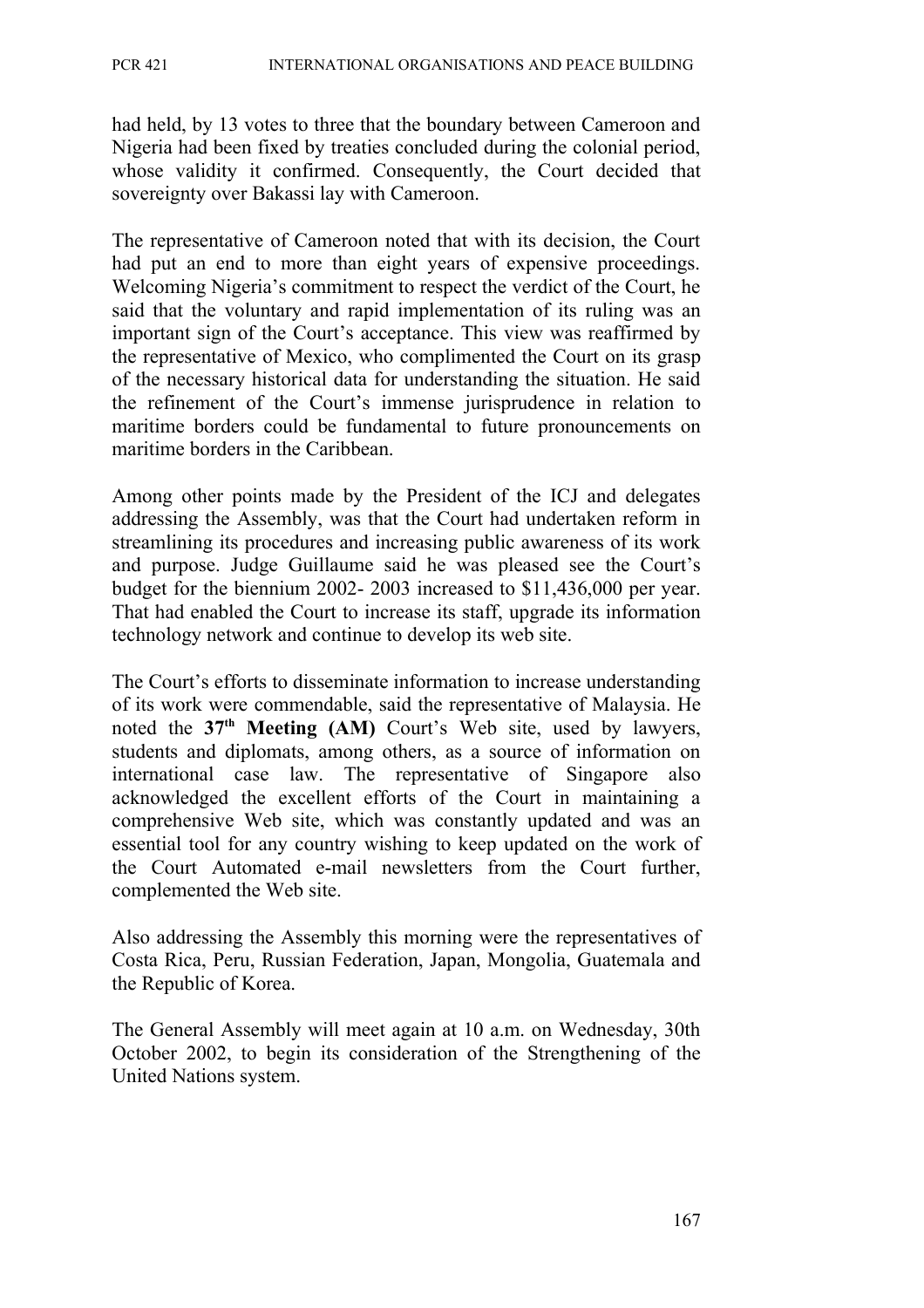#### **Background**

The General Assembly met this morning to consider the report of the International Court of Justice (ICJ) (document A/57/4) covering the period 1st August, 2001 to 31st July, 2002, as well as a report on the Secretary-General's Trust Fund to Assist States in the Settlement of Disputes through the International Court of Justice (document A/57/373).

The ICJ report indicates that there were 189 States party to the Statute of the Court and that 63 of them had deposited declarations to accept the Court's compulsory jurisdiction, as of 31st July, 2002. Additionally, some 260 bilateral or multilateral treaties provide for the Court to have jurisdiction in the resolution of disputes.

The report said the number of cases before the Court was 24, of which five are between African States, one between Asian States, twelve between European States and two between Latin America States. The other four are of an intercontinental character.

Located at The Hague in the Netherlands, the Court is the principal judicial organ of the United Nations. It settles legal disputes between States and gives advisory opinions to the United Nations System. Its Statute is an integral part of the Charter and it comprises 15 judges elected by the General Assembly and the Security Council, voting independently. It derives its decisions by applying international conventions recognised by the disputing States, international custom as evidenced by accepted law, general principles of law recognised by nations and judicial decisions or teaching of legal scholars.

The subject matter of the cases before the Court is extremely varied, including territorial disputes, cases involving the treatment of one State's nationals in another State, and cases of armed aggression. It also had cases stemming from the explosion of an aircraft over Lockerbie, Scotland, the destruction of oil platforms and the alleged violation of the 1948 Genocide Convention. While this represents an increase in the number and diversity of cases submitted to the Court, the report states, that increase needs to be qualified to take account of the element of linkage. Thus, two cases relate to the Lockerbie incident and eight to the action by the North Atlantic Treaty Organization (NATO) member States in Kosovo. Furthermore, many cases have been rendered more complex as a result of preliminary objections by respondents to jurisdiction, or admissibility of counter-claims and applications for permissions to intervene and of requests for the indication of provisional measures.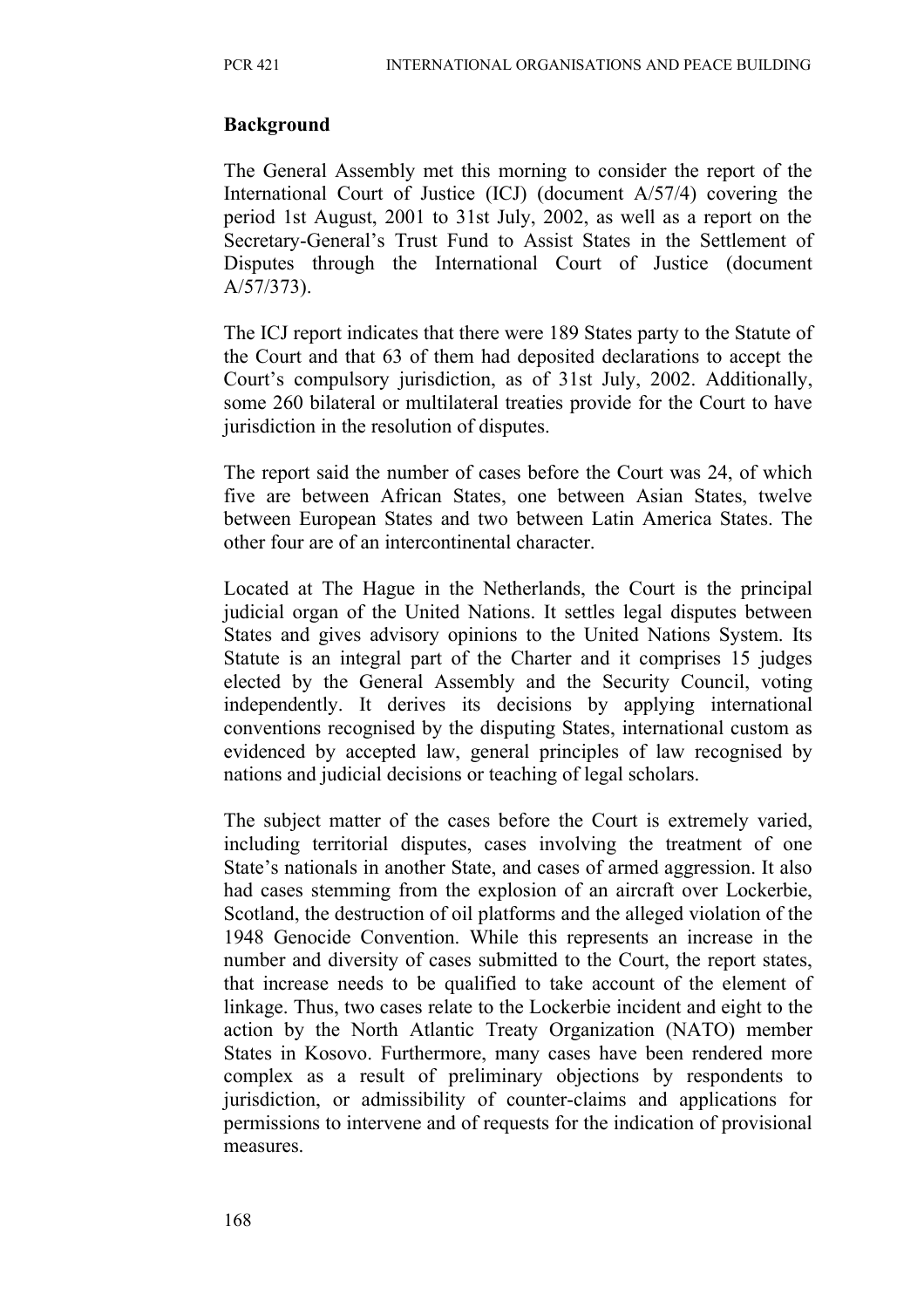The Court has been able to proceed to the consideration of those cases ready for judgment without excessive delay. However, in a number of cases the written pleadings have now been completed and the judicial year 2002-2003 will be very busy. Conscious of the heavy workload, the Court has continued efforts, begun in 1997, to rationalise the Registry's work, to make greater use of information technology, to improve its own working methods and to take steps to shorten and simplify its proceedings. It also welcomes the cooperation it has received from certain parties who have taken steps to reduce the number and volume of written pleadings and oral arguments, and to provide their pleadings in both official languages.

It is noted that the Court has indicated, in its previous report, that it would be unable to handle its increased workload without a significant budget increase. Subsequently, in December 2001, the General Assembly approved the Court's budget for the biennium 2002-2003 and adopted all the recommendations of the Advisory Committee on Administrative and Budgetary Questions (ACABQ) with regard to personnel requirements. Thus, the staffing chart for the Registry will show a total of 96 staff members: 40 filling posts in the professional category or higher; 51 in the General Service category; and five law clerks financed under general temporary assistance. The General Assembly did not, however, approve all the other recommendations, particularly with regard to recommendations concerning programme support. This has created difficulties with respect to the payment of the Court's rent.

The Assembly also had before it a report on the Secretary-General's Trust Fund to Assist States in the Settlement of Disputes through the International Court of Justice (document A/57/373), which states that, during the period under review, the Fund did not receive any application. It also notes that three States – Finland, Japan and Mexico – had made voluntary contributions to the Fund during this period. The total balance of the Fund as of 30th June, 2002 was \$1,742,901. 52.

The Fund was created with a view to facilitating a decision by parties to a dispute to seek judicial settlement of their dispute through the ICJ, the report continues. However, despite numerous appeals by the Secretary-General, the Fund has had decreased resources since its inception. Also, with a view to encouraging States to apply for grants from the Fund, a review of its existing procedures is currently being undertaken by the offices concerned.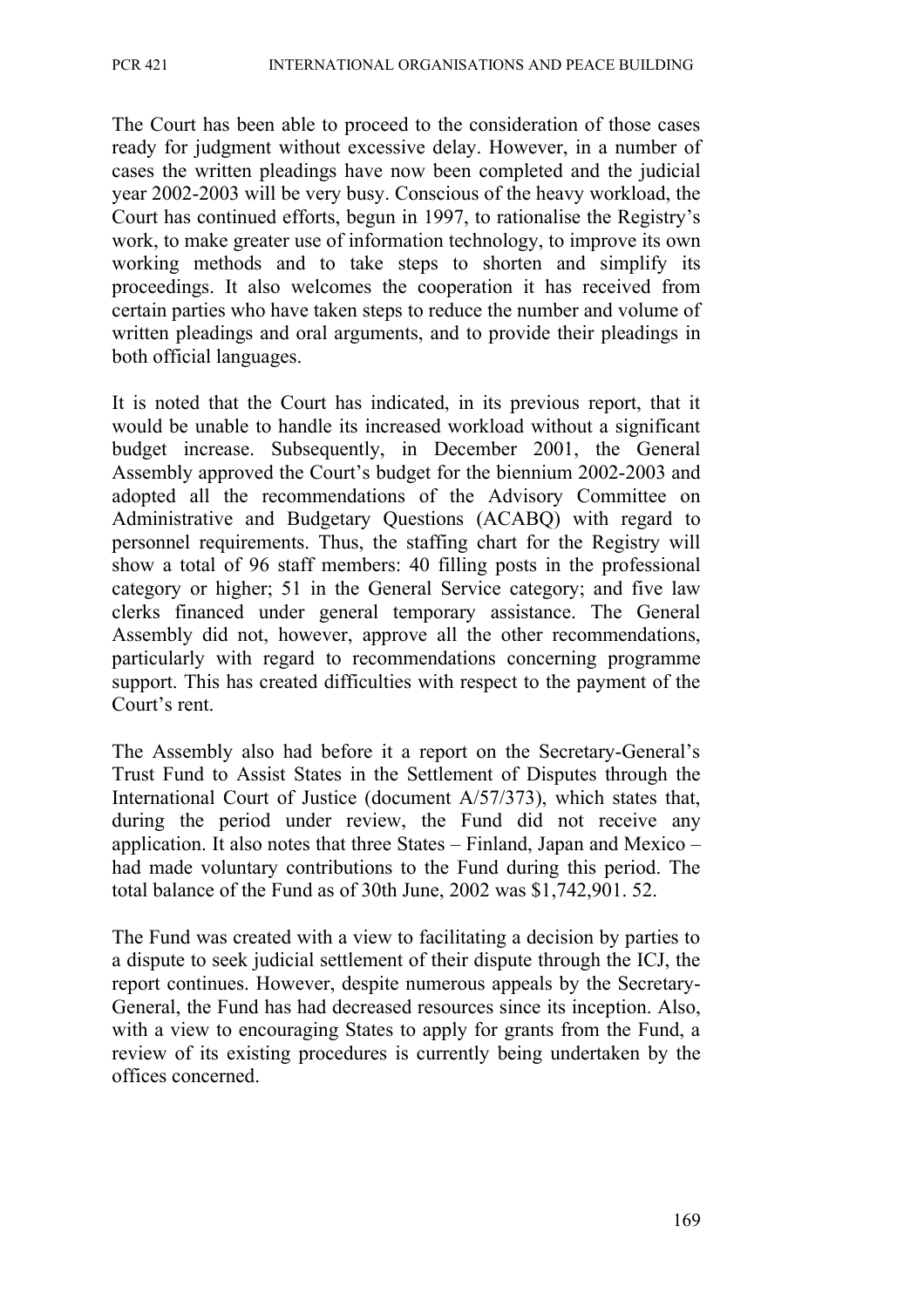#### **President on International Court**

GILBERT GUILLAUME, President of the ICJ, said that since August, 2001 the Court had again witnessed an increase in the number of cases on its list, despite its intense and sustained judicial activity throughout the past year. While receiving three new cases during this period, the Court had given final decisions on the merits in two difficult cases, as well as ruling on an application for permission to intervene and on the admissibility of various counter-claims. It had also dealt with a request for the indication of provisional measures.

Concerning the Trust Fund, he said its Statute allowed it to be used only in cases submitted by special agreement. It would be desirable that the Fund could be applied in any type of case. Also, the range of costs eligible for financing out of the Fund should be broadened so as to bring the provisions applicable to the Court into line with those for other institutions. Further, it was surprising that, since the Fund's creation, only four States had approached it, one of which in fact decided not to draw on the sums promised because of the complexity of the procedures involved. In addition, if the Fund were to act, it must dispose of sufficient resources. Noting that contributions had diminished, he appealed to those States able to do so to increase the resources available to the Fund.

#### **Statements**

BRUNO STAGNO (Costa Rica) stated that legitimate mechanisms to solve legal controversies contributed to the development of harmonious international relations. Especially dangerous were territorial disputes between States that could lead to military escalation and for which the Court provided a civilised alternative.

Beyond that, in a world of uncertainty regarding rights and obligations, the court's activities guaranteed legal certitude, clarified basic norms of international law and ensured the rule of law at the international level. On the other hand, the Court's construction work was hindered by the unwillingness on the part of a growing number of States to accept unconditionally its compulsory jurisdiction. Only 12 States could be classified as accepting its jurisdiction fully. That obligation should be respected most of all by the Permanent Members of the Security Council.

Costa Rica was heartened by the increase in the number of cases in the Court's docket. That meant growing confidence in its work. The introduction of new cases and frequent resort to the Court was to be encouraged. The Court now needed to streamline its practices and methods of work to prevent delays in its consideration of cases, and also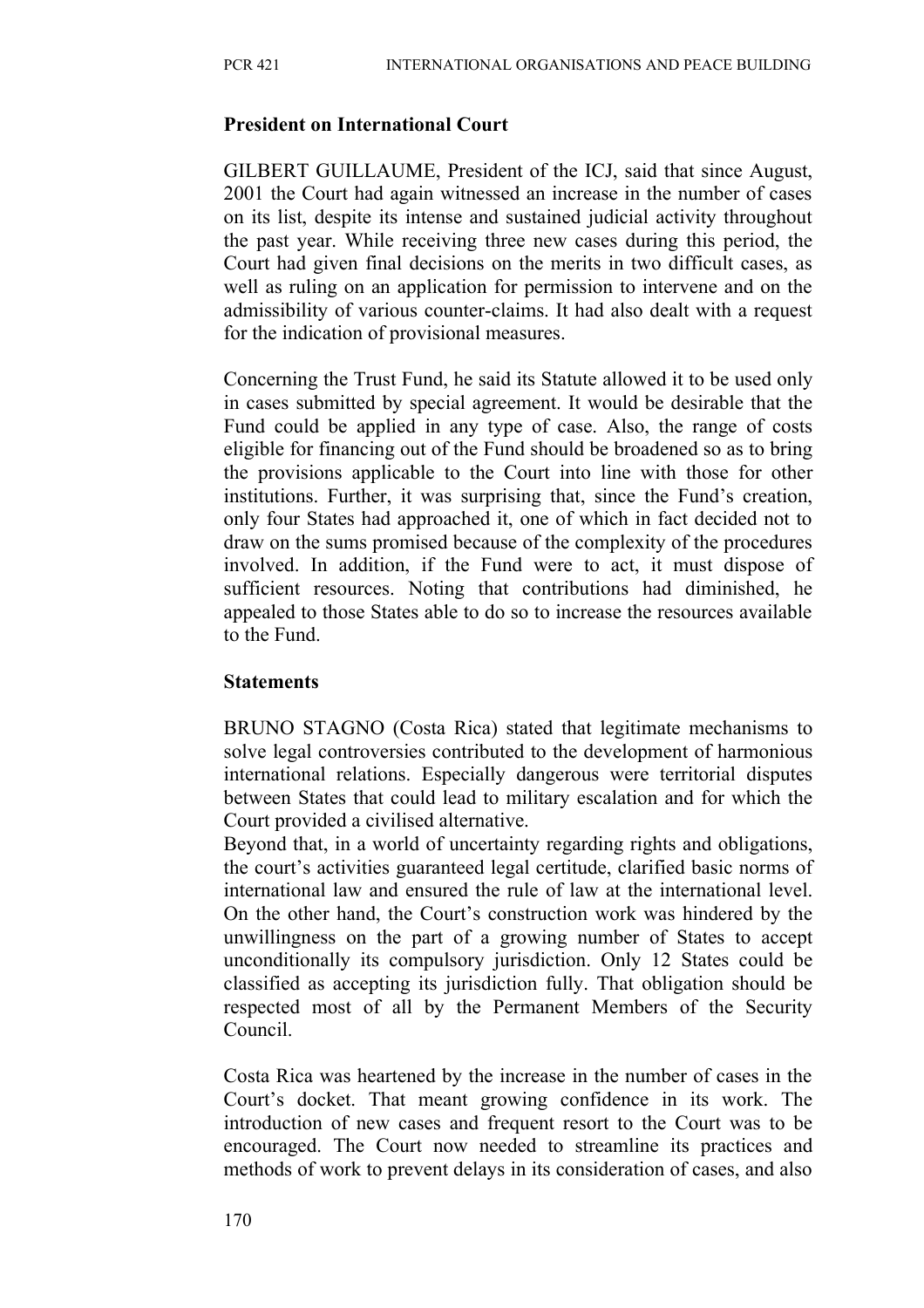it should seek the necessary staff and resources to meet adequately the new obligations imposed on it. On that basis, he urged the Court to present another request for additional resources in the next budgetary exercise.

AUGUSTO CABRERA (Peru) said it was good to see the increased case log of the ICJ. The Court had modified its procedures and work; the practical directives adopted by the Court would help bolster its authority as the principal legal body in the world. Moreover, in 2001, the budget of the Court and the number of its personnel had been increased. This would, in turn, increase the international community's expectations of the Court.

In relation to the availability of funds to enable access to the Court, he said assistance from the Trust Fund should be kept in mind. It was crucially important that donor countries redoubled their efforts to support the Fund

On the decision in regard to the dispute between the Democratic Republic of the Congo and Belgium, over an arrest warrant for the Foreign Minister of the Democratic Republic of the Congo, he noted that the immunity and privileges of foreign ministers had been held to have no exceptions, even when the party in question had been accused of war crimes. However, there was a thin line between immunity and privileges, and impunity. The Court had been correct to add that immunity did not equal impunity.

He said it was to be hoped that in future instances, in which Heads of State fled their countries, extradition could be arranged so that they answered to the charges of crimes in their home countries. It was of concern that those situations, which jeopardised international peace and security, were not submitted to the Court, since domestic matters did not come within its jurisdiction.

MARTIN BELINGA EBOUTOU (Cameroon) said that since its creation in 1946, the work of the Court had made a major contribution to the attainment of the goals of the Charter in the area of international peace and security and friendly relations among States. The fact that more and more States over the years had gone to the Court with disputes made it a place of exceptional importance in the peaceful settlement of disputes. Today, 191 States had become parties to the Court and 63 had signed the optional clause on the jurisdiction of the Court.

Furthermore, he continued, 260 bilateral and multilateral conventions had given the Court competence to deal with disputes arising from their application. He welcomed all measures by the Court to improve its work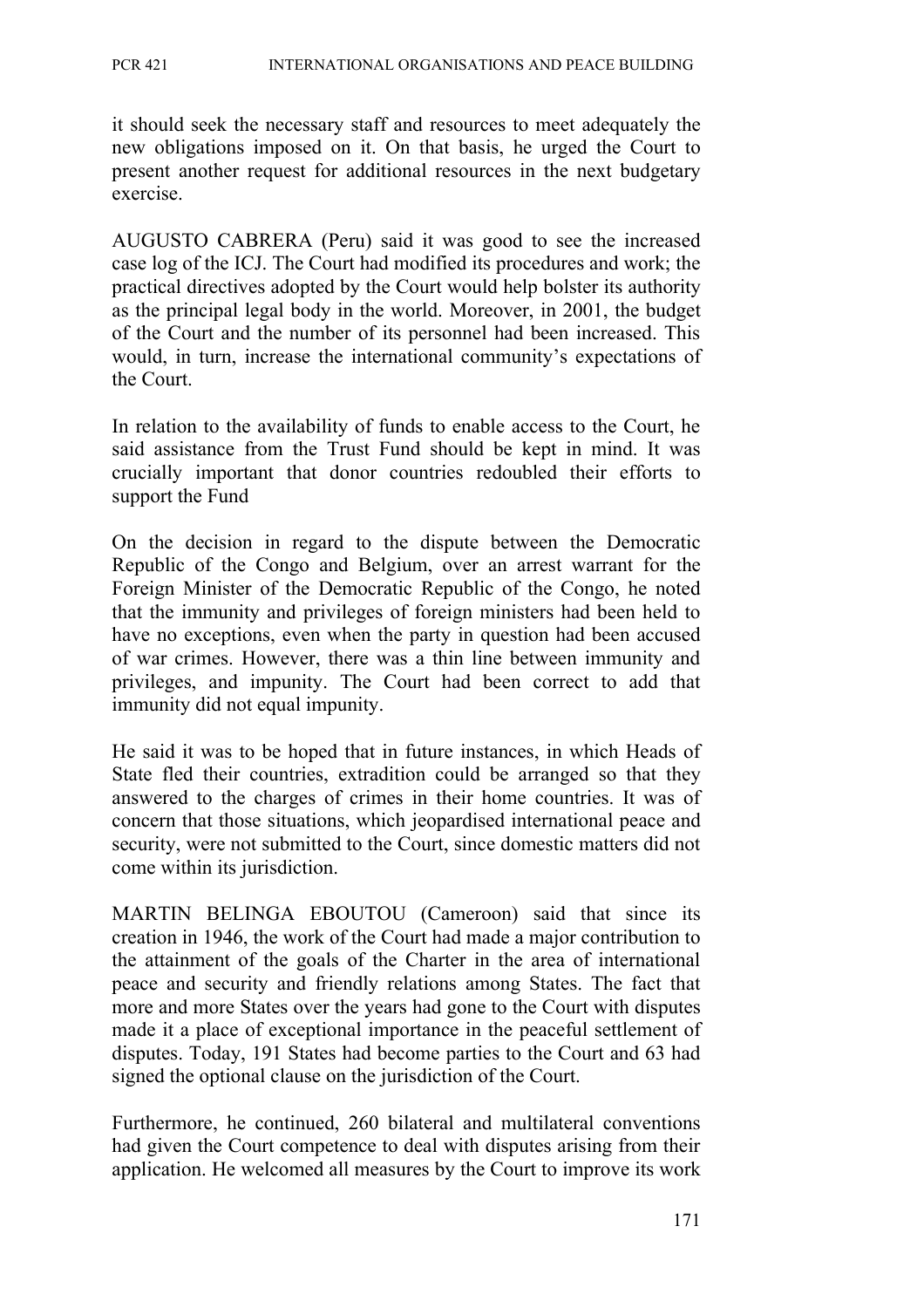and make it more effective. It was still necessary to give the Court adequate resources so it could continue to improve its work as soon as possible.

With its decision on the case concerning the land and maritime border between Nigeria and Cameroon, the Court put an end to more than eight years of expensive proceedings, he said. The voluntary and rapid implementation of the Court's rulings was an important sign of its acceptance, which made recourse to the Court something that was important. He welcomed the commitment of Nigeria to respect the verdict of the Court. Cameroon and Nigeria had an opportunity to confirm before the international community their devotion to peace and the rule of law. For its part, Cameroon reaffirmed its commitment to comply with the verdict of the Court and to proceed to its speedy implementation.

CHEAH SAM KIP (Malaysia) said the comprehensive report on the ICJ had been useful for understanding the complexity of the work of the Court. The Court should be complimented for its peaceful settlement of international disputes, thus playing an important role in creating peace and harmony between peoples by upholding the rule of law. More and more, States were submitting cases to the Court for final decision. This reflected the quality of the Court's work.

Malaysia's confidence in the Court had strengthened its belief that the Court should be the final locus of dispute settlement. In mutual agreement with Indonesia, Malaysia had submitted the issue of sovereignty over the two islands, Pulau Litigann and Pulau Sipadan, for the Court's review and now awaited its final decision.

Manifestations of the belief in the rule of law were particularly important at this time, he added. Thus, it was necessary to increase the Court's ability to handle all the cases before it. The Court's efforts to increase understanding of its work were commendable. The distribution of press releases and handbooks kept the public informed. Additionally, the Web site seemed to be used by lawyers, students and diplomats, among others, as a source of information on international case law.

DMITRY A. LOBACH (Russian Federation) said the Court was a unique international organ for the peaceful settlement of disputes among States. There had been increased interest by States in the work of Court during the last decade, which was marked by a greater number of cases brought before it, as well as the widening geographical scope of those cases.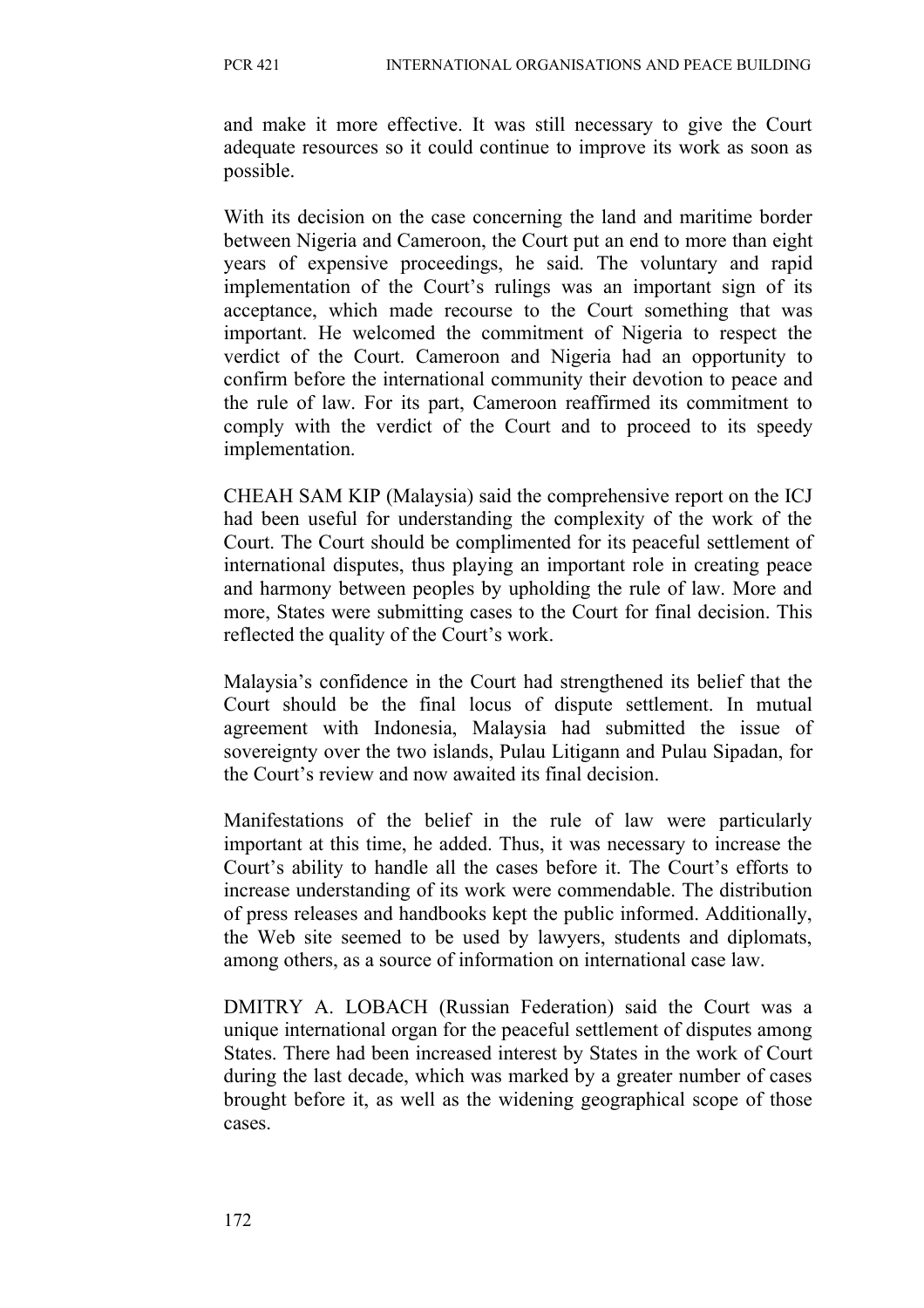He said he particularly commended the Court's advisory rulings on interpretations of international law. In the coming years, the role of advisory judgments would grow, in light of the increase of international courts and tribunals. He also commended the efforts of the Court to simplify its work procedures, which should lead to a decrease in the time needed to deal with the heavy caseload. He looked forward to further plans to step up the Court's productivity.

The disposal of the Court of its work also depended on the provision of adequate financing and an increase in the Court's annual budget, he said. Over recent years, the alarming situation regarding the Court's financing was being remedied. He hoped the budget would continue to be increased. The Assembly should confirm that it was ready to assist the Court in solving its current problems. The trend, over recent years, of States going to the Court for solution of disputes testified to the strengthening of confidence in the Court and its authority to ensure the implementation of its verdicts.

KENJI SHINODA (Japan) said that the ICJ had firmly established its status as the world's most senior international court. It was important to maintain the primacy of integrated international law. In view of current armed conflicts and acts of terrorism, the role of the Court as "a credible mechanism" to promote international peace and security was more important than ever before. More frequent resort to the Court was also important.

He noted that the draft resolution from the working group of the Special Committee on the United Nations Charter on the prevention and peaceful settlement of disputes reminded States to declare their recognition of the compulsory jurisdiction of the Court. He said Japan hoped that more States would join the 63 States which had already done so.

He said that Japan was pleased that despite an increase in the number and diversity of cases, the Court had been able to process them without excessive delays. This was because of an increased budget, approved by the General Assembly, and various measures taken by the Court to rationalise its work.

Japan appreciated the increased confidence of States in the Court's ability to resolve their disputes and believed the Court was making a genuine contribution to strengthening the rule of law and preventing and resolving international crises.

He said that Japan was also acting according to its principles by providing "competent personnel" to the Court. In last week's elections,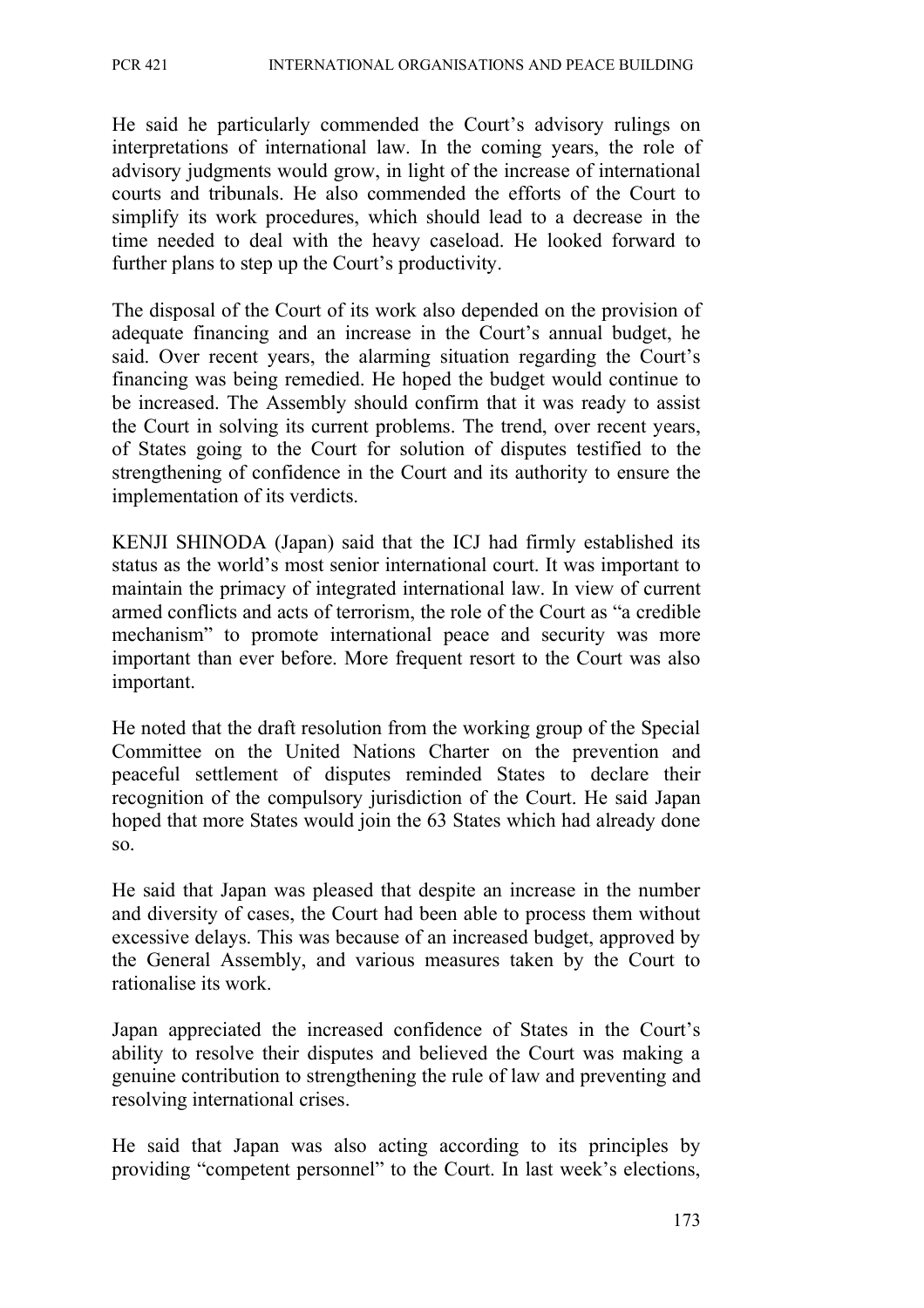Ambassador Hisashi Owada was elected as Judge of the Court. Japan was confident that he would provide "invaluable" insights into the area of international justice.

JUAN MANUEL GOMEZ ROBLEDO (Mexico) said the ICJ had not ignored the need to reform its work to meet the needs and demands of its increased caseload. Rather, it had streamlined its proceedings. Mexico agreed with the opinion of the Court's President on the need to develop means for facilitating access to the Trust Fund.

He said Mexico attached special importance to the decisions handed down in the cases of the Democratic Republic of the Congo v. Belgium and of Cameroon v. Nigeria. In the first case, both the principles of immunity for foreign ministers and of criminal responsibility for crimes of an international magnitude had been upheld.

Commending the Court for its recent decision in the case of Cameroon v. Nigeria, he said it had shown its grasp of the necessary historical data for understanding the situation. It was satisfactory to see the Court continue to refine its jurisprudence in relation to maritime borders. This could be fundamental to future pronouncements on maritime borders in the Caribbean. Moreover, the decision to allow Equatorial Guinea to intervene in that case had facilitated the work of the Court in establishing the third party's viewpoint on that maritime border.

He said that, in view of its role in recent years, the Court deserved the continued support of the international community. Mexico would continue to provide support to all of the machinery, which provided for the peaceful resolution of disputes.

TAN KEN HWEE (Singapore) said that while there was no formal hierarchy of courts in international law, it was clear that the ICJ was first among equals. Many treaties might establish separate judicial or decision-making bodies. However, the ICJ remained the principal judicial organ of the United Nations. The Court had discharged its growing responsibilities in that regard with ever-increasing professionalism and expertise.

He said he had always been concerned about the level of funding available to the ICJ. It seemed as if the Court was left with the unenviable task of doing increasingly more, with a very modest number of staff, and even more modest budget about one-tenth that of the International Tribunals for the former Yugoslavia and Rwanda . He worried that the Court continued to be underfunded, despite the recent budget increase.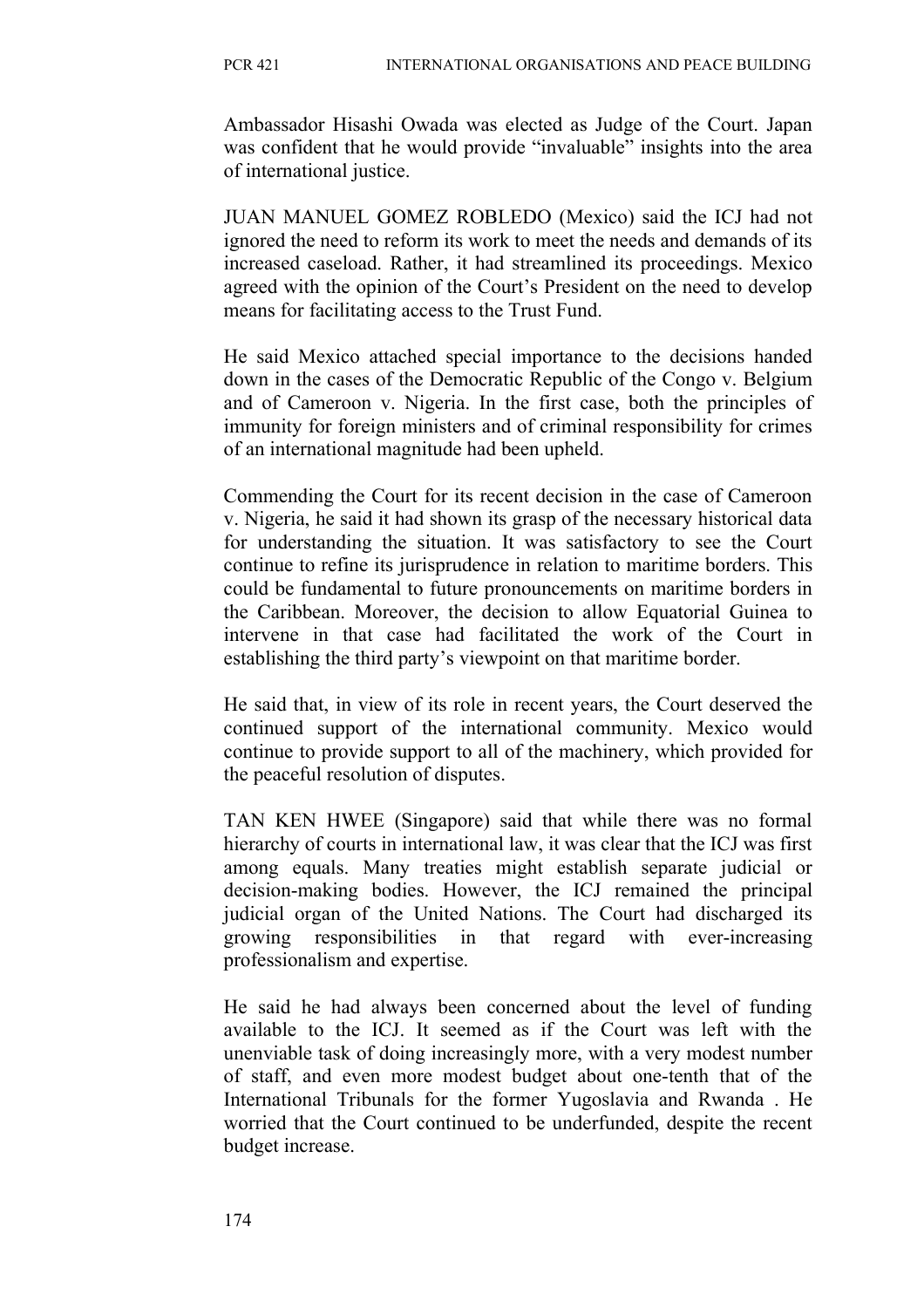JARGALSAIKHANY ENKHSAIKHAN (Mongolia) agreed with previous speakers that, in order for the ICJ to effectively discharge its basic functions, it needed adequate financial resources. Compared to the two ad hoc tribunals-the International Criminal Tribunal for the former Yugoslavia (ICTY) and the International Criminal Tribunal for Rwanda (ICTR), whose reports the Assembly considered the previous day-the ICJ was "really underfunded". The lack of adequate resources would hamper the work of the Court, he said, thereby adding to its already large backlog. In that regard, Mongolia supported a "reasonable increase" in the Court's budget.

He said the high number of cases on the Court's docket represented increased confidence of Member States in its judgments and impartiality. Further, he supported the statement of the ICJ President that "Access to international justice should not be impeded by financial inequality." He, therefore, supported calls for making access of the poorest states to the Court easier, through assistance provided to them by way of the special fund established in 1989. That special fund enables poor countries to meet the expenses incurred in submitting disputes to the Court.

ROBERTO LAVALLE-VALDES (Guatemala) said the international community was made up, in the final analysis, of human beings; the man on the street ,might think that international law did not exist or was just a façade. In today's circumstances, that man might be skeptical about the true efficiency of international law, and know next to nothing about the rules governing the relations among States.

The existence of international law for overcoming disputes was a product of international relations. Of all the international legal bodies that existed today in the world, the one at the disposal of all States and governing inter-State relations was the ICJ-the "dean" of international legal institutions.

He said he was aware of the increase in the work of the Court over the past few years. Its action to ensure peace and harmony between States had helped to bolster international cooperation. No effort should be spared in ensuring the Court had all the necessary means to carry out its work and achieve its full potential.

SHIN KAK-SOO (Republic of Korea) noted the efforts of the ICJ to further improve its working methods and speed up its procedures, as part of its programme to rationalise its work that was begun in 1997. Faced with budgetary difficulties and a heavy workload, the Court increasingly found it difficult to fulfill its mandate within available resources, a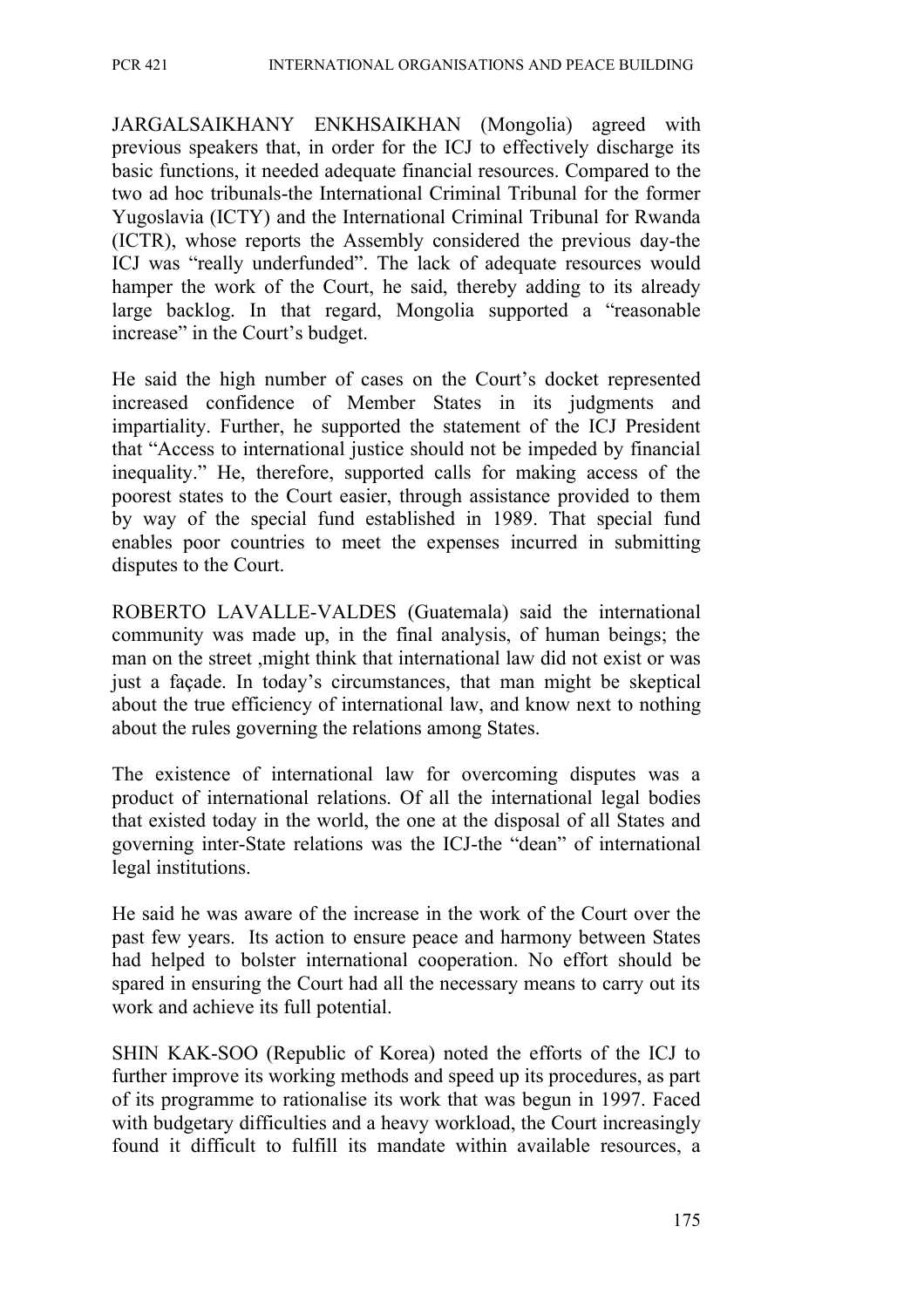situation that would not be remedied by the administrative efforts of the Court alone.

He said that because the ICJ was now called upon to play a more active role than ever before in ensuring respect of international law and the peaceful settlement of disputes between States, it deserves the full support of the international community and should be given the resources necessary to carry out its functions and obligations fully.

### *Retrieved July 16th, 2007 From Mhtml://C:\Teewhy\ICJ-004- GENERAL ASSEMBLY SPEAKERS NOTE GROWN*

## **4.0 CONCLUSION**

Global politics is now witnessing a change from the era of political jingoism to that of co-operative joint problem solving technique through reference of issues that could disturb Global peace to the International Court of Justice. Further, provision is made for those poor states to tap from the resources of a special fund to prosecute their cases, which could encourage egalitarian standing of any case by any state, big or small, rich or poor, before it. The idea of non-availability of fund to prosecute a case is no longer tenable. It is also important to note that the court, through its, pronouncement, is preaching good governance as some political leaders behave without recourse to what could be at stake because of immunity they have. The limit of immunity and the beginning of impunity was stressed which tells any political leader in the globe to act according to civilised norms, if not, the boomerang could be devastating. Be that as it may, African leaders, especially, must seek alternative dispute resolution mechanism as it is cheaper and takes shorter time to resolve as opposed to the legal tussle that takes several years with economically impoverished citizens, to resolve.

## **5.0 SUMMARY**

This unit has discussed the role of the international court of justice and some relevance case studies. It also noted several comments from international jurists and personalities. It is gratifying that issues that could create unwarranted wars and refugee problems are now being referred to it for adjudication. Since we want peace, we are now walking and working on the path of peace.

## **6.0 TUTOR-MARKED ASSIGNMENT**

Assess the roles of the international court of Justice towards peacebuilding activities.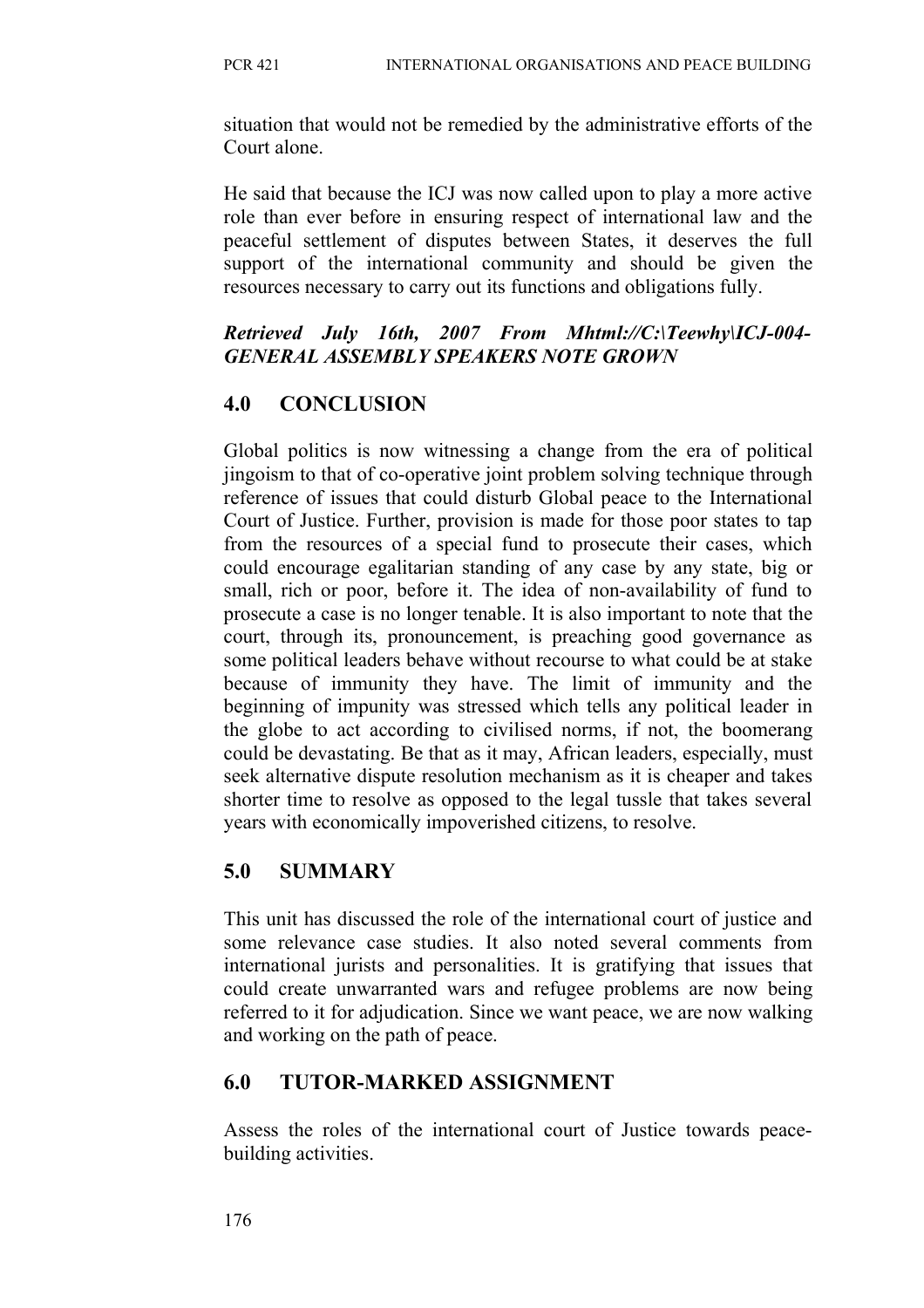#### **7.0 REFERENCES/FURTHER READINGS**

- Archer C. (1992). *International Organisation (2ND Ed*.). London: Routledge.
- Akinboye, S.O. & Ottoh, (2005). *A Systematic Approach to International Relations*. Lagos: Concept Publishing.
- Albert, I.O. (2001). *Building Peace, Advancing Democracy*. Ibadan: John Archers.
- Bennet, A.L.R. (1991). *International Organisations: Principles and Issues, (5th Edition)*. Englewood Cliffs: N.J. Prentice Hall.
- Onwuka, R.I. and Sessay, A. (1985). *The Future of Regionalism in Africa*. London: Macmillan Publishers.
- Taylor, P. (1995). *International Organisations in the Modern World*. London: Pinter.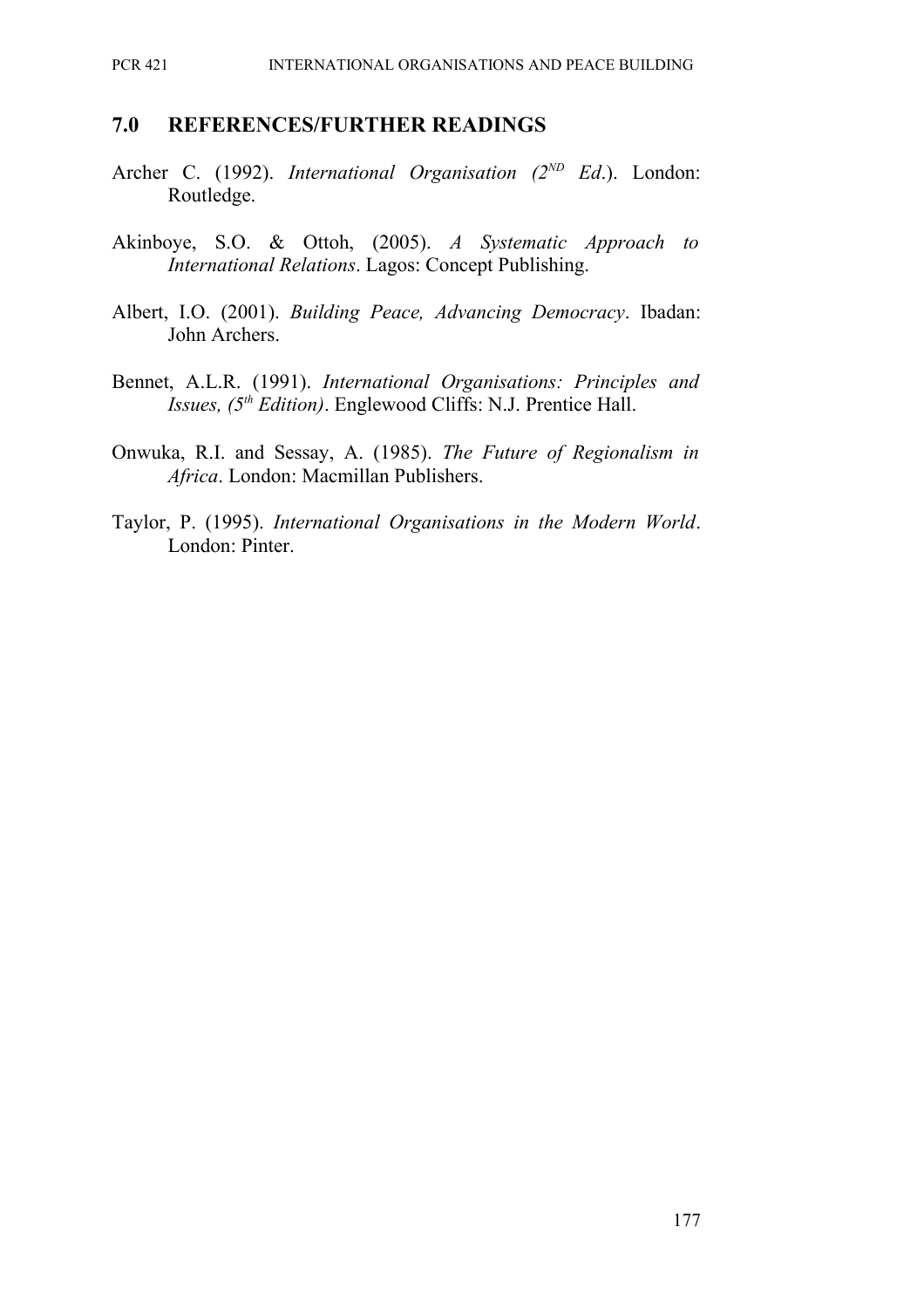### **UNIT 4 ISSUES AND CHALLENGES IN THE FIELD OF GLOBAL PEACE**

#### **CONTENTS**

- 1.0 Introduction
- 2.0 Objective
- 3.0 Main Content
	- 3.1 Issues and Challenges of Global Peace
- 4.0 Conclusion
- 5.0 Summary
- 6.0 Tutor-Marked Assignment
- 7.0 References/Further Readings

## **1.0 INTRODUCTION**

This topic is specifically analysing the importance of evocation of the systemic approach in addressing global politics to give us the desired global peace. The persistent hegemonial tussle between state and nonstate actors must give way to mutual respect for each other's point of view. This must be coordinated and reviewed if not, irrespective of the pre-conflict peace-building mechanism put in place, the much needed peace may elude us.

## **2.0 OBJECTIVES**

At the end of this unit, you should be able to:

- have a broad view of what global peace entails
- explain the concept of systemic approach to resolving conflict.

## **3.0 MAIN CONTENT**

### **3.1 Issues and Challenges of Global Peace**

Scholars have written about state-centric writers who believe in high politics of peace and war, which bring about military alliances, and the United Nations diplomatic maneuvers as being what the global community needs for peace building. However, the roles of the specialised agencies of the UN, international government organisations as well as international non-government organisations were relegated to secondary issues involving mere policy debates. This approach will not assist our search for the much needed global peace. In a systemic approach, once a government is in place, it should have agencies which must carry out its delegated authorities. For example, if a government has e.g. ministries of finance, defense, education, works and health and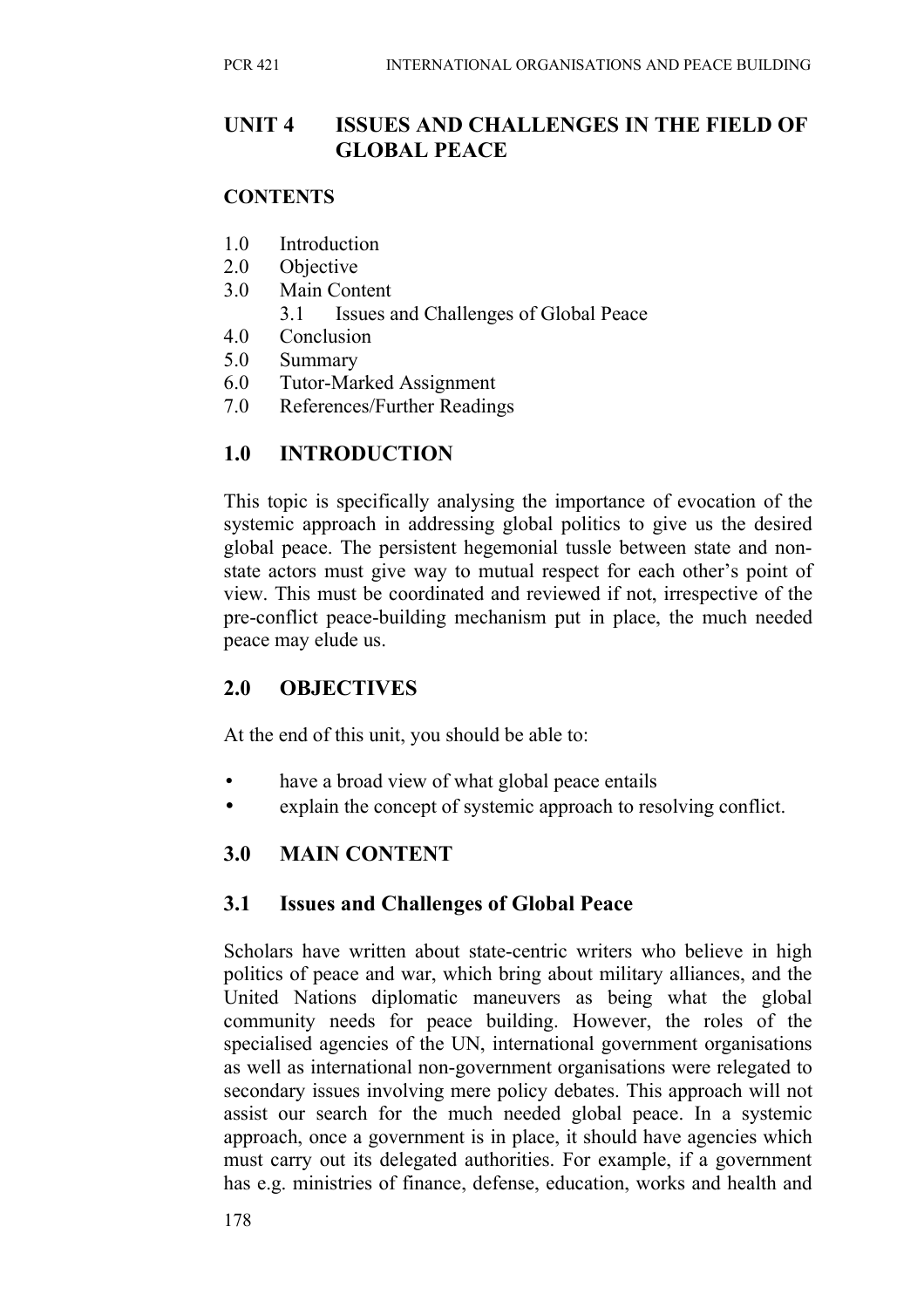it is about to declare a war, it must first look inward to find out from the Finance Ministry how much it has in the kitty. This is with a view to knowing whether if war is declared, it will not hamper the needs of the other ministries. It will equally ask the health ministry if sufficient provisions have been made for the anticipated victims of war while the educational needs of the populace must be protected.

The above analysis is only to tell you that in a global community, the collaboration of all state and non-state actors is what brings out a working agenda and produces sustainable peace building mechanism.

For further clarification, if a serious crisis breaks out, it could be as a result of the breakdown of social, political or economic system. However, it should not be left to the state alone. Scientists, religious bodies, NGOs and others outside the purview of government must rise up to it. If the aforementioned groups get involved in arms control negotiations, seeing economic issues as crises, social policies as matters of life and death, government may then take the events unfolding, as issues of top priority so as to avert a full scale war.

In the pursuit of global peace, we are faced with a serious challenge where as a matter of deliberate policy, state-centric approach much give room to a pluralistic model which allows a mutual interaction between governments and transnational actors, both bilaterally and multilaterally. Governments, characteristically, have legal authority, control over military capabilities, economic resources, and access to privileged information, communications and other wherewithal as instruments of cohesion but cannot claim monopoly of them as most of the aforesaid are also available to both national actors and international organisations.

One of the very many attributes of peace-building mechanisms is communication. The way this is done must reverberate on the ensuing scenario. Communication, if done in such a manner that connotes respect for the other parties, could drastically de-escalate any tension and breed respect while a speech to an audience in a public gathering devoid of respect and honour could destroy the solid pillar of conflict resolution already laid. The implication of this is that some major political actors who do not cultivate the art of positive communication often create conflict and lose dignity, while the other non-state actors, NGOs and other activists could be experts in public speech making which could earn them the respect of the people, making them the cynosure of peace-building mechanism.

In the interest of global peace, an amalgamation of capabilities could be an instrument of peace-building. The type of authority, status, resources, information, and skills that are relevant to political success are usually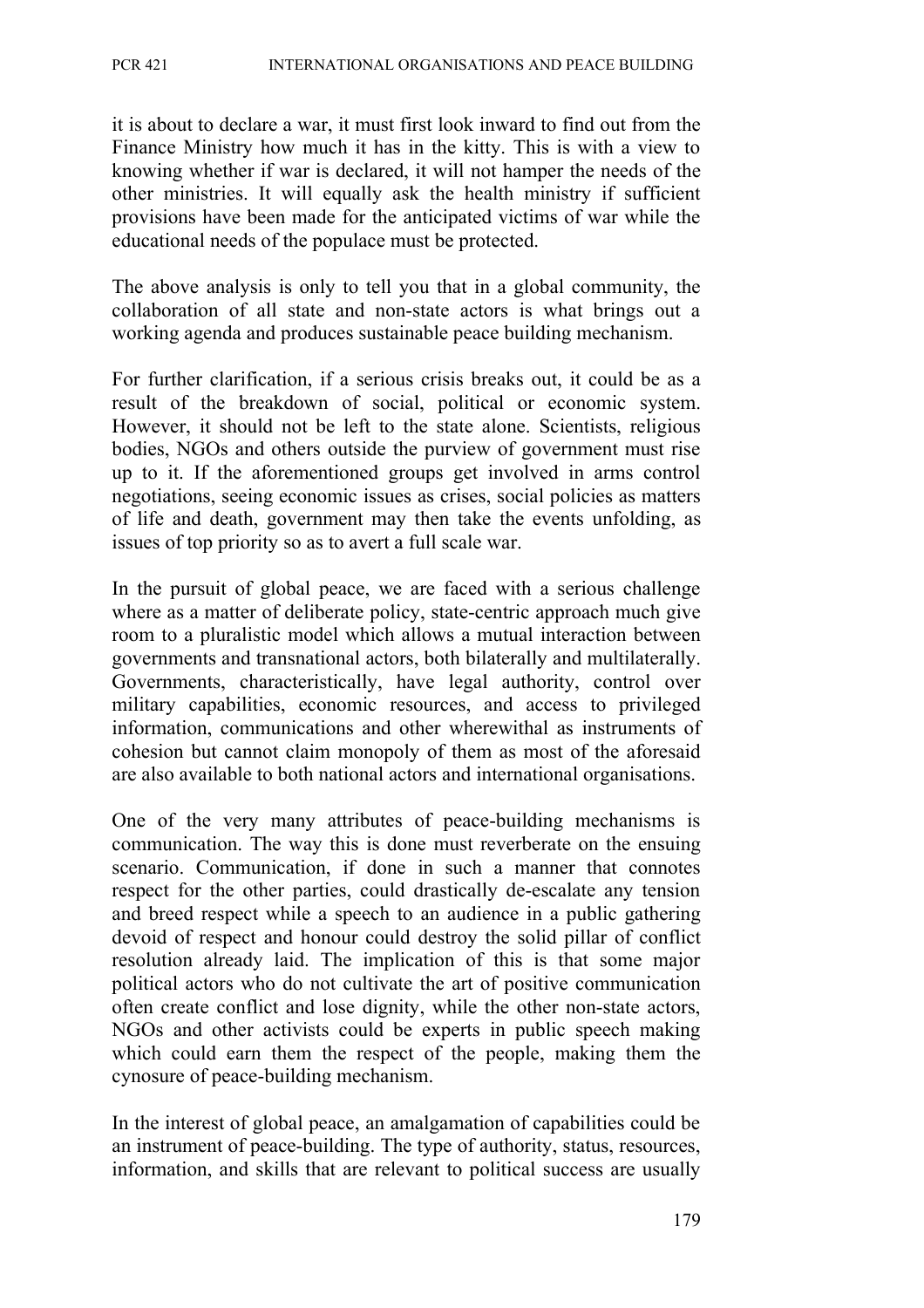issue-specific, and they vary. In essence, it is established that the government, the transnational companies, the non-governmental organisations, and others should inculcate the spirit of preventive diplomacy as espoused by Ex-UN Secretary General Dag Hammarskjold and Boutros-Boutros Ghali in the 50s and 90s respectively because , twenty-first century international relations are all occurring within complex and pluralistic dynamism of economic and political integration.

## **4.0 CONCLUSION**

In conclusion, in an era of global politics, dichotomies of high or low politics are only being whipped up to undermine transnational actors as political issues go beyond these two areas. The status of the government decision makers and the degree of involvement of transnational actors as well as international organisations determine the weight of the policy so formulated. Concept of power is multifarious. Possession of military and economic resources only do not determine power as issues like status, authority, information and others are part of what determine power. It is not and cannot be absolute. Furthermore, different policy domains harbour different actors, depending upon the issues being discussed; while not denying the governments of having state authority and power, the transnational companies, also gain influence through the control of economic resources. By extension, the non-governmental organisations equally are experts in areas of information possession, effective communication skills and having high status as empirical research confirms that they have been the brain behind economic and political change in global politics.

# **5.0 SUMMARY**

This unit has discussed issues and challenges of global peace. It reiterated the need to shun ambivalence and promote patriotic means of dealing with conflict situations. The needless rancour about hegemonic tussles among nations as well as false assumption of a master/servant relationship were also addressed. Power is a nebulous term which is difficult to decipher. Earthly power is temporal and whoever wields it should do so with sagacity and the fear of God Almighty. If not, the resultant effect could be devastating.

## **6.0 TUTOR-MARKED ASSIGNMENT**

What will you consider as the greatest challenge to global peace in the 21<sup>st</sup> Century?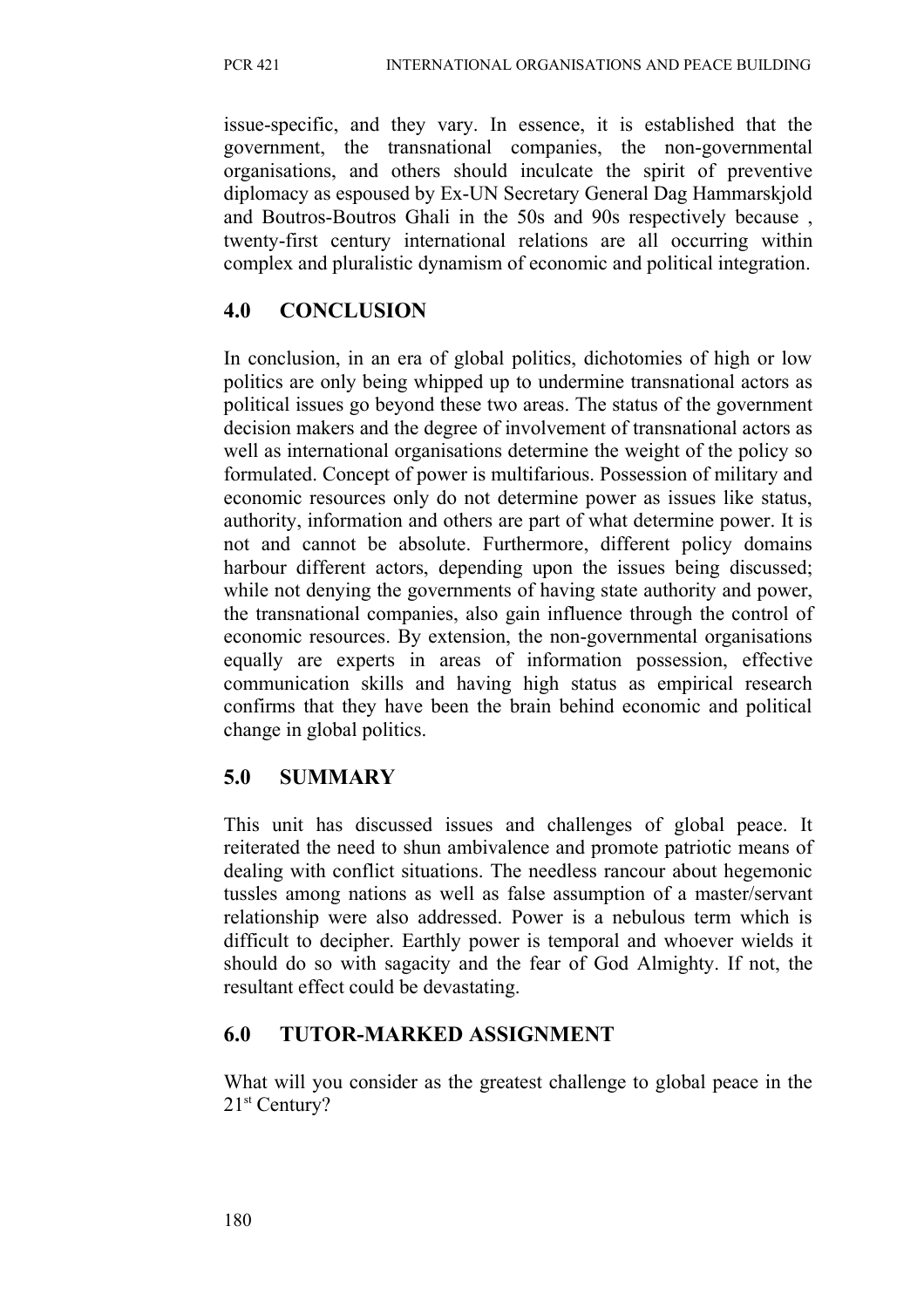#### **7.0 REFERENCES/FURTHER READINGS**

- Archer C. (1992). *International Organisation (2ND Ed)*. London: Rutledge.
- Akinboye, S.O. & Ottoh, (2005). *A Systematic Approach to International Relations*. Lagos: Concept Publishing.
- Albert, I.O. (2001). *Building Peace, Advancing Democracy*. Ibadan: John Archers.
- Bennet, A.L.R. (1991). *International Organisations: Principles and Issues, (5th Edition).* Englewood Cliffs: N.J. Prentice Hall.
- Onwuka, R.I. and Sessay, A. (1985). *The Future of Regionalism in Africa*. London: Macmillan Publishers.
- Taylor, P. (1995).*International Organisations in the Modern World*. London: Pinter.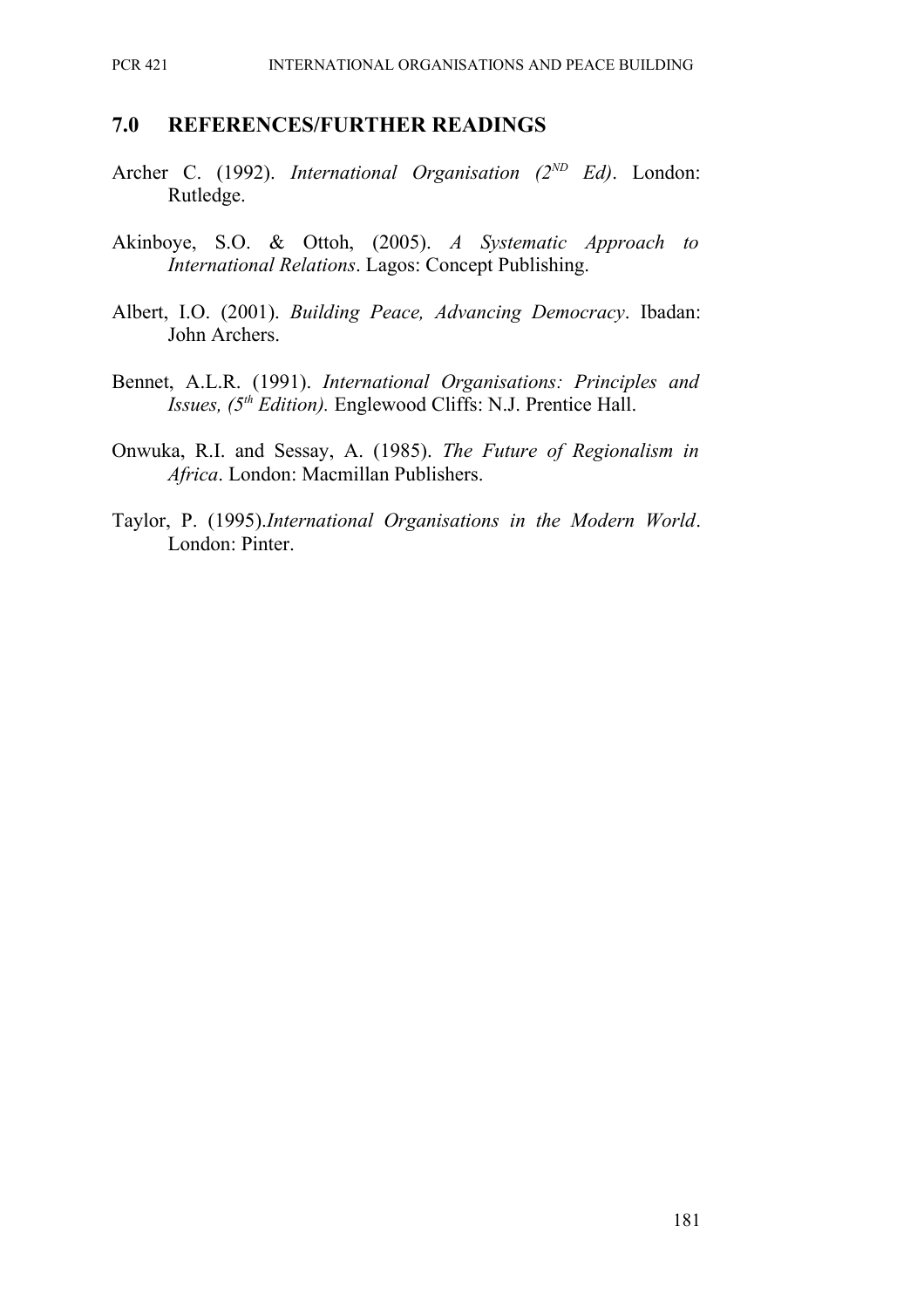## **MODULE 5 EMPHASIS ON PRE-CONFLICT PEACE-BUILDING IN THE INTERNATIONAL COMMUNITY**

- Unit 1 Conflict Management and the Roles of the Super-Powers in International Affairs
- Unit 2 A Review of the World's Economic Order as a Peace building Phenomenon
- Unit 3 The World as a Global Village in the Context of International Peace and Security
- Unit 4 The Future of International Organisations in the Pursuance of Peace building Activities

## **UNIT 1 CONFLICT MANAGEMENT AND THE ROLES OF THE SUPER-POWERS IN INTERNATIONAL AFFAIRS**

## **CONTENTS**

- 1.0 Introduction
- 2.0 Objective
- 3.0 Main Content
	- 3.1 Super-Powers and Roles in Conflict Management
- 4.0 Conclusion
- 5.0 Summary
- 6.0 Tutor-Marked Assignment
- 7.0 References/Further Readings

# **1.0 INTRODUCTION**

This unit is not about repeating the concept of conflict management in its entirety, but it is about how emphasis must be placed more pragmatically on pre-conflict peace building mechanisms in the international community.

The Versailles Treaty of June 28th, 1919 was seen as a step forward towards peace building as it found solution to racial problems by applying the principle of self determination in settling the territories of Europe as opposed to the Vienna Treaty of 1814-1815 which ignored the principle of nationality and which was what brought about the rise of nationalism and conflicts in Europe throughout the nineteenth century. In order to give a seal to the Versailles Treaty, the League of Nations was established which was basically to increase international cooperation and prevent another war. In order to accomplish this onerous pre-conflict peace building tasks, it also set up international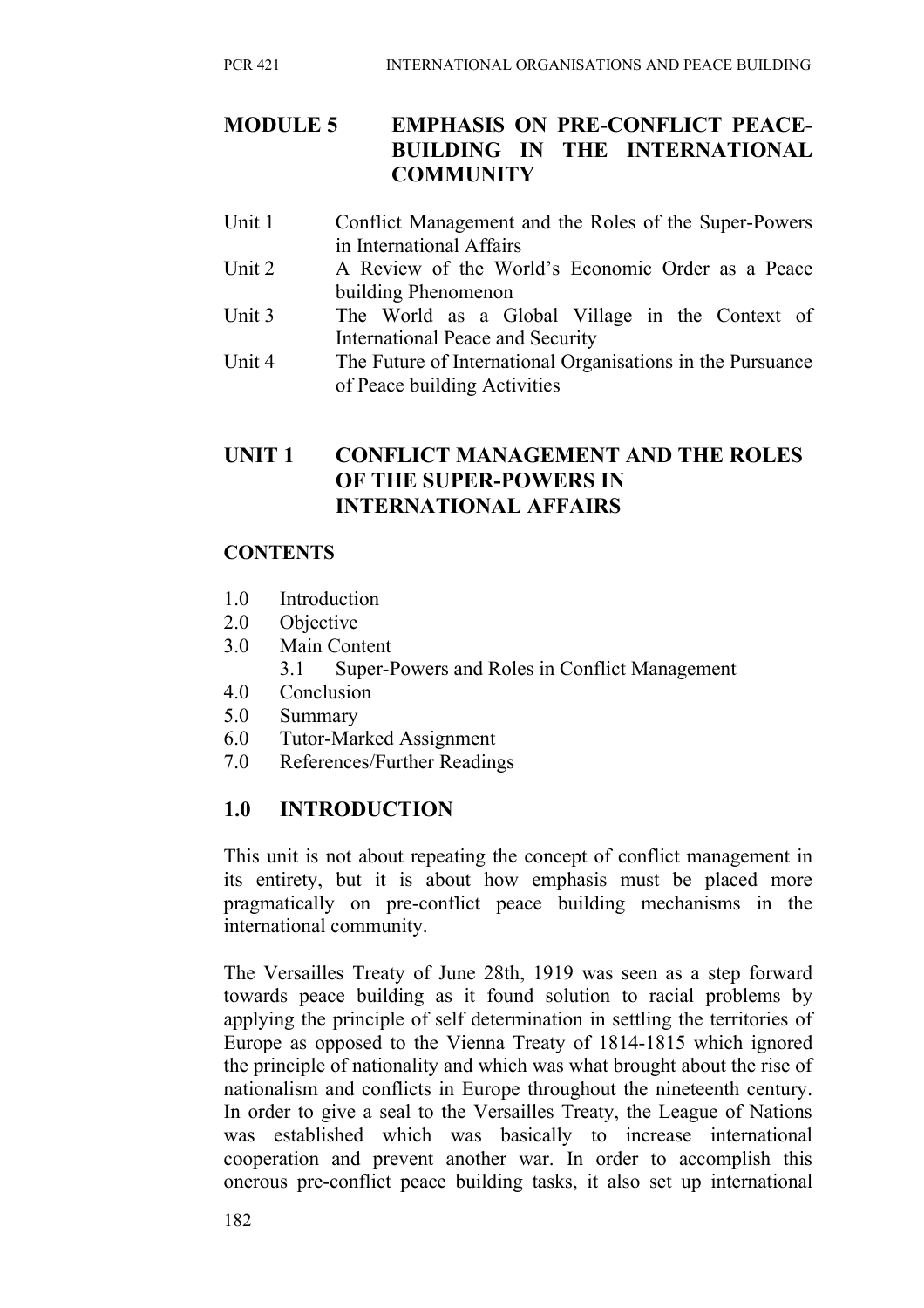organisations to deal with world problems. Examples of such are the International Labour Organisation, the World Health Organisation and the International Court of Justice at The Hague.

However, as postulated by an Arabic histographer, Ibn Khaldun, the birth of a nation always has in it the source of its death. Those who met to establish the League had different meanings to its operations. The super-powers were exhibiting personal aggrandisement and acting with impunity. Open diplomacy and respect for international law were jettisoned, while smaller nations were forced to keep silent. At last World War II set in, at the end of which the three big world leaders, Stalin, Roosevelt and Churchill met at Yalta in April, 1945 to lay the foundation of yet, another international organisation which was designed to be a supranational establishment against any further war.

With the collapse of the League of Nations and the establishment of the United Nations Organisation, another peace-building world superstructure was laid. However, mutual distrust among the superpowers that emerged after World War II kept the world on its toes.

## **2.0 OBJECTIVE**

After reading this unit, you are expected to be able to:

• articulate the genuineness of the pre-conflict handling styles of the super powers in the international system.

## **3.0 MAIN CONTENT**

## **3.1 Conflict Management and Techniques of the Super-Powers in International Affairs**

Conflict management, in the words of Lund, (1997:3-2), can be referred to as interference in an on-going conflict process in such a way as to contain, and if possible: reduce the level of violence and destruction; prevent the vertical escalation towards the use of weapons of mass destruction; and prevent the horizontal expansion into other theatres.

Or as further postulated by Lund, courtesy, Thesaurus and Glossary of Early Warning System (1998, pg 23-24), conflict management involves:

- Transforming the (potential or actual) violent clash into a less damaging form of interaction or
- Searching for (temporary) solutions that can prevent (i.e.) escalation and move the conflicting parties towards either a settlement of the conflict, or at least a termination of the killing, e.g. through a cease fire.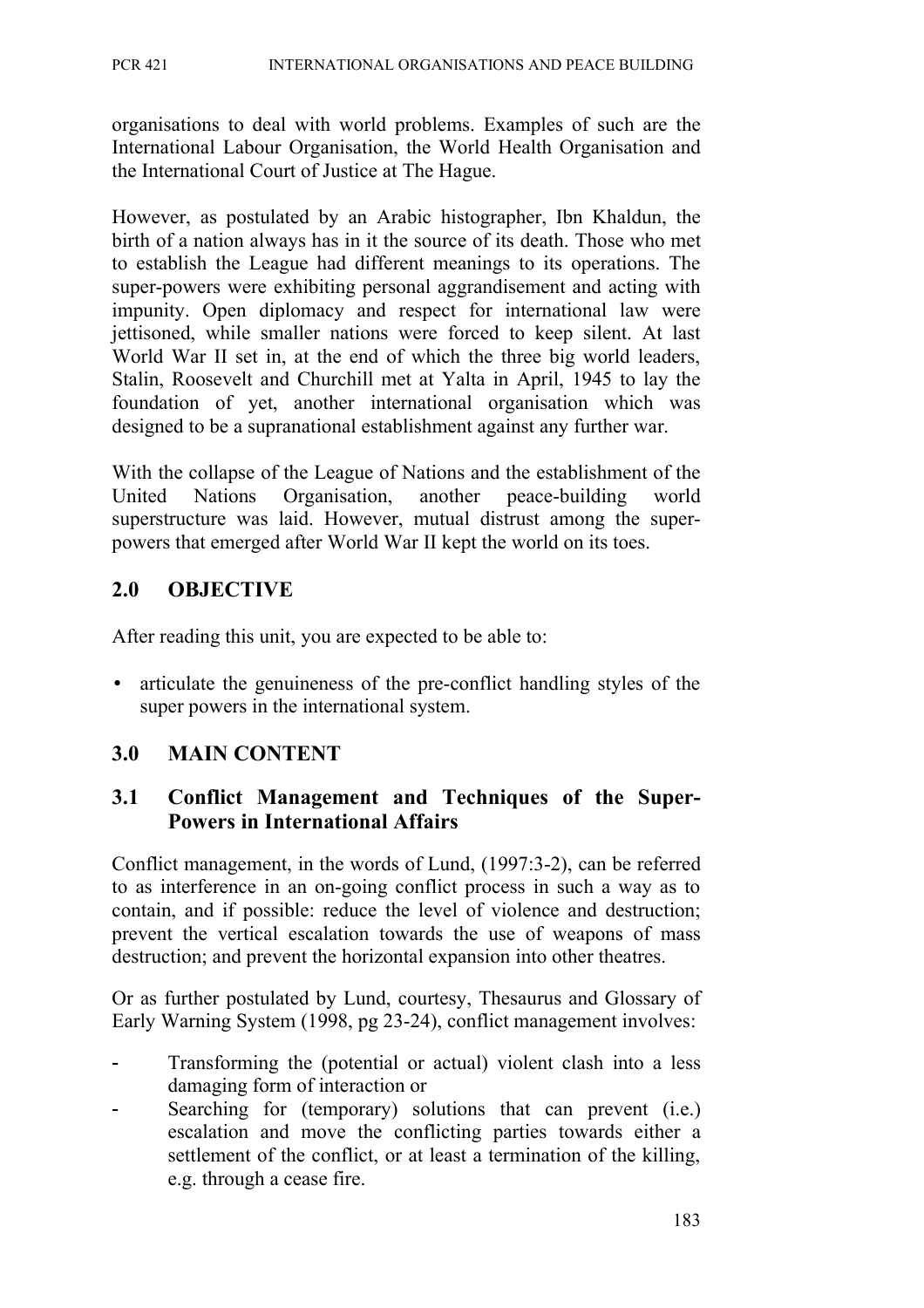The above preamble is found pertinent when perusing into its dynamics in consonance with the state of global peace as handed down by the super-powers in their own judgment. John F. Kennedy, the  $36<sup>th</sup>$ American President once told his Soviet Union counterpart, Nikita Khrushchev at the pick of the cold war that they should both endeavour to seek the wonders of the star, instead of its terror. Kennedy, turning to the global community equally admonished that if the billionaires within the system do not take cognisance of the trillions of world citizens living below poverty level, the established billionaires will find it difficult to protect their wealth.

It is within this context that the super-powers who wish to retain their hegemony through foul means must have a rethink. Boutros-Boutros Ghali (1995), in his address titled "Agenda for peace" admonished that pre-conflict peace-building must take precedence over post conflict peace-building as it is cheaper and saves a lot of gnashing of teeth which follows post-conflict initiatives. He opines that pre-conflict peacebuilding measures fall under issues such as demilitarisation, the control of small arms, institutional reform, improved police, and judicial systems, the monitoring of human rights, electoral reforms, social and economic reforms.

The era of the cold war witnessed the proliferation of arms by the powers which various treaties banning their use prevented their being used. What should normally follow should be the dumping of such arms into the sea but wanting to maintain their stronghold on their liberated colonies, they stock-pilled their armouries. When the powers need any raw material, either for strategic defense purpose or economic survival, they introduce divisive policy in a country which hitherto had been homogeneous. The manner some African states obtained their independence was reminiscent of a seed of discord being deliberately sown after which the colonial master would set in to appear to be making peace. Democratic Republic of Congo, since 1960, when it was unceremoniously granted independence after seventy five years of Belgian adaptation policy of "Paternalism" because of the method of the acquisition of the Belgian Colonies and their style of administration, is a relevant case study. All the rules which were in force in the Congo were as pronounced by King Leopold as if Congo was acquired as his private estate. The Congolese were completely disenfranchised and banned from participating in Government activities. They were so gagged that any talk or idea of constitutional advancement was absent. The overall management of their internal and external affairs, civil service administration, army and any matter whatsoever were the exclusive preserve of the Belgian King. Yet the super-powers turned deaf ears. The brutality was unprecedented in areas such as Cannibalism, taking women as hostages and rape. By then, as it is now, Congo was a state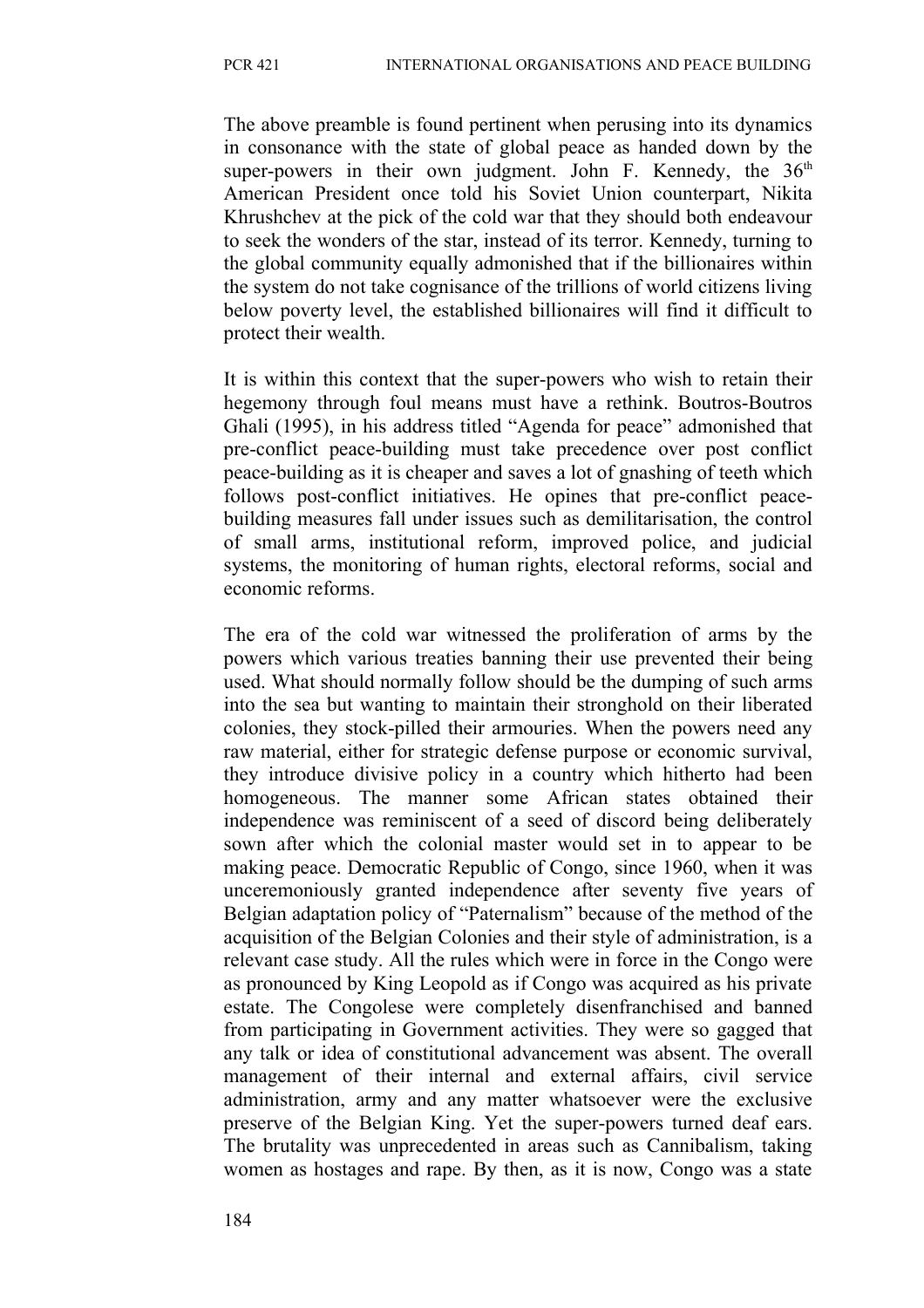endowed with viable resources such as Diamond, Uranium, Ivory and Rubber and the Belgian authorities exploited them to the fullest, in the full glare of the super-powers, so long as their interest was protected. As far as education was concerned, the Belgian authorities denied the Congolese the opportunity of education, as there were no primary or secondary educational institutions. The only education opened to them was theological training. The military service which had a staff strength of 23,000 was composed of 22,000 privates, all Congolese while the officer cadre of 1,000 were all Belgians.

 If you follow this Congolese episode clearly, you will observe that a seed of discord was well laid by the Belgian Colonisers while those Powers, who had the wherewithal to call them to order, did not do so.

However, when some informed writers, diplomats, humanitarians and politicians from Europe saw the magnitude of man's inhumanity to man going on in the Congo, a worried King Leopold hurriedly organised independence for his "Village" without any pre-conflict peace-building structure in place.

The consequence of the Belgian attitude was that in 1960, at independence, Congo, a vast African Country had only 16 Graduates and about 9 in the University of Leopoldville while its highest officer in the military was a sergeant. Coincidentally, his name was Sergeant Mobutu who was destined to be an imperialist agent in later life. To compound Congo's woes, as they were largely uninformed, their Independence constitution contained offensive provisions such as that King Leopold should appoint its first government while a treaty of friendship and defense pact was signed between the Belgian government and the Congo. The defense pact even allowed Belgian Government, unwilling to quit its "village and her children", to have garrisons with military bases in the Congo for the maintenance of law and order which they have programmed to collapse.

These were allowed to go on unchallenged by the Super Powers despite the existence of the principles of universal declaration of human rights in vogue since 1947. No sooner Congo had her independence, and Patrice Lumumba emerged her first Prime Minister, than serious conflict already programmed by the colonial masters, within the purview of World Powers, started.

The conflict, which signaled the presence of the United Nations Peacekeeping Mission was the first of such on African soil and consumed several personalities, including Congolese Prime Minister Patrice Lumumba, who dared the imperialists and their stooges and paid with his life. The then Secretary General of the U.N.O., Dag Hammersjold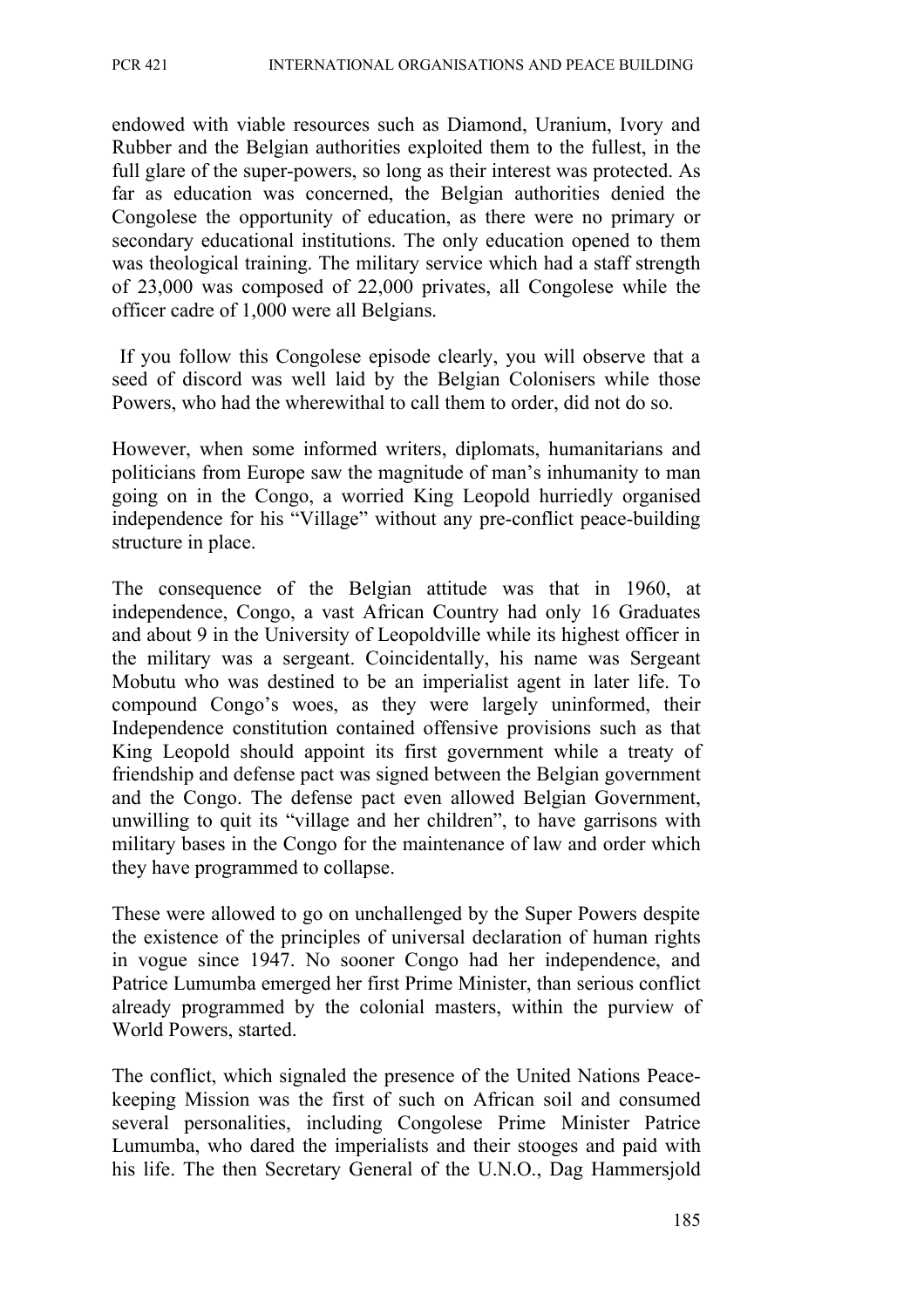equally lost his life in the ensuring conflict, amongst others. The roles of the Super-Powers in the Congo Conflict which could be re-christianed Congo debacle were highly condemned. It was the super-powers that encouraged Congolese like Mobutu and Moist Shombe to plan to destabilise their country. Katanga was and remains rich in mineral resources especially Uranium which both the East and West require. Personal interests compelled them to divide Congo within ideological divides. At the end of it all, Shombe lost his life in miserable circumstances and Mobutu was used as a guinea pig in the pursuit of Western powers agenda. With the collapse of communism, he was no longer needed and fell from grace to grass.

His is a good lesson for African leaders and up to date, the conflict management style of the super-powers in the Congo was responsible for the restiveness that has refused to abate in the Congo.

Other case studies that are readily remembered with sighs and bitterness are those of Rwanda and Somalia. The case of Rwanda was similar to Congo as both countries were administered by Belgium, a country with sour colonial memories, which have refused to abate. When a problem is swept under the carpet, like a smoldering fire, it will manifest. The Rwanda humanitarian tragedy is a curse to the international community. The destruction of political, economic and social life of Somalia is pathetic. The top indicators of internal conflict and state collapse are prevalent in Somalia. These include mounting demographic pressures, massive movement of refugees or internally displaced persons, creating complex humanitarian emergencies, chronic and sustained human flight, as well as intervention of other states or external political actors. The economy has collapsed while there is widespread loss of popular confidence in state institutions and processes. You need to ask – what is the business of the Super Powers in the Somalia scenario? Then, wait for an answer. Said Barre was the Somalian President during the peak period of the Cold War. It was customary for both powers – the Western Powers and the Eastern Powers – to seek for allies as tools of their ideological war. Indecision and lack of self dignity has worked against many African leaders who refused to accept that life is transient. Said Barre wanted to be clever and agreed to serve the interest of both powers. The game blew open but before then, his country had been partitioned effectively with one wing coming to the West, while the other belonged to the East with none belonging to his "beloved" country. Before he knew it, serious internal conflict emerged and catapulted him from grace to grass. He fled his country in disgrace, took refuge in Nigeria where cold hands of death caught up with him. His body was allowed back home in great sympathy.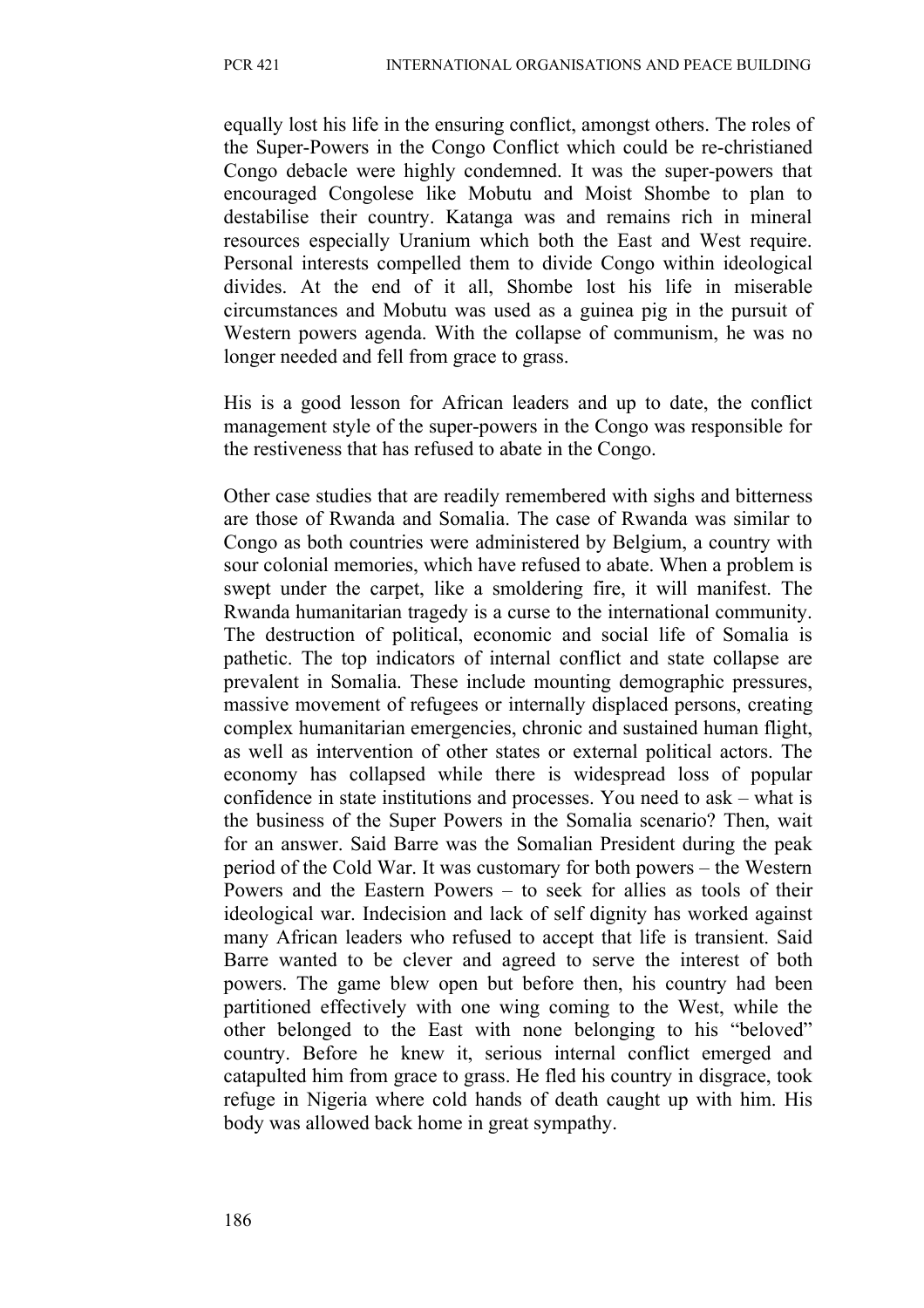#### **SELF ASSESSMENT EXERCISE**

How will you describe African leaders who hide under immunity to behave with impunity?

Super-power game consumed him. The super-powers' mismanagement of conflicts in the developing countries of the world have created a lot of refugee problems as well as demand for aids. Similarly, in a war ravaged situation, series of endemic health matters will be cropping up while terrorism as a way of showing reprisal cannot be ruled out.

## **4.0 CONCLUSION**

There is need to be just; there is need for sincerity and honesty of purpose. Over-propagation of "self interest" of the Super-Powers could lead to self-destruction unless checked. The Super-Powers rely on the naked use of power – "military power" while the weak often resort to unorthodox methods to vent anger. The amount that could be expended on pre-conflict peace-building structure will be infinitesimal compared to what the Super-Powers are now using on post-conflict structures.

### **5.0 SUMMARY**

This unit revisits the management techniques of the Super-Powers and highlighted their ambivalent attitude to conflicts, hinging such on "national interest." Equally discussed is the need for African leaders to learn how to decipher fraudulent overtures from advanced countries and to embrace good governance.

### **6.0 TUTOR-MARKED ASSIGNMENT**

Evaluate the role of the Super- Powers in conflict management since 1947.

## **7.0 REFERENCES/FURTHER READINGS**

- Albert, I.O. (2001). *Building Peace, Advancing Demonstration*. Ibadan: John Archers.
- Akinboye, S.O. and Ottoh, .F.O. (2005). *A Systematic Approach to International Relations*. Lagos: Concept Publications.
- Dani, R. (1999). *The New Global Economy and Developing Countries: Making Openness Work*, Washington D.C.: Overseas Development Council.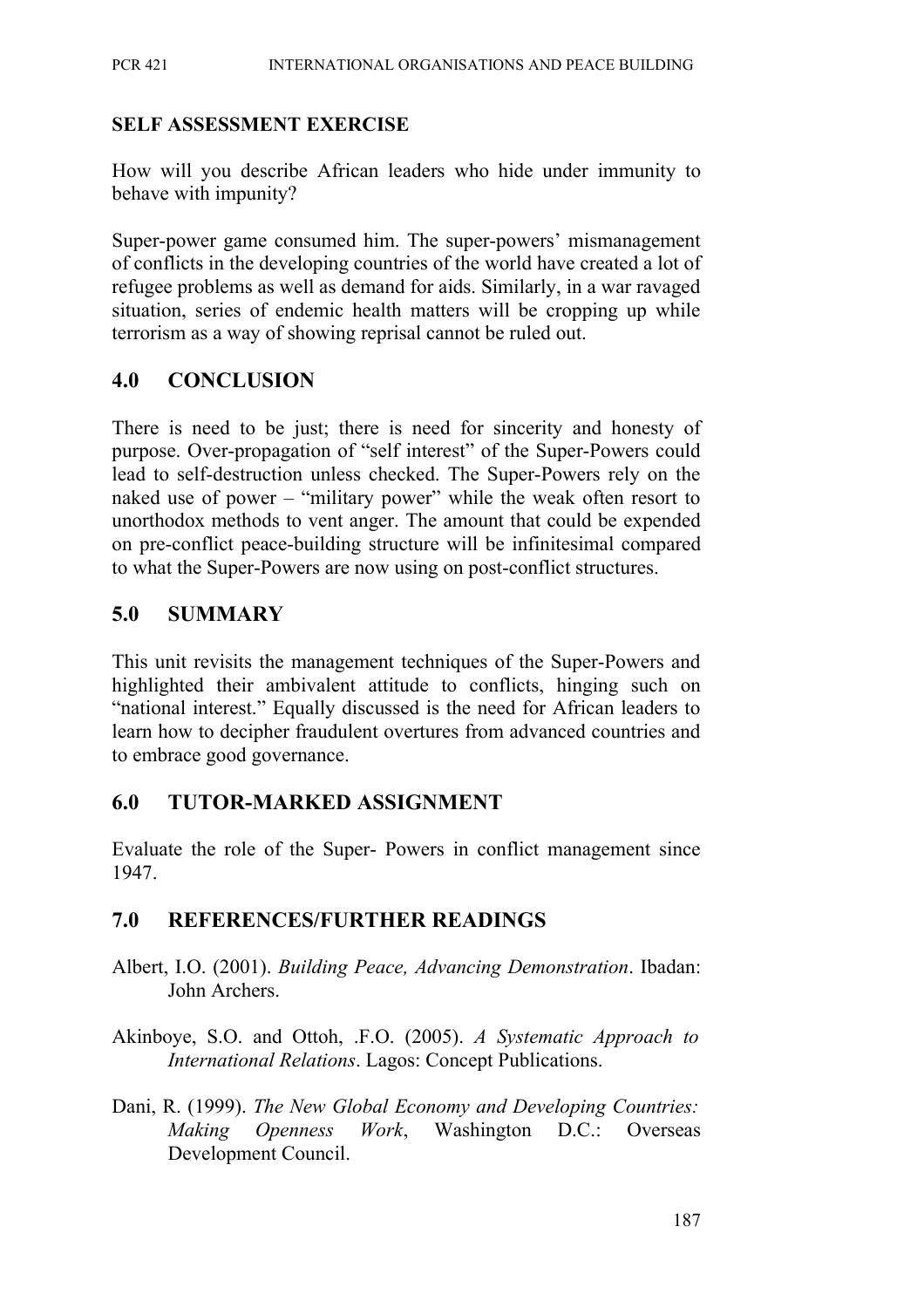- McGrew, A. and Lewis, P. (1992). *Global Politics*. Cambridge: Polity Press.
- Onwuka, R.I. and Sessay, A. (1985). *The Future of Regionalism in Africa*. London: Macmillan Publishers.
- Robertson, R. (1992). *Globalisation: Social Theory and Global Culture*. London: Sage.
- Robert, G. (2001). *Global Political Economy*. New Jersey: Princeton University Press.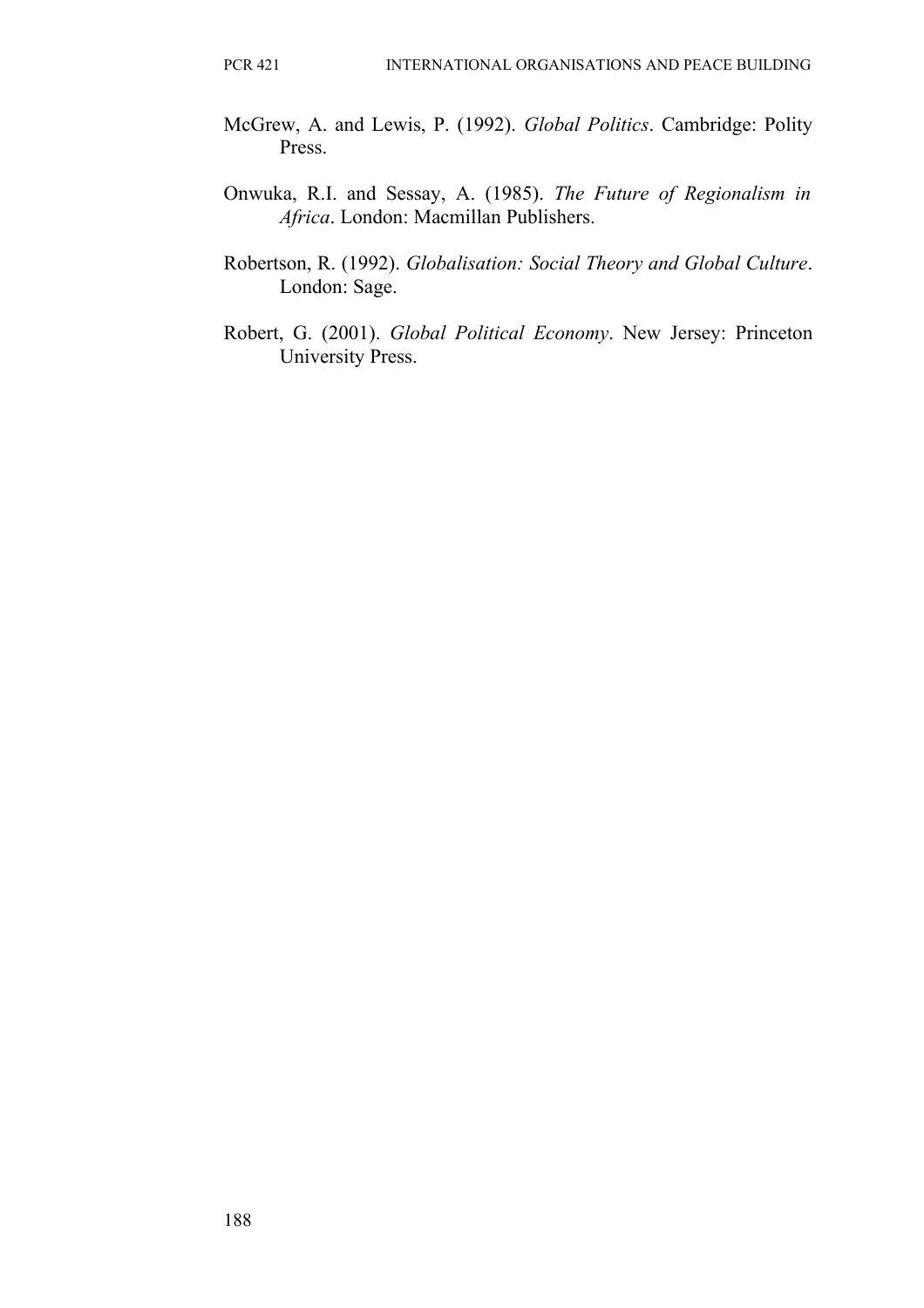### **UNIT 2 A REVIEW OF THE WORLD'S ECONOMIC ORDER AS A PEACE BUILDING PHENOMENON**

#### **CONTENTS**

- 1.0 Introduction
- 2.0 Objectives
- 3.0 Main Content
	- 3.1 A Review of World's Economic Order as a Peace-Building Phenomenon
- 4.0 Conclusion
- 5.0 Summary
- 6.0 Tutor-Marked Assignment
- 7.0 References/Further Readings

#### **1.0 INTRODUCTION**

Economic collapse, hunger and poverty ravaged the world, after World War II. The Super-Powers initiated economic programmes to alleviate these but due to "self interest", they tore the world apart silently. Institutions created to salvage a depressed economy world wide, became ready tools to milk dry the developing world. Arms banned by international conventions are being exported to the third world and developing nations. Availability of raw materials are usually precursors for the establishment of industries in such areas but those who pretend to protect weaker nations are the oppressors using various forms of intrigues to lure the developing nations to deal with them. The level of poverty created by the developed nations against the third world nations is worrisome. The legacies of colonialism and imperialism are being manifested through various neo-colonial instincts. One sour reminder of these scenarios is the increased rate of terrorism which must be condemned in the first place, but must also be tackled from the perception of either a reaction to grievance or greed.

In conclusion, the future of today's international organisation will anchor on the pre-conflict peace-building activities of the Super-Powers and the degree of influence they exerts in employing their veto powers, taking into account the globalisation of world economy and politics.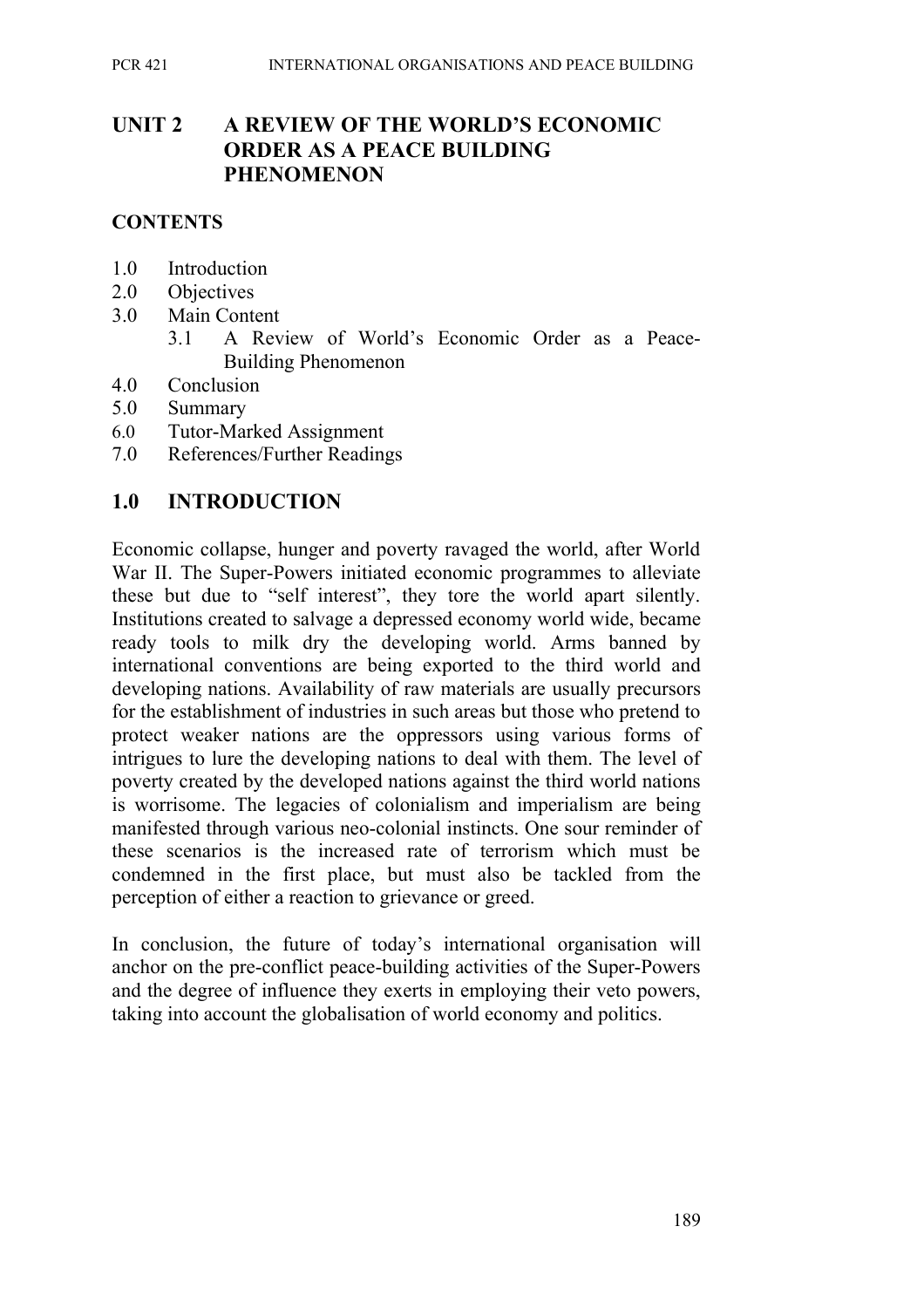### **2.0 OBJECTIVES**

At the end of this unit, you should be able to:

- discuss the activities of the financial global institutions and the involvement of the Super-Powers in their operations
- explain Keynesian Theory and Structural Adjustment Programme.

## **3.0 MAIN CONTENT**

### **3.1 A Review of the World's Economic Order as a Peace Building Phenomenon**

According to Ngaire Woods (2001), International Political Economy (IPE) is about the interplay of economics and politics in world affairs. World War II ended in 1945 but the far-sighted policy makers had seen signals of a gloomy economic sphere. This testifies to the fact that the institutions and frameworks of a new economic order took off within the closing phase of World War II. Basically, Breton Woods, in the United States of America, played host to these policy makers to brainstorm on how to prevent a relapse into the Great Depression of 1930s through a fiscal policy that ensures a stable global monetary system as well as how an open world trading system would be guaranteed.

Another reason for the Breton Woods Palaver was to brainstorm on how to rebuild the battered economies of Europe.

In order to promote the new world economic order, three institutions were programmed for establishment. They were the International Monetary Fund, the International Bank for Reconstruction and Development (IBRD) which later metamorphosed into the World Bank, and the third was the General Agreement on Trade and Tariff (GATT).

The purpose of the International Monetary Fund (I.M.F) was to stabilise the exchange rate and provide emergency assistance to countries having difficulties meeting their financial obligations. The International Bank for Reconstruction and Development, as the name implies, was to ensure private investment and reconstruction in Europe as well as aiding developmental projects in other countries. The General Agreement on Trade and Tariff was an institution to negotiate trade liberalisation.

You will observe that the primary reasons for which these institutions were established were basically to serve as pre-conflict peace-building structures in a post-conflict sphere. Although, the war was ending but to avert any relapse into another state of war, it was felt desirable to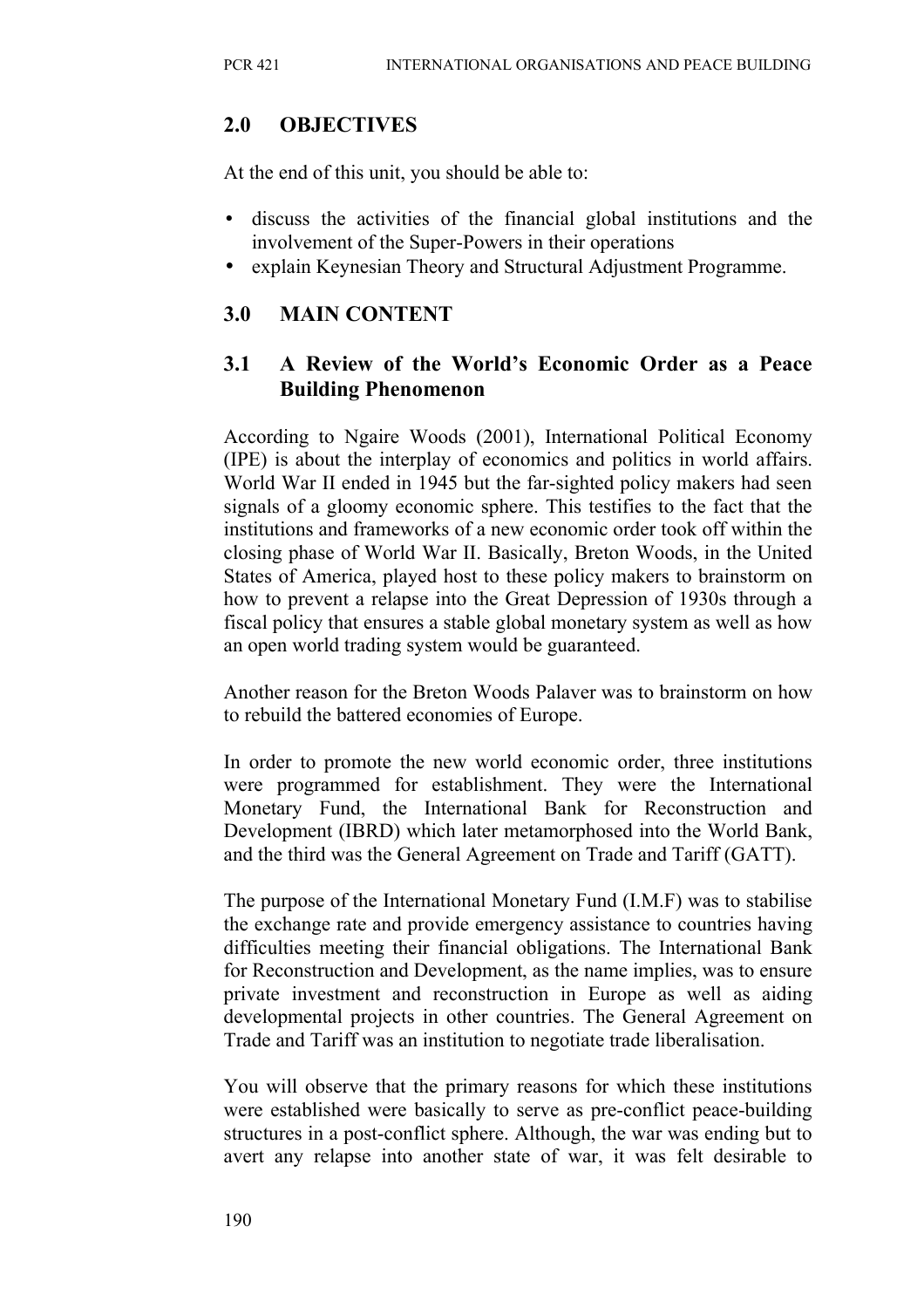address the immediate needs, not only of Europe, but of other countries in the global community.

As laudable as these efforts were, and as commendable as the initiators of the projects deserve, a cog appeared on the scene which had been identified as a stigma on the Super-Powers. The beginning of the cold war forced the United States to shift emphasis from addressing world economy full-blast to that of giving the policy of containment of communism a pride of place. The Economic institutions which were established to focus on world economy became ready tools of the West.

The US's relentless efforts at combating the spread of communism affected its economy as inflation occurred within the US, while the need for US goods and services by other parts of the world dropped drastically. About this time, other countries in the world economy were enhancing their positions. Equally worrisome for the US was that the economic integration of European countries was bearing useful fruits. Other countries in Asia; Japan, South Korea and Taiwan created new ways out of US monopoly and set a new agenda for trade negotiations.

In 1973, the purpose for which the General Agreement on Trade and Tariffs was established; to assist on smooth trading and liberalisation of tariffs as a way of creating general economic progress on a global scale particularly the developing countries, was violated by the Super-Powers, which placed restrictions on all textiles and apparel imports from developing countries.

The attitude of the Super-Powers infuriated the developing countries which carried their protest to the UN General Assembly and clamoured for a new International Economic Order. The multiplier effect of the import ban from developing countries was the reaction of OPEC oil producing developing countries in raising the price of their commodity to compensate for their loss, brought about by the narrow mindedness of the Super-Powers.

## **4.0 CONCLUSION**

You will, through this type of reaction, realise that several factors determine the concept of "power". It is the combination of various activities in a polity that makes a positive whole. The relationship between the developed and developing countries has been that of master/servant. If the United Nations offered a forum for artificial egalitarianism for all the countries of the world, the protectionist sanctity offered the Super-Powers by the Security Council, through the use of veto power, has not really helped the cause of the developed countries. The best the developing countries have done is to protest to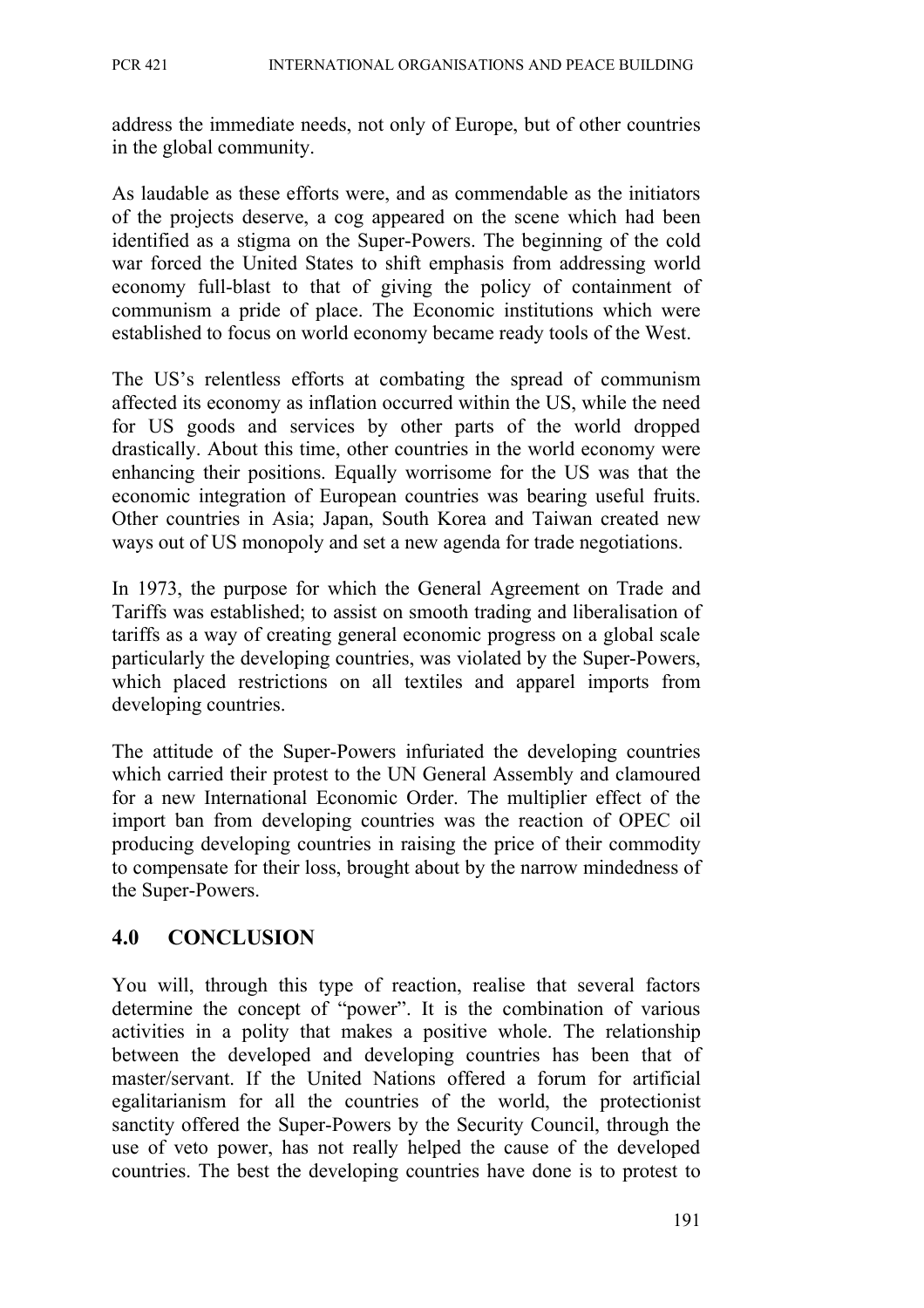the General Assembly as has been the case in their demand for a New International Economic Order. By the 1980s, what came as response was a new fiscal policy in the US which raised interest rates; and the lending institutions to the global community are mainly US based creditors, while the third word countries were worst hit. Sensing danger, the I.M.F. through the prompting of the Super-Powers, immediately moved in to cajole the developing countries on their loans as any act of recalcitrance by any could send wrong signals to others and through it, global financial crisis could trigger off. The Super-Power tonic through the I.M.F., an institution created to stabilise exchange rate and provide emergency assistance to countries in financial difficult, was the dose of Structural Adjustment Programme. In the opinion of I.M.F., Structural Adjustment was seen as the instant panacea for reducing inflation, government expenditure, as well as checking government involvement in the economic activities which include trade liberalisation, deregulation, and privatisation of existing government enterprises.

Before the 1980s IMF Structural Adjustment Programme, the fiscal policy in vogue, called Keynesian Theory, explicitly stated that government should play an active and interventionist role in the economy in order to ensure both growth and equity while the new policy being canvassed by the IMF has advocated that governments must abdicate their roles and leave necessary directives and guidance about economic production, allocation, and distribution to market forces.

Won't you ask who controls the markets? The Super Powers and the developed countries of the world now hold the global economy at their beck and call. The economic institutions created at the end of World War II to relieve the global community of economic strangulation, though still in existence, are now agencies of the Super-Powers, doling loans to strangulated developing countries at cut-throat rates and serving as rent and debt collectors of their masters. The developing countries are choking and smoking under heavy burden of loan repayments. Unless the Super-Powers review the global state of the economy, any talk about global peace will be a farce. African countries had paid their dues through the era of slavery and slave trade. They have helped set up the farms in both North and South Americas. They have done their best in the drive towards self sufficiency on the English farms and their efforts equally served as a catalyst to Industrial Revolution in Britain.

Africa is rich in both human and mineral resources of all sorts, which became the cynosure of the eyes of the Super-Powers. Having exploited these resources to the fullest for the enhancement of the living standard of the developed nations, the global economic policy of the Super-Powers now put the developing nations at their mercy. Almost every developing nation is a debtor state to the Super-Powers. Life is unsafe as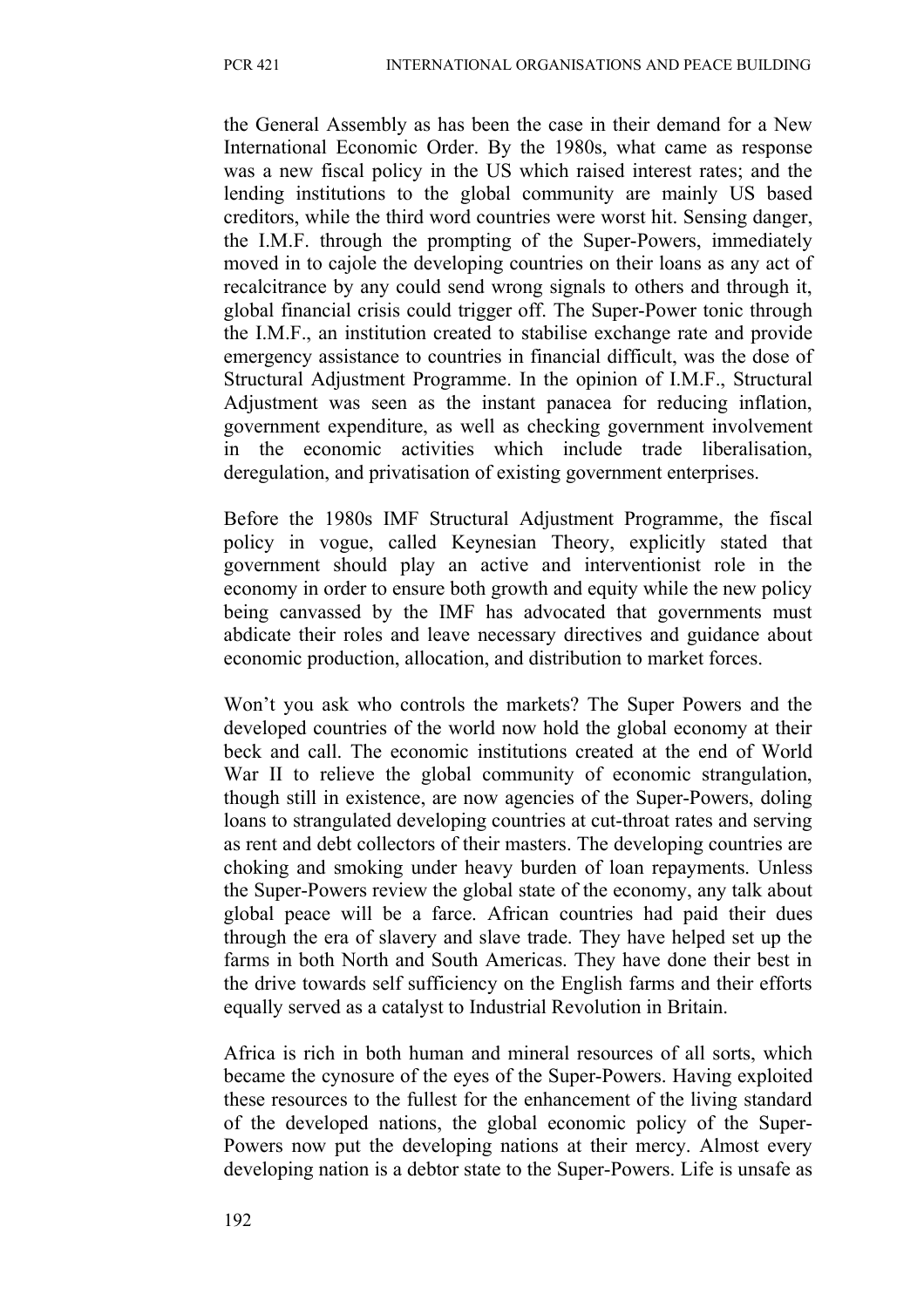PCR 421 INTERNATIONAL ORGANISATIONS AND PEACE BUILDING

hunger and poverty are staring citizens of developing nations in the face. The resultant effect is the rate of restiveness which terrorism has clamped on the developed nations. There is a need to address the lopsidedness of the global economic policy. Self interest should give way to general interest. A policy that makes one group super-masters and the other super-servants, in the same community, does not help.

#### **5.0 SUMMARY**

This unit has discussed issues relating to the Super-Powers style of addressing global economic issues. It has been highlighted that hunger has no colour. It is simply due to economic strangulation and it could manifest in various anti-social forms. In order to arrest the spate of tension and restiveness in various developing nations, the lopsidedness of the global economic order must be reversed.

#### **6.0 TUTOR-MARKED ASSIGNMENT**

Name the institutions established to salvage global economic problems and describe their roles in the concept of pre-and post-conflict peacebuilding.

#### **7.0 REFERENCES/FURTHER READINGS**

- Albert, I.O. (2001). *Building Peace, Advancing Demonstration*. Ibadan: John Archers.
- Akinboye, S.O. and Ottoh, .F.O. (2005). *A Systematic Approach to International Relations*. Lagos: Concept Publications.
- Dani, R. (1999). *The New Global Economy and Developing Countries: Making Openness Work.* Washington D.C: *Overseas Development Council.*
- McGrew, A. and Lewis, P. (1992). *Global Politics*. Cambridge: Polity Press.
- Onwuka, R.I. and Sessay, A. (1985). *The future of Regionalism in Africa*. London: Macmillan Publishers.
- Robertson, R. (1992). *Globalisation: Social Theory and Global Culture*. London: Sage.
- Robert, G. (2001). *Global Political Economy*. New Jersey: Princeton University Press.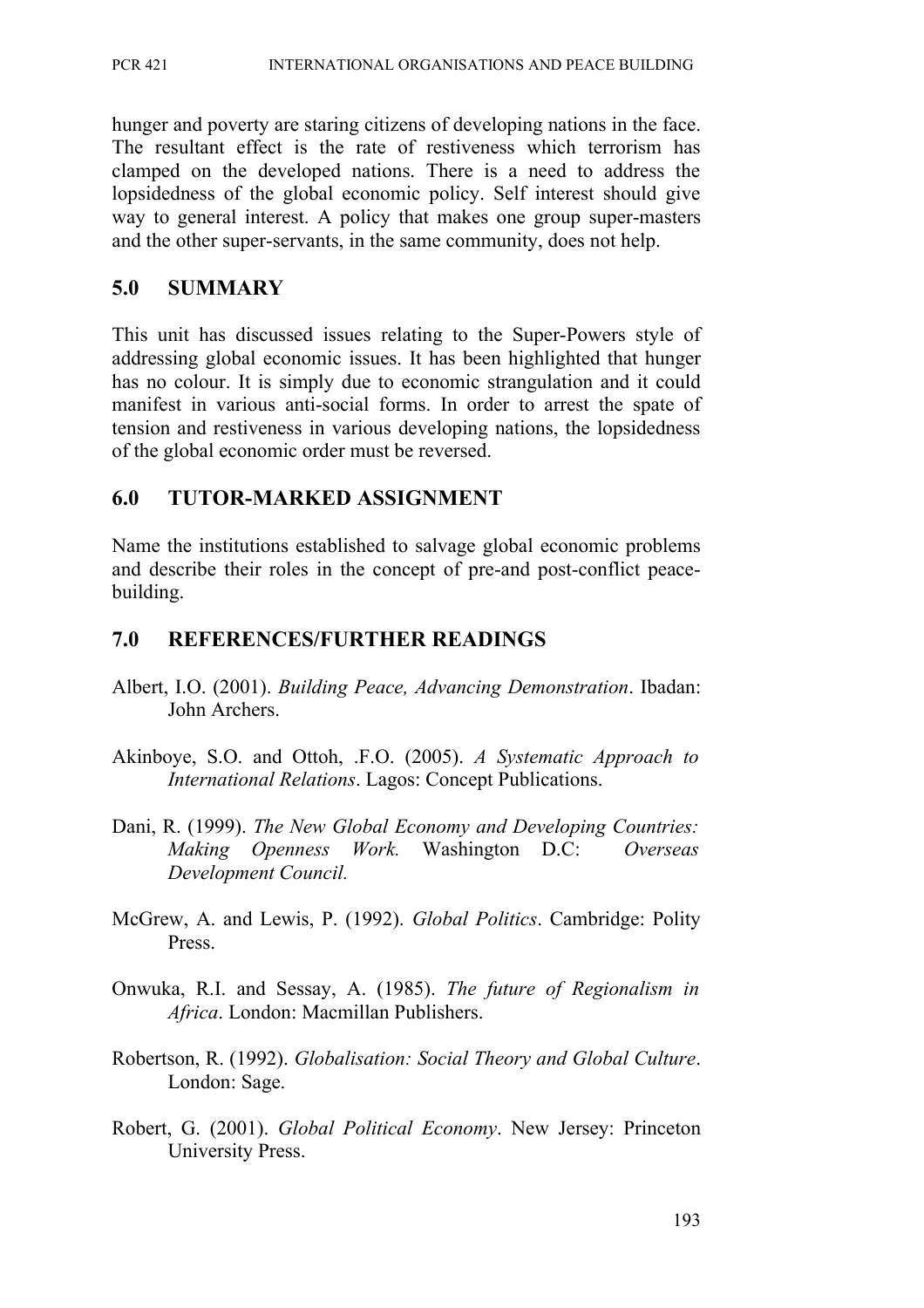### **UNIT 3 THE WORLD AS A GLOBAL VILLAGE IN THE CONTEXT OF INTERNATIONAL PEACE AND SECURITY**

#### **CONTENTS**

- 1.0 Introduction
- 2.0 Objectives
- 3.0 Main Content
	- 3.1 Conceptual Clarification
	- 3.2 The World as a Global Village in the Context of International Peace.
- 4.0 Conclusion
- 5.0 Summary
- 6.0 Tutor-Marked Assignment
- 7.0 References/Further Readings

## **1.0 INTRODUCTION**

The world is composed of six habitable continents and one uninhabitable continent. Within the six habitable continents are several countries, each having her government as a sovereign state. Any reference to a global village or global community is an attempt to draw these several countries and their governments into a monolithic group as modern day politics informs that neighbourhood effect is inescapable due to the dynamic nature of world politics.

Then, you need to ask – what is globalisation and what does it stand for? In a nutshell, globalisation is the process of interaction between communities in such a manner that what is happening or taking place in a part of the globe often have effects repeatedly on the people very distant from where the action is taking place. As a further illustration, issues bordering on political, economic, social and cultural happenings in a part of the globe could have resultant effects on another distant country. If we take the General Elections taking place in Nigeria into context, seeing that the world is fast becoming a global village, nations outside Nigeria's sub-region, and other parts of the globe could show interest in its peaceful conduct to avert a multiplier effect of unpleasant consequences. Any conflict in any part of the globe attracts the attention of others thousands of miles away due to the notion of globalisation. Refugees from country A could spill over to country B to compound issues there.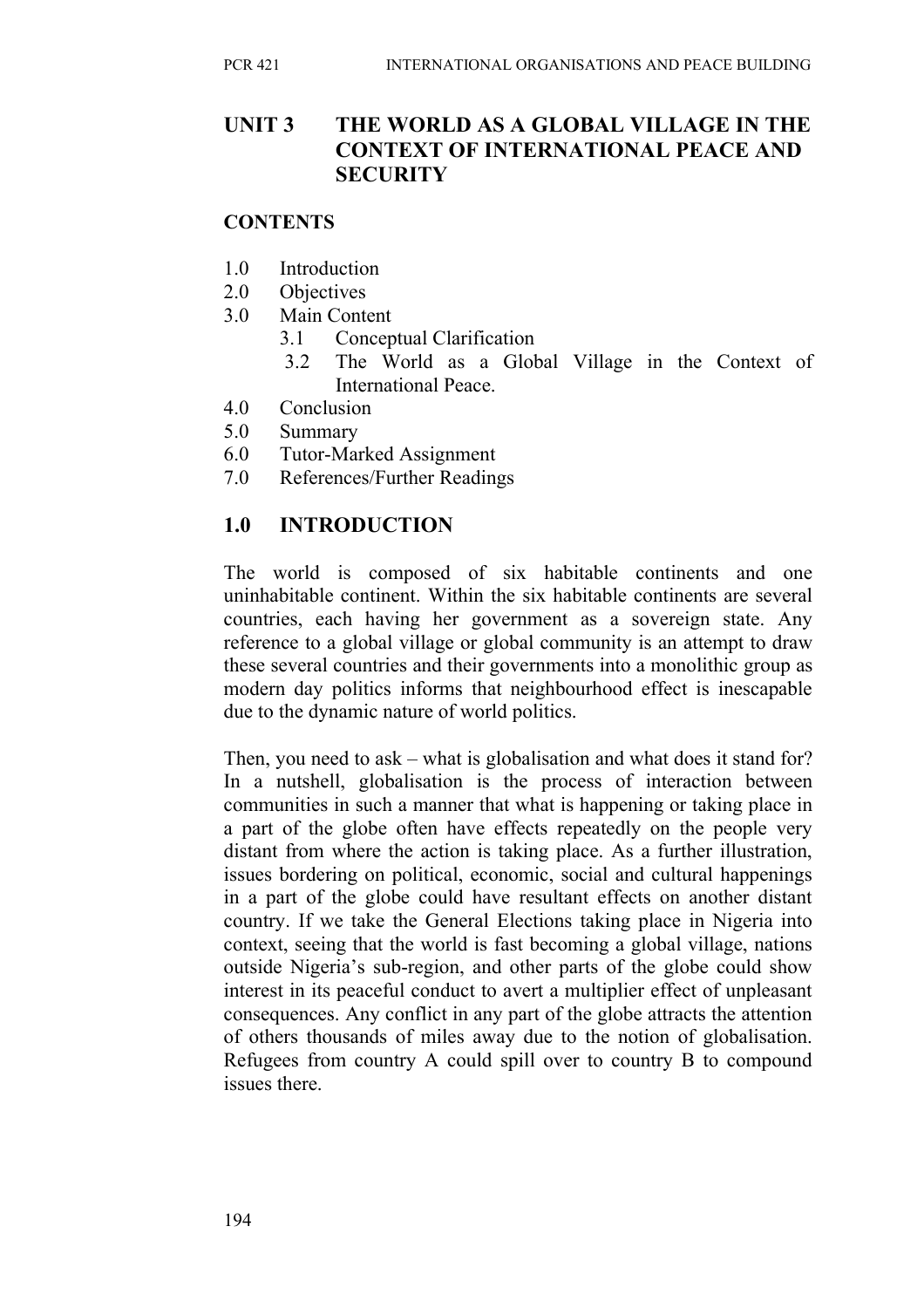### **2.0 OBJECTIVES**

After reading the unit, you should be able to:

- give an in-depth analysis of the concept of globalisation
- relate the concept to the concerted efforts against the scourge of Aids in your own country.

#### **3.0 MAIN CONTENT**

#### **3.1 Conceptual Clarification**

Several authors have defined the concept of globalisation and it is pertinent to quote some of them before analysing the need for the concept to be nurtured for the purpose of international peace and security.

According to Martin Albrow (1990) globalisation refers to all those processes by which the peoples of the world are incorporated into a single world society, global society.

In the words of Anthony Giddens (1990), globalisation can be defined as the intensification of world-wide social relations which link distant localities in such a way that local happenings are shaped by events occurring many miles away and vice versa. Richter, in his own view, says that "globalisation could be likened to global networking that has welded together previously disparate and isolated communities on this planet into mutual dependence and unity of "one world."

In the words of Robert Cox (1994) "the characteristic of the globalisation trend include the internationalising of production, the new international division of labour, new migratory movements from South and North, the new competitive environment that accelerates these processes, and the internationalising of the state …making states agencies of the globalising world."

In order not to be lost in the polemics of definition, I wish to briefly make a passing statement on the view expressed by Kanter (1995) who simply stressed that the world is becoming a Global shopping mall in which ideas and products are available everywhere at the same time.

Kanter (1995) was expressing the view of other quoted scholars who believe that there is an urgent need to enhance the homogeneity that the global community has become in issues such as political, economical, social and cultural, and with honesty of purpose ensure that the world becomes a better place for us all.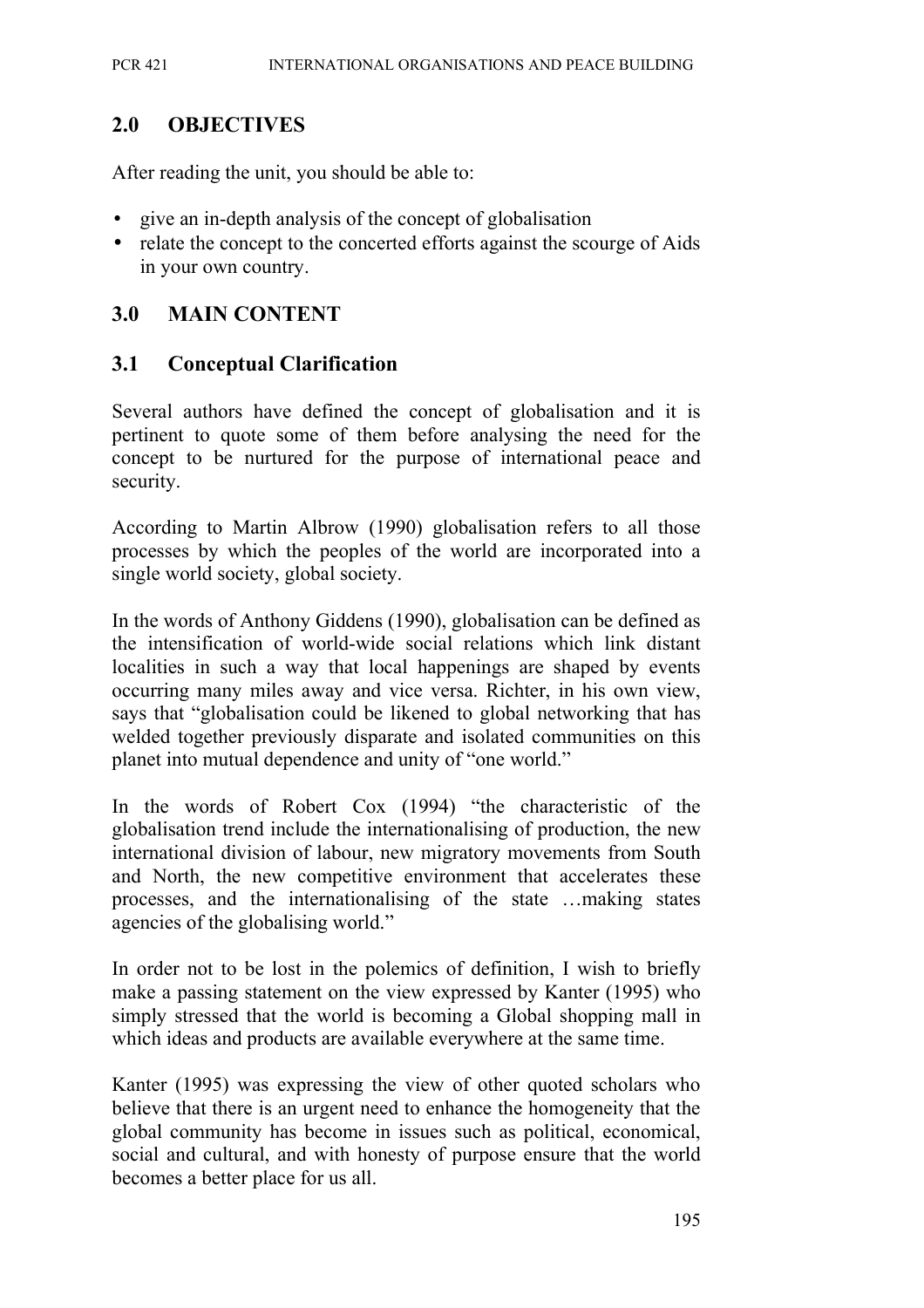## **3.2 The World as a Global Village in the Context of International Peace**

It is a common fact that must be re-emphasised that although, people are aware that the world is getting closer and closer on all fronts of human endeavour; through electronic gadgets, international newspapers and magazines, telecommunication equipment, universal products, exchange programmes on issues of global dimensions and so on, yet the tendency to act with complete ambivalence for clandestine motives, are always there. Before addressing the issues of agents of heterogeneity, and as there are always two sides to a coin, I wish to briefly state the views of those rooting for globalisation. They opine that:

- (a) Through a rapid growth of economic transformation, a new world politics has been created and states no longer confine themselves to their narrow economic transactions. Rather, they are operating within the global economy which is interdependent in an era of trade and finance expansion.
- (b) We are now witnessing an unprecedented revolution brought about by communication of all sorts which allows the instant visualisation of events in any part of the globe simultaneously, thus assisting in removing any bias we may nurture about those within and afar.
- (c) We can now replicate what we see elsewhere or moderate our own environment in areas reminiscent of cultural adaptation.
- (d) The imaginary distance between one part of the globe and the other has collapsed through prompt communication facilities while more and more people of different races are coming together and understanding each other much better.
- (e) People are inculcating cosmopolitan culture in their respective states as it is no longer hidden to see a European in African attire and sampling African dishes and vice versa.
- (f) A major and unique awakening is the realisation on a global scale that certain health issues pose global dilemma. Initially, malaria was seen as an African problem. However, the determined fight against AIDS and HIV by the global community, with some degrees of success, is a complete acceptance that it is a scourge that has no barrier.

Be that as it may, the other side of the coin has its reservations about what globalisation represents.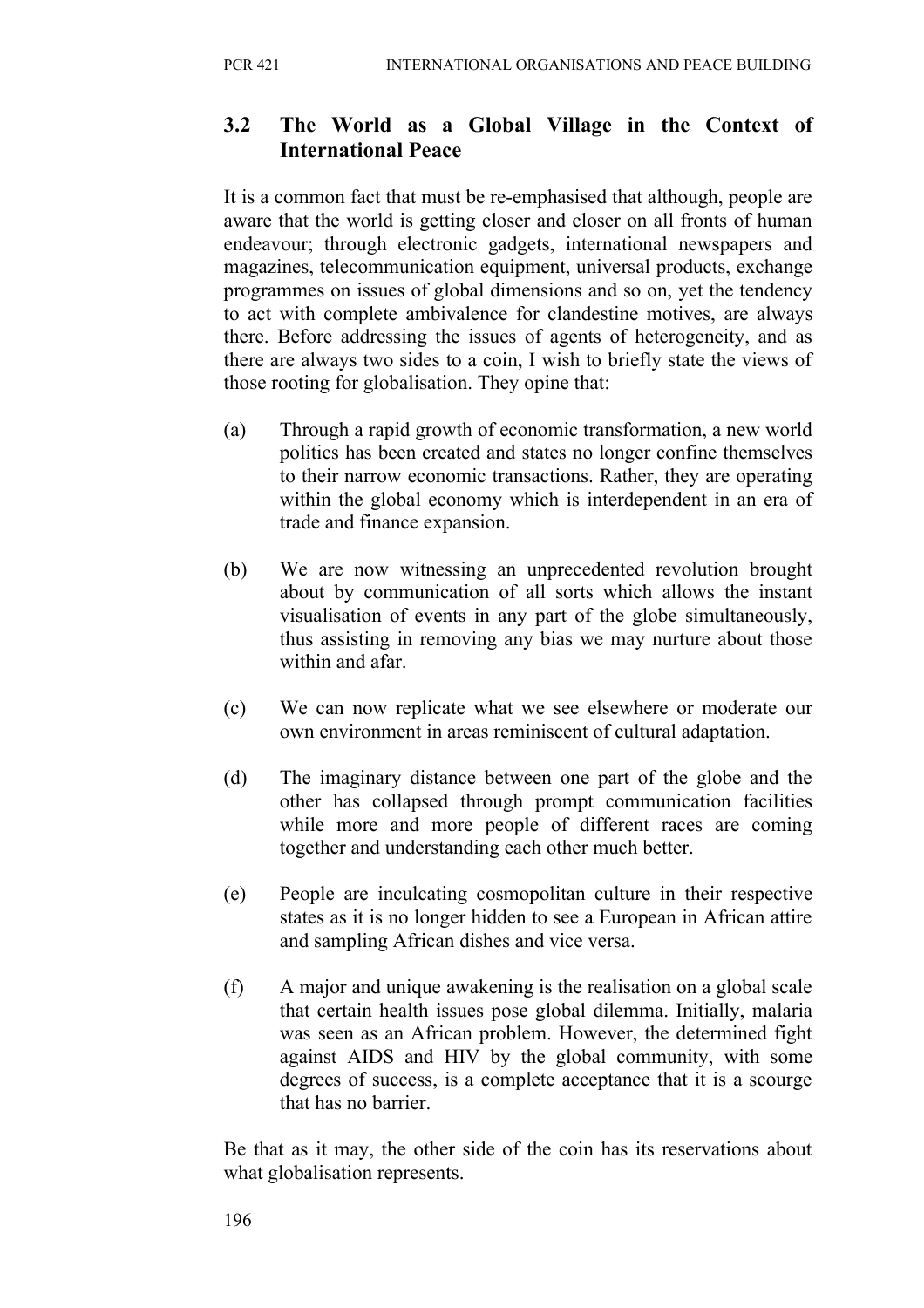#### PCR 421 INTERNATIONAL ORGANISATIONS AND PEACE BUILDING

Hirst and Thompson (1996) view globalisation thus:

- (a) It is an agent of capitalism under the concept of economic integration. It is putting a wrong view forward that governments of various countries are politically innocuous in the face of global trends and are actually weakening various governments from having control of their internal economies.
- (b) Globalisation effect is very uneven as it is like a theory of Western orientation which is applicable to an insignificant number of people. By implication, it is a theory applicable to the Western world which dictates economic trends to the rest of the world. Further, it would be erroneous to see it as a new lookimperialism and the victory of the Western World view over the views of the rest of the global community.
- (c) Globalisation was again seen as having aided the operations of terrorists, barons, and cartels to operate globally, by escaping from country A and resettling in country B.
- (d) On the political scene, which credit was ascribed to issues of collective defense, the operations of transnational organisations and other international non-governmental organisations was challenged as they dovetail into the recognised political indices of a country's government while they account to no authority.

### **4.0 CONCLUSION**

Having seeing the view of those in favour and those against, we now need to strike a balance. If our concern is for international peace and security, the best of alternatives from the concept of globalisation must be invoked. Whether at international, national, INGO, NGO or at local community levels, we are human beings and not spirits. Invoking sentiments or emotions, in the light of imminent danger to international peace and security, will not help. Ideas of collaborative security through exchange of information are beginning to make worthwhile impact on peace and security globally. Terrorists or drug cartels escaping arrest in one area of the globe are being monitored and nabbed where they least expect.

In conclusion, as Bretherton has argued, "the intensification of global connectedness, associated with economic globalisation, ecological interdependence, and the threats posed by weapons of mass destruction means that co-operation between states is more than ever necessary."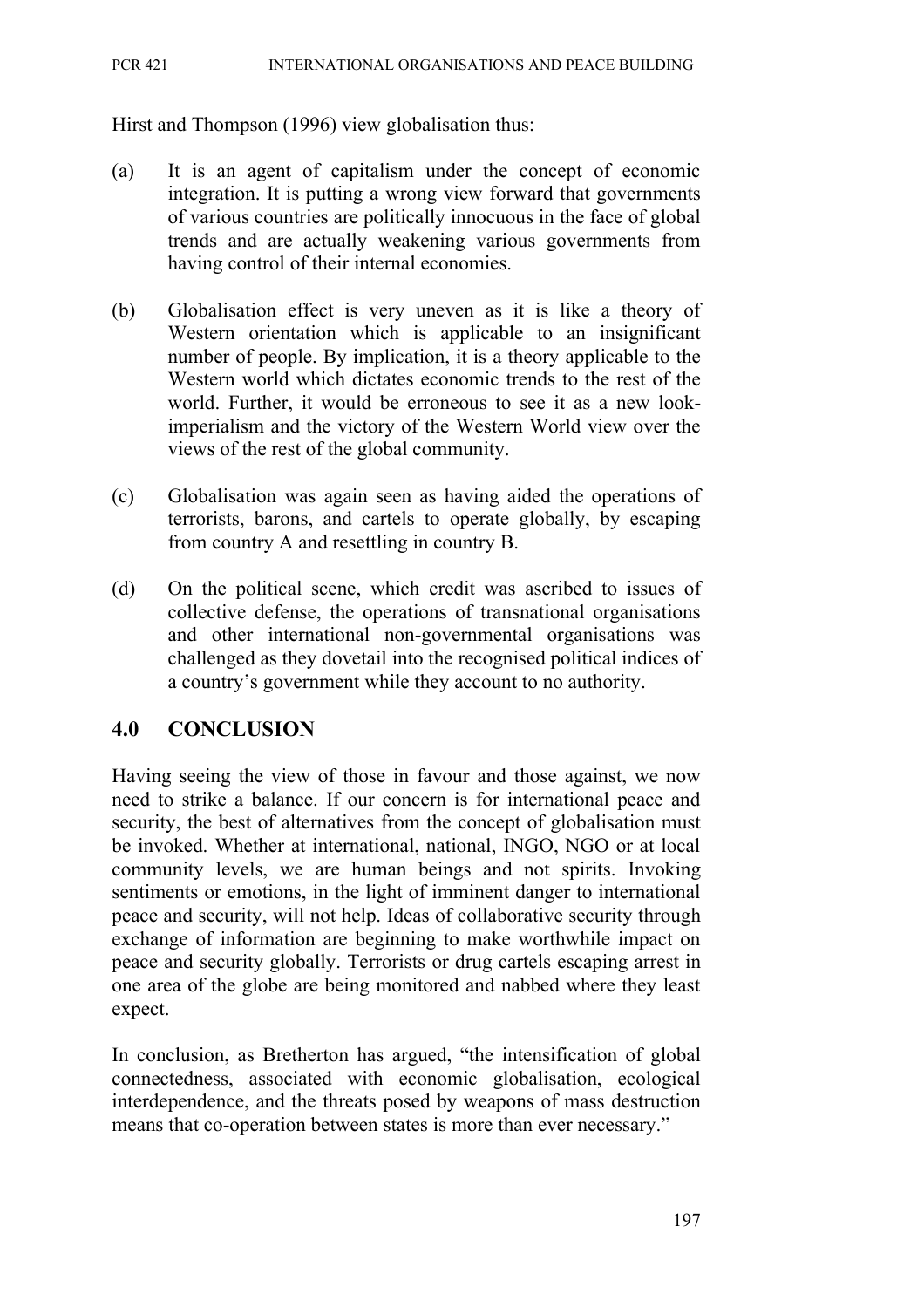### **5.0 SUMMARY**

This unit has reminded us of the effects of globalisation in the scheme of things. We need not over-emphasis those issues that serve as impediments to global peace. Rather, we must continue to propagate the philosophies of issues that serve as catalyst to global peace-building in every sphere of human endeavour.

### **6.0 TUTOR-MARKED ASSIGNMENT**

Discuss globalisation in relation to the fight against the scourge of AIDS in your country.

### **7.0 REFERENCES/FURTHER READINGS**

- McGrew, A. and Lewis, P. (1992). *Global Politics*. Cambridge: Polity Press.
- Robertson, R. (1992). *Globalisation: Social Theory and Global Culture*. London: Sage.
- Robert, G. (2001). *Global Political Economy*. New Jersey: Princeton University Press.
- Dani, R. (1999). *The New Global Economy and Developing Countries: Making Openness Work.* Washington D.C.: Overseas Development Council.
- Albert, I.O. (2001). *Building Peace, Advancing Demonstration*. Ibadan: John Archers.
- Onwuka, R.I. and Sessay, A. (1985). *The Future of Regionalism in Africa*. London: Macmillan Publishers.
- Akinboye, S.O. and Ottoh, .F.O. (2005). *A Systematic Approach to International Relations*. Lagos: Concept Publications.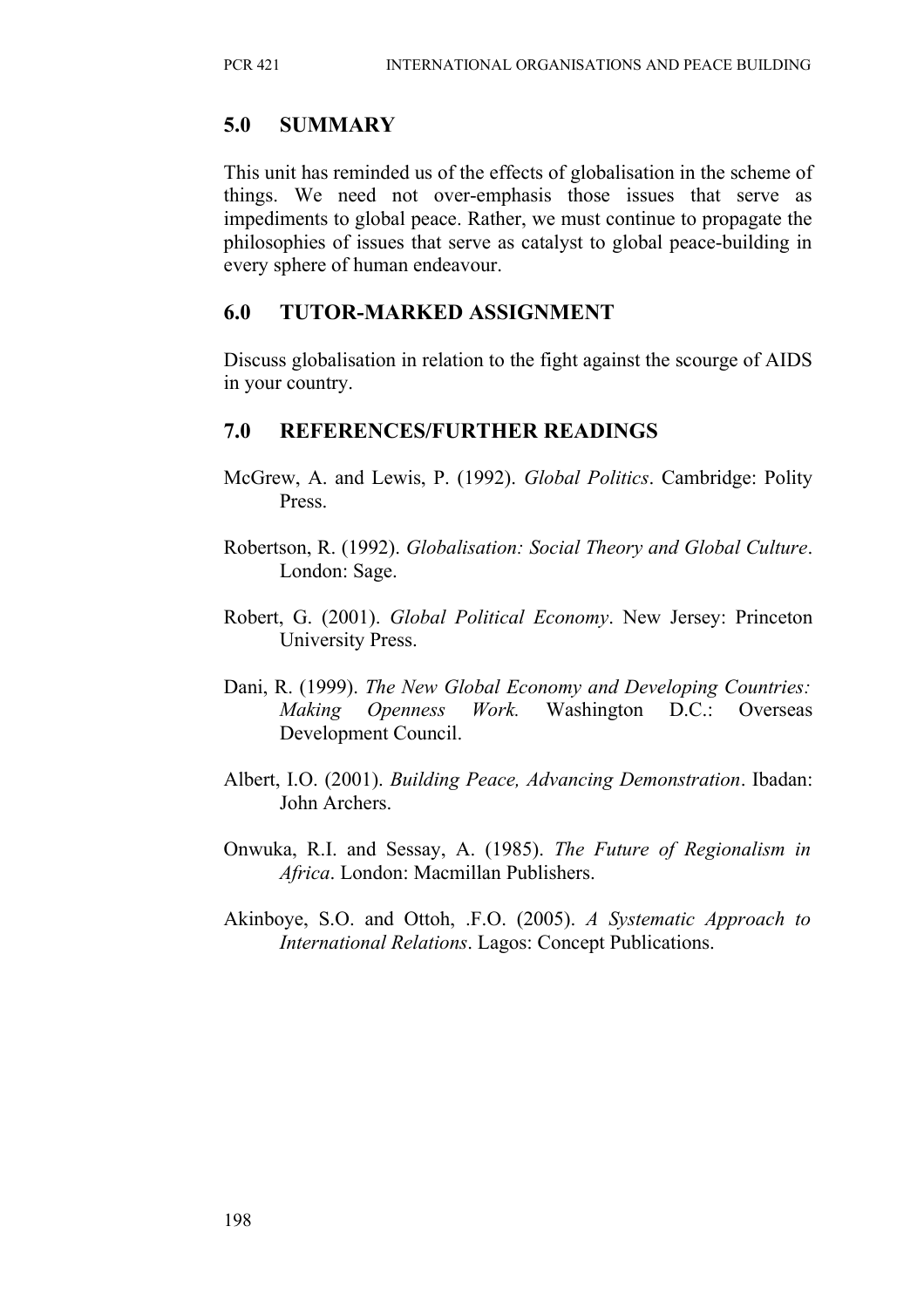### **UNIT 4 THE FUTURE OF INTERNATIONAL ORGANISATIONS IN THE PURSUANCE OF PEACE BUILDING ACTIVITIES**

#### **CONTENTS**

- 1.0 Introduction
- 2.0 Objectives
- 3.0 Main Content
	- 3.1 The Way Forward for International Organisations
	- 3.2 Hope for the Future
- 4.0 Conclusion
- 5.0 Summary
- 6.0 Tutor-Marked Assignment
- 7.0 References/Further Readings

#### **1.0 INTRODUCTION**

We have tried to explain the roles as well as the level of performance of operational efficiency and deficiency of international organisations in the area of peace-building activities.

You will agree with me that from the assessment so far carried out, the basic concern of all of them is peace-building. There cannot be any meaningful progress in an atmosphere of conflict and turmoil. Respect, begets respect. The foremost International Organisation, the United Nations, which has acquired many functions of governance, is experiencing some operational deficiencies which must be addressed. The problem of coping with issues of sovereignty as well as the need to observe neutrality must be tackled. Much as the United Nations has tried to fulfill its peace-building roles, many nations do not pay their dues which hinder its operations. As earlier stated, the constitution of the Security Council restricted its permanent membership to the five Super-Powers while the membership of the rest ten is just supportive. This arrangement does not augur well for the much needed homogeneity. Furthermore, the Security Council is absolute and at times, could delay action by withholding, through power of veto, needed immediate intervention in any conflict state as a result of vested interests of its permanent members.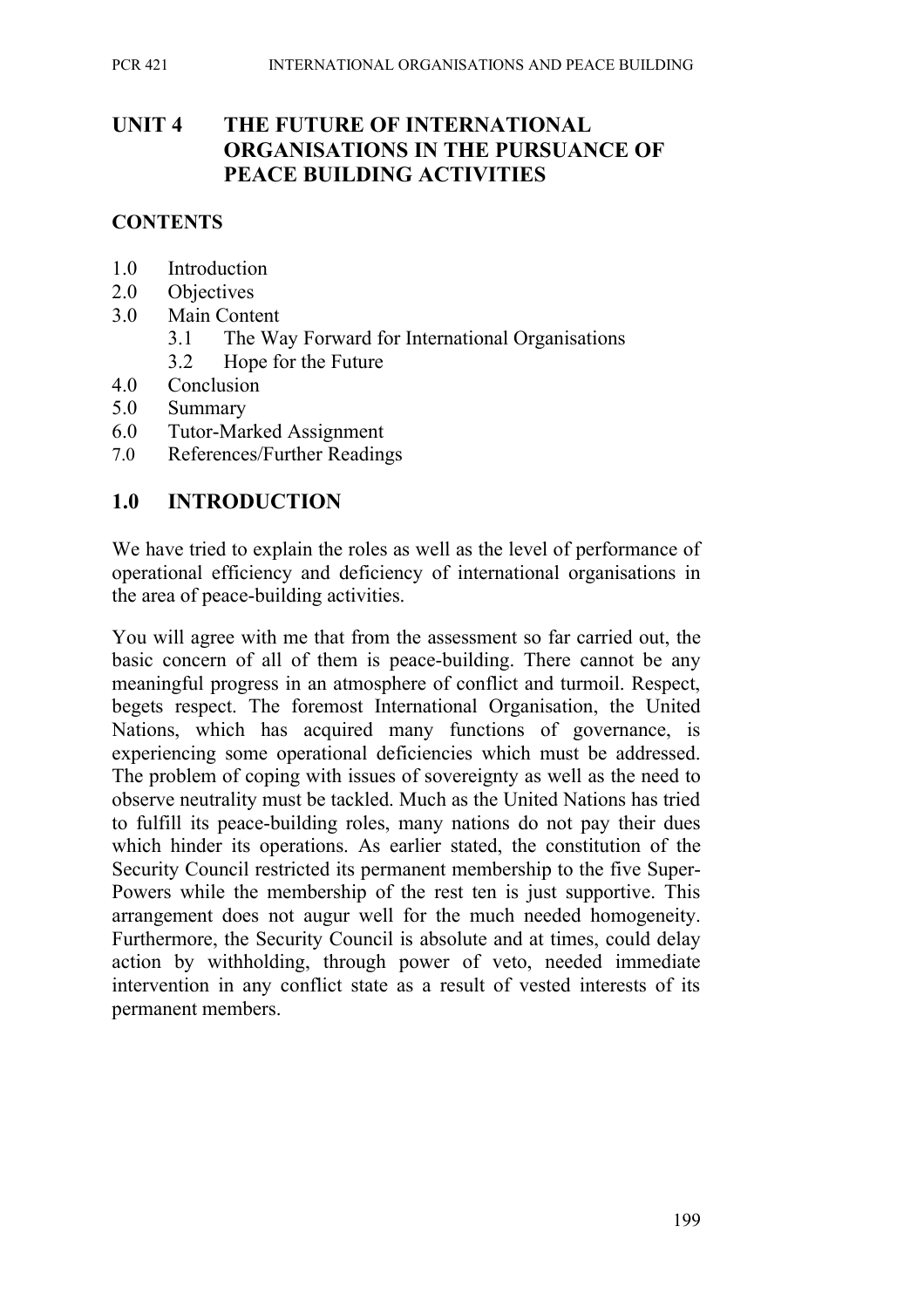### **2.0 OBJECTIVES**

After reading this unit, you should be able to:

- have a good understanding and appreciation of the cogs in the wheel of International Organisations towards global peacebuilding
- recommend measures for greater efficiency by international organisations in their peace-building activities.

## **3.0 MAIN CONTENT**

### **3.1 The Way Forward For International Organisations**

As smoke is the usual concomitant of fire, so will information collection and interpretation enhance the capabilities of the United Nations Organisation. Although, the UN has been making use of intelligence reports earlier, it should be improved upon because intelligence reports available from states must also be available to the UN. Furthermore, in order to confirm the authenticity of such reports, the UN should have its own channel of intelligence gathering. Above all, peace-building is the in-thing. Mimicking the "Biafran" effusion during the Nigeria/Biafran war in the late sixties, "the price of liberty is eternal vigilance", by extension the UN should intensify methods of monitoring likely conflict situations and put in place pre-conflict peace-building structures. This, if adhered to, will obviate the usual method of only responding to conflicts after they have occurred. The regional organisations equally have some deficiencies, many of which are similar to what is happening in the UN. However, the fact that those like the African Union, ECOWAS, Common Wealth of Nations, Organisation of American States, and the Arab League, are struggling to nip in the bud some latent misunderstanding before they become full-blown conflict and also dousing tension where conflicts rear their head, is a demonstration that with a little more care, world peace will be guaranteed. It is also a sign of better things to come in areas of peace-building as the cold war, which actually hampered the role of international organisations has finally ended with the outmaneuvering of the Soviet Union by the USA.

By extension, a new comradeship between the erstwhile Super-Powers, the United States and Russia, has aided the operation of the UN, especially on issues of disarmament and international relations between states as the ideological twist has been rendered innocuous.

Besides ECOWAS, no other regional international organisation has any framework for either peace-keeping or enforcement, which does not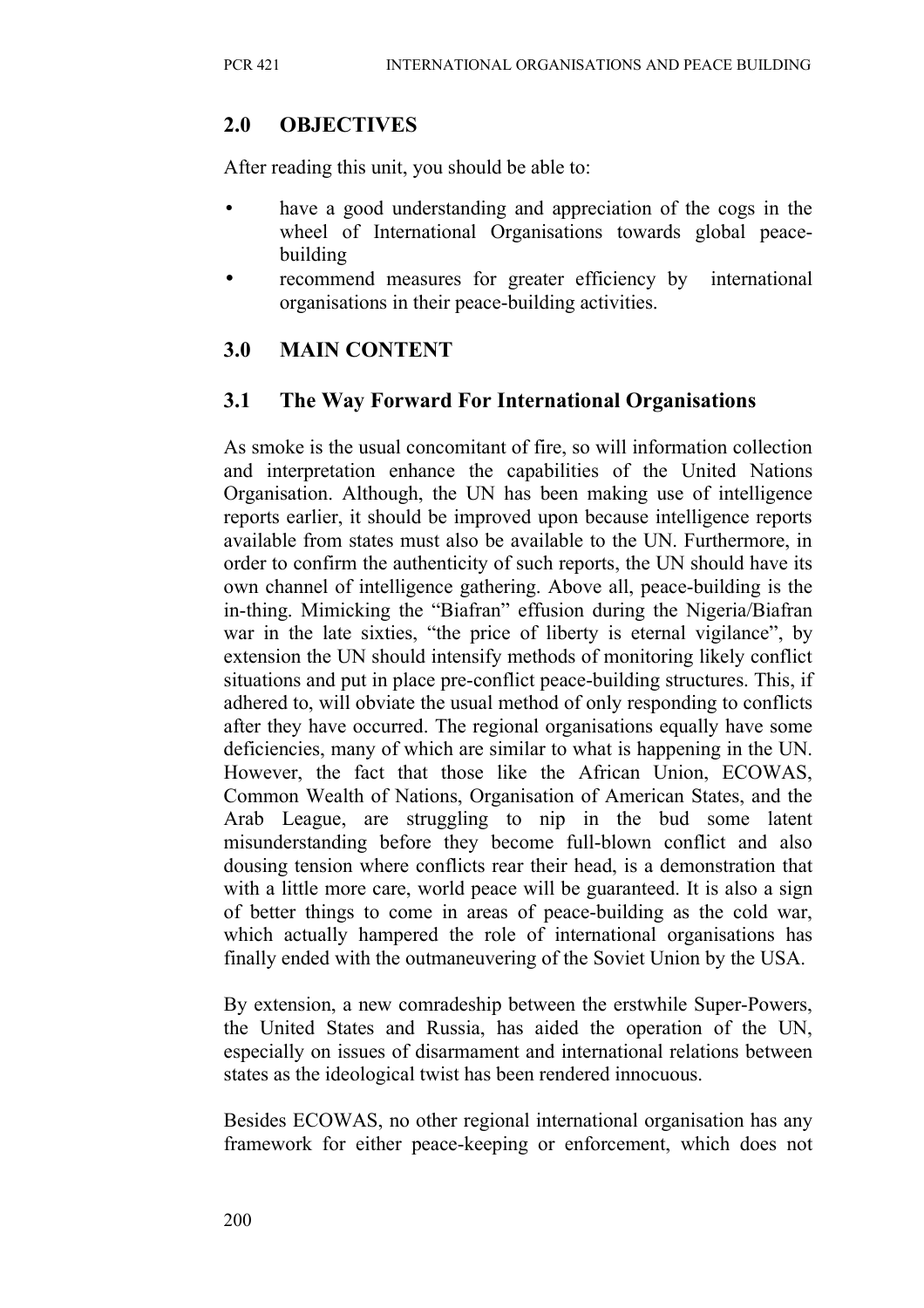help as issues of conflicts wherever they manifest would have dealt a severe blow before help comes.

The end of the cold war signified the end of bi-polarity and the beginning of mono-polarity. The management of victory at times generates adversarial repercussions. The US should be magnanimous in victory and must drop the toga of being linked with those egocentric states otherwise called "rogue states."

It has been pointed out earlier that with economic development, political and social climate will not accommodate adversarial instincts. The United Nations should demonstrate commitment to areas of economic growth, democracy, environmental issues, and respect for the principles of fundamental Human Rights, especially in the developing nations. While good governance must be emphasised by every international organisation, the UN particularly must ensure the coordination and integration of the development plans of the developing countries along with that of the development plans of the developed nations for the sake of homogeneous development. Absence of this strategy and intensification of loans-granting instead has further impoverished the third world nations.

## **3.2 What Hope for the Future?**

While one is not a soothsayer to predict mathematically what tomorrow has in stock, several collaborative efforts by various international organisations in areas of economy, education, health, politics, social and cultural spheres indicate that the future will be much better for international organisations. The acceptability of an issue as a common global concern, like AIDS, attests to this. The fact that in every country of the world is situated an awareness post to combat it, is a glowing indication that with further collaboration between various regional and international organisations, as well as state and non state actors, there is a bright future for the inhabitants of the globe.

### **4.0 CONCLUSION**

The issues that have been discussed in this unit require deep internalisation as we require to put more emphasis on pre-conflict peacebuilding as against a situation where conflicts are allowed to degenerate into full scale war before seeking for a solution. Indeed, outbreak of war leads to serious famine and gnashing of teeth. The spill-over of any conflict in this era of globalisation affects both rich and poor nations alike. The Super-Powers must be honest enough not to construe globalisation of issues with Westernisation or Europeanisation of issues. Being ambivalent, in the face of an urgent pre-conflict action, must be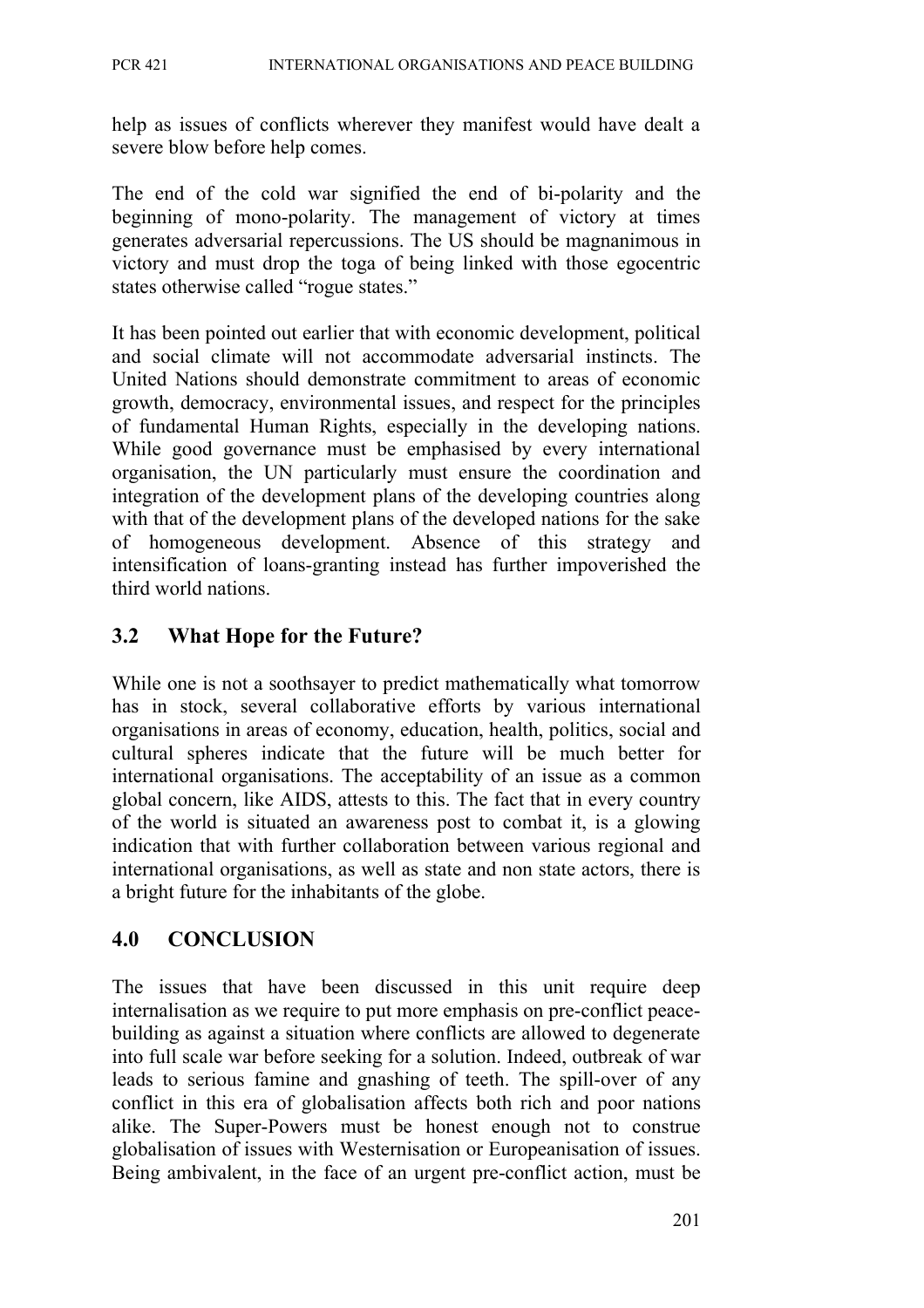avoided. International organisations, must be focused more on preconflict peace-building activities while being strengthened to respond adequately to post-conflict peace-building activities as well. In the words of Albert (2001),

*often, the outcome (in conflict situation) is a mere pile of peace building stones, rather than a sustainable peace… building sustainable peace is not just a matter of direct intervention… it also requires indirect intervention through development and relief aid, media coverage; or any other activity relating to existing or potential violent conflict*.

Various international organisations must take note of this academic fecundity from the cup of Albert if they wish to sustain their relevance.

## **5.0 SUMMARY**

The unit has identified the areas capable of hindering the operations of international organisations in their genuine search for international peace. Most of the international conflicts witnessed so far, as well as internal conflicts in third world countries were and are due to less emphasis on pre-conflict peace-building mechanisms, which the international organisations are positioned to tackle. There could not be any level playing ground between the developed and the developing nations as the independence granted to developing nations lacked economic leverage.

# **6.0 TUTOR-MARKED ASSIGNMENT**

Have international organisations justified their existence? Discuss.

# **7.0 REFERENCES/FURTHER READINGS**

- Albert, I.O. (2001). *Building Peace, Advancing Demonstration*. Ibadan: John Archers.
- Akinboye, S.O. and Ottoh, .F.O. (2005). *A Systematic Approach to International Relations*. Lagos: Concept Publications.
- Dani, R. (1999). *The New Global Economy and Developing Countries: Making Openness Work*. Washington D.C.: Overseas Development Council.
- McGrew, A. and Lewis, P. (1992). *Global Politics*. Polity Press: Cambridge.